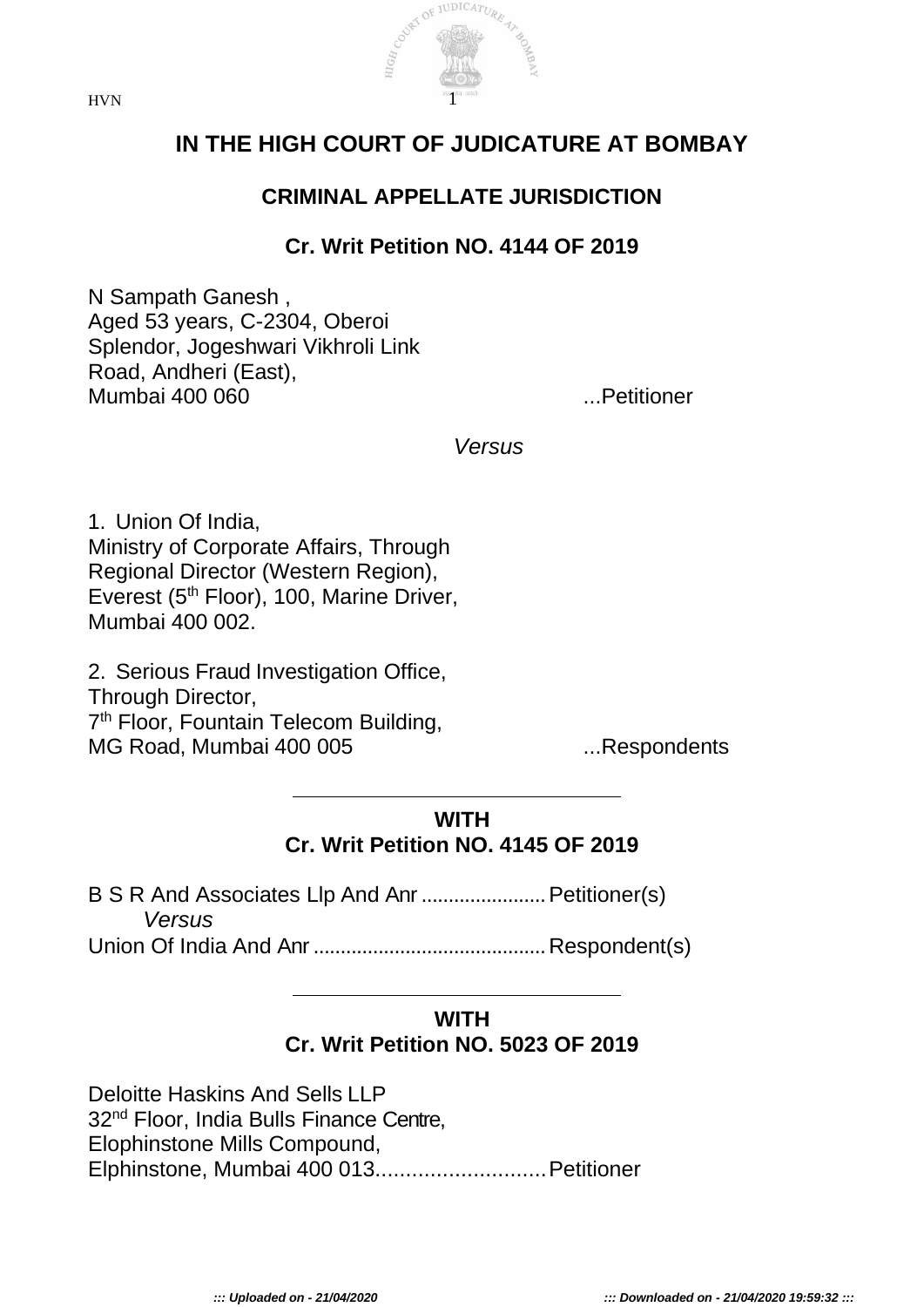JUDICATUR

 $HVN$  2

#### *Versus*

1. Union Of India, Ministry of Corporate Affairs, Through Regional Director (Western Region), Everest (5<sup>th</sup> Floor), 100, Marine Driver, Mumbai 400 002.

2. Serious Fraud Investigation Office, Through Director, 7<sup>th</sup> Floor, Fountain Telecom Building, MG Road, Mumbai 400 005 Union Of India And Ors.

3. State of Maharashtra ...Respondents

#### **WITH Cr. Writ Petition NO. 5035 OF 2019**

Kalpesh Mehta, 603, Ronit Arcade, S.V. Road, Opposite Kandivali Telephone Exchange, Kandivali (West), Mumbai 400 067 ...Petitioner

*Versus*

1. Union Of India, Ministry of Corporate Affairs, Through Regional Director (Western Region), Everest (5<sup>th</sup> Floor), 100, Marine Driver, Mumbai 400 002.

2. Serious Fraud Investigation Office, Through Director, 7<sup>th</sup> Floor, Fountain Telecom Building, MG Road, Mumbai 400 005 Union Of India And Ors.

3. State of Maharashtra ...Respondents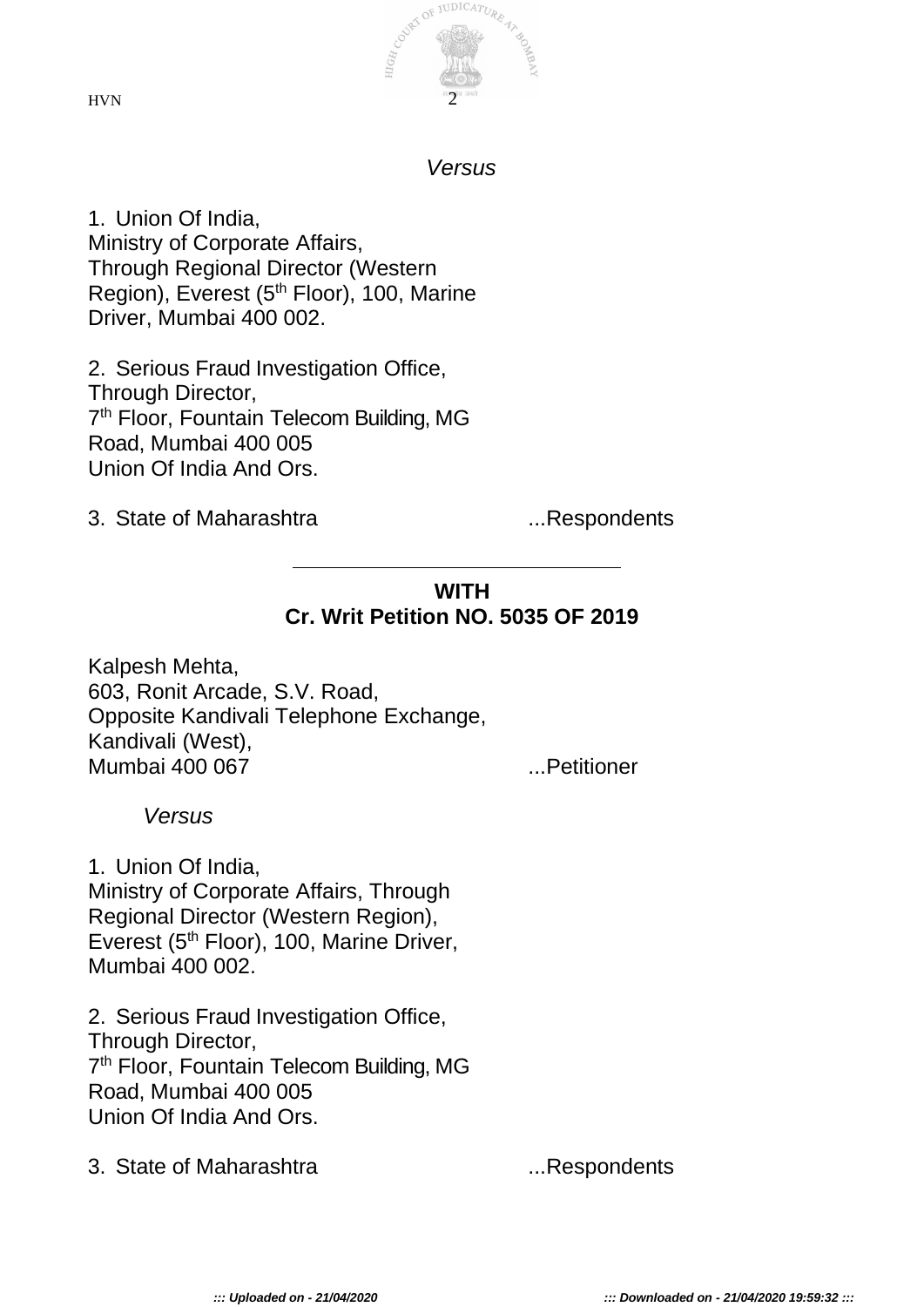$HVN$  3

#### **WITH Cr. Writ Petition NO. 5036 OF 2019**

Udayan Sen, Flat No. 1802, A Wing,  $18<sup>th</sup>$  Floor, Lodha Bellissimo, N.M. Joshi Marg, Mahalaxmi (East), Mumbai, Mumbai City, Jacob Circle, Maharashtra ...Petitioner

*Versus*

1. Union Of India, Ministry of Corporate Affairs, Through Regional Director (Western Region), Everest (5<sup>th</sup> Floor), 100, Marine Driver, Mumbai 400 002.

2. Serious Fraud Investigation Office, Through Director, 7<sup>th</sup> Floor, Fountain Telecom Building, MG Road, Mumbai 400 005 Union Of India And Ors.

3. State of Maharashtra ...Respondents

#### **WITH Cr. Writ Petition NO. 5263 OF 2019**

Hari Sankaran, Everglades, Shobhasagar CHS, 21st Road, Bandra West, Mumbai 400050 ...Petitioner

*Versus*

1. Union Of India, Ministry of Corporate Affairs,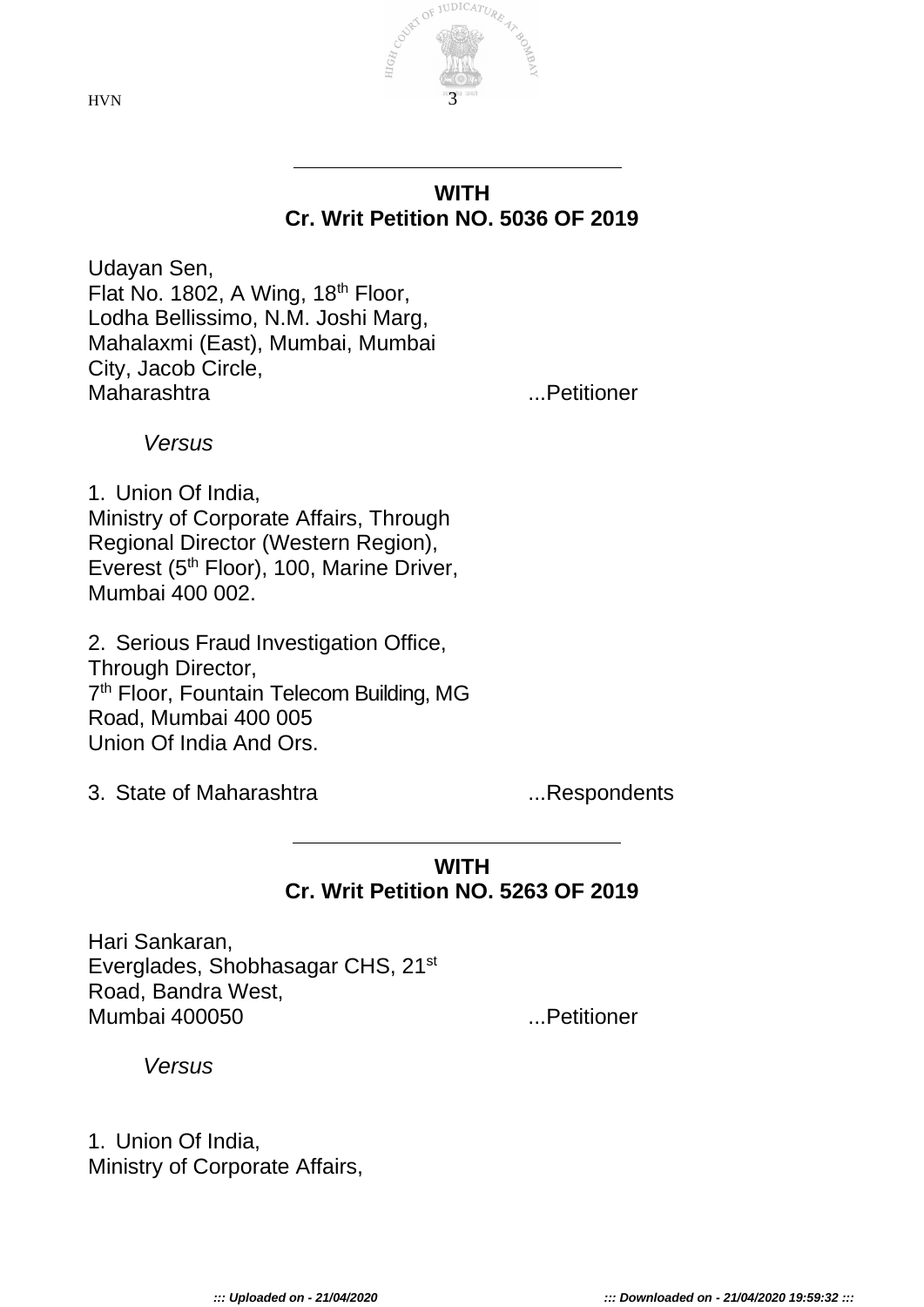

Through Regional Director (Western Region), Everest (5<sup>th</sup> Floor), 100, Marine Driver, Mumbai 400 002.

2. Serious Fraud Investigation Office, Through Director, 7<sup>th</sup> Floor, Fountain Telecom Building, MG Road, Mumbai 400 005 Union Of India And Ors.

3. State of Maharashtra ...Respondents

Mr. Darius J. Khambata, Senior Advocate i/b AZB & Partners, Advocate for the Petitioners in WP No.4145/2019.

Mr. Janak Dwarkadas, Sr.counsel a/w Mr. Mustafa Doctor, Sr. counsel, Mr.Pranav Badheka, Ms.Rhishika Harish, Rahul Dwarkadas, Ms. Prachi Dhanani, Ms.Rohini Jaiswal, Ms. Juhi Bahirwani i/by Veritas Legal for the Petitioner in WP No.5023/2019.

Mr. Robin Jaisinghani i/by Dastur Kalambi & Associates for the petitioner in WP No.5035/2019.

Mr. Amit Desai, Sr. counsel & Mr. Gopalakrishna Shenoy i/b Dastur Kalambi & Associates for petitioner in WP 5036/2019.

Adv.Aabad Ponda a/w Vikran Negi, Ekta Tyagi, Pratik Thakkar, Bhomesh & Anjali Shah i/b DSK Legal for petitioner in WP 5263/2019.

Mr. Aspi Chinoy, Senior Advocate a/w Mr. Animesh Bisht, Mr.Aditya Sikka, Adv. Ashish Mehta Saloni Kapadia, Ms.Drishti Das, i/b Cyril Amarchand Mangaldas, for Respondent no.1 in WP Nos.4144/2019, 4145/2019, 5023/2019,5035/2019, 5036/2019 and 5263/2019.

Shri H.S.Venegaokar a/w Sneha Prabhu and Ajay Bhise for TR.No. 2 SFIO.

Mr. Navroz Seervai, Sr. Counsel a/w Mr. Zal Andhyarujina, Dr. Sujay Kantawala, Mr. V.P. Singh, Mr. Aditya Jalan, Raghav Seth, Mr.Aman Sharma, Ms.Anshula L. Bakhru, Ms. Vanya Chhabra and Mr.Hursh Meghani, Mr. Samarth K. Luthre and Mr. Ayush Chaddha i/b AZB & Partners, Advocate for the Petitioner in WP No.4144/2019 & WP 4145/2019.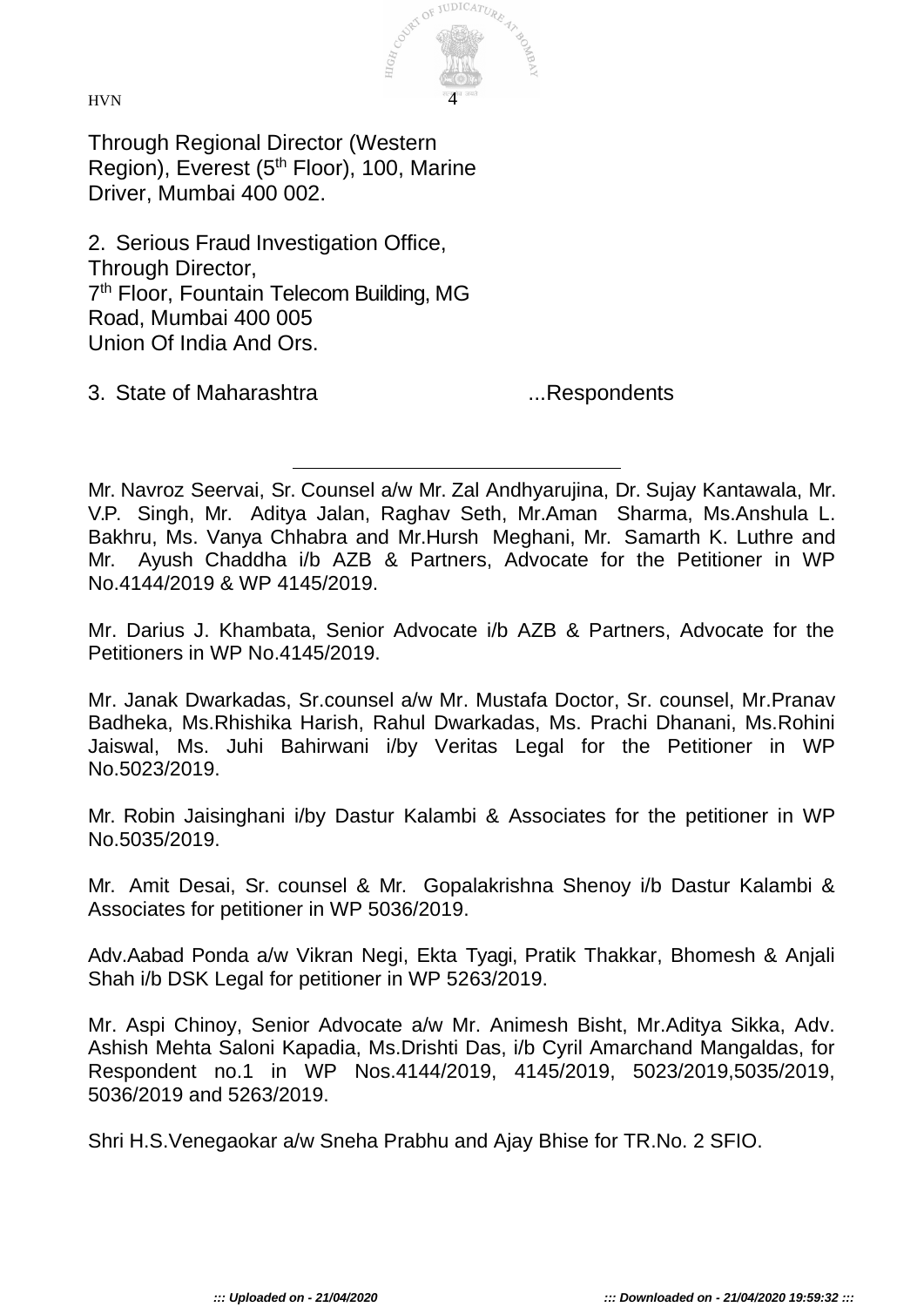

#### **CORAM : B.P. DHARMADHIKARI, CJ & NITIN R. BORKAR,J. RESERVED ON : 14/01/2020 PRONOUNED ON : 21/04/2020**

#### **JUDGMENT (Per B.P. Dharmadhikari, CJ.):**

1 A prayer made under S. 140(5) of the Companies Act,2013 or 2013 Act against the statutory auditors by the Union of India through Ministry of the Corporate Affairs (MCA) in an investigation/dispute regarding constant ever- greening of debts extended to its subsidiary Companies & third parties/companies by IL & FS Financial Services Limited (hereinafter referred to as "IFIN") and alleged dubious role played by its CAs ie company auditors before National Company Law Tribunal ie NCLT and orders passed therein, gives rise to the present bunch of petitions. Petitioners state that said S. 140(5) is unconstitutional and in any case, can not be invoked against the ex-statutory auditors. In WP 5263 of 2019, direction to lodge prosecution issued under S.212(14) of 2013 Act is questioned. Since only law points are argued, we need not refer to the facts which are not crystallized as yet.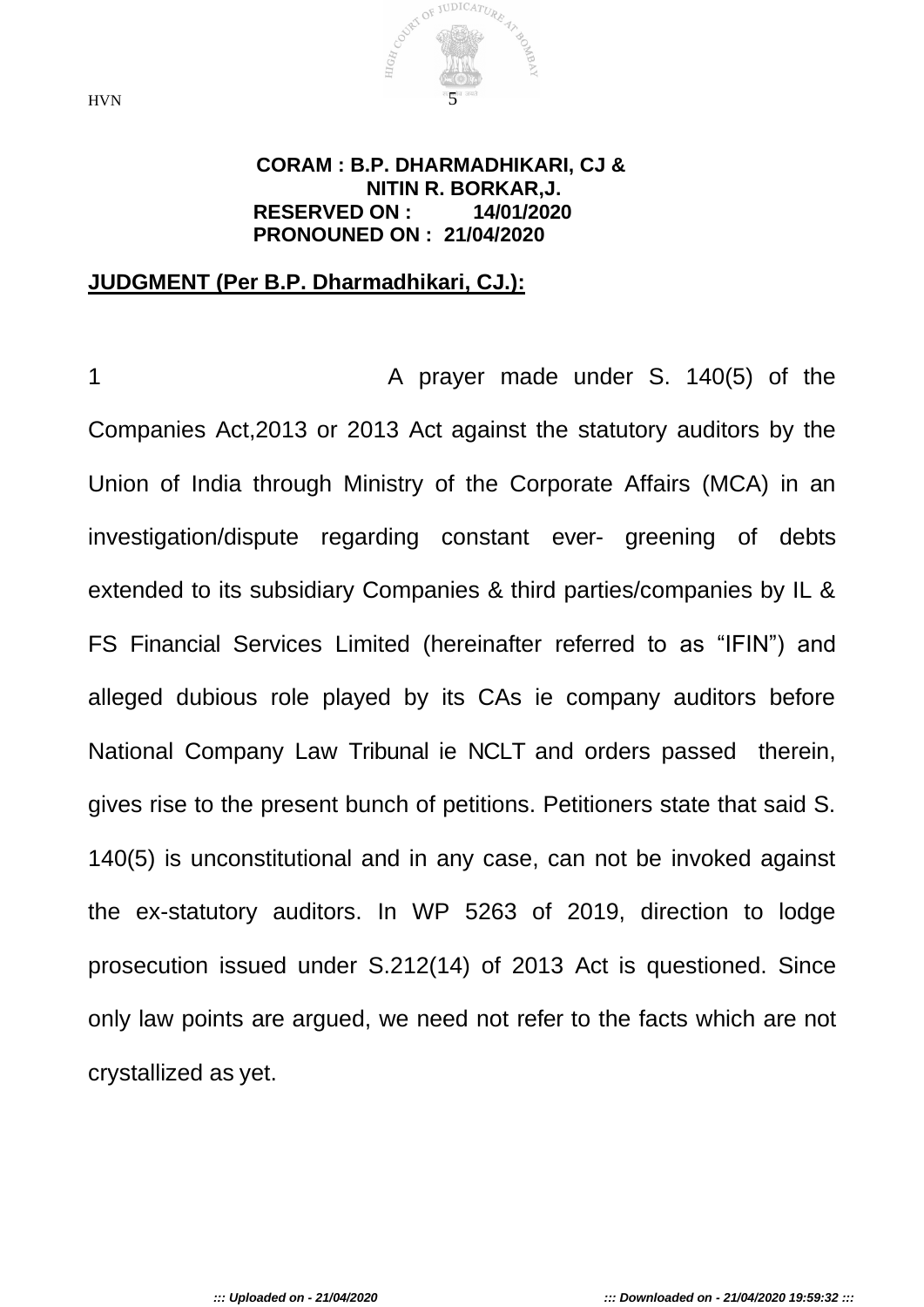COURT OF JUDICATURE 47  $HVN$  6

2. In Writ petition No.4144 of 2019, petitioner is a partner of M/s. BSR and Associates which is a Limited Liability Partnership (LLP) of Indian Chartered Accountants. He has questioned validity of section 140(5) of the Companies Act, 2013. He has also challenged the order dated 9/8/2019 passed by the National Company Law Tribunal, Mumbai Bench whereby his objection to maintainability of Company Petition No. 2062 of 2019 raised by him vide Misc Application No. 2506 of 2019 has been dismissed and that company petition is held to be maintainable under section 140(5). Objection raised vide Misc Application No. 2505 of 2019 filed by M/s. BSR Associates challenging said maintainability also came to be rejected. M/s. BSR Associates has challenged it vide WP 4145 of 2019. Misc. Application No.2258 of 2019 was filed by Petitioners in WP No. 5023 of 2019 M/s. Deloitte Haskins & Sells, another (LLP), Misc. Application No.2506 of 2019 was filed by the Chartered Accountant Sampat Ganesh, Misc. Application No. 2268 of 2019 was filed by Chartered Accountant Udayan Sen and Misc. Application No. 2270 of 2019 was filed by Chartered Accountant Kalpesh J. Mehta. All these Misc. Applications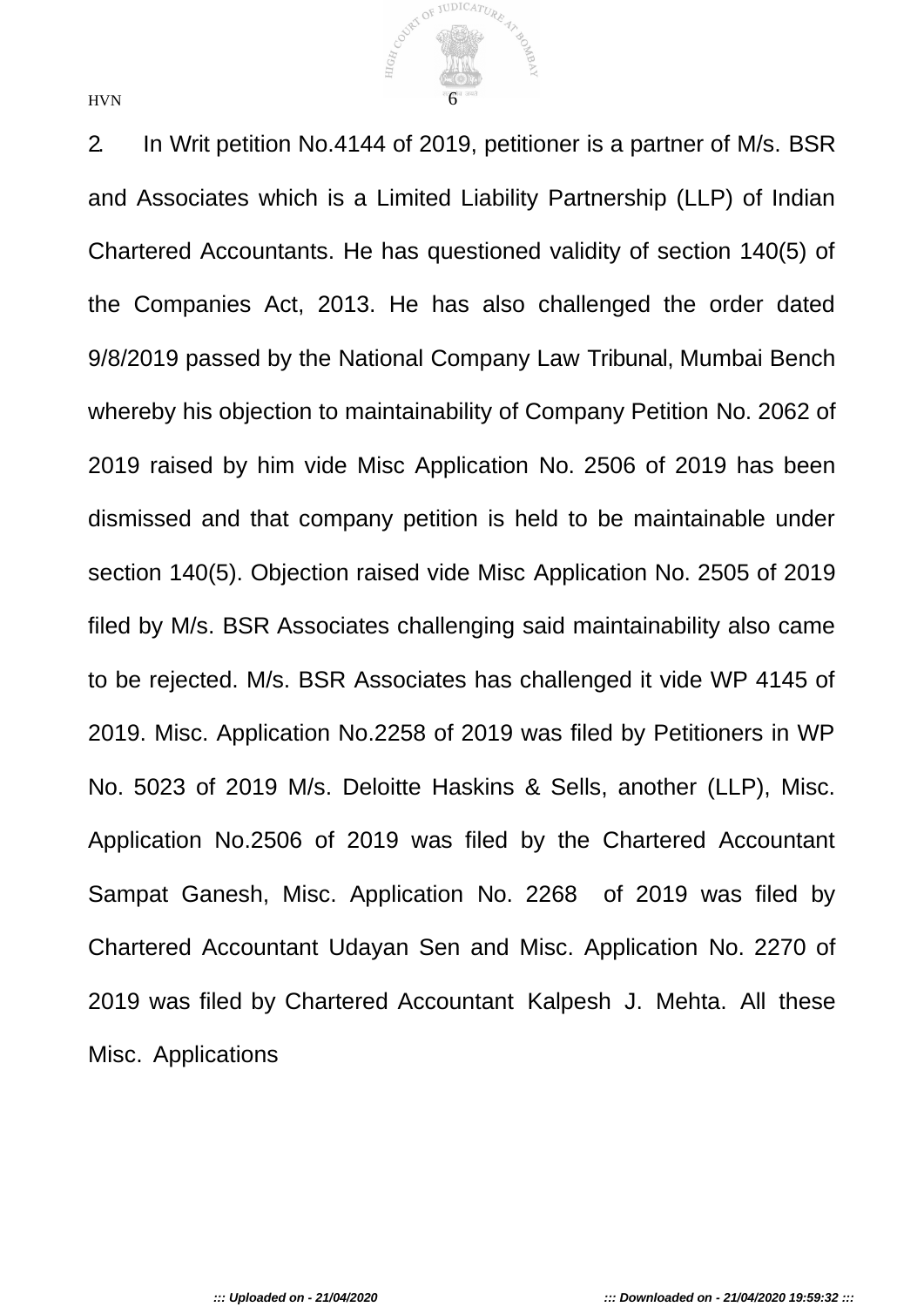

questioning the maintainability of Company Petition No. 2062 of 2019 were dismissed by common order and the company petition filed by Union of India through Ministry of Corporate Affairs was held maintainable. The petitioners mainly stated that because of resignation tendered by the Chartered Accountants, proceedings under section 140(5) do not survive. The other persons/concerns have filed criminal petitions for challenging the rejection of preliminary objection vide WP No.4145 of 2019, WP No. 5023 of 2019, WP No.5035 of 2019, WP No. 5036 of 2019.

3. The NCLT has also passed an order on Misc. Application No. 3254 of 2019 filed in connection with Company Petition No. 2062 of 2019 under section 140(5) of the Companies Act, 2013 for appointment of statutory auditors for IL & FS Financial Services Limited ("IFIN") under first proviso to section 140(5) of the Companies Act,2013. This application was moved by the Union of India through its Ministry of Corporate Affairs, the NCLT has found that under section 140(5) only, the Union of India is authorized to appoint or change the auditor. The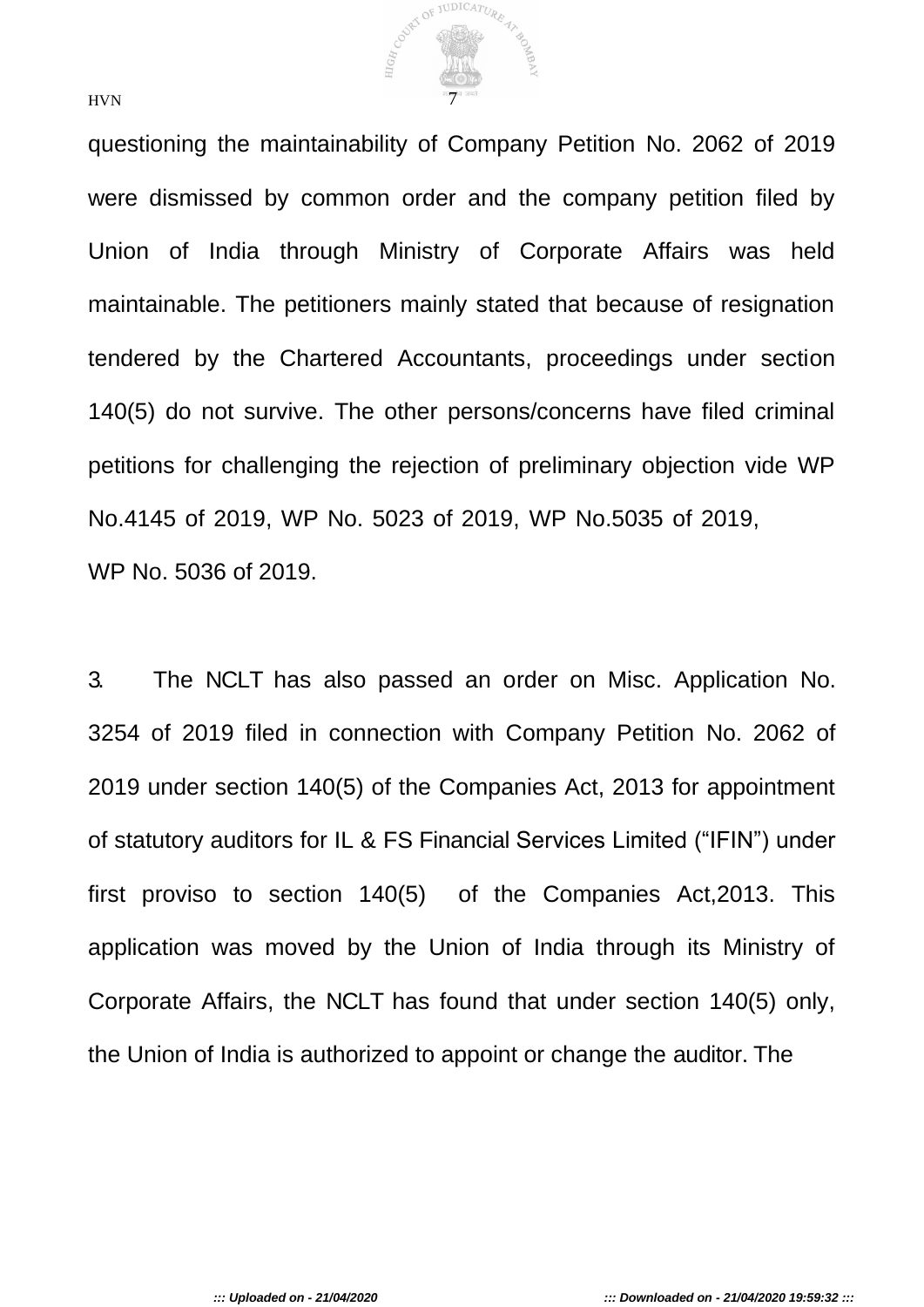

auditor appointed by the Company IFIN namely Mukund M. Chitale & Co. (MMC) has been treated as appointment of statutory auditors under section 140(5) by NCLT on 18.10.2019.

4. The other order or direction challenged in this group of petitions is dated 29/5/2019. By this order, the Assistant Director, Legal and Prosecution has asked the SFIO to file complaint ie prosecution under S. 212(14) of 2013 Act by 30/05/2019 without fail and to submit compliance report.

5. In Criminal Writ Petition No. 5023 of 2017, the petitioner DeoLitte Haskins & Sells (LLP) has questioned the constitutionality of section 140(5) supra and also prays to quash and set aside the criminal complaint Case No. 20 of 2019 initiated against it.

6. Writ Petition No. 5035 of 2019 is filed by one Kalpesh Mehta who is chartered accountant and he has questioned the constitutionality of section 140(5) supra, direction dated 29/5/2019 supra and Criminal Case No. 20 of 2019 instituted on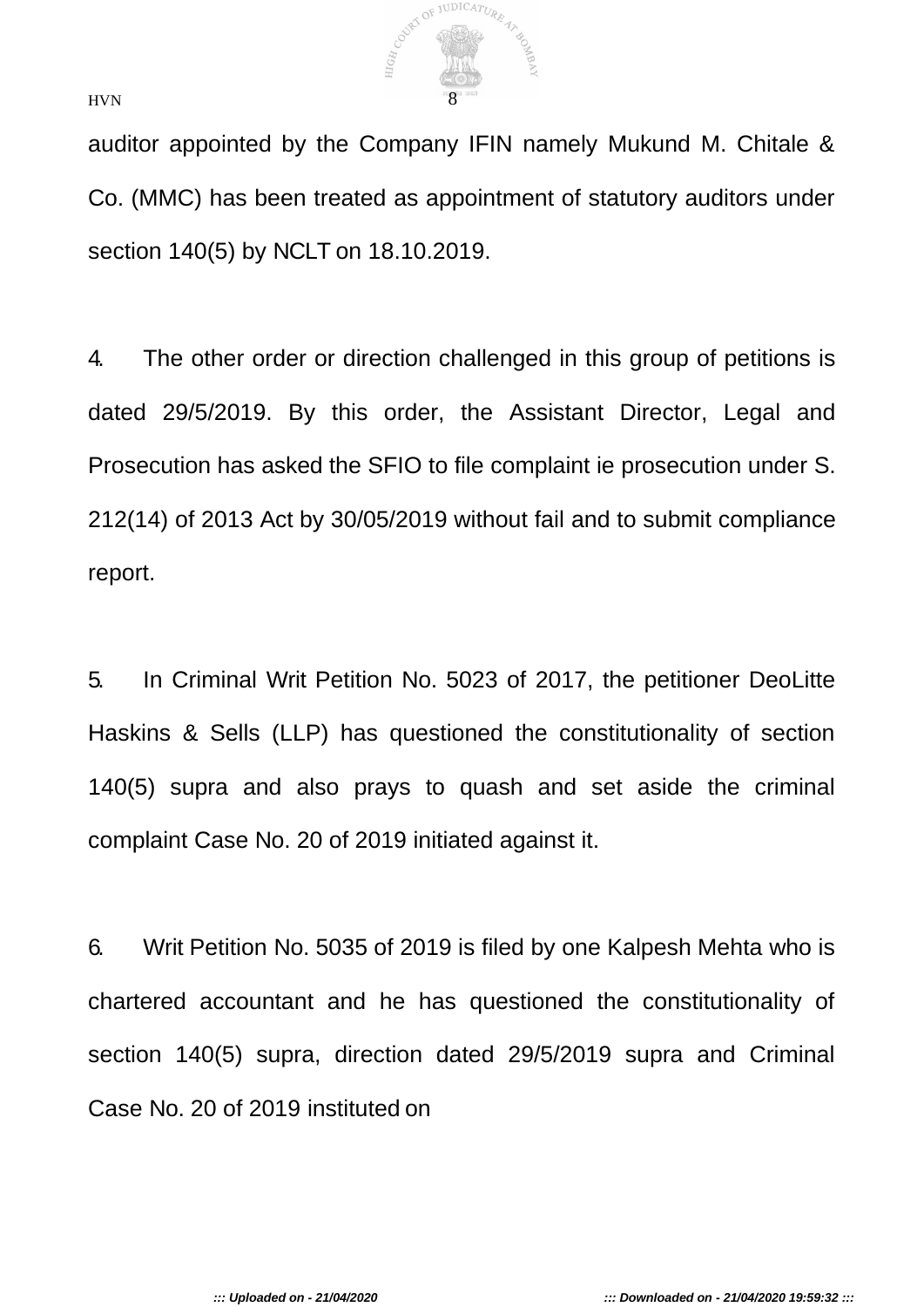

its basis.

7. Writ Petition No. 5036 of 2019 is filed by Mr. Udayan Sen, Chartered Accountant assailing constitutional validity of section 140(5) supra, direction dated 29/5/2019 and Criminal Complaint Case No. 20 of 2019 supra.

8. Writ Petition No. 5263 of 2019 is filed by Mr. Hari Shankaran who claims to be Director of Company against whom direction dated 29/5/2019 has been executed and thereafter complaint has been filed on 30/5/2019.

9. Parties have argued Criminal Writ Petition No. 4144 of 2019 and 4145 of 2019 as the lead petitions.

10. The discussion below will show that we are not required to record any finding on factual dispute. The facts below necessary to explain the legal dispute are borrowed mostly from the order of NCLT dated 09/08/2019 which is impugned herein. This order is a common order on Misc. Application No.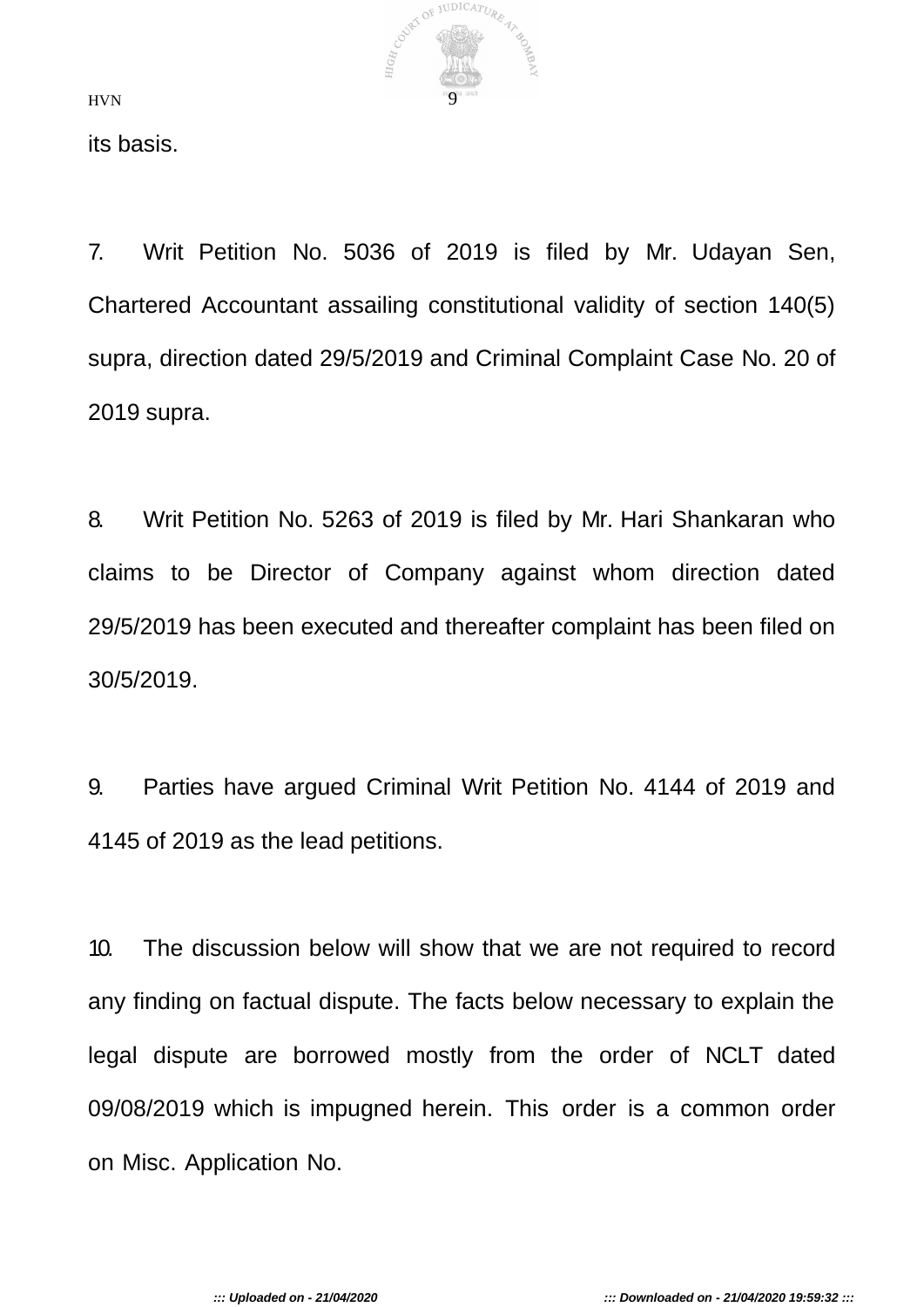

2258 of 2019 filed by Deloitte Haskin & Sells LLP, Misc Application No. 2505 of 2019 filed by M/s. BSR and Associates LLP, Misc. Application No. 2506 of 2019 filed by Chartered Accountant Sampath Ganesh, Misc. Application No. 2268 of 2019 filed by Chartered Accountant Udayan Sen and Misc. Application No. 2270 of 2019 filed by Chartered Accountant Kalpesh J. Mehta.

11. Company Petition No.2062 of 2019 was filed by the Union of India against the above mentioned applicants along with others It was under section 140(5) and sought a declaration that the Deloitte Haskins be deemed to be removed as statutory auditor of IL & FS (IFIN) Financial Services Limited for the year 2012-13 to Financial Year 2017-18 in the light of its vacation of the office on rotation at the end of Financial year 2017-18.

12. It also requested for declaration that M/s. BSR & Associates ceased to be statutory auditors of IL & FS (IFIN) with immediate effect. Permission was also sought to appoint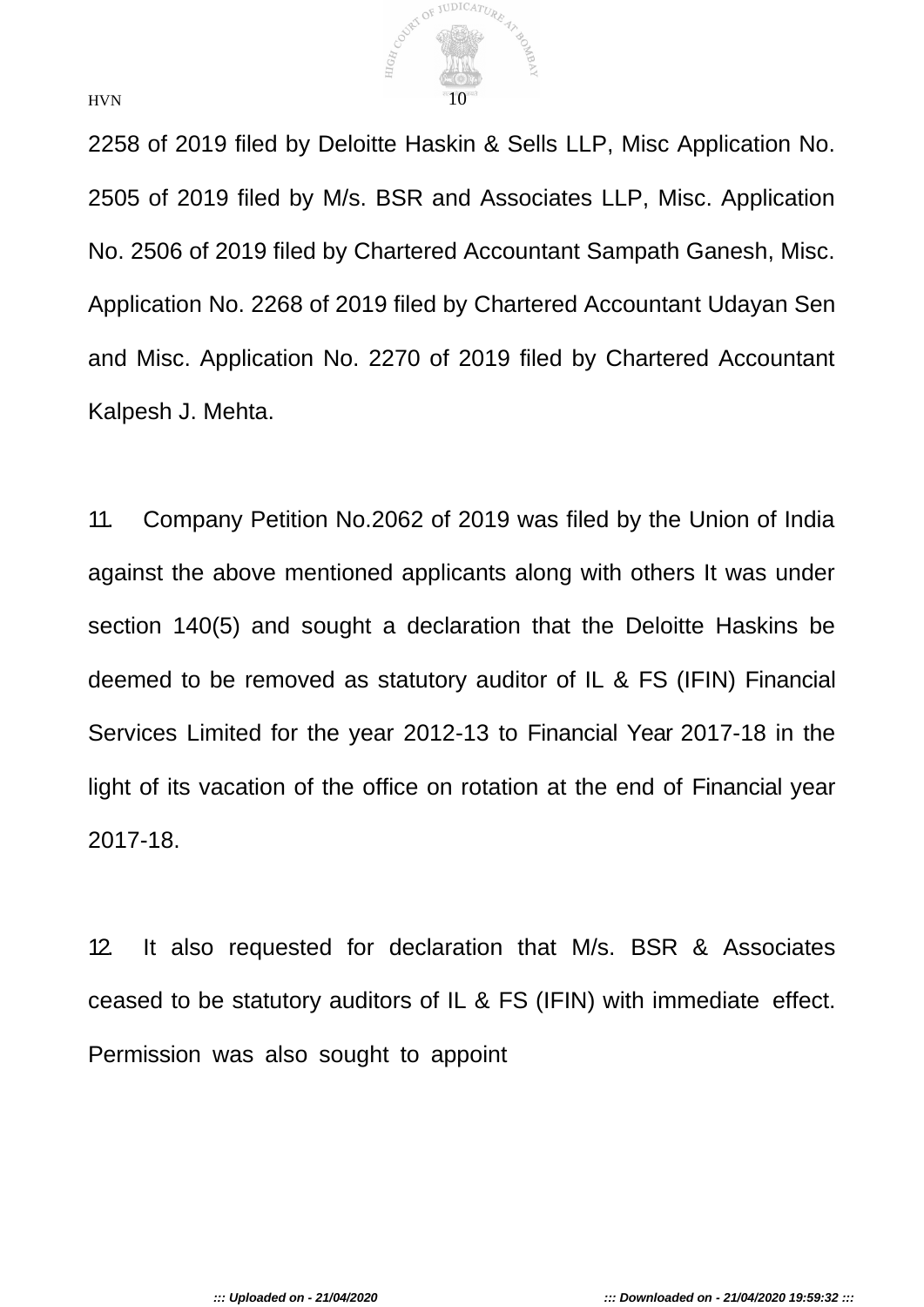

independent auditor for IL & FS (IFIN) so as to replace M/s. BSR & Associates in terms of first proviso to section 140(5) of the Companies Act read with explanation (ii) thereto. The Union of India also sought relief in terms of the said second proviso read with explanation (I) that respondent no.1 in those proceedings namely Deloitte Haskins was not eligible to be appointed as an auditor of any company for the period of five years from the order passed by NCLT in view of serious fraud committed which required intervention of the MCA to prevent the destabilization impact on the company at the request of the department of Economic Affairs and sought debarment for the period of five years. Similar relief was sought for against the other respondents i.e. applicants mentioned supra.

13. The maintainability of these proceedings was questioned on various grounds including contention that when the statutory auditor had factually ceased to be company auditor ie CA of the particular company and another auditor namely M/s.M.M. Chitale & Co. had stepped into the shoes and assumed that responsibility, provisions of section 140(5) could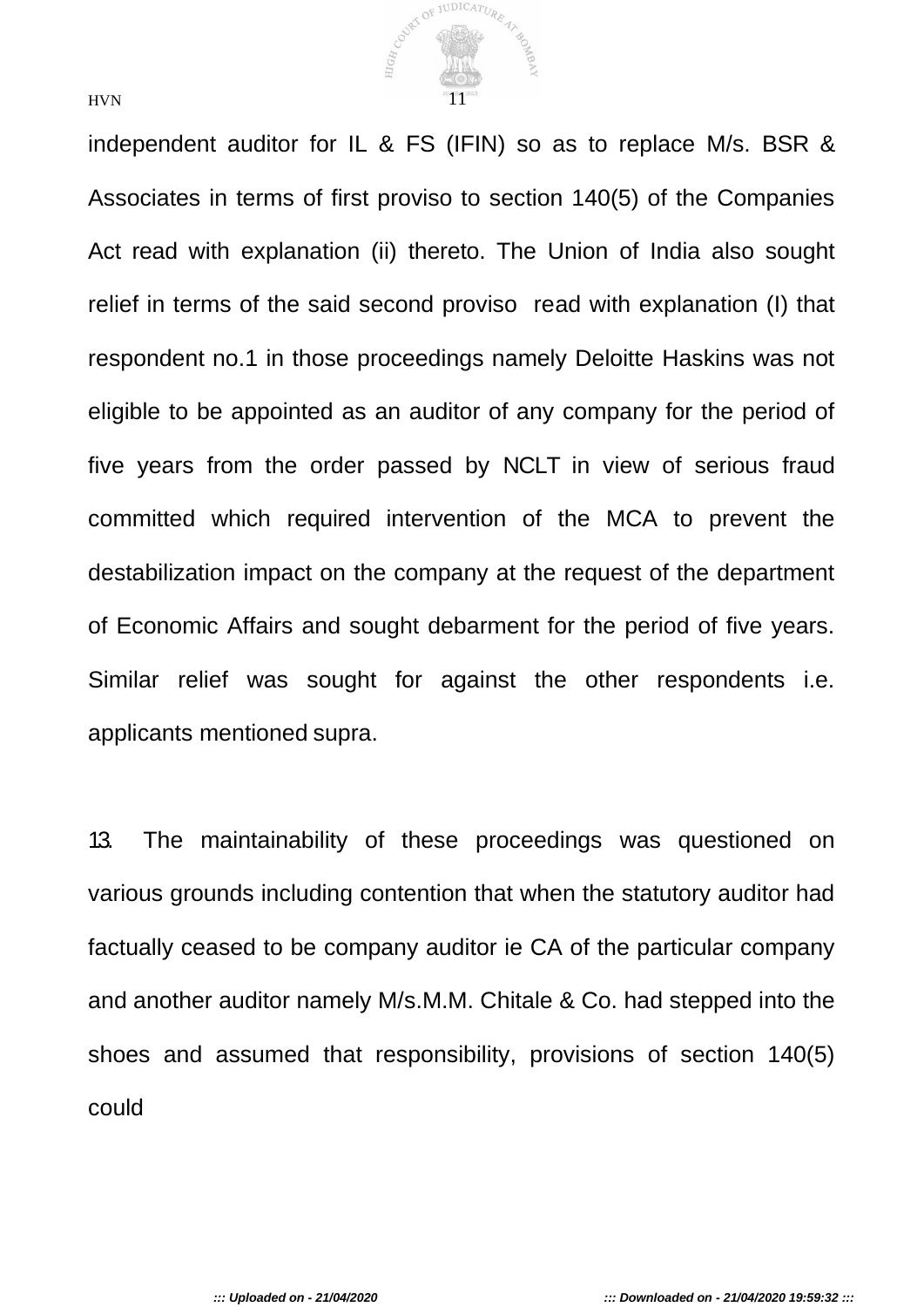

not have been invoked. We are required to refer to this contention and other allied grounds little later in the body of this judgment. NCLT has by impugned order rejected these objections and held Company Petition No. 2062 of 2019 presented by Union of India to be maintainable.

14. In this connection only on 30/09/2018 the Union of India through its Ministry of Corporate Affairs appointed inspectors with the Director SFIO to inquire into the affairs of the company namely Infrastructure Leasing and Financial Services Limited and its subsidiary companies. The inspectors were given time of three months to submit the report to Central Government.

15. The SFIO accordingly submitted a report which was looked into by the Union of India, Ministry of Corporate Affairs (MCA) and on 29/5/2019 in exercise of the powers available to it under section 212 (14) of the Companies Act, 2013, it directed the SFIO and Regional Director (Western Region) to proceed further. This communication recommends prosecution of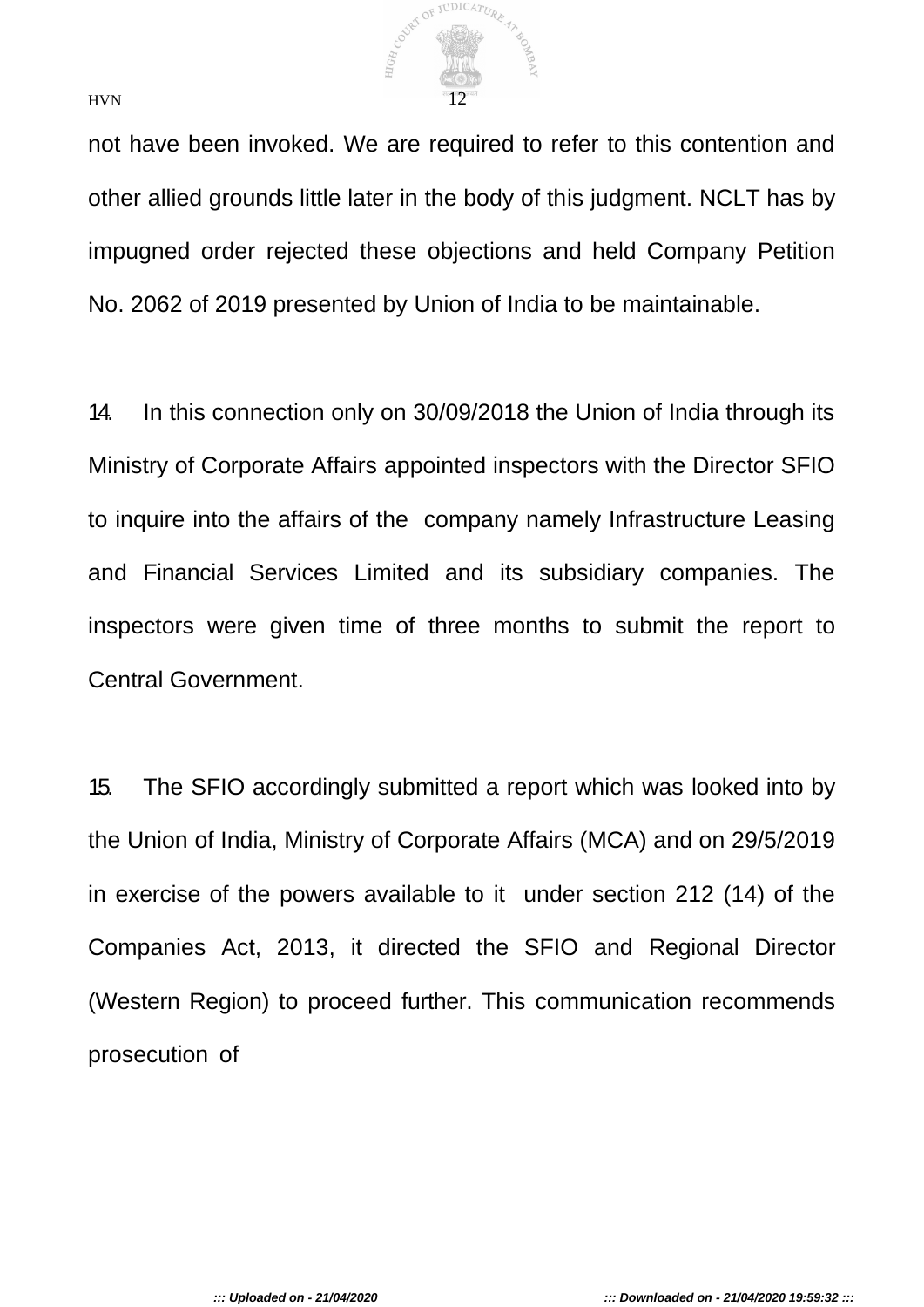

petitioners under various provisions and SFIO has been directed to file a complaint by next day i.e. 30/05/2019 without fail and to submit the compliance report. This order has been questioned on the ground that the report which runs into more than 750 pages & has annexures running into 32,000 pages, has been alleged to be examined in about 30 hours by Union of India and filing of prosecution has been ordered. Petitioners submit that this shows non application of mind. It is also contended that the report submitted by SFIO was not a final report but an interim report and as such prosecution cannot be filed on its strength.

16. By later order dated 18/10/2019, the NCLT has allowed Misc. Application No. 3254 of 2019 filed by Union of India. Misc. Application No. 3254 of 2019 was filed after liberty was given to it by Hon'ble Apex Court.for appointment of statutory auditor for IFIN under section 140(5). The NCLT has after considering the facts presented to it, found that Mukund M. Chitale & Co. (MMC) was already appointed by IFIN as its statutory auditor. But in the proviso to section 140(5) only, Union of India is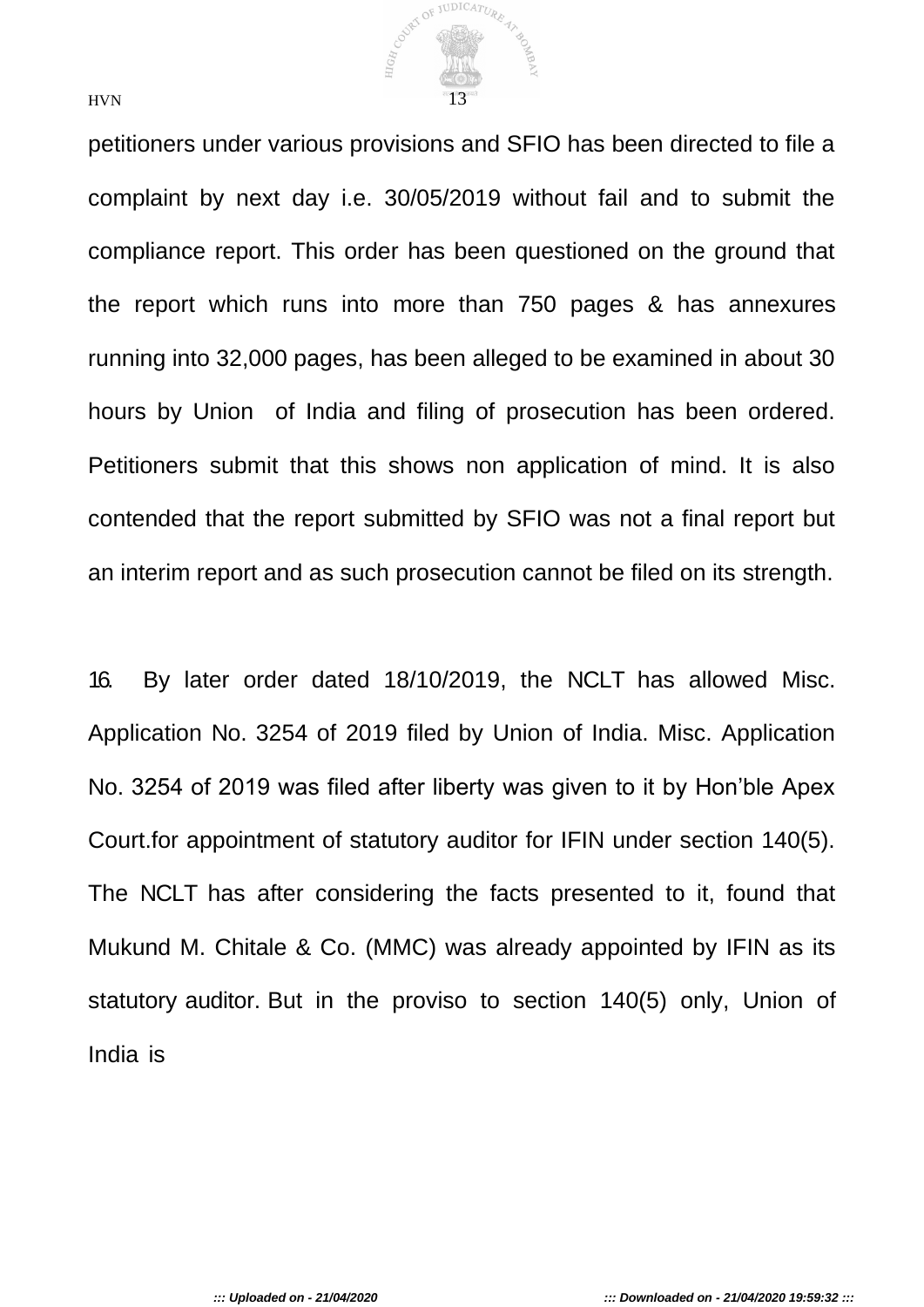

authorized to appoint or change the auditor. MMC had shown its inability to accept the assignment without sanction of Union of India and IFIN could not have remained without the statutory auditor. NCLT therefore, declared that the appointment of MMC as statutory auditor made by the company shall be considered as an appointment of statutory auditor under the first proviso to section 140(5) of the Companies Act, 2013. The facts disclosed in this order show that the order of NCLT dated 9/8/2019 dismissing the objection to maintainability of Company Petition No. 2062 of 2019 was questioned by respondent nos. 3, 4 and 1 before NCLAT in Company Appeal No. 222 of 2019, Company Appeal No. 223 of 2019 and Company Appeal No. 224 of 2019. In those appeals, NCLAT permitted NCLT to proceed with the hearing of the petition to restrain it from passing any order against the appellants before it.

17. After filing of the Company Petition No.2062 of 2019, respondent no.2 therein viz. M/s. BSR and Associates who were statutory auditors for IFIN for the year 2019-20 resigned on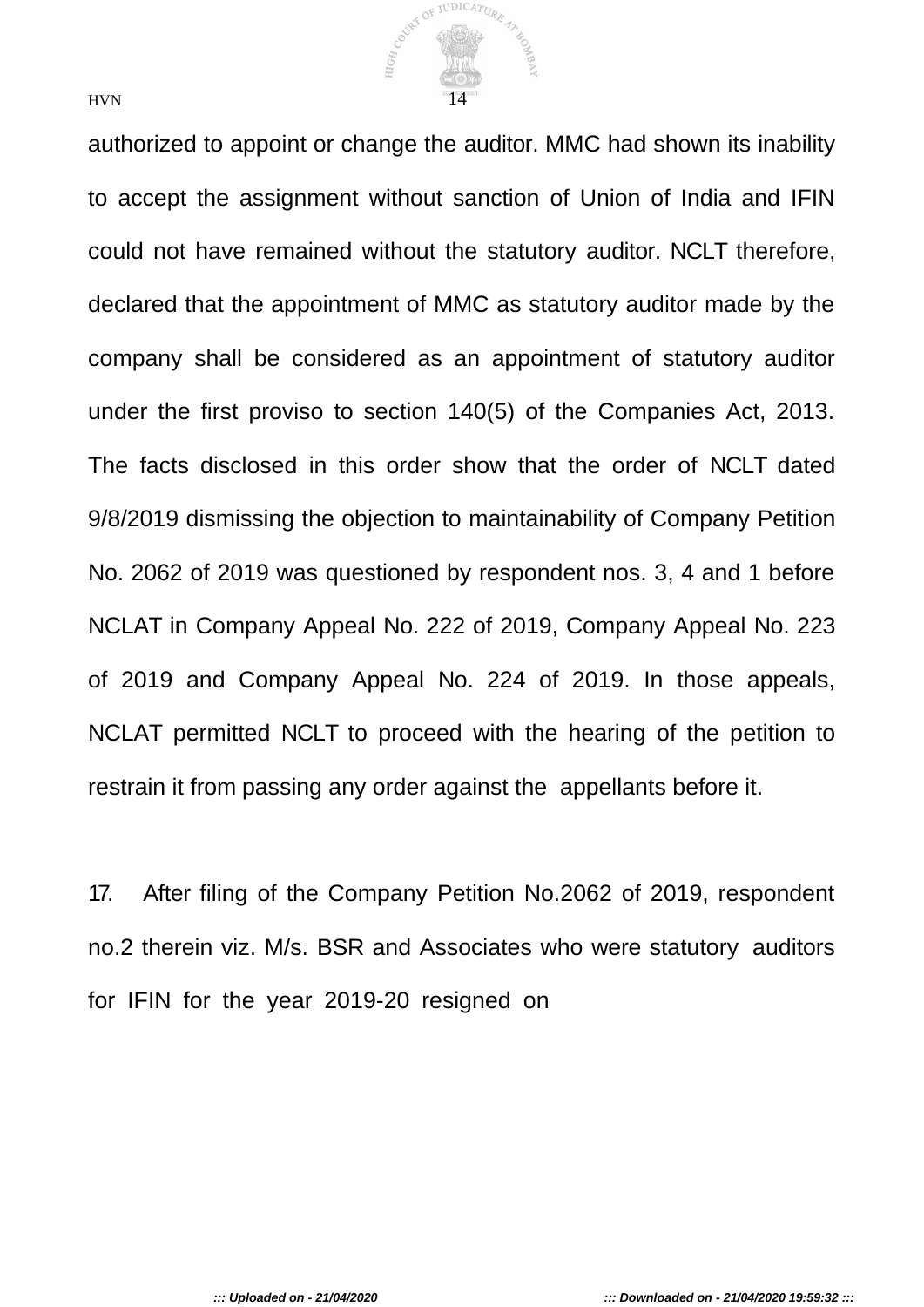

19/6/2019. Respondent nos. 2 and 5 in Company Petition No. 2062 of 2019 moved High Court in Criminal Writ Petition No.4144 of 2019 (present petition) as also Criminal Writ Petition No.4145 of 2019 challenging the vires of section 140(5). High Court on 4/9/2019 while issuing notice passed the following order :

*"14. In above circumstances, we defer the hearing on the writ petitions. Stand over to 3rd October, 2019. Till next date, by way of adinterim relief we pass the following order :*

*\* The Respondents and/or their agents and/or their servants are restrained from continuing any further proceedings qua the petitioners underSection140(5)oftheActin CompanyPetition No. 2062 of 2019.*

*\* No coercive action shall be taken qua the Petitioners in Criminal Complaint filed before the Special Court, being CC No. 20/2019 titled SFIO vs. IL&FS Ltd & Ors. In the Court of Ld. Additional Sessions Judge-cum-Special Judge (Companies Act) at Greater Mumbai."*

18. Aggrieved by this order of High Court dated 4/9/2019, the petitioners moved SLP before the Hon'ble Apex Court. The Hon'ble Apex Court on 26/9/2019 passed the following order :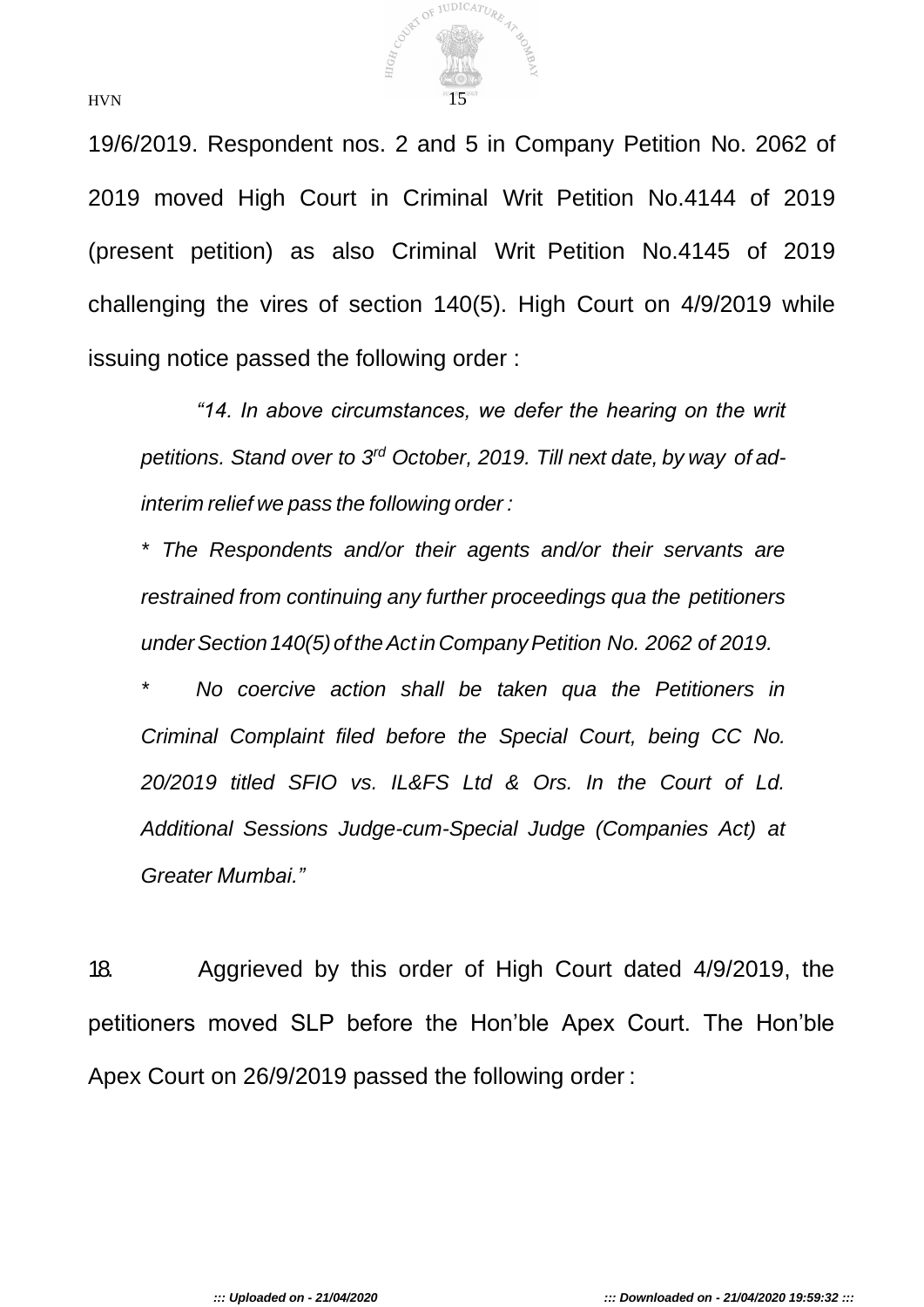

"Mr. Mehta, learned Solicitor General submitted that after the resignation of the original writ petitioners, the Company had passed a resolution on 11.07.2019 appointing M/s. Mukund M. Chitale & Co., Chartered Accountants as Statutory Auditors of the Company, to fill the resultant vacancy but said M/s. Mukund M. Chitale & Co., Chartered Accountants have expressed their inability to take up the assignment which would in turn mean that fresh appointment is required to be made to fill up the vacancy.

We see no reason why steps in that behalf could not be undertaken with promptitude so that the interest of the company is not prejudiced on any count.

Learned Solicitor General submits that appropriate application shall be moved before the NCLT. We grant liberty for moving such an application. If such an application is moved, the matter shall be dealt with in accordance with law."

19--- In exercise of liberty given by Hon'ble Apex Court and under first proviso to section 140(5), Misc. Application No. 3254 of 2019 came to be filed for seeking permission for appointment of M/s. M.M.Chitale & Co. as statutory auditors of IFIN for the financial year 2018-19 onwards. As seen above, this order dated 18/10/2019 has not been assailed by any of the petitioners. The orders passed by NCLT are already briefly mentioned by us supra.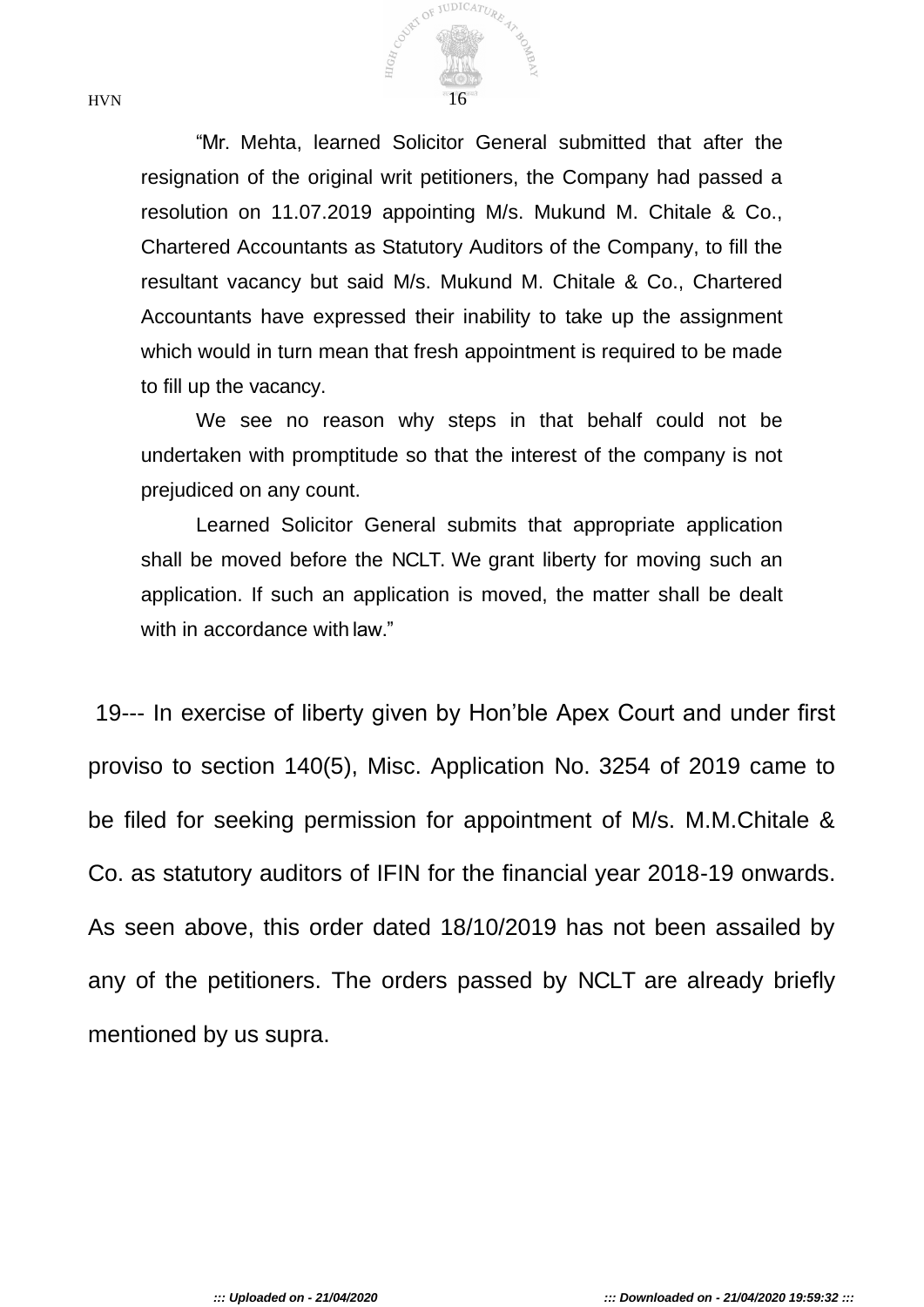COVEY OF JUDICATURE 47 HIG<sub>H</sub>  $HVN$  17

20-- Adv. Khambata, the learned Senior Advocate states that this High Court has on 4/9/2019 granted interim relief and stayed the proceedings before NCLT. The said order was questioned unsuccessfully before the Hon'ble Apex Court. When the Hon'ble Apex Court was disposing of the SLP, according to petitioners at eleventh hour, some documents were shown to Hon'ble Apex Court with submission that the MMC had declined to accept the responsibility and leave was sought to move appropriate application before NCLT to appoint new auditor. Hon'ble Apex Court granted that leave. Adv. Khambata submits that grant of this leave by the Hon'ble Apex Court and dismissal of the SLP cannot be construed as dilution of the High Court order dated 4/9/2019 and action of respondents in moving the application in very same proceedings which were stayed because of liberty given by the Hon'ble Apex Court is unwarranted. The NCLT could not have proceeded further and allowed that application.

21-- Attention of the Court is invited to provisions of section 140 of 2013 Act to show that it appears in a chapter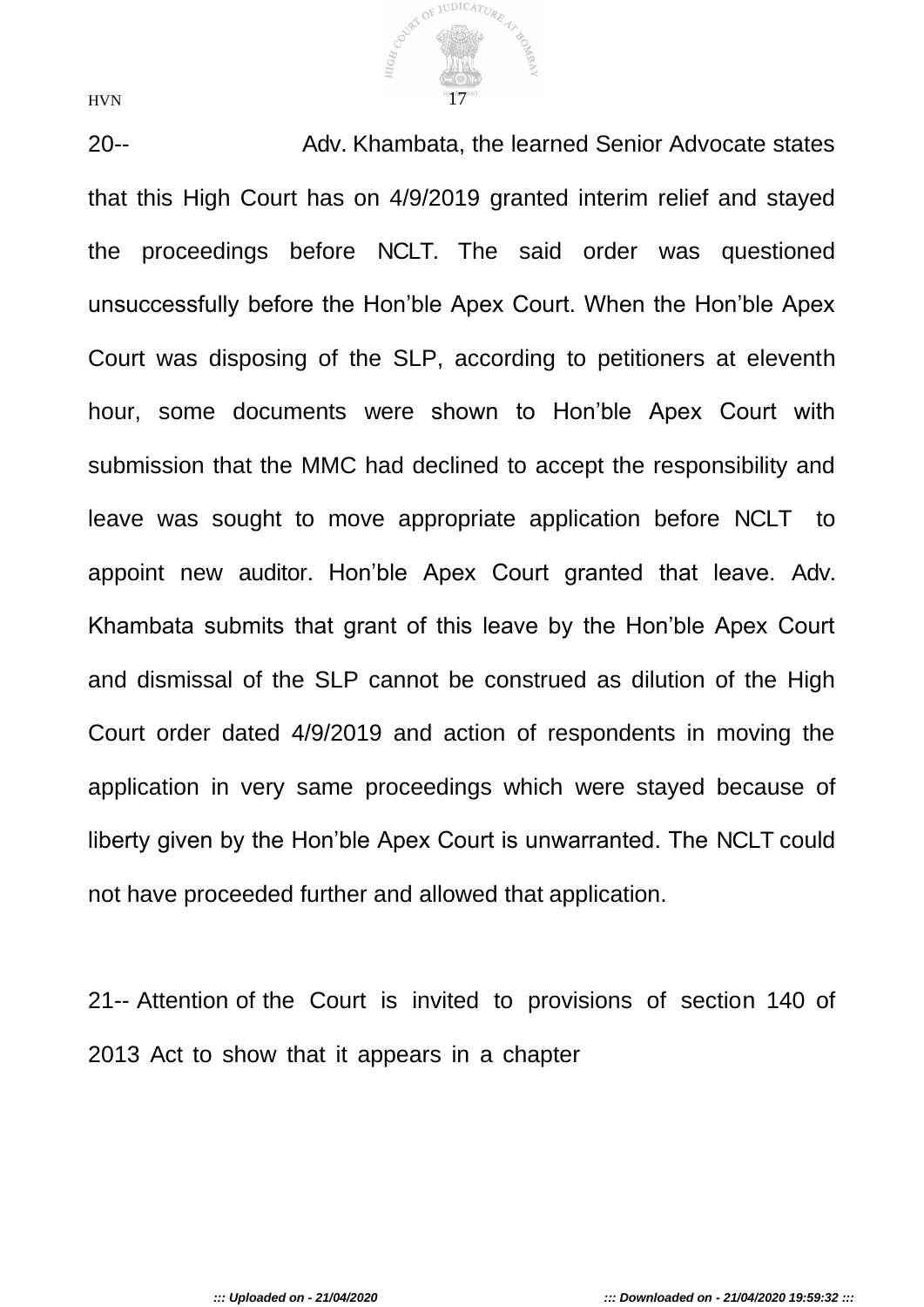

which does not deal with the discipline and therefore, punishment to be inflicted upon the auditors. Removal in the said chapter is termination simplicitor without casting any stigma and therefore, it cannot be seen as disqualification. Contention is disqualification envisaged under section 140(5) operates only against the recalcitrant auditors who do not abide by the orders passed by the NCLT or defy the procedure. It is therefore, a sanction to guarantee the procedural discipline thereunder or the orders passed by NCLT under that section. Second proviso to section 140(5) cannot be seen as 'stand alone' provision. Such treatment extended to that sub section would vitiate the entire scheme of the chapter of Companies Act and also the purpose of section 140.

22-- Our attention is drawn to the fact that the company auditor must be Chartered Accountant and as such is already regulated by the Institute of Chartered Accountants and its disciplinary rules in so far as professional conduct or misconduct is concerned. There proper procedure has been prescribed in accordance with the principles of natural justice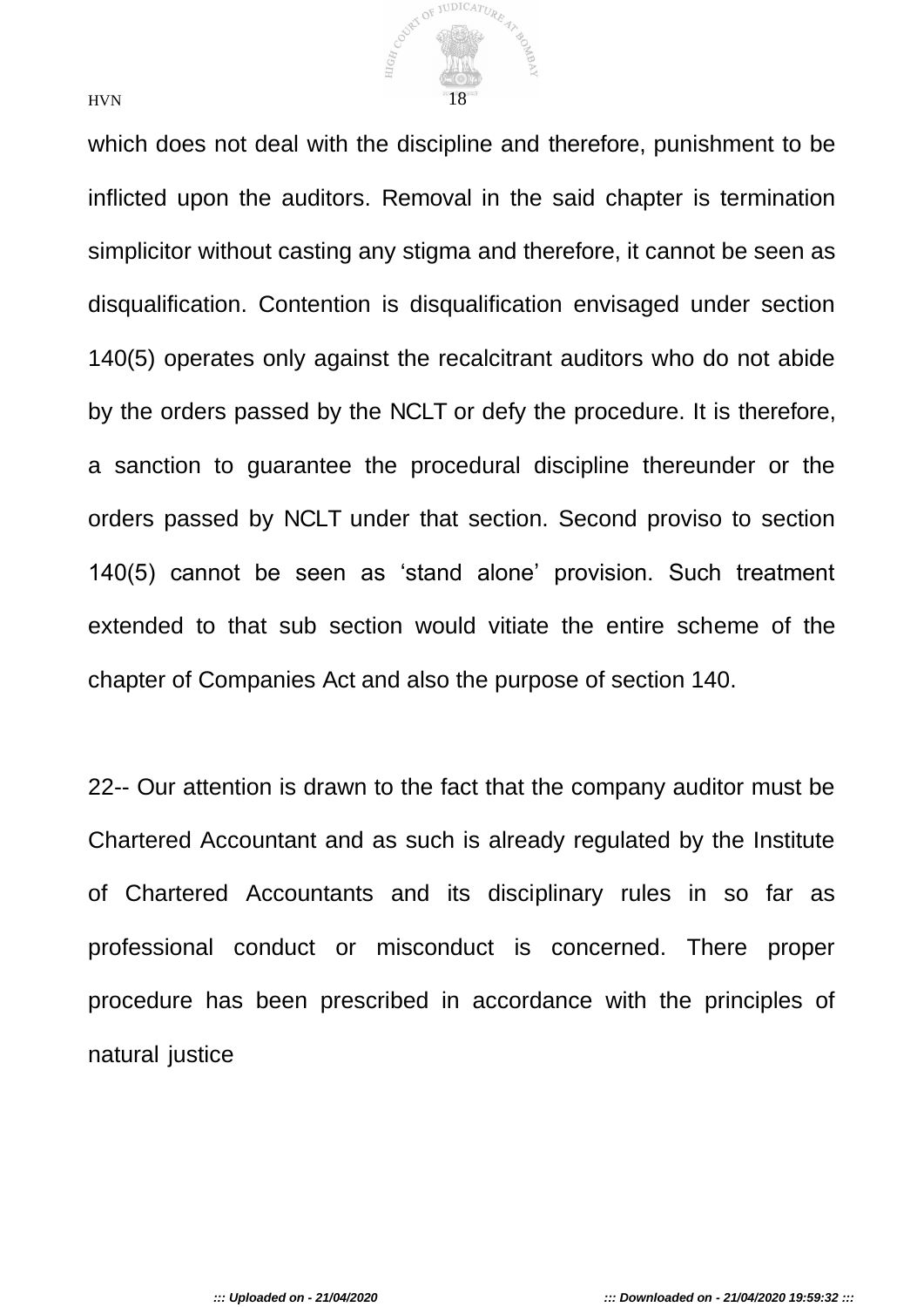

before the Chartered Accountant is punished for his professional misconduct.

23-- Apart from the provisions of IPC under which delinquent Chartered Accountant can always be prosecuted, it is submitted that in Companies Act there exists special provision in the shape of section 447. The Directors or the other office bearers of the company or other persons found to have indulged in financial irregularities or fraud can be punished thereunder. It is submitted that the words "any person" employed in explanation (I) thereto also includes the auditor of the company. Such auditor is debarred from functioning as company auditor for two terms. Thus for fraud under section 140(5) the punishment of debarring the auditor for one term is provided. Under section 447 at the end of the trial, the guilty auditor is debarred for two terms. The law does not contemplate two punishments for the same offence or misconduct. Learned counsel argues that if the auditor is debarred for one term of five years under section 140(5) and is subsequently acquitted under section 447, he would have still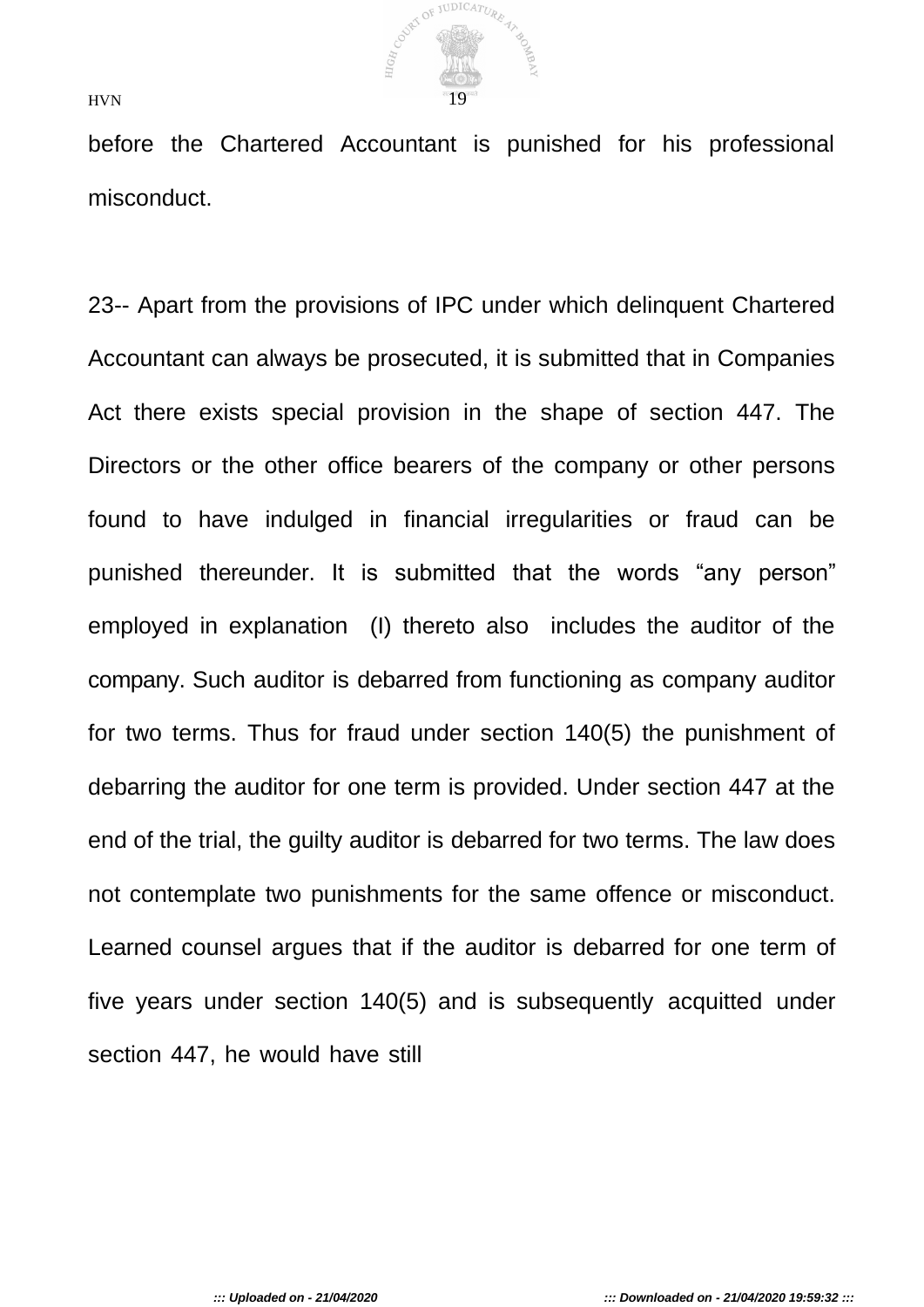

suffered irreparable loss because of loss of reputation, loss of business etc. It is urged that during the trial under section 447 of Companies Act, the provisions of Cr.P.C. apply and those being tried get full opportunity in accordance with the law of land to defend himself. Such liberty is not protected & procedure is not prescribed under section 140(5).

24-- The provisions of section 212 of Companies Act dealing with the Serious Fraud Investigation (SFI) are also pressed into service for this purpose. The provisions of the said section show that the enquiry therein is at par with the investigation under Cr.P.C. and hence, the provisions of section 173 of Cr.P.C. are attracted. Serious Fraud Investigating Officer (SFIO) has to submit report after completion of investigation under section 212(12) and then under section 212(14), the prosecution under section 447 of the Companies Act can be initiated. Section 212(15) gives this investigation report status of report filed by police officer under S.173 of Cr.P.C. The provisions of section 212(11) contemplates even an interim report, but no prosecution can be initiated on the basis of such interim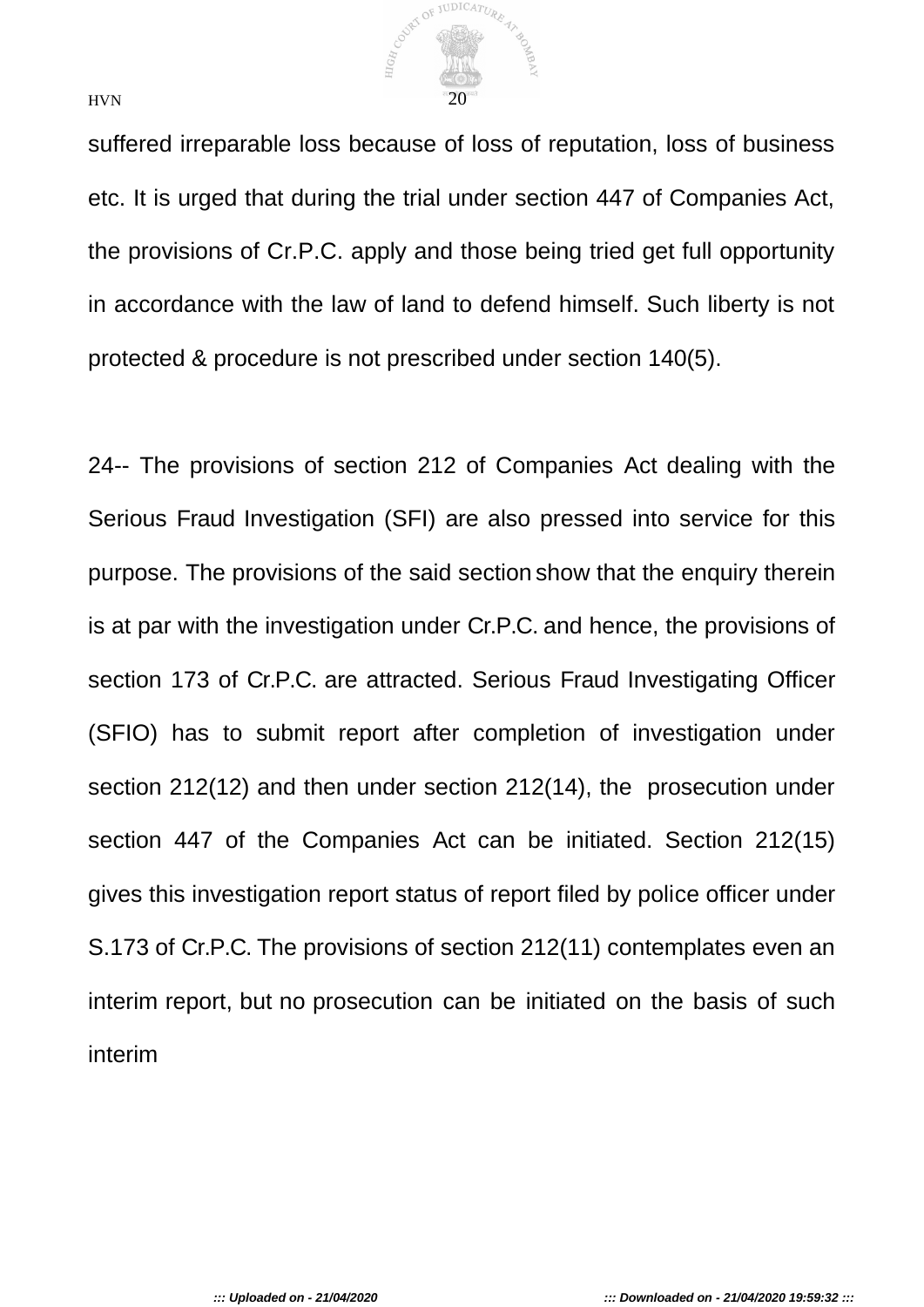

reports.

25-- Provisions of section 223(4) and (5) are relied upon to show that these provisions which permit inspection of documents or accounts are not attracted where section 212 of Companies Act is invoked. Section 435(1) of the Companies Act prescribes prosecution before Special Court and under section 436 and 438(1), provisions of Cr.P.C. regulate that prosecution.

26-- This elaborate procedure which results in conviction of the auditor and his disqualification for the period of two terms is relied upon to point out how section 140 cannot be understood to contain the scheme for disqualification or debarment of the auditor. Even sections 141 and 142 of the said Act are relied upon for this purpose. It is submitted that section 140 therefore is summary procedure which is not aimed at fastening any guilt upon the auditor but only for his removal during further proceedings so that the concerned company can substitute him by new auditor and its functioning can continue smoothly.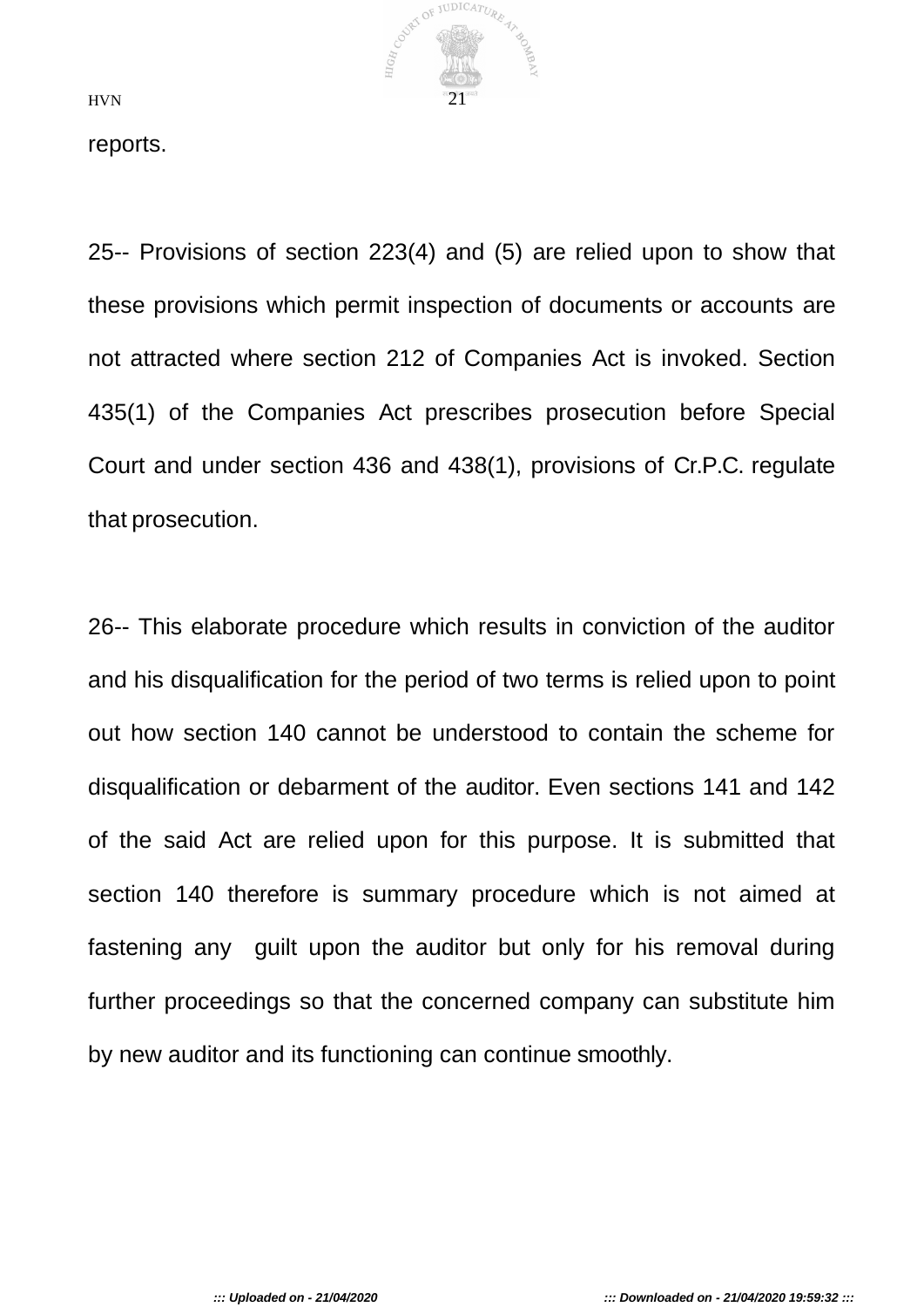

27-- Mr. Khambata states that the petitioners M/s. BSR became auditor of IFIN company on 27/11/2017 jointly with its earlier auditor Deloite till 31/3/2018. After 01/04/2018 petitioner BSR continued as sole company auditor for about 16 months when it resigned on 19/06/2019.

28-- In this backdrop, it is submitted that the SFIO who was conducting enquriy of M/s. IFIN submitted second interim report in terms of section 212 (14) and on that basis section 447 of Companies Act has been invoked. It is submitted that the Government Order dated 29/05/2019 is based upon the report of which copy is not given to the petitioners despite demand. The new Board of Directors is looking after the affairs of M/s. IFIN since 1/10/2018 and second interim report has been submitted under section 212 on 28/5/2019. This second interim report runs into 32732 pages out of which 732 pages is actual report while the remaining 32000 pages are relevant annextures. This huge report has been looked into by two officers one after the other in the period of less than thirty hours and on 29/5/2019 the prosecution has been ordered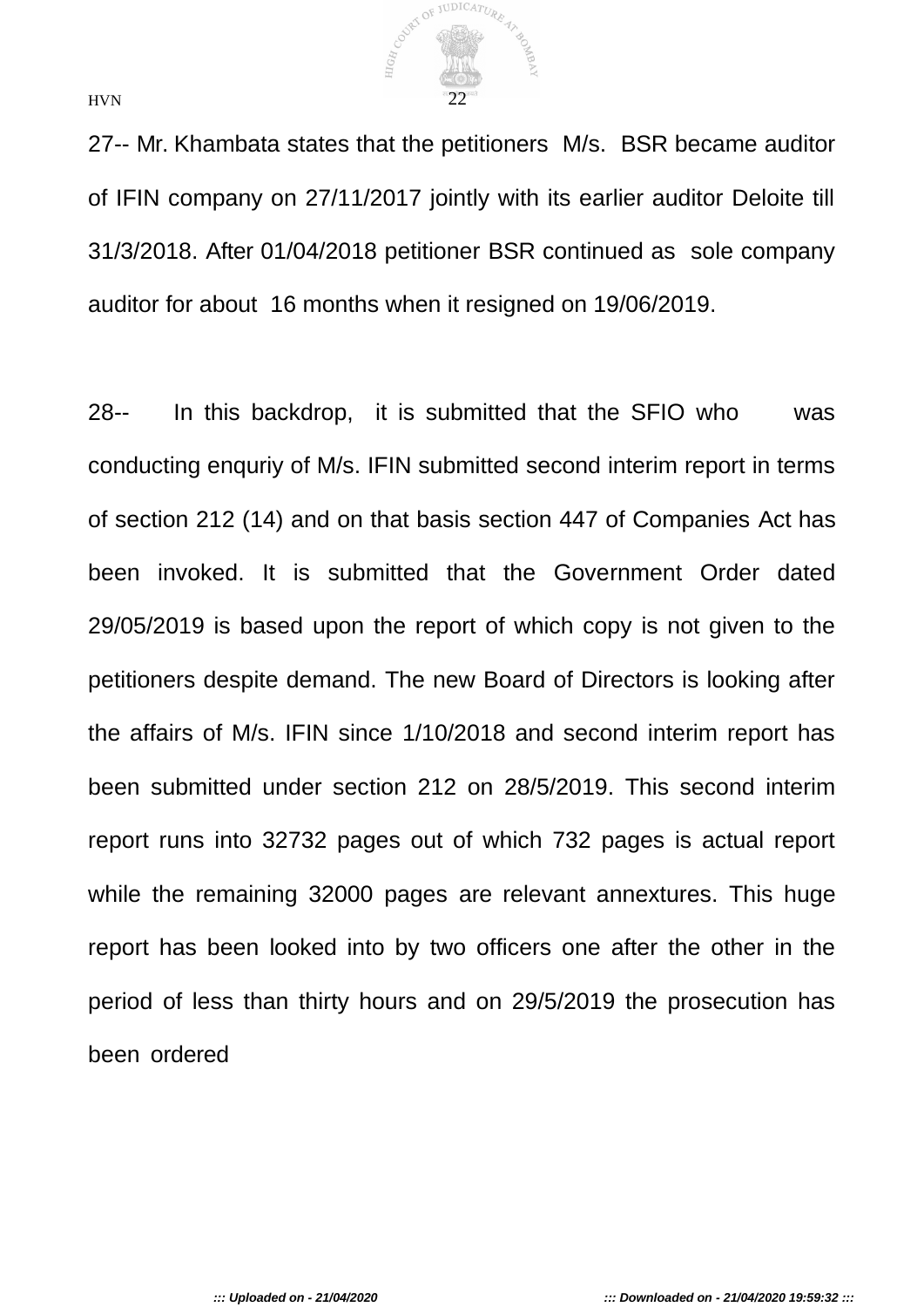

against M/s. BSR. It is claimed that the perusal of the such a bulky report and its appreciation could not have been over in such a short time . It is claimed that this has been done hurriedly with undue haste.

# 29-- Advocate Khambata relied upon *Shri Ram Krishna Dalmia and Ors. vs. Shri Justice S. R. Tendolkar and Ors.*

: *AIR 1958 SC 538* paragraph Nos.11 and 12, *Ameerunnissa Begum and Ors. :AIR 1953 SC 91* paragraph No.11, 13 and 14 as also *R. L. Bansal and Ors. vs. Union of India and Ors.:1992 Suppl. SCC (2) 398* paragraph Nos.21 and 24 to buttress his arguments that there is unwarranted classification between company auditors on one hand and directors/office bearer of the company on the other hand. He has invited our attention to justification pleaded by respondents in reply paragraph Nos.5(i) (D)(E) to urge that this justification does not explain and bring on record any tangible differentia. There is manifest unreasonableness and that by itself is sufficient to quash the provision as unconstitutional. *Swiss Ribbons*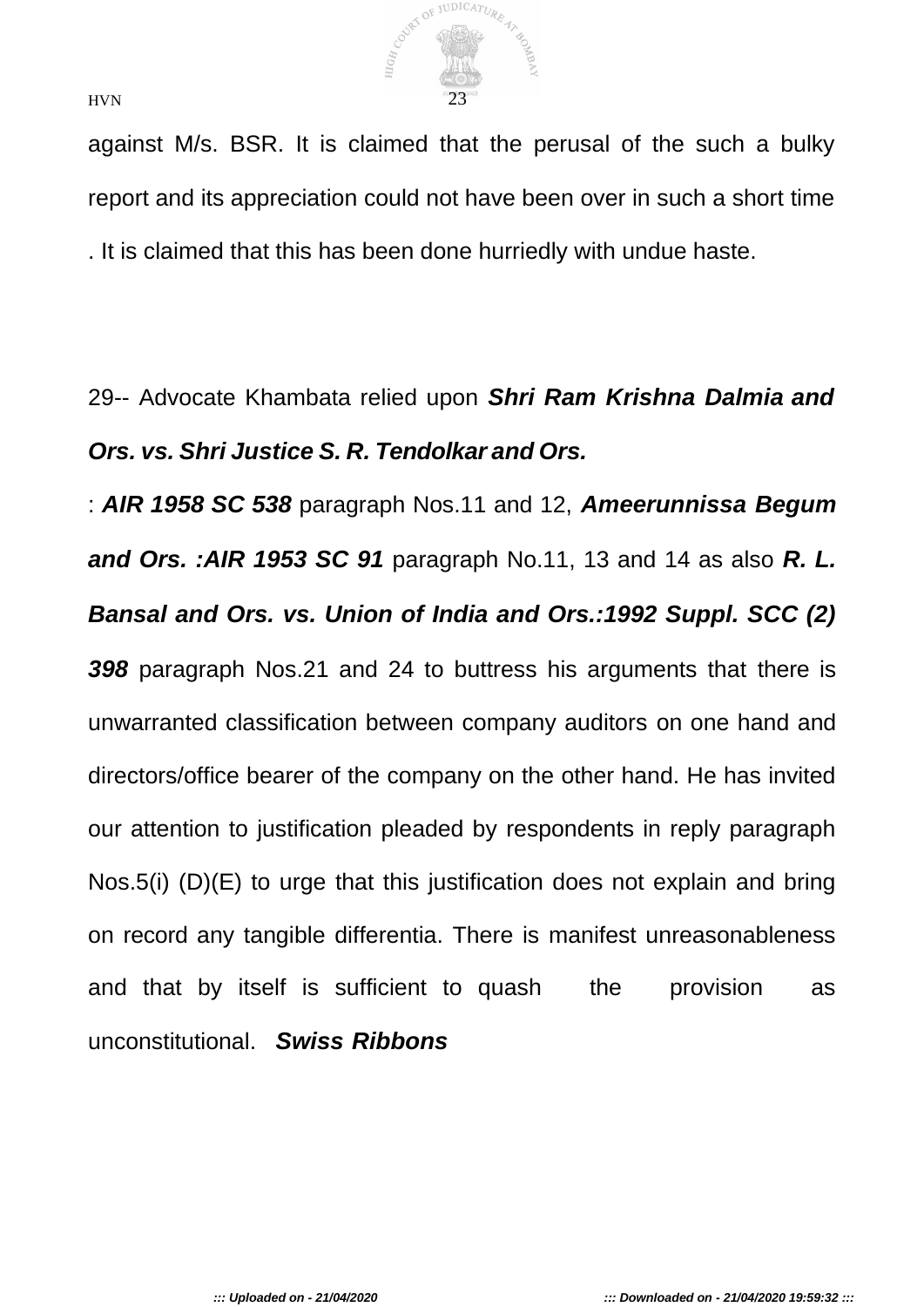

## *Private Limited and Another vs. Union of India and Ors.: (2019) 4*

*Supreme Court Cases 17* paragraph no.38 is cited for this purpose. He has also submitted that this disqualification is civil death for the company auditor and this penalty which is mandatory penalty of debarment for 5 years, is bad. He has relied upon *Modern Dental College and Research Centre and Ors. vs. State of Madhya Pradesh andOrs. : (2016) 7 Supreme Court Cases 353 paragraph 59 to 65* to point out the need of balancing rights & obligations and to adopt doctrine of proportionality in said matters. He contends that if only object behind enacting section 140(5) is removal of said company auditor, mandatory civil death becomes disproportionate and unwarranted.

30-- He adds that it also constitutes double jeopardy. *Gagan Harsh Sharma and Anr. vs. State of Maharashtra: 2019 Cri. L. J. 1398* is relied upon for this purpose.

31-- He submits that when the petitioner applied for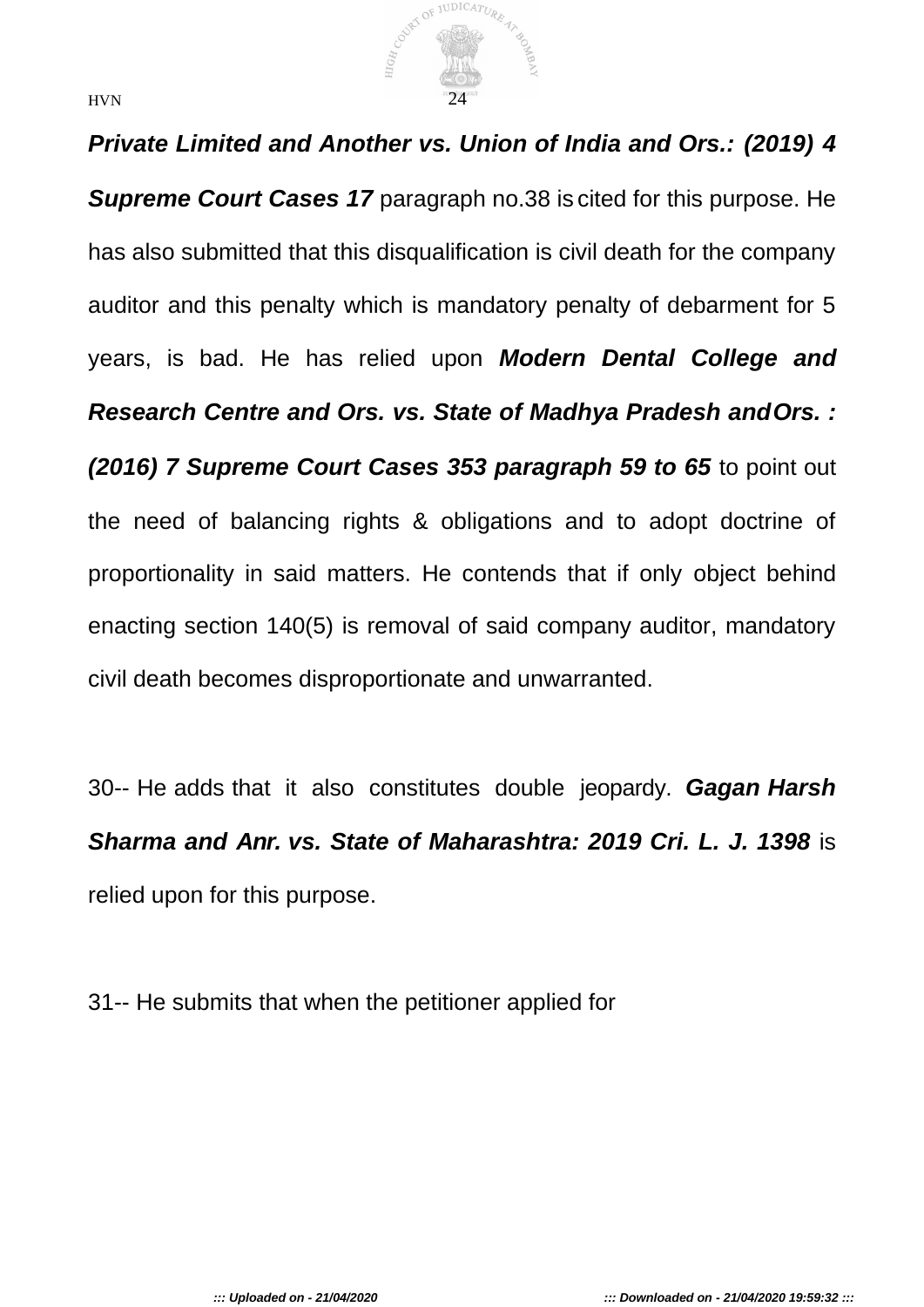

documents to find out truth in defence that the report submitted by the SFIO is not an interim report and that before directing him to institute prosecution, the Central Governanment had applied its mind duly on 29.5.2019 to the said report; those documents were not made available and they also did not get opportunity to cross examine. According to him in proceedings before NCLT there is no scope for such cross examination. To explain relevance of the need to supply documents and to cross examine witnesses he cites *P. Sanjeeva Rao vs. State of Andhra Pradesh:(2010) 6 SCC 1 (2012) 7 SCC 56.* He also explains impact of non-supply of vital documents & denial of opportunity to crossexamine since such report might have influenced NCLI.

32--- Senior Advocate Seervahi adopting arguments of advocate Khambata has raised additional contentions in Writ Petition No.4144/2019. He pointed out that removal of any company auditor results in irrevocable and irreparable damage to his reputation. In support he relies upon **Institute of Chartered Accountants Of India vs. L.K. Ratna &**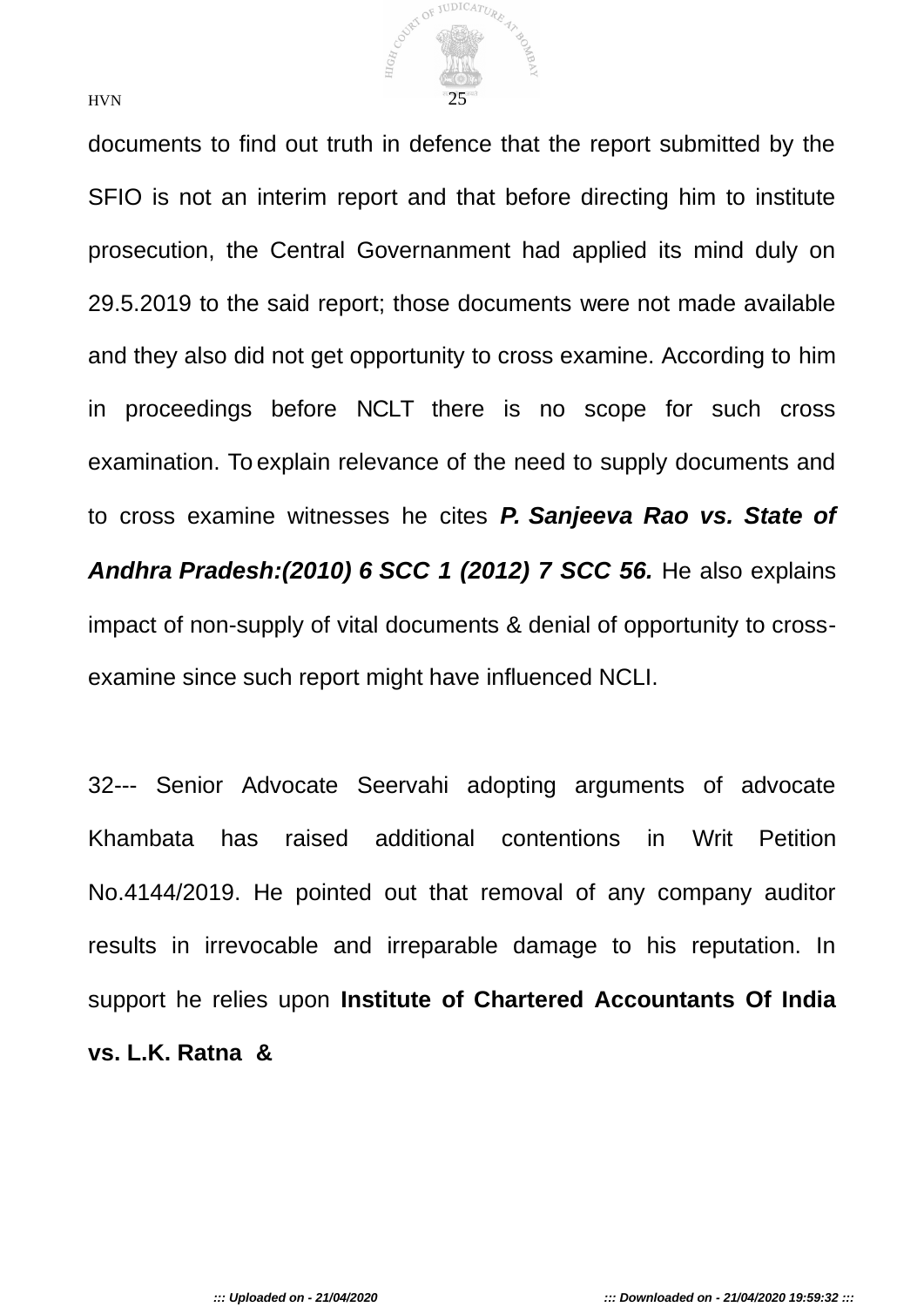

**Others-- (1986) 4 SCC 537 para** *18*. The consequences resulting from said removal are very drastic for company auditor, his firm and also for his family. *State of Rajasthan v. Mukan Chand,*---*AIR 1964 SC 1633 paragraph Nos.4,7 and 8* are pressed into service to show how twin test needs to be used for the purpose of Article 14. This ruling is followed in **Leelabai Gajanan Pansare vs. Central Insurance Company- (2008) 9 SCC 720** *,* paragraph 75. Inviting our attention to order of NCLT, he submits that the jurisdictional fact that company auditor to be substituted must be "in office" has been lost sight of. He states that when Hon'ble Apex Court has refused to intervene in SLP, prayers made by Respondent No.1 could not have been entertained in very same matter before NCLT. According to him the date on which MCA-Ministry of Corporate Affairs moved application before NCLT, there was no need for Central Government to do it and there was no power with it to appoint company auditor for IFIN.

33--- Senior Advocate Dwarkadas appearing in Writ Petition No.5023/2019 has advanced arguments on the basis of a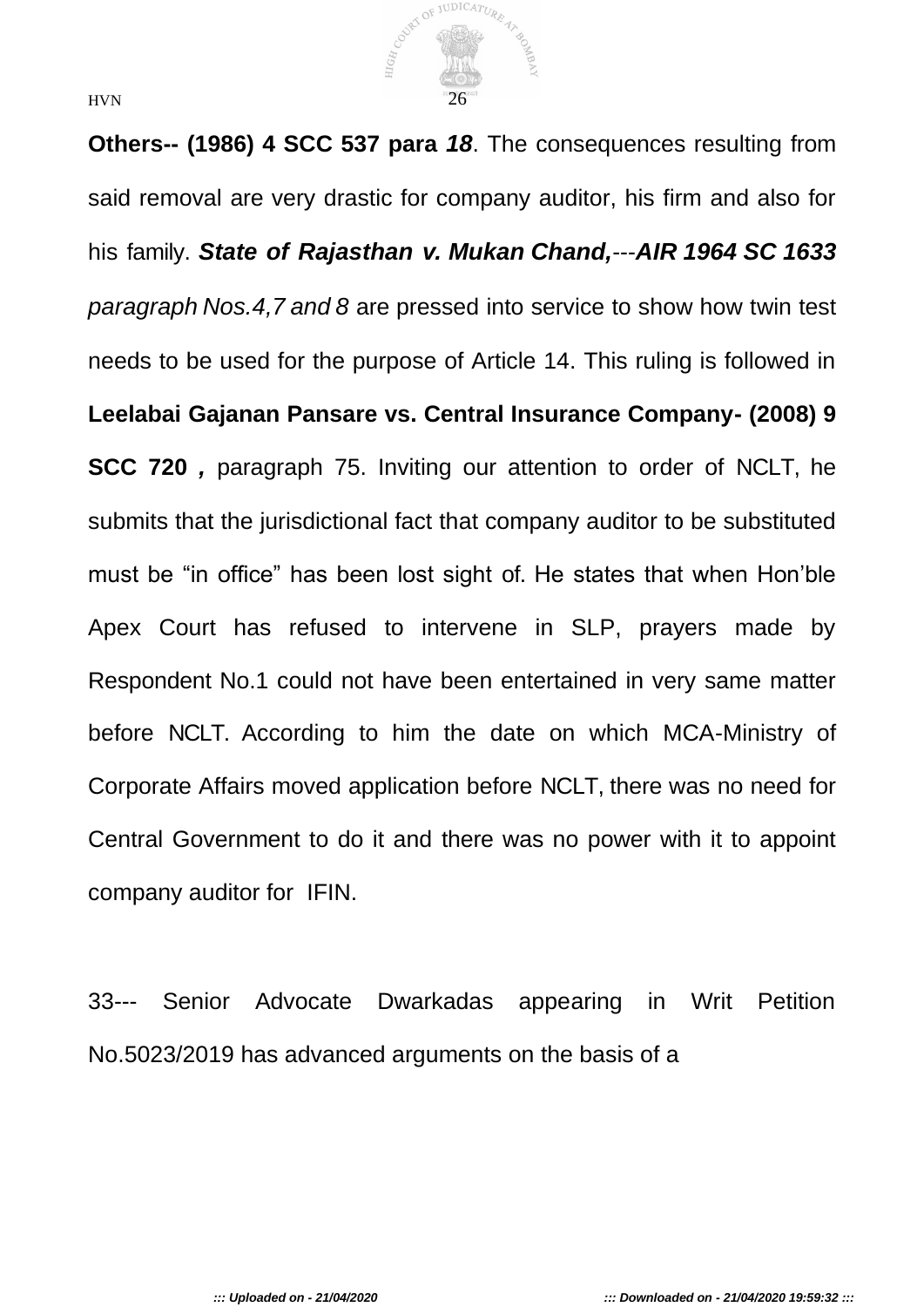

written note. He submits that first question to be looked into is constitutionality of section 140(5) of the Companies Act 2013. While the other question is validity of order dated 29/5/2019 which grants SFIO sanction to prosecute.

34-- Our attention is invited to paragraph Nos. 1 to 10 in his note. He has briefly explained facts and stated that in these facts, when language of section 140(5) is unambiguous, an attempt made by NCLT to artificially twist that language cannot be countenanced. **Nathi Devi vs. Radha Devi Gupta-- (2005) 2 SCC 271** is relied upon by him for this purpose.

35--- He has further submitted that respondents attempted to add words in proviso to this section in an effort to get rid of its unconstitutionality and said attempt is again bad in law. He relies upon sections 132 and 447 of 2013 Act to urge that section 140(5) must be understood in the light of this provision.

36--- The procedure for dealing with the Company Auditor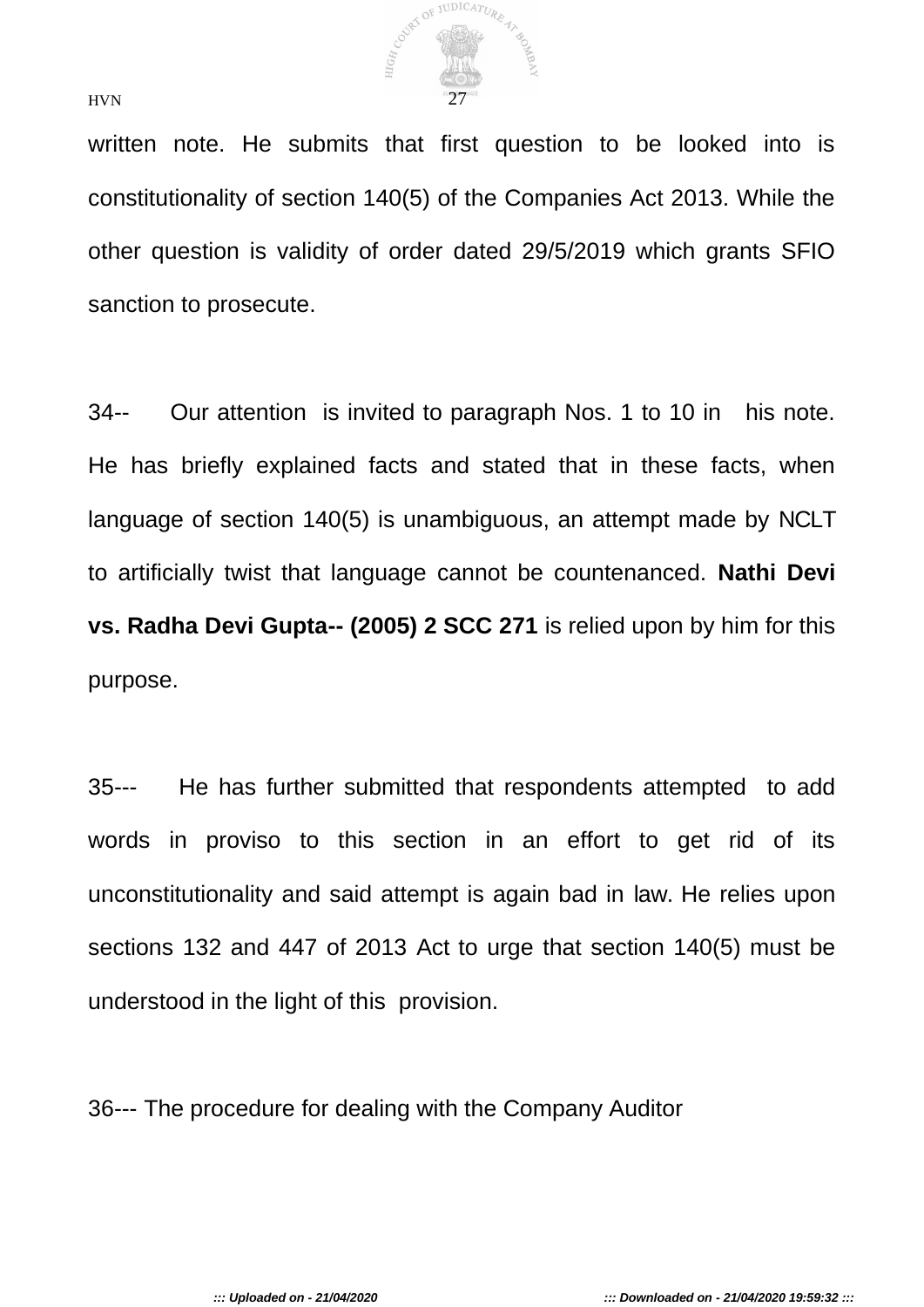

who has committed professional misconduct is relied upon by him with submission that National Financial Reporting Authority (NFRA for short) has a detailed procedure in this respect and therefore adequate safeguards for CA. He submits that there if misconduct is established and company auditor is punished, that order is stayed automatically for period of 30 days to enable him to avail remedy of appeal to NCLAT.

37--- Rules framed under Chartered Accountancy Act 1949 are also relied upon for this purpose. He states that section 21(2) and section 21(A) (2) deal with minor as also major professional misconducts and lay down the procedure therefor. He has invited our attention to section 21 (A) (3), 21(B) and section 22 to show that there is uniformity and established procedure to deal with such misconduct. Rule 9 of Rules framed under Chartered Accountants Act for said purpose is also relied upon.

38--- He contends that when misconduct is looked into by NFRA or by the Institute of Chartered Accountants, because of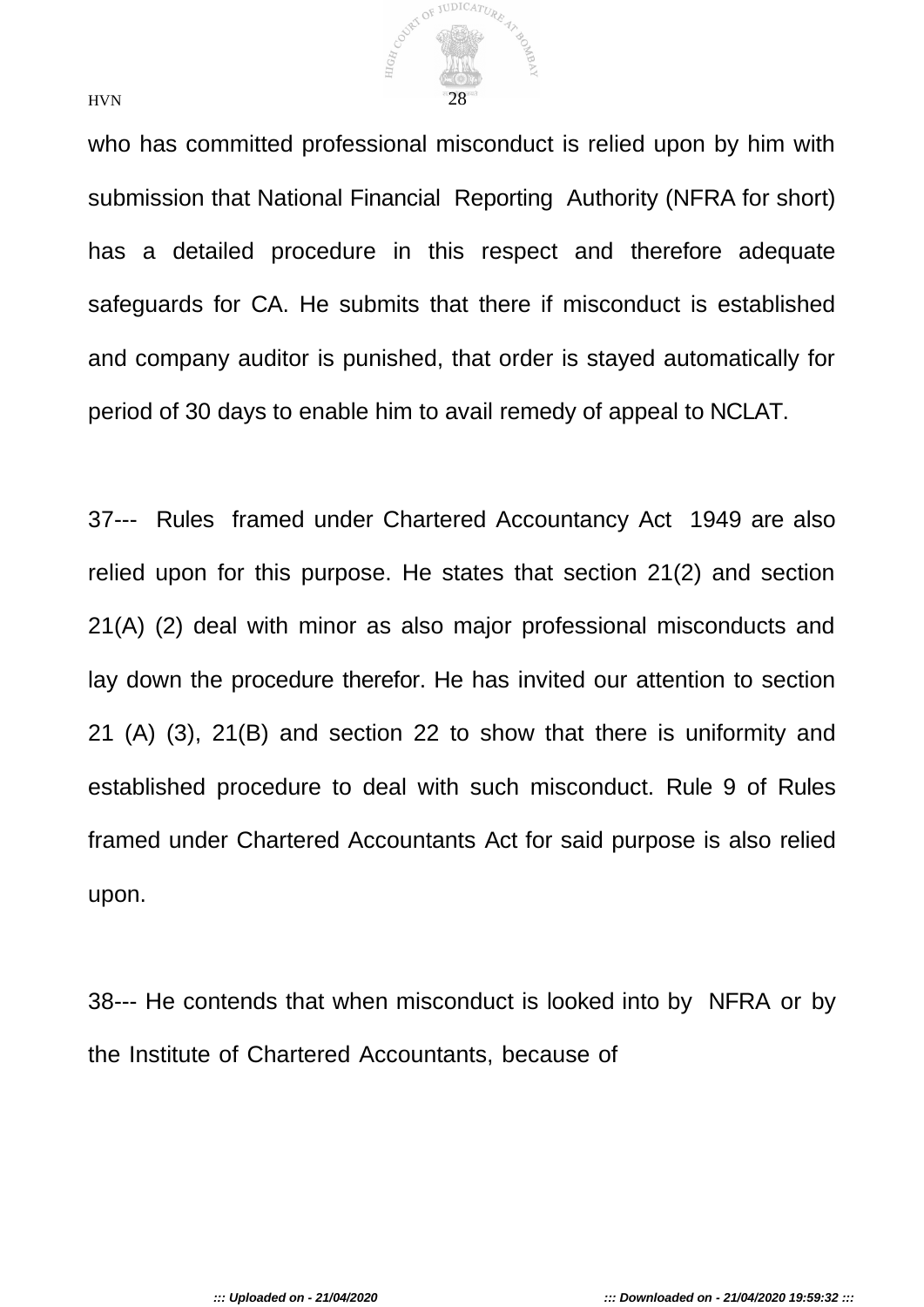

settled and established uniform procedure known beforehand, the company auditor gets effective opportunity. This provision therefore safeguards his right to practice and also his reputation. Rules 14 and 18 are cited for this purpose. To explain importance of a settled and uniform procedure he draws support from – **Maneka Gandhi vs. Union Of India-**-- *1978(1) SCC 248* paragraph No.1 179, 180, 143 and 147, 5,6 , 201, 202, 82, 84 and 173.

39-- He has submitted that under section 140(5) direction is to be issued to Company to change auditor and the final order envisaged therein needs to be understood accordingly. To explain how said proviso needs to be interpreted he has relied upon **Union of India vs. Sanjay Kumar Jain**-*(2004) 6 SCC 708* paragraph No.11. He has also submitted that *AIR 1961 SC 794-Jeahnanda & Sona vs. State of U.P.* also throws light in this respect.

40-- He invited our attention to section 212 of 2013 Act. He submits that the procedure stipulated therein has been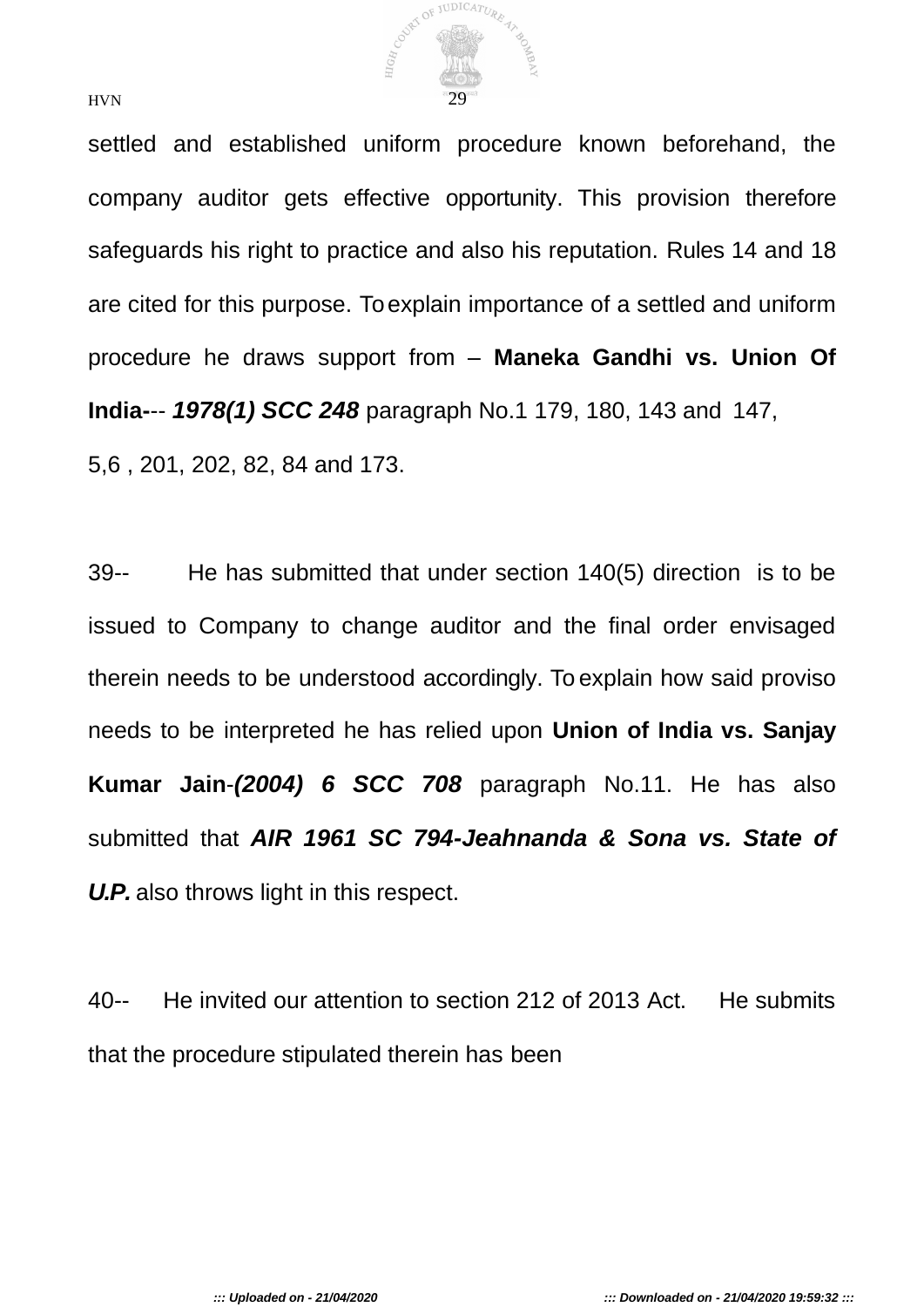

circumvented.

41-- Inviting our attention to note at page 19, he argues that first explanation to S. 140(5) is inherently inconsistent since it overlooks provision of sections 27, 28 and 30 of the Limited Liability Partnership Act. He further submits that debarment of entire firm of Company Auditor is an exception in this situation.

42-- Senior Advocate Mr. Desai taking up the challenge on the ground of double jeopardy, submitted that in such matters where the reputation of company auditor is at stake, procedural safety must exist. Though the report submitted by SFIO is expressly titled as interim report, in the petition filed by BSR defence has been taken that the investigation is complete. The same agency however, states that the investigation qua the partners is still incomplete. He invites attention to the stand taken on 20/6/2019 in paragraph 15 for this purpose before NCLT.

*::: Uploaded on - 21/04/2020 ::: Downloaded on - 21/04/2020 19:59:32 :::*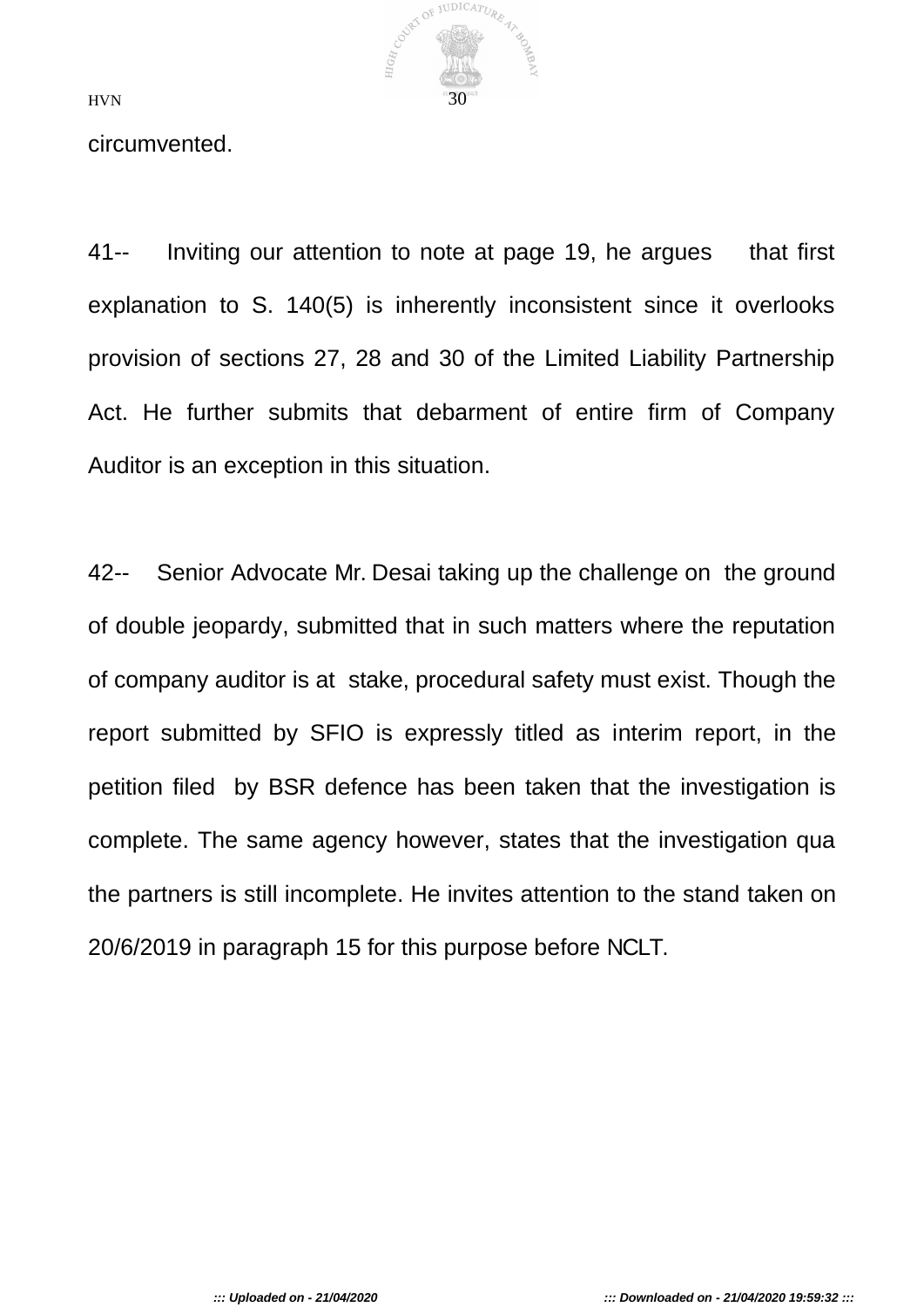

43--- He Also states that as per the affidavit reply and the annexures filed thereto the Ministry of Corporate Affairs needed information and the interim report itself states that the investigation is going on. In this backdrop, he invites attention to section 173 Cr.P.C. to show how the scheme therein is different than one in section 212 of the Companies Act. He also invites attention to the stand in reply and contends that the MCA has shown undue haste with a view to defeat the statutory right of bail which might have accrued to one of the directors.

44-- **Rakesh Kumar Paul vs. State of Assam --(2017) 15 SCC 67**.. paragraphs 11, 16, 28, 29, 32,38 and 39 are relied upon by him to submit that the steps hurriedly taken to defeat the provisions regarding default bail are mala fide and illegal.*Kamlapati Trivedi vs. State of West Bengal: (1980) 2 SCC 91* **,** paragraph 50 and 52 are relied upon to state that the cognizance can be taken only of complete investigation.

45--- Advocate Desai while advancing the arguments on 17/12/2019 stated that the sanction granted on 29/5/2019 to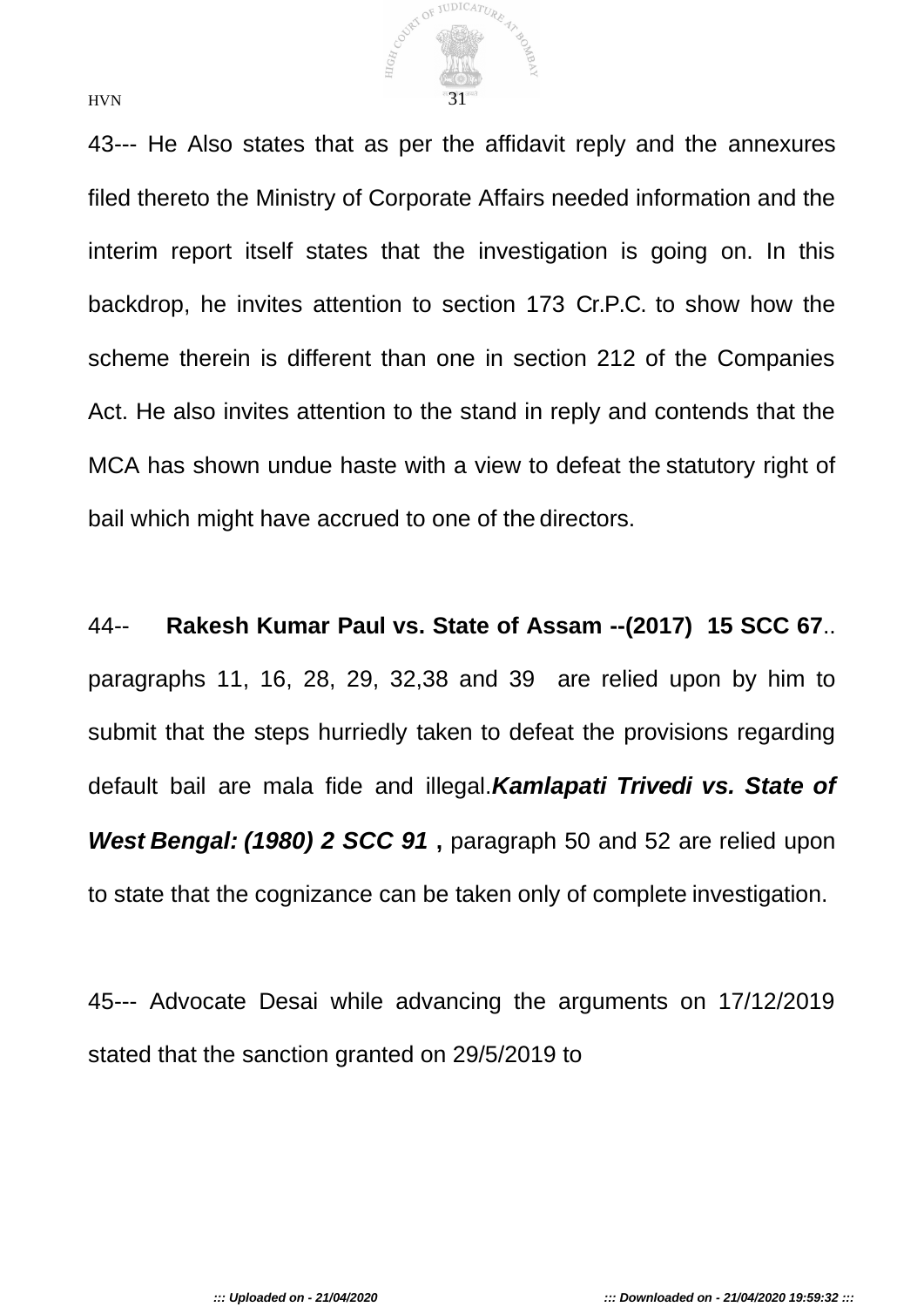

launch prosecution is vitiated. He handed over to court a copy of Company Application No.2017/2019 moved before the NCLT by the Union of India to show that there in paragraph 15, the Union of India (MCA) has submitted on 8/6/2019 that the investigation was incomplete. Because respondents realized the impact of section 4(2) of Cr.P.C. on their action and on section 212 of the Companies Act, they have taken a plea that the investigation is complete by way of afterthought. Section 212(12) of the Companies Act envisages final report and therefore, it is deviation from Cr.P.C. Unlike Cr.P.C. the Companies Act does not contemplate the final report. He submits that it is after section 212(14) stage that the investigation can be carried by SFIO.

46-- He in this backdrop, relies upon the judgment of the Hon'ble Apex Court reported at *State of Punjab and Anr. vs. Gurdial Singh and Ors.:* **(1980) 2 SCC 471** paragraph 9 to point out what is fraud on power and its impact. He submits that the order dated 29/5/2019 therefore, does not exist and it is void.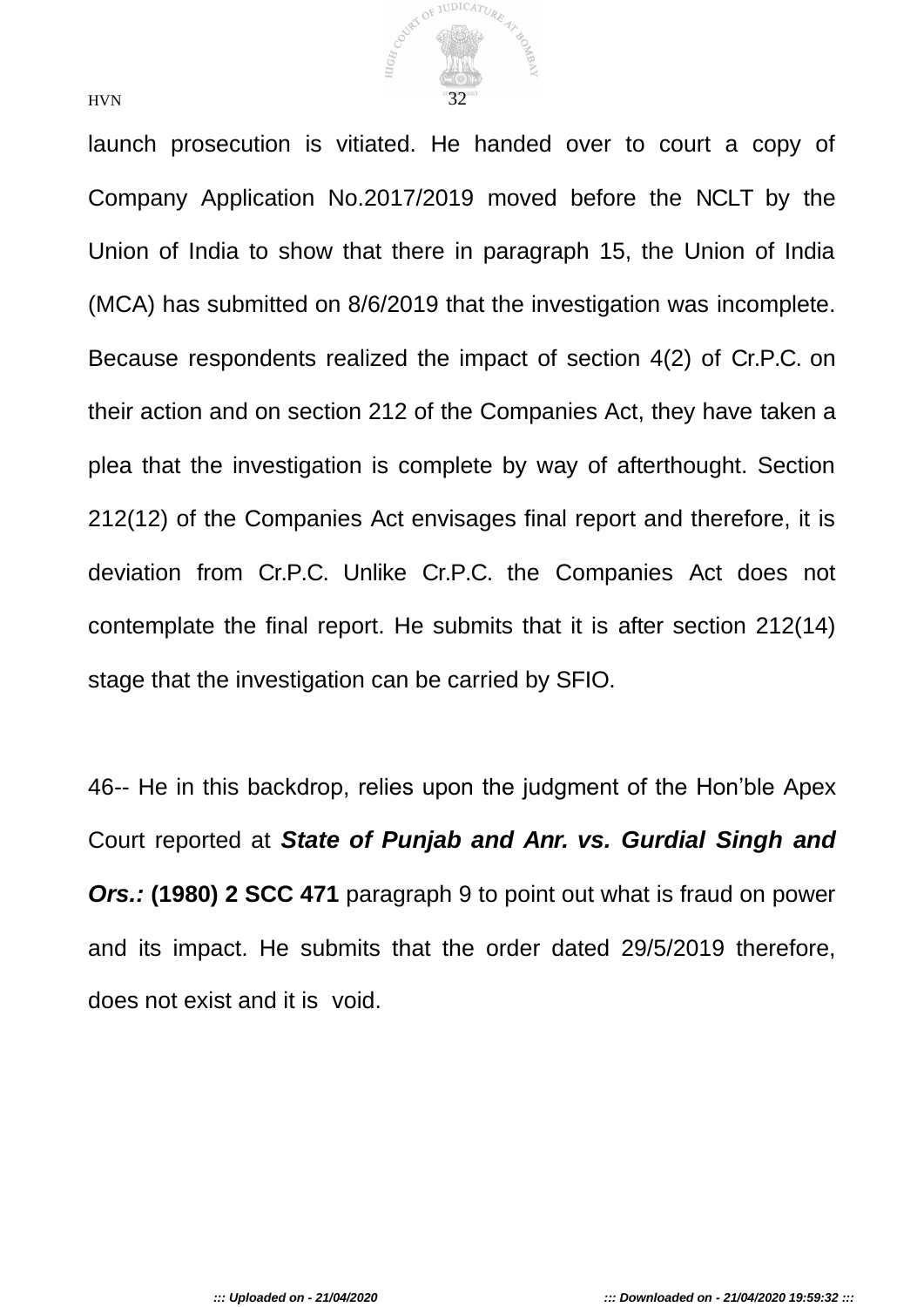

47-- Inviting attention to letter dated 29/5/2019, he states that the purpose behind it is debarment of the company auditor and it is the hidden motive. Briefly he explains the three procedures in 2013 Act which are aimed at debarring the company auditor.

48-- Again inviting attention to the investigation report of SFIO he points out that therein the recommendation is about removal of existing auditor. He submits that there is distinction between the existing auditor and those who have ceased to be company auditors as they have been rotated out. He further adds that the report submitted on 28/5/2019 again strengthens the arguments that it was ongoing investigation.

49--- He submits that 15 days time available to NCLT to pass suitable orders is not directory as per stand of respondents in their reply affidavit. According to him in the instant matter, the procedure established by law has been circumvented and deliberately section 140(5) of Companies Act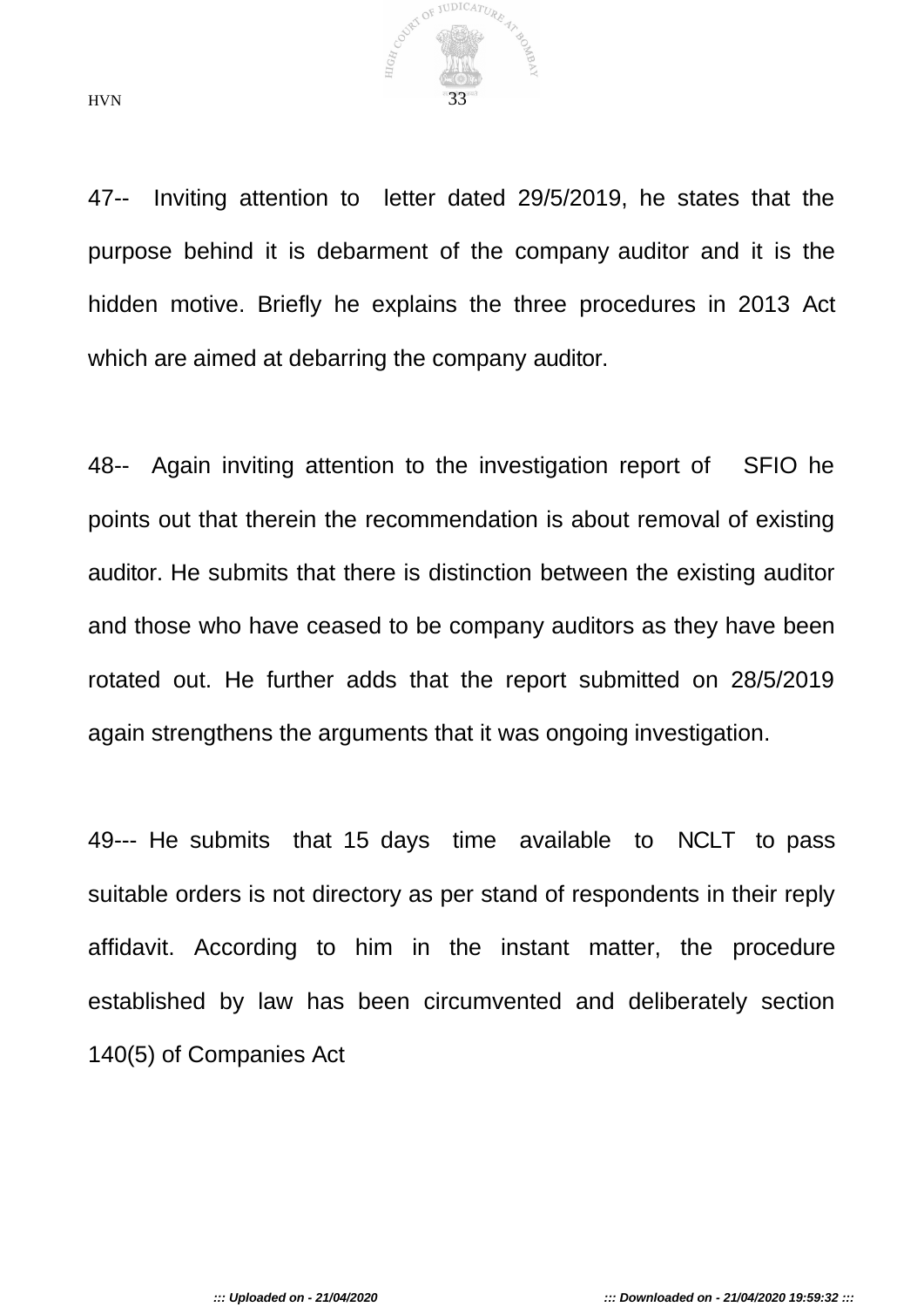

has been invoked though there was no such need and though there are no sufficient procedural safeguards.*Vinubhai Ranchhodbhai Patel vs. Rajivbhai Dudabhai Patel and Ors.:* **(2018) 7 SCC 743** paragraph 16 is relied upon to show how the framing of charge is imperative part of procedural safeguards. He contends that the petitioners are expected to answer interim report of SFIO which runs into 752 pages and which has more than 36,000 pages annexures within 15 days, though there is no specific charge framed against them. According to him there is violation of fair procedure envisaged in such matters.

50-- According to him, while considering the challenge under Article 20, the nature of proceedings as also the forum which decides it is irrelevant. **Supreme Court Bar Association vs. Union Of India -- 1998(4) SCC 409** paragraph 40 is relied upon to buttress this submission and to demonstrate how the punishment of cancelling the licence of an advocate in contempt-action has been viewed. **Institute of Chartered Accountants Of India vs. L.K. Ratna &**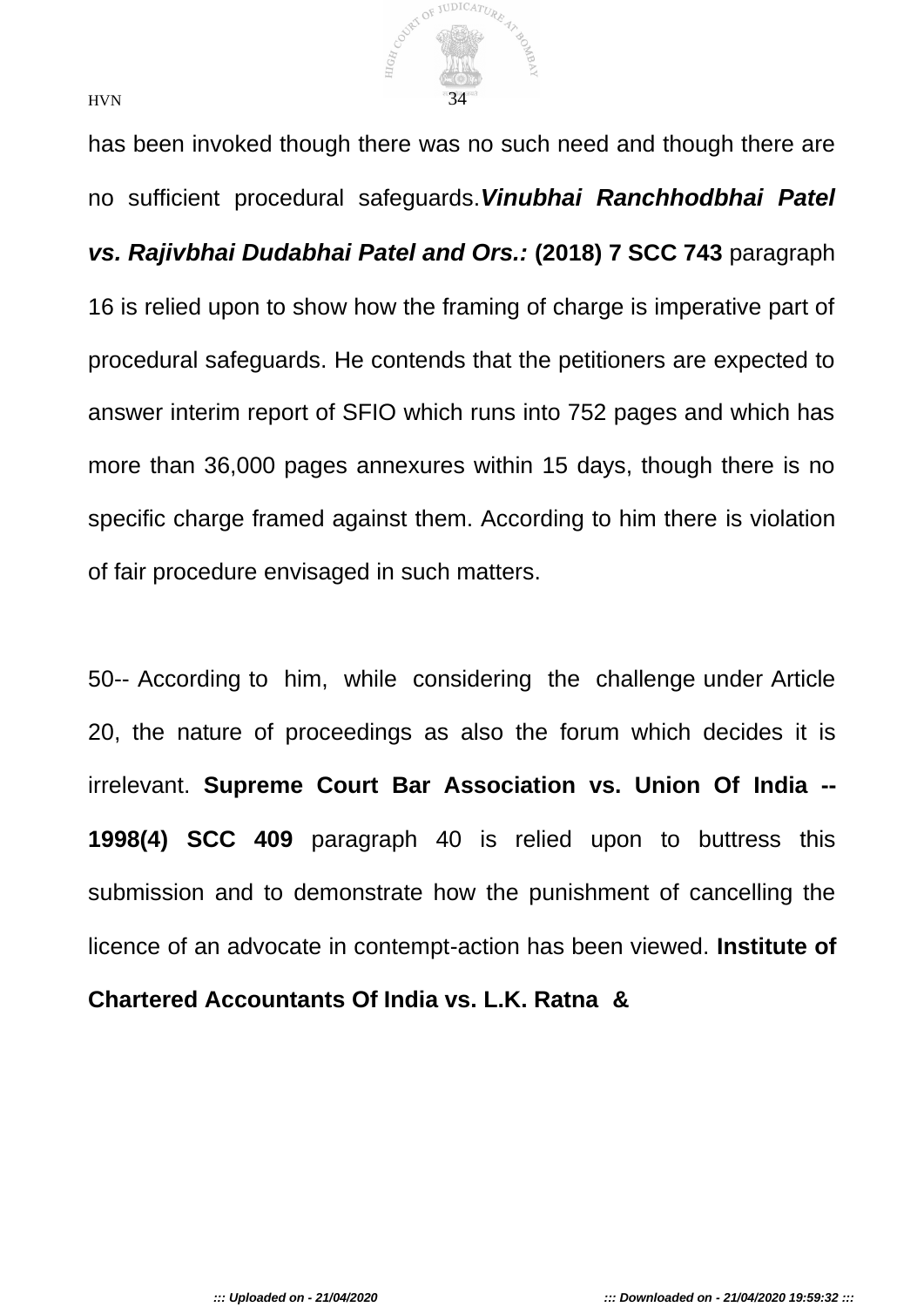

**Others-- (1986) 4 SCC 537** para 18 is also cited by him to point out how it considers the case of damage of reputation.

51--- The Judgment of Supreme Court of United States in the case of **Hudsun Vs. United States** followed by the Supreme Court of India is also relied upon by him to urge that article 20 of the Constitution or section 26 of the General Clauses Act does not require that both actions must be under the criminal law. To support this, he also relies upon the history and object behind section 140(5) explained by respondent no.1 in paragraph 5 of its reply affidavit.

52--- On 18/12/2019, Advocate Desai submitted that the question whether such debarment of company auditor constitutes penalty or not is answered by the United States Supreme Court in **Hudsun Vs. United States** (supra) and he also points out the reply affidavit in Writ Petition No. 4145 of 2019- particularly paragraph 17 to 19.

53--- To stress the Indian Law on the point, he draws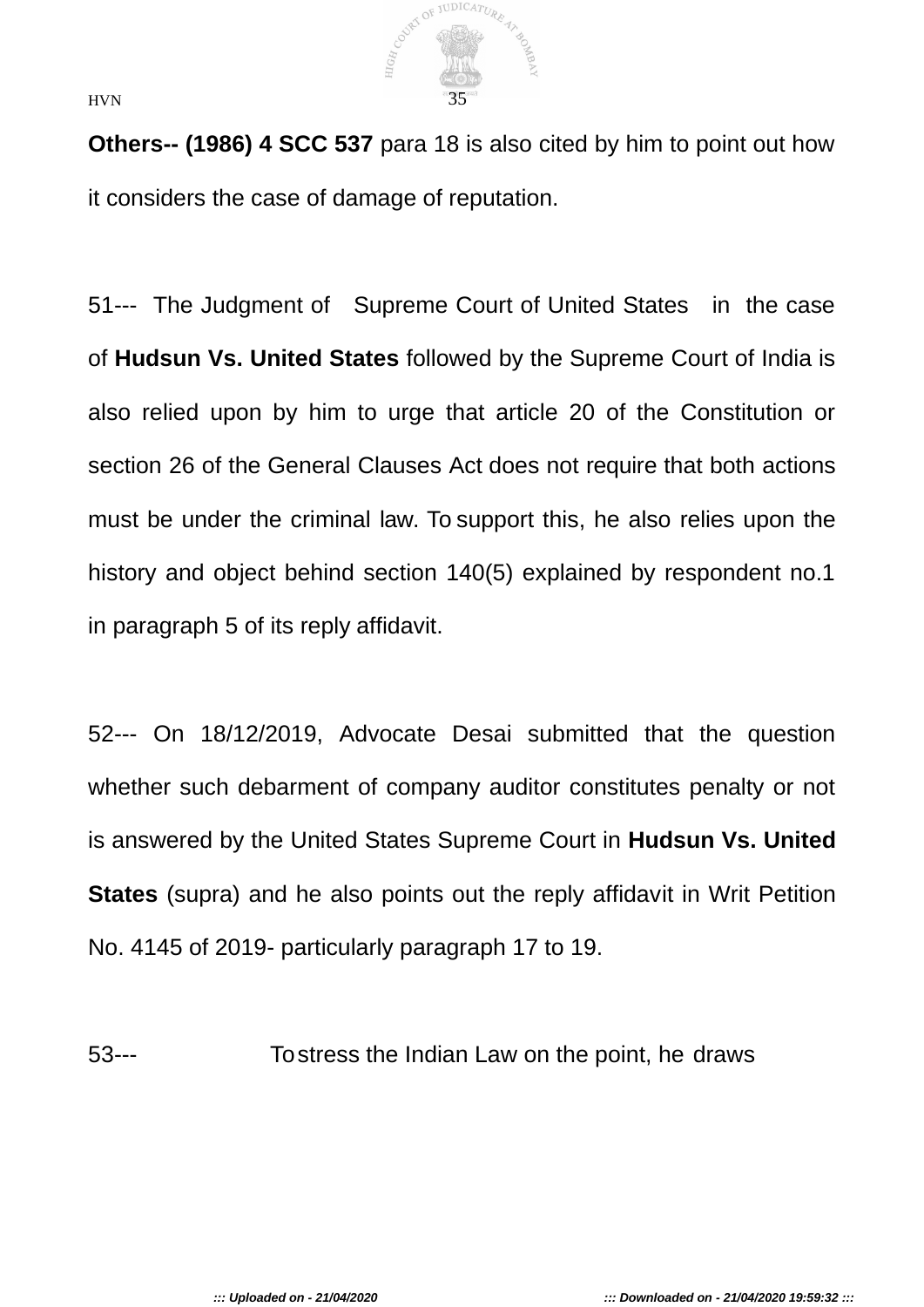

support from **AIR 1953 SC 325 : Maqbool Hussain Versus State of Bombay,** paragraph 3, 11 and 17, **(2015) 3 SCC 779 : Union of India and another Vs. Purushottam**, paragraphs, 7,8 and 9. The later judgment also considers the above mentioned judgment of the United States Supreme Court.

54--- He submits that the NCLT is a judicial tribunal. Paragraph 54 and 57 in Writ Petition No. 3250 of 2019 are relied upon by him to buttress his submission. Section 408, 409, 419, 420, 424(4), 425, 430 and 432 of the Companies Act are also pointed out by him. **Union of India vs. R. Gandhi, Madras Bar Association (2010) 11 SCC 1** paragraphs, 106, 121 are relied upon by him to show that the NCLT is a judicial tribunal.

55--- NCLT rules particularly rule 34, 39, 40,47 and 52 are pressed into service to point out the powers akin to court given to NCLT for this purpose. **(2015) 8 SCC 583 : Madras Bar Association Vs. Union of India and another**, paragraphs 15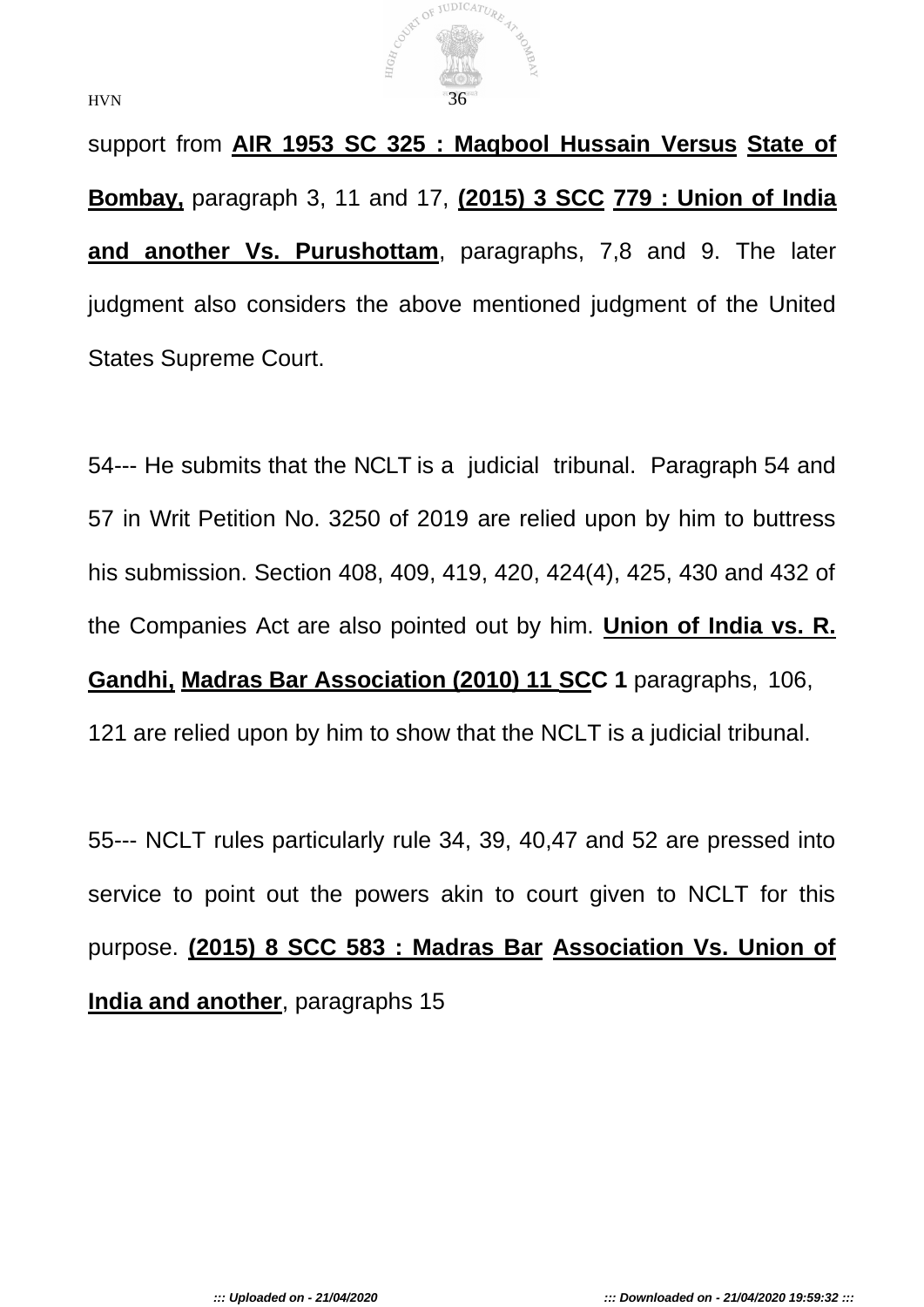

and 16 are also relied upon to show that the NCLT constituted under 2013 Act is also held to be a tribunal by the Ho'ble Apex Court.

56--- To explain the meaning of collusion and to show that it implies criminal conspiracy, he draws support from **(2004) 9 SCC 83 : State of** 

**Goa and another Vs. Colfax Laboratories Ltd. And another** paragraph 18 and contends that section 140(5) which precedes on criminal conspiracy therefore is against Article 20(2).

57-- Dealing with the aspect of proportionality of such disqualification for 10 years, he adopts the arguments of Advocate Khambata and submits that those who commit offence are not visited with such drastic consequences by 2013 Act.

58--- Sr. Advocate Desai submitted that the status of report of Serious Fraud Investigation Office (SFIO) as interim report has been admitted by Respondent-Union of India in its reply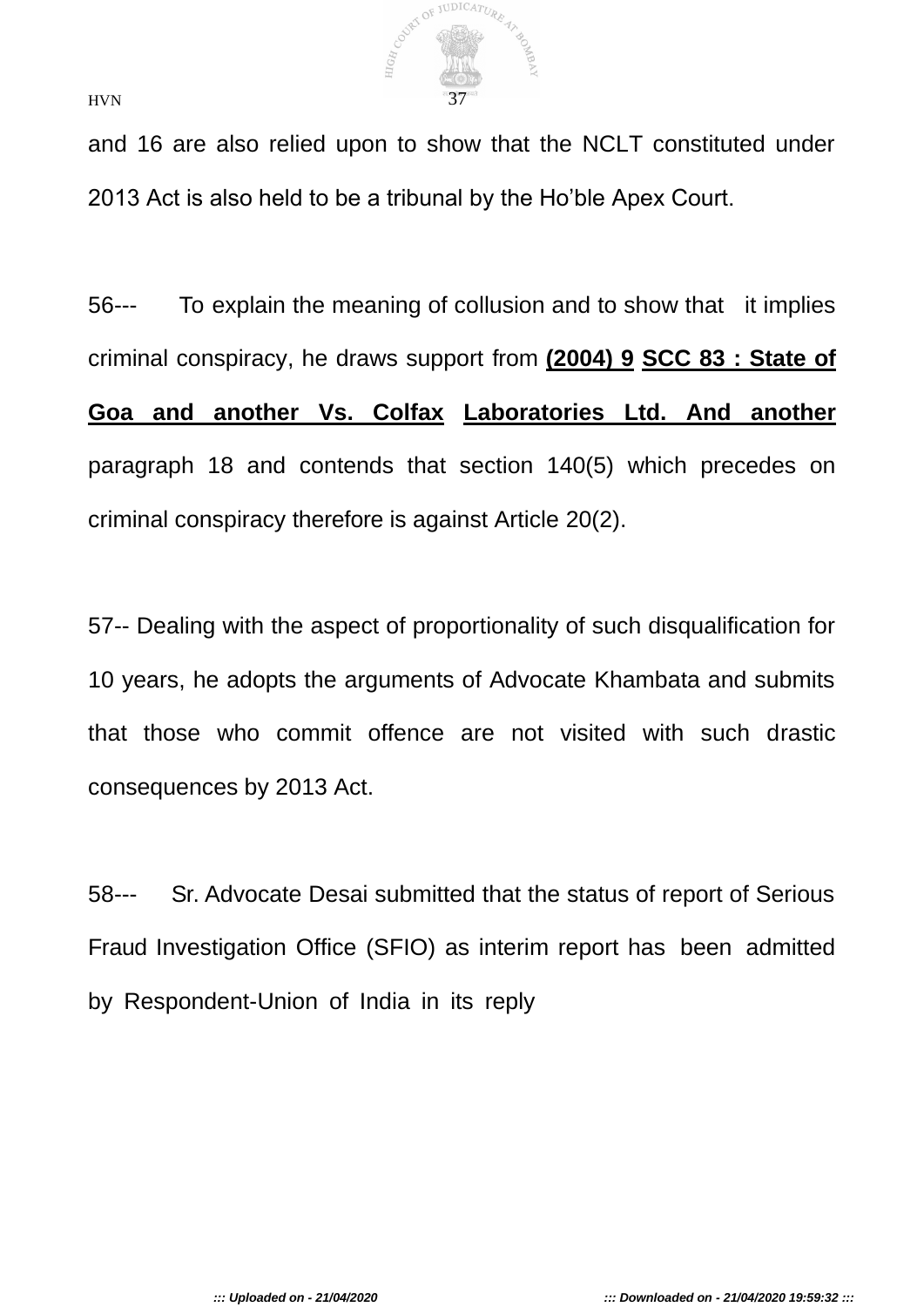

affidavit before NCLT. Our attention is invited to paragraph 15 of reply filed on 20/6/2019 to show that there it is expressly mentioned that investigation qua the partners sought to be added was incomplete as on that day. The affidavit reply filed in Writ Petition No.4145/2019 is also relied upon to show that Ministry of Corporate Affairs (MCA) has disclosed that it had noted certain information in very same report which pointed out that investigation was continued. The fact that action on report of SFIO was expedited and directed to be completed in time bound manner is also relied upon to urge that only purpose was to defeat statutory bail which the other directors were entitled to in default.

59-- Advocate Desai has relied upon judgment reported at *Ramesh Kumar Paul vs. State of Assam:(2017) 15 SCC 67* to show how the provision in relation to default bail is dealt by Hon'ble Apex Court. He claims that it is important part of right of liberty and has highlighted its breach in the present matter by acting upon the interim report. *Kamlapati Trivedi vs. State of West Bengal: (1980) 2 SCC 91*is also strongly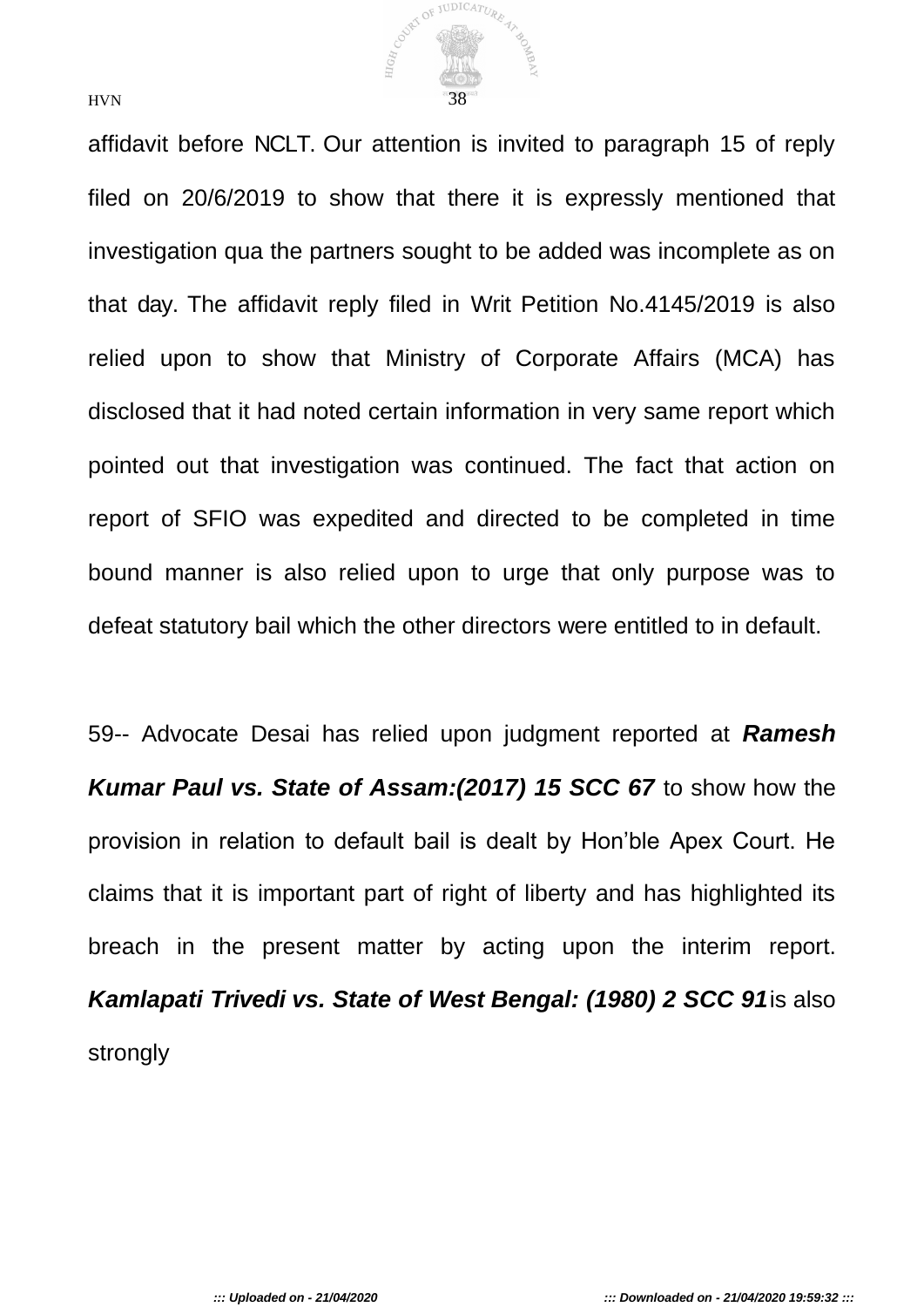

relied upon by him to urge that law permits cognizance to be taken only if investigation is complete and not before that.

60-- Our attention is invited to Company Application No.2070/2019 preferred by Union of India before NCLT to point out that on 8/6/2019 also the fact that investigation is not complete, has been accepted.

61-- Respondent realized impact of section 4(ii) of Cr.P.C. on section 212 of Companies Act,2013 and special provision therein regarding completion of investigation and therefore inorder to defeat it, they have decided to act upon interim report. He contends that section 212 (12) also envisages final report only. It is further submitted that if report under section 212 (14) is received, it is open to the Central Government to order further investigation by SFIO.

62-- *State of Punjab and Anr. vs. Gurdial Singh and Ors.: (1980) 2*  **SCC 471** paragraph 9 is relied upon to urge that order dated 29/5/2019 is void and non existent since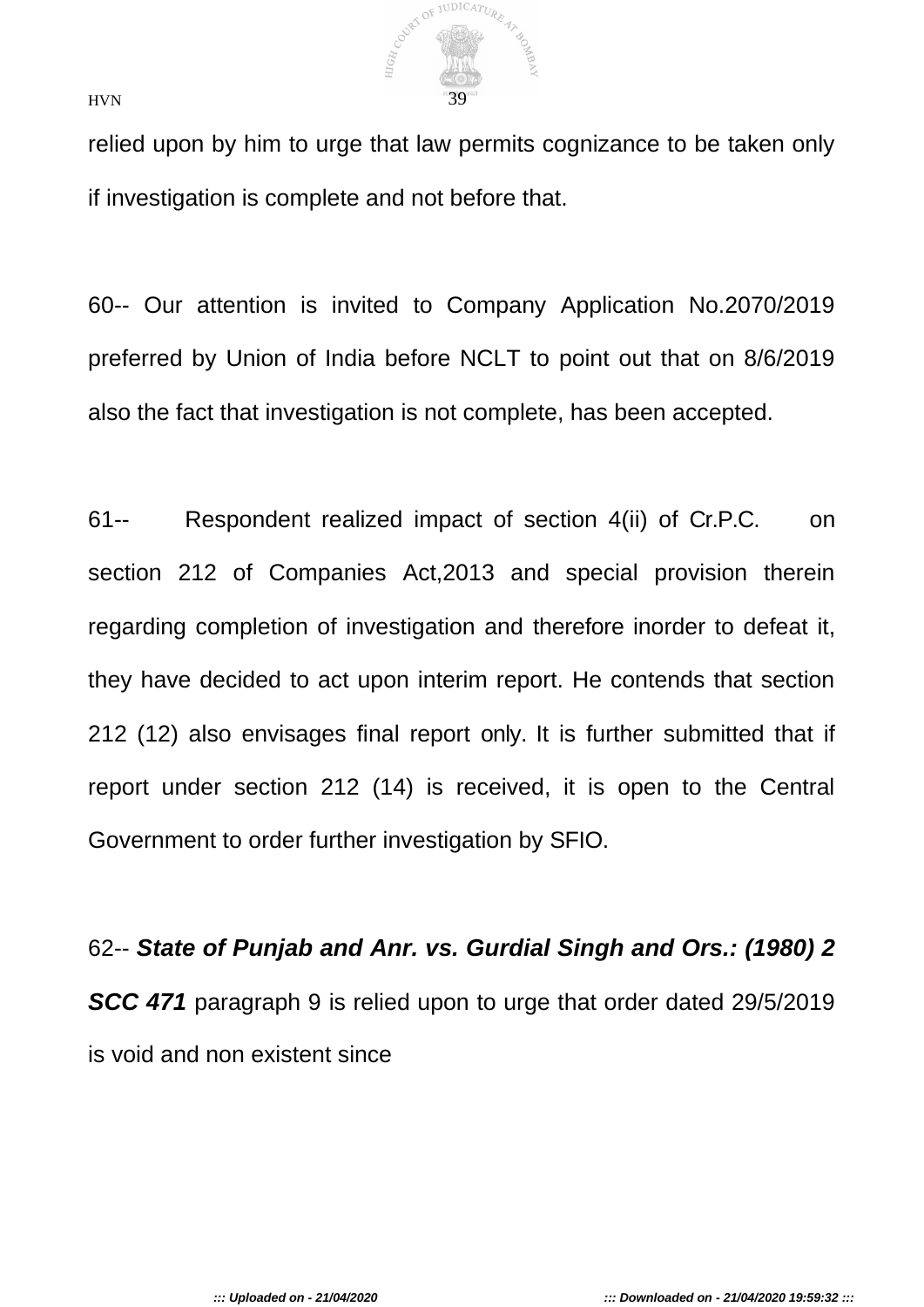

power is abused or its colourable exercise is apparent,

63--- Our attention is invited to said communication dated 29/5/2019 to state that debarment i.e. punishment to said auditor is real but hidden motive. There are total three proceedings that can be initiated against the auditor for debarment i.e. one by the Institute of Chartered Accountant, other under section 447 of the Companies Act and the third under section 140(5) of the Companies Act. The investigation report received by the Ministry of Corporate Affairs shows that recommendation of removal can be acted upon if it is issued against existing auditor. The law makes distinction between auditors who are retired and those who are existing auditors. Letter dated 28/5/2019 shows that no action is possible against Chartered Accountant who is no longer a company auditor.

64-- Learned Senior Advocate has invited our attention to the fact that time of 15 days envisaged under section 140(4) is stated to be mandatory by respondents in their reply affidavit. He submits that debarment of auditor is his civil death and is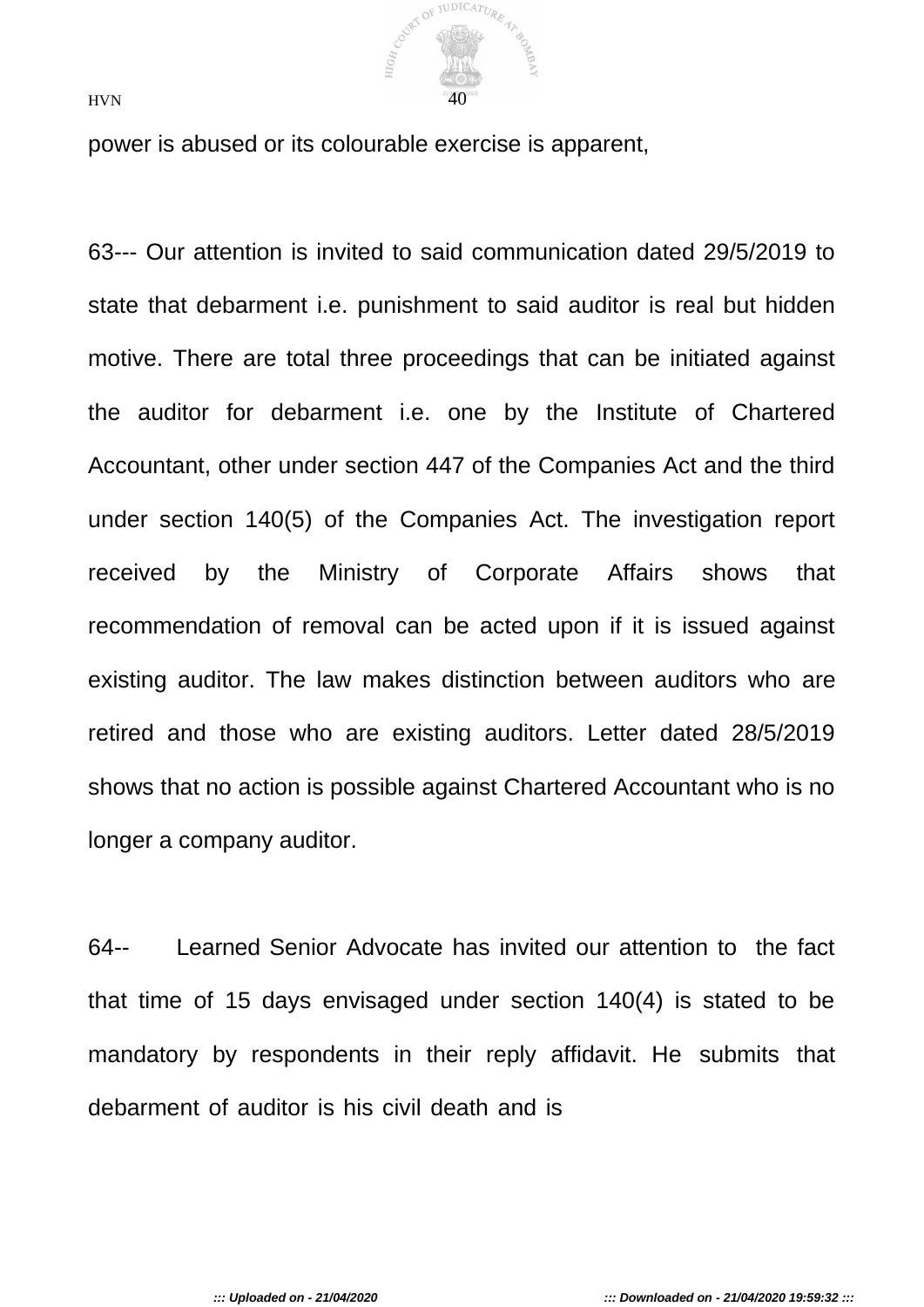

not recommended in the SFIO report. Despite this Ministry of Corporate Affairs has preferred to use section 140(5) as it wanted to victimize the petitioners. He submits that such punishment can be inflicted only in accordance with the procedure established by law and under section 140(5) there is no such procedure. *Vinubhai Ranchhodbhai Patel vs.* 

*Rajivbhai Dudabhai Patel and Ors.: (2018) 7 SCC 743* is again relied upon to explain importance of process of framing of charge and procedural safeguards implied in it. He argued that the petitioners were made to answer within 15 days though there was no charge framed. Thus highhanded procedure has been followed in the matter.

65--- While dealing with ground of double jeopardy, he submits that section 447 of the Companies Act and section 140(5) both spring into action after fraud is detected. It is therefore same offence for which two different actions are provided for. Fraud is defined under section 447 only and it cannot be given different meaning under section 140. *State of Bombay vs. S. L. Apte and Another: AIR 1961 SC 578* is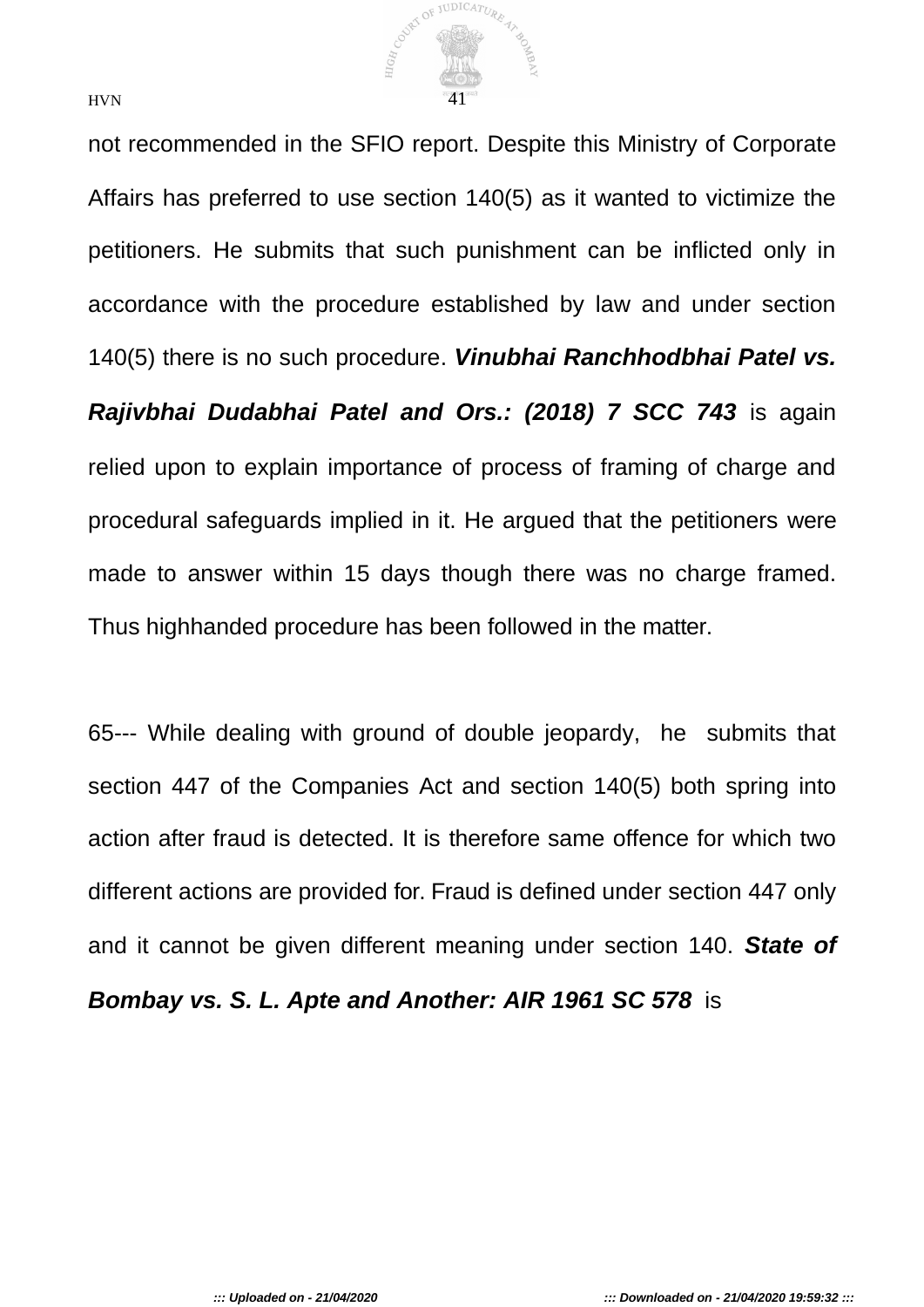

relied upon for this purpose.

66-- The basis for initiation of action under section 447 and under section 140(5) is the same. It is based on same report, application of mind thereafter, same witnesses and same evidence.

67-- Learned Senior Advocate states that while examining the concept of double jeopardy, punishments under both these provisions are not required to be same. Section 141 (1) (h) prescribes debarment for 10 years while punishment under section 140(5) is of debarment for 5 years.

68--- Practitioners like auditor, Chartered Accountant, advocate and professionals constitute a class by themselves. Hon'ble Apex Court has considered the civil death which they suffer because of debarment and has prescribed the standard or requirement of proof beyond reasonable doubt in disciplinary matters. Proceedings for debarment are therefore criminal in nature.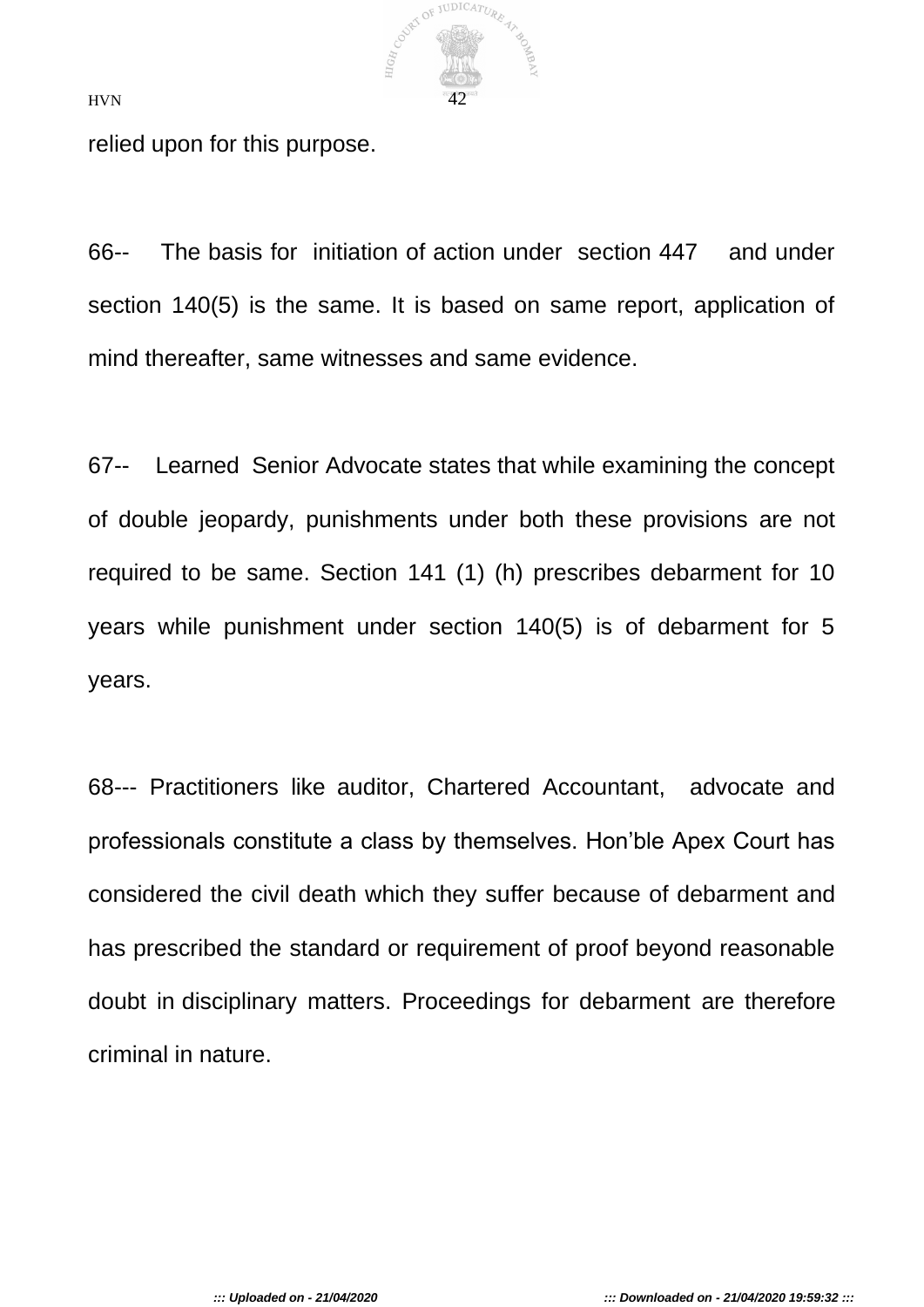

69-- **An Advocate vs. Bar Council of India** -**1989 (supp) 2 SCC 25**  is relied upon to show that proceedings are quasi criminal in nature and accordingly standards and procedure relevant in criminal jurisprudence are required to be used while debarring the auditors also. For Article 20 of the Constitution of India and S. 26 of General Clauses Act, nature of proceeding is irrelevant. (**1998) 4 SCC 409- Supreme Court Bar Association vs. UOI & another** and **Institute of Chartered Accountants Of India vs. L.K. Ratna & Others-- (1986) 4 SCC 537**  are relied upon by him to substantiate this contention. Judgment of S.C. of Unites States in case of **Hudson vs. United States –522 US 93 (1997)** followed by Indian Courts in **(2015) 3 SCC 779 : Union of India and another Vs. Purushottam** & other cases is also relied upon for this purpose.

70--- Reply affidavit filed by MCA is relied upon to explain how measure of debarment came to be added to section 140(5) as punishment and as an interim measure.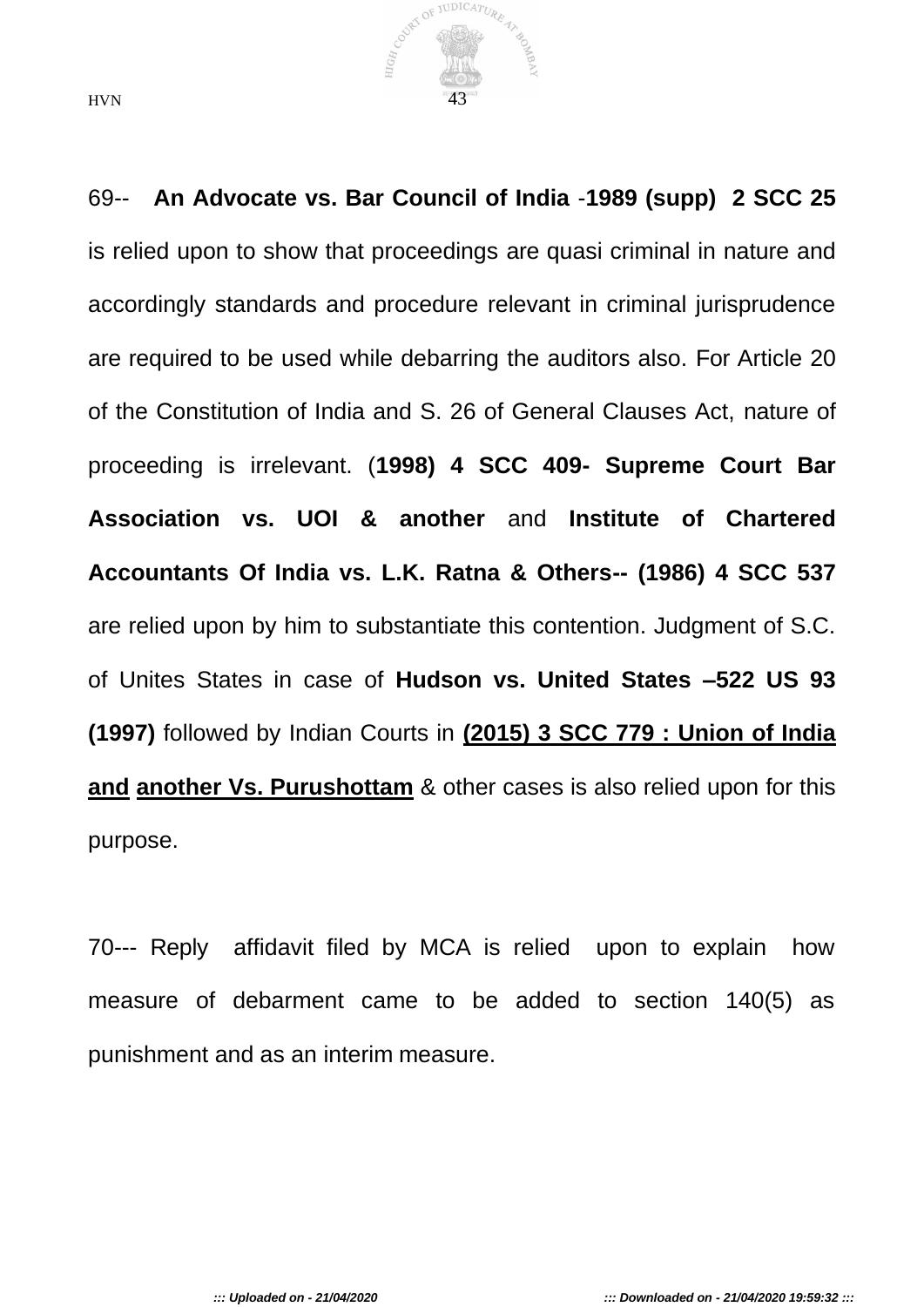

71-- The recent judgment dated 29/11/2019 delivered at Mumbai in Writ Petition No. 3250 of 2019 and paragraphs 54 and 57 therein are relied upon to urge that NCLT is a judicial tribunal. **(2010) 11 SCC Page 1 : Union of India Vs. R. Gandhi** is also pressed into service to show that under old Companies Act, NCLT has been held to be Judicial Tribunal. **(2015) 8 SCC 583 : Madras Bar Association Vs. Union of India and another** is cited for buttressing the submission that even in 2013 Companies Act, NCLT is recognized as a judicial tribunal.

72-- In this backdrop, contention is second proviso to section 140(5) mandates second punishment and debarment without leaving any discretion in the judicial Tribunal. This is therefore, contrary to Article 14 and Article 21 of the Constitution of India. The decision given by NCLT must operate as res judicata in the proceedings before NFRA u/S. 132 where the company auditor would be barred for ten years and hence, this is nothing but in breach of protection against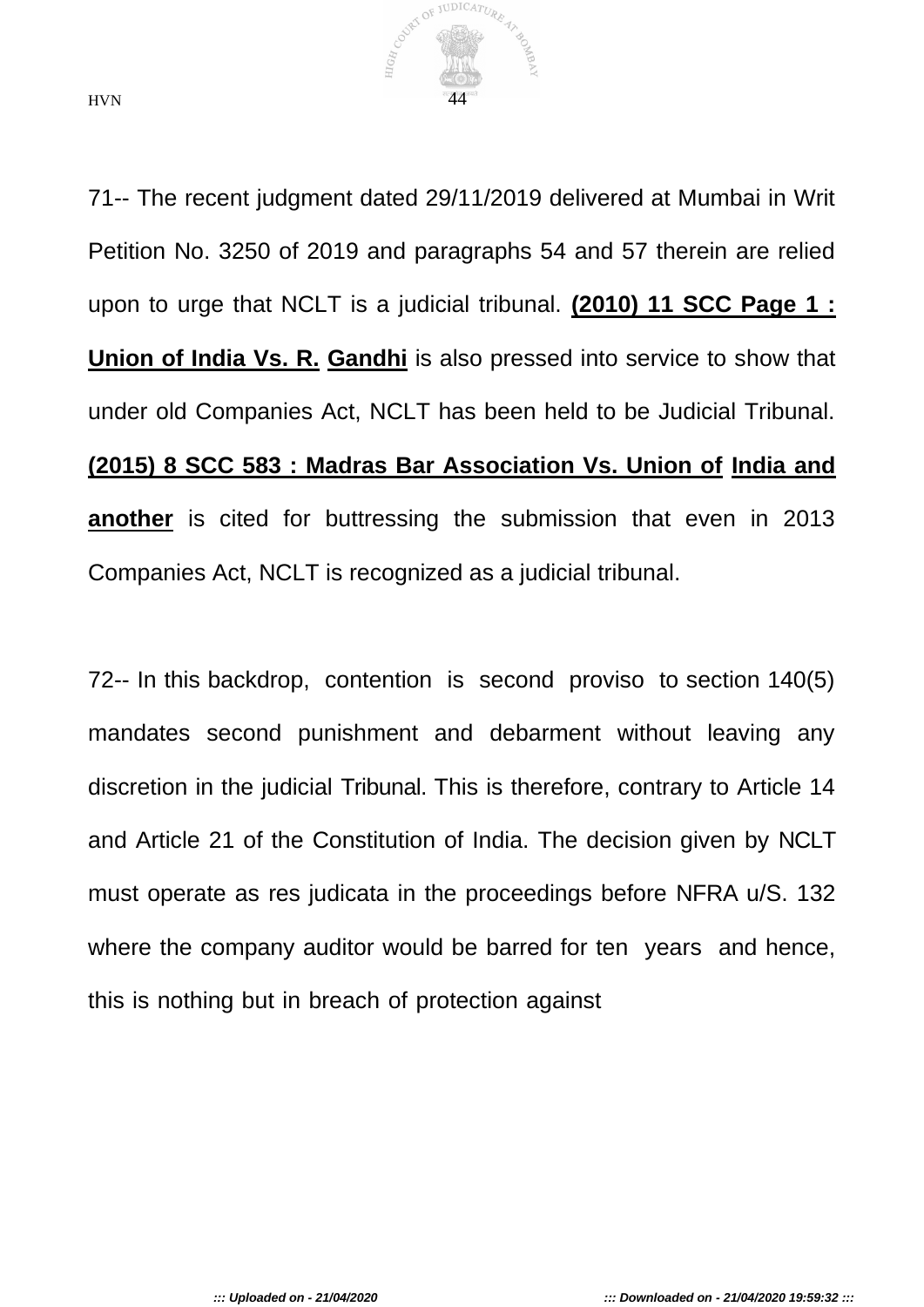

double prosecution.

73--- He adds that the role of the company auditor is only limited to audit the accounts of transactions which are already made and therefore, fraud or tampering if any, has already taken place. As such, the. principal offender is somebody else and CA is not party to it. Hence, punishment of debarment or civil death imposed upon such auditor is grossly disproportionate.

# 74--- **(2001) 6 SCC 181 : T.T.Antony Vs. State of Kerala and Ors. (para 27)** and **(2013) 6 SCC 384 : Anju Chaudhary Vs. State of Uttar Pradesh and another** para

14 are relied upon to submit that Article 21 also confers protection against multiple criminal proceedings. Principle akin to double jeopardy has been used by the Hon'e Apex Court to quash the second FIR at the initial stages. According to him section 210 CrP.C. also adopts the same principle. The Division Bench judgment of this court reported at **(2017) 3** 

## **Mah.L.J. 929 : Tulsi Dass S/O. Suraj Prakash Vs. Union OF India**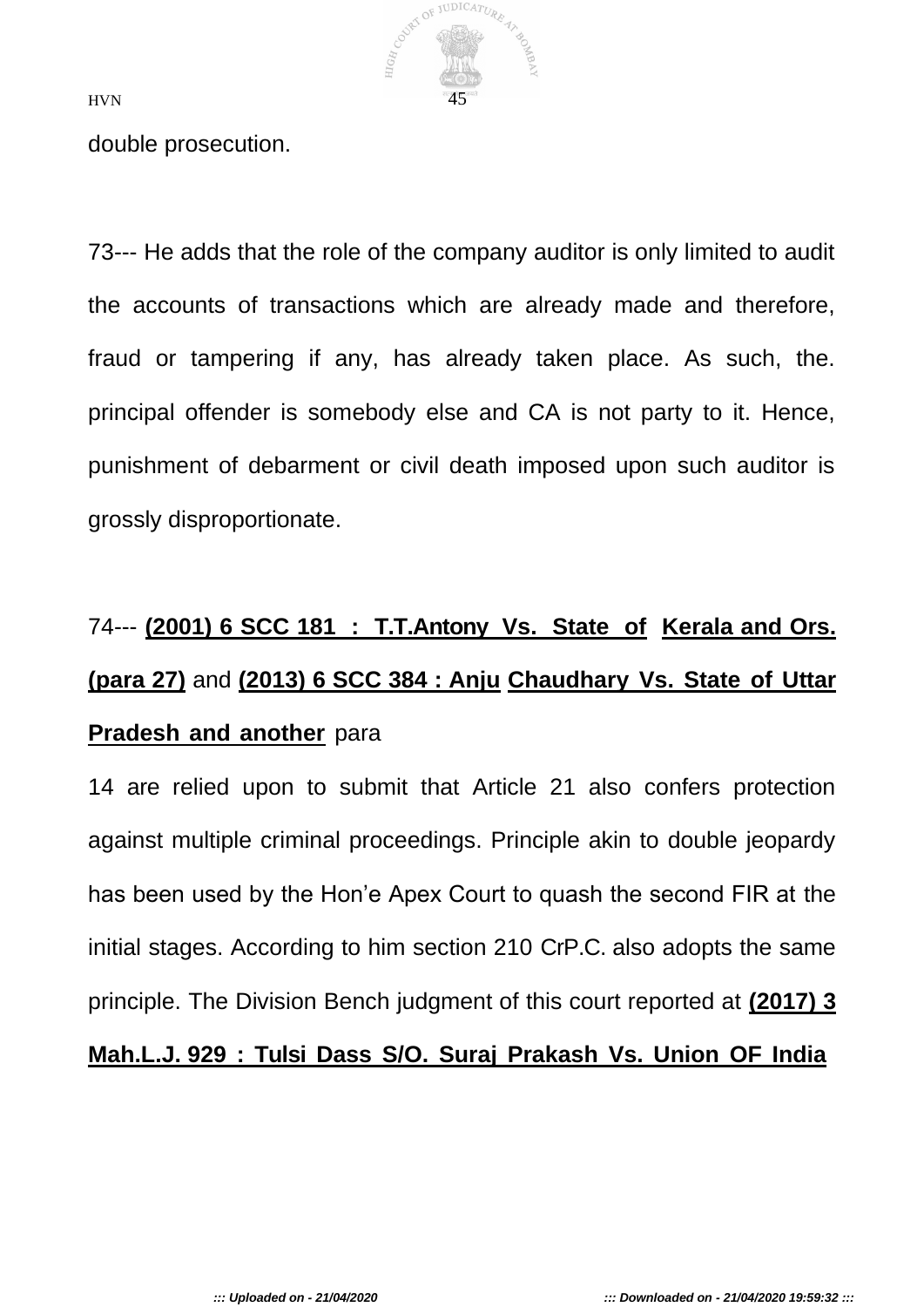

**and Ors**. para 29 is relied upon to show that even in departmental enquiries, because of Article 21, this principle has been extended.

75--- With the leave of the Court, Advocate Dwarkadas submits that the debarment under section 140(5) cannot be seen as interim or protem measure because there is no power to pass final orders in relation to it in the scheme of section

140. He submits that the auditor needs to be removed by the company while debarment as the punishment is to be imposed by some other authority.

76--- Appearing for the petitioners in WP No. 5035 of 2019 Advocate Robin Jaisinghani submitted that the petitioners are partners in the firm Deloite which has independently filed another petition.

77-- He adopted the arguments advanced by others but clarified that this partner has also questioned the order of NCLT before the appellate tribunal and hence, the question raised in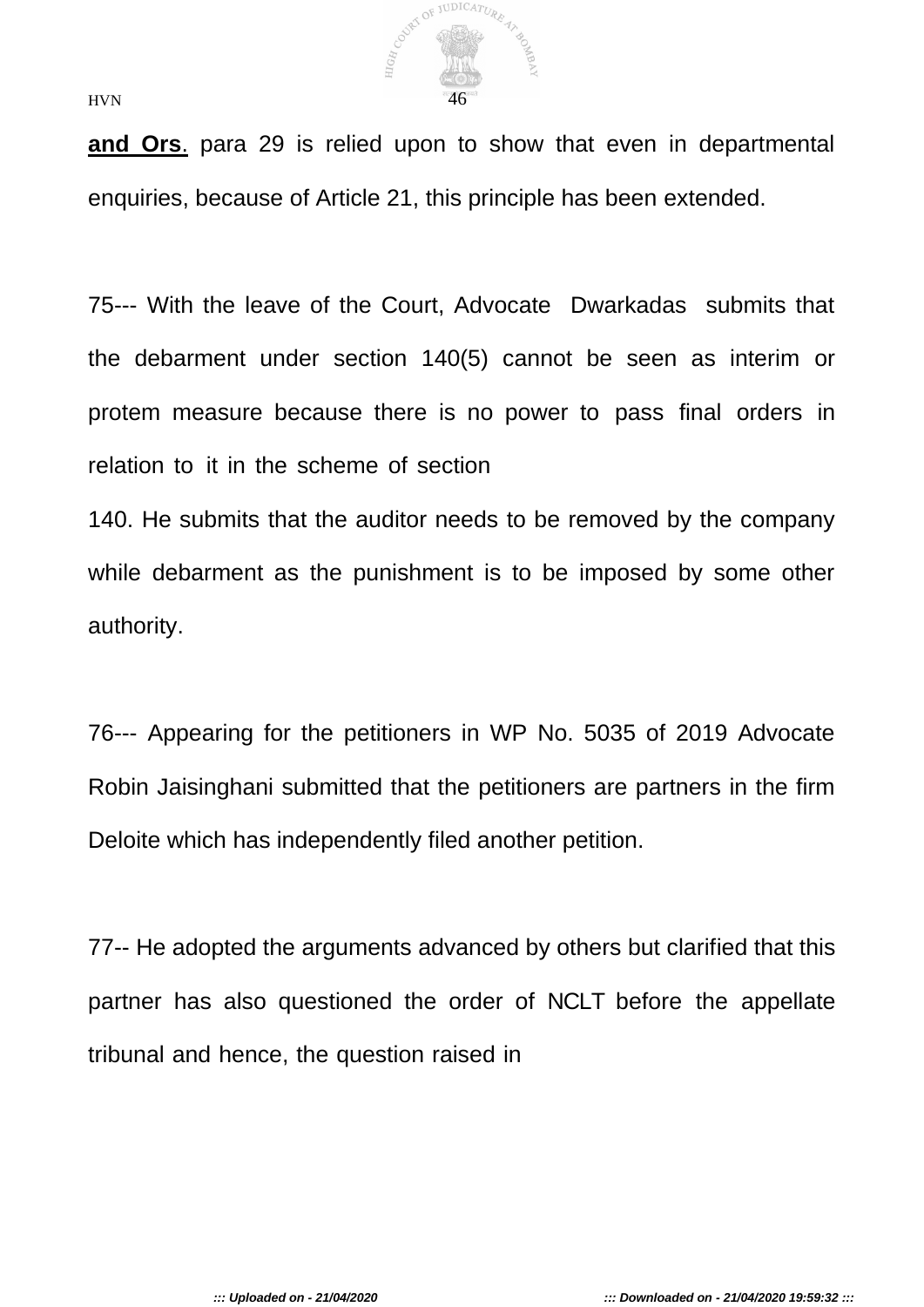

Writ Petition is only about the constitutional validity of section 140(5) of Companies Act and about violation of Article 14 and 21 of the Constitution of India.

78--- To add to the arguments already advanced on Article 14 of the Constitution of India, learned counsel has invited our attention to the provisions of section 167 (ii)(e) and (f) of 2013 Act as also proviso thereto. He states that this section and provisions gives the Director of Company time of thirty days after the order to his prejudice is passed. If in the meanwhile such director files an appeal, he cannot be removed and protection statutorily granted continues for the period of seven days more after the appeal is dismissed. Thus the Director has been treated differently than the company auditor. Section 164 which prescribes disqualification for the company director is also relied upon to urge that the disqualification specified therein arises after the conviction and sentencing. Thus the company auditor gets disqualified even before the conviction and before he is sentenced. He does not get any breathing period while the director who is more at fault in the fraud, is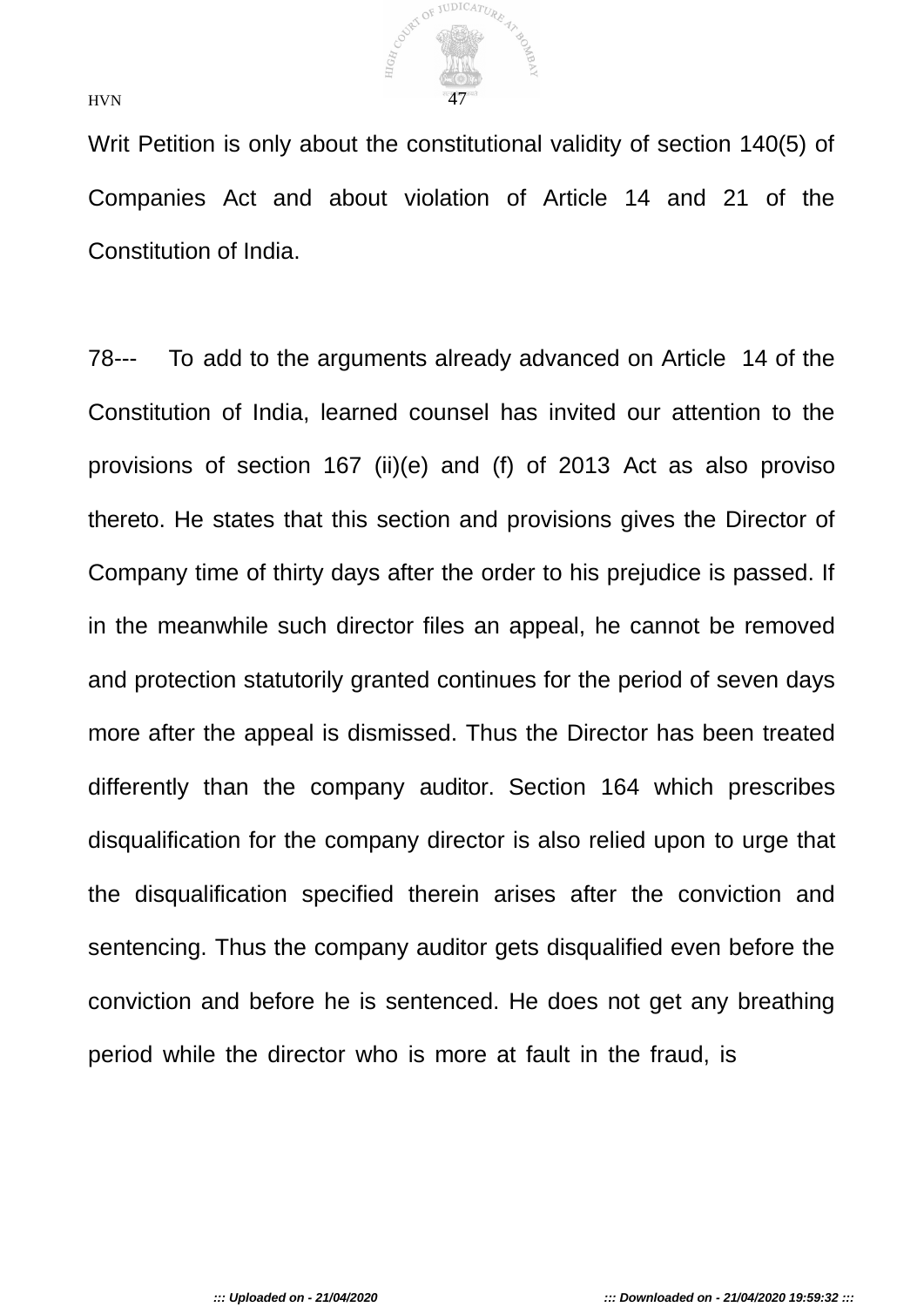

treated more leniently.

79--- Section 177 of the Companies Act is also relied upon to show that the important function as watchdog which the company auditor performs is also to be performed by the Audit Monitoring Committee. The said Audit Monitoring Committee consists of experts and there are majority of independent directors on it. This is with a view to introduce transparency and to monitor the financial matters more scrupulously. This Audit Committee or Directors on it, are not dealt with in summary manner. The auditors appointed under section 139 of the Companies Act can only be dealt with in the manner prescribed in section 140 thereof. The internal auditors are not similarly dealt with. For this purpose, he makes reference to section 138 of the Companies Act.

80-- Rule 13 of the Rules framed under the Companies Act for internal audit, rule 14 and rule 18 are also cited for this purpose. The procedure prescribed is also pointed out. Rule 19 is relied upon to show that it contemplates opportunity of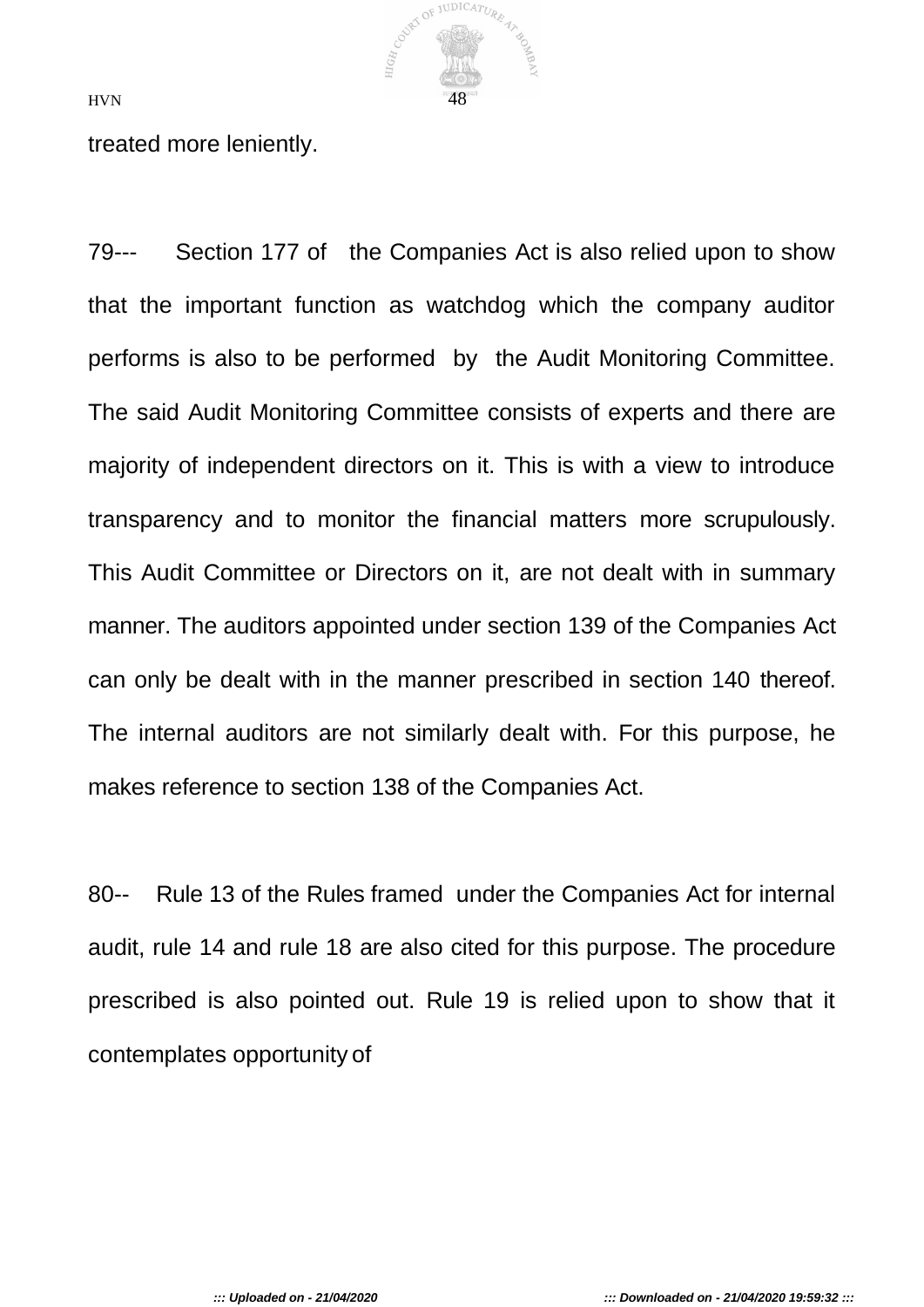

hearing to the person found guilty even after he is convicted.

81-- Provisions of section 21B of the Chartered Accountants Act are relied upon to point out how the said Act also prescribes opportunity of hearing before the punishment. He then points out the amendments made recently to first schedule and second schedule of the said Act to introduce the concept of deemed conviction. He contends that CA (company auditor) visited with debarment under section 140(5) suffers deemed convict under these schedules and therefore, can be punished directly by the Institute of the Chartered Accountants. He argues that this amendment is high handed and unconstitutional. Rule 34 and rule 51 of the NCLT Rules is relied upon to show that while proceeding against the company auditor, NCLT has been permitted to evolve its own procedure. Thus there is no pre-set or well established procedure and company auditors can be subjected to different procedures as per its whim by NCLT. Such a provision needs to be struck down on account of procedural inequality. He draws support from **AIR 1952 SC 75 : The**

#### **State of West Bengal Vs. Anwar**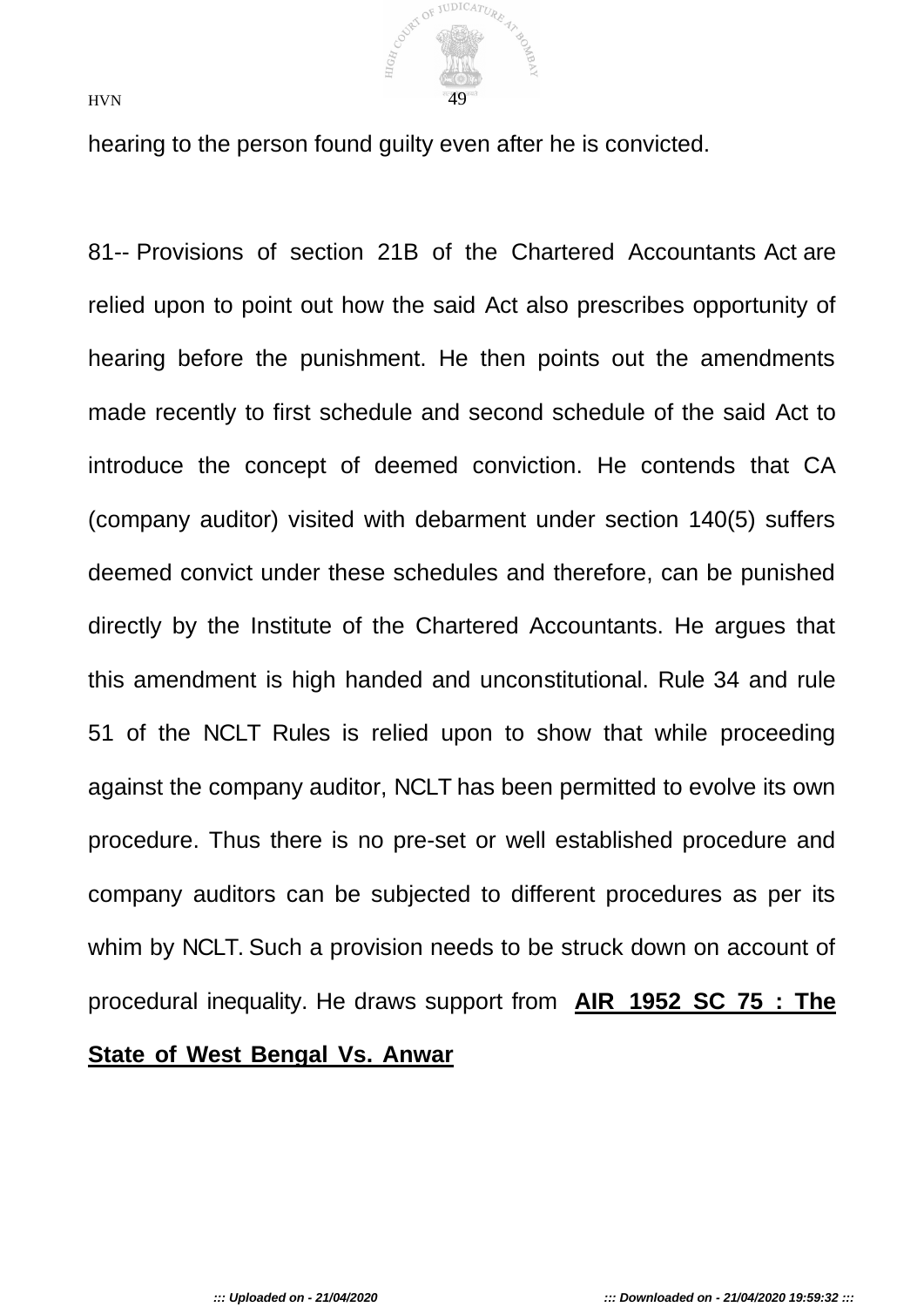

## **Ali Sarkar and another**, paragraph nos. 20(1), 38 and para

**45.** To explain the importance of the procedure in such matters and relevance of Article 21 of the Constitution of India, he draws support from the observations of the Hon'ble Apex Court in paragraph 21 and 266 in **AIR 1950 SC 27 : A.K. Gopalan Vs. State of Madras.**

82-- Advocate Ponda appearing for the petitioner Director in WP No. 5263 of 2019 submits that the said petitioner is not concerned with the provisions of section 140 of the Companies Act. He states that the said Director has been made accused no. 3 in Criminal Complaint instituted after report of SFIO. He submits that he has been arrested on 01/04/2019 and the period of 60 days expired on 30/05/2019.

83-- Learned counsel submits that at several places in its reply the Ministry of Corporate Affairs has accepted the report of SFIO as an interim report and also the need of further investigation. The provisions of section 212 of the Companies Act do not permit initiation of action against the petitioner on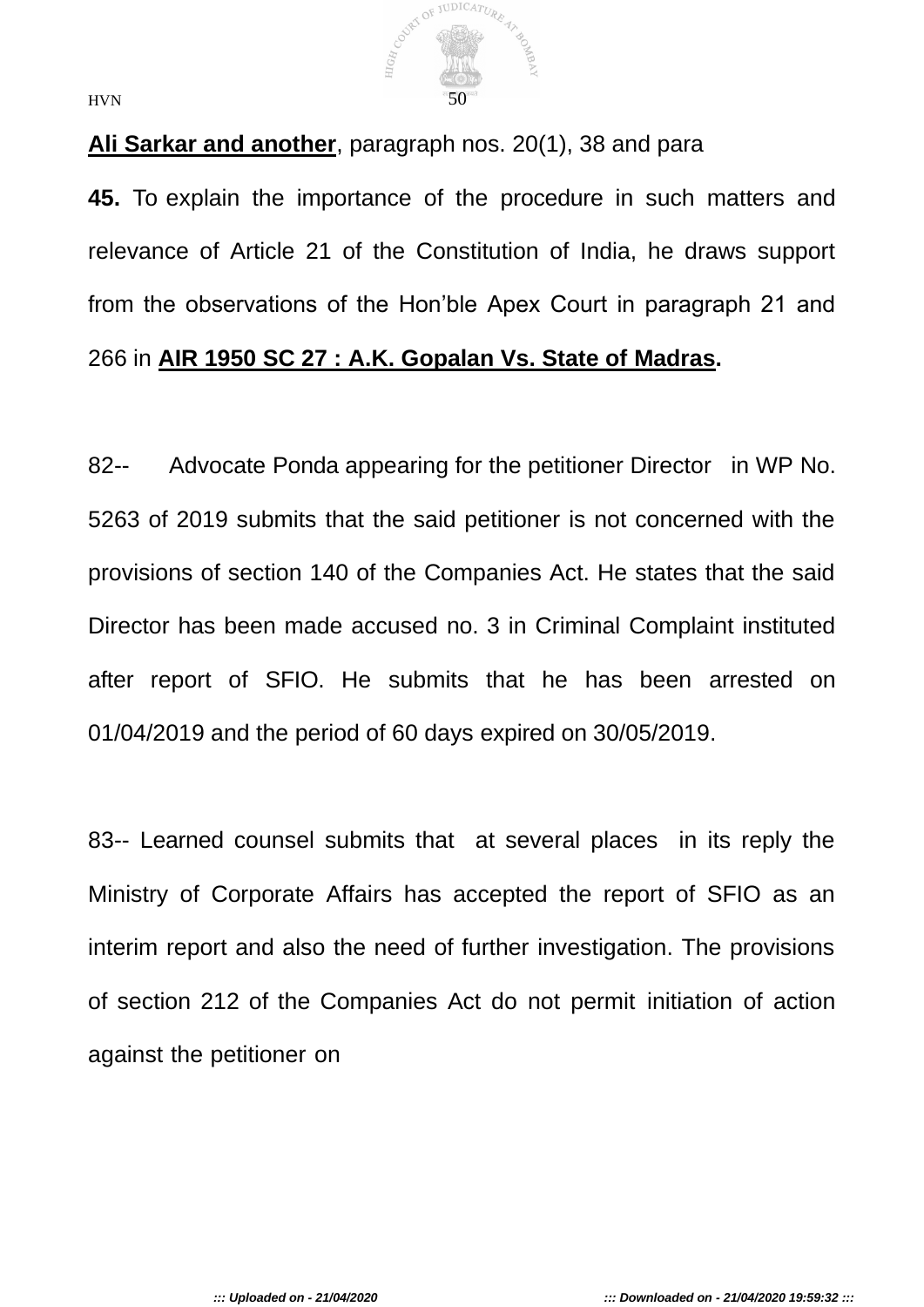

the basis of such interim report. With the aid of judgment of the DB of Allahabad High Court reported at **1975 SCC Online All 195 Lakshmi Brahman & another vs. State,** paragraphs 9 & 10; he submits that the power to remand under S. 309 was not available here. He argues that the report which enables the Magistrate to frame charge can only be seen as a final report. All other reports are therefore, legally not in existence. He has relied upon **2018 SCC Online 1638 : Achpal Vs. State of Rajasthan,** paragraphs 15, 16, 17 and 18 to explain the importance of procedure added through section 167 of Cr.P.C. He contends that the interim report could not have been used to deny this statutory right of default bail which had become available to the petitioner Director.

84--- Relying upon the reply affidavit of MCA, he submits that the respondent MCA admits that the competent court has still not taken cognizance of the offences. As such section 309 of Cr.P.C. is also not attracted and there is no question of remanding the petitioner Director in this situation. His continuation in the custody is therefore, in violation of Article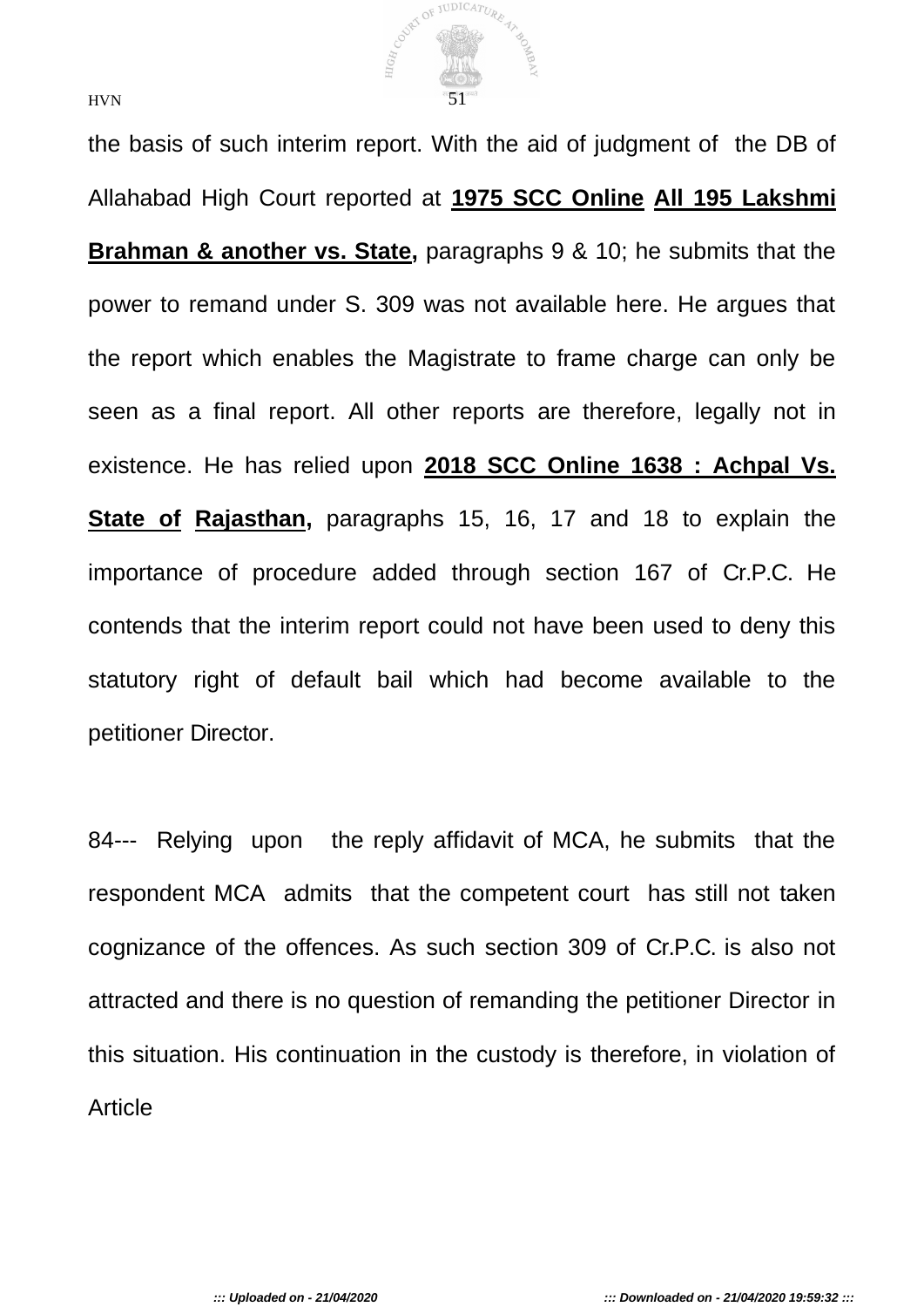

21 and 22 of the Constitution of India.

85--- He submits that the interim report submitted by SFIO runs into more than 750 pages and with relevant documents it is more than 32000 pages. The claim that two officers of MCA have applied their mind to these documents in less than 24 hours is therefore, ridiculous and the directions issued to file complaint on next day are unsustainable. The directions could have been issued after due application of mind, that too after a final report. Here, there is no application of mind. Our attention is invited to the mention of fact in the said direction dated 28/5/2019 that if the complaint is not filed before 31/5/2019, the petitioner Director would get a default bail. Learned counsel submits that thus power is being abused to illegally detain the petitioner Director in Jail.

86--- Adv. Ponda has taken us through various judgments to substantiate his contentions.

87--- For the convenience of the Court learned Senior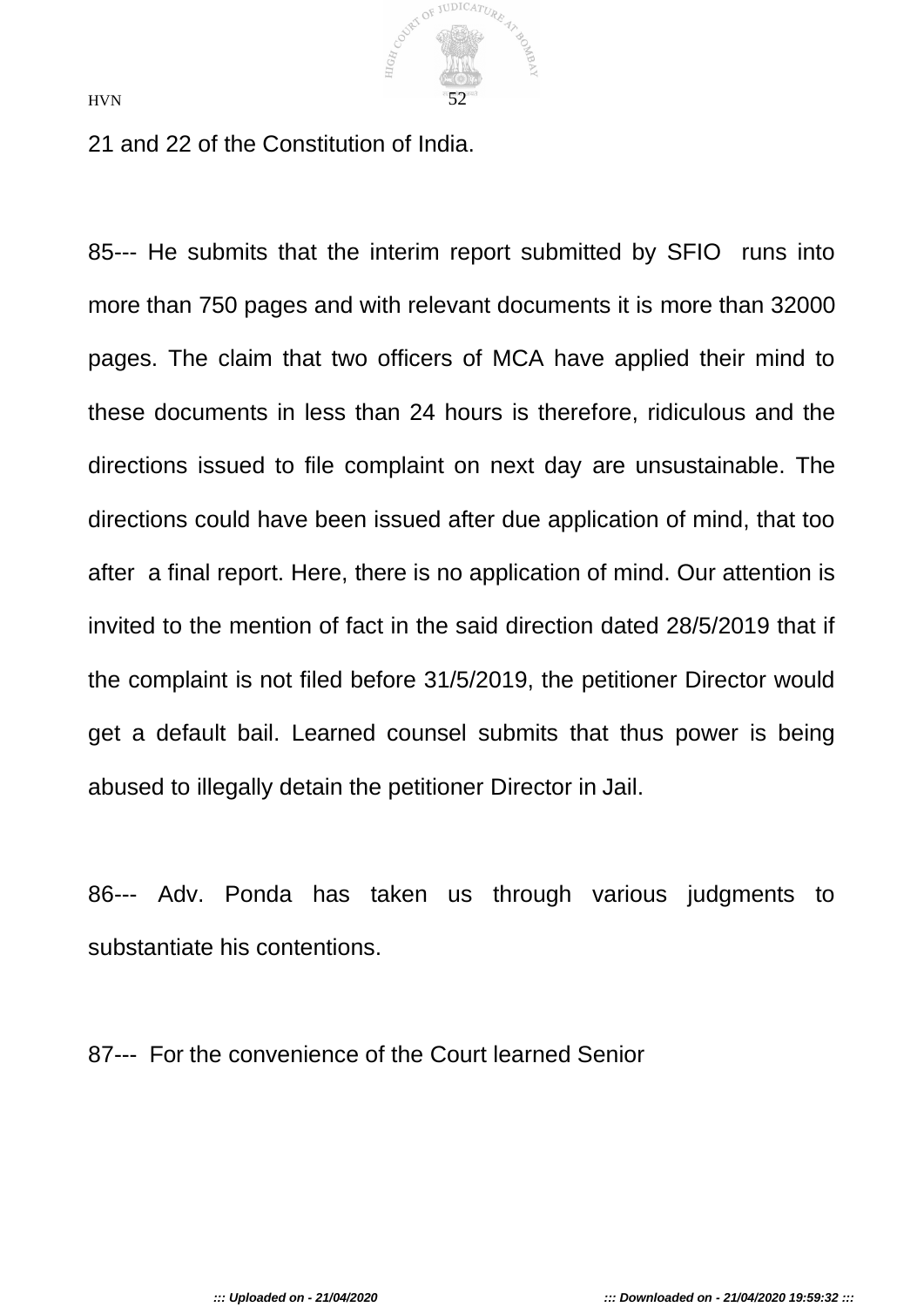

Advocate Chinoy handed over written submission. Orally he has submitted that second proviso to section 140(5) is not intended to prompt or aimed at inducing the CA-company auditor to resign. It is a substantive provision essentially intended to see that said auditor who is found involved in fraud or has colluded for that purpose with directors or officers of company, should not continue to monitor accounts of any company atleast for next 5 years. He submits that first proviso to that section can be seen as an interim measure because there action is envisaged within 15 days of receipt of application and hence, consequential final order is also envisaged in second proviso. Said auditor against whom final order has been made therefore can not be reappointed for next 5 years as auditor in the company. This provision is remedial as also preventive in nature and must be construed accordingly to further its object.

88--- Accordingly, he has relied upon judgment of Hon'ble Apex Court to urge that it is not a rule that proviso must be seen as subservient to main section. Clear language of said provision can establish that it is not a qualifying clause but a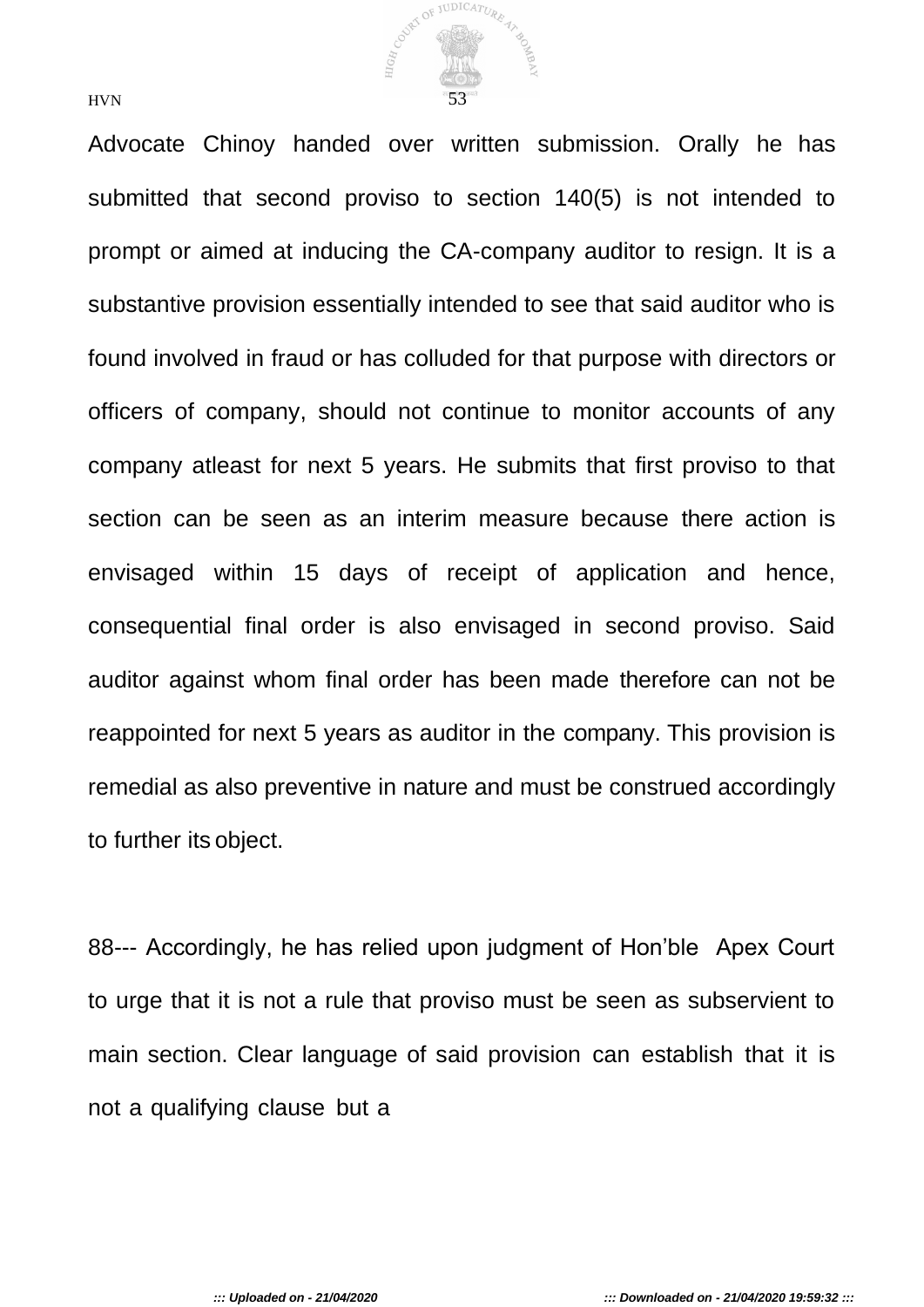

substantive provision in itself. **Commissioner of Commercial Taxes vs. Ramkrishan Shrikrishan Jhaver-** *AIR 1968 S.C.*

*59* paragraphs No.8 & 9 are pressed into service for this purpose. He adds that clear language in second proviso to section 140(5) shows that it is not controlled by substantive part of section 140(5).

89---- He further submits that in view of clear scheme, interpretation of section 140(5) cannot be controlled by the heading of section 140 and plain language and substantive proviso needs to be given full effect. He submits that the judgment in the case of *Raichurmatham Prabhakar and Another vs. Rawatmal Dugar--(2004) 4 SCC 766* relied upon by the petitioner itself lays down this proposition.

90--- According to him resignation of auditors against whom proceedings are initiated under section 140(5) is out of question since law does not permit company auditor to resign at his free will and he has to complete certain formalities. The public purpose behind second proviso to section 140(5) cannot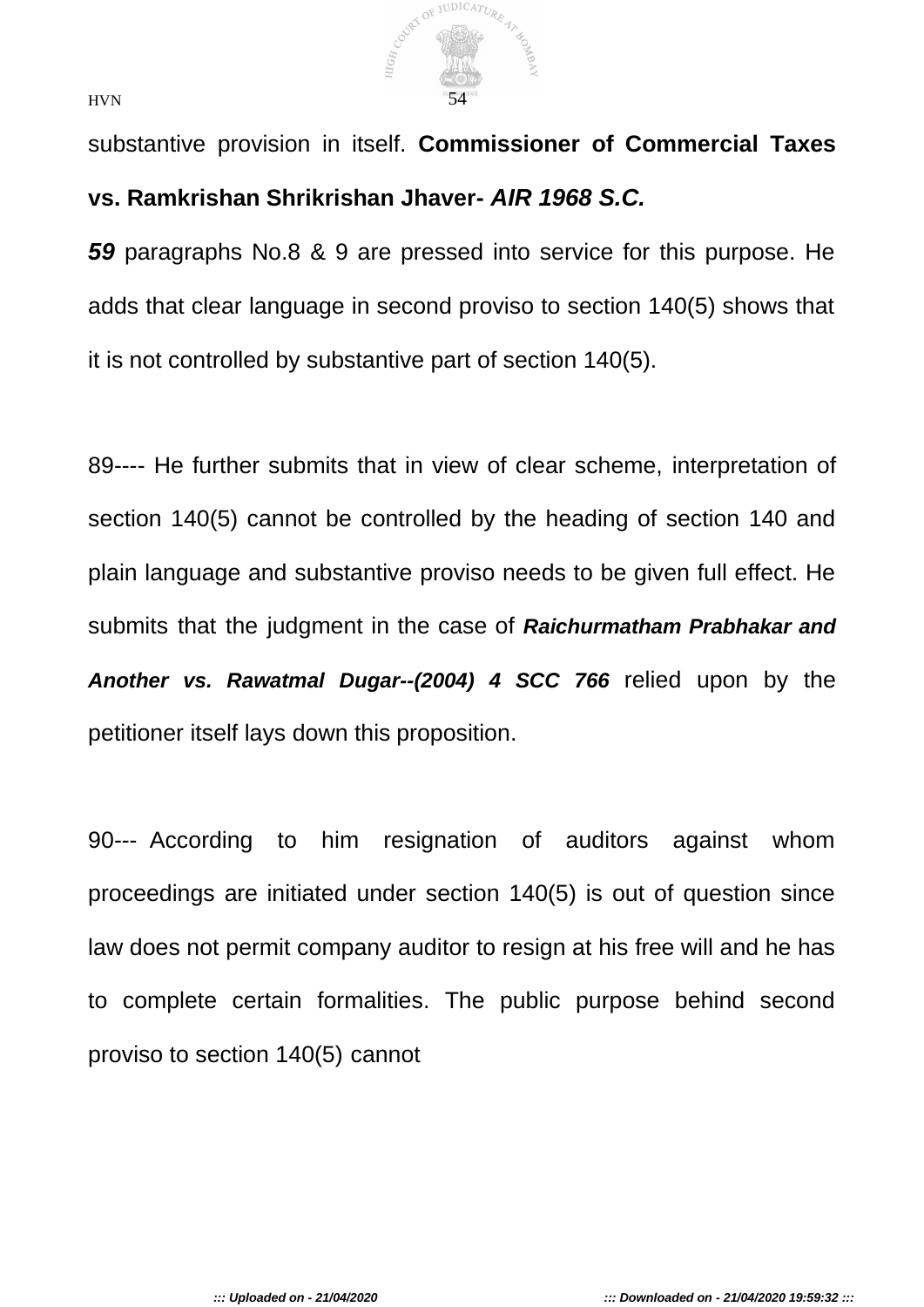

be allowed to be defeated by putting any such interpretation and permitting the auditor to escape from disqualification under said proviso, thereby permitting continuing to take care of accounts of other companies. Law can not countenance such a paradoxical situation.

91--- He further submits that first proviso to section 140(5) operates only after a superior body like NCLT which has substituted High Court, is satisfied about fraud or collusion. The said authority though quasi Judicial Tribunal has to follow principles of natural justice and has to pass final order which itself is sufficient safeguard against abuse or misuse of provision. He relies upon judgment reported at – **Subramanium Swamy vs. CBI (2014) 8 SCC 682** and **Swiss Ribbons**  P ltd. vs. UOI (2019) 4 SCC 17 to contend that there is presumption of constitutionality, petitioners have to make out a clear case of transgression of constitutional principles. He also relies upon **Union of India vs. R. Gandhi, Madras Bar Association-- (2010) 11 SCC 1** to show the higher position at which NCLT has been placed. NCLT therefore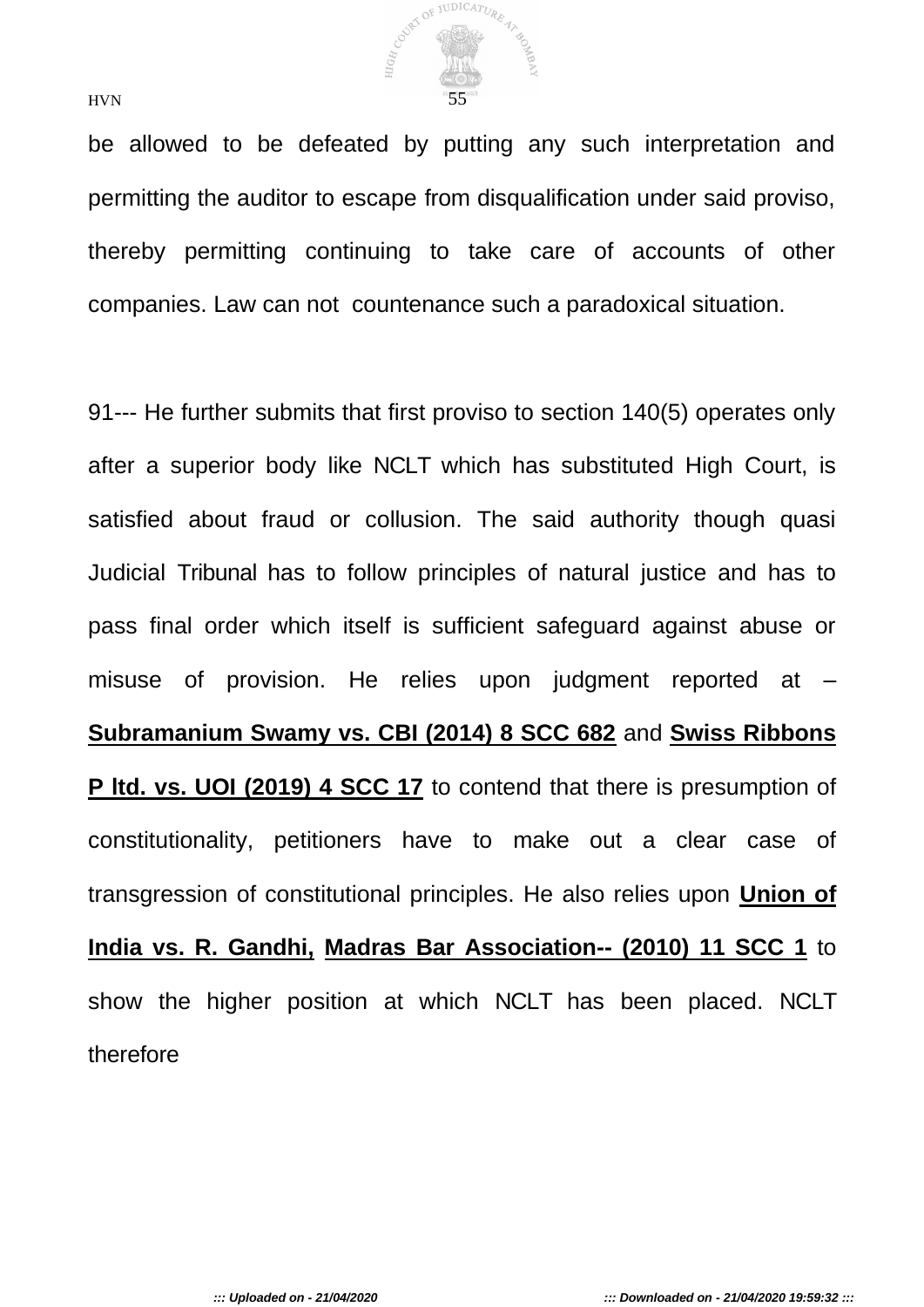

exercises powers and jurisdiction vested earlier in High Court under old Companies Act.

92--- The proceedings before High Court under Companies Act 1950 were essentially civil in nature and proceedings before NCLT are also civil proceedings. They are distinct from trial of offence under section 435 and 436 of the Companies Act 2013. He contends that merely because the company auditor cannot be reappointed for period of 5 years, the proceedings under section 140(5) do not become either criminal or quasi criminal. He states that judgment of Hon'ble Apex Court in **An Advocate vs. Bar Council of India** -**1989 (supp) 2 SCC 25**  considers proceeding under section 35 of Advocates Act where right to practice the profession as advocate is taken away. He claims that barring Chartered Accountant from acting and practicing for short duration does not make proceedings in NCLT, a criminal proceeding. He relies upon

#### **Director of Enforcement vs. M.C.T.M. Corp. (P) Ltd.**

**- (1996) 2 Supreme Court Cases 471** for this purpose.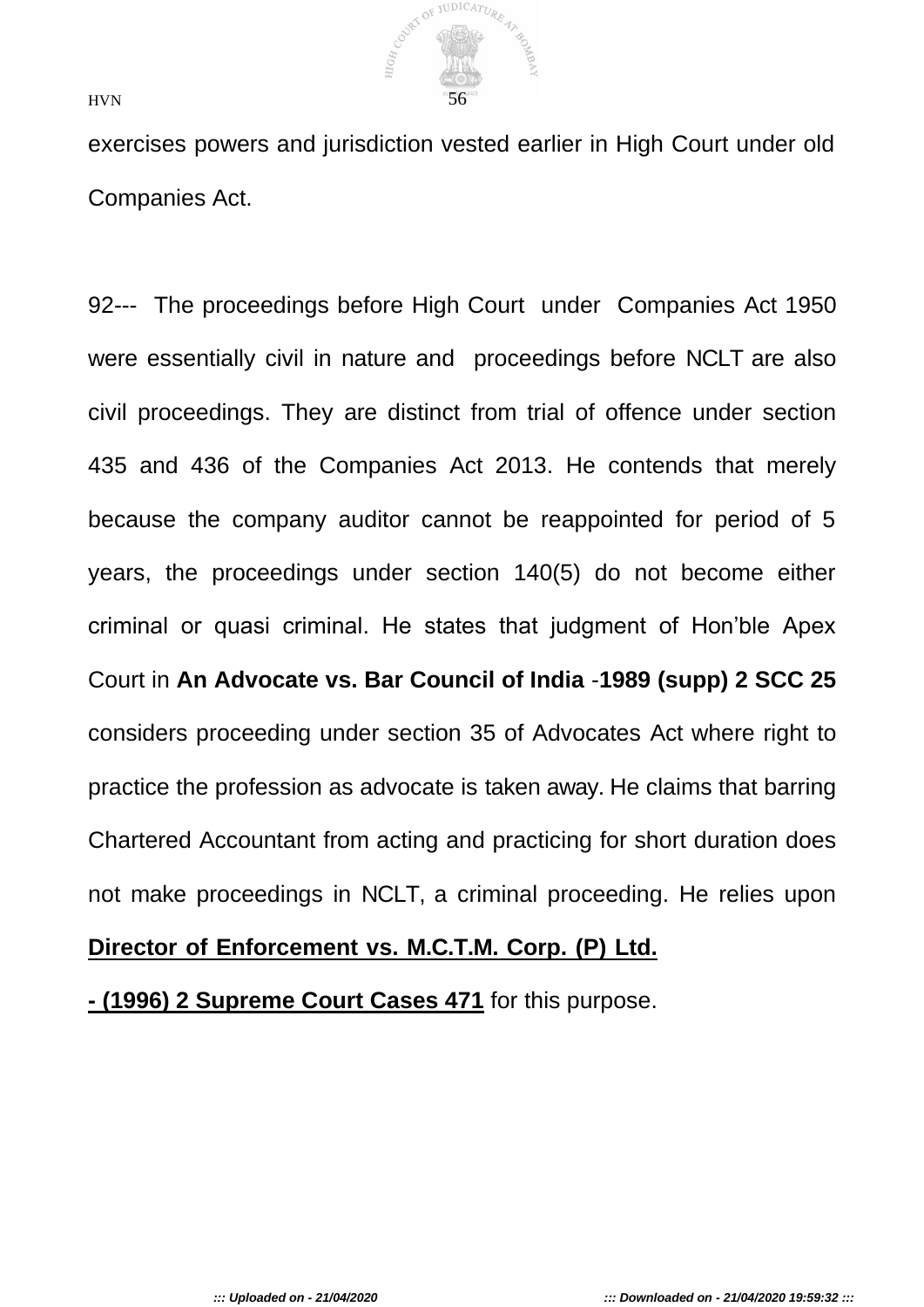

93-- Sr. Advocate also states that judgment reported at **An Advocate vs. Bar Council of India** -**1989 (supp) 2 SCC 25** supra has been rendered without looking into the larger Bench judgment reported at **P.J. Ratnam vs. D. Kanikram—AIR 1964 SC 244,** and other judgments like **S.A. Venkataraman vs. Union Of India-- AIR 1954 SC 375, Pandurang Dattatraya Khandekar vs. Bar Council of Maharashtra – (1984) 2 SCC 556, Gulabchand vs. Kudilal-- AIR 1966 SC 1734**.

94-- He draws support from judgment in the case of *Hudson vs. United States* to explain why proceedings under section 140(5) cannot be seen as prosecution and punishiment. He also pointed out that this judgment has been cited by Supreme Court of India in **Union of India vs. Purushottam – (2015) 3 SCC 779**.

95-- He submits that the procedure stipulated in NCLT Rules 2016 is not arbitrary & does not result in any or violation of Articles 14, 19 and 21. **Union of India vs. Madras Bar**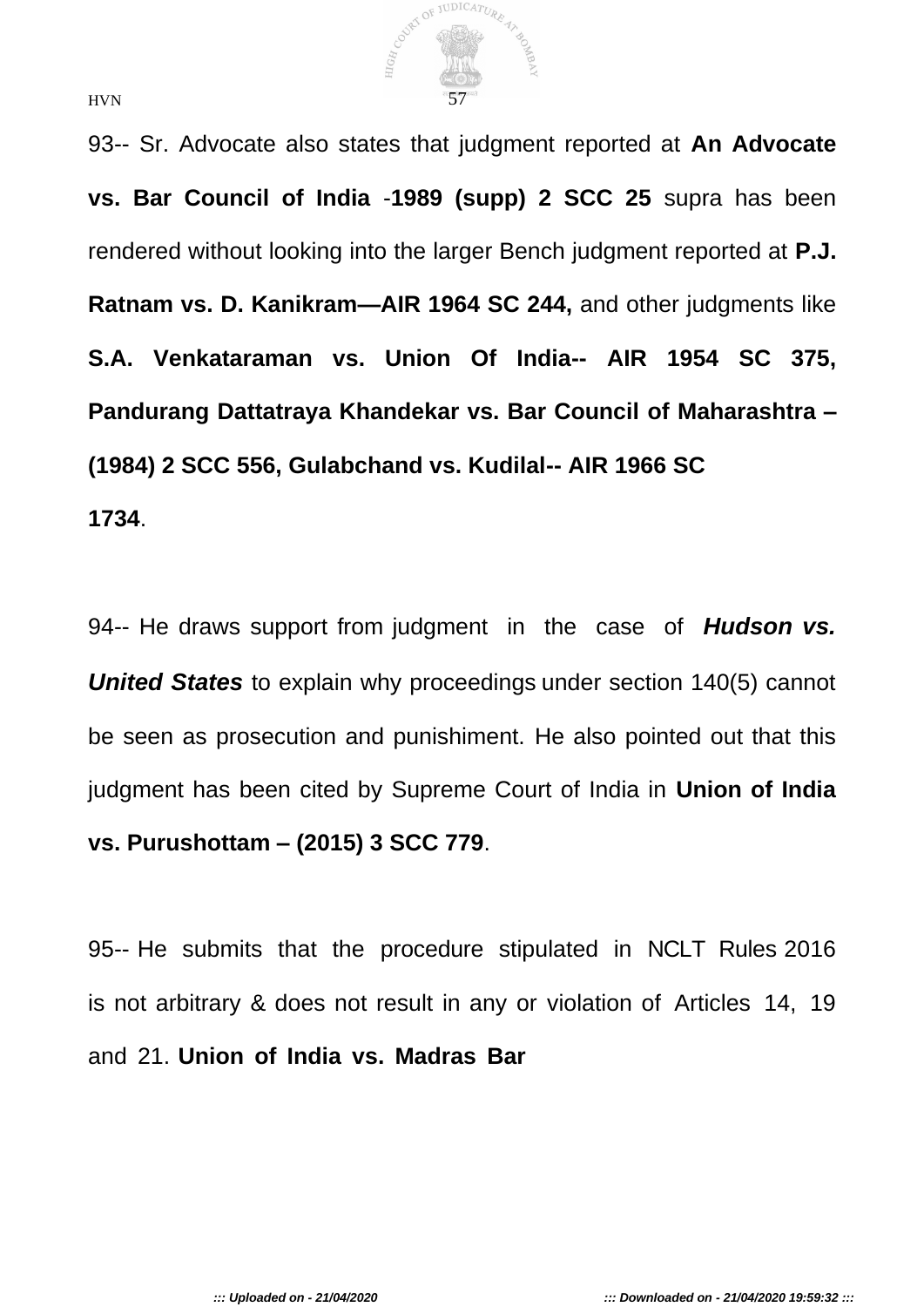

**Association-- (2010) 11 SCC 1** is cited in support.

96-- To urge that procedure followed by NCLT cannot be faulted with, he invited our attention to section 132 (4) of the Companies Act,2013 to show that NFRA can also take action against Chartered Accountant and Rule 11(5) of National Financial Reporting Authority Rules 2018 also contemplates only a summary procedure. Section 14(1) of the Chartered Accountant Act 1941 also prescribes summary disposal procedure in such disciplinary matters against Chartered Accountants.

97--- Dealing with argument of proportionality advanced by the petitioner, he states that section 140(5) springs into life when a fraud or collusion is perceived which is wrong/misconduct of superior degree than mere negligence & said section is not attracted in case of mere negligence. The satisfaction to that effect on part of NCLT is must therefor.

98-- He adds that Article 20(2) of the Constitution of India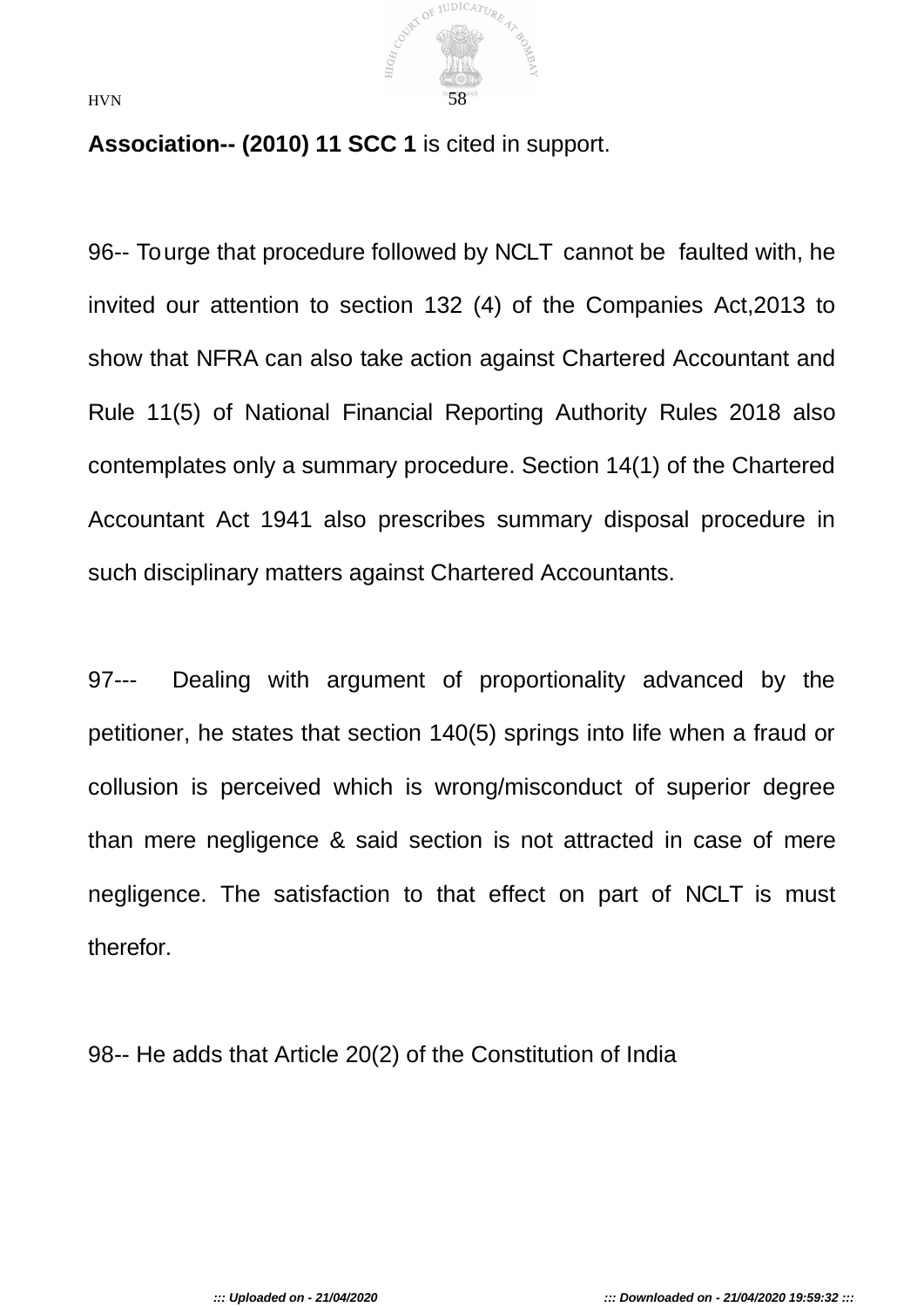

is attracted when the prisoner is prosecuted and punished with reference to offence. When there is no such offence or prosecution, there is no punishment. He relies upon paragraph No.12 of the judgment in **AIR 1953 SC 325--Maqbool Hussain Versus State of Bombay** and judgment in **S.A. Venkataraman vs. Union Of India-- AIR 1954 SC 375**. He also submits that in latter judgment, in paragraph No.16, Hon'ble Apex Court has pointed out how action of Bar Council in striking of name of advocate for professional misconduct is not a punishment or an offence.

99-- He submits that role of Company Auditor or Chartered Accountant is independent and they are representatives who have to protect interest of shareholders. They are not employees of company or subordinates of directors of company. He has explained their role by inviting our attention to judgment of Bombay High Court reported in the case of **Sales Tax Practioners Association of Maharashtra and ors. vs. State of Maharashtra-- 2008 SCC Online Bom 337,** paragraph 12 and **Deputy Secretary to the**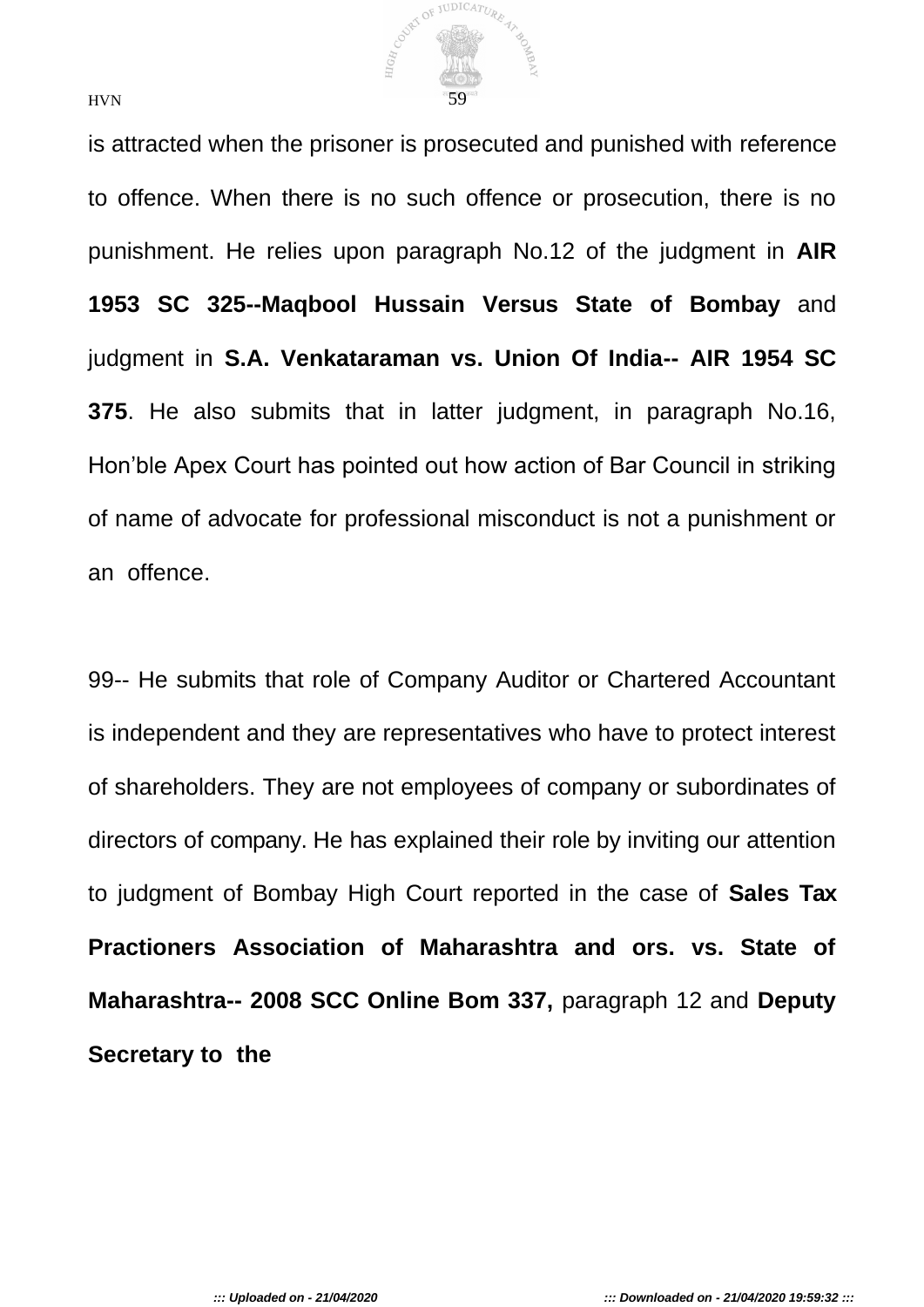

**Government Vs. S.N. Das Gupta -AIR 1956 CAL 4**. Thus, according to him, stand that role of Company Auditor must be seen as subordinate or secondary to role of Director of Company or Officers of Company is itself erroneous. He also invited our attention to provisions contained in Section 243 (1)

(A) and 242 (4) (A) to show that in similar circumstances, the Director of the company also cannot hold office.

100--- While dealing with the challenge in Writ Petition No. 4145 of 2019 to order dated 9/8/2019 passed by the NCLT, learned senior counsel points out that the petitioner has resigned as an auditor 9 days after the NCLT issued notice to it. The Union of India filed Company Petition No.2062 of 2019 for his removal under section 140(5) and for further action as per its proviso, on 9/6/2019 which came to be admitted by the NCLT on 10/6/2019. It was to be placed again on 21/06/2019 and on 10/06/2019, advocate for the BSR was present before the NCLT. On 19/06/2019, petitioner BSR and Associates submitted their resignation as an auditor of IFIN. IFIN appointed M.M. Chitale & Co. as its statutory auditors on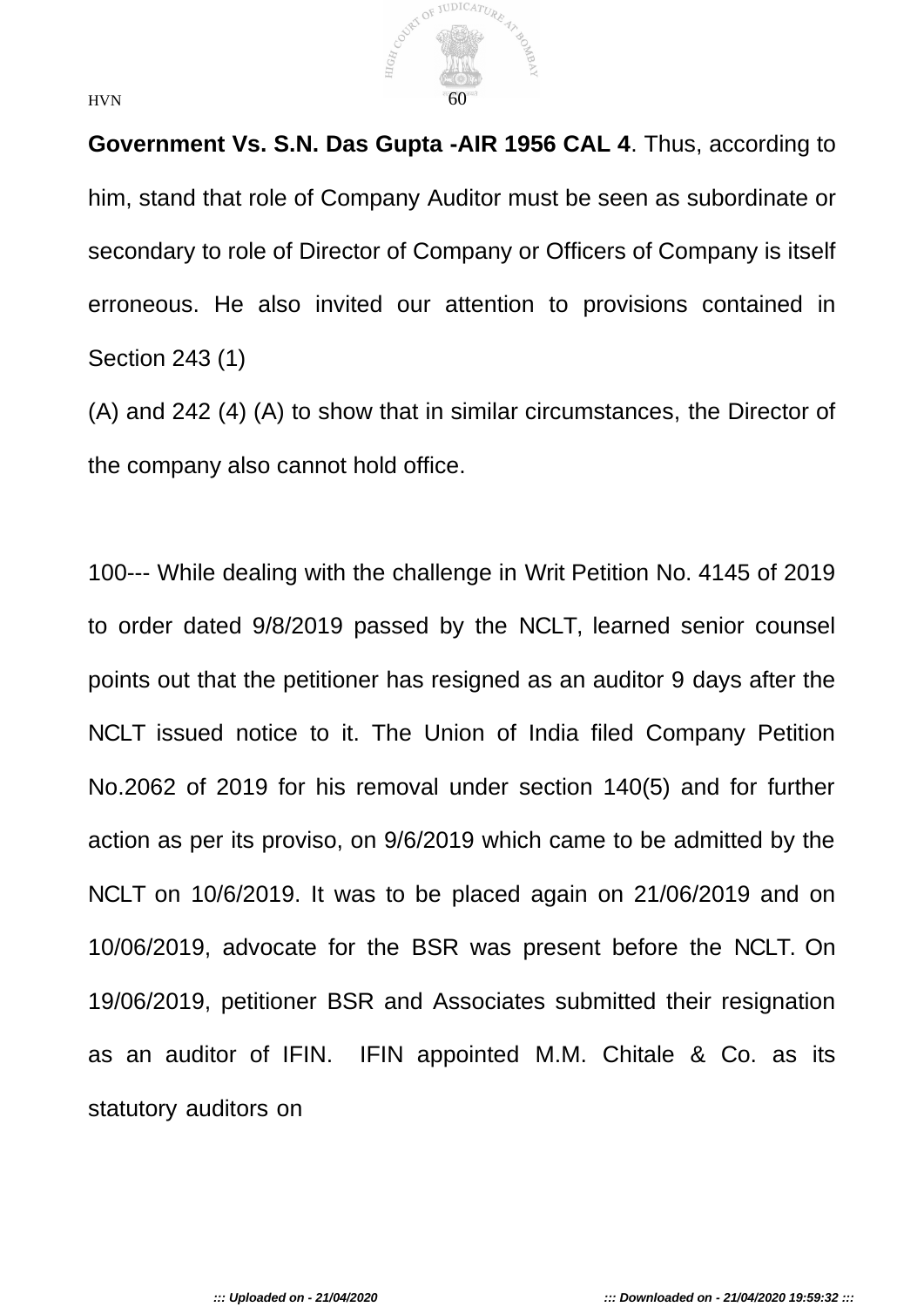

11/07/2019 wef 19/06/2019. Thereafter on 14/07/2019, BSR filed Misc. Application No. 2505 of 2019 and prayed for dismissal of the company Petition No.2062 of 2019 contending that the NCLT had no jurisdiction since BSR and Associates were no longer company auditors of IFIN. Learned senior counsel submits that in this backdrop, the reasons recorded by NCLT that by subsequent resignation, the jurisdiction invoked earlier could not have been taken away, are valid. He submits that the BSR and Associates exercised option and chose to raise their contention before NCLT and as such, adverse order of NCLT needs to be questioned in further appeal as per the provisions of Companies Act, 2013 in NCLAT. He further states that after the appeal is decided by the appellate tribunal, statute provides further appeal to Hon'ble Apex Court, that too only on the question of law. This statutory scheme cannot be allowed to be bypassed or defeated by BSR in this manner.

101--- He points out that similar objection was raised by the another petitioner in WP No.5023 of 2019 namely M/s. Deloitte and it has filed appeal against same order and that petitioner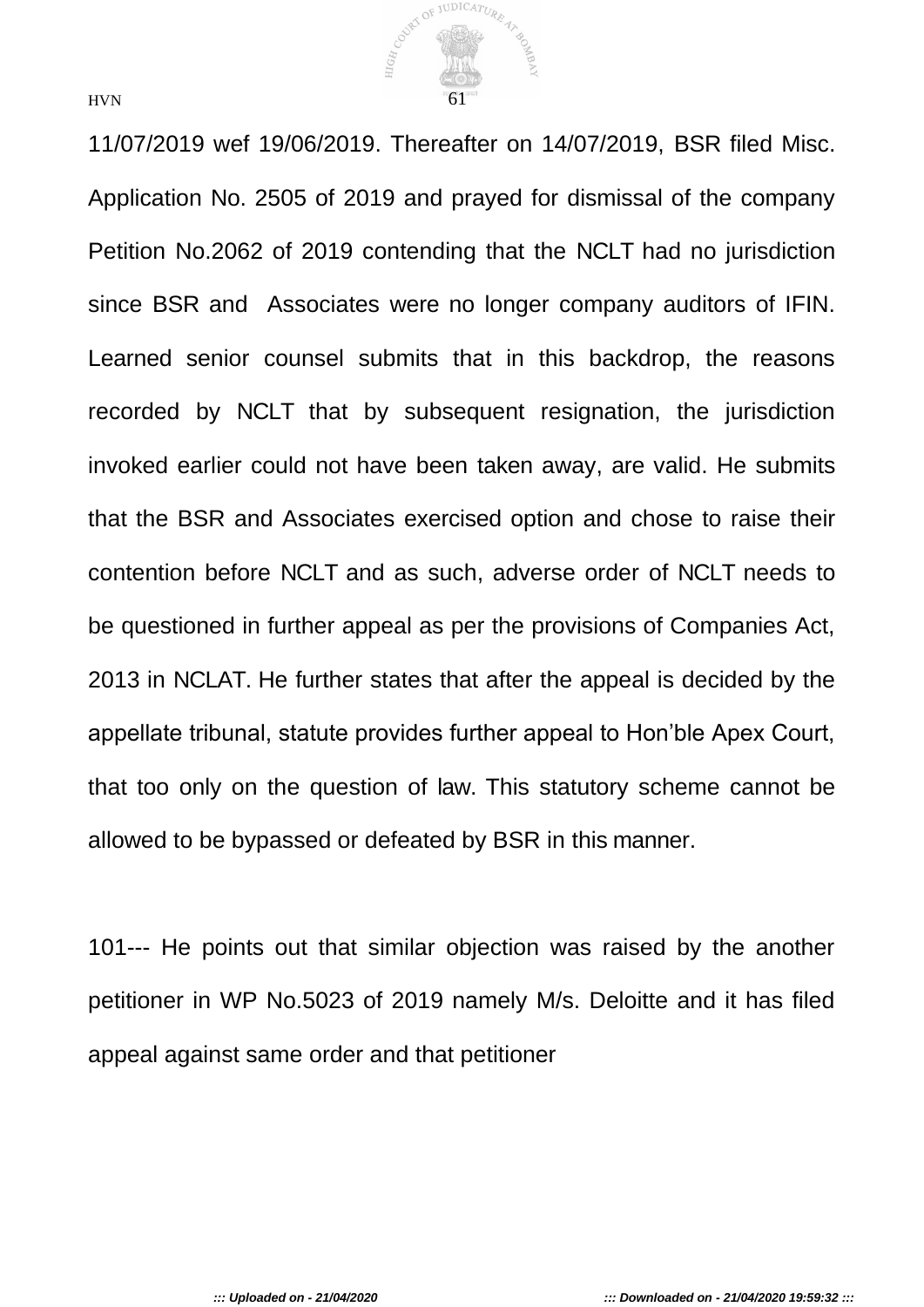

has not questioned this order of NCLT before this court. Contention is as the appellate tribunal is already bound to look into the challenge before it, the availability of alternative remedy to BSR and Associates must be taken note of and held as a bar.

102-- He submits that the BSR & Associates have challenged the constitutional validity of section 140(5). If that challenge is upheld, order of NCLT automatically falls to ground. However, if the challenge is rejected, the availability of alternate remedy must be used to deny intervention by this Court, and BSR and Associates should be asked to file statutory appeal.

103--- To buttress his submission that right of the parties crystallize on the date on which the Company Petition No. 2062 of 2019 was filed before NCLT, he has relied upon **(2004) 3 SCC 178 : Union Umbrella Manufacturing Co. and Ors. Vs. Bhagabandel Agarwalla and Ors., (2006) 2 SCC 724 : Mohinder Prasad Jain Vs. Manohar Lal Jain** and **(2003) 1**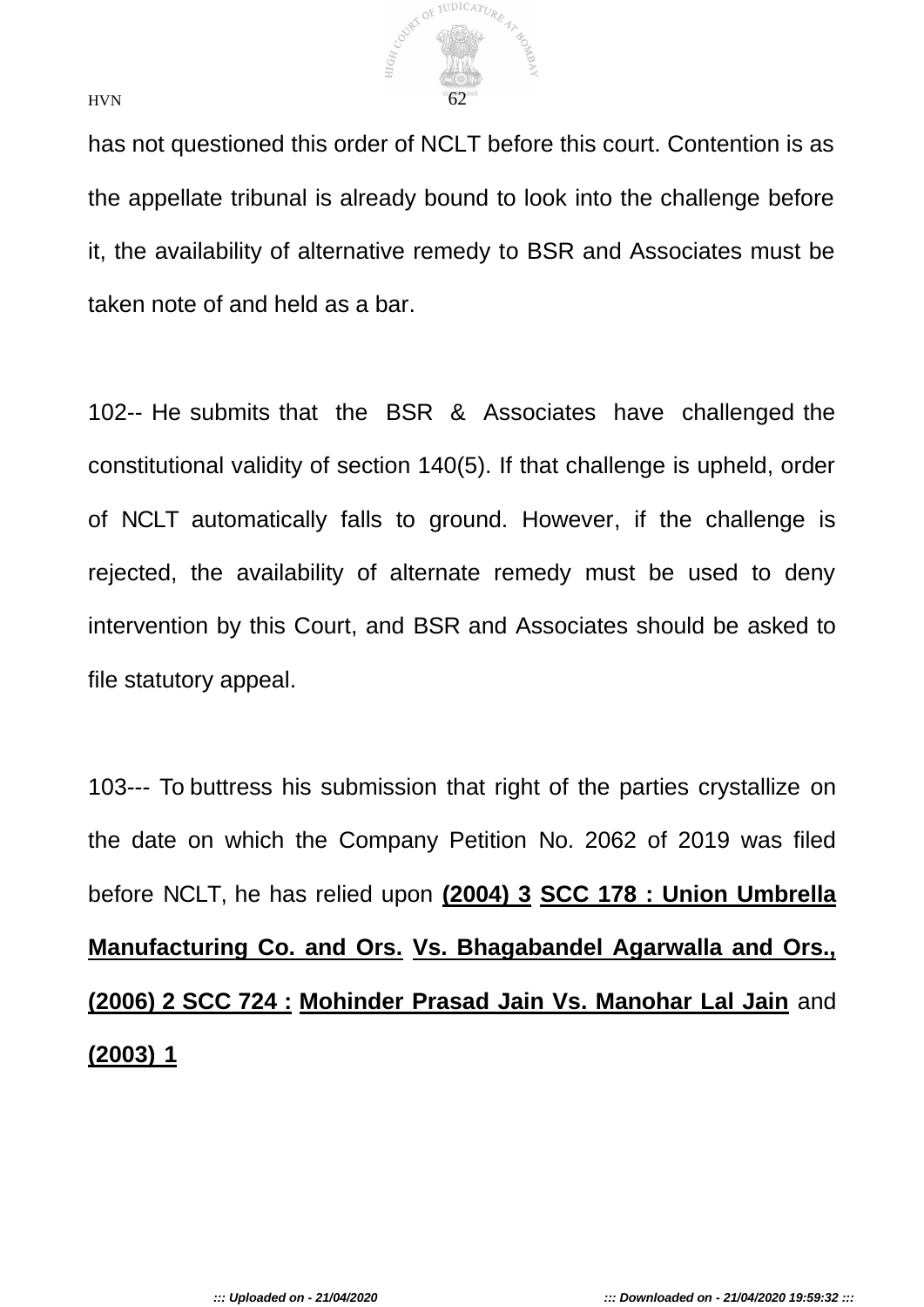

# **SCC 726 : Beg Raj Singh Vs. State of U.P. and Ors**.

104--- Without prejudice to this preliminary objection, learned counsel has submitted that the order of NCLT dated 09/08/2019 is just and valid. It has given appropriate reasons for holding that the resignation submitted after filing of the proceedings by UOI cannot be used to defeat the scheme of section 140(5) which is preventive as also remedial in nature. The purpose of the said provision is to deny to the company auditor involved in fraud or collusion, further participation in the affairs of company or in audit work. This object would be defeated if by submitting resignation such auditor is permitted to continue with that work. He further submits that after passing of the final order, as envisaged in second proviso, the company auditor cannot be reappointed to undertake audit work of any company. This object also will be defeated if the interpretation of petitioner is accepted. The strategy adopted by the petitioners is against the public interest and should not be countenanced to.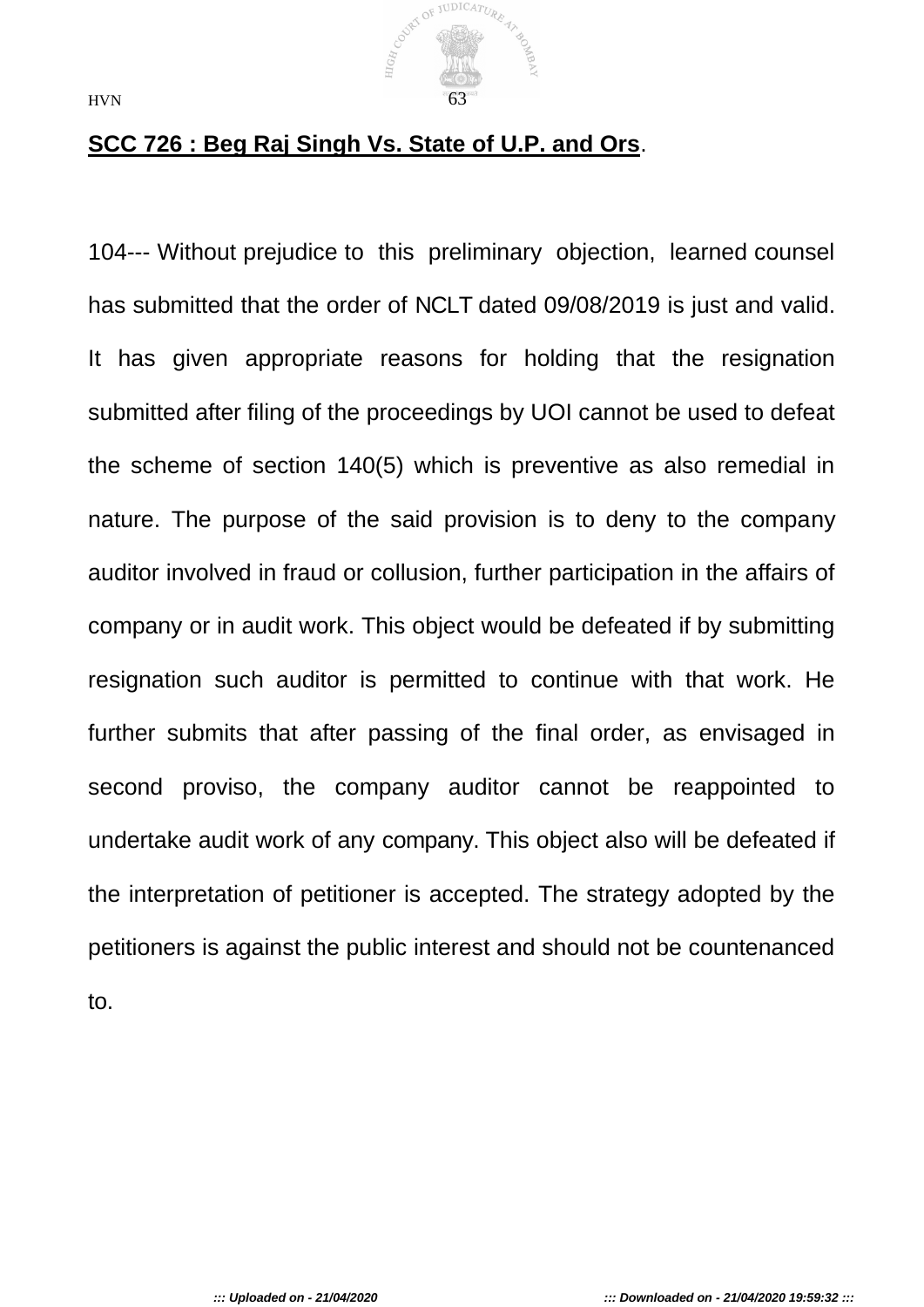

105--- While dealing with the order dated 18/10/2019 by NCLT under first proviso to section 140(5), learned senior counsel submits that the contention about the NCLT loosing jurisdiction since M/s. BSR Associates had resigned and IFIN accepted that resignation and appointed M/s. M. Chitale as its auditors is liable to be discarded.

106-- He points out the provisions of section 140(5) to urge that resignation of auditor proceeded against or any appointment purported to be made to substitute him is legally inoperative and cannot be pressed into service before the NCLT to deny it the jurisdiction.

107-- While dealing with the submission that the first respondents could not have on 29/05/2019 directed SFIO to initiate prosecution under section 212(14) of the Companies Act, 2013, he submits that the act of respondents in using the words "interim report" while describing the report of SFIO is legally irrelevant since it is not interim report at all as envisaged under section 212(11). He argues that reliance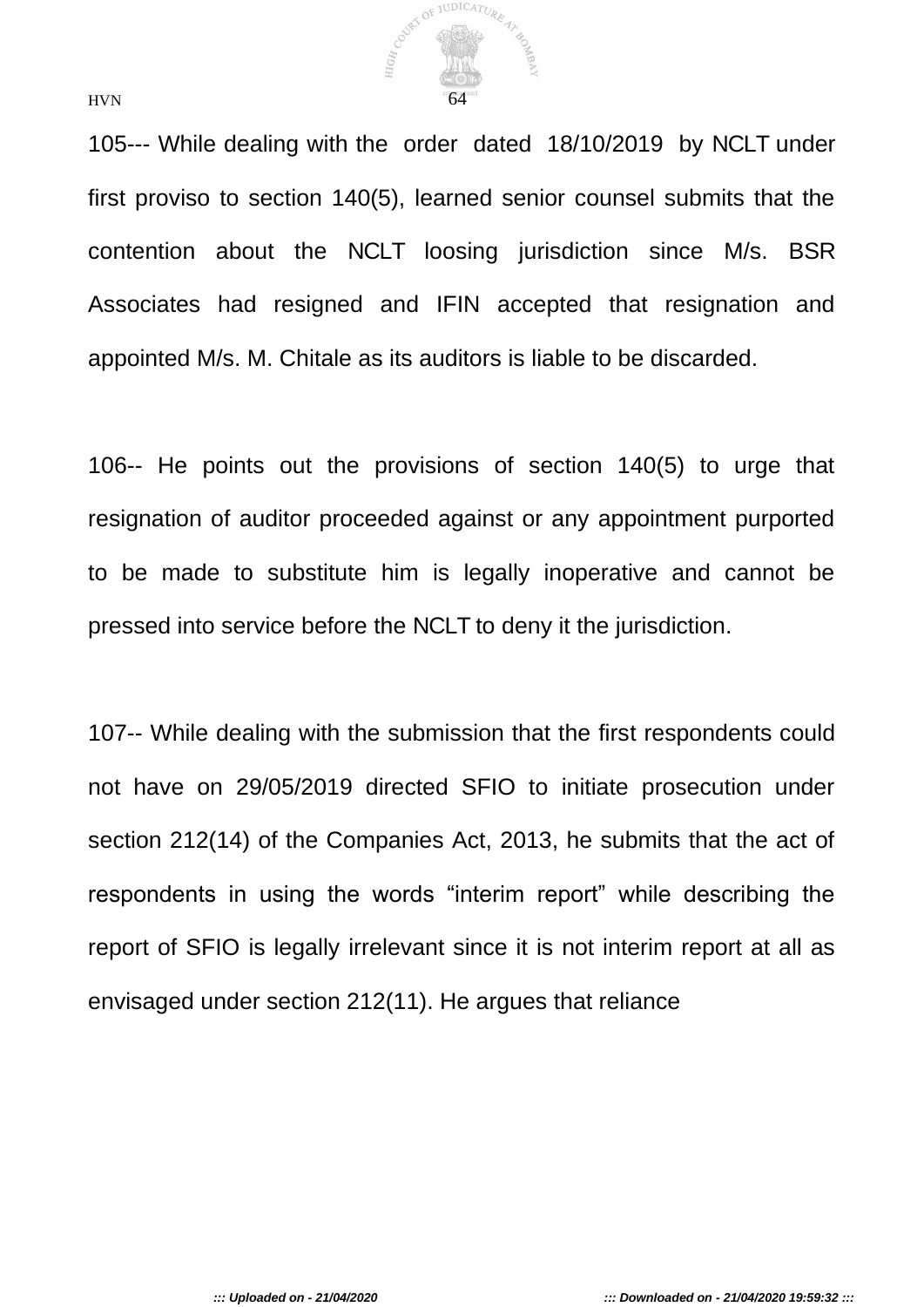

placed upon the judgment reported at **(1974) 1 SCC 242- Nagindas Ramdas vs. Dalpatram Ichharam**, by the petitioners is erroneous since here the nomenclature and status of the report is decided by section 212(11). He has drawn our attention to the fact that along with the reply, copy of one more SFIO report on financial affairs has been filed and there it has been expressly described as interim report. It also mentions direction of Central Government with reference to which said report came to be filed. As against this the report which forms subject matter of the challenge before this court, nowhere describes itself as interim report and it has not been submitted in furtherance of any direction of Central Government as required by section 212(11) of the Companies Act, 2013. Thus act of parties loosely describing that report as interim report does not make it an interim or an incomplete report. It is a final report and on its basis, action has been rightly taken. According to him, the letter written by the first respondent on 30/05/2019 directing SFIO to initiate prosecution against officers/persons mentioned therein, therefore, cannot be faulted with on this ground.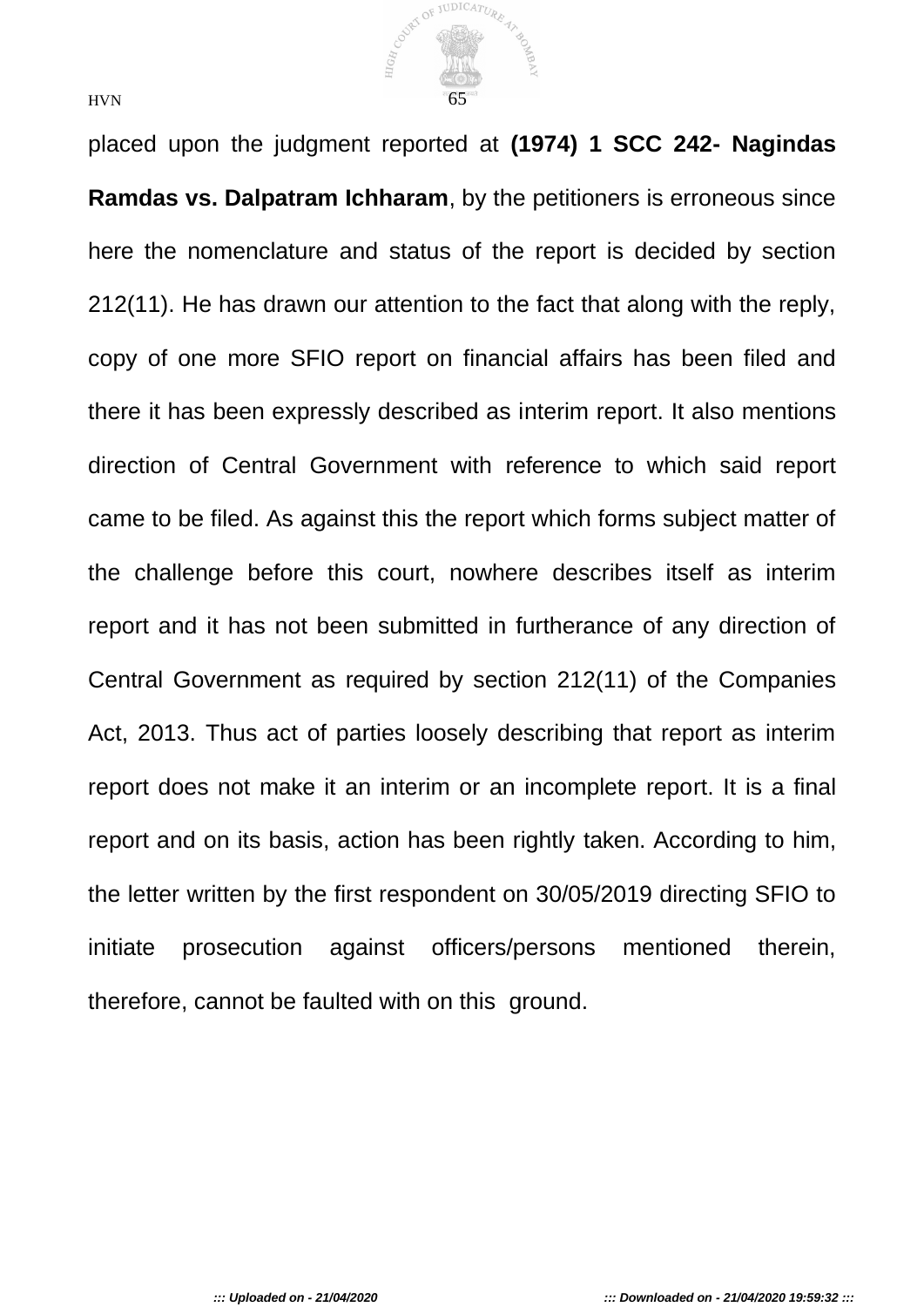

108--- He explains that the SFIO report no doubt runs into more than 700 pages and has large number of annexures, but that does not mean that mind could not have been applied to it within 24/30 hours. The requirement of a valid sanction needs to be looked into by finding out whether the authority granting the sanction had before it relevant material justifying the grant and whether it has been looked into. The order dated 29/05/2019 does not disclose any non-application of mind. Petitioners have not pointed out to this court lack of material before the first respondent so as to vitiate the order dated 29/05/2019. He contends that this mere hypothetical contention that the report could not have been looked into within 30 hours, is liable to be rejected.

109-- Shri Chinoy adds that even otherwise, no Government sanction is as such required to initiate action under section 140(5) of the Companies Act, 2013.

110-- Advocate Venegaonkar, appearing for SFIO who is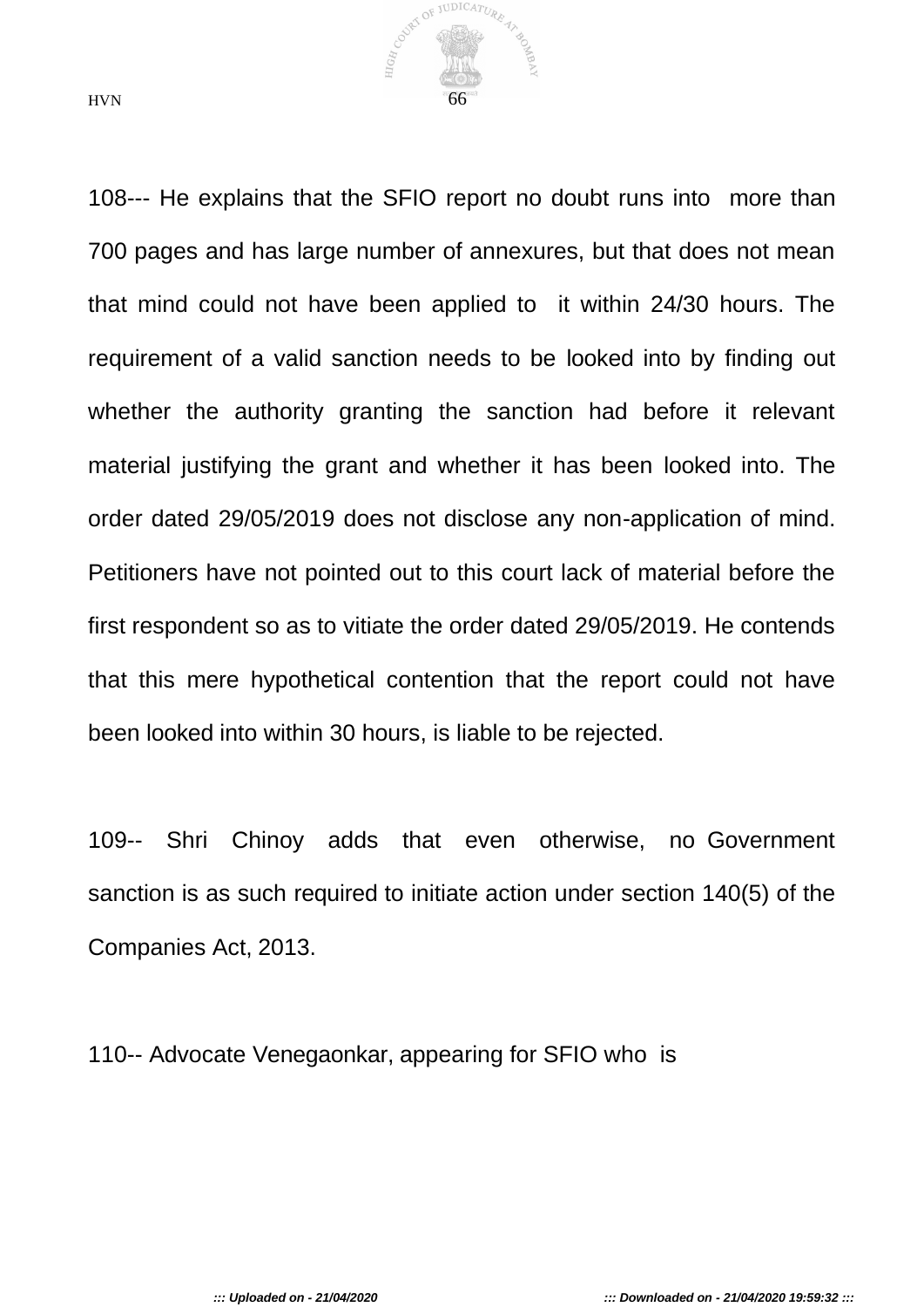

respondent no. 2 in all the writ petitions, invites attention to the prayer clause (iic) added by amendment in WP No. 4145 of 2019 to urge that there prayer is to quash and set aside the Criminal Case No.20 of 2019 instituted by SFIO before the competent court.

111-- According to him, this prayer and writ petition is not maintainable to that extent as that court ie trial court has still not taken cognizance and the process has still not been issued. He submits that after report to police or Investigating Officer and till accrual of right, if any in favour of the accused, the matter proceeds through three stages. He has relied upon **(2014) 3 SCC 92 : Hardeep Singh Vs. State of Punjab and Ors.** to demonstrate this. The accused like petitioner can intervene only when the cognizance is taken and till then, he has no right to challenge the proceedings. He also draws support from **(2012) 10 SCC 517 : Manharibhai Muljibhai Kakadia and another Vs. Shaileshbhai Mohanbhai Patel and Ors**. for this purpose. Petitioner is not entitled to be heard on the question whether process should be issued against it or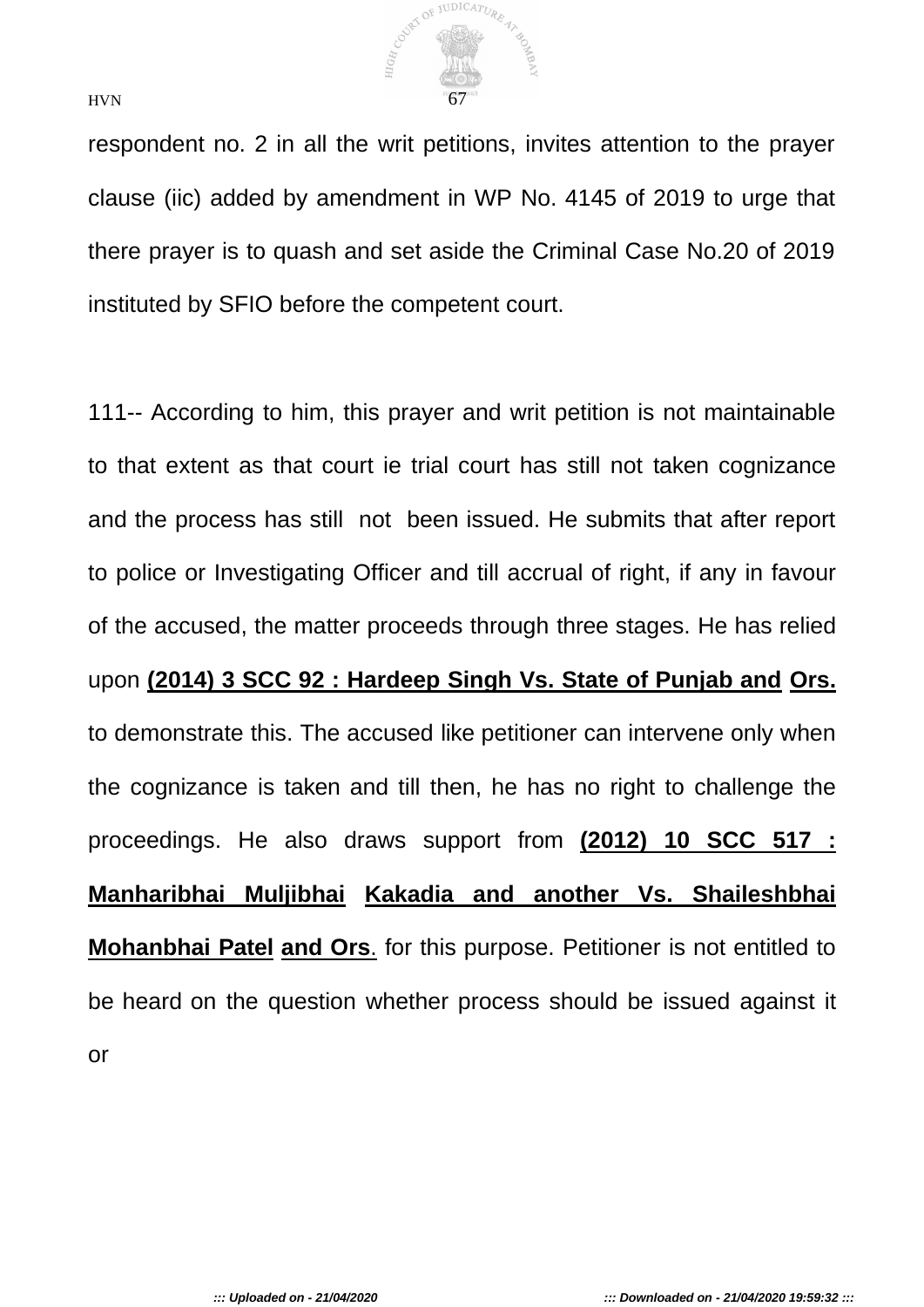

not.

112-- Our attention is also invited to the judgment of the Hon'ble Apex Court reported in **AIR 1963 SCC 1430 : Chandra Deo Singh Vs. Prokash Chandra Bose alias Chabi Bose and another** to contend that when the court of learned JMFC cannot hear or extend an opportunity to petitioner, the High Court also cannot do it and hence, the petition as filed is liable to be dismissed. The grounds like non application of mind in direction or sanction order or about report under section 212 of 2013 Act being interim report, cannot be raised at this stage.

113-- To explain the status of office of SFIO, learned advocate has relied upon **(2019) 5 SCC 266 : Serious Fraud Investigation Office Vs. Rahul Modi and another**. He submits that the SFIO headed by Director is a compact and complete unit consisting of experts in different fields/domains. He relies upon paragraphs 28 and 29 of the said judgment for this purpose. He also draws support from use of the word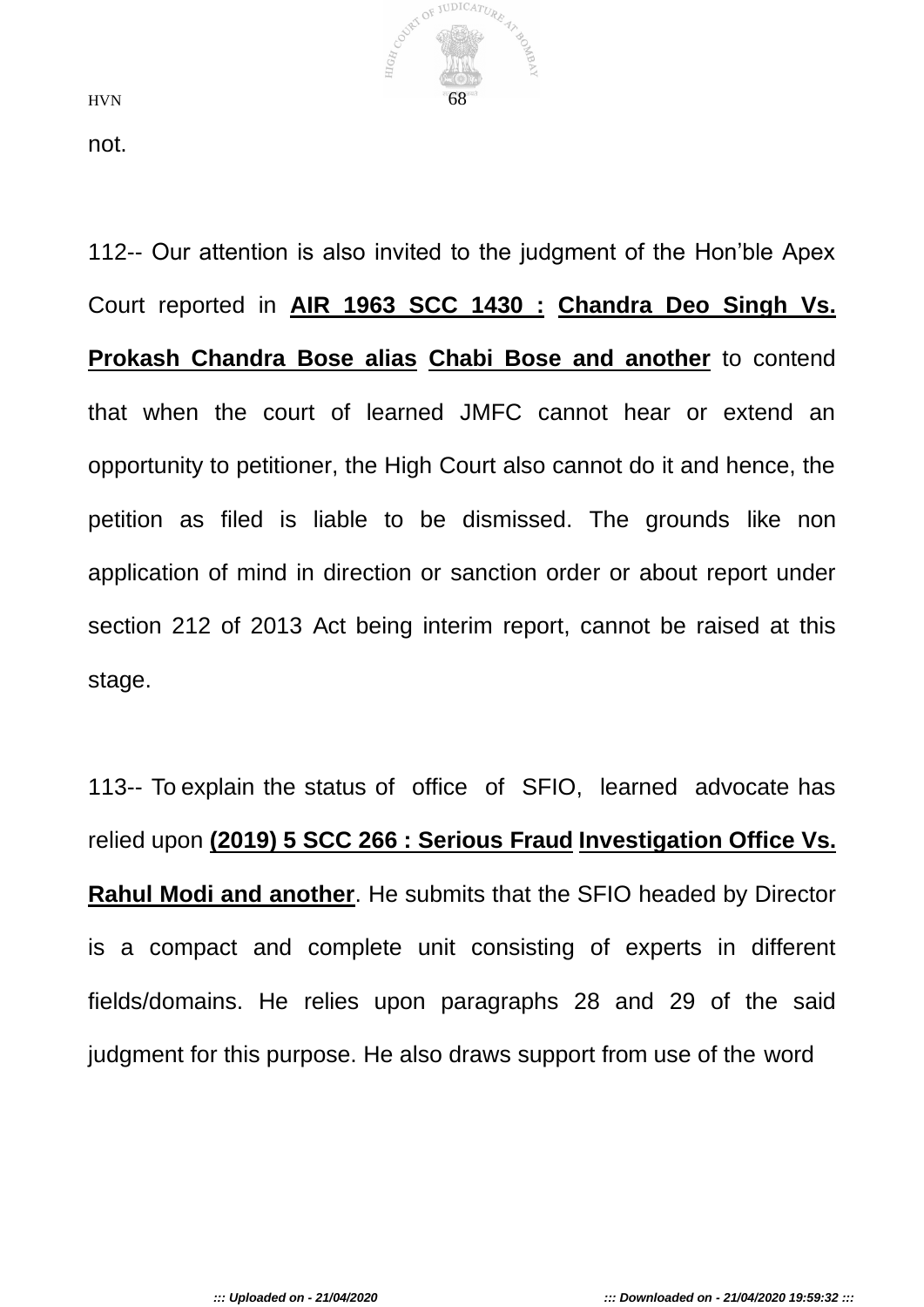

"assigned" in section 212(3) to explain that the other investigating agencies are completely denuded of any power to conduct the investigation in respect of the offences mentioned in this section. He supports the arguments of the learned senior counsel Mr. Chinoy that the SFIO has not described his report as an interim report. He adds that the status of the report as interim report will have to be determined with reference to direction in section 212(11) and as there is no such direction of Central Government, the report submitted on 29/05/2019 cannot be seen as an interim report. According to him, it is a final report which is complete in all respects. He states that there are various transactions with other companies and cross linkages which need to be looked into, and a separate report in relation to said connections can be filed after the investigation into their affairs.

114--- Learned advocate has invited our attention to his brief written note on point no. 4 to contend that the report dated 28/5/2019 is complete and it is in relation to IFIN only. He placed heavy reliance on certain paragraphs in the said report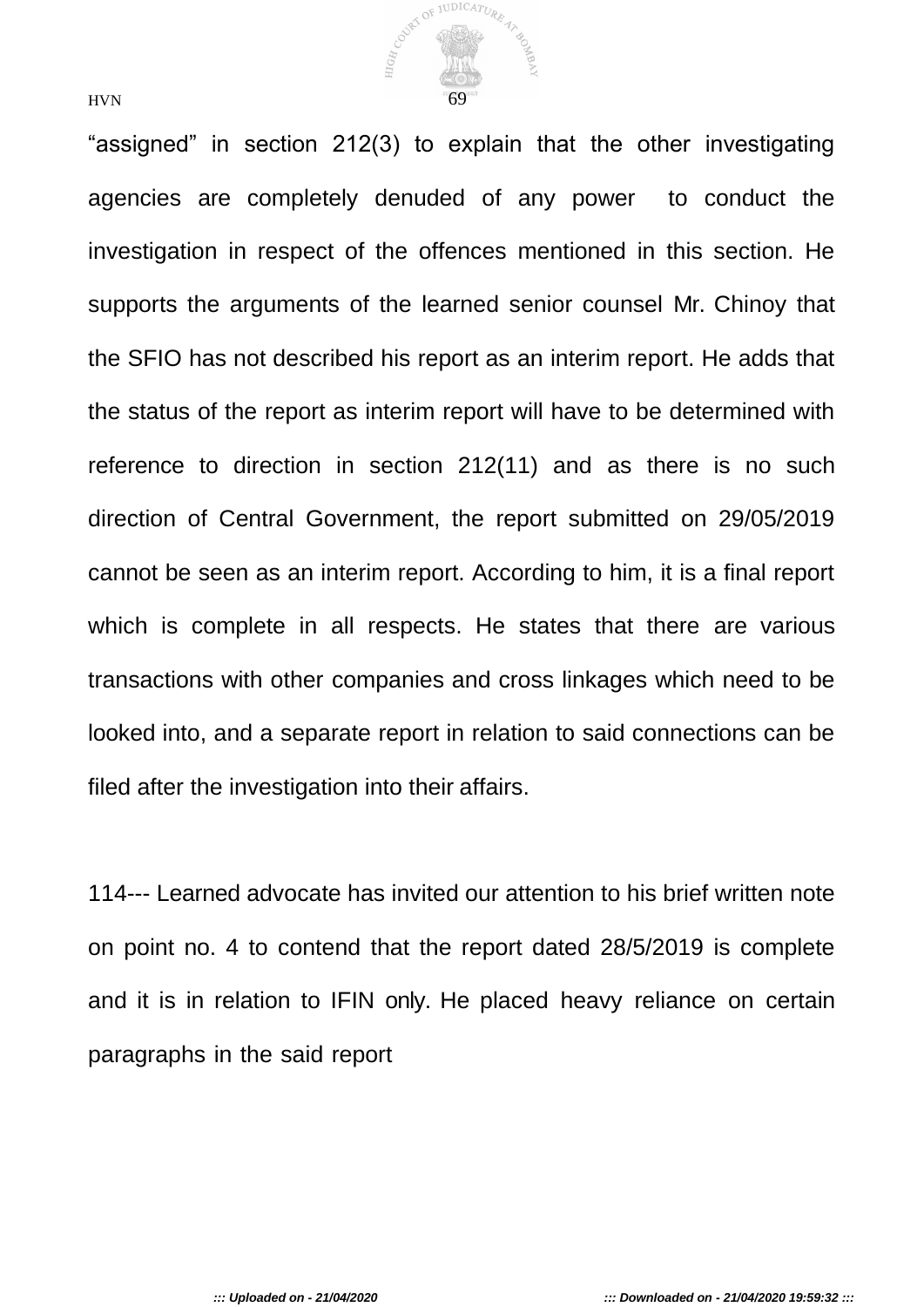

for this purposes. He further adds that this report has been prepared on "stand alone" basis and needs to be appreciated accordingly. Learned counsel states that the effort to demonstrate that the report is interim or incomplete, cannot succeed. Nine points identified by investigation in paragraph 1 and 4 of the said report are also read out to the court.

115--- In this backdrop, he submits that the said report is not under section 173 of Cr.P.C. and the deeming fiction under section 212(15) in 2013 Act is only for the limited purpose i.e. for the purposes of framing of the charge. This limited fiction cannot be enlarged further. He draws support from **(1998) 6 SCC 183 : State Bank of India Vs. D. Hanumantha Rao and another** paragraph 5.

116--- Dealing with the issue of sanction/direction under section 212(14) he submits that in all the petitions filed before this court, the grounds assailing it show that the same accept existance of order/sanction dated 28/05/2019. In view of this position and as such document exists, all grounds raise the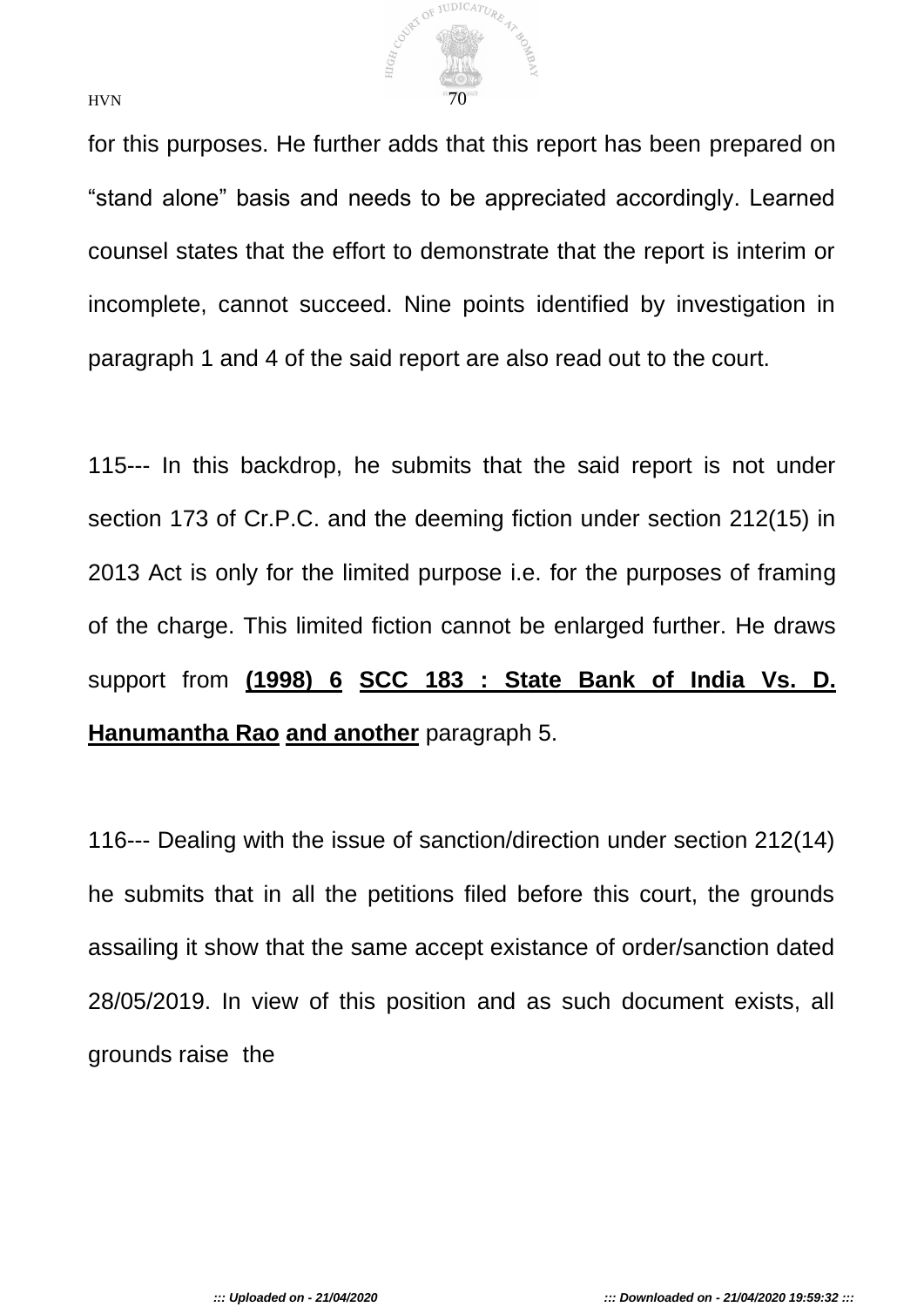

questions of facts and therefore, cannot be considered by this court. The same need to be answered by the trial court when the trial proceeds.

117-- According to Shri Venegaonkar, all precedents cited by the petitioners in this respect deal with the cases of "no sanction" and hence, are not relevant. He has relied upon **(2007) 1 SCC 1 : Prakash Singh Badal and another Vs. State of Punjab and another, (2012) 1 SCC 532 : Dinesh Kumar Vs. Chairman, Airport Authorty of India and another, (2015) 16 SCC 163 : Director, Central Bureau of Investigation and another Vs. Ashok Kumar Aswal and another** and **(1974) 3 SCC 72 : The State of Rajasthan Vs. Tarachand Jain.** On the strength of last 2 rulings, he claims that the accused has to prove the prejudice caused by alleged lacunae in the sanction during the trial. Not only this, the prosecution also gets opportunity to lead evidence to bring on record the material looked into & application of mind during the trial.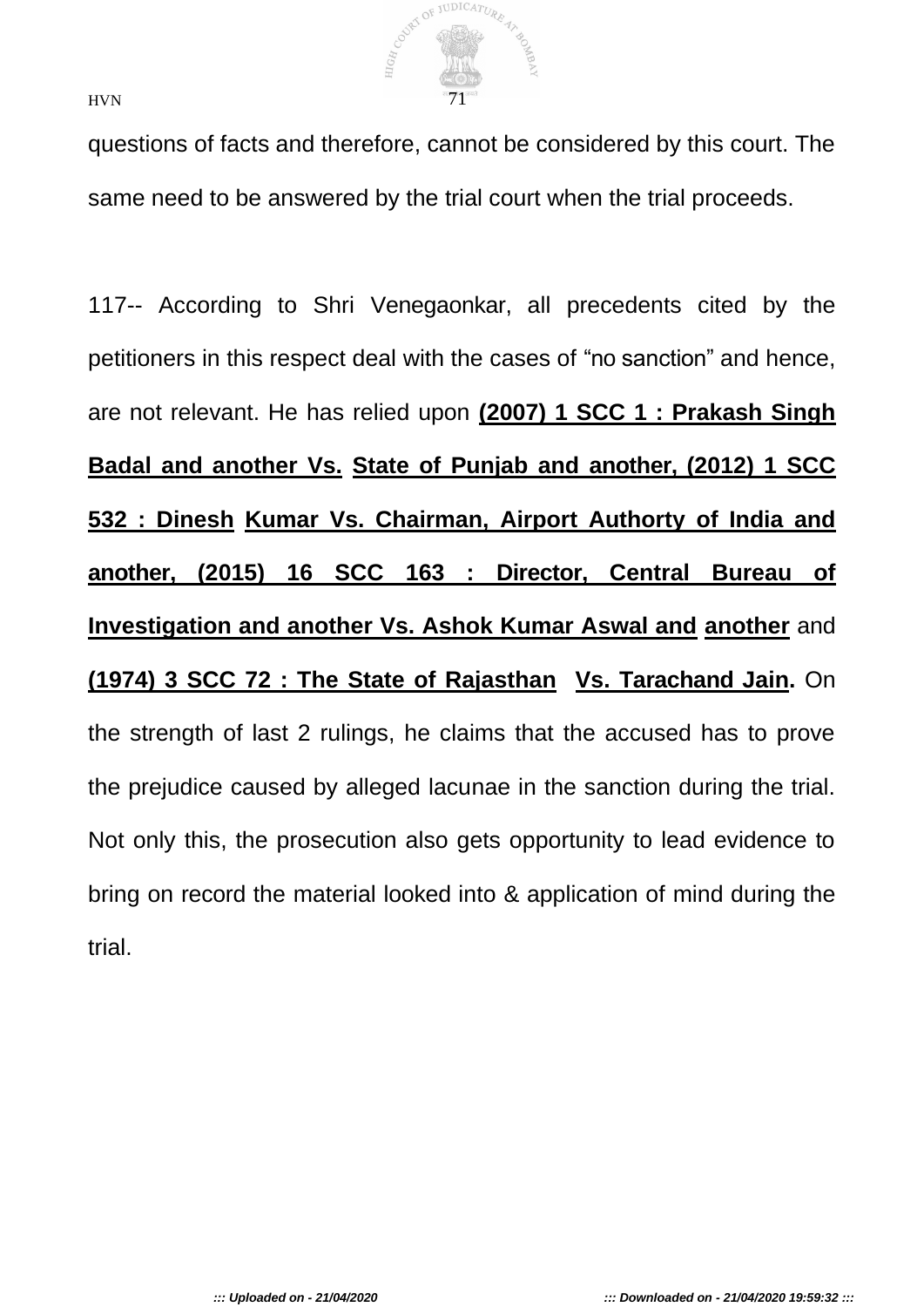

118-- While dealing with the Writ Petition No. 5263 of 2019, learned counsel relies upon point 8 of his notes and reads out prayer clauses (C ) and (D) in the writ petition. He states that the trial court has passed orders of remand judicially and those orders have not been questioned by the petitioner. These orders have attained finality and hence, such challenge at the instance of the petitioner at this stage should not be entertained.

119--- He reads out section 309 CrPC particularly subsection 2 thereof and argues that it deliberately employs word "enquiry" as also "trial". Thus after filing of the chargesheet by the prosecution before the trial commences, the court has to hold the enquiry and for that purpose, it can order remand. He submits that the law on the point including Full Bench Judgments and Judgments of the Hon'ble Apex Court is considered by the learned Single Judge of Karnataka High Court in **ILR 1994 KAR 2391 : Dorai Vs. State of Karnataka** paragraphs 19, 21, 23 and 24. He submits that these paragraphs actually contain the arguments of SFIO in the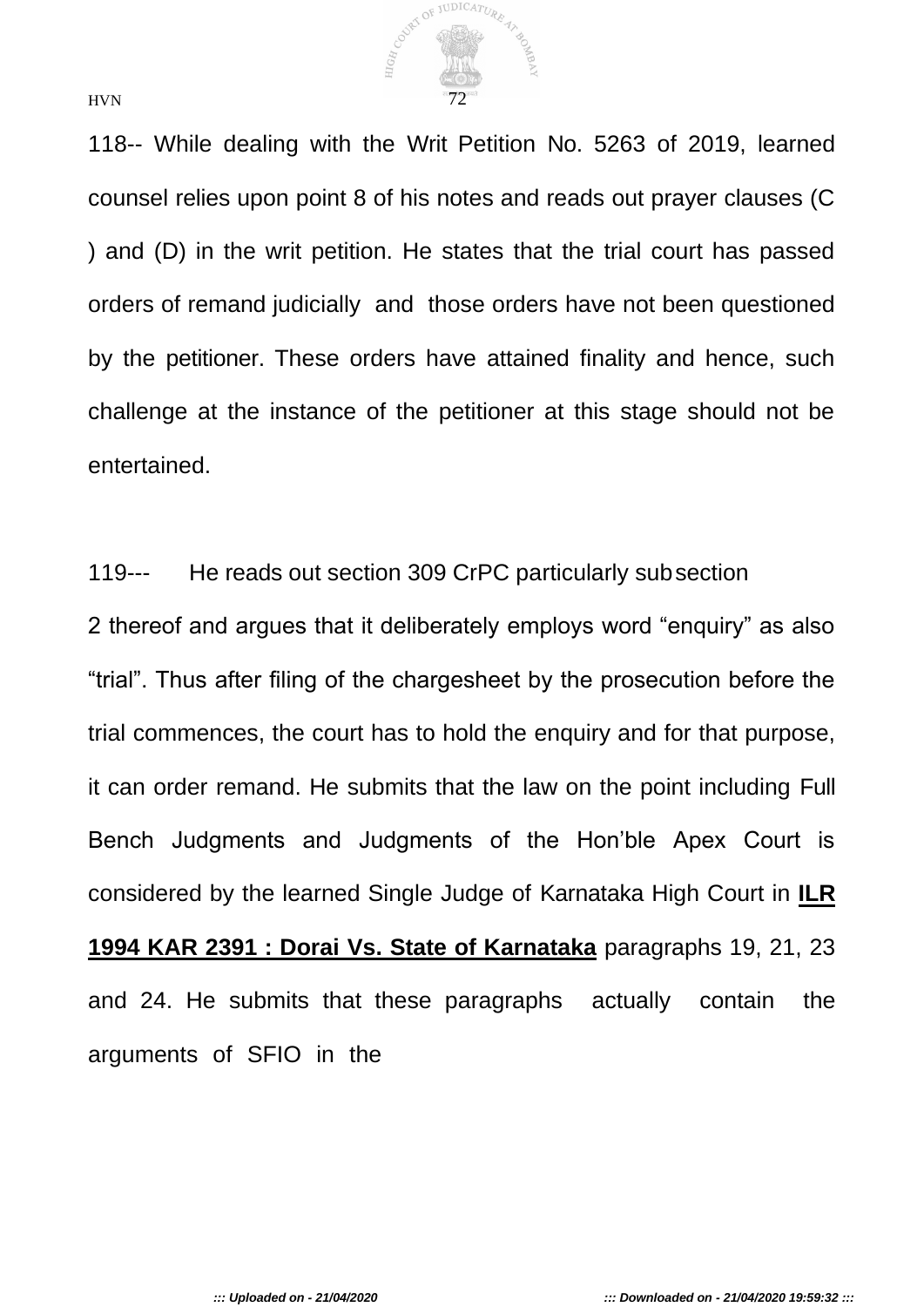

present matter. He therefore, prays for dismissal of all the petitions.

120--- With the leave of the court, senior advocate Mr. Chinoy submitted that the contention about the accused requiring to disclose his defence in the enquiry under section 140(5) of 2013 Act and suffering a prejudice in trial, is misconceived. He relies upon **(1981) 2 SCC 277 : Capt. Dushyant Somal Vs. Smt. Sushma Somal and another,** paragraphs 1, 2 and 5 thereof.

121----- Advocate Khambata has in rejoinder submitted that the efforts made by the petitioner BSR to procure the directions under section 212(14) have not succeeded and despite directions of this Court, the SFIO has not filed any affidavit asserting that his report is a final report. The assertion of the petitioner on oath therefore has not been rebutted. He submits that the negligence even of the highest degree does not tantamount to fraud under section 447 of 2013 Act and this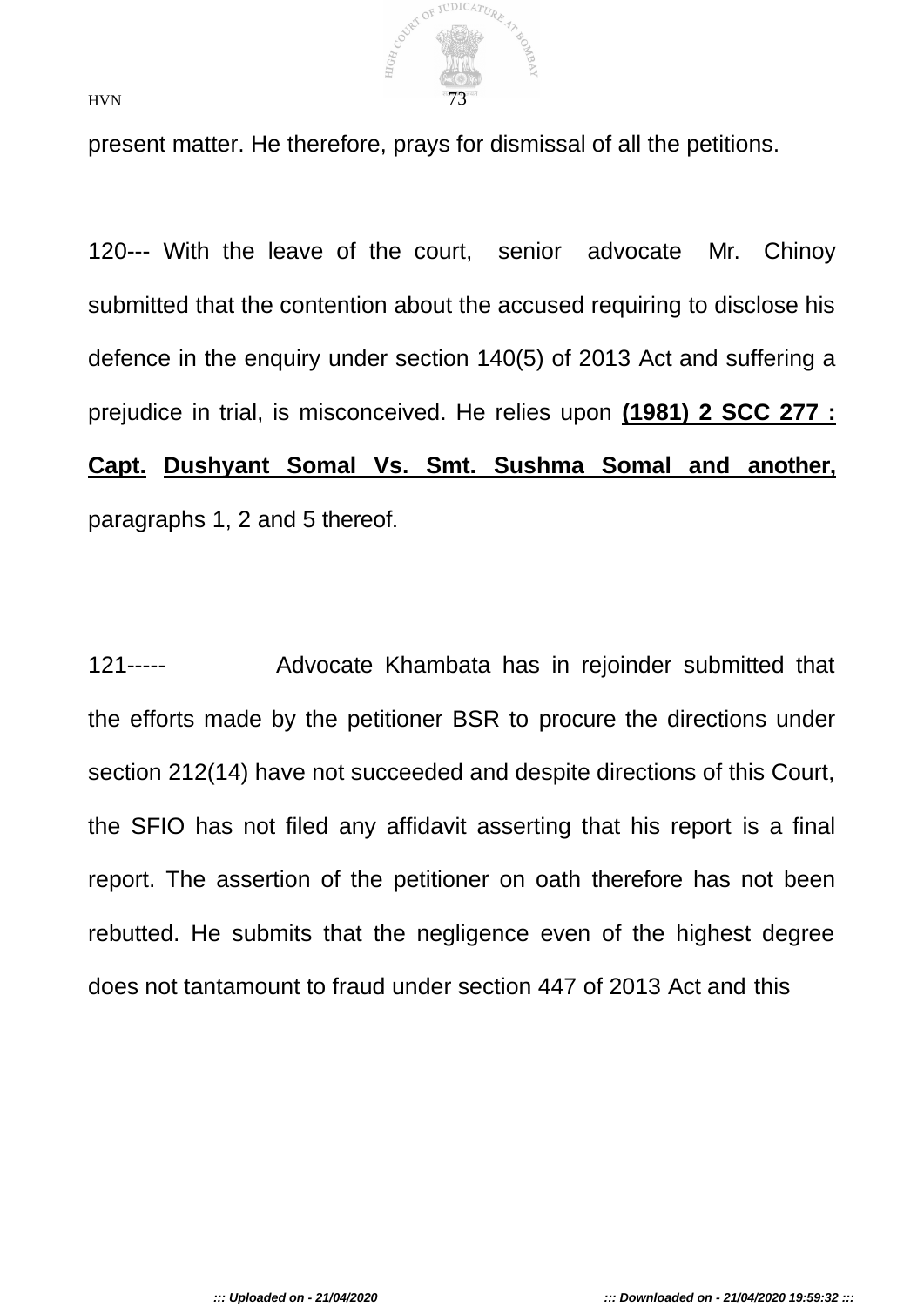

aspect has been lost sight by SFIO as also by the Central Government. Petitioner, therefore, demanded email dated 07/03/2019 but it has not been supplied. Hence, the adverse inference that it contains direction of

central Government to SFIO as per section 212(11) needs to be drawn. He relies upon **(1973) 3 SCC 581 : Union of India and Ors. Vs. Messrs. Rai Singh Dev Singh Bist and Ors** (paragraph 6).

122--- He also reads out certain portions of the said report to show that the report itself points out need for the further investigation. There is express observation to that effect and respondents have not filed any reply on oath to urge that the said investigation has not been undertaken. According to him there is no scope in the scheme of section 212 for such further investigation. If it is a further investigation, the report dated 28/05/2018 is not a complete report under section 212 (12) of 2013 Act.

123--- Advocate Khambata submits that when the Ministry of Corporate Affairs applied to NCLT on 10/06/2019, they have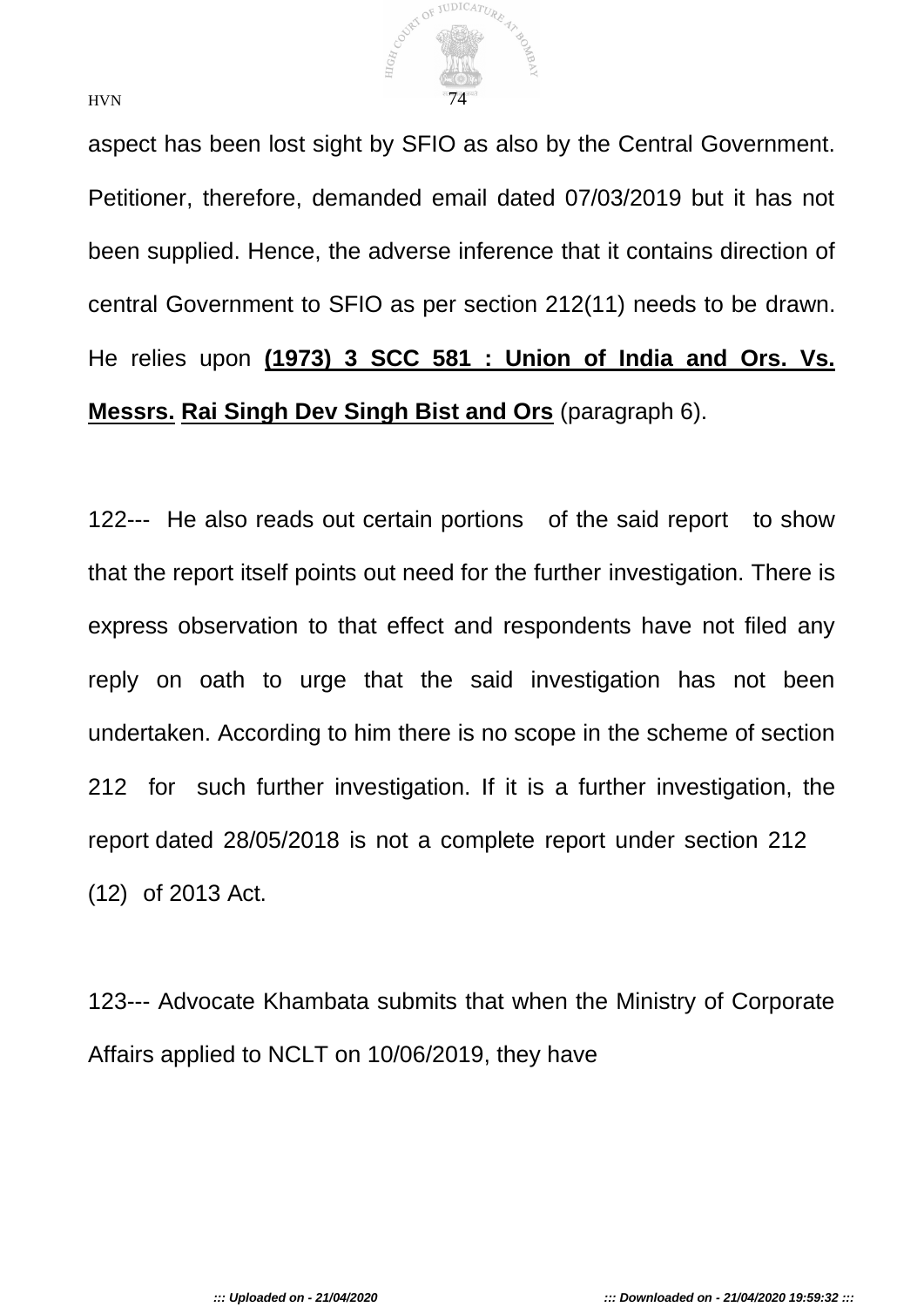

approached it on the basis of interim report and MCA has not filed any affidavit in the present matter to explain that in their pleadings there, words "interim report" are loosely used. The deponent who submitted said plea before NCLT has not even chosen to file any reply affidavit before this court.

124--- Dealing with the issue of sanctions/directions, he adds that the so called processing note prepared by the officer for convenience has not been made available though demanded. He therefore, requests the Court to draw an adverse inference. He relies upon **(1997) 7 SCC 622: Mansukhlal Vithaldas Chauhan Vs. State of Gujarat** (paragraphs 18 and 19) to demonstrate non-application of mind and to show that the respondents have not made out any case. He accepts that the petitioner BSR worked as joint auditor with Deloitte only for four months. The issue regarding ever-greening of loans was going on between IFIN and RBI since last more than two years. The RBI did not agree with the evergreening and also did not accept the cases relied upon for that purpose. According to him, there was confusion over scope & impact of ever-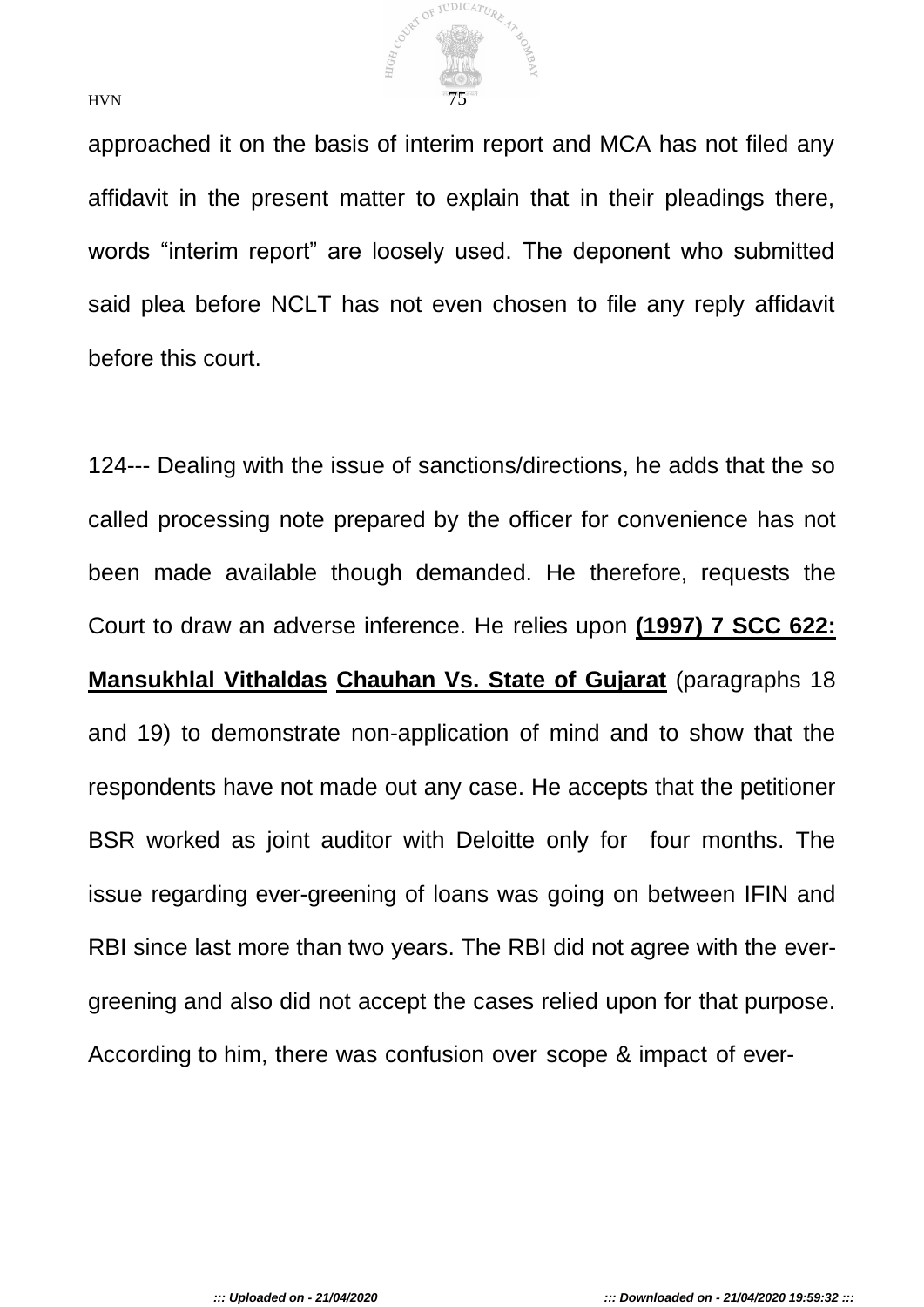

greening, and this is supported by the observations of SFIO. The RBI was aware about it and hence, it was not at all the concealed position.

125--- He has produced compilation which contains master circular of RBI dated 01/09/2016. He relies upon Regulation 13 therein. He points out that the RBI notice dated 22/03/2019 shows that it had knowledge. In this backdrop he submits in the entire report of SFIO there is no whisper and finding of fraud against the petitioner. The Central Government before issuing sanction/direction on 29/05/2019 ought to have considered it. He invites attention to the relevant extracts to show that the RBI itself on 01/11/2017 gave time to IFIN to give roadmap by 31/3/2019. Learned counsel adds that in this situation, the grievance of fraud against the petitioner BSR which has acted only for four months is misconceived.

126--- Mr. Khambata has drawn our attention to explanation to section 447 of the Companies Act 2013 to urge that ingredients of fraud as specified therein are not even examined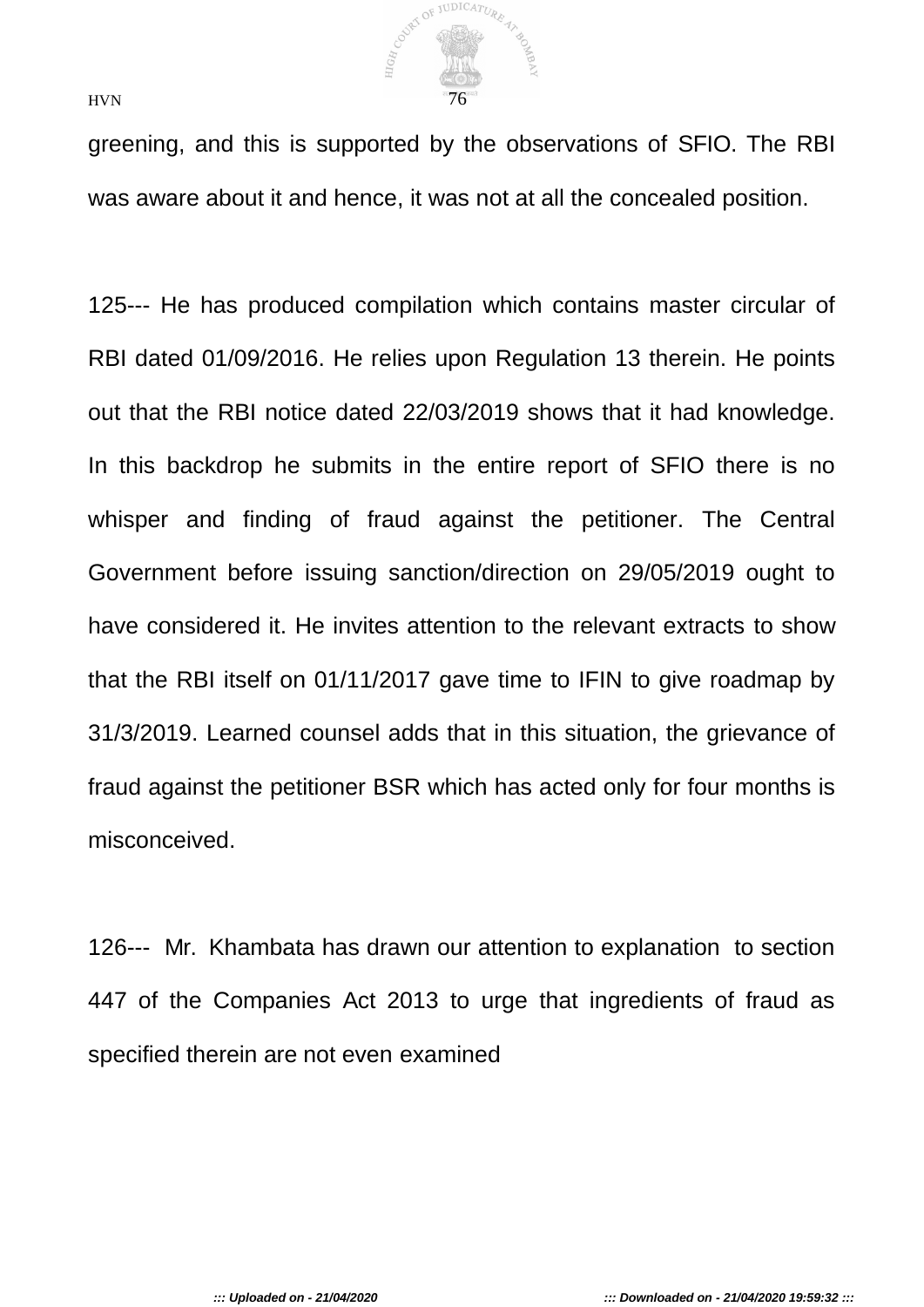

by respondents. The report submitted by SFIO contains some exculpatory material that has not been perused. Annual report on IFIN itself shows that it was given time till 31/3/2019. In this situation neither SFIO nor the Central Government has considered its impact. Processing note as alleged therefore becomes important. He also invited our attention to reply filed by respondents to show that there is no inference of collusion in it and above aspects have been overlooked. The fact that SFIO asked RBI to hold internal inquiry has also been ignored. According to him, this implies some participation in collusion even by RBI officers. In this situation, the petitioner who worked as Chartered Accountant for about 4 months could not have been seen as involved in any fraud. Section 212(14) makes provision for legal advise and respondents ought to have procured it in present facts.

127--- While dealing with contention of advocate Venegaonkar that challenge to prosecution is premature, he distinguishes judgments relied upon by advocate Venegaonkar with submission that even those judgments support the view in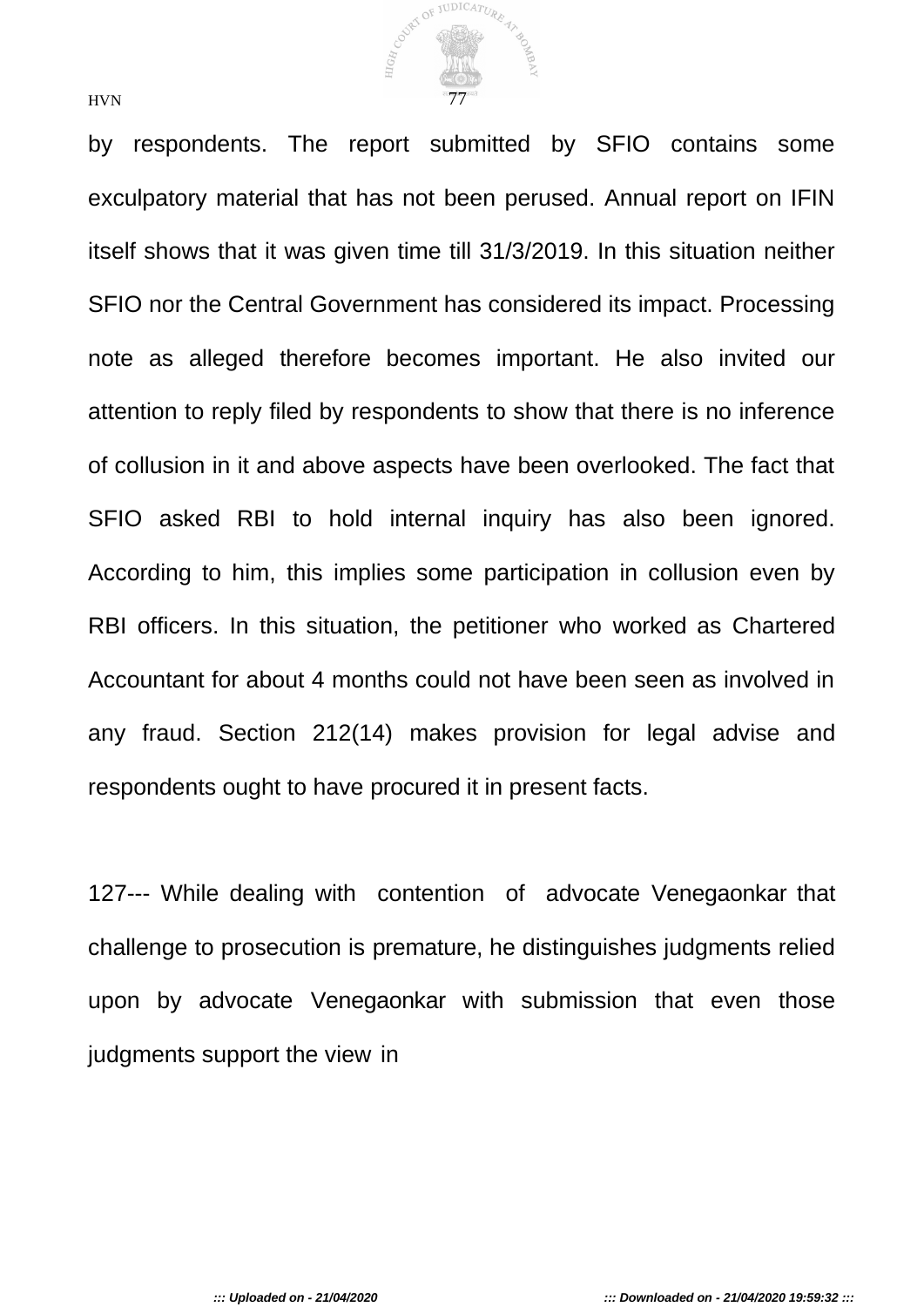

favour of the petitioner.

128--- He submits that section 141 (3) of Companies Act 2013 envisages 9 contingencies in which the Chartered Accountant may be disqualified to become Company Auditor. Section 140 (5) cannot be seen as an additional ground. He urges that substantive part of section 140(5) uses word "may" and discretion conferred thereby cannot be lost sight of.

129--- Commenting upon order of NCLT rejecting objection raised by the petitioner, he submits that line of argument before this Court in present challenge and reasons recorded in said order are inconsistent. The interpretation put by Respondents during arguments or by NCLT in its order results in adding words to that sub-section. He submits a draft in which these words are added in red ink. Advocate Khambata submits that such an exercise cannot be undertaken in an attempt to show that subsequent event of resignation is irrelevant. Learned counsel submits that plain language of section 140(5) and object behind it has to prevail. The auditor therefore must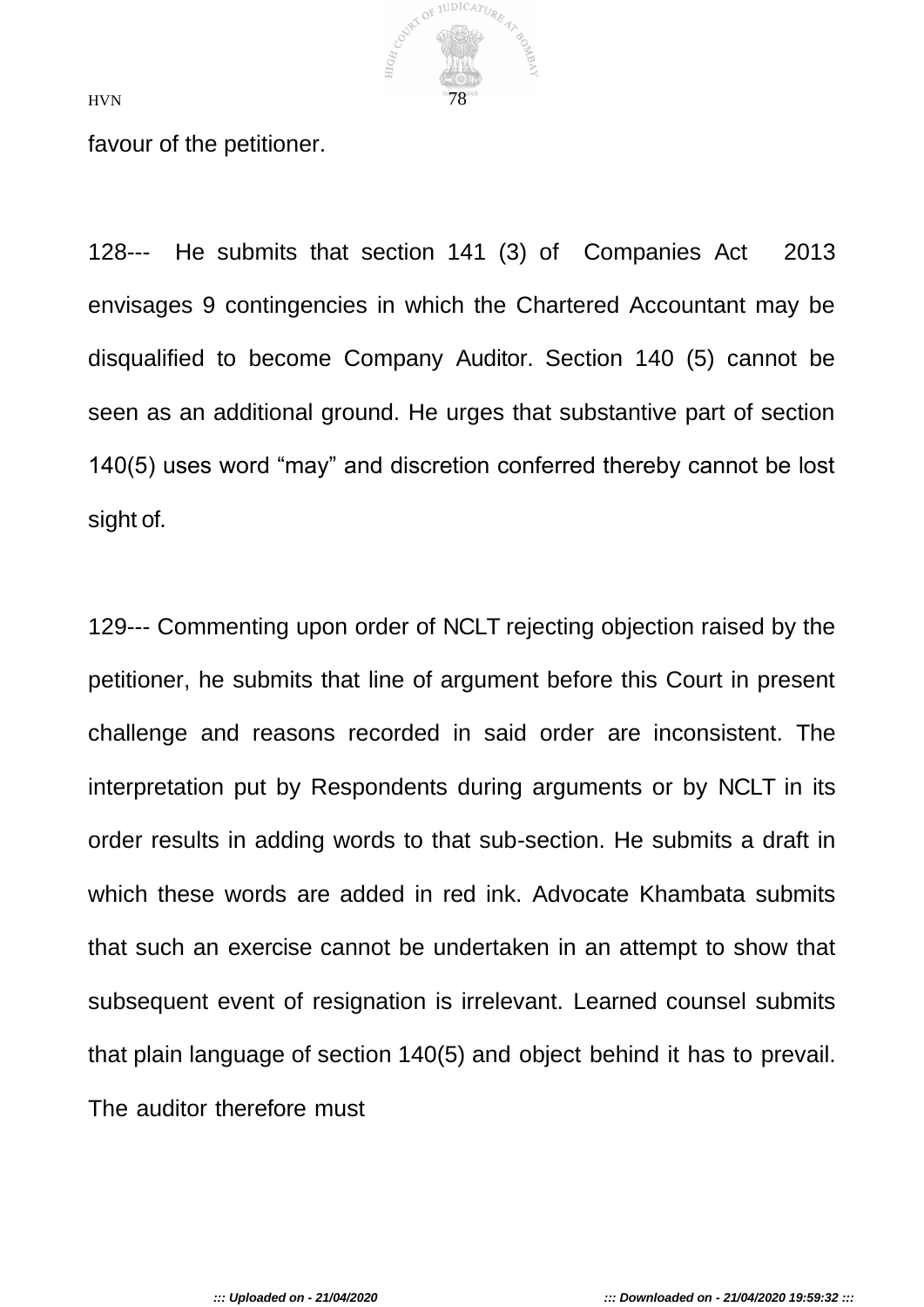

be continuing in office even on the date of passing of the order by NCLT. Facts prevalent on the date of filing of company petition become irrelevant due to subsequent events. He draws support from *Pasupuleti Venkateswarlu vs. The Motor and General Traders:(1975) 1 Supreme Court Cases 770,* (paragraph No.2 and 4); *Ramesh Kumar vs. Kesho Ram: 1992 Supp (2) Supreme Court Cases 623,*  (paragraph 6). He also distinguished judgment cited by Advocate Chinoy for this purpose. *Beg Raj Singh vs. State of U.P. and Ors: (2003) 1 Supreme Court Cases 726; Mohinder Prasad Jain vs. Manohar Lal Jain: (2006) 2 Supreme Court Cases 724.*

130--- While commenting upon the order dated 18/10/2019 he submits that after liberty given by Hon'ble Apex Court, the Ministry of Corporate Affairs did not point out to NCLT that appointment of M/s. Mukund M.Chitale & Co. was inoperative in law.

131--- He further adds that alternate remedy cannot operate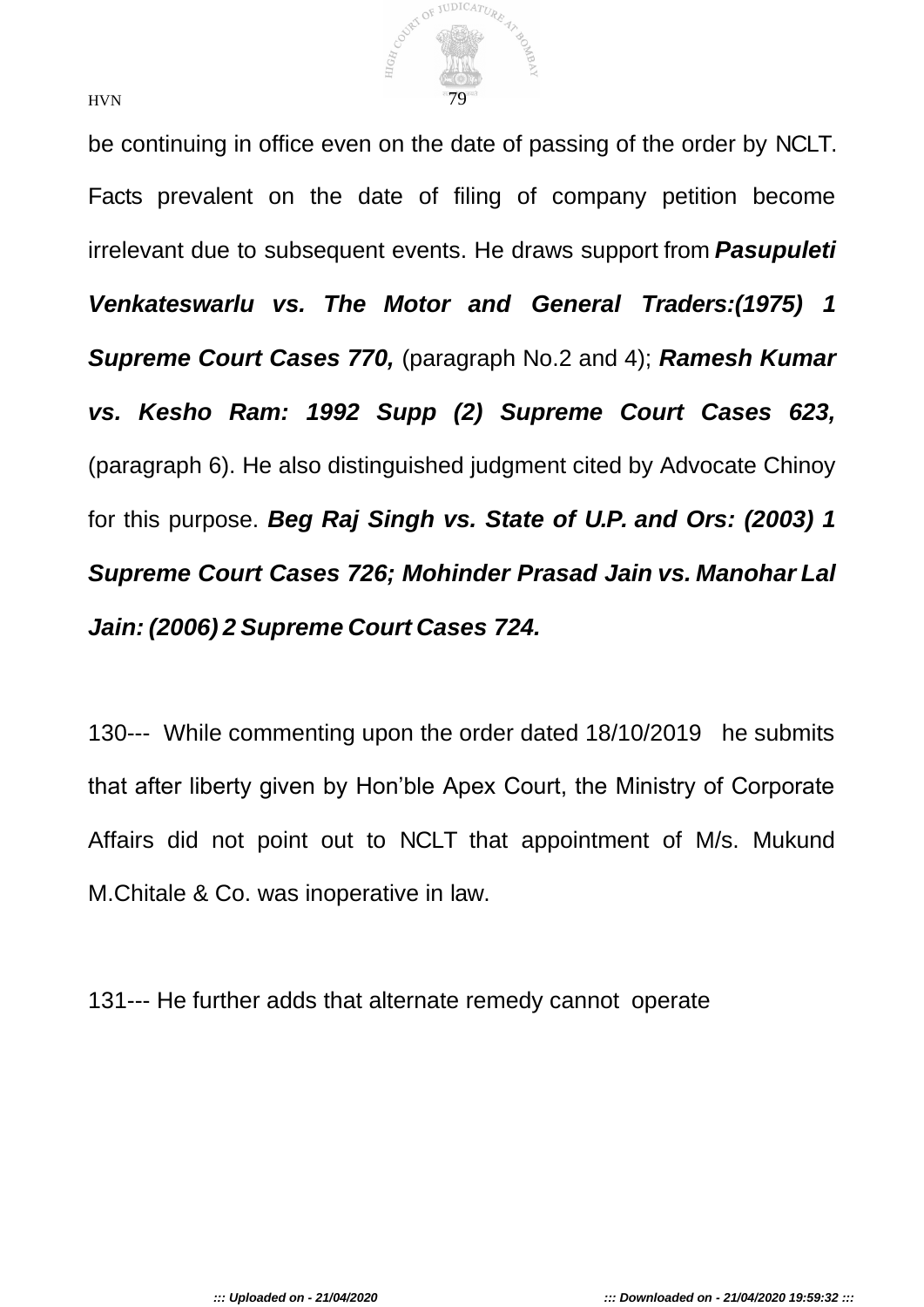

as bar in the present matter when impugned orders are consequential to jurisdictional challenge being looked into by this Court. *Whirlpool Corporation vs. Registrar of Trade Marks, Mumbai and Ors. :(1998) 8 Supreme Court Cases 1, (paragraph 15); Maharashtra Chess Association vs. Union of India and Others: 2019 SCC Online SC 932, (paragraph 20 to 24)* and Division Bench Judgment of this Court in *Writ Petition (L) No.3250/2019 dated 29/11/2019* **are pressed into** service for this purpose. He also adds that since writ of prohibition has been sought the said objection is relevant. He cites *Isha Beevi on behalf of the minor Umaiben Beevi and Others vs. The Tax Recovery Officer and Addl. P.A. to Collector, Quilon and Ors.:(1976) 1 Supreme Court Cases 70,* (paragraph 5) in support. Lastly, he relies upon *Bengal Immunity Company Limited vs. State of Bihar and Ors.: AIR 1955 SC 661*, (paragraph 8) to urge that all orders passed in said matters by NCLT can be assailed before this Court since constitutional validity has been questioned.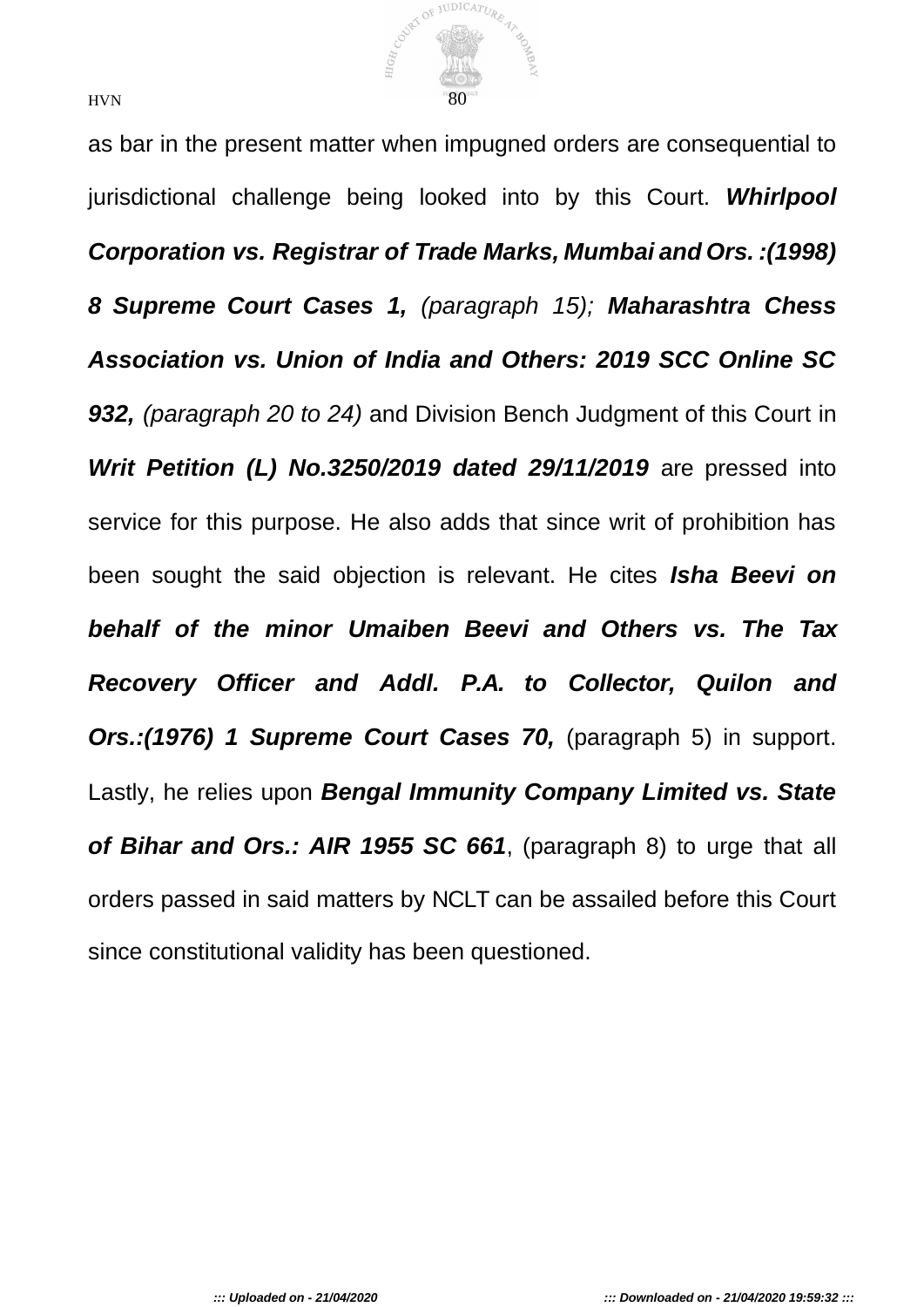

132---- He submits that before the petitioner became auditor, RBI had already entered into correspondence with IFIN and this correspondence was going on for 2 years. Annual report contains necessary disclosures and as such; taking action against petitioner under section 140(5) is unwarranted. Our attention is invited to scheme of section 241, 242 and 243 of Companies Act 2013 to urge that the action is possible if very higher degree of implicating material exists and only after rigorous preconditions are complied with. The adverse order against the director therefore cannot be obtained easily. As against this, for invoking action under section 140(5) there are no such pre-condition of higher degree compliances. Section 140(5) therefore permits authorities to pick and choose between even company auditors (CA) and this discretion conferred upon authorities is constitutionally unsustainable.

133--- Advocate Seervai urged that bar of alternate remedy cannot operate when jurisdictional issues are to be decided *Competition Commission of India vs. Bharti Airtel Limited and Ors.:(2019) 2 SCC 521*, *(paragraph 115 to 120)*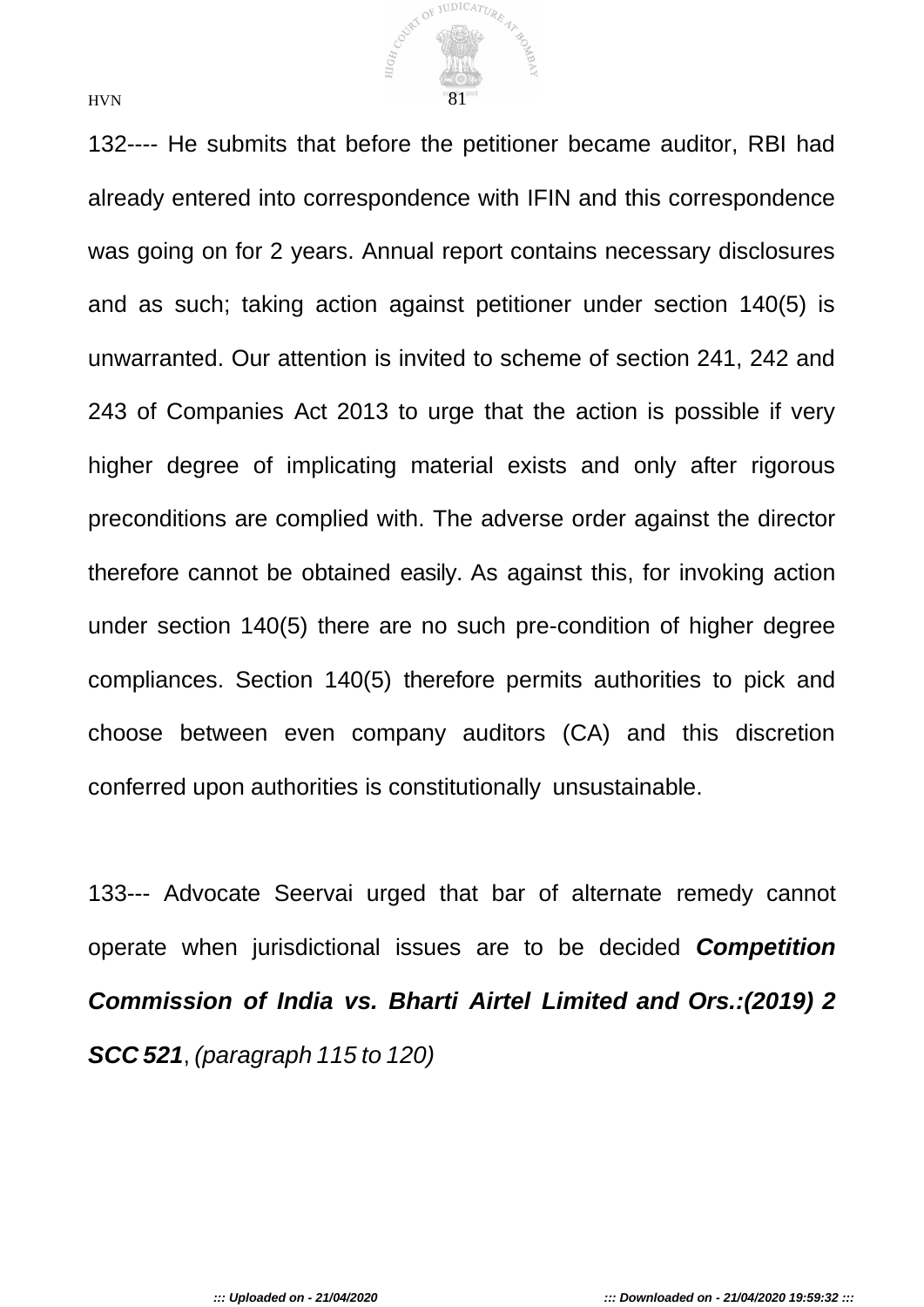

and *Arun Kumar and Ors. vs. Union of India and Ors.: (2007) 1 Supreme Court Cases 732* are relied upon for this purpose. He further states that the auditor cannot be changed only under section 140(5) and there are other provisions. Change of auditor cannot be equated with appointment of auditor. He invited our attention to stand taken in written submissions by Advocate Chinoy at page 29, clause (i) and (iv). He contends that this stand in written submission/arguments is misconceived.

134--- Senior Advocate Mr. Seervai has submitted that accepting arguments of advocate Chinoy results in adding words and proviso to section 140(5) which prohibit an auditor from resigning or prohibit appointment of any other auditor in his place during pendency of action. To buttress his submission that second provision cannot be read in isolation and must be seen as part and parcel of section 140(5), he has relied upon heavily on paragraph 18 of judgment reported in the case of *Dwarka Prasad vs. Dwarka Das Saraf: (1976) 1 Supreme Court Cases 128* and has also accordingly attempted to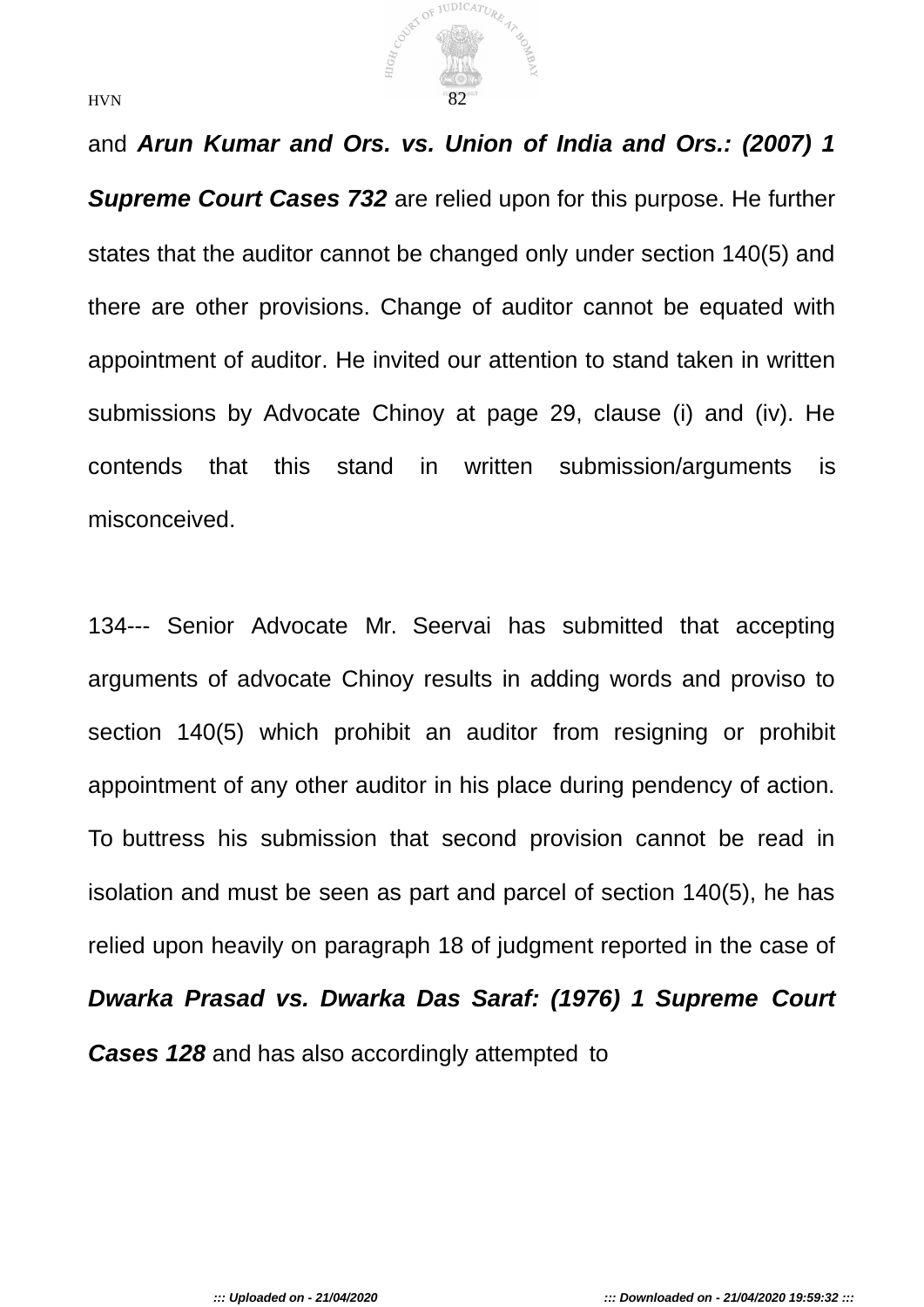

distinguish judgments relied upon by Advocate Chinoy. He has submitted that judgment of Hon'ble Apex Court reported at *Commissioner of Commercial Taxes, Board of Revenue, Madras and Another vs. Ramkishan Shrikishan Jhaver: AIR 1968 SC 59 paragraph 8* is more germane here.

135-- Senior Advocate Dwarkadas handed over a fresh submission (written note) inter alia contending that as there is no settled and established procedure to be followed by NCLT, section 140(5) is rendered arbitrary and violative of Article 14. He also states that Rule 34 of NCLT Rules does not contain any settled procedure and contention that NCLT has substituted High Court and therefore, must be seen as equally competent and responsible body, is not legally sound for this purpose. Provisions of Appellate Side Rules, Company Court Rules and NCLT Rules guided High Court while functioning under Companies Act,1956 and as such, there was established procedure.

136--- He further added that first proviso to section 140(5)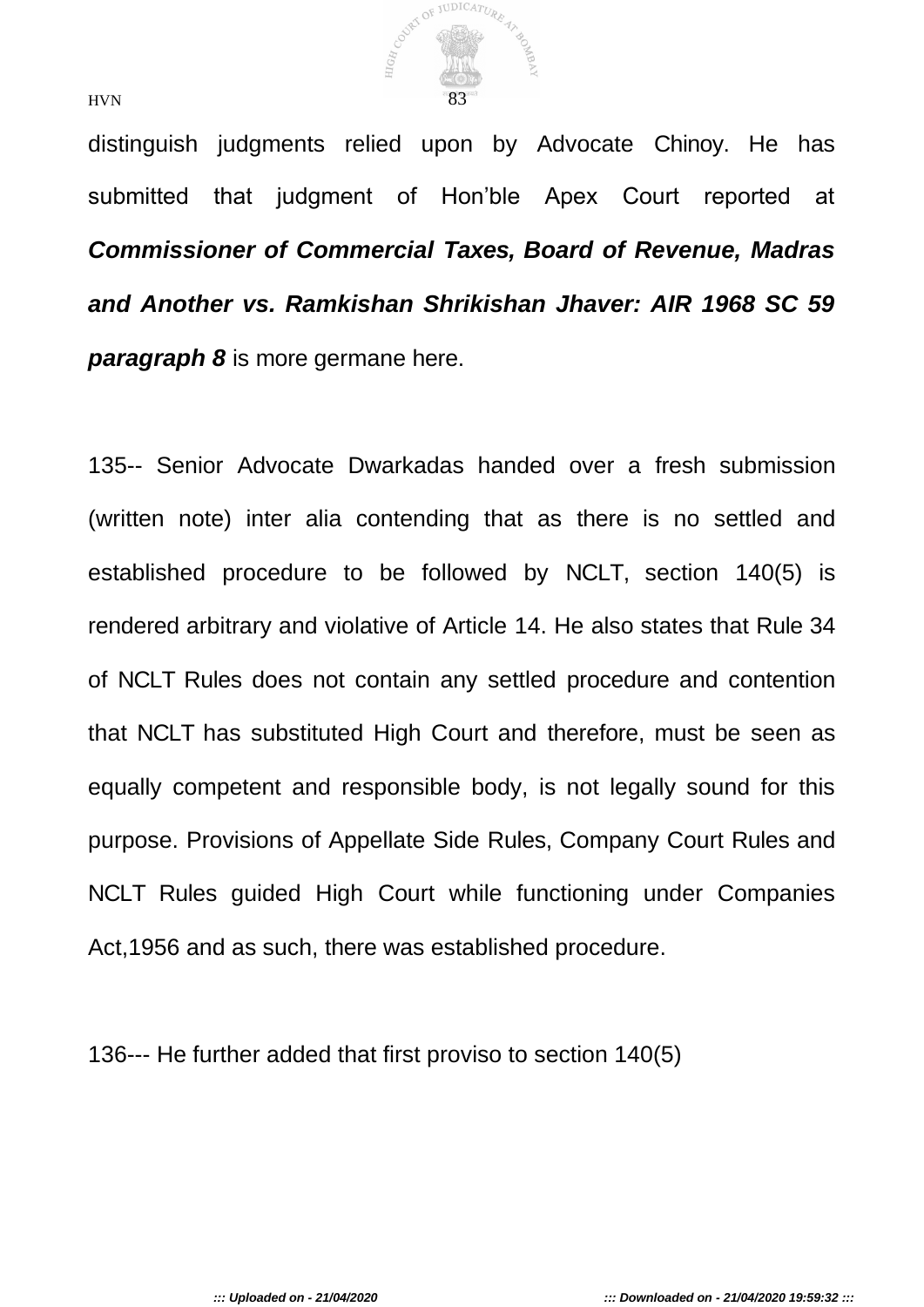

cannot be seen as an interim measure. He has pointed out object which prompted the parliament to incorporate section 140(5) and relies upon the discussion on purpose of criminal justice, punishments in chapter dealing with administration of justice, contained in SALMOND on Jurisprudence.

137--- According to him proviso to 140(5) militates with Limited Liability Partnership Act and therefore it needs to be construed properly in the wake of substantive provision in S. 140(5).

138--- He further argues that the contention that second proviso is lenient since the CA is not debarred from continuing with ongoing work of other companies and has been disqualified only for fresh term or continuation; is erroneous since the stigma cast is final and cannot be avoided anywhere. The punishment possible after full trial under section 447 is imposed highhandedly and unilaterally under S. 140(5) with undue haste. Once order is passed by NCLT, other companies of repute may be induced to initiate steps for removal of such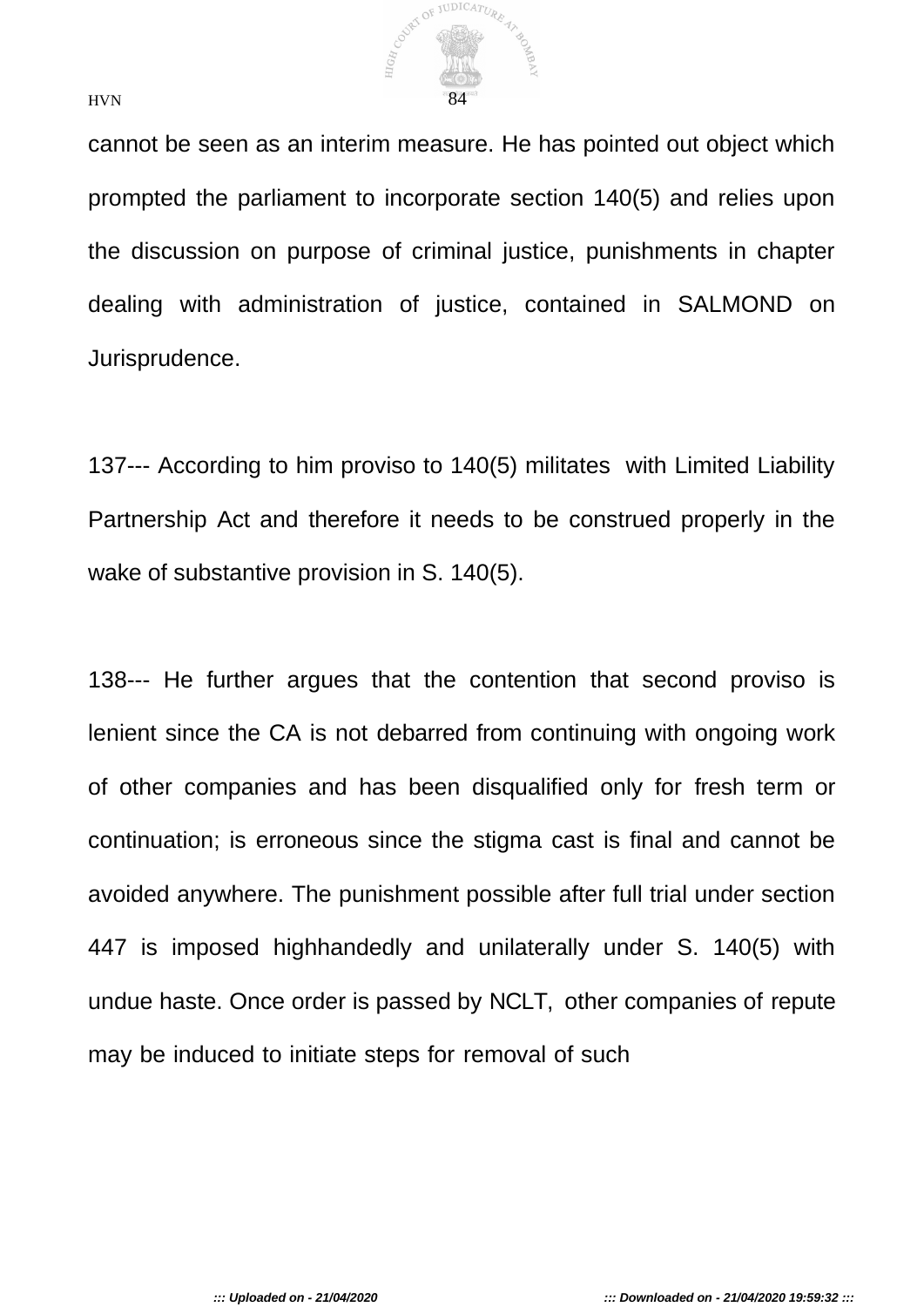

CA. The second proviso to section 140(5) therefore cannot be seen as an independent provision.

139--- Mr. Desai, Sr. Advocate contended that criminal case No.20/2019 moved by MCA and more particularly paragraph Nos.4, 62 and 63 show that it is not based upon completed investigation and therefore on a complete report. Leave to produce additional material reserved therein supports this. Our attention is invited to the fact that report of SFIO indicates collusion even by bank officers. In prosecution, therefore bank officers or officers of company and its directors are necessary parties. He has relied upon Section 223 of Cr.P.C. for this purpose. He highlighted that the contention of petitioners that interim report has been prepared & used to deny bail to one of the directors, has not been rebutted in reply arguments.

140--- He has relied upon prayer clause (c) in Writ Petition No.5023/2019 and submitted that it is because of void direction or sanction under section 212(15) of Companies Act 2013.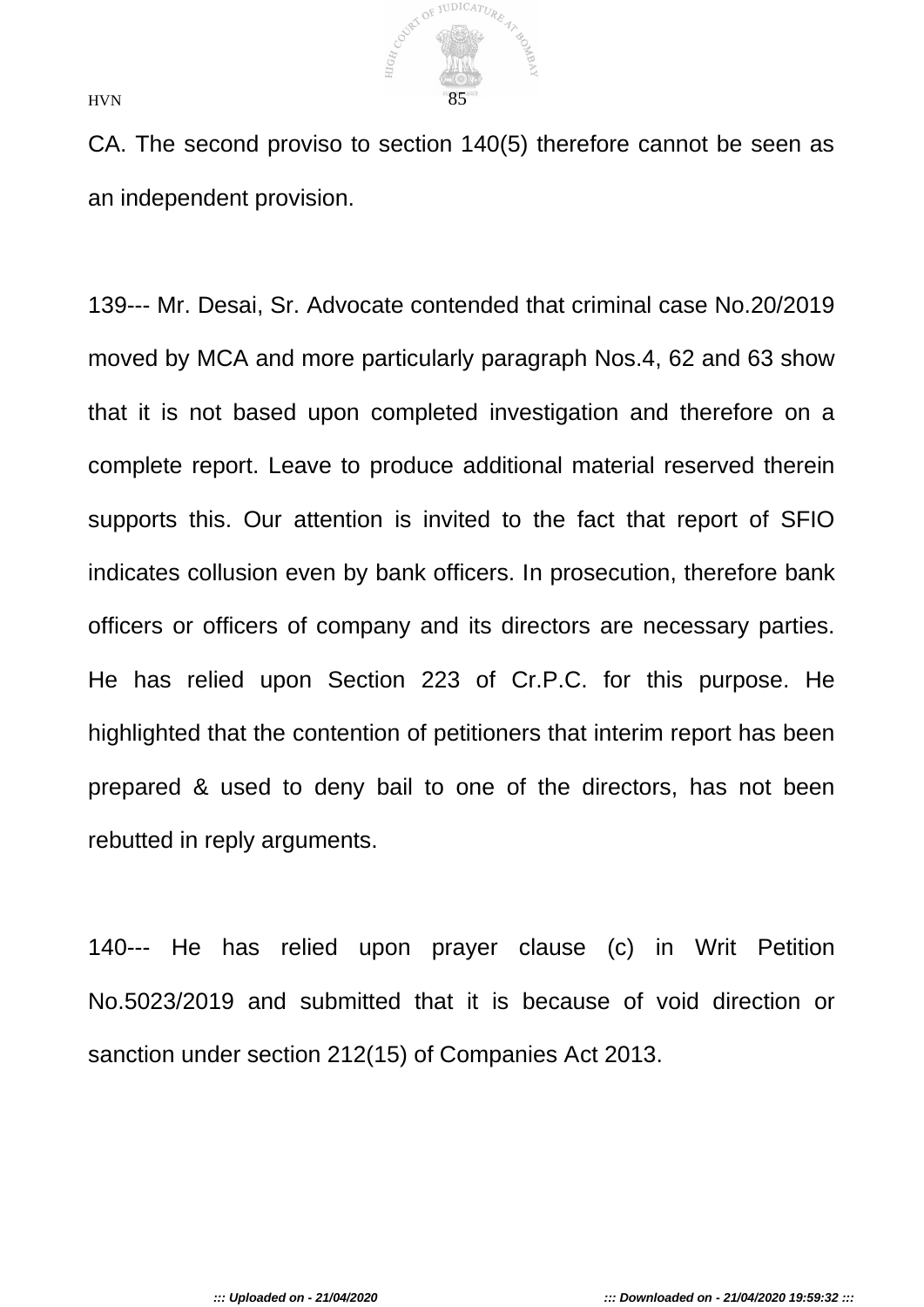

141--- To meet contention that there has to be essentially a difference in case of "no sanction" and "invalid sanction", he has drawn support from judgment of Division Bench of this Court reported at **2017 SCC Online Bom. 9434—para 16-- Ashok Chavan vs. CBI.** He submits that earlier view of Hon'ble Apex Court in case of **(2000) 8 SCC 500- Abdul Wahab Ansari vs. State of Bihar** has been reaffirmed.

142--- *State of Punjab vs. Davinder Pal Singh Bhullar and Ors.: (2011) 14 Supreme Court Cases 770.* Paragraph Nos. 107 to 111 are pressed into service to urge that when primary order is shown to be bad, consequential order also falls.

143-- He submits that as seen in paragraph 102(6) of judgment of Hon'ble Apex Court reported at *State of Haryana and Ors. vs. Bhajanlal and Ors.:1992 Supp (1) Supreme Court Cases 335,*  challenge raised in the present petition to prosecution cannot be seen as premature.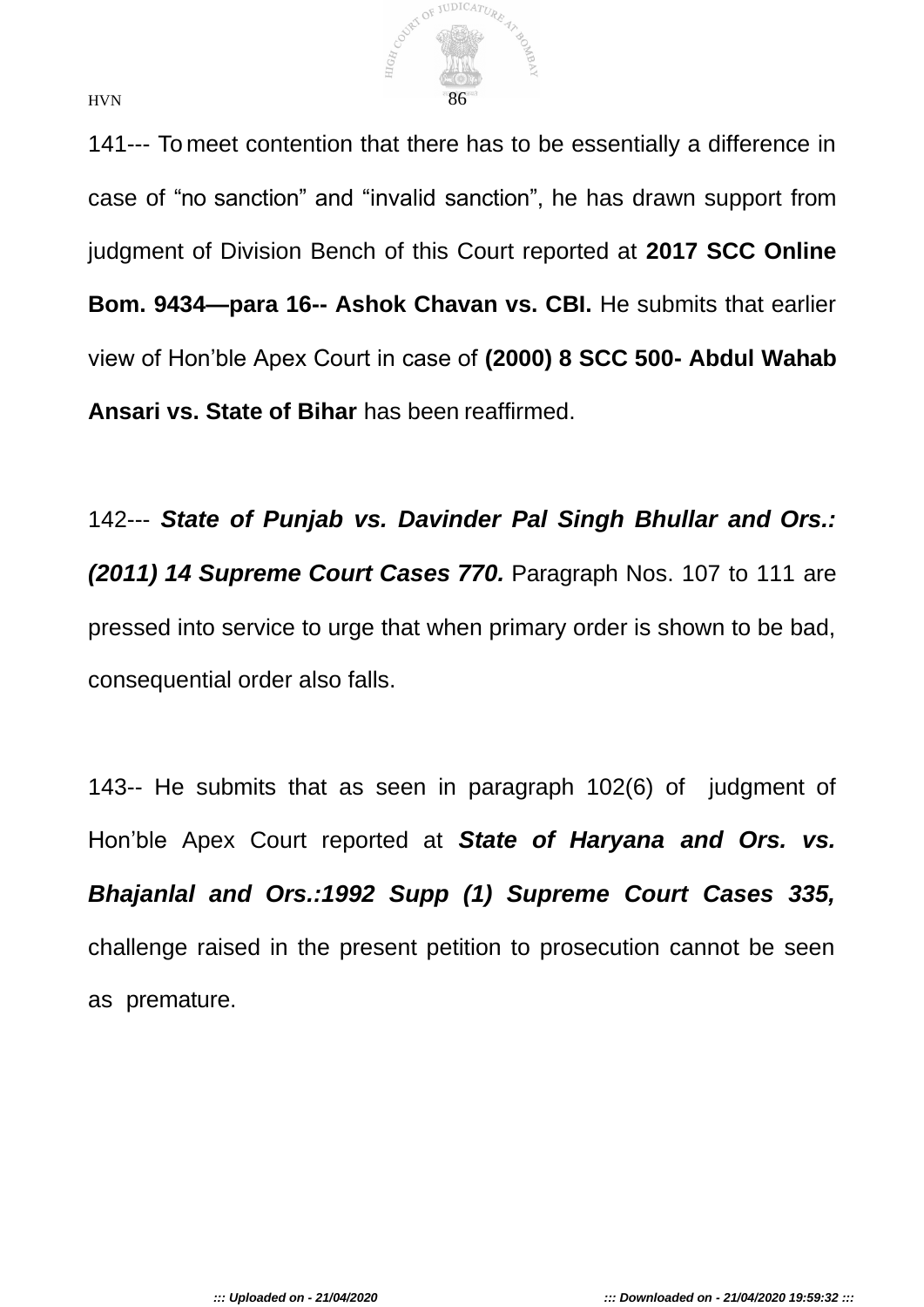

144--- According to him, proceedings under section 447 of 2013 Act and under section 140(5) thereof deal with fraud and as NCLT is performing adjudicatory function, ingredients of Article 20 are satisfied. Proceedings before NCLT are also therefore affected by principle of double jeopardy. He has drawn support from *L. D. Jaisinghani vs. Naraindas N. Punjabi: (1976) 1 Supreme Court Cases 354* and *R. D. Bhatia (Mrs.) vs. Rajinder Kaur (Smt.) and Ors.: (1996) 6 Supreme Court Cases 627* to demonstrate that in such matters before NCLT, required standard of proof is beyond reasonable doubt only. These standards are applicable even in matters pertaining to professional misconduct.

145--- Advocate Desai has cited *Prahlad Saran Gupta vs. Bar Council of India and Another: (1997) 3 Supreme Court Cases 585*, (paragraph 9); **Pawan Kumar Sharma vs. Gurdial Singh:(1998) 7 Supreme Court Cases 24**, (paragraph 7); *H.V. Panchaksharappa vs. K. G. Eshwar: (2000) 6 Supreme Court Cases 721,* (paragraph 6), *Bhupinder Kumar Sharma vs. Bar Association,*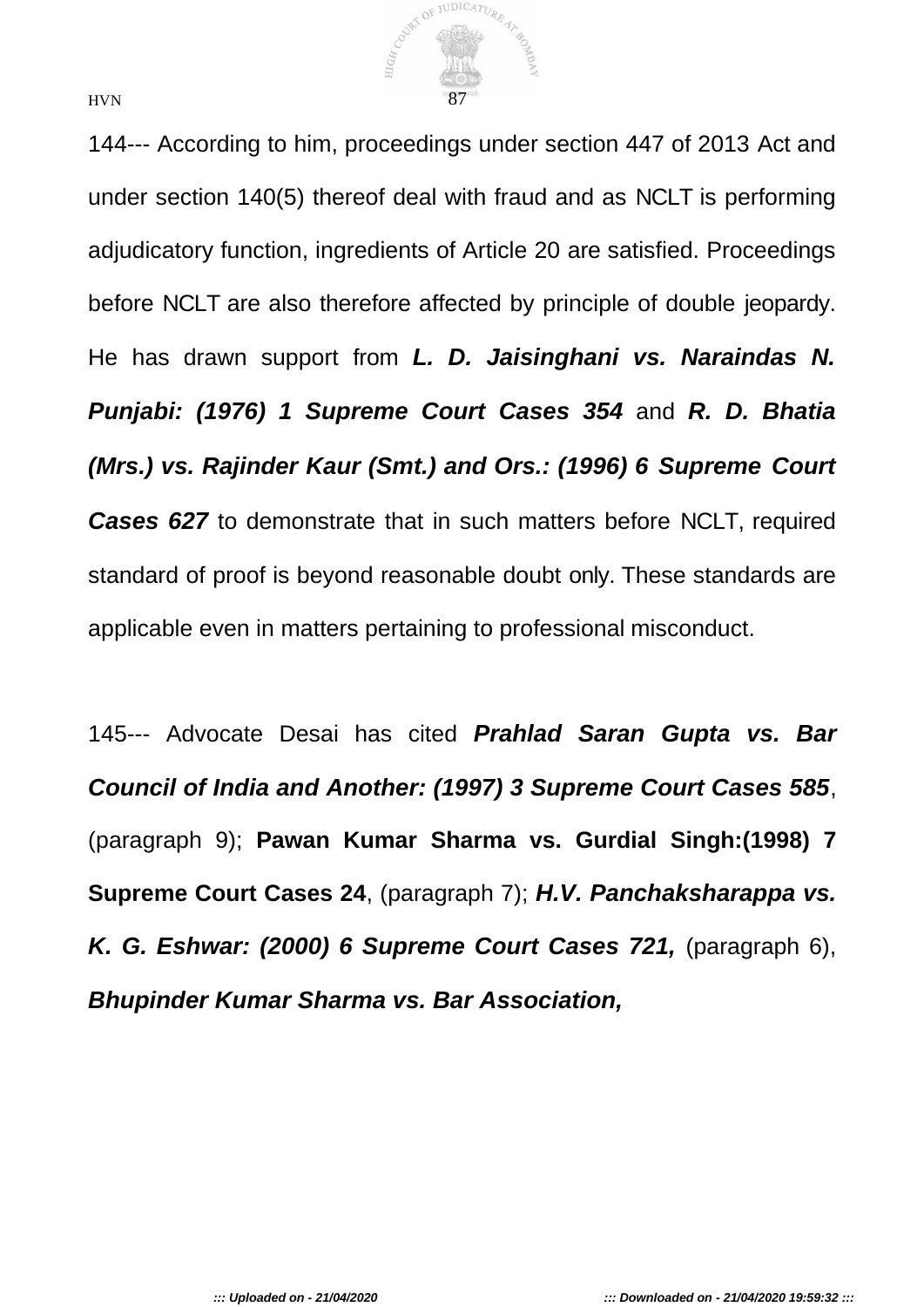

*Pathankot: (2002) 1 Supreme Court Cases 470*, *Stateof Punjab vs. Davinder Pal Singh Bhullar and Ors.:(2011)*

*14 Supreme Court Cases,* paragraph Nos.107 to 111 and *Nirmala J. Jhala vs. State of Gujrat and Another:(2013) 4 Supreme Court*  **Cases 301**, (paragraph 11 to 17) to demonstrate that when question is of misconduct by professionals, higher degree of proof is always envisaged and it is not preponderance of probability. He states that **An Advocate vs. Bar Council of India** -**1989 (supp) 2 SCC 25**- *(*paragraph 4) also follows same law. *Pandurang Dattatraya Khandekar vs. Bar Council of Maharashtra, Bombay and Ors. (cited supra)* relied upon by Advocate Chinoy has not considered said 4 Judges view. He also distinguishes other judgments cited by Advocate Chinoy on the ground that they consider burden of proof in suit for specific performance or in civil proceedings.

146---- *Ram Singh and Ors. vs. Col. Ram Singh: 1985 (Supp) Supreme Court Cases 611,* (paragraph Nos. 222, 223) and *Ram Sharan Yadav vs. Thakur Muneshwar Nath*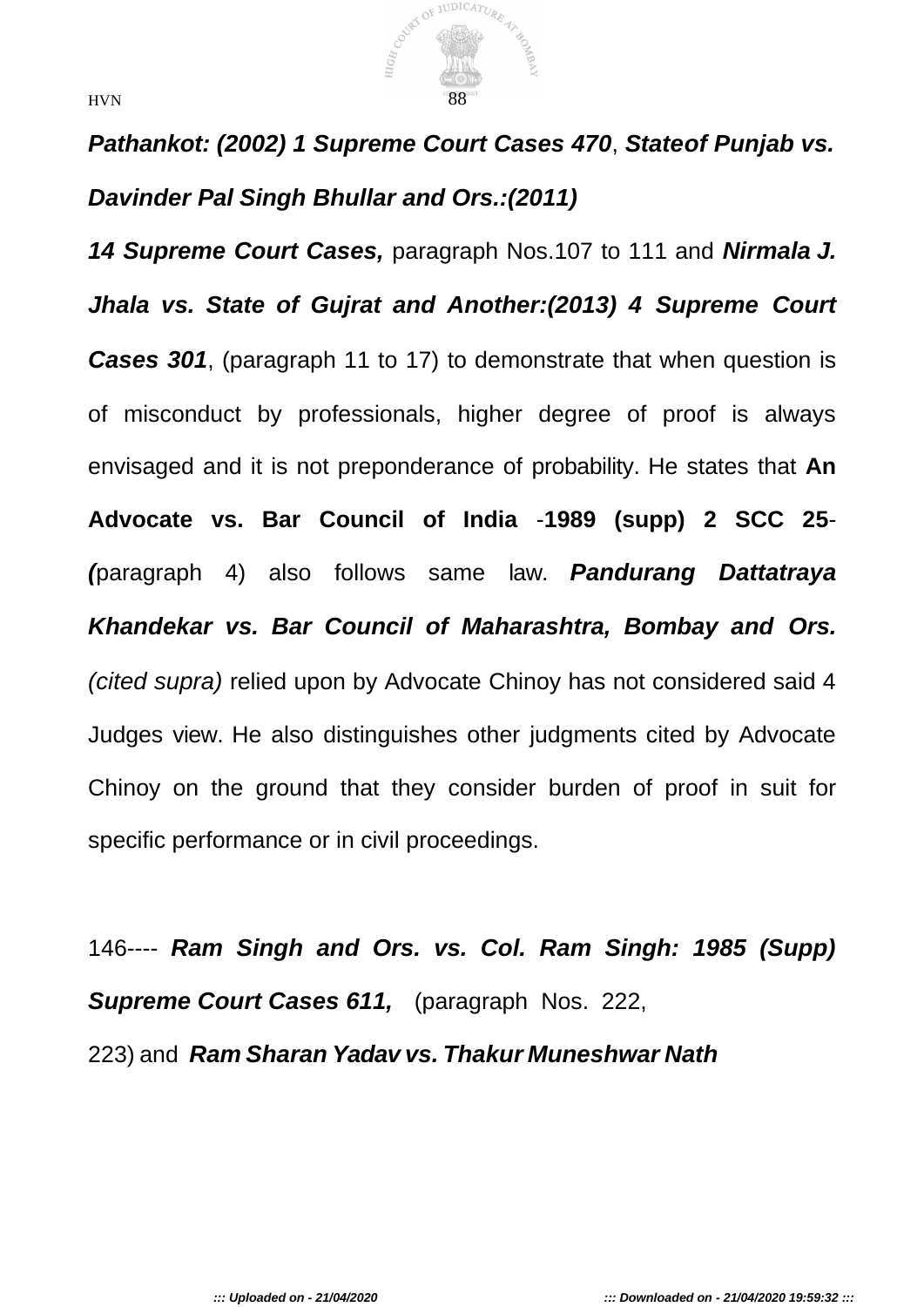

**Singh and Ors.: (1984) 4 Supreme Court Cases 649, (paragraph)** Nos.2 and 3) are relied upon by him to show what is quasi criminal proceeding. He contends that sections 132, 140, 147 deal with fraud and same degree of proof must apply. He submits that **State of U.P. & another vs. Synthetics & Chemicals Ltd. (1991) 4 SCC 139** – para 41 points out what is a precedent and if a particular legal provision or settled position is ignored, resulting judgment is liable to be discarded as sub- silentio. He submits that **Director of Enforcement vs. M.C.T.M. Corp. (P) Ltd. - (1996) 2 Supreme Court Cases**

**471** used by Ad. Chinoy has been considered in **Bharjatiya Steel Industries vs. Commissioner, Slaes Tax, U.P.- (2008) 11 Supreme Court Cases 617**, (paragraph 17 & 18) to declare that question whether mens-rea is an essential ingredient or not will depend upon the nature of the right of the parties & the purpose for which the penalty is sought to be imposed. Thus, 1996 judgment had no occasion to consider constitutional Bench judgment in **Shanti Prasad Jain vs. Director of Enforcement, FERA-- AIR 62 SC 1754** where in para 35, Hon. Constitution Bench observes that the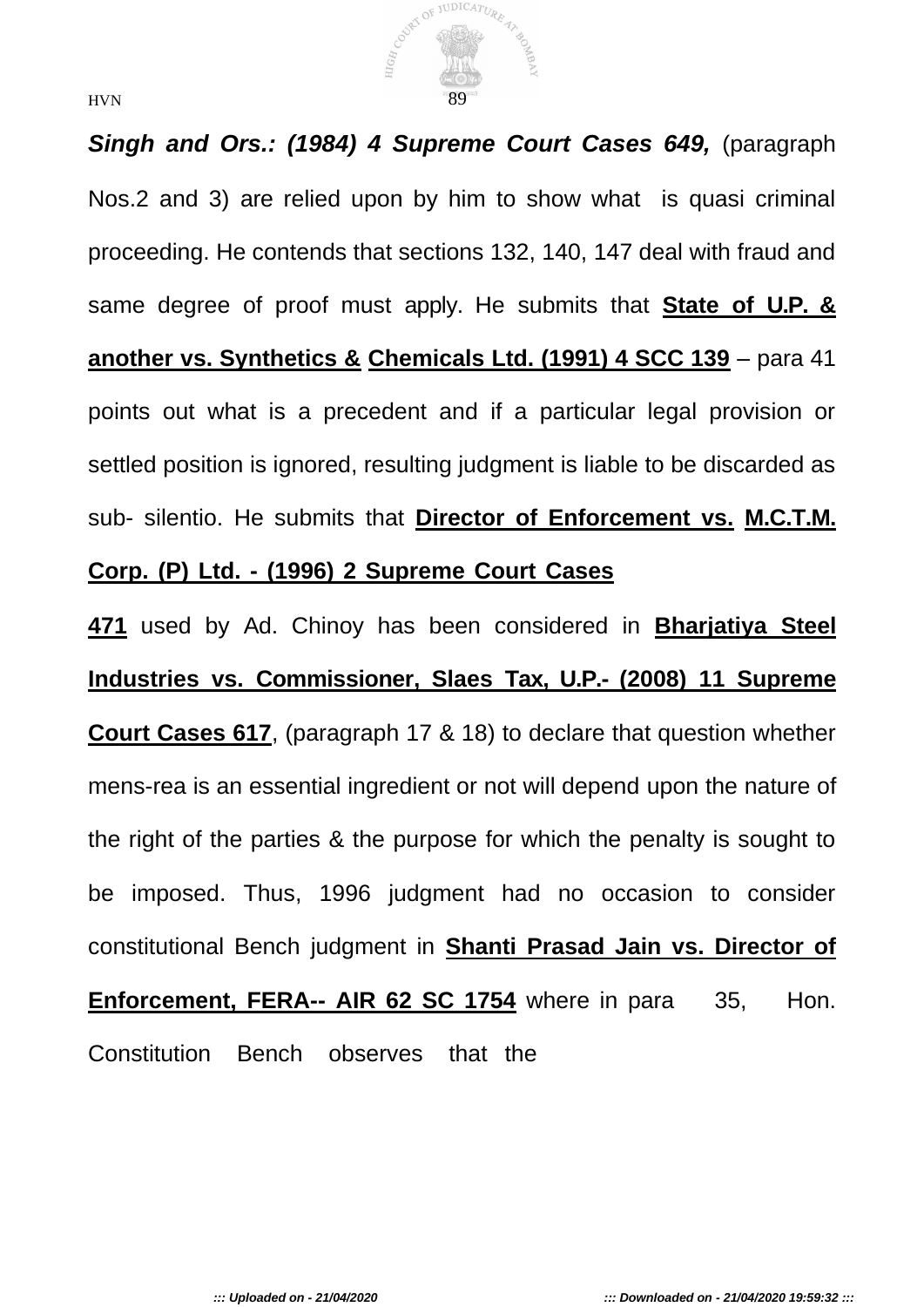

proceedings under the FERA are quasi-criminal in character & it is the duty of the respondents to prove violation of law beyond reasonable doubt.

147--- Advocate Desai argues that respondents do not dispute the debarment prescribed by second proviso to section 140(5) as punishment and hence it not very material whether it falls in realm of criminal law or civil law. He submits that removal or substitution of Chartered Accountant under scheme of section 140(5) can be seen as remedial but then debarment ordered by second proviso is a punishment. Final order against Chartered Accountant springs from the finding of involvement in fraud.

148--- 1966 edition of Salmond is cited to explain what is civil and criminal justice. Debarment of Chartered Accountant from all companies cannot be seen as remedial at all. He also invited our attention to section 22 and Schedule III of the Chartered Accountants Act 1949 with its section 8 to show that removal of name of Chartered Accountant from roll of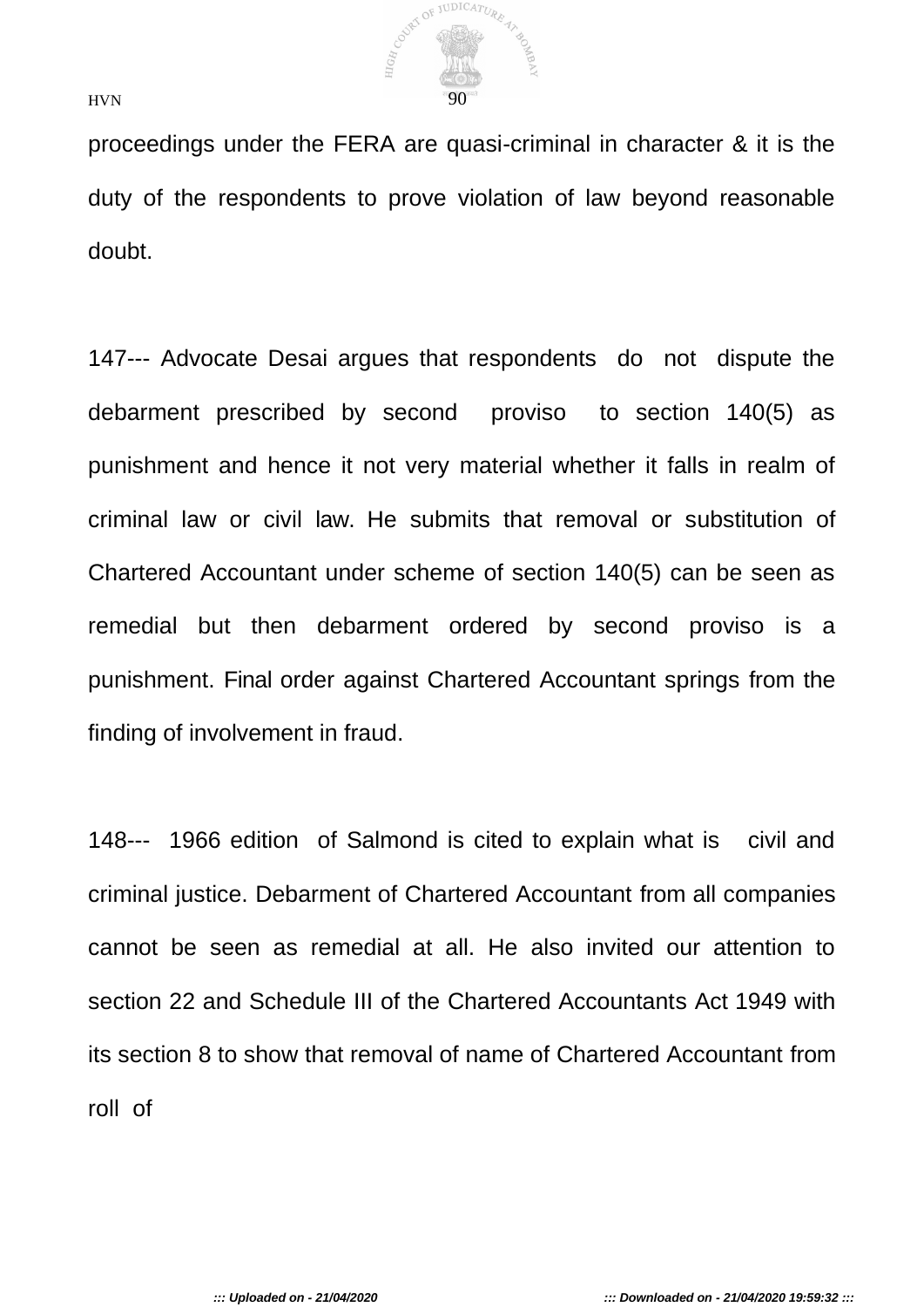

Chartered Accountant is nothing but death penalty.

149--- He has relied upon **K.C. Sareen vs. CBI, Chandigarh (2001) 6 SCC 584** (paragraph 12 to 14) to show that Hon'ble Apex Court does not stay conviction and how conviction affects carrier of a person. For latter proposition, he also takes help of **Sanjay Dutt vs. State Of Maharashtra-- (2009) 5 SCC 787**.

150-- To explain what constitutes prejudice, he takes help of

**M.S. Sheriff vs. State of Madra –AIR 1954 SC 397** He submits that in such matters under section 140(5) issue of embarrassment to Chartered Accountant proceeded against definitely arises. He draws support from **Capt. M. Paul Anthony vs. Bharat Gold Mines-- (1999) 3 SCC 679**  He further submits that *Union of India and Another vs. Purushottam (cited supra)* by Advocate Chinoy does not look into professional misconduct and it deals with departmental proceedings.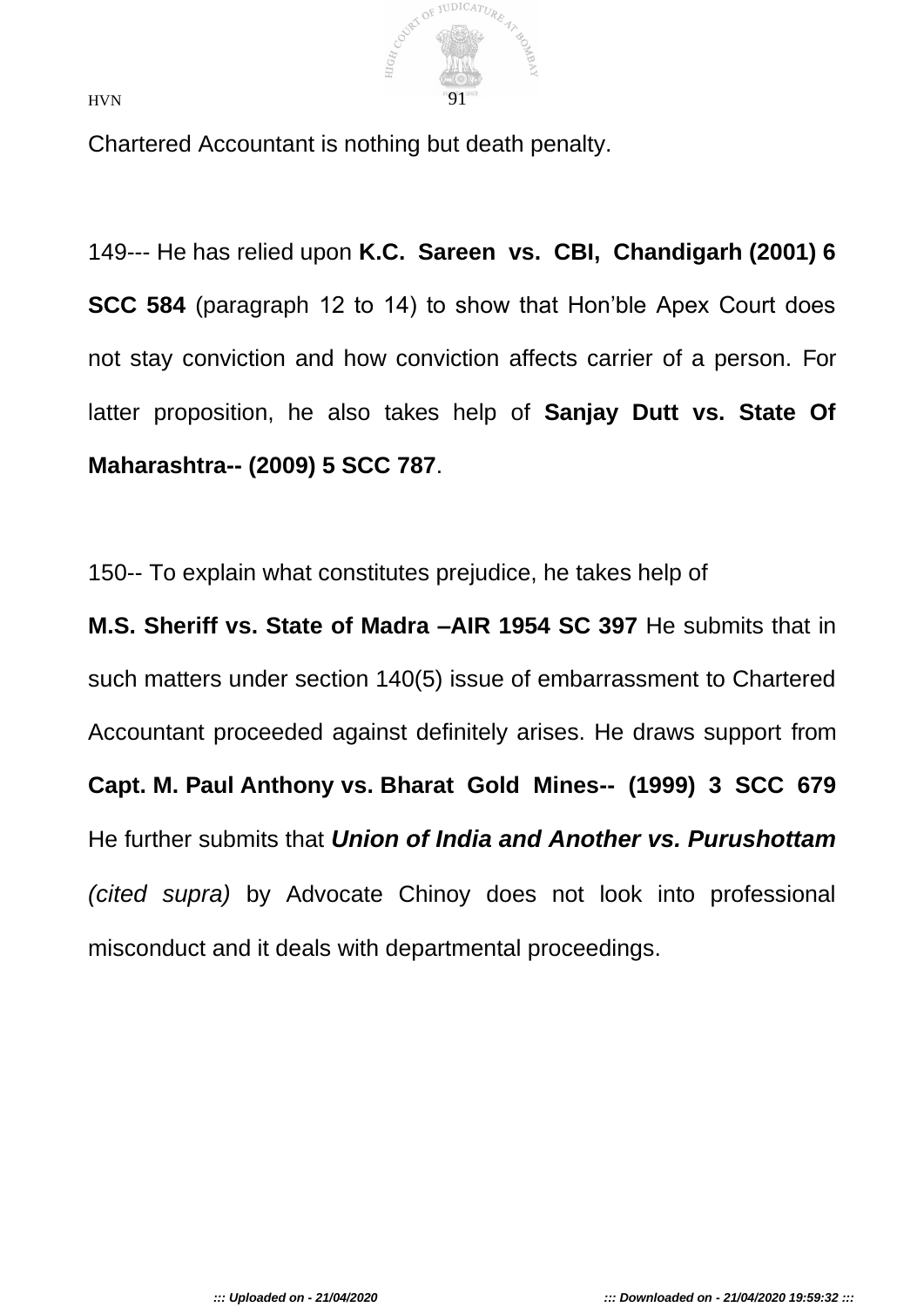

151-- Advocate Robin Jaisinghani has in rejoinder submitted that NCLT has no fixed procedure and in its absence prejudice caused is apparent.

*Suraj Mall Mohta and Co. vs. A. V. Visvanatha:AIR 1954 SC 545,*  (paragraph Nos.2, 14 and 15) is relied upon to highlight importance of uniform procedure. He also states that in petition filed before NCLT, institution of Chartered Accountant is already a respondent and a direction to it to proceed against Chartered Accountant sought to be removed, has also been sought.

152-- Thus, in this backdrop he explains importance of provision like S. 167 of the Companies Act and its absence in case of chartered accountant. He reiterates that the director proceeded against gets breathing time of 30 days to assail impugned order/ proceeding in appeal during which there is automatic stay in his favour.

153--- In rejoinder to arguments of Advocate Venegaonkar, learned counsel Mr. Ponda reiterated that no complaint can be filed without final report and invited attention to the rulings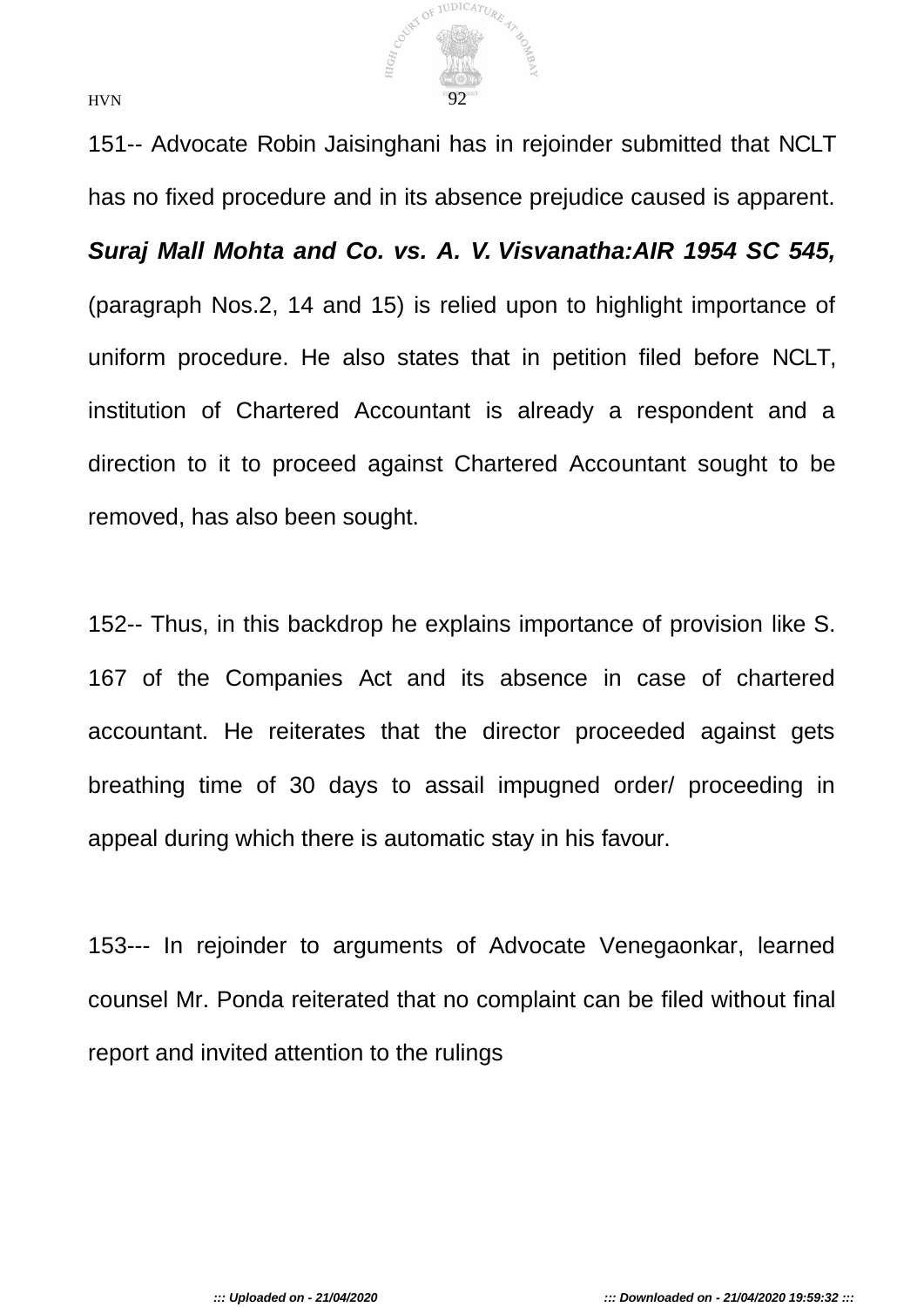

earlier cited by him. He also distinguished the rulings cited by Advocate Venegaonkar and points out that here even as per respondents, the trial court has still not taken cognizance. He submits that **(1983) 2 SCC 372 : State of Uttar Pradesh Vs. Lakshmi Brahman and another** cited by Advocate Venegaonkar is not approved in **(1996) 4 SCC 495 : Raj Kishore Prasad Vs. State of Bihar and anr.** (paragraph 9). **(2014) 3 SCC 92 : Hardeep Singh Vs. State of Punjab** (paragraph 28) is also relied upon to show that the judgment in case of **Laxmi Bramhan** is found per in curium there. **(1986) 2 SCC 709 : A.S. Gaurava and anr. Vs. S.N. Thakur and anr** (paragraph 10) is relied upon to submit that unless and until there is express provision in Cr.P.C. or other procedural law, the Criminal Court cannot take procedural steps. He relied upon the provisions of section 209 of Cr.P.C. to demonstrate that as there is no cognizance taken, power to remand could not have been exercised. That power becomes available only after committal for trial and not before that. Section 309(2) is also pressed into service for this purpose. To urge that there is no inherent power to remand, he draws support from **(1975)**

**2**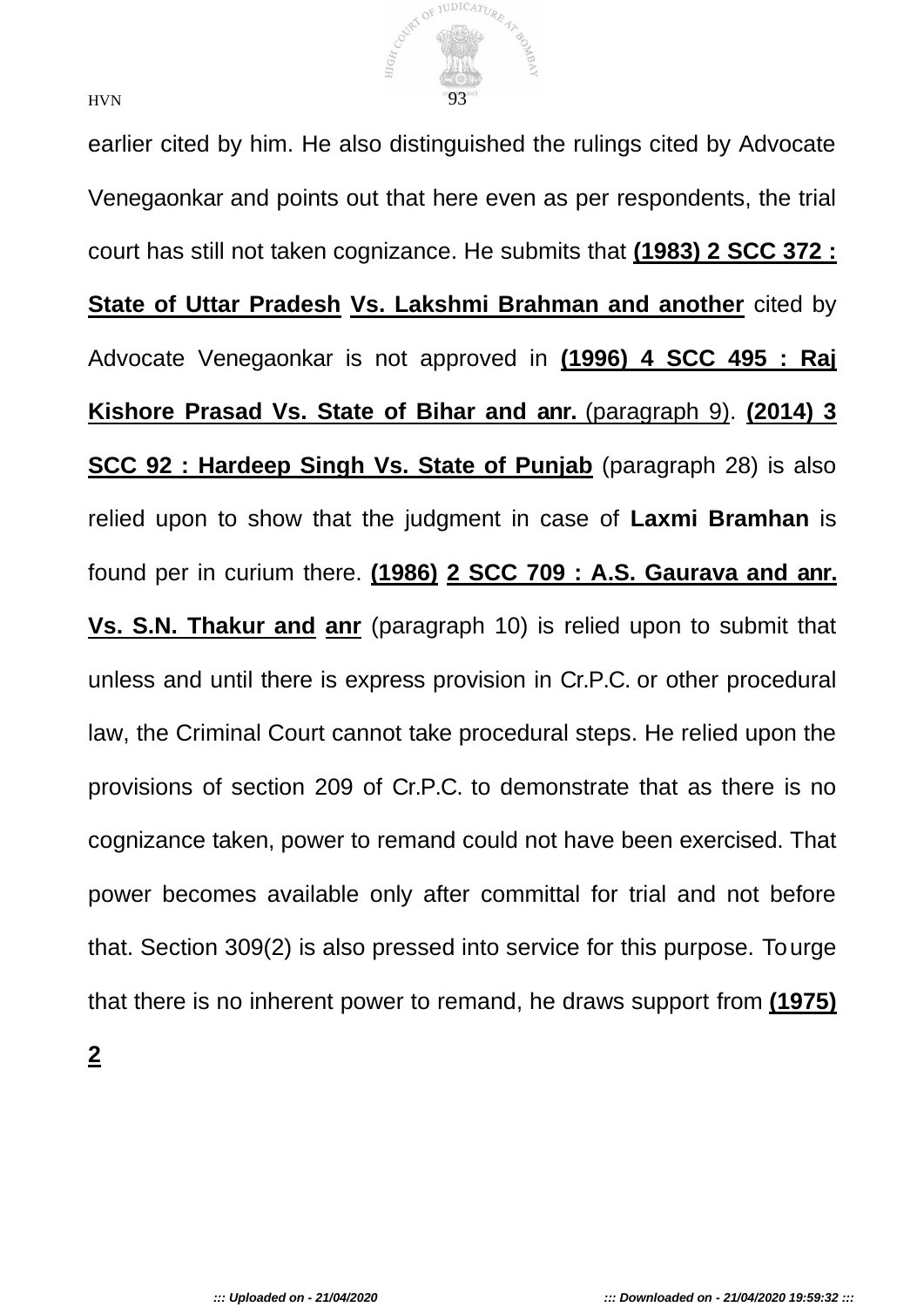

**SCC 220 : Natabar Parida Vs. State of Orissa** (paragraph 5 and 8) as also **(1995) 4 SCC 190 : Union of India Vs. Thamisharasi** (paragraph 16). **(1972) 3 SCC 141 : CBI Vs. Anupam Kulkarni** (paragraph 9) is also relied upon.

154--- He also tendered written submissions in rejoinder on behalf of Petitioner Harishankaran in Writ Petition No.5263 of 2019.

155--- Advocate Khambata in Criminal Writ Petition No. 4145 of 2019 also submitted brief written note to distinguish the judgment reported at **(2007) 8 SCC 559-- Carona Ltd. vs. Parvthy Swaminathan & Sons**  relied upon by the MCA and to urge that events like resignation subsequent to filing of S. 140(5) proceedings must be taken note of.

156--- Senior Advocate Mr. Seerwai also gave brief note in Criminal Writ Petition No. 4144 of 2019 in rejoinder.

157--- Because some judgments were cited while advancing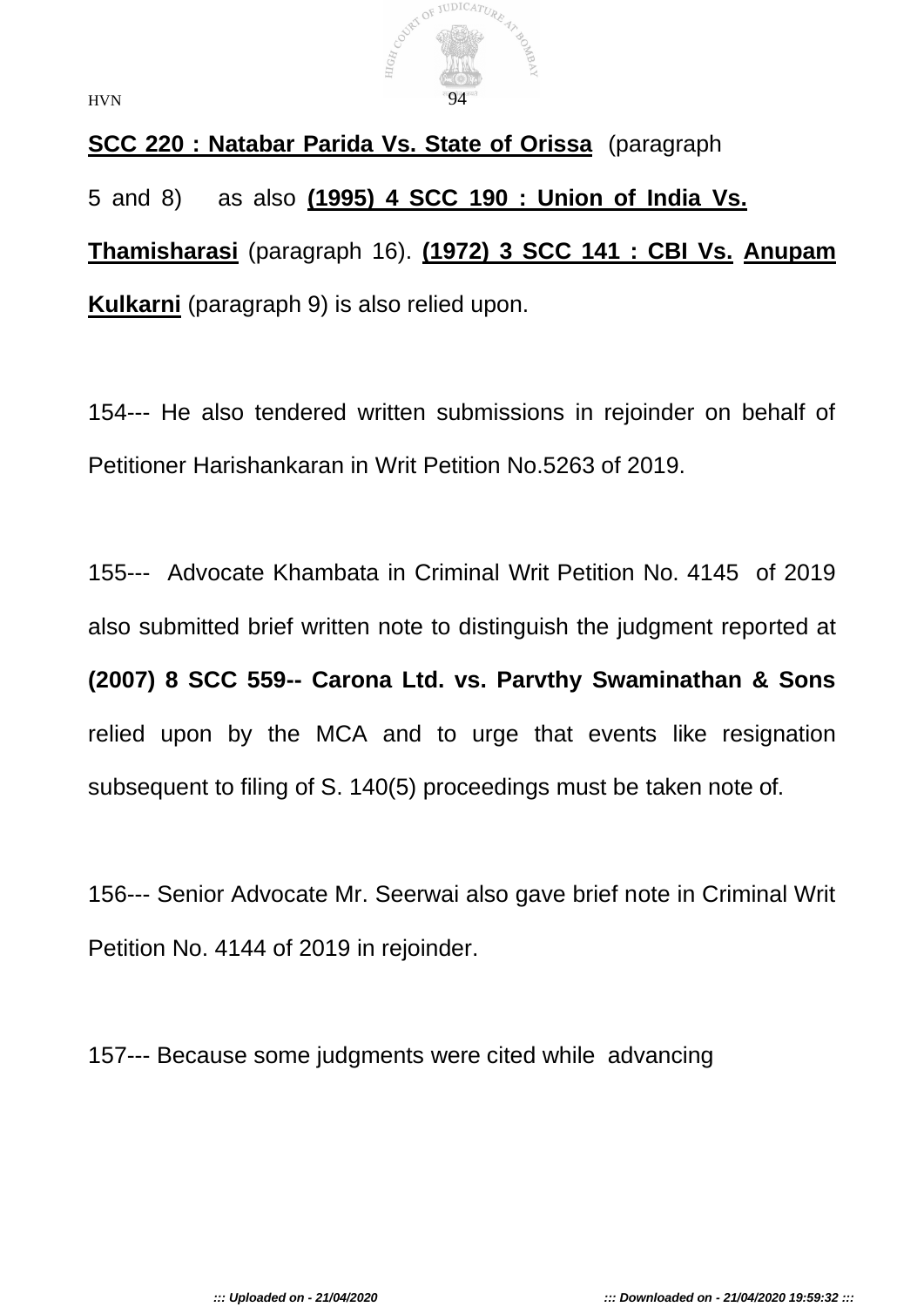

arguments in rejoinder, Advocate Chinoy has also submitted written submissions in rejoinder. He has explained the same in brief and contended that the steps taken need to be understood in the context in which the same became necessary. He also explained the purpose and object of the proceedings. He submitted that the alleged admissions of Government cannot be seen as final and determinative. On incomplete investigation, he has reiterated his contentions and submitted that the final report submitted by the SFIO here may be followed by further final report. For that purpose he has drawn support from **PMC Mercantile Pvt. Ltd, vs. State- (2014) 3 MWN (Criminal) 454** (paragraph 11 and 18).

158--- He has substantiated the order of the central government dated 29/5/2019 directing prosecution under section 212(14) and also attempted to distinguish the judgment reported at **(1973) 3 SCC 581 : Union of India and Ors. Vs. Messrs. Rai Singh Dev Singh Bist and Ors.** relied upon by the petitioners and **(1997) 7 SCC 622 : Mansukhlal Vithaldas Chauhan Vs. State of Gujarat**. He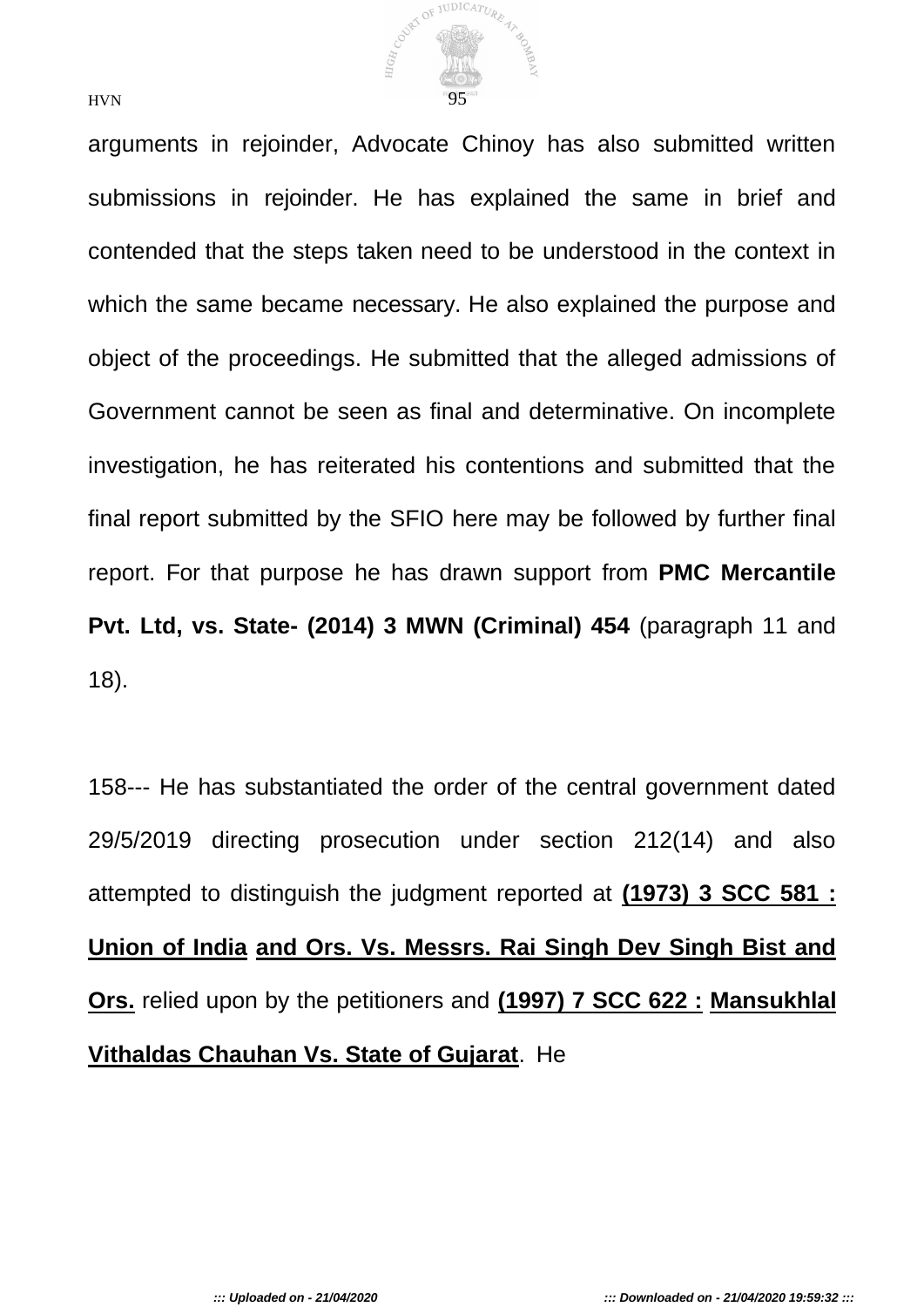

submits that the approach of NCLT in the order is just and proper. Since right of the parties in proceedings under section 140(5) of 2013 Act crystallizes on the date of filing of the report. He submits that **Uco Bank & another vs. Rajinder Lal Capoor--(2007) 6 SCC 694** is the judgment which considers the punishment of Criminal and Service Jurisprudence.

159--- He has also commented upon **(1975) 1 SCC 770** – *Pasupuleti*  Venkateswarlu vs. The Motor and General Traders relied upon by the petitioners to urge that the said judgment proceeds on the premise that the right to relief must be in existence as on the date the suiter initiates legal proceedings. He further points out that there also Hon'ble Apex Court has held that the legislative intent cannot be frustrated.

160--- As regards the order of NCLT made under the first proviso to section 140(5), he submits that as the NCLT was satisified that the such auditors need to be prohibited from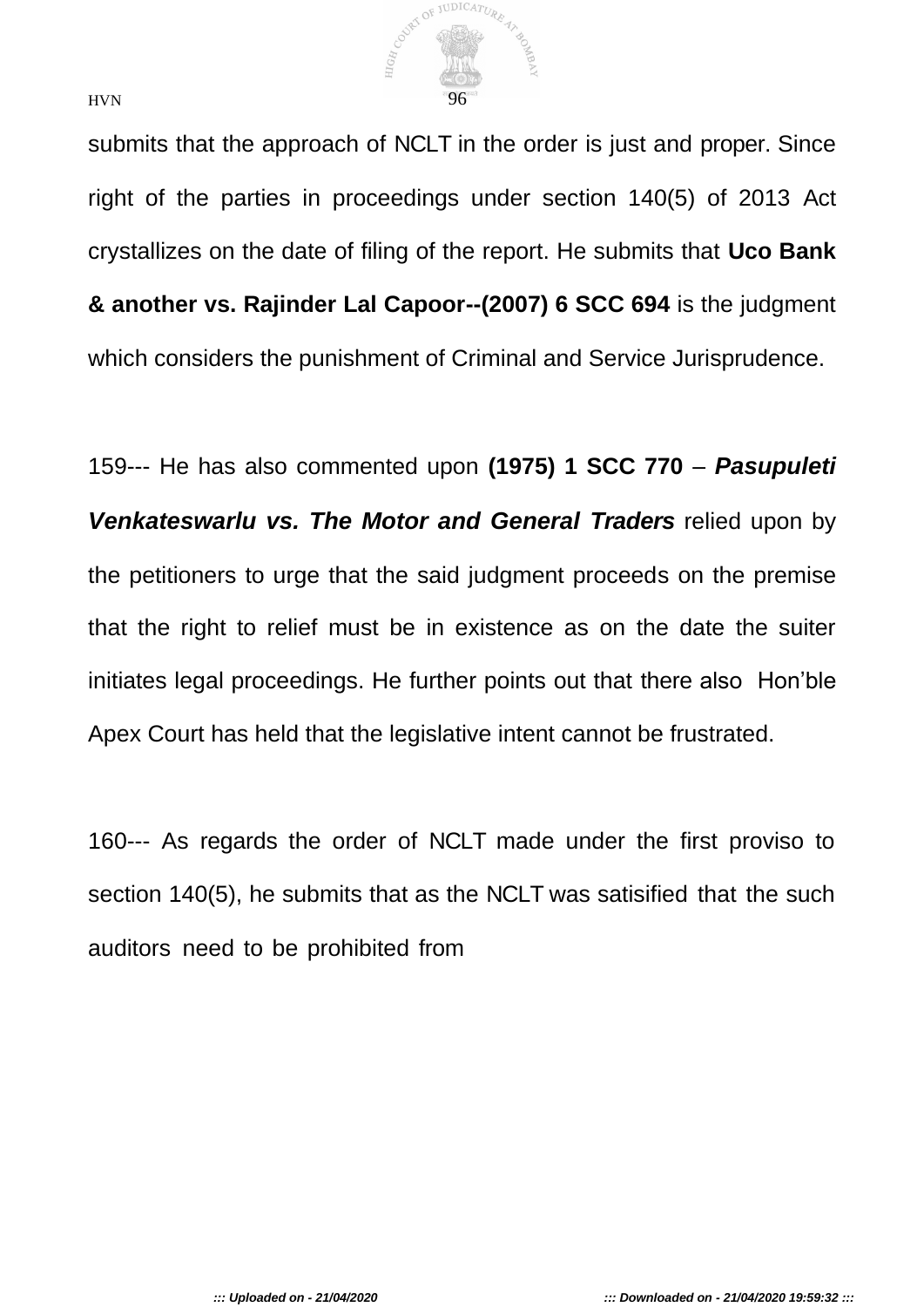

continuing the audit work, it has right to make that order as the said satisfaction has been reached when the auditor was in office. The consequential disqualification follows from the second proviso to section 140(5). Hence, after initiation of the proceedings, the auditor cannot resign.

161--- He has submitted that the case law cited by the petitioners to show that their challenge to orders of NCLT must be entertained in the present petition is not applicable in the present facts. He has submitted that the petitioners have moved NCLT for dismissal of the proceedings and as such they have to follow the statutory channel and accept it.

162--- He submits that the action contemplated against the Directors and officers by section 241(3(a), 242(4A) and 243(1A) need to be appreciated in the mode & manner as approved by the Statute. The directors and officers of a company stand on the different footing and therefore, the Chartered Accountant opting to work as company auditor cannot compare or equate himself with them. He has also again pointed out how second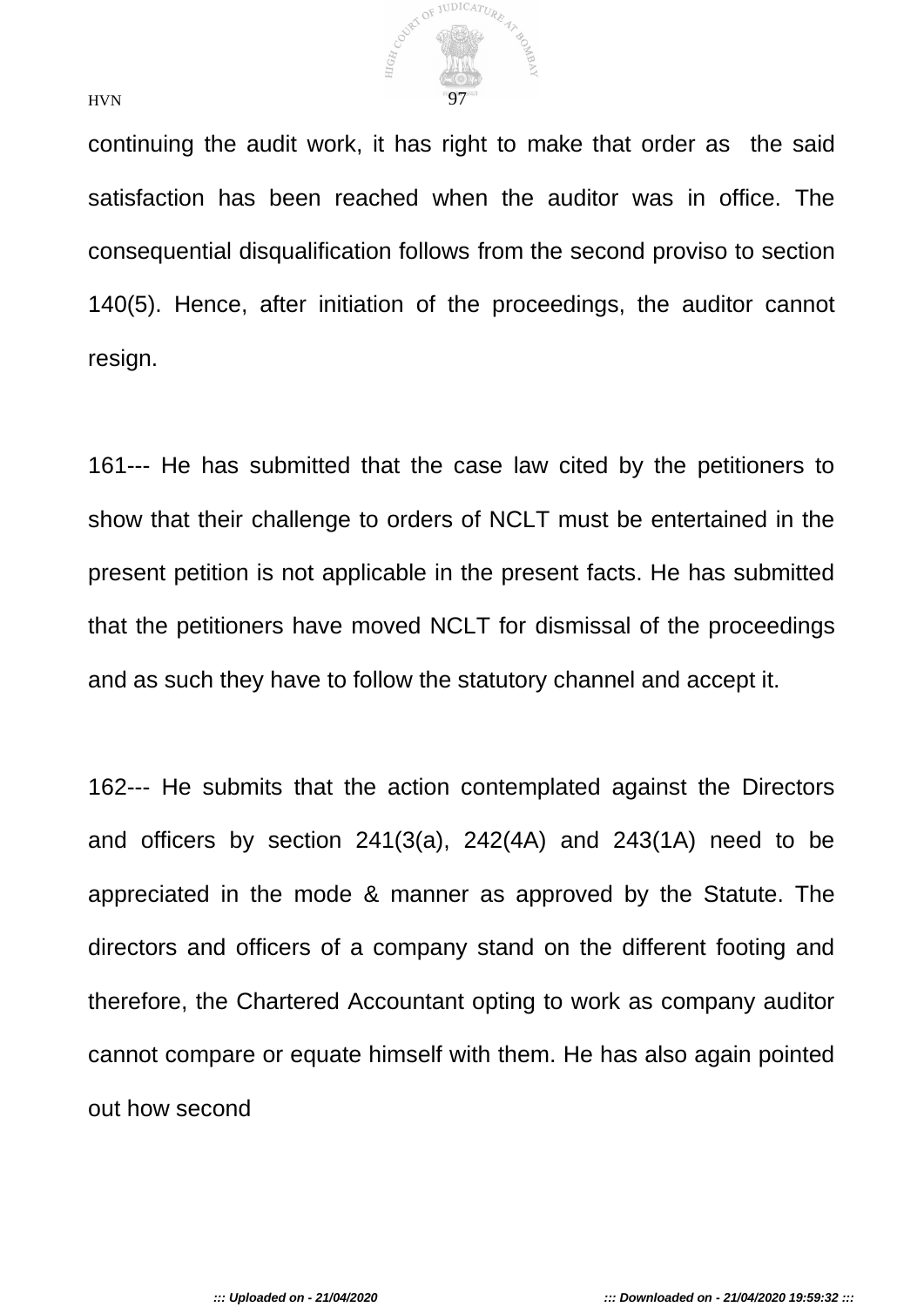

proviso to section 140(5) cannot be eclipsed by substantive part of section 140(5). He adds that the NCLT Rules 2016 contain sufficient procedure for conducting the matter against the auditor/company under section 140(5).

163--- Lastly he has relied upon some judgments in effort to show how Article 20(2) of the Constitution of India is not relevant in the present matter. At the end of his written note, he has again reiterated the defences in brief.

164---- Before proceeding with the discussion, we find it suitable to enumerate the questions which arise for determination. Those questions are--

A-- Whether S. 140(5) of 2013 Act is unconstitutional?

-- Whether it is bad as it singles out only the Company Auditors and excludes the directors or the office bearers of the companies from its scope?

– Whether it is arbitrary since it does not carry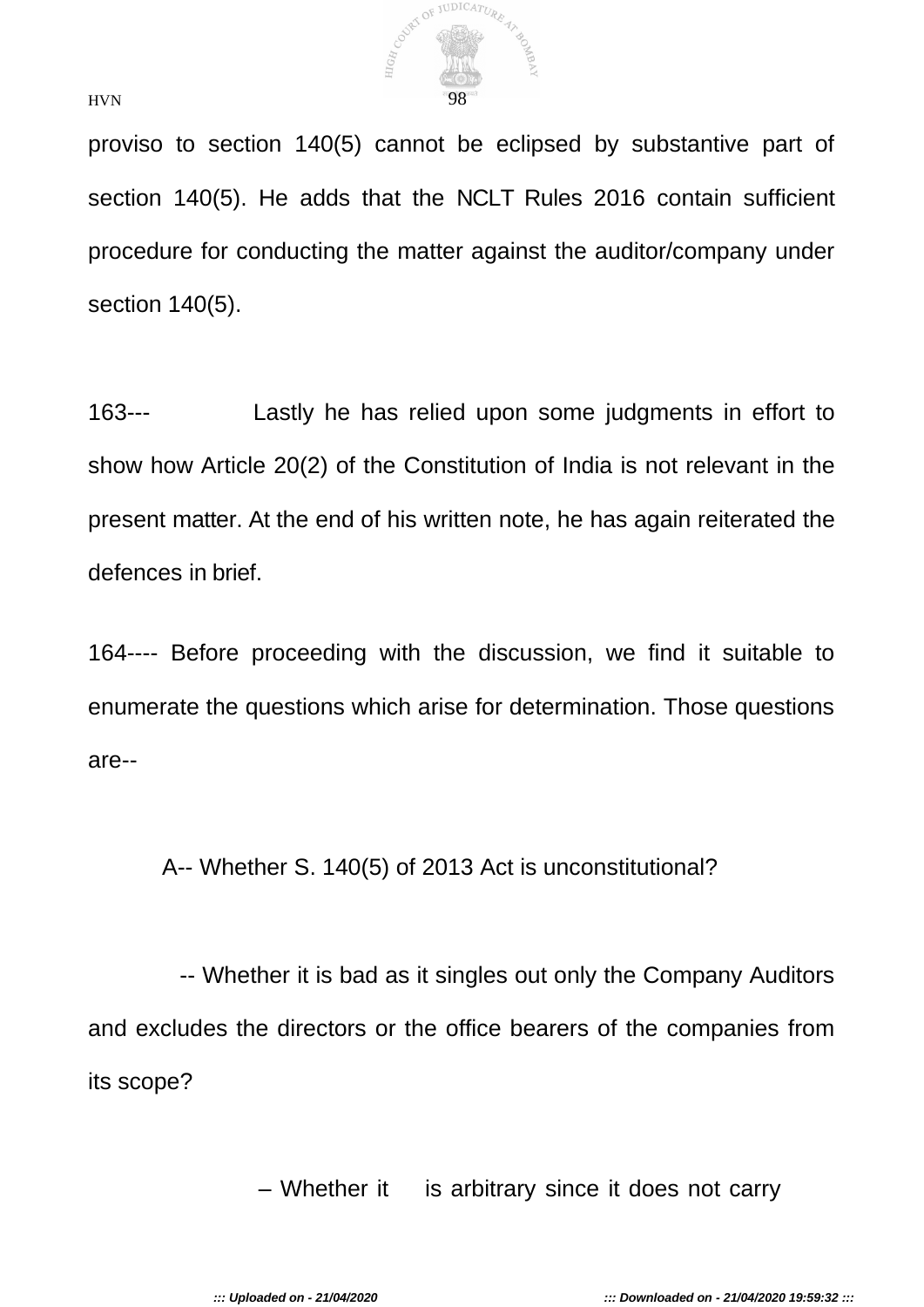

adequate procedural safeguards as contained in Indian Chartered Accountants Act or in S. 132 of the 2013 Act?

B –- Whether it violates the principle of double jeopardy?

C-- Whether other prayers in these writ petitions can be entertained if the answer to any of the above questions is in negative? i.e. whether the petitions are maintainable as the alternate remedy of appeal to NCLAT is available?

D-- Whether NCLT can exercise the jurisdiction under S. 140(5) of the 2013 Act after the CA to be removed has resigned or ceased to be the statutory auditor of the concerned Company?

E-- Whether the Central Government could have moved the application in stayed proceedings?

F--Whether the direction to prosecute is after due application of mind?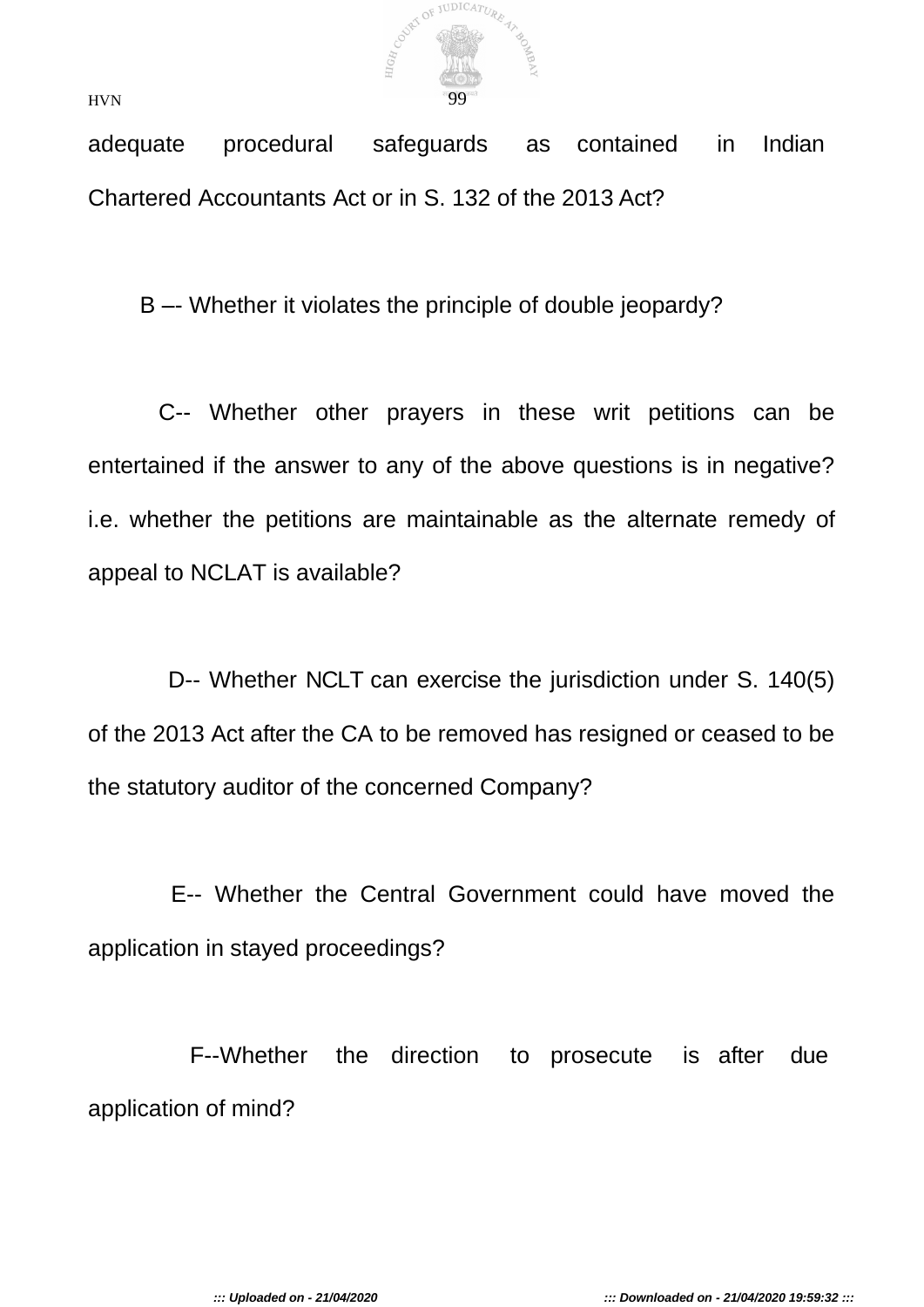

G-- Whether report of SFIO in present matter is an Interim report or not a final report under scheme of S. 212 (11) / (13/14) of 2013 Act?.

165--- After lucubration, we find that the answer to all the above questions depend on interpretation of these Sections and deciphering legislative scheme behind it. Purpose of the said provisions and how it needs to be construed are the moot issues. We are not required to examine the contentions on diligence or culpability of the Company Auditors (CAs) subjected to its jurisdiction by NCLT.

166------ The arguments on constitutionality first require understanding of the legislative object behind adding a measure like S. 140(5) to the statute book. Answers to questions like -(a) violation of Art. 14 (b) whether 2<sup>nd</sup> proviso is explainatory or restrictive or an independent provision? (c)- whether debarment thereunder is against the Art. 20(2)? etc.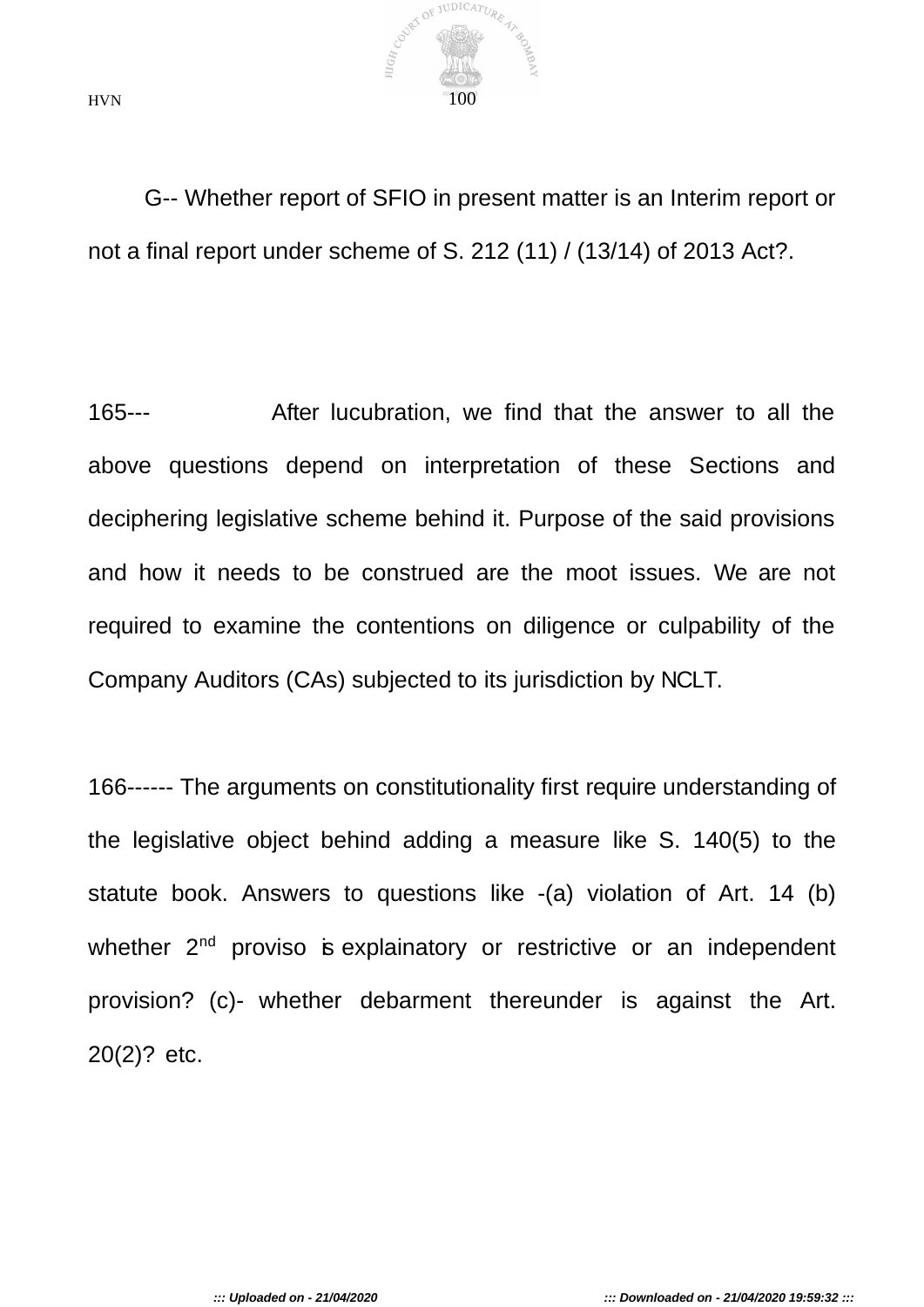

depend on it. The relevant Sections of 2013 Act read as under--

**132. Constitution of National Financial Reporting Authority**.— (1) The Central Government may, by notification, constitute a National Financial Reporting Authority to provide for matters relating to accounting and auditing standards under this Act.

(2) Notwithstanding anything contained in any other law for the time being in force, the National Financial Reporting Authority shall—

- (a) make recommendations to the Central Government on the formulation and laying down of accounting and auditing policies and standards for adoption by companies or class of companies or their auditors, as the case may be;
- (b) monitor and enforce the compliance with accounting standards and auditing standards in such manner as may be prescribed;
- (c) oversee the quality of service of the professions associated with ensuring compliance with such standards, and suggest measures required for improvement in quality of service and such other related matters as may be prescribed; and
- (d) perform such other functions relating to clauses (*a*), (*b*) and (*c*) as may be prescribed.

(3) The National Financial Reporting Authority shall consist of a chairperson, who shall be a person of eminence and having expertise in accountancy, auditing, finance or law to be appointed by the Central Government and such other members not exceeding fifteen consisting of part-time and full-time members as may be prescribed:

Provided that the terms and conditions and the manner of appointment of the chairperson and members shall be such as may be prescribed:

Provided further that the chairperson and members shall make a declaration to the Central Government in the prescribed form regarding no conflict of interest or lack of independence in respect of his or their appointment:

Provided also that the chairperson and members, who are in full-time employment with National Financial Reporting Authority shall not be associated with any audit firm (including related consultancy firms) during the course of their appointment and two years after ceasing to hold such appointment.

(4) Notwithstanding anything contained in any other law for the time being in force, the National Financial Reporting Authority shall—

(a) have the power to investigate, either suo moto or on a reference made to it by the Central Government, for such class of bodies corporate or persons, in such manner as may be prescribed into the matters of professional or other misconduct committed by any member or firm of chartered accountants, registered under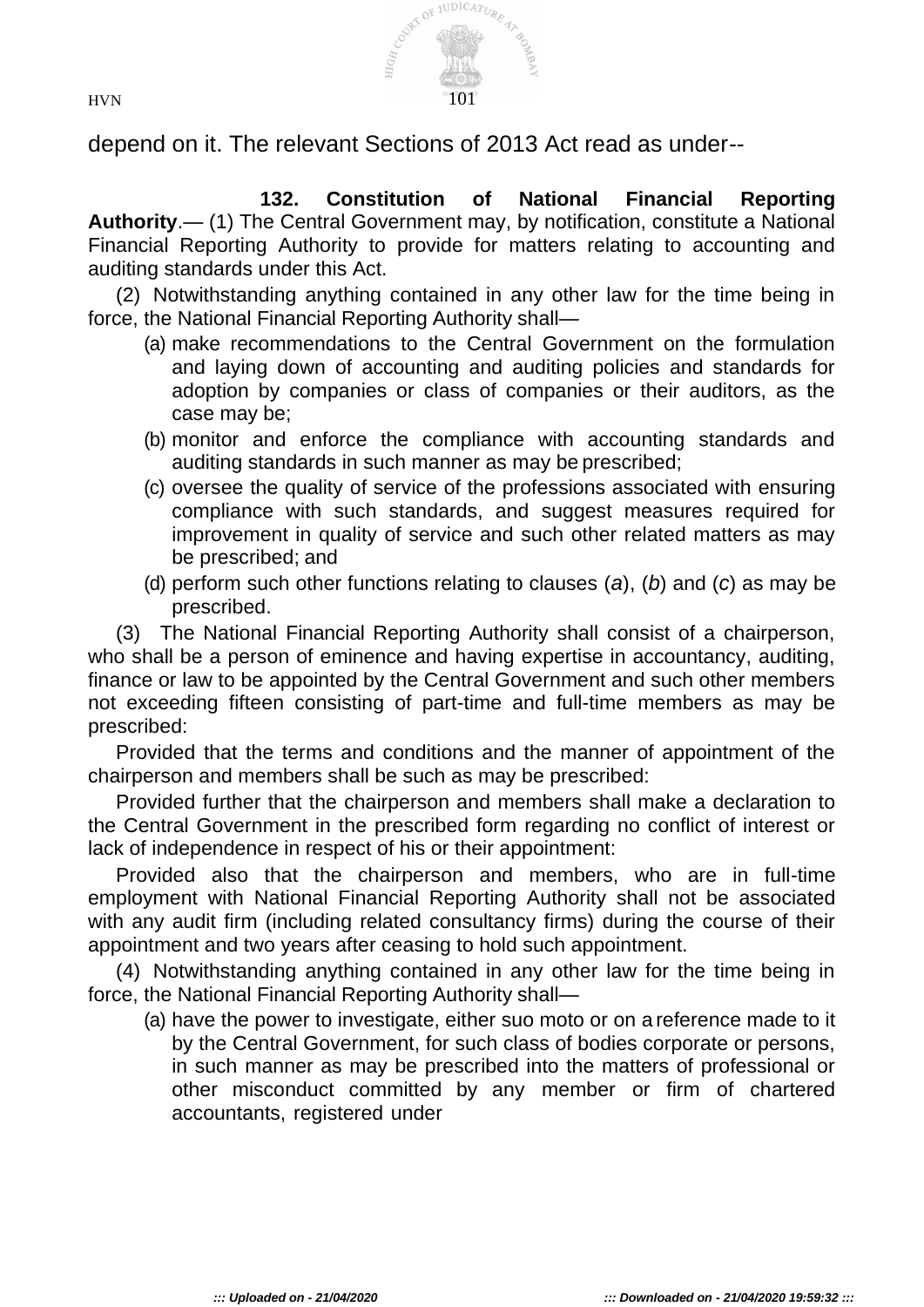

the Chartered Accountants Act, 1949 (38 of 1949):

Provided that no other institute or body shall initiate or continue any proceedings in such matters of misconduct where the National Financial Reporting Authority has initiated an investigation under this section;

- (b) have the same powers as are vested in a civil court under the Code of Civil Procedure, 1908 (5 of 1908), while trying a suit, in respect of the following matters, namely—
	- (i) discovery and production of books of account and other documents, at such place and at such time as may be specified by the National Financial Reporting Authority;
	- (ii) summoning and enforcing the attendance of persons and examining them on oath;
	- (iii) inspection of any books, registers and other documents of any person referred to in clause (*b*) at any place;
	- (iv) issuing commissions for examination of witnesses or documents;
	- (c) where professional or other misconduct is proved, have the power to make order for—
		- (A) imposing penalty of—
			- (i) not less than one lakh rupees, but which may extend to five times of the fees received, in case of individuals; and
			- (ii) not less than  $1$  five lakh rupees], but which may extend to ten times of the fees received, in case of firms;
		- (B)debarring the member or the firm from engaging himself or itself from practice as member of the Institute of Chartered Accountant of India refund to in clause (*e*) of sub-section (1) of Section 2 of the Chartered Accountants Act, 1949 (38 of 1949) for a minimum period of six months or for such higher period not exceeding ten years as may be decided by the National Financial Reporting Authority.

*Explanation*.—For the purposes of his (*sic* this) sub-section, the expression "professional or other misconduct" shall have the same meaning assigned to it under Section 22 of the Chartered Accountants Act, 1949 (38 of 1949).

(5) Any person aggrieved by any order of the National Financial Reporting Authority issued under clause (*c*) of sub-section (4), may prefer an appeal before 2[the Appellate Tribunal in such manner and on payment of such fee as may be prescribed].

 $(6)$   $\frac{3}{5}$  \* \* \*]

 $(7)$   $\frac{3}{5}$ [\* \* \*]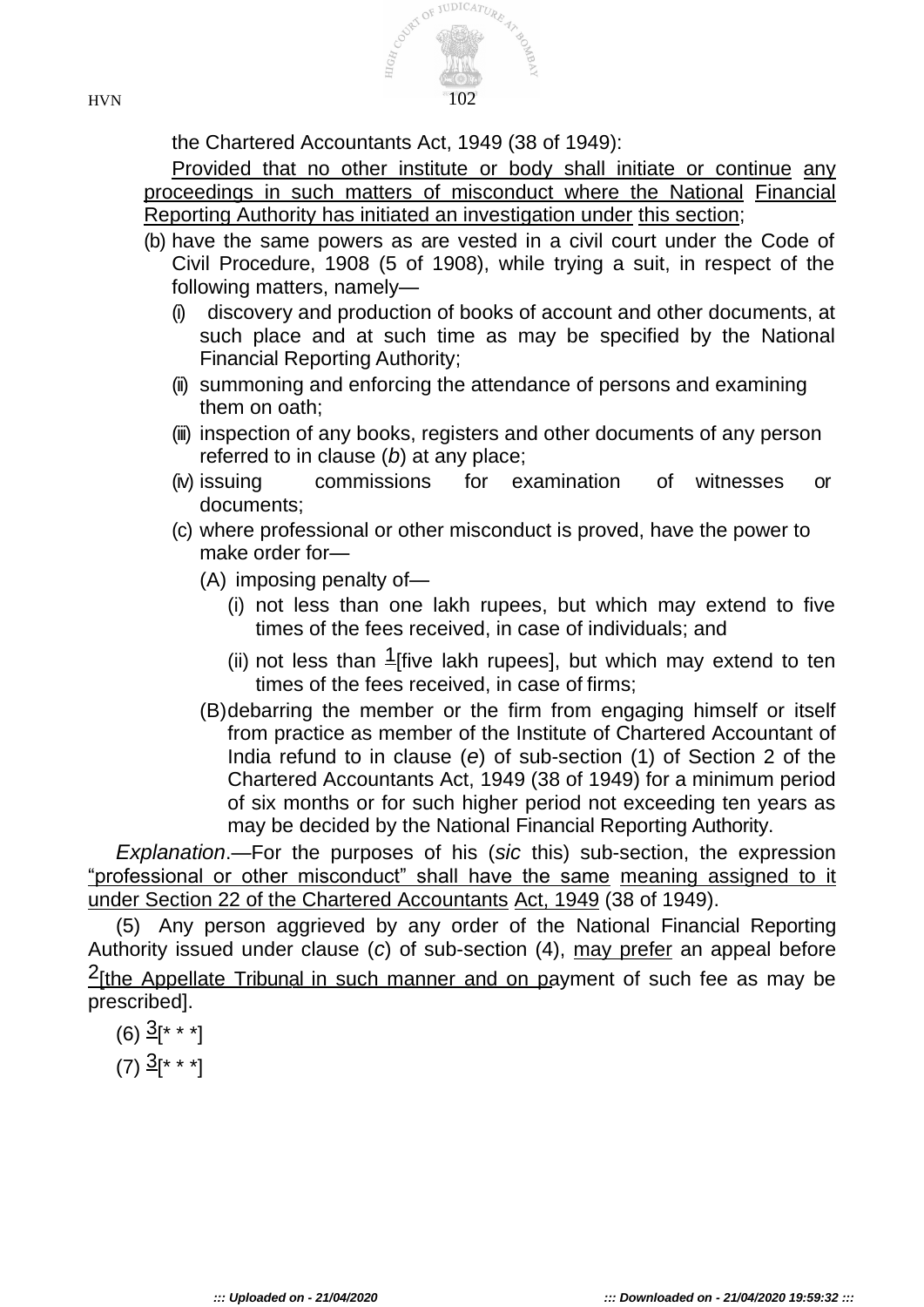

 $(8)$   $\frac{3}{5}$  \* \* \*]

 $(9)$   $\frac{3}{5}$  \* \* \*]

(10) The National Financial Reporting Authority shall meet at such times and places and shall observe such rules of procedure in regard to the transaction of business at its meetings in such manner as may be prescribed.

(11) The Central Government may appoint a secretary and such other employees as it may consider necessary for the efficient performance of functions by the National Financial Reporting Authority under this Act and the terms and conditions of service of the secretary and employees shall be such as may be prescribed.

(12) The head office of the National Financial Reporting Authority shall be at New Delhi and the National Financial Reporting Authority may, meet at such other places in India as it deems fit.

(13) The National Financial Reporting Authority shall cause to be maintained such books of account and other books in relation to its accounts in such form and in such manner as the Central Government may, in consultation with the Comptroller and Auditor-General of India prescribe.

(14) The accounts of the National Financial Reporting Authority shall be audited by the Comptroller and Auditor-General of India at such intervals as may be specified by him and such accounts as certified by the Comptroller and Auditor-General of India together with the audit report thereon shall be forwarded annually to the Central Government by the National Financial Reporting Authority.

The National Financial Reporting Authority shall prepare in such form and at such time for each financial year as may be prescribed its annual report giving a full account of its activities during the financial year and forward a copy thereof to the Central Government and the Central Government shall cause the annual report and the audit report given by the Comptroller and Auditor-General of India to be laid before each House of Parliament.

**140. Removal, resignation of auditor and giving of special notice**.— (1) The auditor appointed under Section 139 may be removed from his office before the expiry of his term only by a special resolution of the company, after obtaining the previous approval of the Central Government in that behalf in the prescribed manner:

Provided that before taking any action under this sub-section, the auditor concerned shall be given a reasonable opportunity of being heard.

(2) The auditor who has resigned from the company shall file within a period of thirty days from the date of resignation, a statement in the prescribed form with the company and the Registrar, and in case of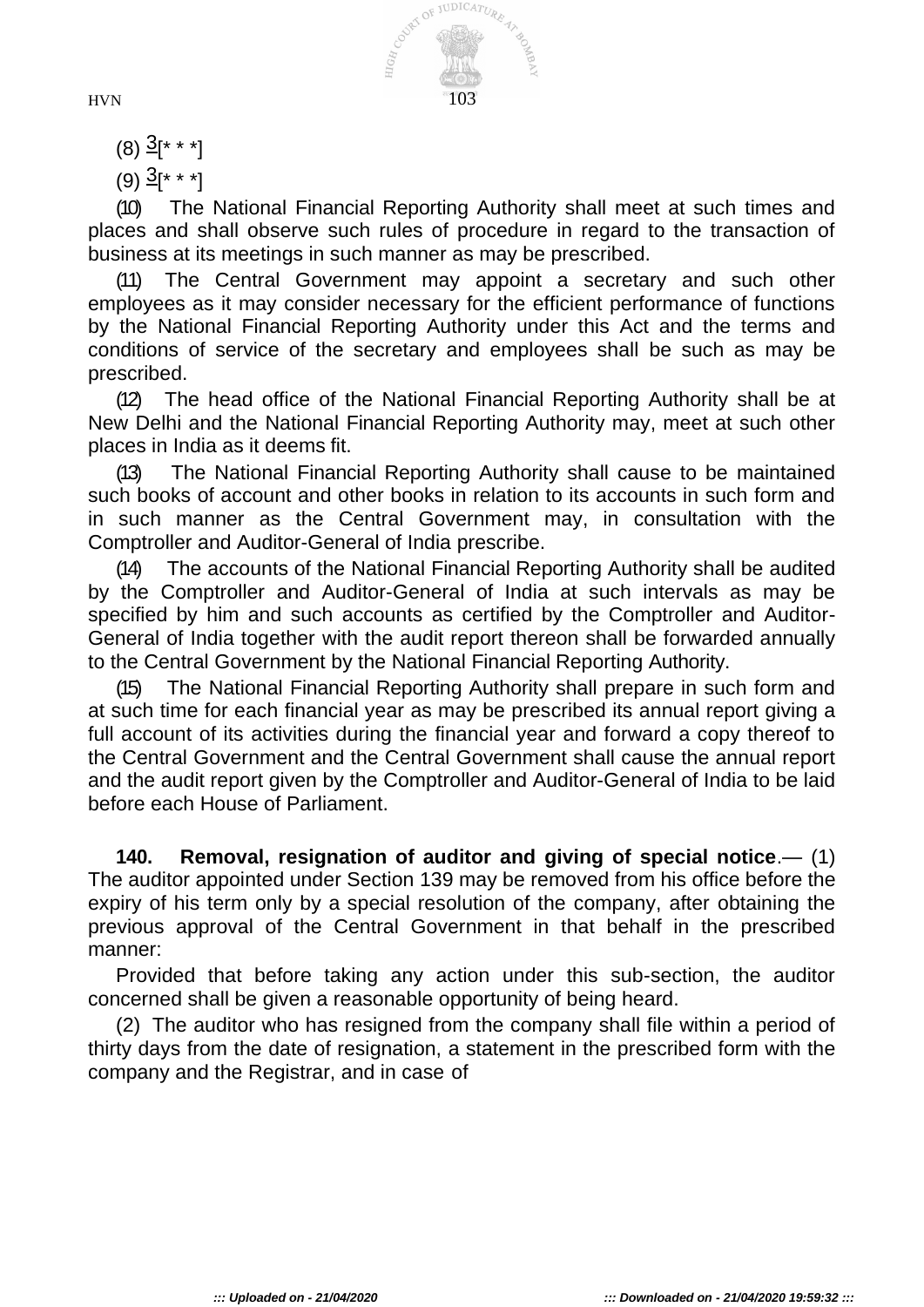

companies referred to in sub-section (5) of Section 139, the auditor shall also file such statement with the Comptroller and Auditor-General of India, indicating the reasons and other facts as may be relevant with regard to his resignation.

(3) If the auditor does not comply with sub-section (2), he or it shall be punishable with fine which shall not be less than  $\frac{1}{1}$  fifty thousand rupees or the remuneration of the auditor, whichever is less,] but which may extend to five lakh rupees.

(4)(*i*) Special notice shall be required for a resolution at an annual general meeting appointing as auditor a person other than a retiring auditor, or providing expressly that a retiring auditor shall not be re- appointed, except where the retiring auditor has completed a consecutive tenure of five years or, as the case may be, ten years, as provided under sub-section (2) of Section 139.

(ii) On receipt of notice of such a resolution, the company shall forthwith send a copy thereof to the retiring auditor.

Where notice is given of such a resolution and the retiring auditor makes with respect thereto representation in writing to the company (not exceeding a reasonable length) and requests its notification to members of the company, the company shall, unless the representation is received by it too late for it to do so,—

- (a) in any notice of the resolution given to members of the company, state the fact of the representation having been made; and
- (b) send a copy of the representation to every member of the company to whom notice of the meeting is sent, whether before or after the receipt of the representation by the company,

and if a copy of the representation is not sent as aforesaid because itwas received too late or because of the company's default, the auditor may (without prejudice to his right to be heard orally) require that the representation shall be read out at the meeting:

Provided that if a copy of representation is not sent as aforesaid, a copy thereof shall be filed with the Registrar:

Provided further that if the Tribunal is satisfied on an application either of the company or of any other aggrieved person that the rights conferred by this subsection are being abused by the auditor, then, the copy of the representation may not be sent and the representation need not be read out at the meeting.

(5) Without prejudice to any action under the provisions of this Act or any other law for the time being in force, the Tribunal either suo motu or on an application made to it by the Central Government or by any person concerned, if it is satisfied that the auditor of a company has, whether directly or indirectly, acted in a fraudulent manner or abetted or colluded in any fraud by, or in relation to, the company or its directors or officers,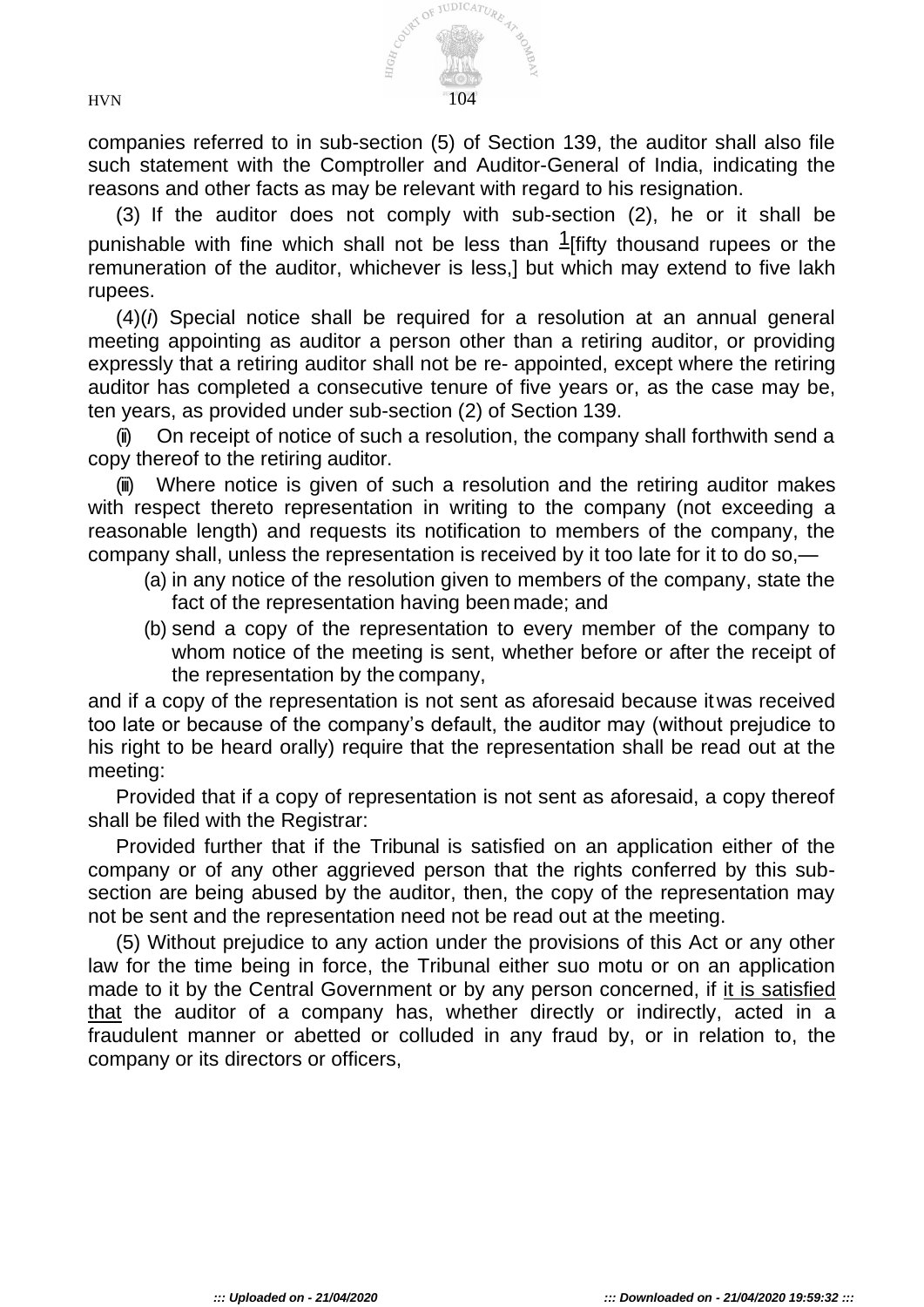

it may, by order, direct the company to change its auditors:

Provided that if the application is made by the Central Government and the Tribunal is satisfied that any change of the auditor is required, it shall within fifteen days of receipt of such application, make an order that he shall not function as an auditor and the Central Government may appoint another auditor in his place:

Provided further that an auditor, whether individual or firm, against whom final order has been passed by the Tribunal under this section shall not be eligible to be appointed as an auditor of any company for a period of five years from the date of passing of the order and the auditor shall also be liable for action under Section 447.

*Explanation I*.—It is hereby clarified that the case of a firm, theliability shall be of the firm and that of every partner or partners who acted in a fraudulent manner or abetted or colluded in any fraud by, or in relation to, the company or its director or officers.

*Explanation II*.—For the purposes of this Chapter the word "auditor" includes a firm of auditors.

## **141. Eligibility, qualifications and disqualifications of auditors**.--

## $(1)$ ---

## (2)---

(3) The following persons shall not be eligible for appointment as an auditor of a company, namely—

(*h*) a person who has been convicted by a court of an offence involving fraud and a period of ten years has not elapsed from the date of such conviction;

(4) Where a person appointed as an auditor of a company incurs any of the disqualifications mentioned in sub-section (3) after his appointment, he shall vacate his office as such auditor and such vacation shall be deemed to be a casual vacancy in the office of the auditor.

167---- Respondent MCA has raised a preliminary objection about tenability of the instant challenge in the writ-petitions. They submit that if the S. 140(5) is held constitutional, the other prayers must be allowed to be looked into by the NCLAT where one of the petitioners has already approached. In *Whirlpool Corporation vs. Registrar of Trade Marks, Mumbai and Ors.* (supra) Hon. Apex Court in para 15 has observed that when vires of an enactment are challenged, the writ petition is maintainable. Similarly *Isha Beevi on behalf*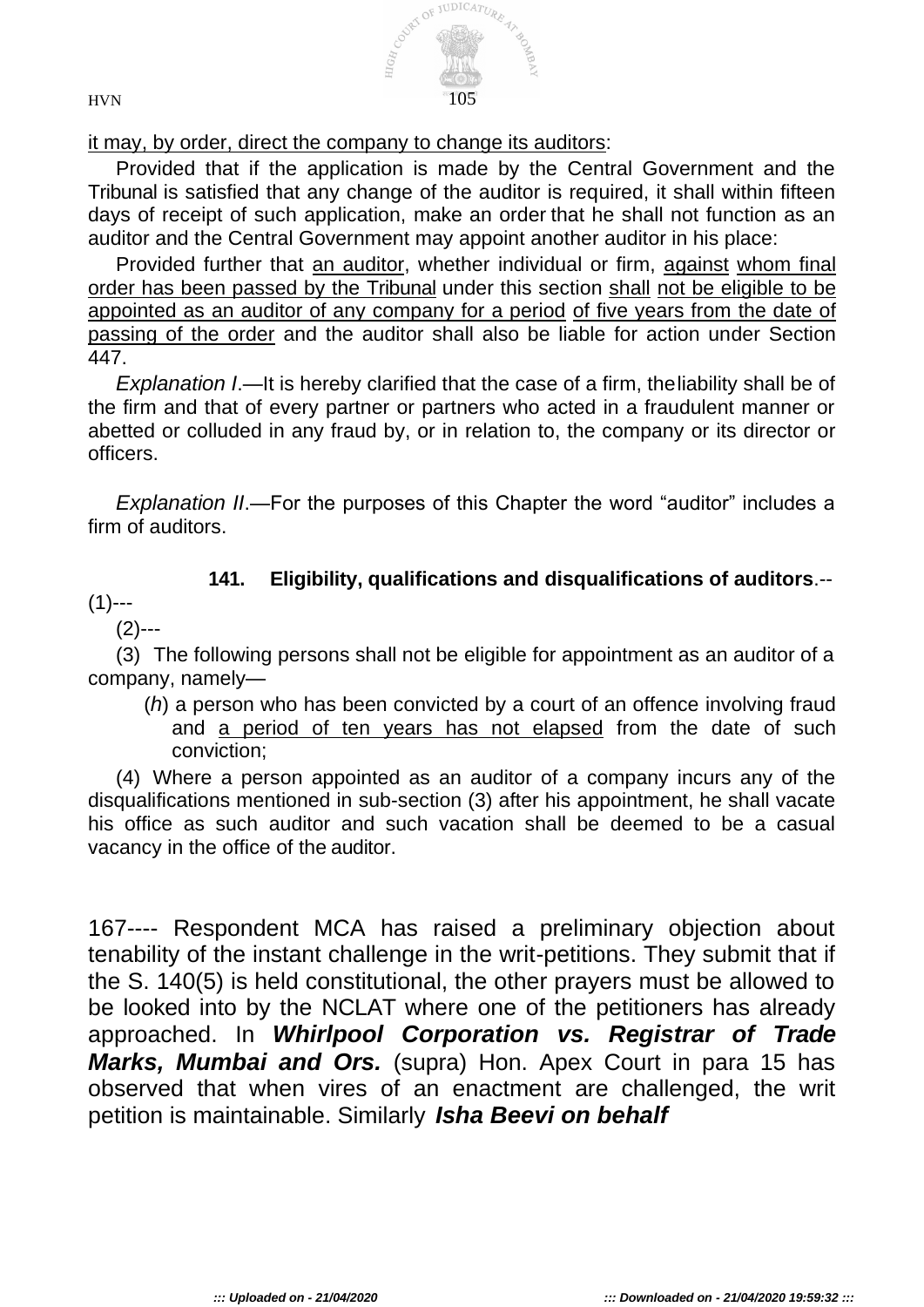

*of the minor Umaiben Beevi and Others vs. The Tax Recovery Officer and Addl. P.A. to Collector, Quilon and Ors.:*(paragraph 5) *and Bengal Immunity Company Limited vs. State of Bihar and*  **Ors.:**, (paragraph 8) disclose that all orders passed in the matter by NCLT can be assailed before this Court since constitutional validity has been questioned.

168----- In *Competition Commission of India vs. Bharti Airtel Limited and Ors (2019) 2 SCC 521***,** in para 119, the Apex Court relies on *Carona Ltd.* Apex Court holds (SCC pp.

569 & 571, paras 26-28 & 36) that the fact as to "paid-up share capital" of rupees one crore or more of a company is a "jurisdictional fact" and in absence of such fact, the court has no jurisdiction to proceed on the basis that the Rent Act is not applicable. The fact or facts upon which the jurisdiction of a court, a tribunal or an authority depends can be said to be a "jurisdictional fact". If the jurisdictional fact exists, a court, tribunal or authority has jurisdiction to decide other issues. If such fact does not exist, a court, tribunal or authority cannot act. It reiterates well settled law that a court or a tribunal cannot wrongly assume existence of jurisdictional fact and proceed to decide a matter. The underlying principle is that by erroneously assuming existence of a jurisdictional fact, a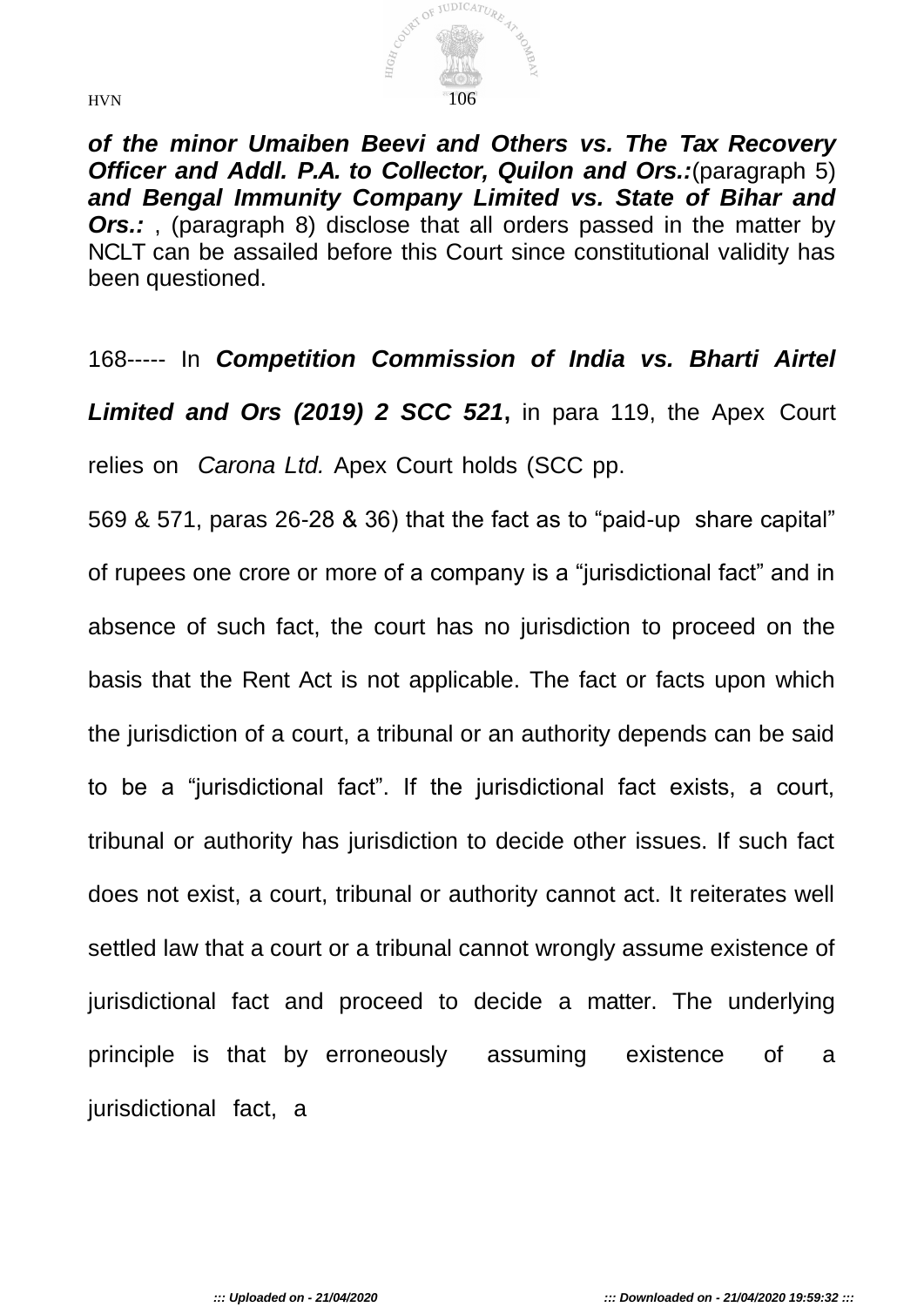

subordinate court or an inferior tribunal cannot confer upon itself jurisdiction which it otherwise does not possess. Observations in paragraphs 71 to 76 in **(2007) 1 SCC 732-- Arun Kumar & Others vs. Union of India & Others** also show the same position. Whether on the date on which NCLT passes an order u/S. 140(5), the CA nust be in the office or not, is the jurisdictional fact and on its answer, depends the jurisdiction of NCLT. These precedents also show that the availability of alternate remedy can not operate as bar and remedy of appeal before NCLAT does not bar exercise of writ jurisdiction by this Court. It is not correct and no law requires that after having taken the cognizance, this Court has to discontinue the scrutiny if it finds the provisions constitutional, and the Petitioners need to be relegated to the appellate forum.

169--- Having found that the alternate remedy of NCLAT does not bar consideration of the controversy, We can revert back to challenge on merits.

Hon. Apex Court in **Swiss Ribbons P ltd. vs. UOI**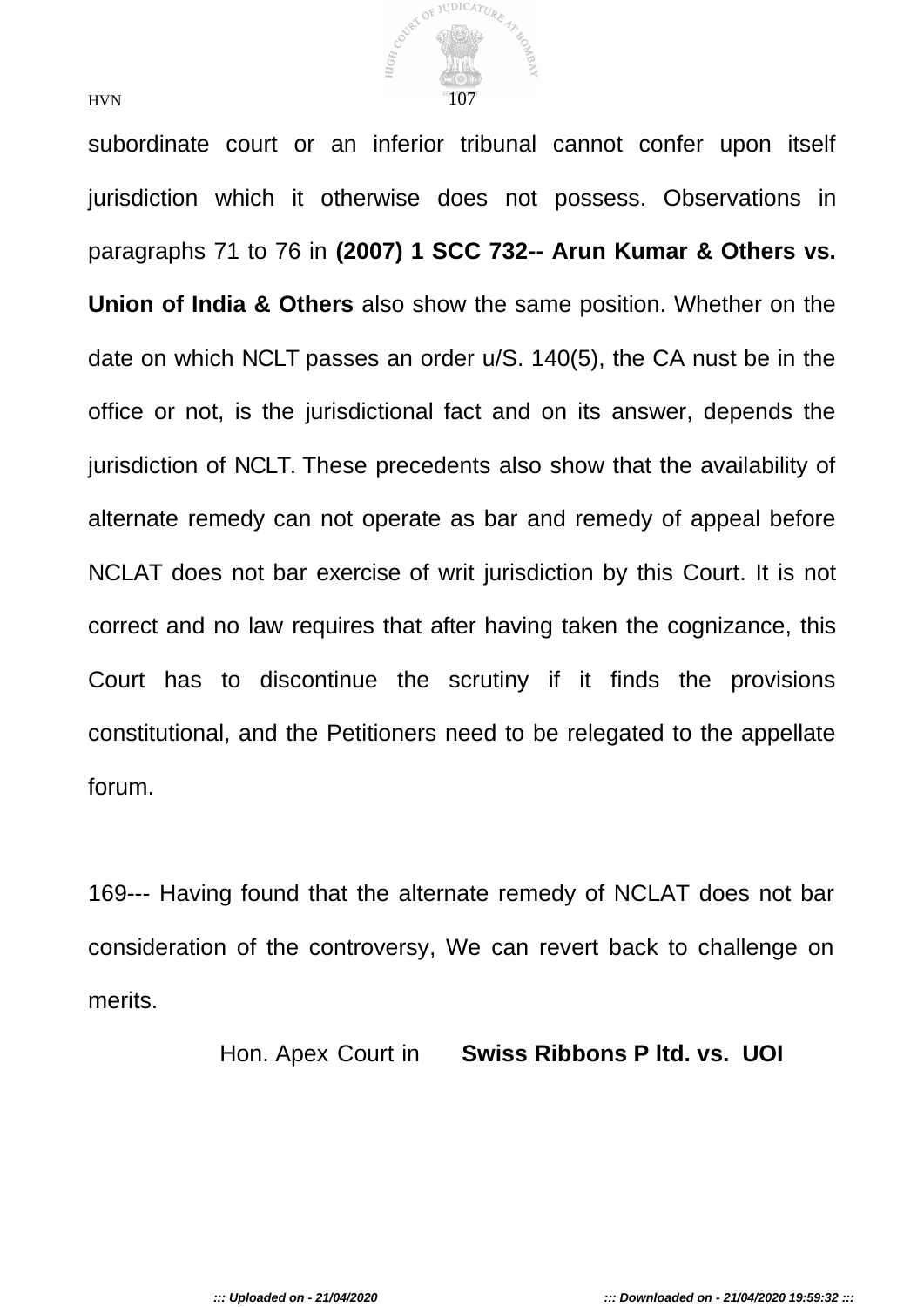

(supra) in para 38 holds that the legislation can be struck down on the ground that it is manifestly arbitrary. *Modern Dental College and Research Centre and Ors. vs. State of Madhya Pradesh and Ors.:*  (supra) is relied upon to point out the need of balancing fundamental right of CA to practice & limitations on it. We have noted that the change of auditor as directed by NCLT is after its satisfaction about it. The debarment or disqualification is not only due to that satisfaction. Effort of the Parliament appears to elevate the noble profession of company auditor still higher. We find that the measure of debarment can not be seen as disproportionate in the scheme of S. 140(5) of 2013 Act.

## 170--- Adv. Seervai relied upon *State of Rajasthan v. Mukan Chand, (1964) 6 SCR 903 : AIR 1964 SC 1633*

where in paragraph 8, the Constitution Bench points out that in order to pass the test of permissible classification, two conditions must be fulfilled, namely, (*1*) that the classification must be founded on an intelligible differentia which distinguishes persons or things that are put together from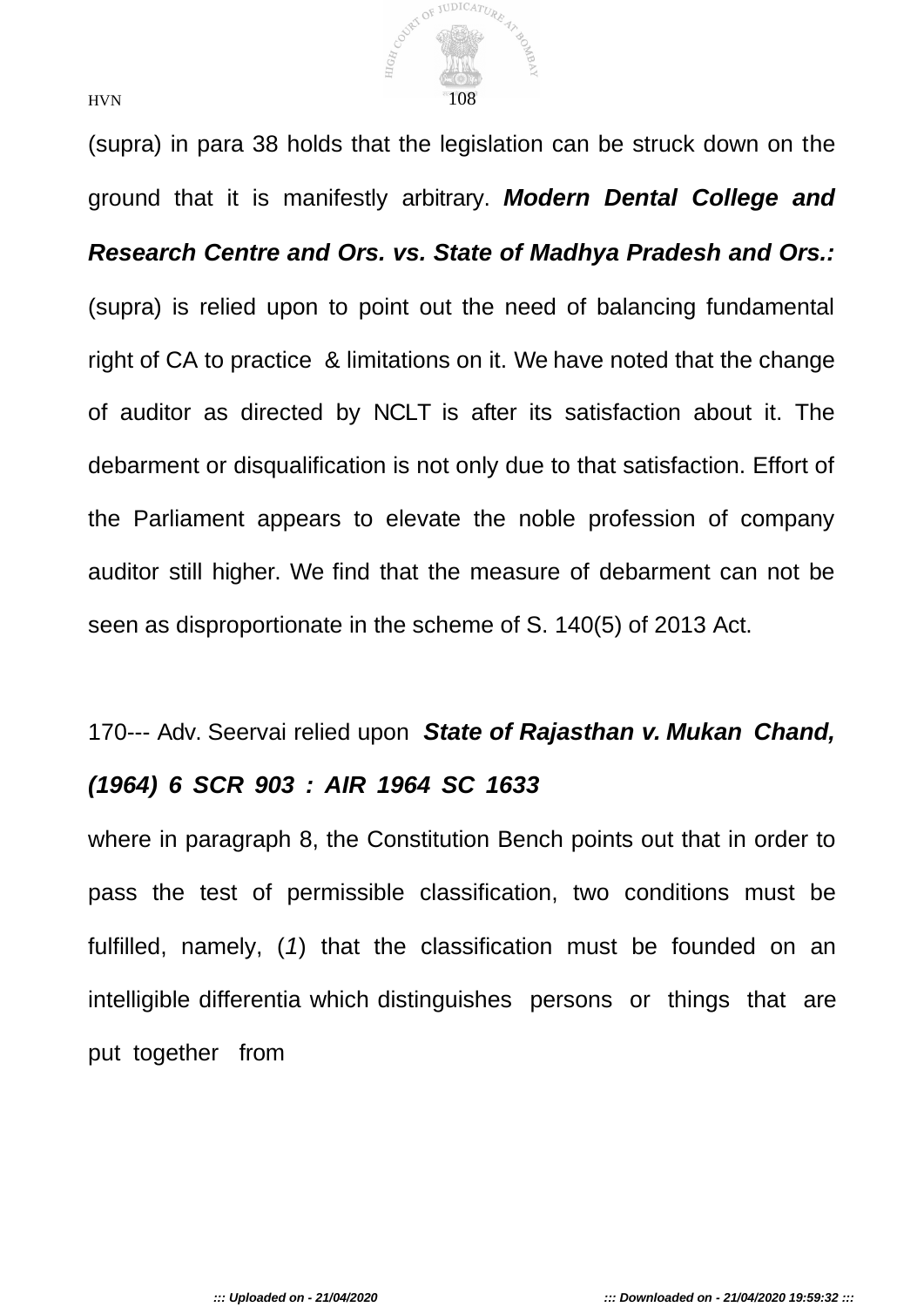

others left out of the group, and (*2*) that the differentia must have a rational relationship to the object sought to be achieved by the statute in question. Hon. Apex court holds that condition 2 above was clearly not satisfied in case before it. The object sought to be achieved by the Rajasthan Jagirdars' Debt Reduction Act,1957, was to reduce the debts secured on *jagir* lands which had been resumed under the provisions of the Rajasthan Land Reforms and Resumption of Jagirs Act. The Jagirdar's capacity to pay debts had been reduced by the resumption of his lands and the object of the Act was to ameliorate his condition. The fact that the debts were owed to a Government or local authority or other bodies mentioned in the impugned part of Section 2(*e*) had no rational relationship with this object sought to be achieved by the Act. Further, no intelligible principle underlies the exempted categories of debts. The Hon. Aoex Court found the reason why a debt advanced on behalf of a person by the court of wards is clubbed with a debt due to a State or a scheduled bank and why a debt due to a non-scheduled bank was not excluded from the purview of the Act, not discernible. This law is followed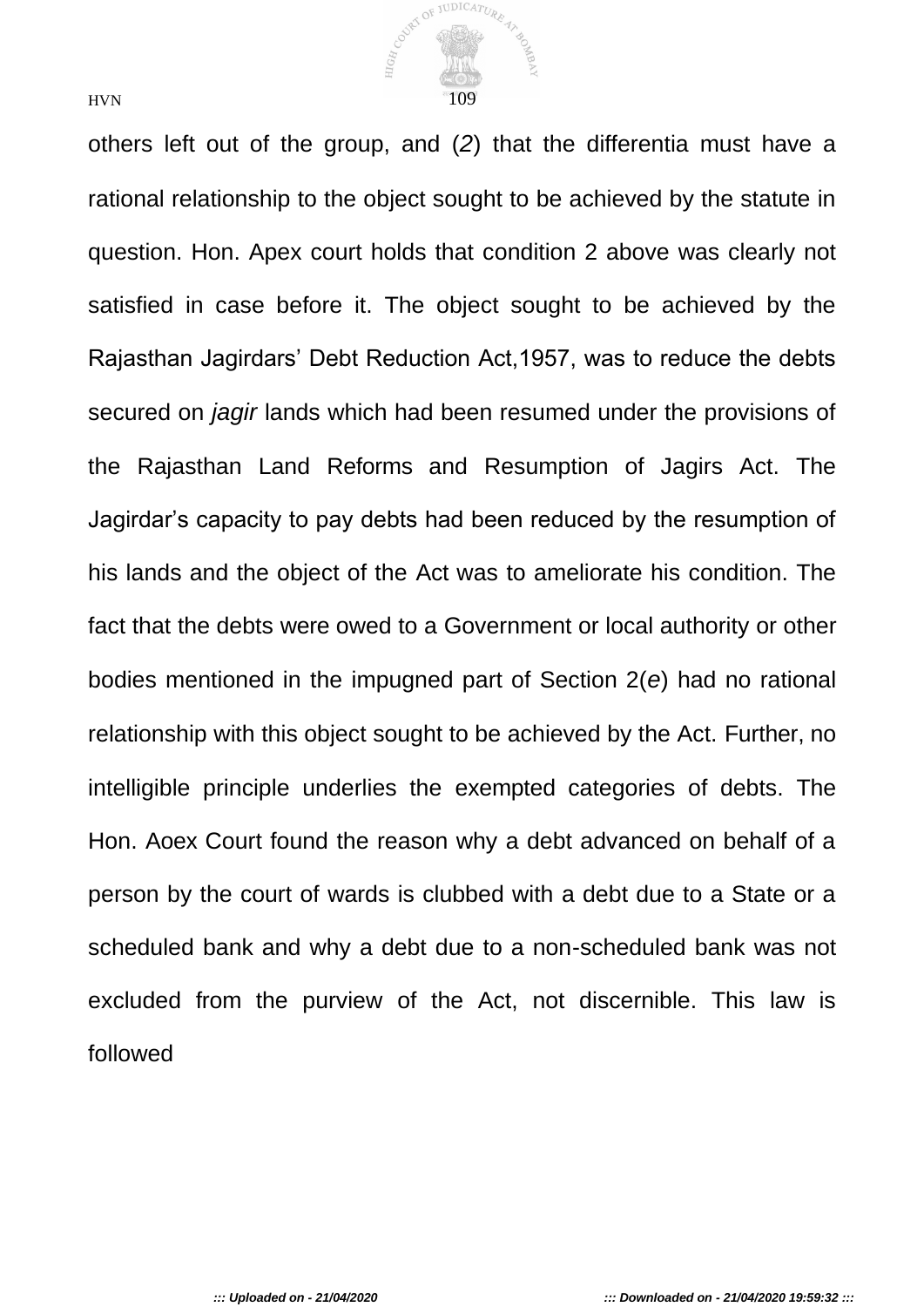

in **Leelabai Gajanan Pansare vs. Central Insurance Company- (2008) 9 SCC 720**.

171------ However, here said twin test is not relevant at all. We find that the Director of a Company or its Officers (paid servants of company) form the distinct class and are to be seen as part of the establishment of the Company. However the CA stands on entirely different footing and can not be seen as an officer of or subordinate to Company in any manner. Thus, efforts being made by the Petitioner to work out the similarity or equality amongst them can not succeed. We therefore do not find any need to multiply the citations in this respect.

172------ The heading or title of section 140 needs to be given due attention as per the judgment in the case of *Raichurmatham Prabhakar and Another vs. Rawatmal Dugar,*

supra. Respondents also relied upon it for this proposition and to urge that plain language must be given full effect. To explain what word "change" in S. 140(5) signifies, support is drawn from **(1986) 1 SCC 100 – Forward Construction Company**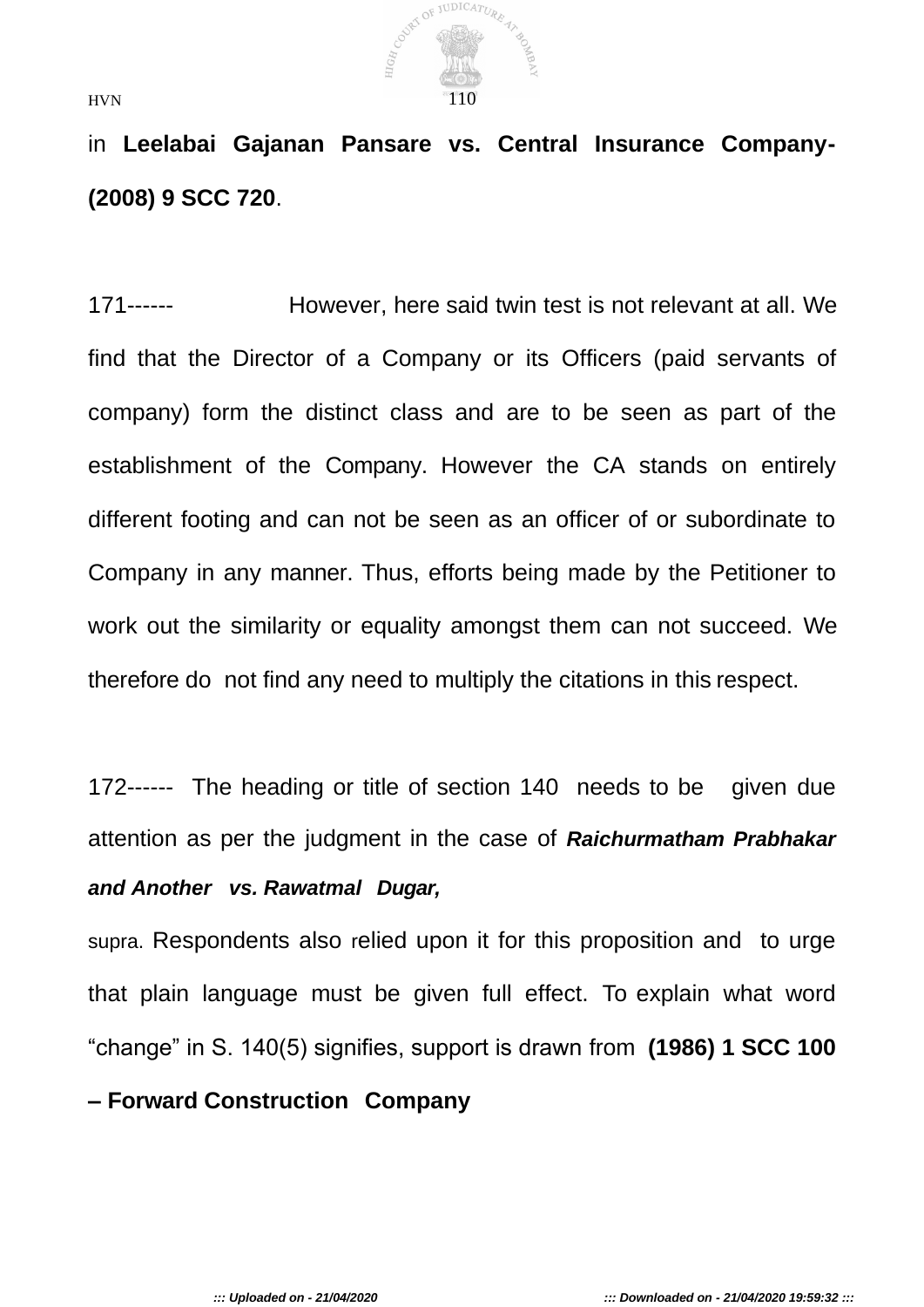

**vs. Prabhat Mandal**, paragraph-33. Paragraphs 55 & 63 of **Dharani Sugars & Chemicals Ltd. vs. Union of India – (2019) 5 SCC 480** are relied upon to show that when the law prescribes the mode/manner in which a thing is to be done it must be done that way or then not at all and, when the one section in same Act deals with a general power while the other deals with a specific power, the specific power can not be utilized via such general provision. We find that in present facts, the S. 132, S. 447 and S. 140(5) do not militate with each other at all & hence, recourse to these principles is not necessary. Discussion little later in the body of this judgment will bring on record our reasons in support.

173----- **(2017) 5 SCC 598 –Bhuwalika Steel Industries ltd. Vs, Union of India**, supports the argument that NCLT has erred in resorting to the deeming fiction as it is the prerogative of the Legislature only. **(2010) 13 SCC 336 – Sant lal Gupta vs. Modern Cooperative Group Hsg. Ltd**. shows that deeming fiction can not be resorted to even by a court of law.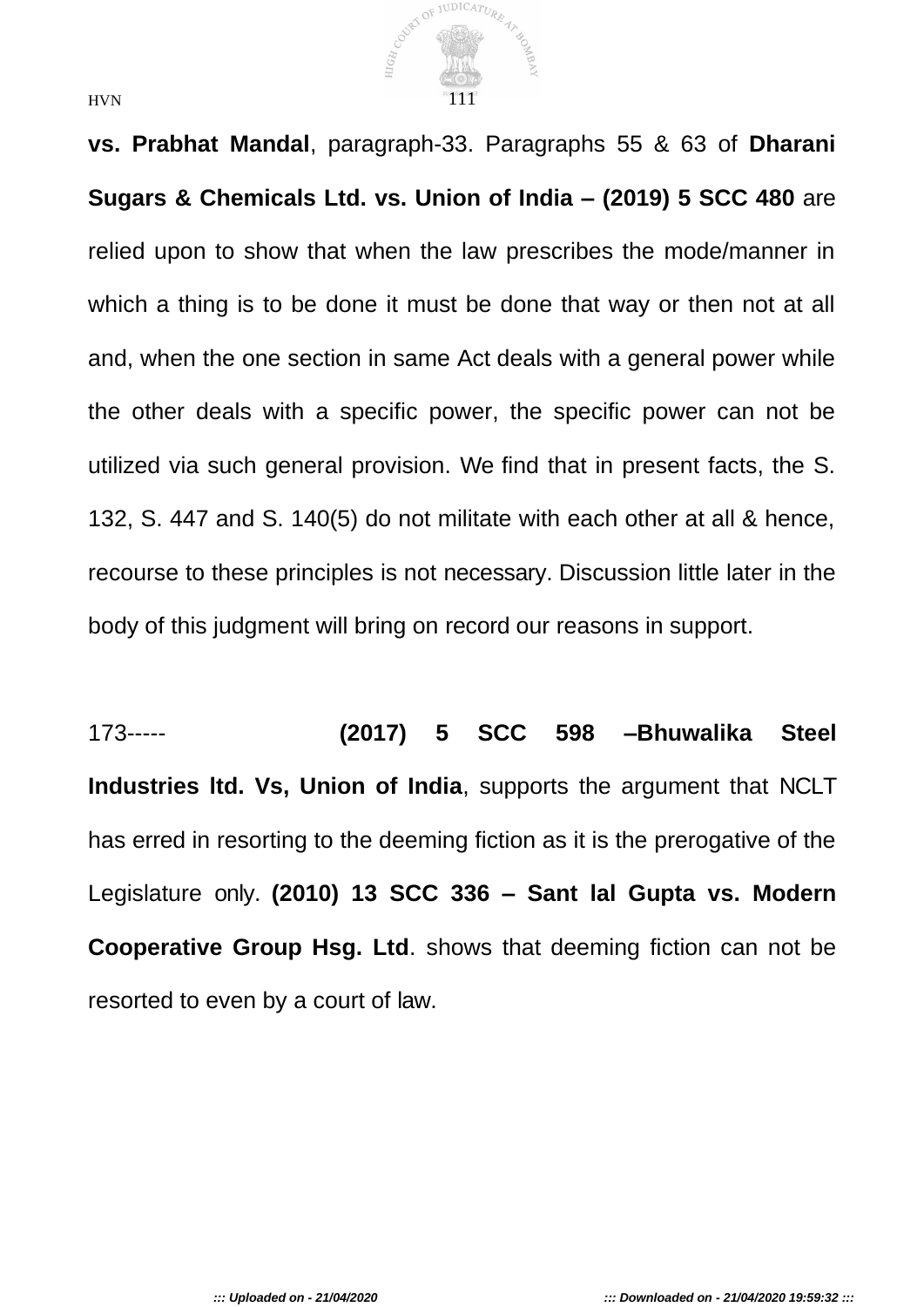

174---- We also note that Hon. Apex Court in **Nathi Devi vs. Radha Devi Gupta-- (2005) 2 SCC 271**- para 13 & 14, states that the Legislature inserts every part of statute with a purpose & the legislative intention is that every part thereof should be given effect to. If the words used are capable of only one construction, it is not open to court to adopt any other hypothetical construction on the ground that it finds it more consistent with the alleged object and policy of the Act.

175---- Shri Khambatta has relied upon **(1991) 3 SCC 442** – **Tribhovandas Haribhai Tamboli vs. Gujrat Revenue Tribunal & another** which in paragraph 8 points out the effect of a proviso which excluded the lands held on lease from the local authority from application of Bombay Tenancy & Agricultural Lands Act, 1948. **(1975) 2 SCC 791**-- **Carew and Company vs. Union of India**, 4 judges bench of Hon. Apex Court explains how an undertaking for the purposes of Monopolies & Restrictive Trade Practices Act, 1969 needs to be understood is also cited . There the Hon. Court in para 24 to 28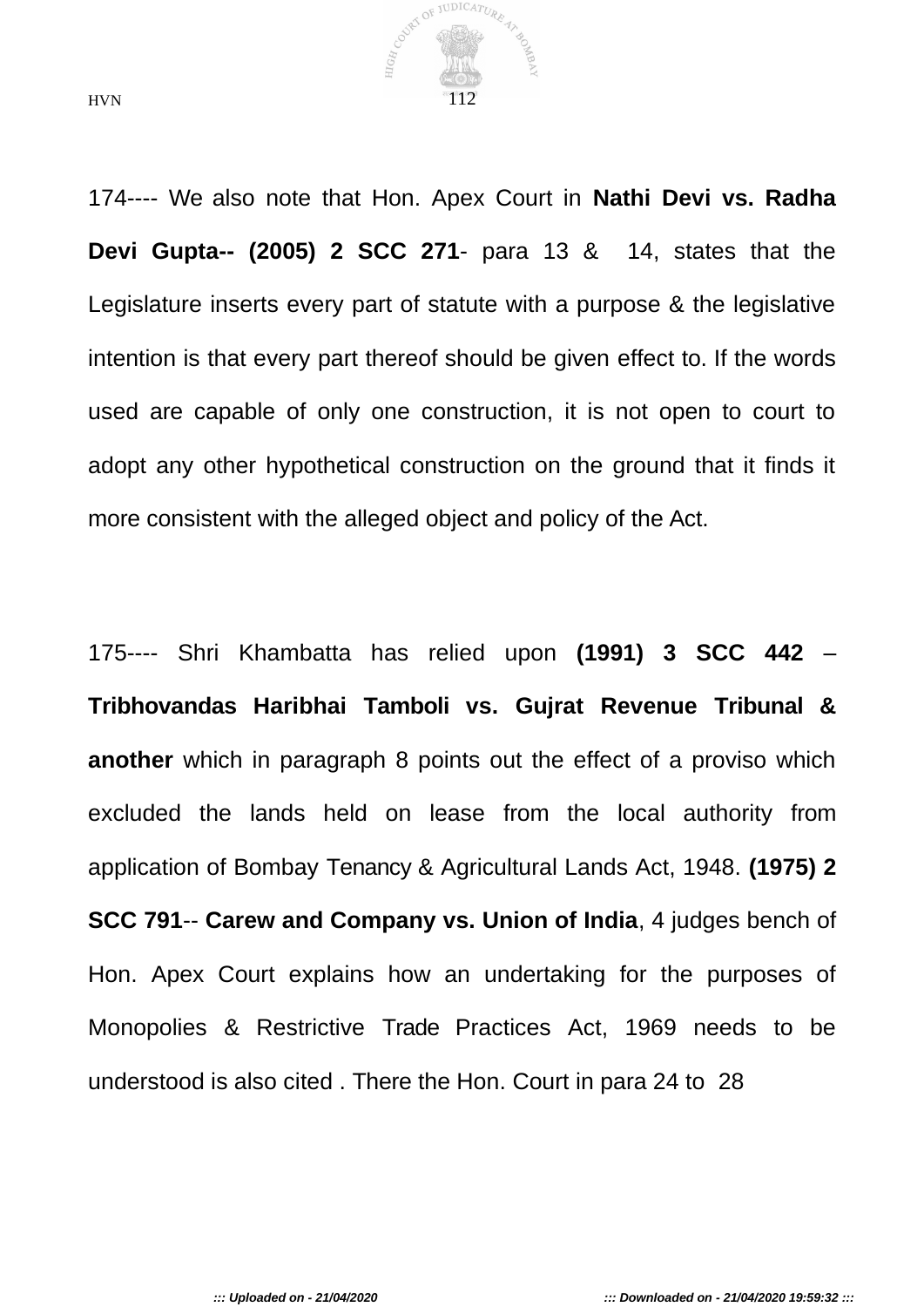

states that if two views are possible, one which advances the remedy and suppresses the evil must be adopted.

176-----Shri Seervai relied upon **(1976) 1 SCC 128-- Dwaraka Prasad vs. Dwaraka Das Saraf**-- where the Hon. 4 Judges state that though the proviso may be assigned several functions, the Courts have to be selective having regard to the text & context of the statute. We find that the following exposition in paragraph 18, holds good here. The rule of construction is that prima facie a proviso should be limited in its operation to the subject-matter of the enacting clause. To expand the enacting clause, inflated by the proviso, sins against the fundamental rule of construction that a proviso must be considered in relation to the principal matter to which it stands as a proviso. Hon. Apex Court points out that --

"The proper course is to apply the broad general Rule of construction which is that a section or enactment must be construed as a whole, each portion throwing light if need be, on the rest.

The true pri"nciple undoubtedly is, that the sound interpretation and meaning of the statute, on a view of the enacting clause, saving clause, and proviso, taken and construed together is to prevail.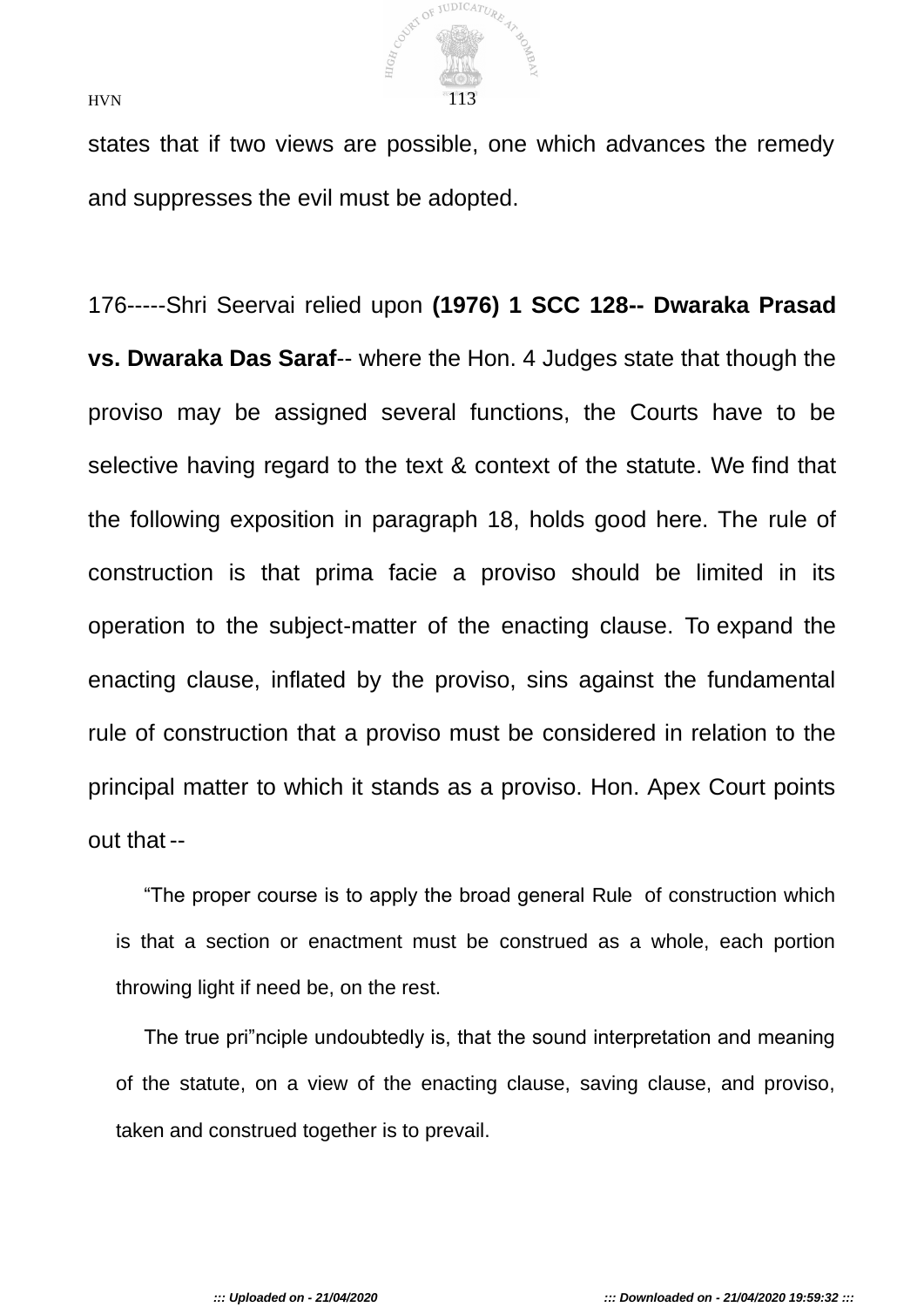

(*Maxwell on Interpretation of Statutes*, 10th Edn., p. 162)

As explained, here the words in second proviso to S. 140(5) of 2013 Act ordinarily can not be ignored and the golden rule is to read the whole section, inclusive of the proviso, in such manner that they mutually throw light on each other and result in a harmonious construction.

177---- In view of this ruling, we do not find it necessary to refer to **Union of India vs. Sanjay Kumar Jain-- (2004) 6 SCC 708** -para 11 which states that normally a proviso excepts or qualifies something form an enactment or to the discussion in paragraphs 15 to 17 in **Binani Industries Ltd. vs. Assistant Commissioner of Commercial Taxes – (2007) 15 SCC 435**, relied upon by Adv. Dwarakadas.

178------ Before applying the above dogmas to the present facts, we also consider it convenient to look into the scheme of S.140(5) and whether it allows a punishment to be imposed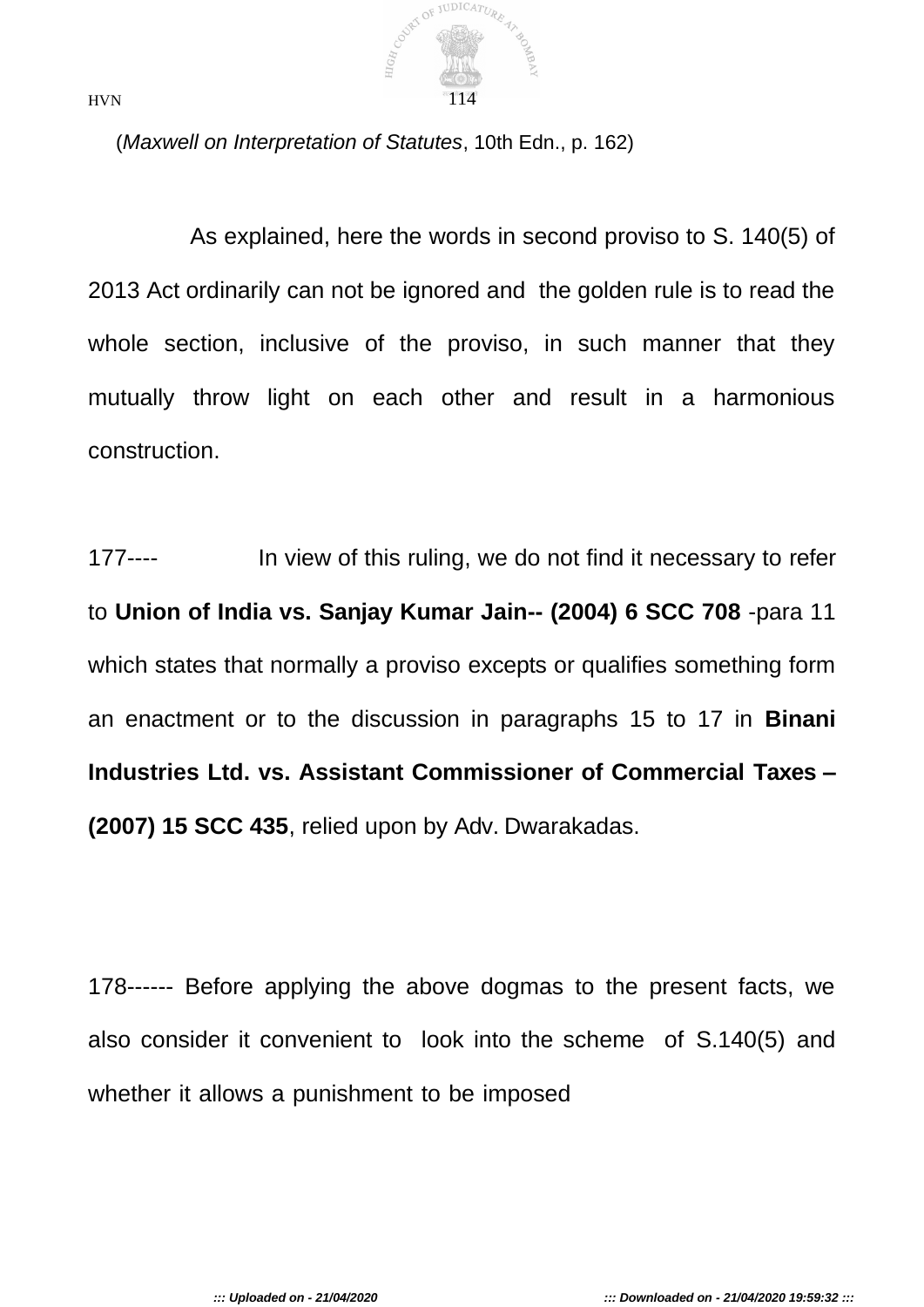**JUDICATURE**  $\Omega$ HIGH,  $HVN$  115

for any offence. It will also throw light on the issue of double jeopardy.

# 179----- In **Rajesh Awasthi v. Nand Lal Jaiswal***,* **(2013) 1 SCC 501**

at page 522, it is observed :

"48 In the present context, it has become necessitous to dwell upon the role of the Selection Committee. Section 85(1) of the Act provides for the constitution of the Selection Committee to select Members of the State Commission. The said Committee, as the composition would show, is a High-Powered Committee, which has been authorised to adjudge all aspects. I may hasten to add that I am not at all delving into the sphere of suitability of a candidate or the eligibility, for in the case at hand the issue in singularity pertains to total non-compliance with the statutory command as envisaged under Section 85(5).

49. It is seemly to state that the aforementioned provision employs the term "recommendation". While dealing with the concept of recommendation, a three-Judge Bench of this Court in A. Panduranga Rao

v. State of A.P. $\frac{28}{3}$  has stated that the literal meaning of the word "recommend" is quite simple and it means "suggest as fit for employment". In the present case the Selection Committee as per the provision was obliged to satisfy itself when the legislature has used the word "satisfied". It has mandated the Committee to perform an affirmative act. There has to be recording of reasons indicating satisfaction, may be a reasonable one. Absence of recording of satisfaction is contrary to the mandate/command of the law and that makes the decision sensitively susceptible. It has to be borne in mind that in view of the power conferred on the State Commission, responsibility of selection has been conferred on a High-Powered Selection Committee. The Selection Committee is legally obliged to record that it has been satisfied that the candidate does not have any financial or other interest which is likely to affect prejudicially his functions as Chairman or member, as the case may be. The said satisfaction has to be reached before recommending any person for appointment. It would not be an exaggeration to state that the abdication of said power tantamounts to breach of rule of law because it not only gives a go-by to the warrant of law but also creates a dent in the basic index of law. Therefore, the selection is vitiated and it can never come within the realm of curability, for there has been statutory non- compliance from the very inception of selection."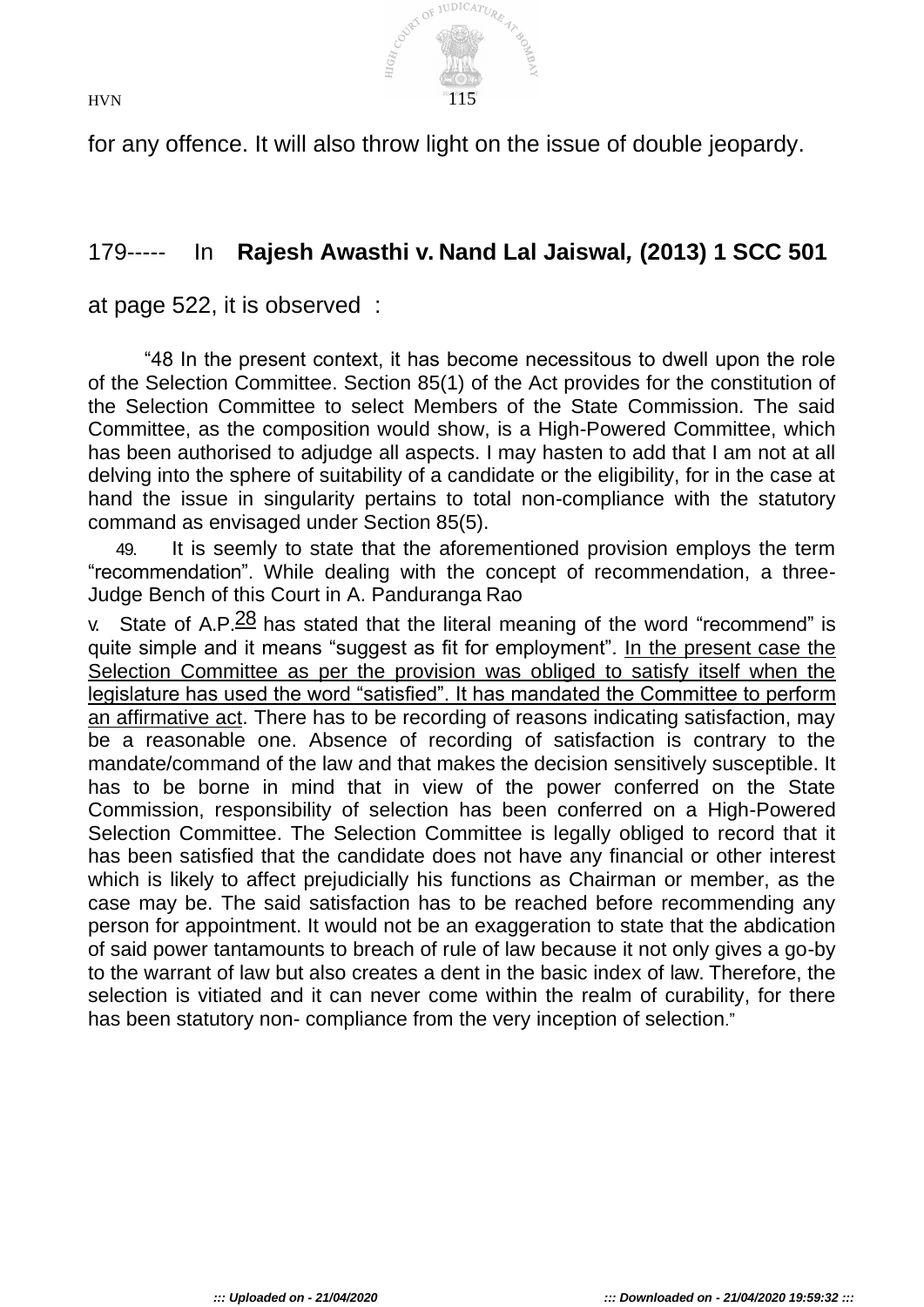

## 180--- **Swadeshi Cotton Mills vs. Union of India – (1981) 1 SCC**

**664 ,** at page 698 observes :

"53. With the aforesaid objects in view, Section 18-AA was inserted by the Amendment Act 72 of 1971. The marginal heading of the section is to the effect: "*Power to take over industrial undertakings without investigation under certain circumstances".* This marginal heading, it will be seen, accords with the Objects and Reasons extracted above. Section 18-AA runs as under:

"(1) Without prejudice to any other provision of this Act, if, from the documentary or other evidence in its possession, the Central Government is satisfied, in relation to an industrial undertaking, that—

(a) the persons incharge of such industrial undertaking have, by reckless investments or creation of encumbrances on the assets of the industrial undertaking, or by diversion of funds, brought about a situation which is likely to affect the production of articles manufactured or produced in the industrial undertaking, and that immediate action is necessary to prevent such a situation; or

(b) it has been closed for a period of not less than three months (whether by reason of the voluntary winding up of the Company owning the industrial undertaking or for any other reason) and such closure is prejudicial to the concerned scheduled industry and that the financial condition of the Company owning the industrial undertaking and the condition of the plant and machinery of such undertaking are such that it is possible to re-start the undertaking and such re-starting is necessary in the interests of the general public,..

60. Section 18-AA(1)(*a*), in terms, requires that the satisfaction of the Government in regard to the existence of the circumstances or conditions precedent set out above, including the necessity of taking immediate action, must be based *on evidence* in the possession of the Government. If the satisfaction of the Government in regard to the existence of any of the conditions, (*i*) and (*ii*), is based on no evidence, or on irrelevant evidence or on an extraneous consideration, it will vitiate the order of "take-over", and the court will be justified in quashing such an illegal order on judicial review in appropriate proceedings. Even where the statute conferring the discretionary power does not, in terms, regulate or hedge around the formation of the opinion by the statutory authority in regard to the existence of preliminary jurisdictional facts with express checks, the authority has to form that opinion reasonably like a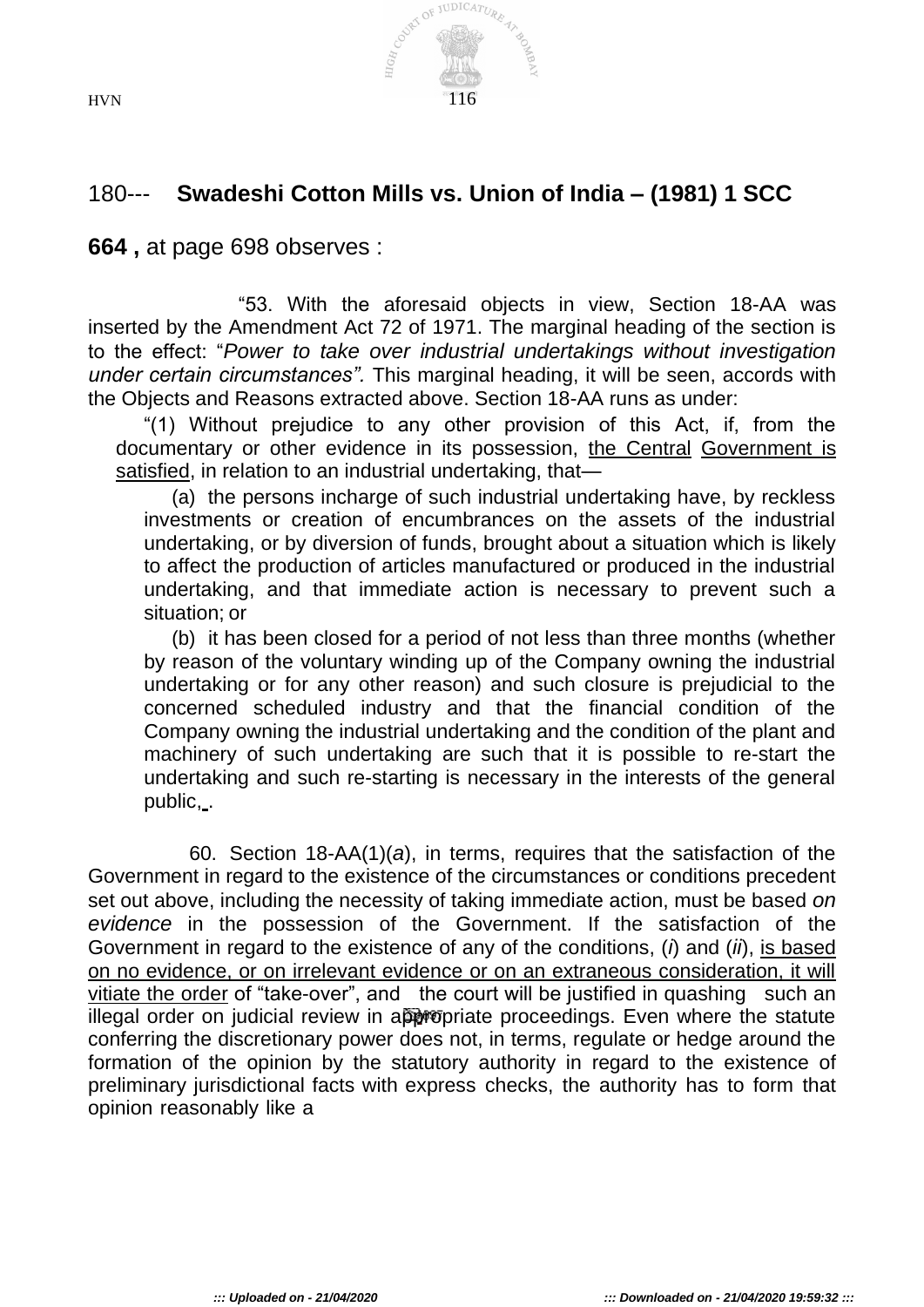

reasonable person.

61. While spelling out by a construction of Section 18-AA(1)(*a*) the proposition that the opinion or satisfaction of the Government in regard to the necessity of taking immediate action could not be the subject of judicial review, the High Court (majority) relied on the analogy of Section

17 of the Land Acquisition Act, under which, according to them, the Government's opinion in regard to the existence of the urgency is not justiciable. This analogy holds good only up to a point. Just as under Section 18-AA of the IDR Act, in case of a genuine "immediacy" or imperative necessity of taking immediate action to prevent fall in production and consequent risk of imminent injury to paramount public interest, an order of "take-over" can be passed without prior, time- consuming investigation under Section 15 of the Act, under Section 17(1) and (4) of the Land Acquisition Act, also, the preliminary inquiry under Section 5-A can be dispensed with in case of an urgency. It is true that the grounds on which the Government's opinion as to the existence of the urgency can be challenged are not unlimited, and the power conferred on the Government under Section 17(4) of that Act has been formulated in subjective terms; nevertheless, in cases, where an issue is raised, that the Government's opinion as to urgency has been formed in a manifestly arbitrary or perverse fashion without regard to patent, actual and undeniable facts, or that such opinion has been arrived at on the basis of irrelevant considerations or no material at all, or on materials so tenuous, flimsy, slender or dubious that no reasonable man could reasonably reach that conclusion, the court is entitled to examine the validity of the formation of that opinion by the Government in the context and to the extent of that issue."

### 181---- **Maneka Gandhi vs. Union Of India-- (1978) 1 SCC 248 ,** at

page 386, shows :

"186. On a consideration of various authorities it is clear that where the decision of the authority entails civil consequences and the petition is prejudicially affected he must be given an opportunity to be heard and present his case. This Court in *Barium Chemicals Ltd.* v. *Company Law Board*134 and *Rohtas Industries Ltd.* v. *S.D. Agarwal*135 has held that a limited judicial scrutiny of the impugned decision on the point of rational and reasonable nexus was open to a court of law. An order passed by an authority based on subjective satisfaction is liable to judicial scrutiny to a limited extent has been laid down in *Western U.P. Electric Power & Supply Co.* v. *State of U.P.*136 wherein construing the provisions of Section 3(2)(*e*) of the Indian Electricity Act 9 of 1910 as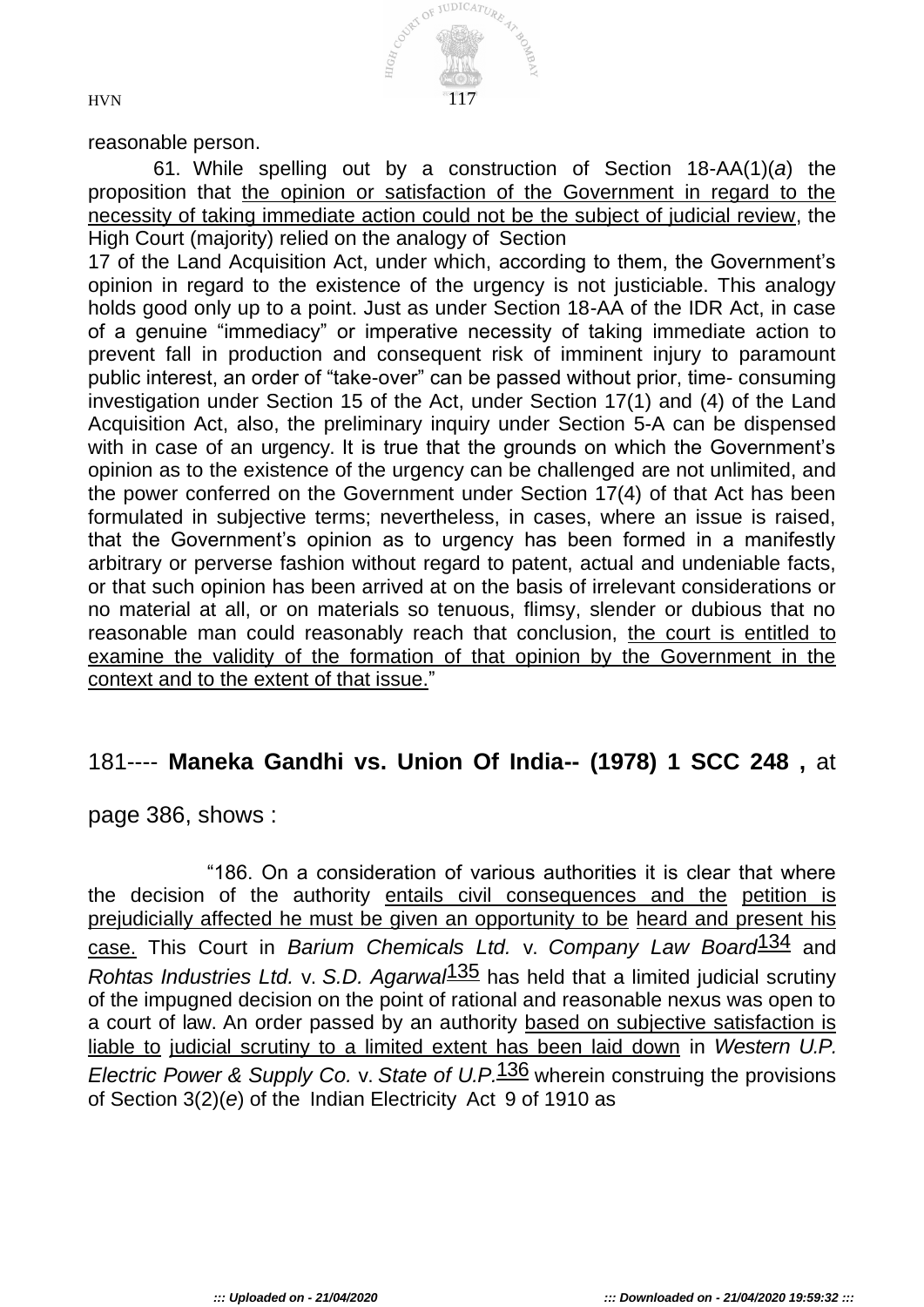

amended by the U.P. Act 30 of 1961, where the language used is similar to Section 10(3)(*c*) of the Passports Act, this Court held that when the Government exercises its power on the ground that it "deems such supply necessary in public interest" if challenged, the Government must make out that exercise of the power was necessary in the public interest. The Court is not intended to sit in appeal over the satisfaction of the Government. If there is prima facie evidence on which a reasonable body of persons may hold that it is in the public interest to supply energy to consumers the requirements of the statute are fulfilled. "In our judgment, the satisfaction of the Government that the supply is necessary in the public interest is in appropriate cases not excluded from judicial review." The decisions cited are clear authority for the proposition that the order passed under Section 10(3)(*c*) is subject to a limited judicial scrutiny. An order under Section 10(3)(*c*) though it is held to be an administrative order passed on the subjective satisfaction of the authority cannot escape judicial scrutiny. The Attorney-General fairly conceded that an order under Section 10(3)(*c*) is subject to a judicial scrutiny and that it can be looked into by the Court to the limited extent of satisfying itself whether the order passed has a rational and reasonable nexus to the interests of the general public."

## 182---- In **Hamdard (Wakf) Laboratories vs. Deputy Commissioner of**

#### **Labour-- (2007) 5 SCC 281**, at page 290, Hon. Apex Court observes--

"16. Different statutes, enacted by Parliament fromtime to time, although beneficial in character to the workmen, seek to achieve different purposes. Different authorities have been prescribed for enforcing the provisions of the respective statutes. The authority under the Payment of Wages Act, 1936 is one of them.

17. In view of the fact that diverse authorities exercise jurisdiction which may be overlapping to some extent, the courts while interpreting the provisions of the statutes must interpret them in such a manner so as to give effect thereto."

183---- The powers under or the provisions contained in S. 132, 140(5)

& S. 447 of the 2013 Act also can not be seen as parralel powers as

### held in **(2007) 3 SCC 184**--**Raja Ram Pal**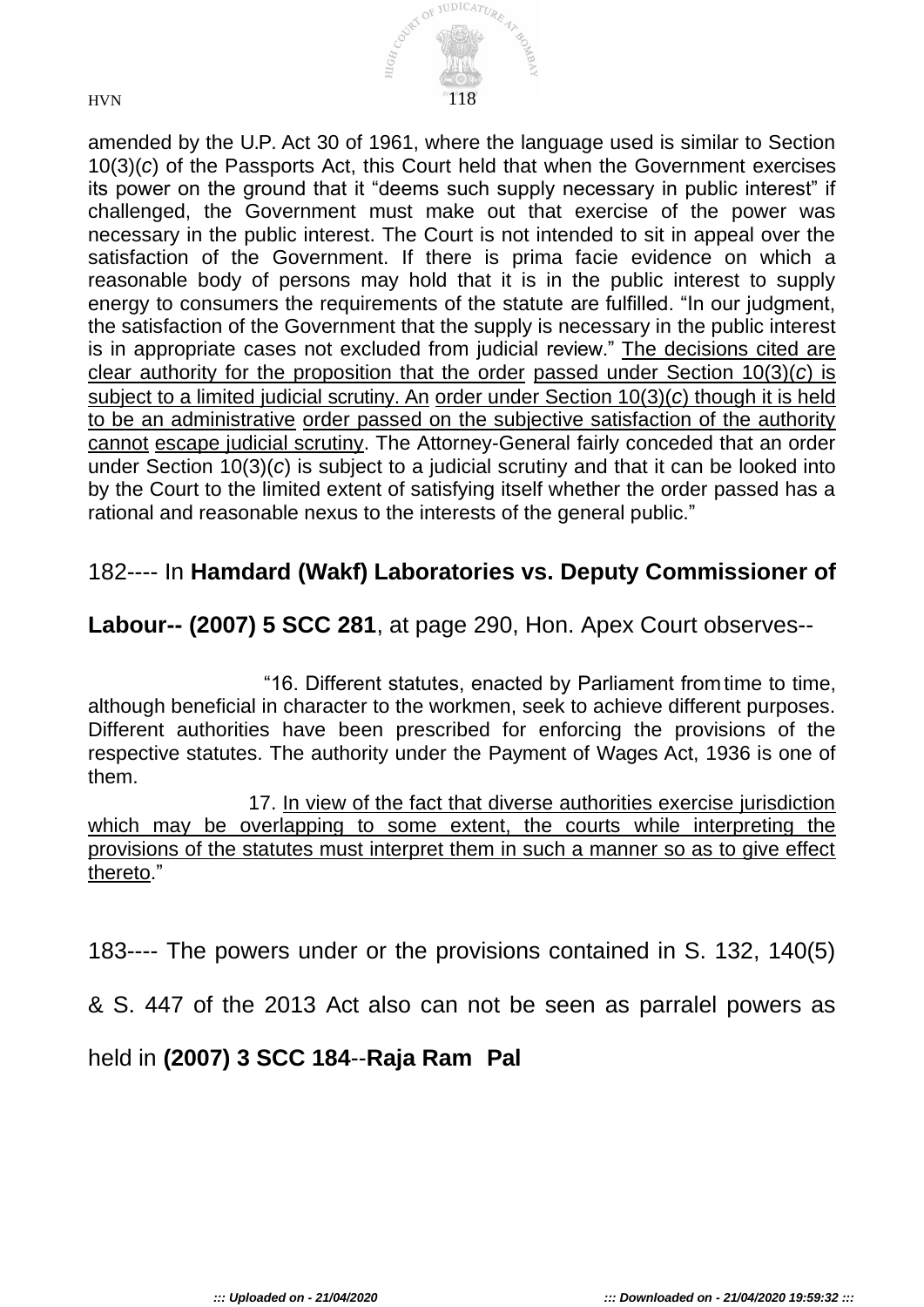

# **Vs. Hon. Speaker, Lok Sabha ,** at page 444 :

"704. I am reminded of what Sarkar, J. stated in *U.P. Assembly case (Special Reference No. 1 of 1964)*: (AIR 1065 SC 745 at p. 810, para 213)

"*213*. I wish to add that I am not one of those who feel that a Legislative Assembly cannot be trusted with an absolute power of committing for contempt. The legislatures have by the Constitution been expressly entrusted with much more important things. During the fourteen years that the Constitution has been in operation, the legislatures have not done anything to justify the view that they do not deserve to be trusted with power. I would point out that though Article 211 is not enforceable, the legislatures have shown an admirable spirit of restraint and have not even once in all these years discussed the conduct of Judges. We must not lose faith in our people, we must not think that the legislatures would misuse the powers given to them by the Constitution or that safety lay only in judicial correction. Such correction may produce friction and cause more harm than good. In a modern State it is often necessary for the good of the country that parallel powers should exist in different authorities. It is not inevitable that such powers will clash. It would be defeatism to take the view that in our country men would not be available to work these powers smoothly and in the best interests of the people and without producing friction. I sincerely hope that what has happened will never happen again and our Constitution will be worked by the different organs of the State amicably, wisely, courageously and in the spirit in which the makers of the Constitution expected them to act."

# 184 --- Observations of Hon. Apex Court in **Subhash Popatlal Dave vs.**

# **Union of India (2014) 1 SCC 280** show that--

"35. This Court consistently held that preventive detention "does not partake in any manner of the nature of punishment" but taken "by way of precaution to prevent mischief to the community" $14$ . Therefore, necessarily such an action is always based on some amount of "suspicion or anticipation". Hence, the satisfaction of the State to arrive at a conclusion that a person must be preventively detained is always subjective. Nonetheless, the legality of such subjective satisfaction is held by this Court to be amenable to the judicial scrutiny in exercise of the jurisdiction conferred under Articles 32 and 226 of the Constitution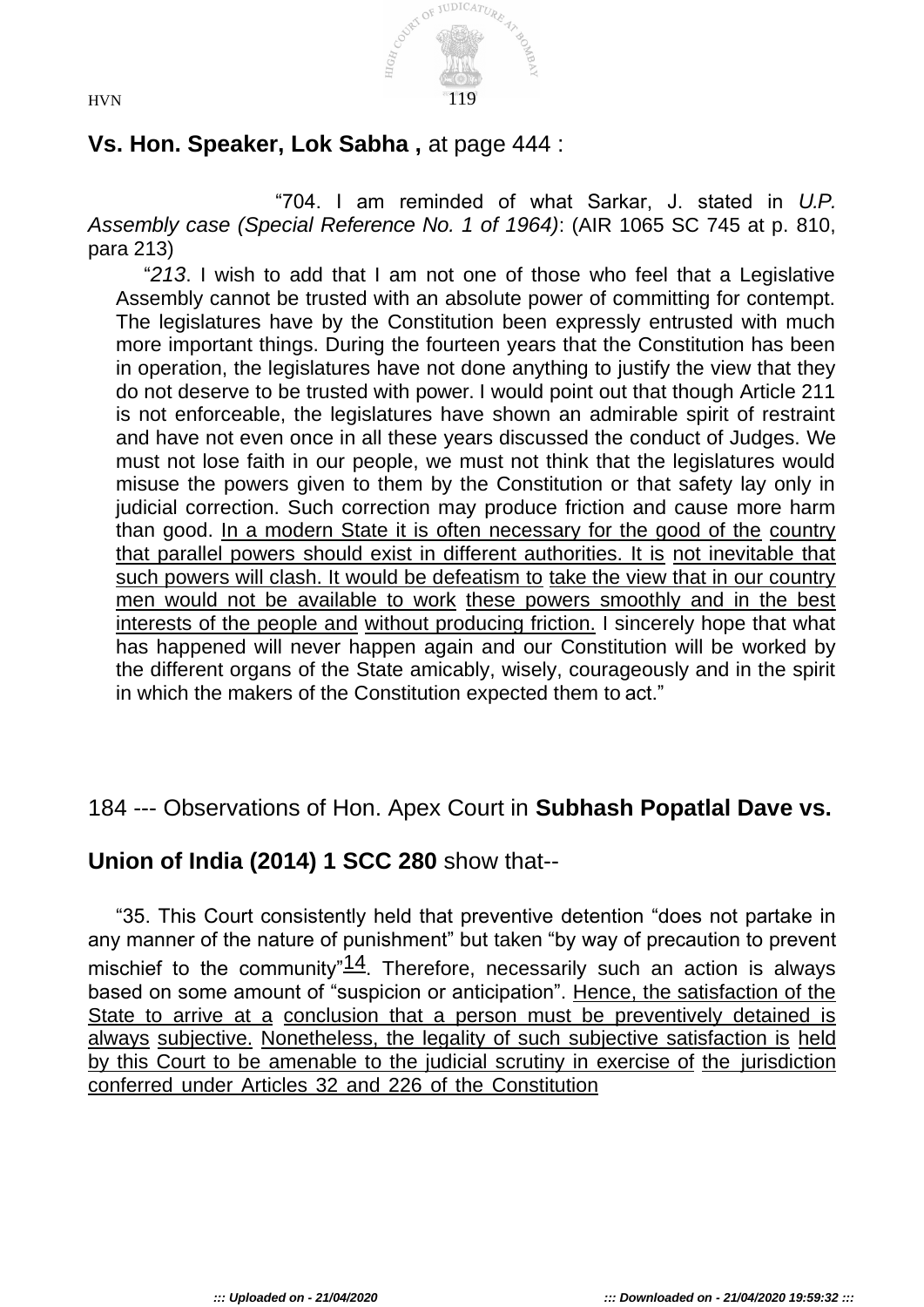

#### on certain limited grounds.

36. One of the grounds on which an order of preventive detention can be declared invalid is that there is no live nexus between (*1*) the material which formed the basis for the State to record its subjective satisfaction, and (*2*) the opinion of the State that it is necessary to preventively detain a person from acting in any manner prejudicial to the public interest or security of the State, etc. In other words, the material relied upon by the State for preventively detaining a person is so stale that the State could not have rationally come to a conclusion that it is necessary to detain a person without a charge or trial."

185--- One of the major challenges is on the ground of Double Jeopardy and lack of proper procedure. Is action against the company auditor under S.140(5) quasi-criminal?--Discussion in **An Advocate vs. Bar Council of India** (supra) by Hon. 2 judge bench of Apex Court shows that there action was being taken for professional misconduct and punishment was suspension from practice for three years. These proceedings are held quasi criminal in nature and accordingly standards and procedure relevant in criminal jurisprudence are directed to be used. Here we find that S. 140 (5) does not deal with the professional misconduct and hence it is not relevant.

In **Needle Industries (India) Ltd. vs. Needle Industries Newly (India)**  -(1981) 3 SCC 333 in paragraph 63 & 65, Hon. Apex Court points out the risk in relying upon solely on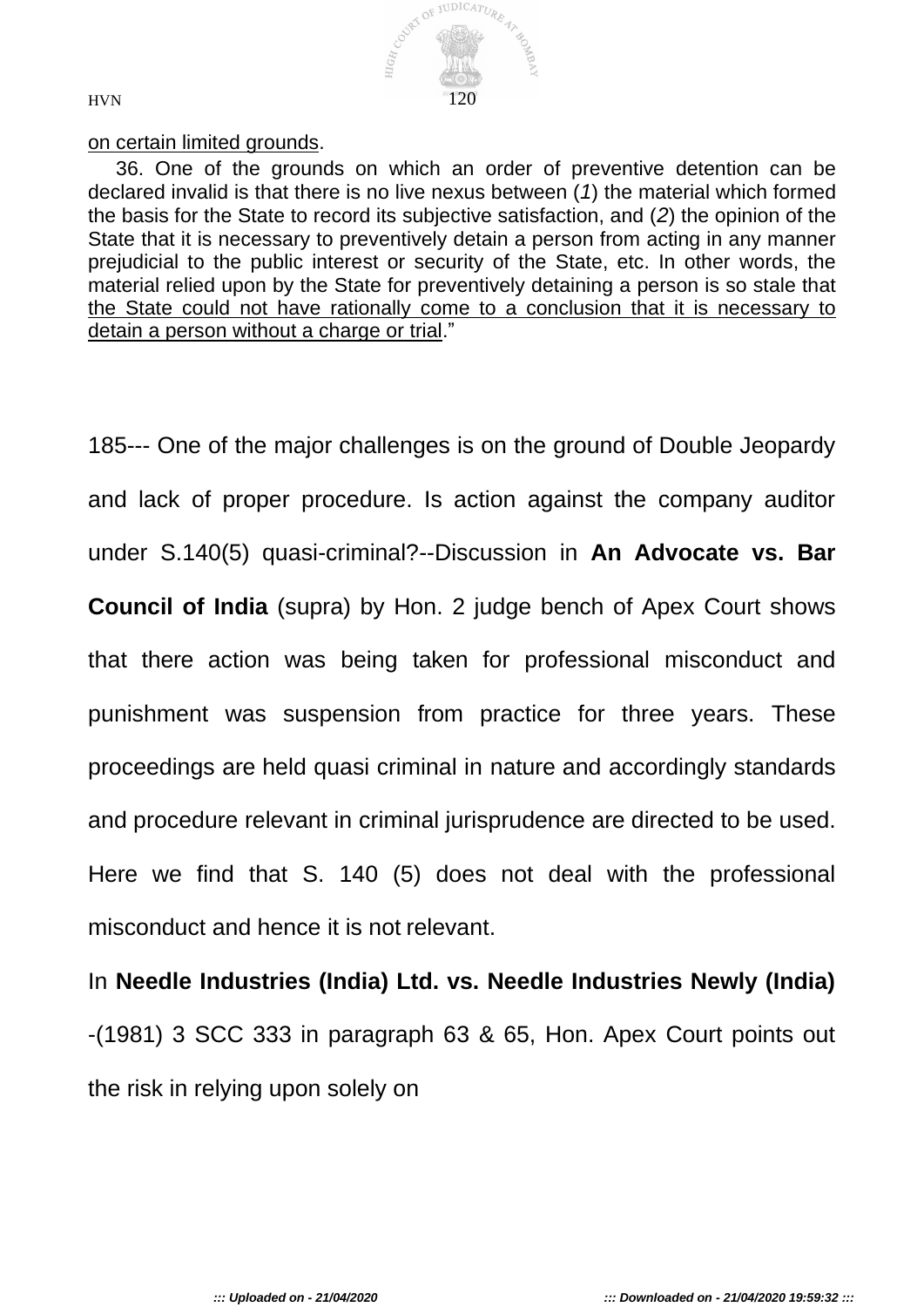

documents and importance of process of cross-examination. In

**A. Ayyasamy vs. A. Paramsivam and others** -(2016) 10 SCC 386, in paragraph 25, the Hon. Apex Court points out how the allegations of fraud may raise complex questions of law & facts. Thus it holds that to decide such questions, the civil court is the appropriate forum and not the arbitrator. According to petitioners NCLT can not be said to be the apt forum for considering alleged fraud on part of CA. Discussion undertaken by us (below) shows that NCLT is not recording any finding to prejudice any legal right of CA in S. 132 or S. 447 proceedings.

In **AIR 1965 SC 1518-- Ram Dial vs. State of Punjab,** the Constitution bench of Hon. Apex Court examines possibility of pick & choose because of two identical remedies but with different procedures. Those section are S. 14(e), S.16(1) & S. 16(3) of the Punjab Municipalities Act,3 of 1911. In matter before us, the object of S. 140(5) is not the same as in S. 132of the 2013 Act.

186---- We find the arguments by the petitioners on classification between the Company Auditors on one hand &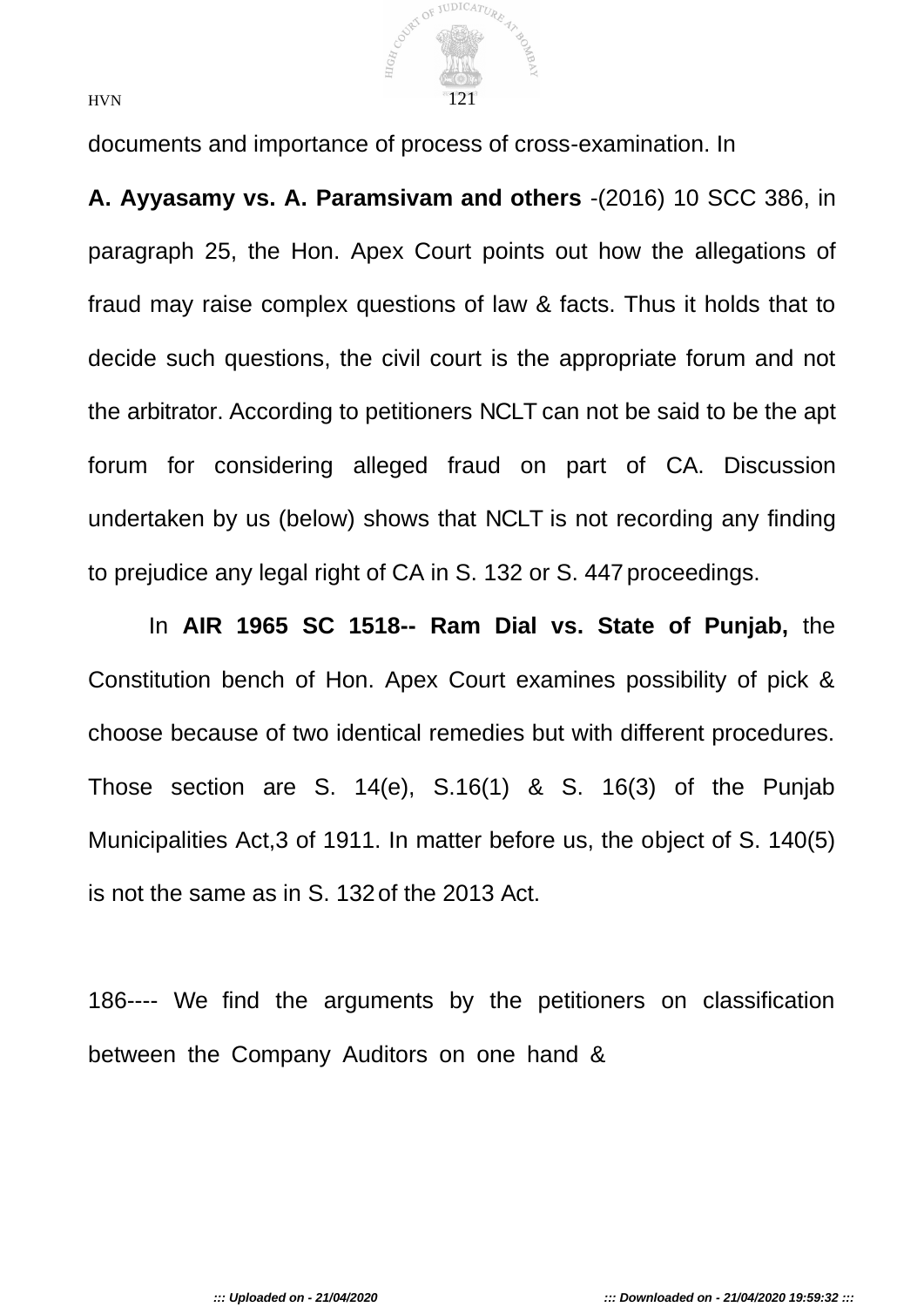

the Directors or Officers of the company on the other hand misconceived because of unique position of CA qua the Company and status of the Directors or the office bearers of such Company. The directors or the officers of such company must identify themselves with its affairs while the CA has to be aloof & neutral.

187--- In **A.N. Parsuraman and another vs. State of Tamilnadu – (1989) 4 SCC 683**, in para 8, the Hon. Apex Court finds that the executive was given wide discretion in the matter of choice of competent authority in picking and choosing an institution for exemption from the Tamilnadu Private Educational Institutions (Regualation) Act, 1966. It can not be said about S. 140(5) where the power to order the change to CA is conferred upon NCLT – a quasi-judicial Tribunal which has to follow the 2017 Rules. There the norms for refusing or grant of permission were also not prescribed and every thing depended upon the executive's whim & caprice. Here, NCLT has to be "satisfied" and then only it "may" order the company to change its CA. This satisfaction is quasi-judicial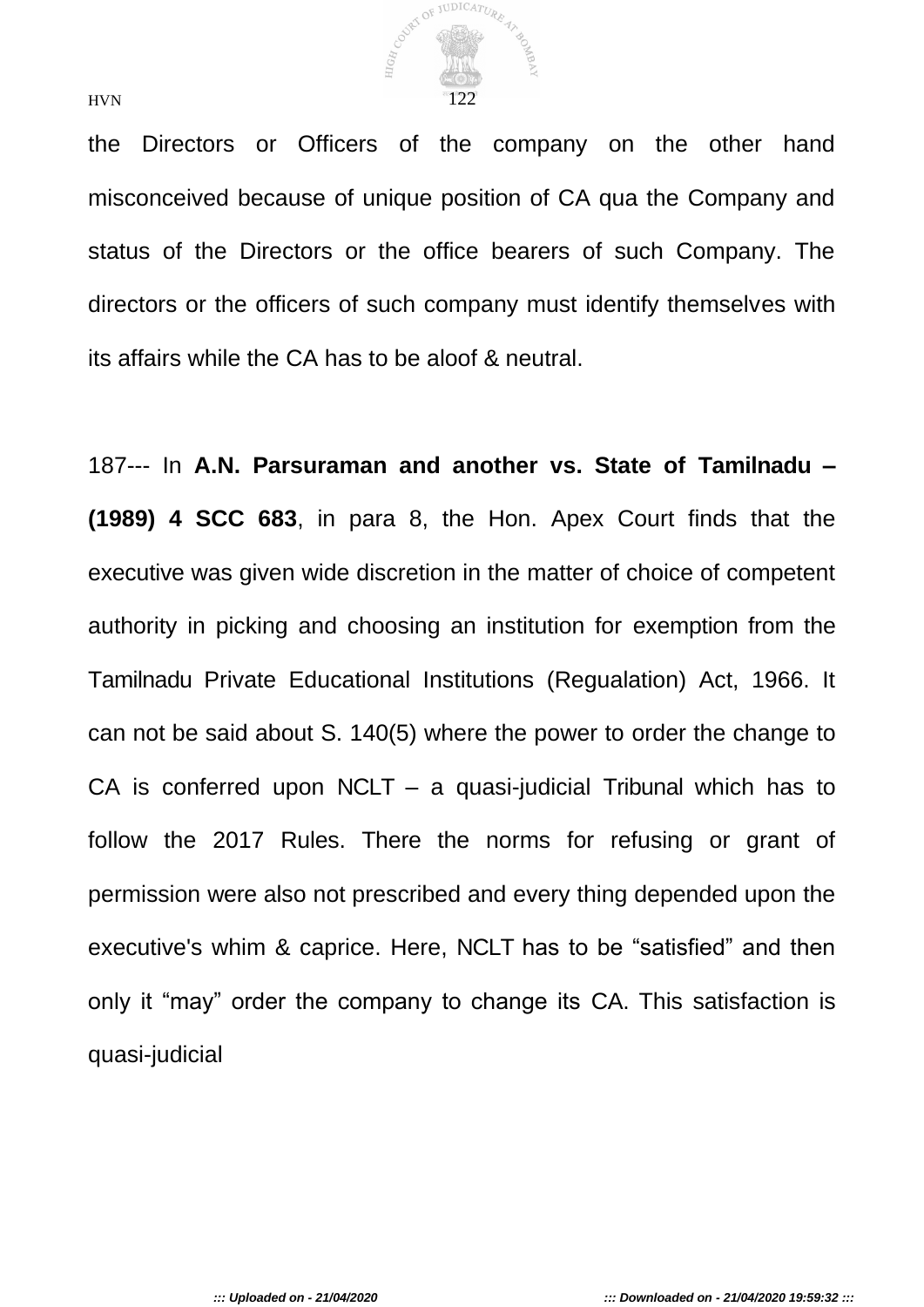

and can be assailed as per law.

Reliance upon the Division Bench judgment in case of *Gagan Harsh Sharma and Anr. vs. State of Maharashtra:* (supra) to contend that the debarment of CA constitutes Double Jeopardy is erroneous as the debarment prescribed under S. 140(5) is not for fraud.

188---- We have to also look into the Relevance of subsequent events. Judgment reported at *Pasupuleti Venkateswarlu vs. The Motor and General Traders* (supra) relied upon by the petitioners to urge that the subsequent events ie those taking place during pendency of the proceedings are also relevant need not be dealt with in depth here because the scheme of S. 140(5) itself envisages a hiatus between initiation of the proceedings for removal of CA on satisfaction being reached by the NCLT and passing of final orders ie issuing a direction to change such CA. In said judgment, the Hon. Three- Judge bench has looked into the need of landlord & event of his obtaining possession of other shop blocks. For same reasons, judgment in *Ramesh Kumar vs. Kesho Ram:* (supra)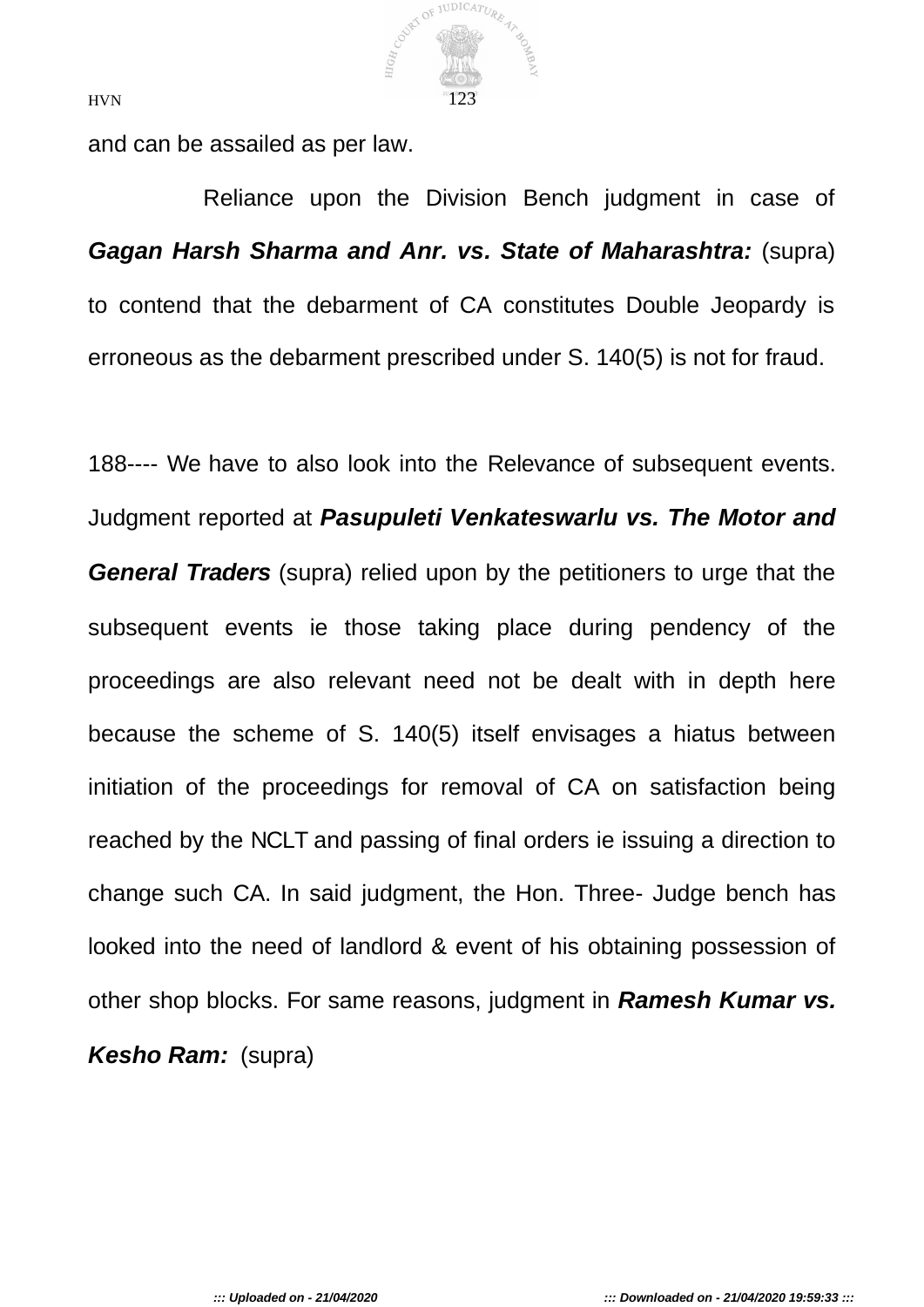

between landlord & tenant, (supra), **Uco Bank & another vs. Rajinder Lal Capoor--(2007) 6 SCC 694** about a provision in service regulation which permitted the inquiry only for withholding the pension after superannuation, or other judgments cited by the respondents to counter it, need not be dealt with. Considering the language & scheme of S. 140(5) which we are mentioning little later in the body of this judgment, it is not necessary to dwell more on these precedents.

189----- While considering the need of importance of a fair procedure, we find it appropriate to begin with precedents cited by the parties. In **Institute of Chartered Accountants Of India vs. L.K. Ratna & Others-- (1986) 4 SCC 537,** in para 18, the Hon. Apex Court points out that another way of looking at the matter is examining the consequences of the initial order as soon as it is passed. Such an order may cause serious injury as soon as it is made, an injury not capable of being entirely erased when the error is corrected on subsequent appeal. It points out that the damage to CA's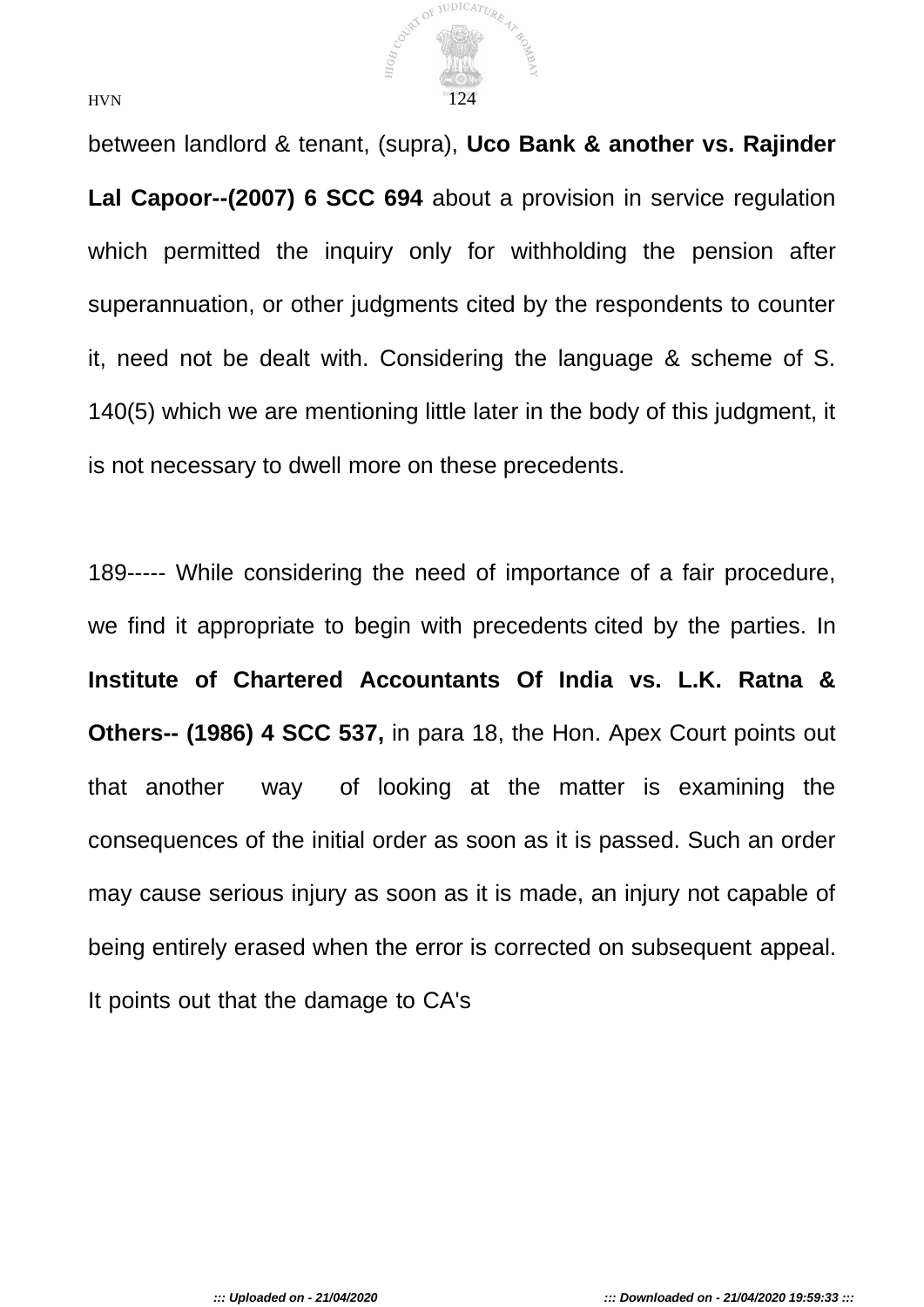

professional reputation can be immediate and far-reaching. "Not all the King's horses and all the King's men" can ever salvage the situation completely, notwithstanding the widest scope provided to an appeal. In such a case, after the blow suffered by the initial decision, it is difficult to contemplate *complete* restitution through an appellate decision. And, therefore, there is manifest need to ensure that there is no breach of fundamental procedure in the original proceeding, and to avoid treating an appeal as an overall substitute for the original proceeding.

190--- Opportunity to Cross-Examine and supply of Documents is also a relevant facet. Adv. Khambatta has relied upon **(2012) 7 SCC 56-- P. Sanjeeva Rao vs. State of Andhra Pradesh** and **(2010) 6 SCC 1- Sidartha Vashissht vs. State (NCT of Delhi)** to press imporatnce of supplying the documents & of cross-examination in such matters. As we find debarment or disqualification under S.140(5)- second proviso, getting attached automatically due to the statutory scheme, we find this argument unwarranted at this stage. NCLT has its own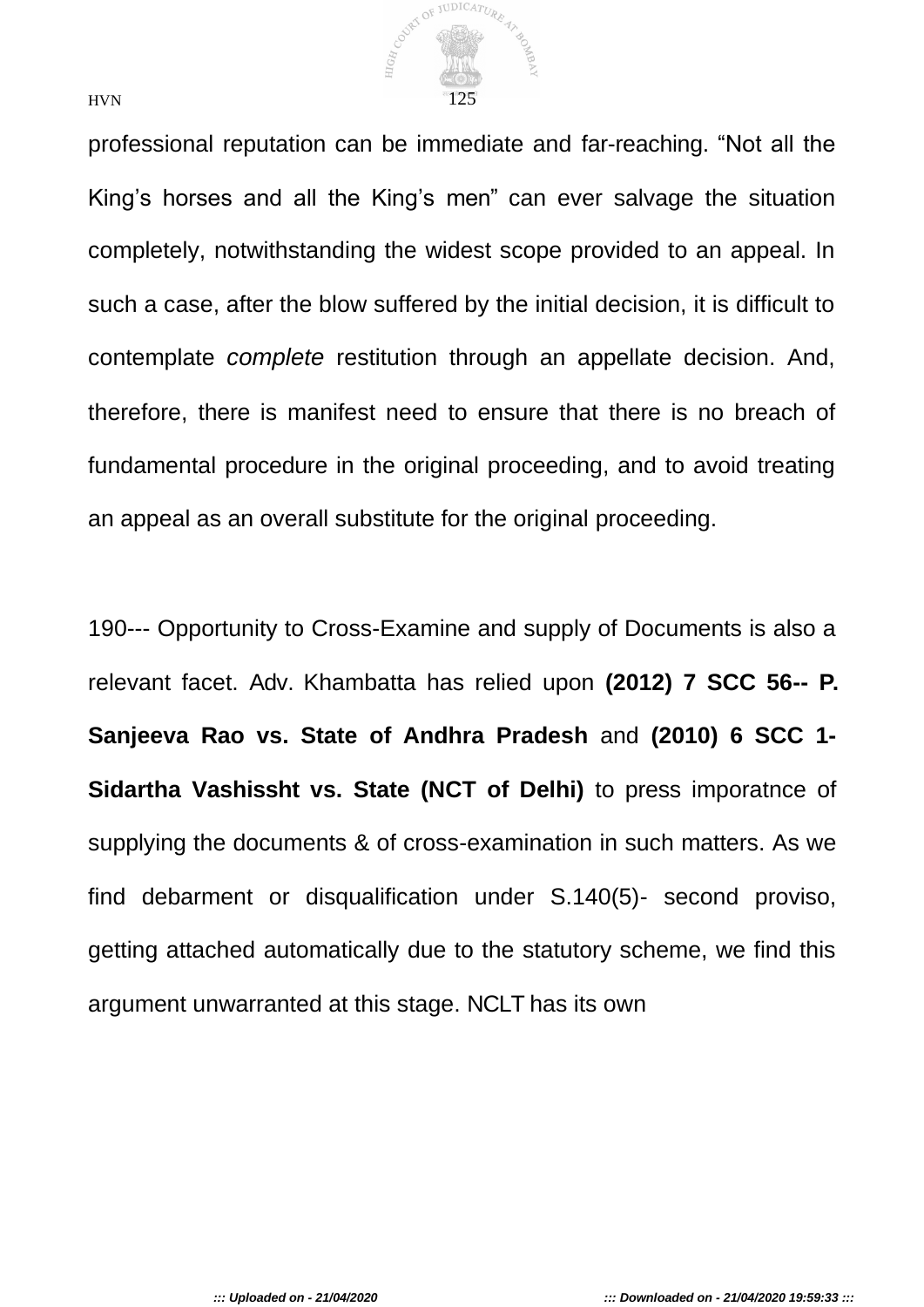

Rules & rule 34 also enables it to devise suitable procedure to meet the principles of natural justice.

191--- To understand why doctrine of double jeopardy is not attracted, difference between the disqualification & punishment also need to be briefly stated. Disqualification is generally for a fixed term prescribed by the Legislation and the doctrine of proportionality will not apply. Disqualification is for some conduct which may not constitute an offence but which essentially militates with free & fair discharge of the obligations incurred by the incumbent because of the office which he volunteered to occupy. It rules out possibility of conflict of interests. Holding that a person is disqualified may not always result in his conviction for an offence.

Punishment is for a conduct declared as an offence or misconduct. Commission of an offence would lead to a punishment of imprisonment or to a penalty of fine or both.

Concviction normally leads to automatic disqualification as per the scheme in statute. An accused will be tried by the Court of Law and it will impose the punishment if the charge is proved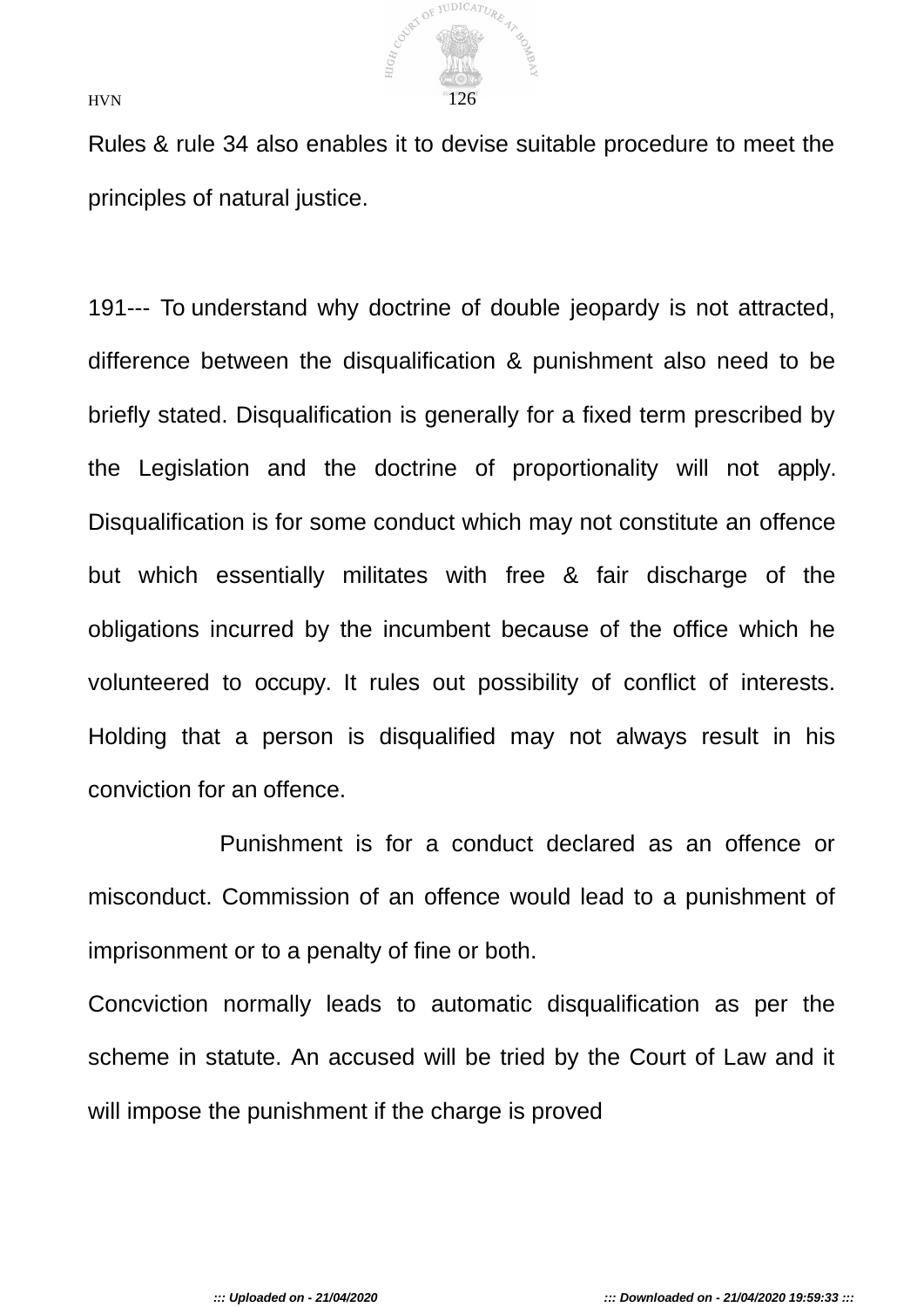

beyond the reasonable doubt. Strict rules of law of evidence apply to it. Such Court has to choose the quantum of punishment consciously as per settled principles and it can not be too light or too severe. Law gives it discretion for that purpose.

Punishment for a misconduct is after the departmental or disciplinary proceedings which is normally an in-house procedure to maintain discipline in the establishment of the employer or amongst the professional members of the institutions like the Bar Councils at State or National level, Medical Council of India, Institute of the Chartered Accountants etc. Inquiry Officer or Authority has the discretion in the matter of choice of punishments. Strict rules of law of evidence do not apply to it. Punishment after such inquiry does not always result in disqualification of a servant or a workman.

192----- Disqualification under second proviso to S. 140(5) of the 2013 Act springs into life automatically after the order thereunder is passed by the NCLT against the Chartered Accountant. The legislation make provisions for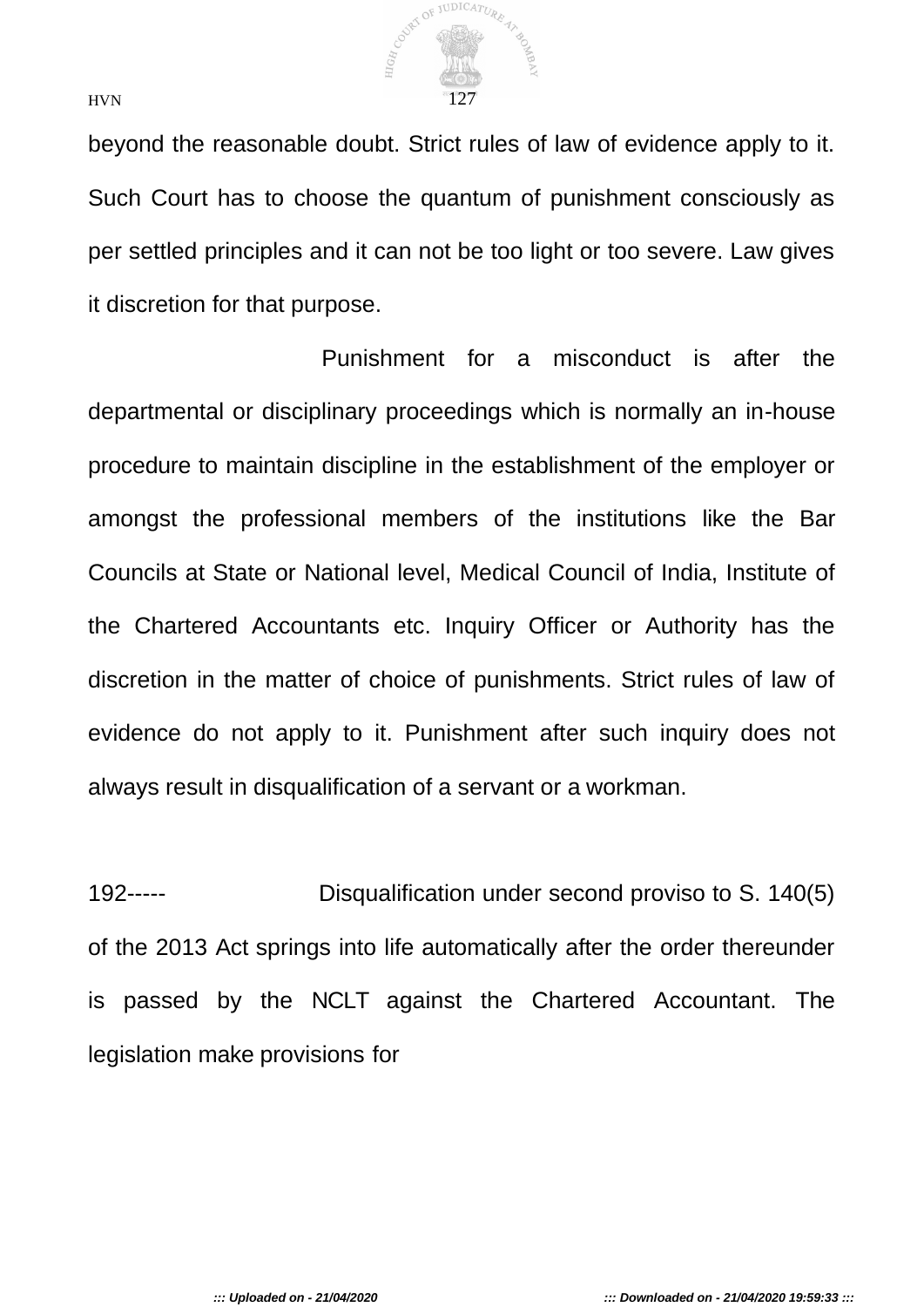

disqualifications for the aspirants of the elective public offices or office bearers of the bodies like the cooperative societies. The disqualification is either fastened at the threshold or during the tenure of the incumbent on such body. Accordingly, it cuts short his tenure or then prohibits him from contesting or continuing in the office. The object obviously is to maintain purity of administration of such artificial bodies either public or private like cooperative societies. Prosecution for the conduct leading to such disqualification may also be additionally provided for in same law or other law.

193---- We find that the Companies Act, 2013 sets out one more disqualification for the Chartered Accountant who has volunteered & become a Company Auditor. When there are already provisions therein for disciplinary action and for offences, this measure for disqualification needs to be strictly construed in the perspective in which it finds place in the scheme of 2013 Act. The Companies Act,2013 itself contains a provision like S. 132 for disciplinary proceedings against such CAs in appropriate cases. Not only this the criminal prosecution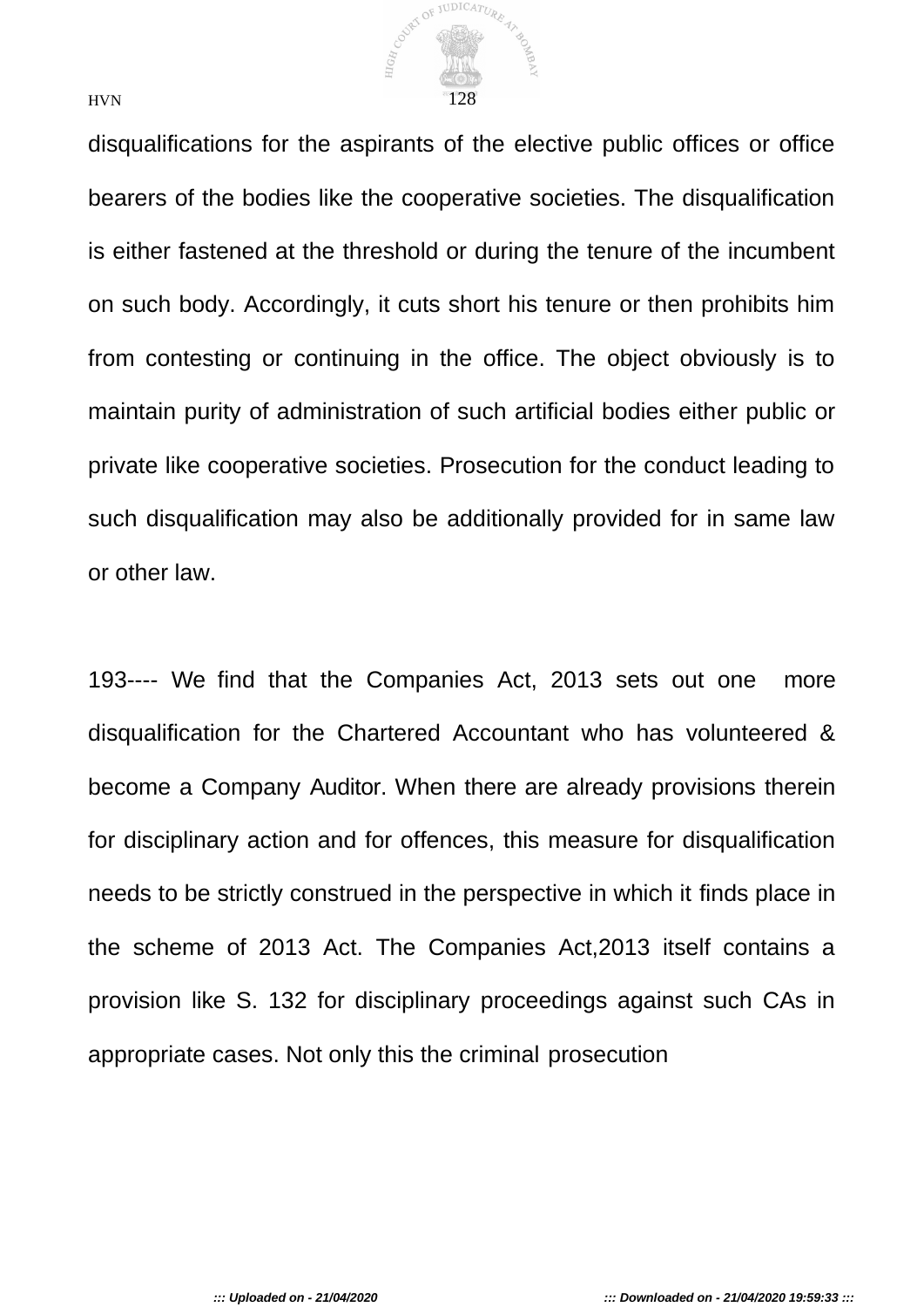

is also prescribed vide its S. 447. But considering the important position which such CA ie company auditor occupies, in deserving cases, the Parliament has found it necessary to provide for his immediate removal. It is like an employer suspending the employee whenever the facts warrant it. It may also be compared with a private litigant replacing his lawyer if he doubts anything. Vide S.140(5), an interim arrangement has been made and the Company can be asked to change such company auditor ie CA.

194------ Obviously such a direction can be opposed by the company or the concerned auditor only in proper cases. Satisfaction reached by the independent & impartial tribunal like NCLT needs to be respected by the company auditor and the subject company also is expected not to oppose it. Neither such company nor the concerned CA can claim any vested right in the matter. We find that a highly qualified professional person like chartered accountant who has no personal interest in the matter also should not normally oppose the move. As the said satisfaction is reached in the interest of Company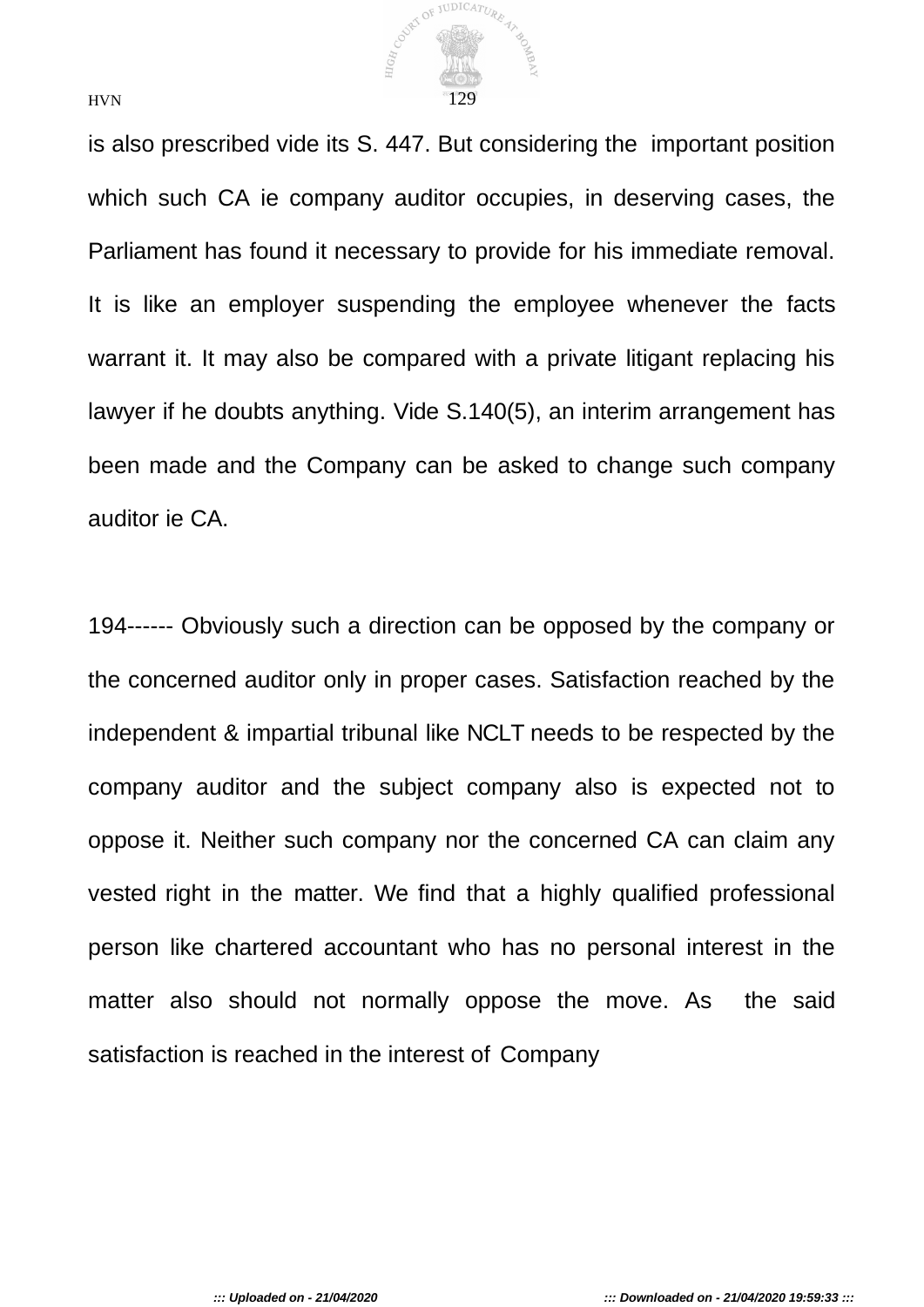

itself, that company is normally not expected to oppose it. In similar situations, several advocates return the brief to client with fees to avoid the unfounded allegations or unsavoury situations of conflict of interest or professional misconduct. A chartered accountant who has opted to be the company auditor obviously can not claim any personal interest, must remain neutral & his commitment to the profession obliges him to accept that satisfaction of NCLT. If the Company or the said CA honour that satisfaction, the NCLT is not required to or expected to pass final order.

195---- Parliament knows that all shareholders and company itself need honest clean accounts and in law, nobody can oppose it. Satisfaction of NCLT about existence of circumstances warranting change of CA does not obviously cast stigma on either Company or concerned CA. If the change as desired takes place & further manipulation (as suspected) of the accounts or further deterioration of the situation is avoided, the NCLT is not required to pass the final order. When final order is not passed, the statutorily mandated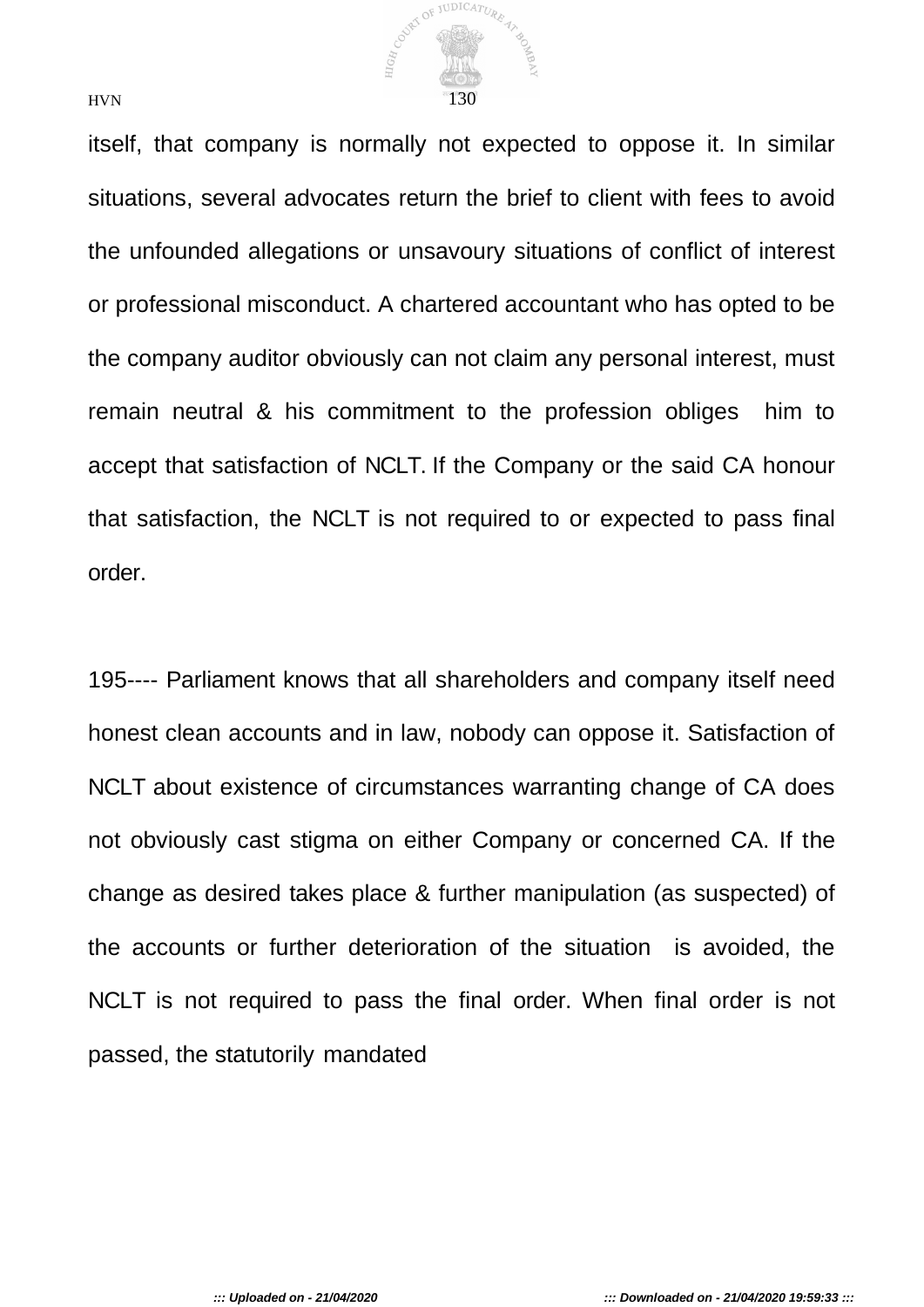

disqualification does not come into force at all.

196----- The addition of section like S.140(5) in 2013 Act is only to prohibit the perpetration of apprehended mischief further and it is not to find guilt of or punish the company or its auditor. Therefore only NCLT is empowered to pass a final order against the CA which statutorily results in his disqualification. It has not been given any power to act against the Company which had hired such CA though it may have opposed the proceedings in NCLT. Purpose of S. 140(5) is only to inculcate more responsibility in the CA and law expects him to rise to the occasion by not opposing the proposed change by urging frivolous or roving grounds. He can resign though company hiring him may attempt to oppose NCLT thereby rendering the objections of the company in NCLT nugatory. Because of this salutary object in adding S. 140(5) to the 2013 Act, procedure as elaborate as followed by NFRA is not prescribed there. Though NCLT Rules give same powers as NFRA to NCLT, very rarely there should be or would be an occasion to take recourse to it as any self respecting CA or Company will find themselves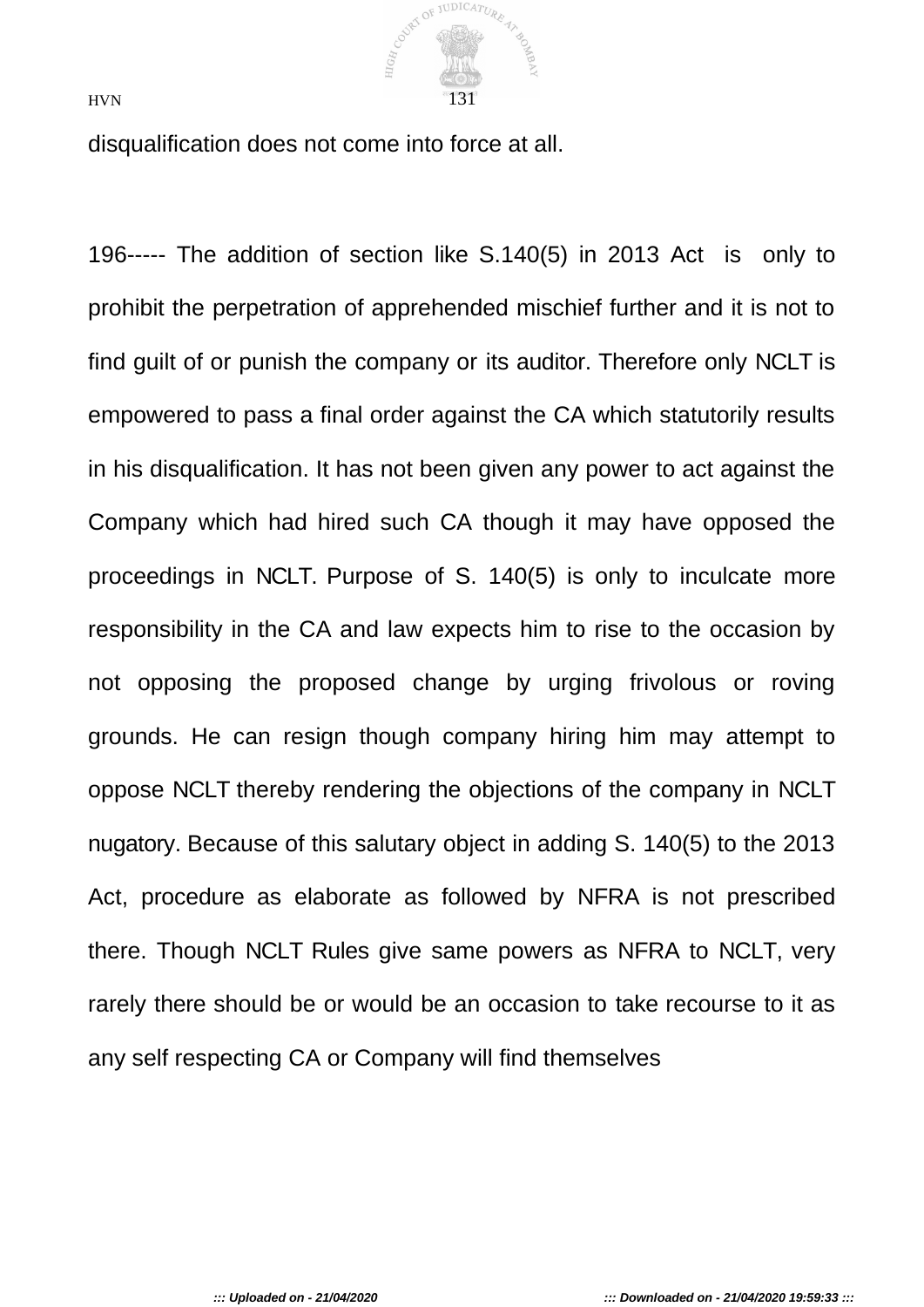

not free to raise frivolous or false pleas in defence and the self- esteem would force them to honorably part company with each other.

197-- In the light of the above, we find it appropriate to mention the relevant findings which crystalize out of our deliberations in the matter--

I---- Thus one can not overlook the fact that the Parliament in 2013 Act made provision for NFRA to consider the cases of professional misconduct and for a criminal trial under its S. 447, an agency like NCLT formed under S. 408 has been given a power to issue a direction to change the CA. It is also apparent that NCLT has not been given power to debar or disqualify or impose any punishment on such CA.

II---- Proviso to S. 132(4)(a) of 2013 Act shows that after NFRA initiates investigation into the professional misconduct, the Institute of Chartered Accountants looses that jurisdiction.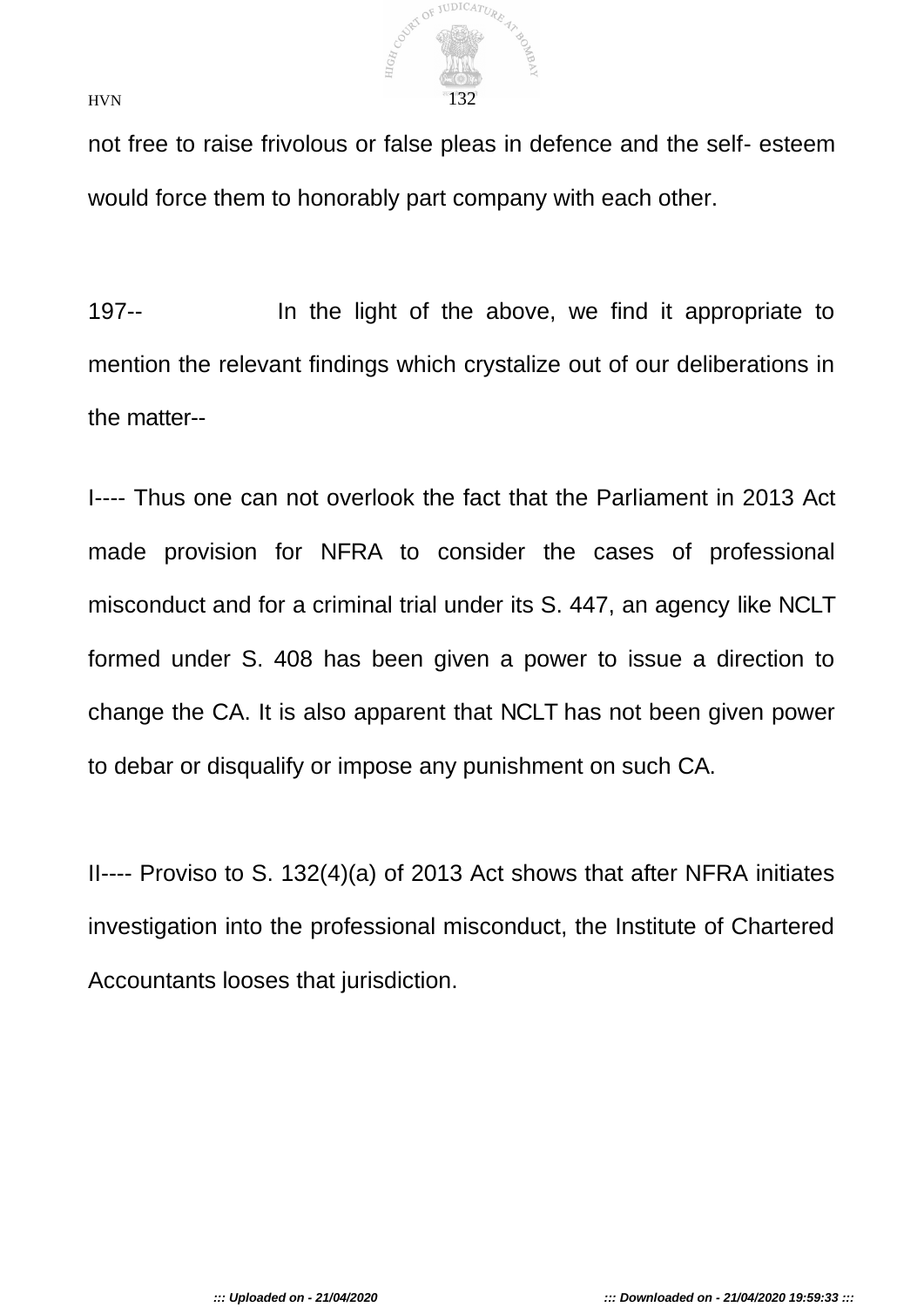

III -- NCLT does not & can not inquire into a professional misconduct by the CA as it is not conferred with power to choose the nature of punishment or its quantum.

IV-- To reach the required satisfaction, NCLT has power to inquire into such involvement of CA into fraud since it has powers to issue summons, to examine witnesses etc. However, it is for limited purpose of reaching the subjective satisfaction and not to punish ie to debar the CA. Its only role is to examine the need to change that CA.

V-- An officer conducting the departmental or domestic enquiry has power to investigate & adjudicate as also to punish. 2013 Act gives this power to NFRA or the Institute of the Chartered Accountants. S. 140(5) does not in any way militate with that jurisdiction.

VI -- Against the punishment imposed by NFRA, CA can appeal to NCLAT and not to NCLT.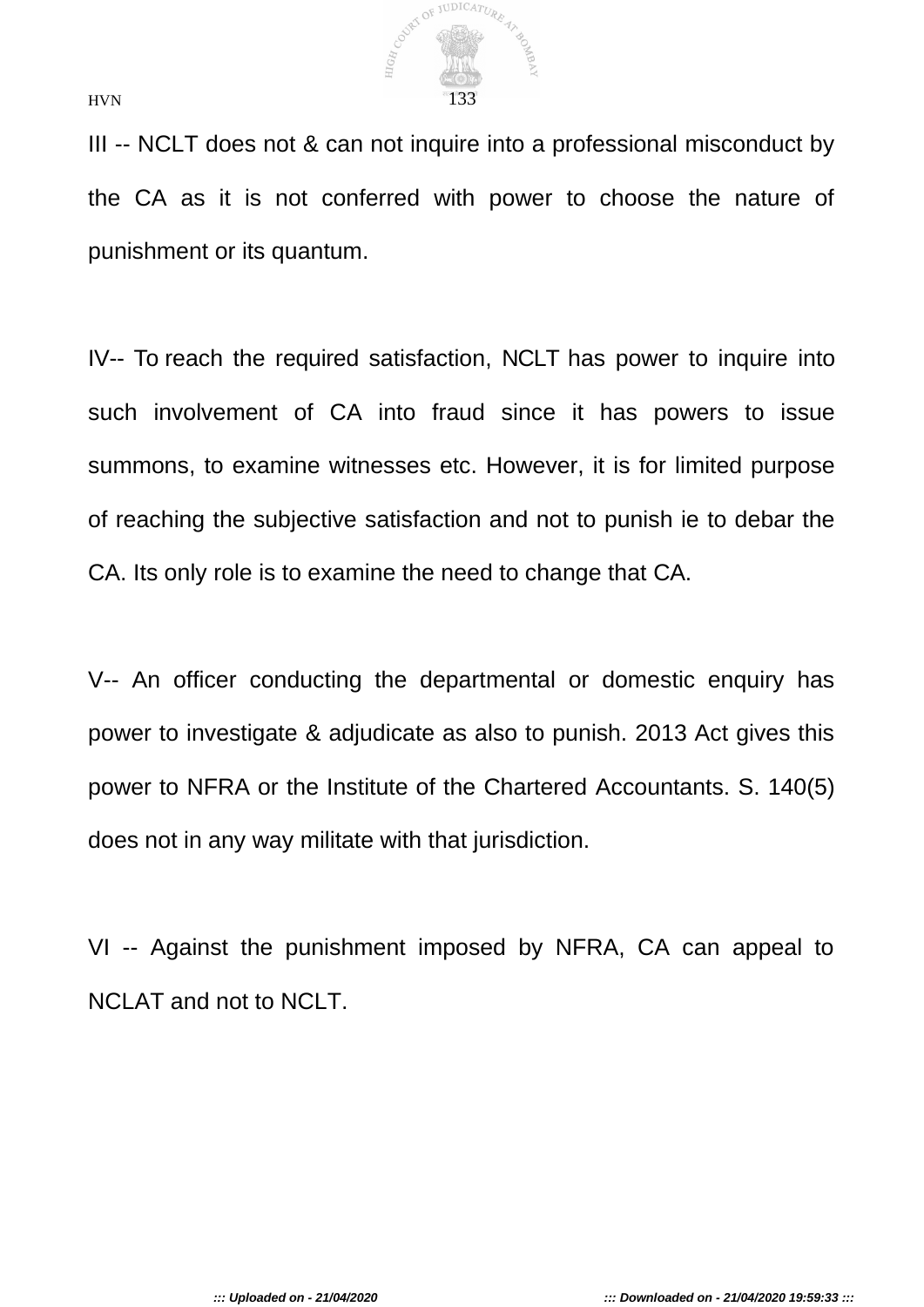

VII-- S.140(5) is part of the provision (S.140) which deals with the removal of CA or his resignation. Need of special resolution to remove CA or grant of opportunity to him in that connection are part of this scheme. The concerned CA though removed by special resolution or due to his resignation, is not visited thereby with any action for professional misconduct or prosecution for crime or any disability because of that removal or resignation.

VIII -- The law does not mandate any legal expert on NFRA. The composition of NCLT shows that it is better equipped than NFRA to adjudicate or to apply mind to legal aspects.

IX -- When NCLT comes across cases in which the company does not exercise its power under S. 140(1) or the CA does not resign and there is unholy collusion between them, it can order the company to change him.

X - Functions of NFRA under 2013 Act are more regulatory or supervisory in nature than adjudicatory. Therefore this power to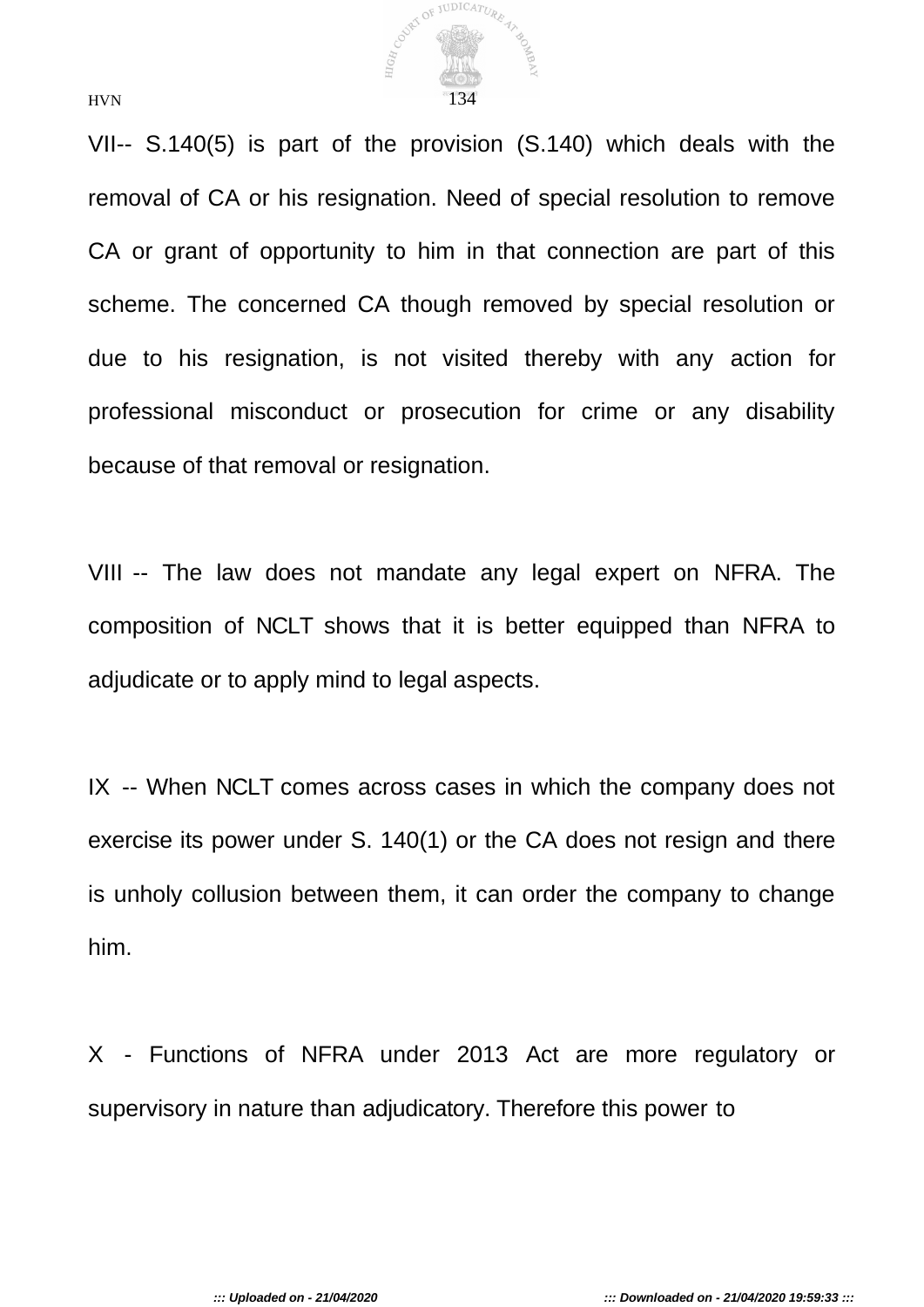

force change is given by parliament to NCLT. Functions entrusted to NCLT are dispute resolution & not governance. NCLT can also exercise contempt jurisdiction.

XI -- After NCLT issues the direction to company to change its CA, procedure under S. 140(1) need not be followed. Exercise of passing of special resolution which is contingent upon the desire of the majority is ruled out. CA against whom the company proposes to pass a special resolution is not prohibited from resigning after following the prescribed procedure. That option is not denied to & also available to CA when NCLT initiates the exercise towards directing the company to change him.

XII --- In legal disputes or controversies, NCLT is better placed or then superior authority in the scheme of 2013 Act when compared with NFRA. Purpose of this power given to it is not to expose the CA to one more disciplinary measure. The power under S.140(5) is more of curative nature.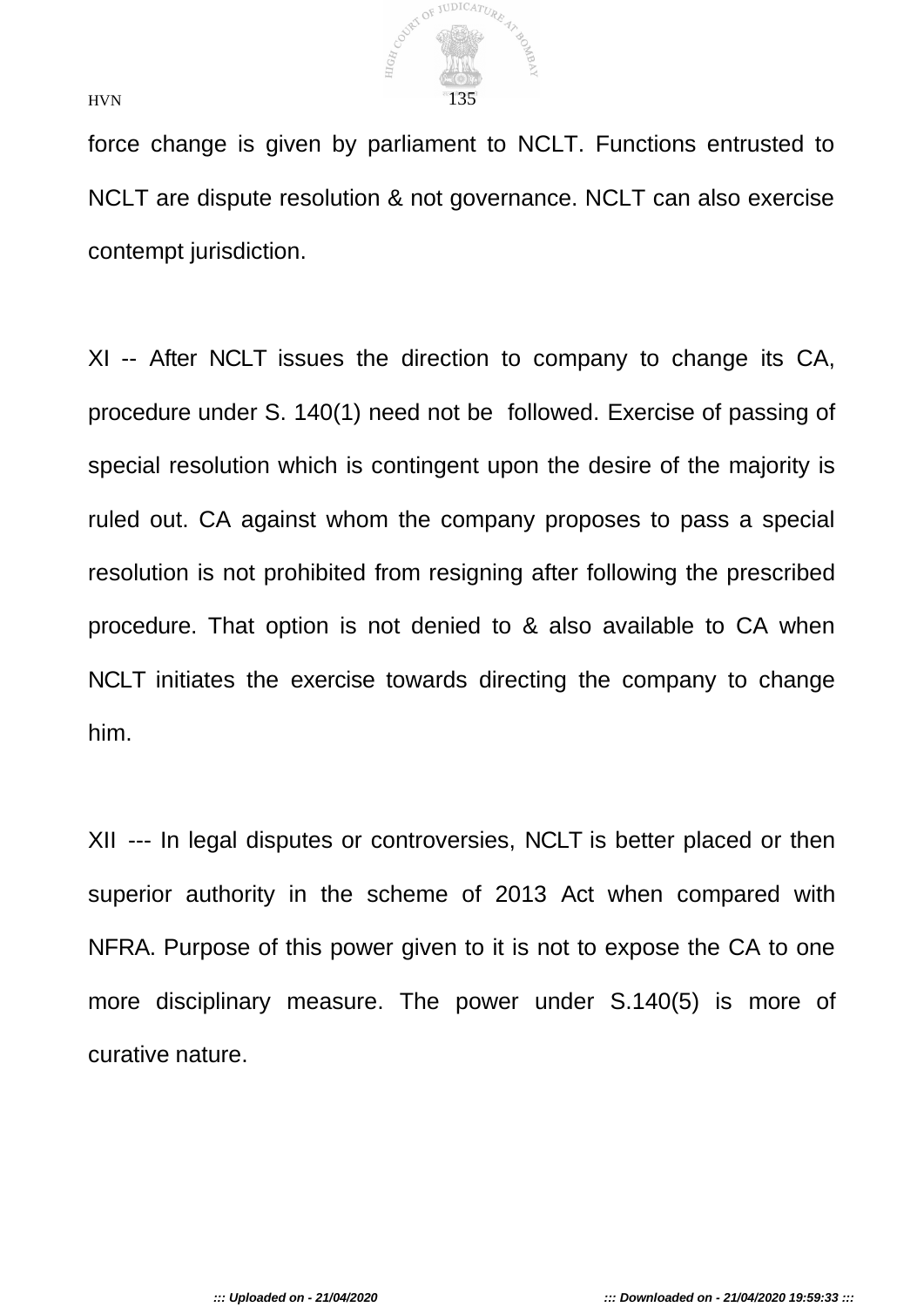

XIII —When the 2013 Act recognizes ICA (Institute of the Chatered Accountants) as the disciplinary body to regulate the profession of CA and its power to punish erring CA, and then gives power to NFRA to proceed against CA in specified cases as also to punish, it is difficult to hold that very same power can be read in S. 140(5) with NCLT. The Parliament can not be presumed to have created multiple agencies with same power. However as NCLT steps in to break the unholy nexus between the company & CA, the Parliament has felt need to give effect to it immediately. Parliament has therefore restricted the debarment only in matters where the CA does not realize this and forces the NCLT to pass the final orders.

XIV -- S. 132 of 2013 Act deals with the professional misconduct and not with criminal offences. It deals with disciplinary control on a class of CA. No such or identical power needed to be vested with NCLT and the Parliament has, only to expedite the change of CA, provided for the debarment when the move based on satisfaction of NCLT is unnecessarily opposed.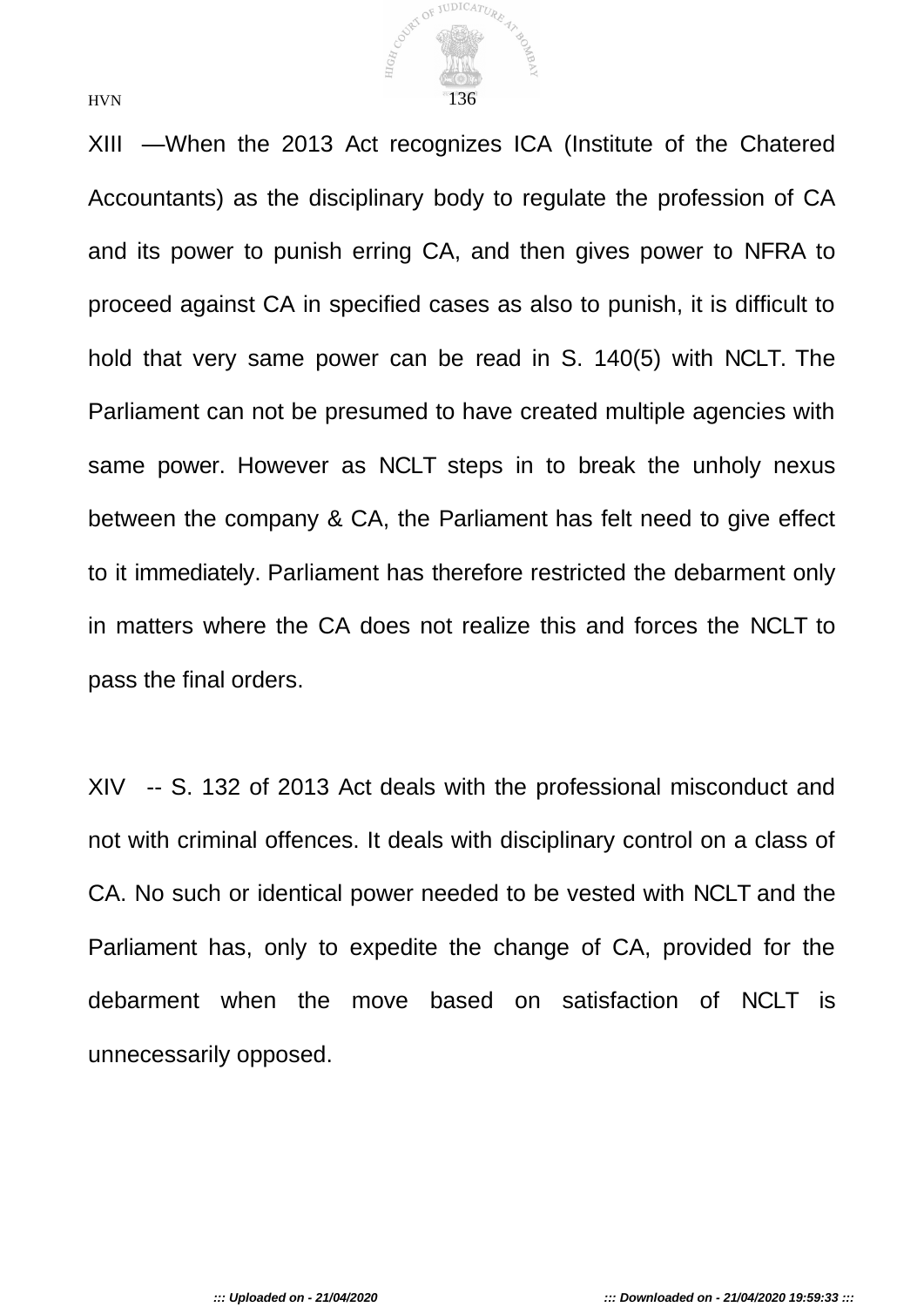

XV -- Chartered accountant Act takes care of the professional misconducts by CA while 2013 Act vide S. 132,also deals with type of the said misconducts and vide S. 447, takes care of criminal offences. In this backdrop, it is absurd to assume that

S. 140(5) again envisages a punishment for a professional misconduct or for crime of fraud.

XVI --- NFRA deals with professional misconduct of fraud and can choose a commensurate punishment for it. Bare reading of S. 140(5) shows that NCLT has to stop after passing final order and debarment is not inflicted or controlled by it.

XVII -- Debarment or disqualification under 2nd proviso to S. 140(5) follows automatically due to statutory mandate and NCLT has no option or discretion in that respect.

XVIII -- NFRA has a choice to select the punishment ie it has to exercise its discretion while choosing the quantum of the punishment which shows that S. 132 deals with the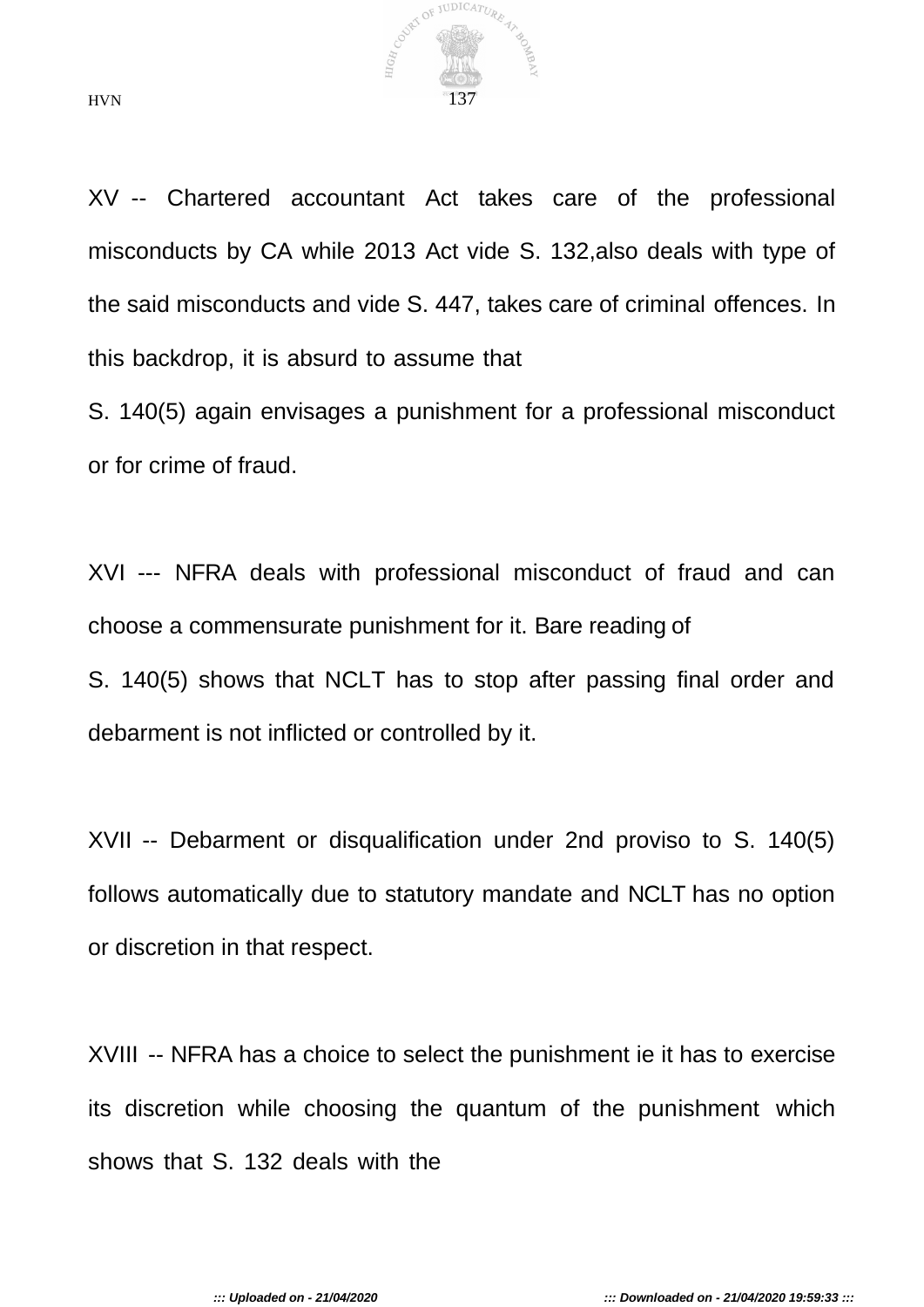

departmental action after the professional misconduct. Same can not be said about the  $2^{nd}$  proviso to S. 140(5) as there NCLT has not been given power to punish & the debarment mandated by the Parliament attaches itself to the final order where the NCLT is forced to pass it.

XIX -- As disqualification for reappointment as CA of any company for 5 years is not a punishment for of fraud considered in substantive part of S. 140(5), the NFRA can still exercise the power to punish for professional misconduct of fraud.

XX --- As professional misconduct & offence are not dealt with by the NCLT, disqualification stipulated in second proviso to S. 140(5) can not be construed as a second punishment for same misconduct & it also does not attract the principle of double jeopardy. As legislative mandate of disqualification in second proviso to S. 140(5) is not a punishment either for the misconduct or the offence, obviously it is added as a measure to achieve a laudable goal stated supra.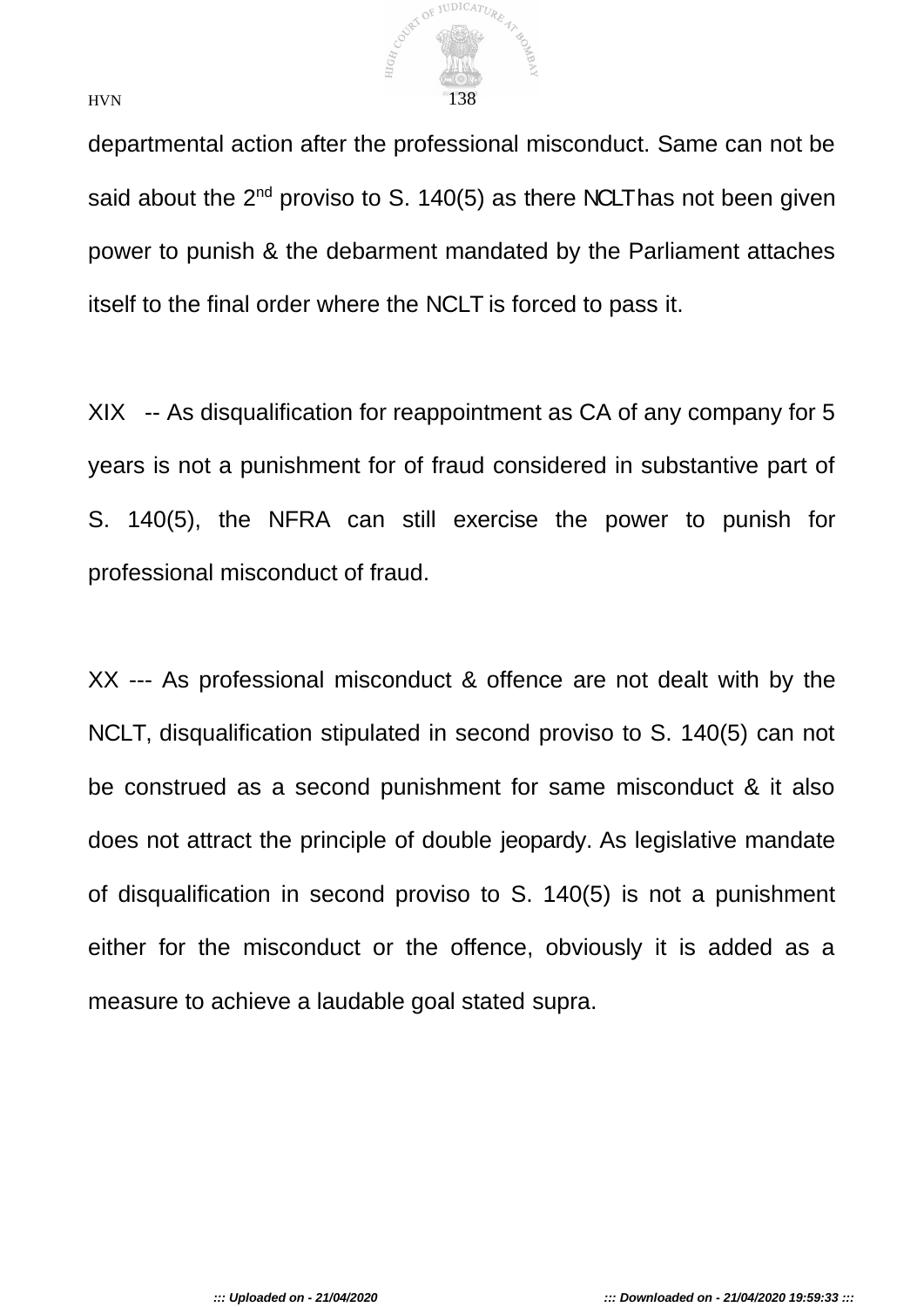

XXI -- Respondents as also the Petitioners do not dispute that considering the consequences emanating from scheme of S. 140(5), it needs to be strictly construed. It contemplates "change of CA" as a final order. The order therefore must be executable (executory) and if the CA has already ceased to be such CA, that final order can not be passed as he can not be or need not be changed.

XXII -- If despite such CA ceasing to be the CA of concerned Company, need for passing of a final order to change him is read into scheme of S. 140(5), it would overlook the absence of need to pass final order and violate its language. NCLT has been given the discretion whether to pass that final order or not, even after reaching the "satisfaction" and legislative wisdom behind it will be lost. It will introduce a discordant note in the scheme of S. 140 itself.

XXIII -- Second proviso speaks of a "final order" and question is whether it needs to be construed in contradistinction with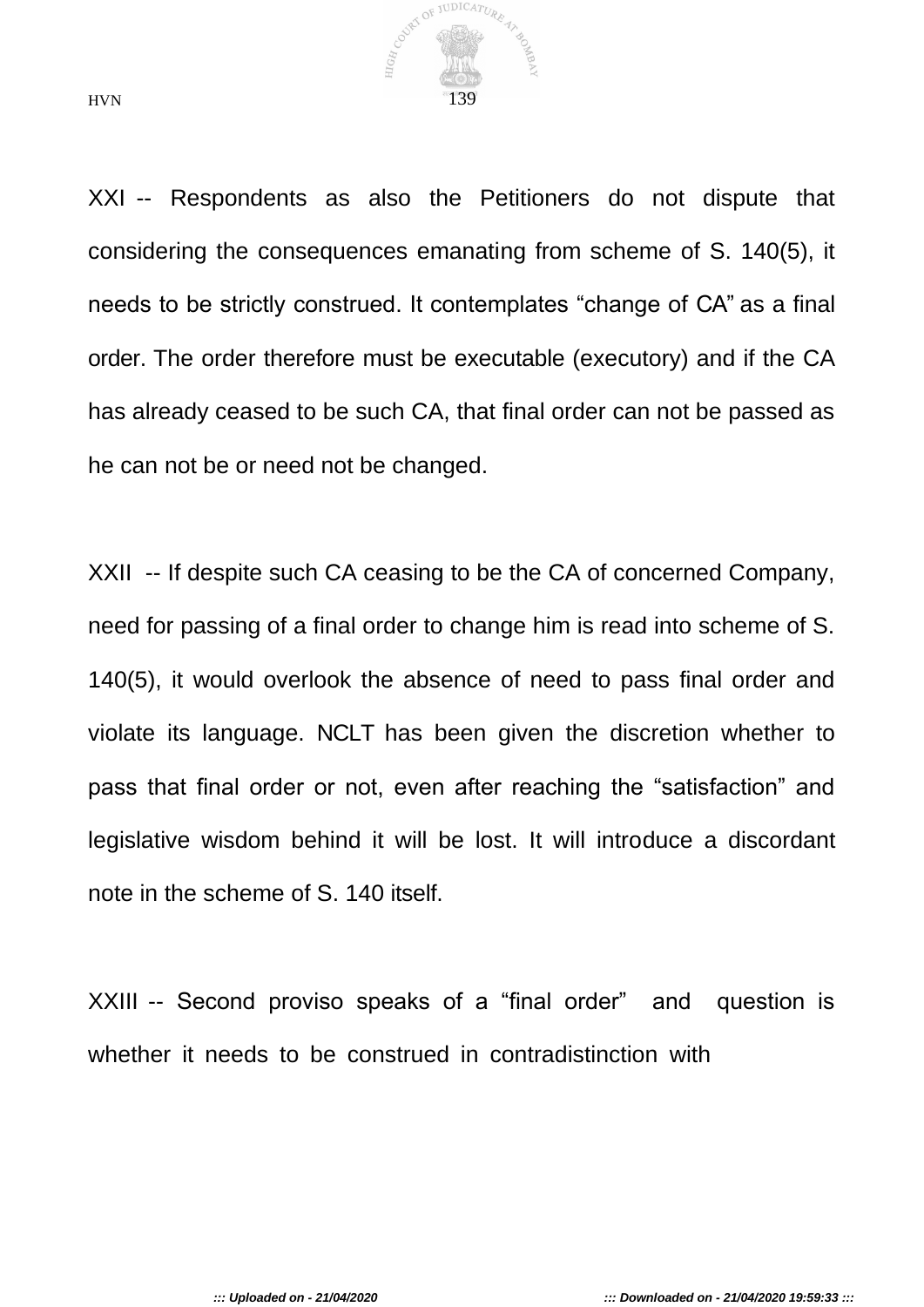

first proviso which contemplates passing of an urgent order within 15 days on application of Central Government prohibiting the "suspect auditor " to continue with audit work thereby enabling the Central Government to substitute him. This order under first proviso,according to the respondent Union of India is an interim order. According to UOI, the words "final order" in second proviso are to be understood with reference to this "interim" order.

XXIV -- We find that S.140(5) in its substantive part, does not envisage any such interim order. It only speaks of an order and direction to company to change its CA. Thus final order to be issued under substantive part is to a Company only. The CA to be changed who opposes that change, may also be required to be heard under this substantive part as he may point out the want of material to sustain the subjective satisfaction. reached by NCLT.

XXV---NCLT has similar powers as are conferred upon the NFRA but then is not bound by any technical rules and can evolve its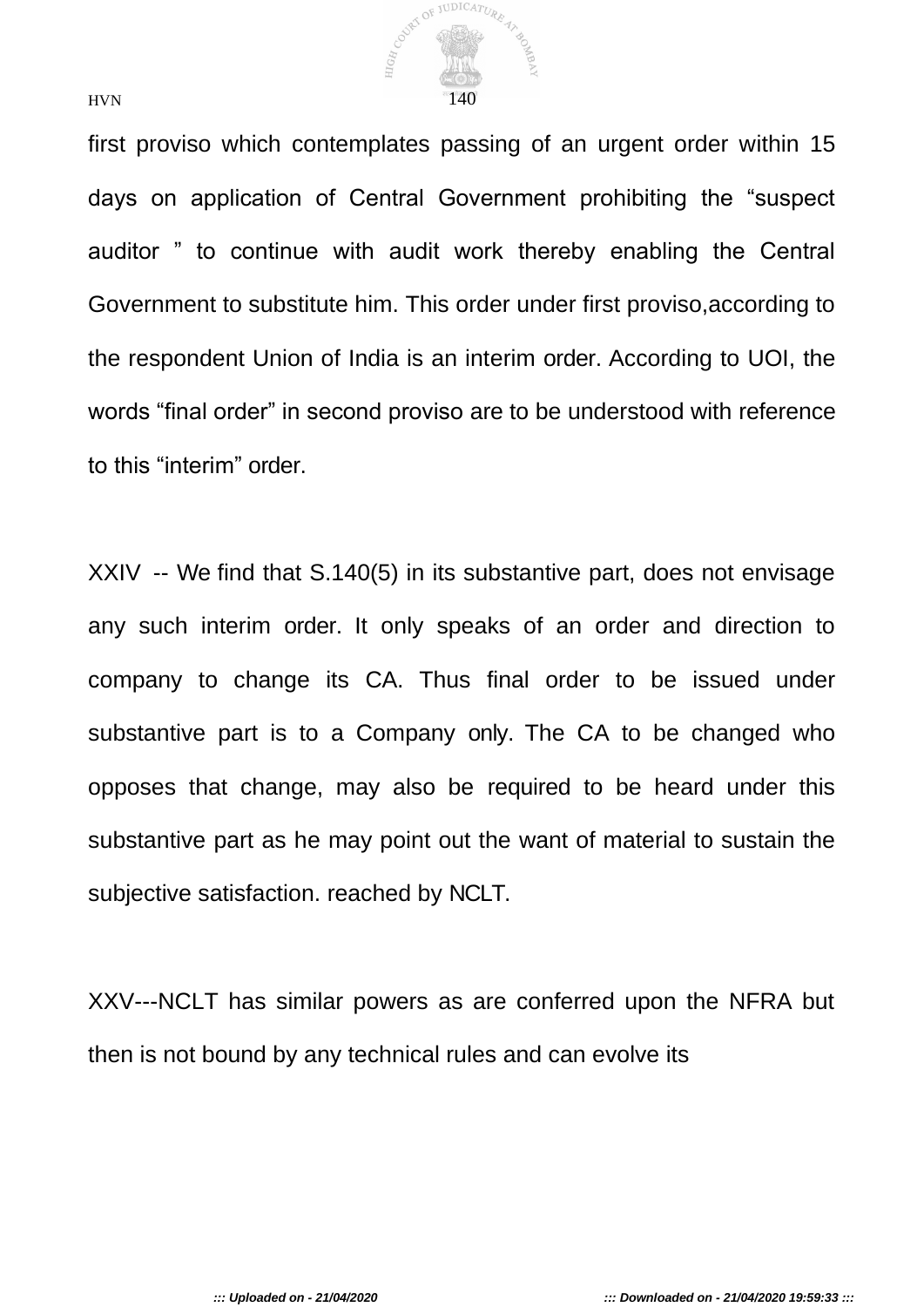

own procedure. This freedom is given to NCLT because of better judicial / legal properties and elements inherent in its composition.

XXVI -- NFRA & NCLT as forums provided under the 2013 Act by the Parliament are diferent with distinct purpose & power. They are also inherently distinct in nature. They are bound to have separate Rules to regulate their working & procedure adopted by them can not be questioned only on that ground.

XXVII -- But as object of S. 140(5) is to change the suspect auditor, the final order will always displace an existing auditor. Therefore order asking the Company to change the auditor, alone needs to be treated as final order which will attract the above disqualification or debarment. Element of subjective satisfaction rules out the need of a full fledged inquiry or an exercise to prove it in each & every case.

XXVIII -- CAs who defrauded the Company but have completed their term & left can not be changed & therefore not amenable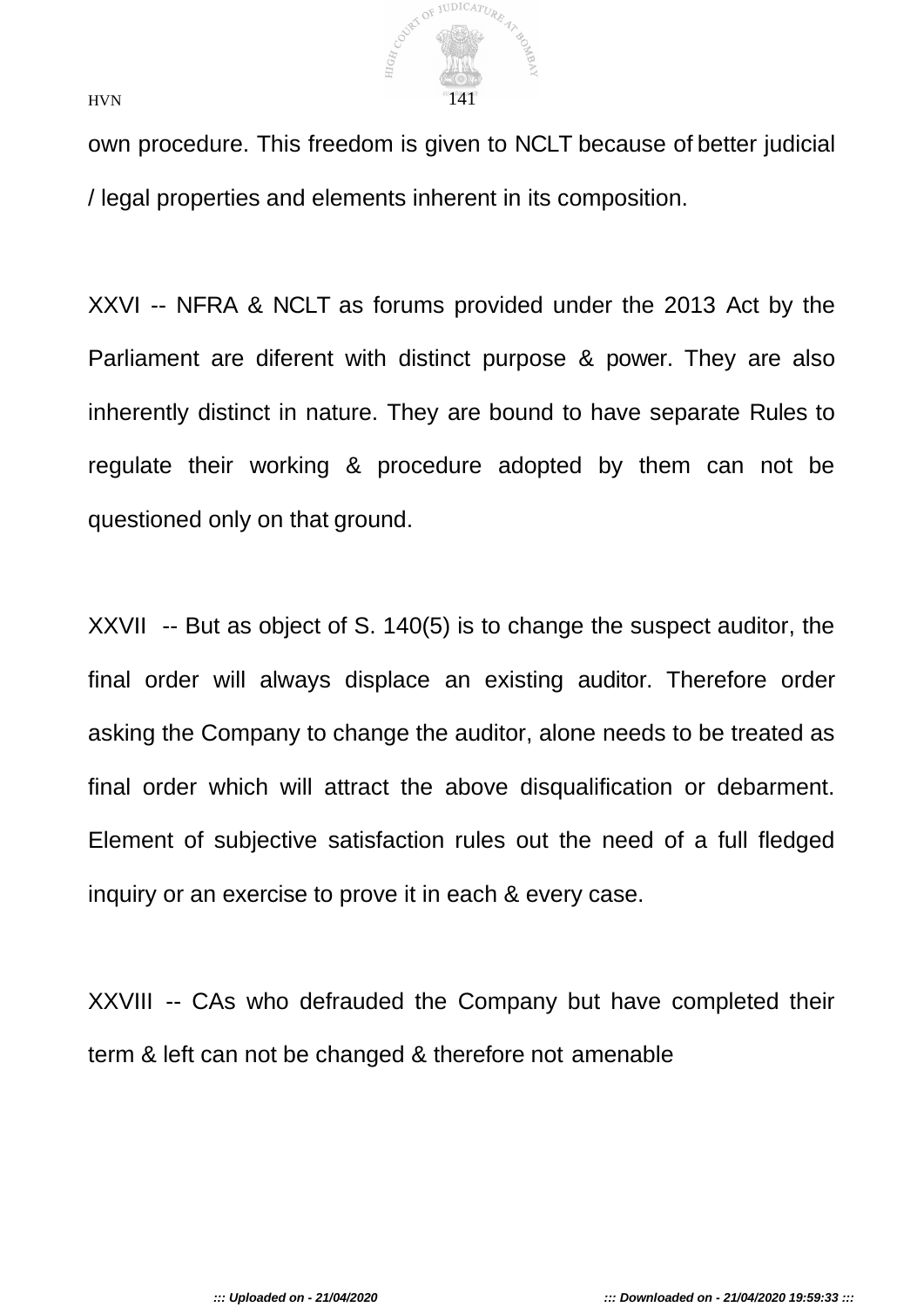

to S. 140(5). They can be tried for professional misconduct under S. 132 or under the Chartered Accountants Act.

XXIX -- Parliament has not vide S. 140(5) added NCLT as one more agency with same or overlapping powers. Concept like "subjective satisfaction" and despite reaching it, discretion available to NCLT whether to direct change of CA or not to direct it, leaves no manner of doubt that the Parliament has expected NCLT to change the doubtful CA who insists on continuing. This is to cater to the interest of shareholders.

XXX -- S. 140(5) operates in a limited situations, therefore only the power is given to body like NCLT with more legal or judicial expertise, and not to NFRA. While looking into other disputes relating to oppression, mismanagement, amalgamation, merger etc it may come across instances where the company & the CA have colluded together and hence, the company may not remove him under S.140(1) & CA may not resign under S.140(2). Thus NCLT may also force such unwilling partners to part company in appropriate cases.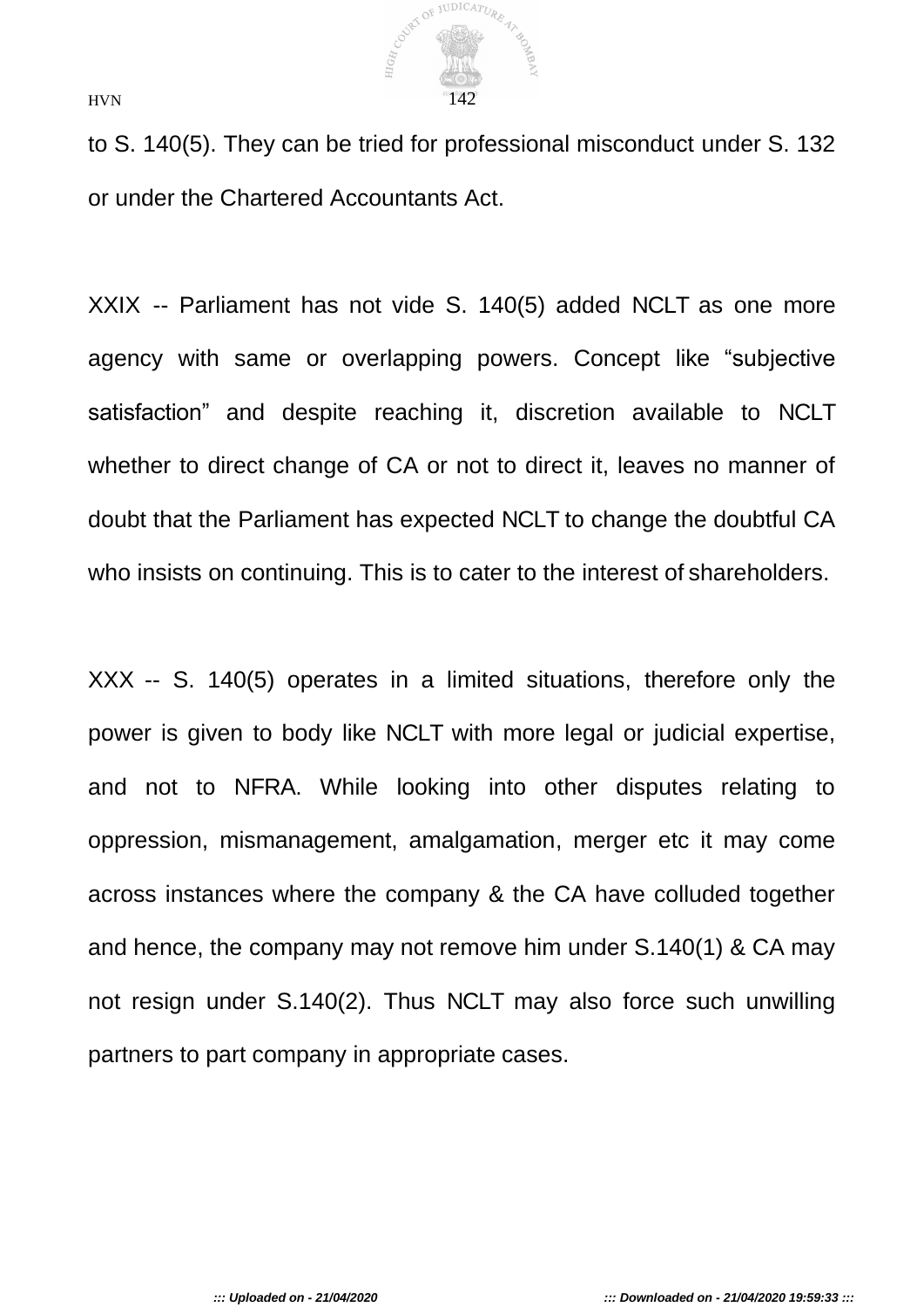

XXXI -- Threat of disqualification is only to expedite the change of CA as the "satisfaction" which triggers said jurisdiction is of a superior authority like NCLT. Intention is not to punish, but to prohibit a CA with prima facie dubious record to continue and to see that concerned Company appoints another CA of its choice as per law.

XXXII -- "Satisfaction" of NCLT which triggers direction to change CA under section 140(5) is not of same standard as required by the words "where professional or other misconduct is proved" in S. 132 which exposes the CA to punishment for professional misconduct.

XXXIII --- Proof under S. 132(4)(c) obliges a finding reached in adherence to well settled principles & after due procedure which can be objectively evaluated. "Satisfaction" under S. 140(5) may not warrant that exercise & that higher dgree of application of mind & proof. Said "satisfaction" has to be the subjective satisfaction of the NCLT.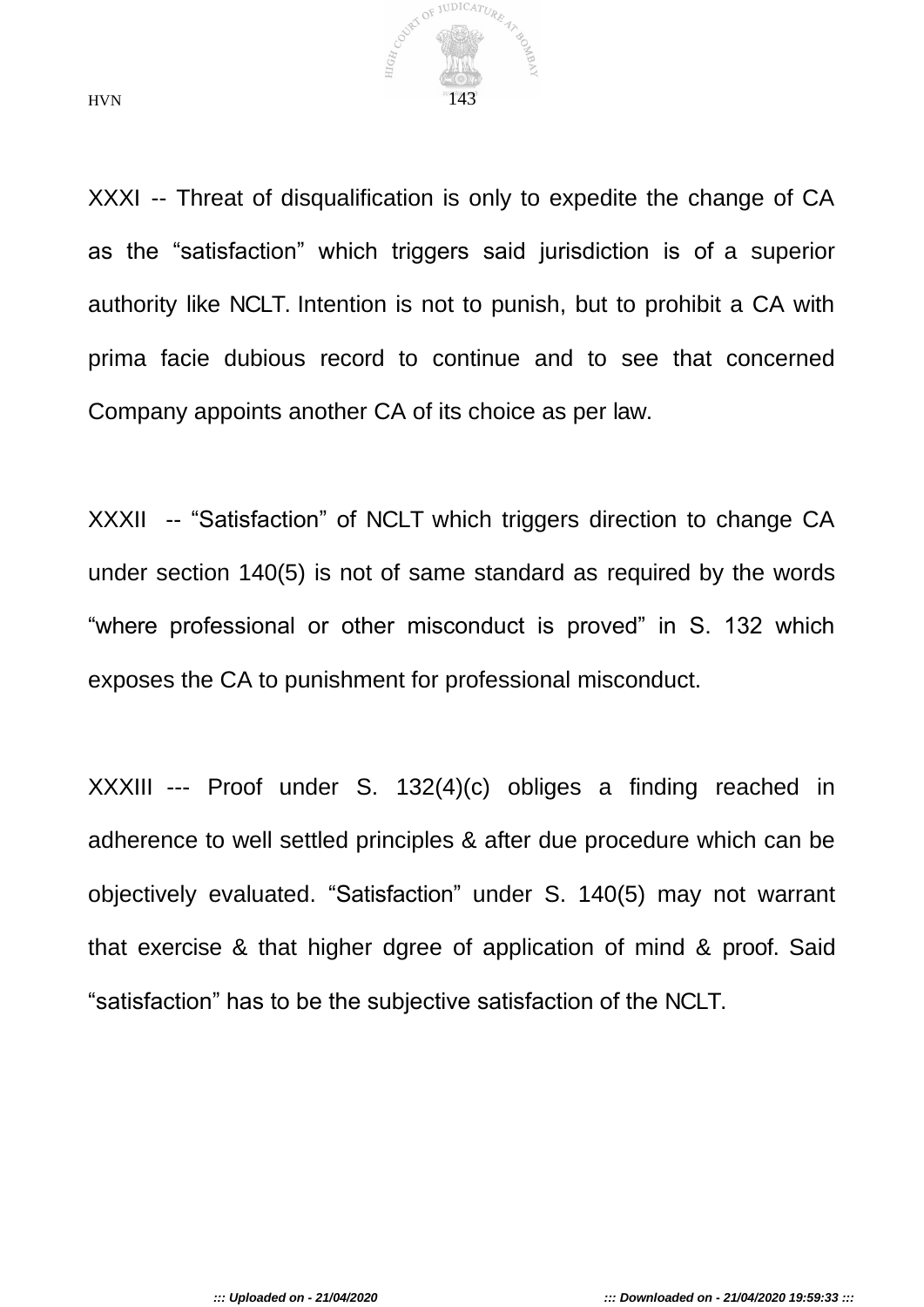

XXXIV --- As such "satisfaction" is reached by the superior authority like NCLT and the CA is in charge of audit work, interest of Company & share holders is given primacy by seeing that he is changed. The further perpetration of apprehended malpractice or mischief is thus put to an end and other CA can continue with audit. The "suspect CA" can then be proceeded against under S. 132(4) of 2013 Act or under Chartered Accountants Act, for the professional misconduct. A self respecting reasonable CA who recuses himself by accepting that satisfaction of NCLT can not be visited with debarment under second proviso to S. 140(5).

XXXV -- Under first proviso to S. 140(5), in specified contingencies, due to urgency, NCLT has to pass order to change a CA within 15 days. There again the same procedure will be followed, but the Central Government can change or substitute the CA itself. There is no provision in 2013 Act & S. 139 also does not authorize the Central Government to appoint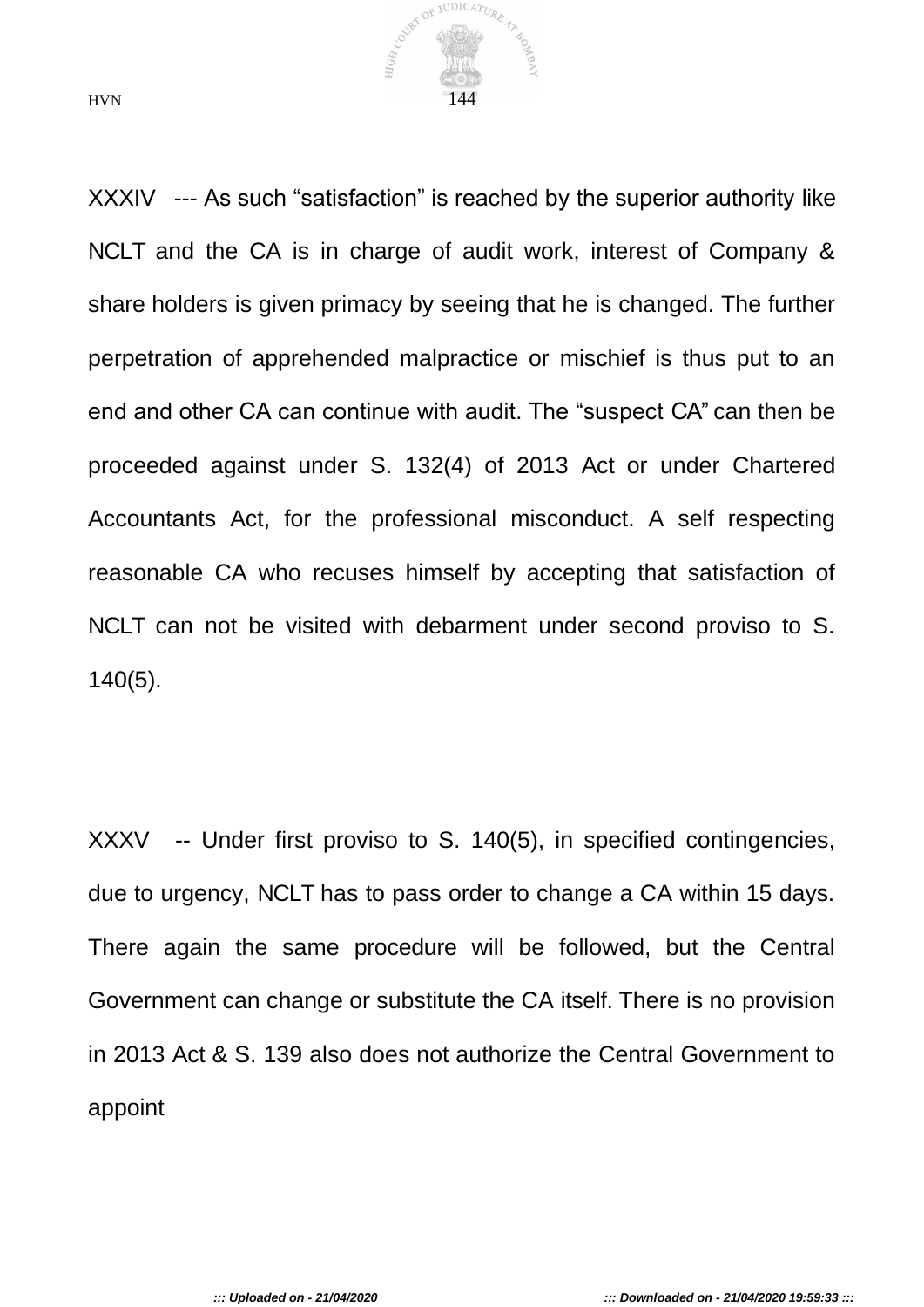

the CA for any company. Therefore this power given to Central Government does not take away the power of the concerned Company to appoint CA of its choice. Hence, even after the central government appoints the CA, said Company can exercise its right, Not only this, but said Company or its CA can oppose the move, thereby necessitating the passing of final order. Power given to the Central Government is therefore by way of exception & hence, in emergent situations to avoid further perpetration of apprehended fraud. The NCLT after reaching the subjective satisfaction as warranted by substantive part of S.140(5), may pass an order restraining the suspect CA from further functioning in appropriate cases. Thereafter, the Central Government can be clothed with & gets the power to appoint CA in his place.

XXXVI -- Legislative wisdom behind this scheme or need felt by the Parliament for such a measure is not questioned before us. As the measure is unique and contingent upon the subjective satisfaction of the NCLT, the Parliament expected a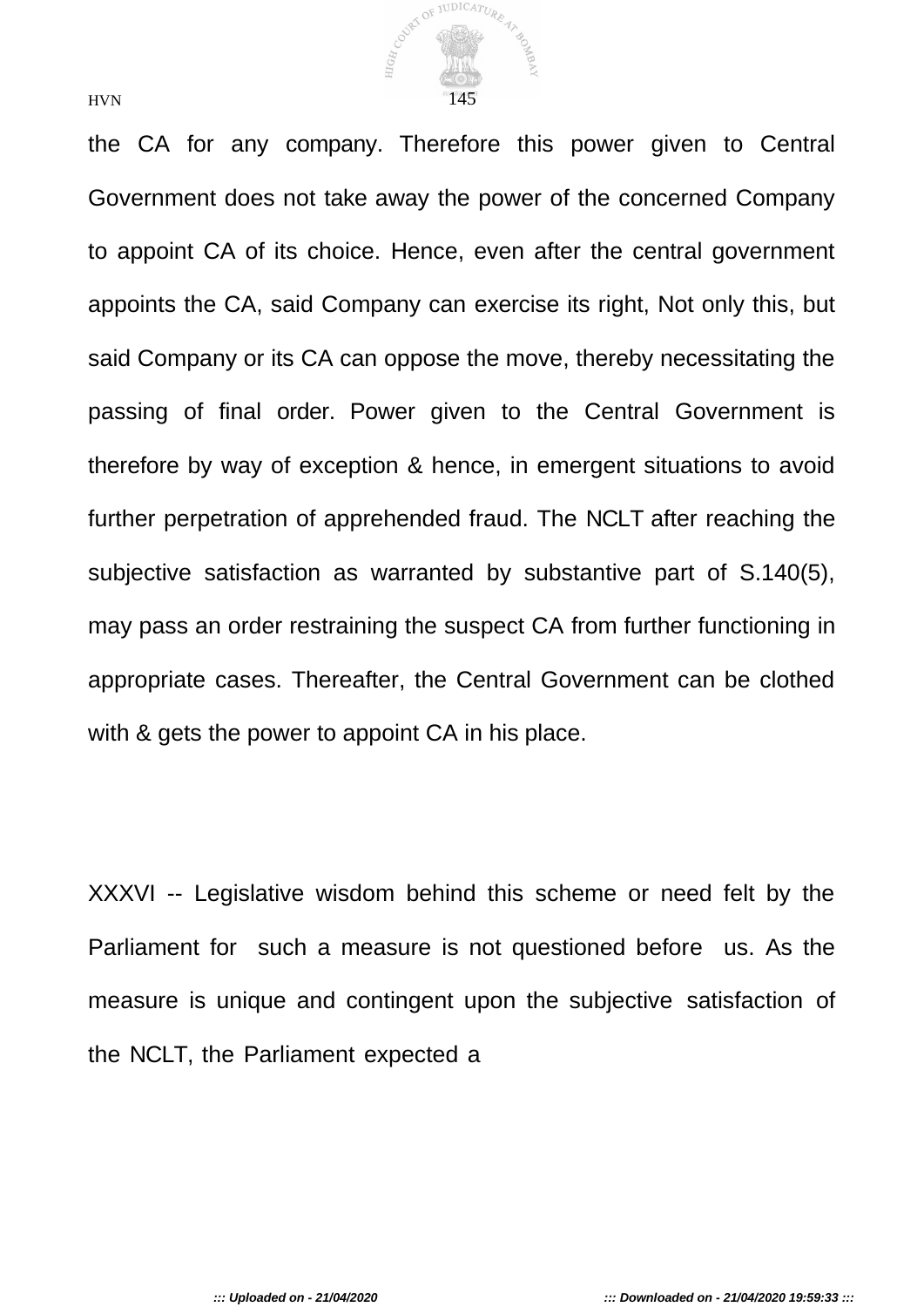

higher moral response from the professional like CA and a CA who recuses or resigns, therefore is not subjected to any humiliation ie disqualification. This does not cast any stigma upon him. The scheme in substantive part of S. 140(5) does not imply that once the satisfaction is reached by NCLT, it has to mechanically pass the final order in every case and a direction to change the CA must be issued. This word "may" can not mean "shall". Only situation in which the final order may not be passed is ceasing of the subject CA as company auditor of that particular company.

XXXVII -- Second proviso to S. 140(5) needs to be construed in this background. It accepts the fact that NCLT may not be required to pass "final order" in all cases. It therefore only operates when NCLT after giving an opportunity to effect change, is required to pass final order against CA ie over-rule his objection & direct the Company before it to change him. If this hearing and order is avoided, said second proviso will never be attracted at all. This debarment is a more stringent measure since it is qua all other companies and not restricted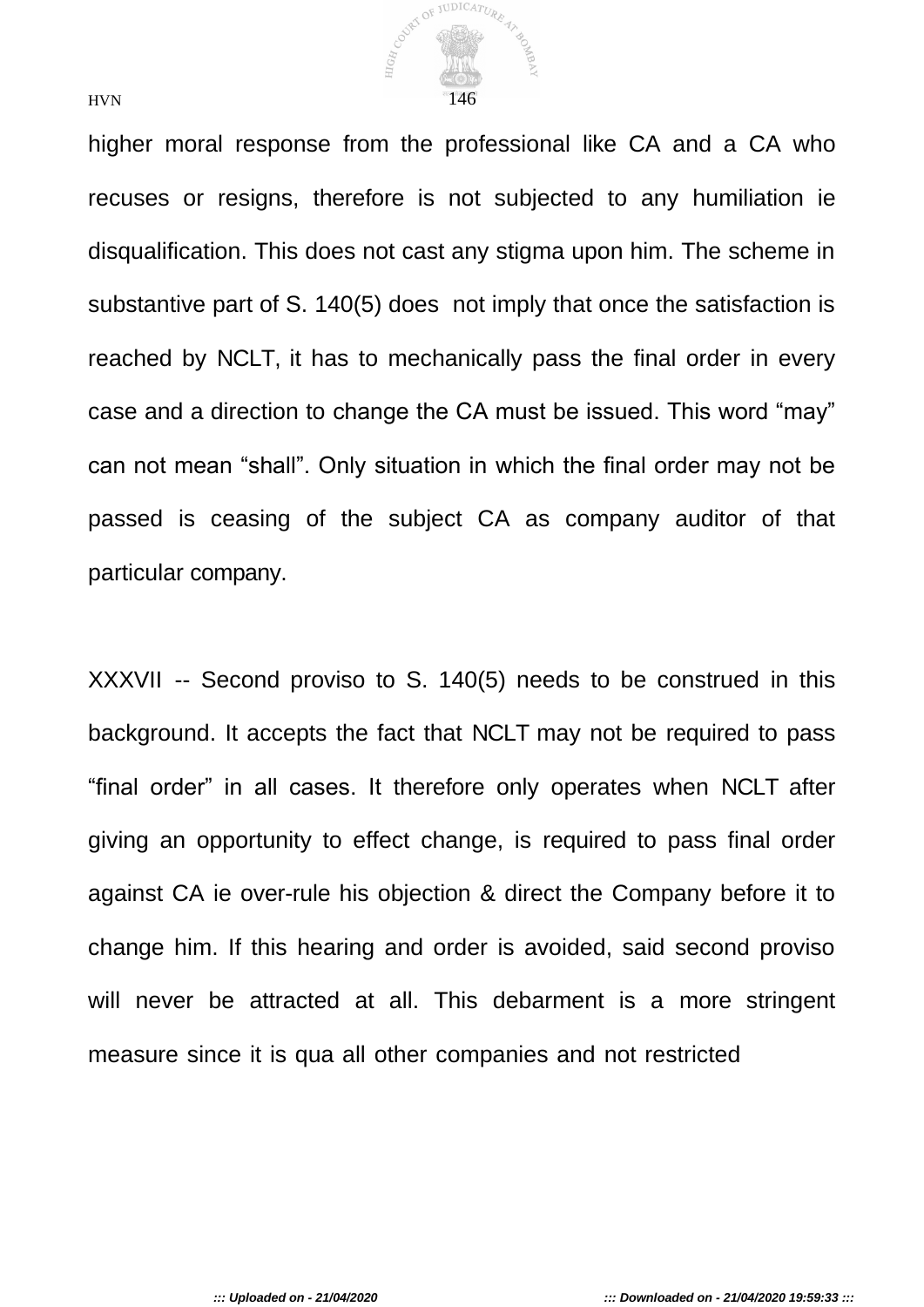

to one company before NCLT. Additionally, such final order also exposes him to possibility of prosecution under S. 447.

XXXVIII-- In suitable cases, even after such change of CA, the earlier CA, Company its directors or the officers can be proceeded against under S. 132, S.447 or Chartered Accountants Act or the other provisions of the Companies Act. Therefore only S. 140(5) begins with words "without prejudice to the other provisions".

XXXIX--- The second proviso warrants debarment for appointment and also liability for prosecution under S. 447 of the 2013 Act. The issue may crop up in NCLT in relation to one or more companies and it may issue directions to change CA/CAs to such company/ies before it. As NCLT is concerned with purity of the affairs of those companies, it can not issue a general or blanket direction to other companies (not before it) to change their CA also. As NCLT is not invested with power to deal with CA, it can not pass such a general order. However,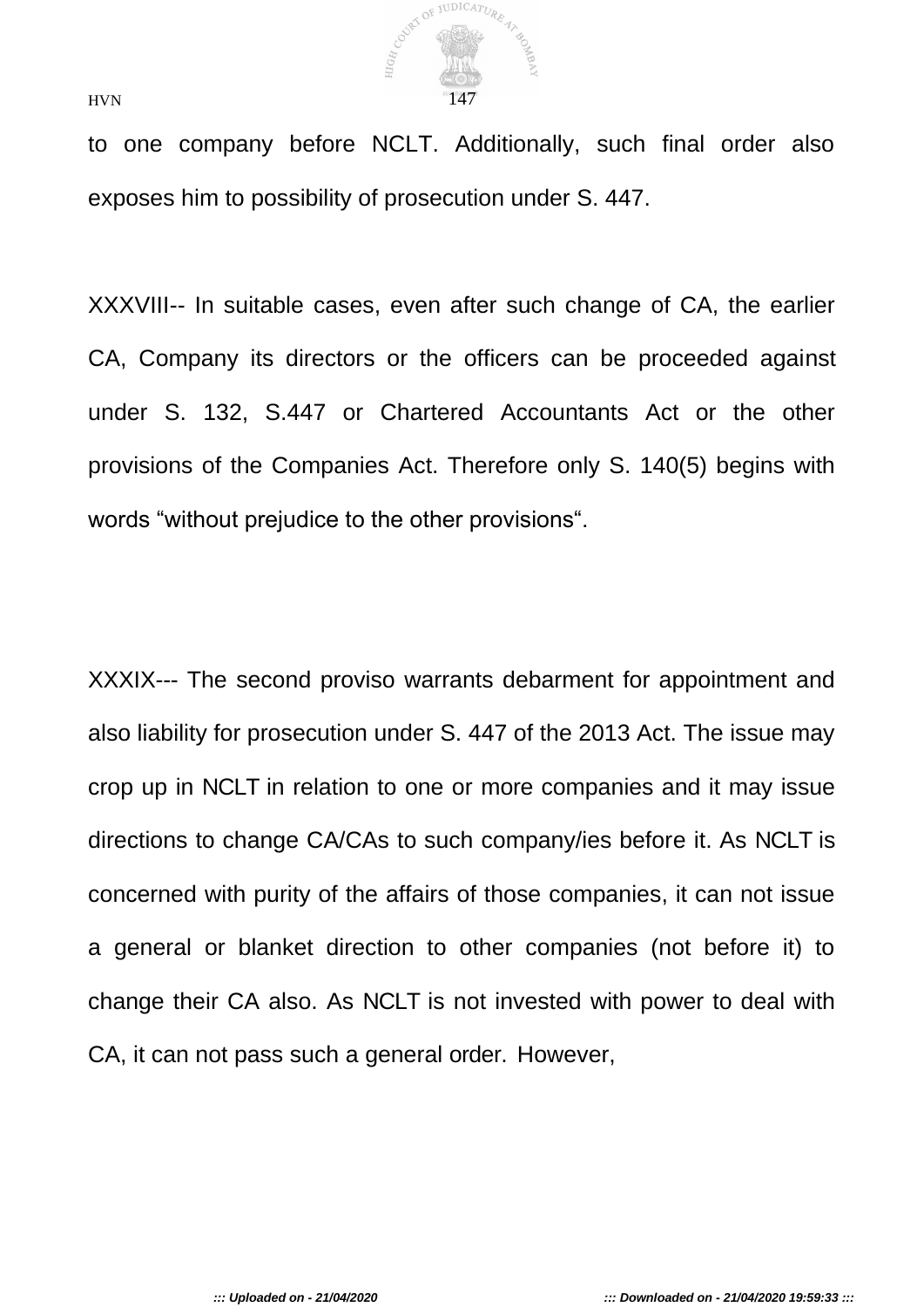

when the CA forgets his independent & impartial noble status or tries to unnecessarily identify himself with the cause, and thereby raises a frivolous defence, consequences provided for in second proviso are more drastic. Such CA can not be appointed by any other company also in future for 5 years due to debarment.

XL -- By recusing himself after the NCLT reaches the subjective satisfaction, concerned CA does not incur any disadvantage or is not prejudiced. If the action for professional misconduct is initiated or the prosecution under S. 447 is started, he can defend himself effectively and no adverse inference can be drawn against him for exhibiting the higher professional morals or adhering to better benchmark.

XLI -- Such CA can not also make grievance about this scheme of S. 140(5) since nobody compels him to be the Company CA & he opts to be so of his own. He also can not assail the higher moral values expected of him in the said role.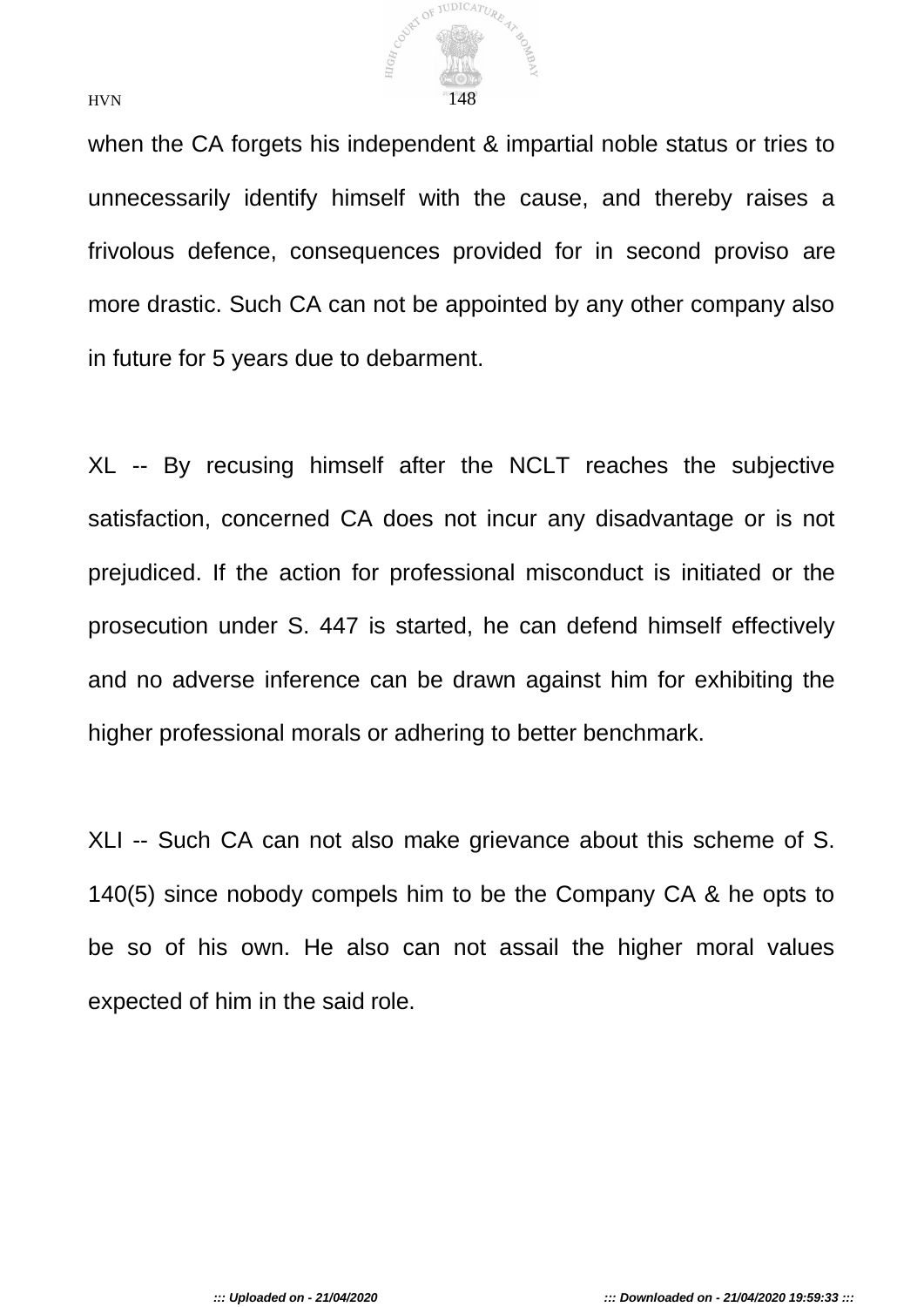

XLII-- Second proviso is therefore a notice in advance to such CA who has agreed to conduct himself with high moral values about the possible disqualification for raising the frivolous pleas in defence. NCLT may not be required to take recourse to this power in all cases & the responsible professional like CA is also made to respond with sincerity earnestly. The action when initiated, also need to be completed at the earliest.

XLIII --- S.140(5) is enacted to infuse confidence in the public in corporate sector & to prevent abuse of the position by company to the detriment of its share holders. Direction issued by NCLT thereunder does not result in any injury to Company. Still, it gives opportunity to company or CA to meet the subjective satisfaction but it comes at the risk of disqualification for CA as stipulated in second proviso.

XLIV--- Operation of the second proviso is not controlled by the NCLT whose job is over after it passes final order of changing the CA. Parliament has devised a mechanism to expedite that action and chosen to fasten the disqualification & its period,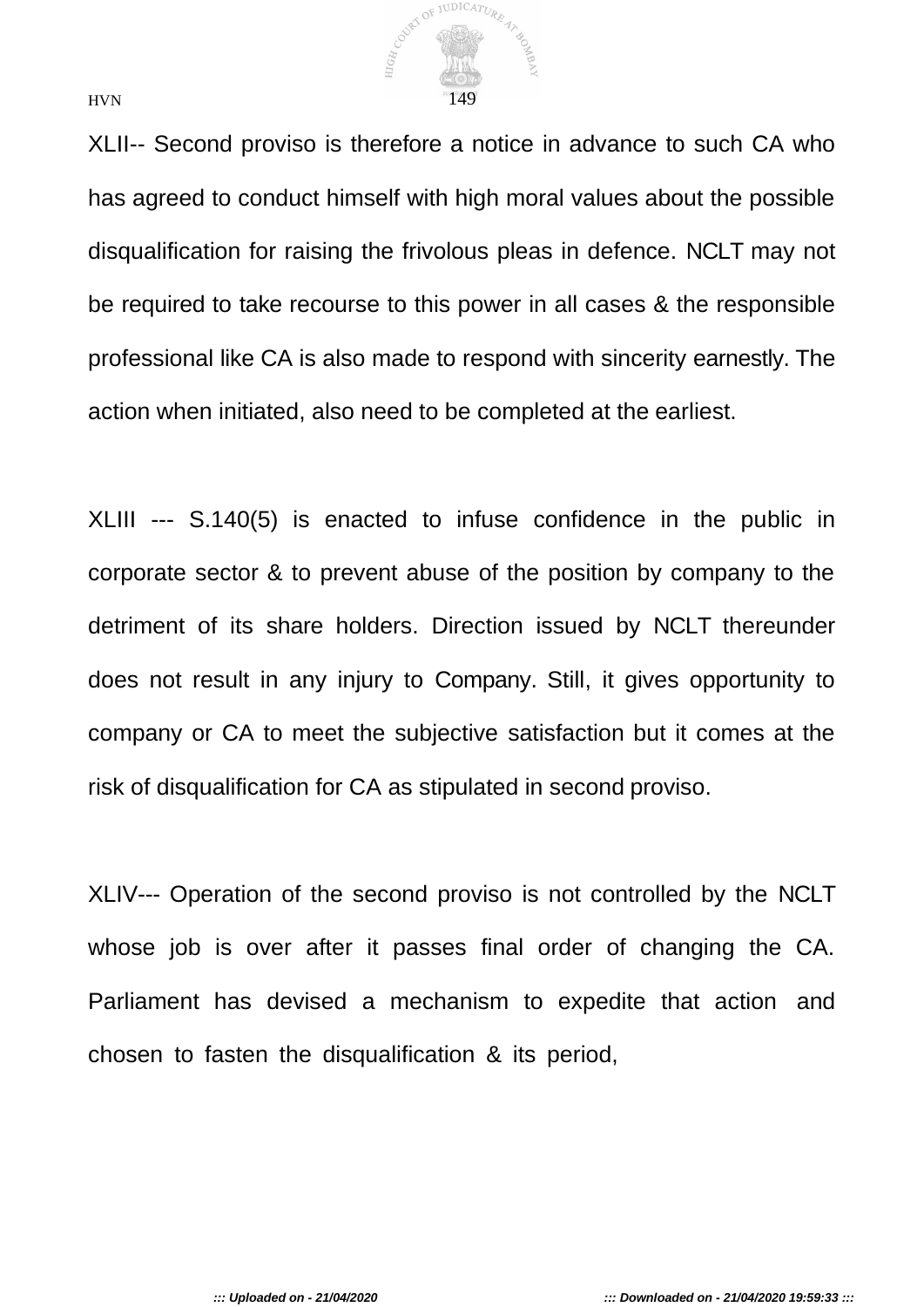

both statutorily, without leaving any scope for discretion in any body. It therefore is not like a punishment which can be imposed at the end of the disciplinary proceedings for an established professional misconduct or for a proved criminal offence, at he end of trial. There the disciplinary authority or the Court has choice to select the nature or quantum of punishment.

XLV—It is obvious that as CA is not to be dealt with or punished under S. 140(5), he is being replaced only in case of a company where the NCLT is satisfied about the need to replace. While devising a mechanism to accelerate the change, the Parliament could not have forced companies not party before NCLT to change such CA and it could not have ordered CA to give up all existing assignments. Therefore only the debarment or disqualification is for future ie it does not unnecessarily disturb the existing arrangements between such CA and his other client companies. This scheme evolved by the parliament therefore can not be assailed on the ground that it does not disassociate the CA from all his client Companies as that is not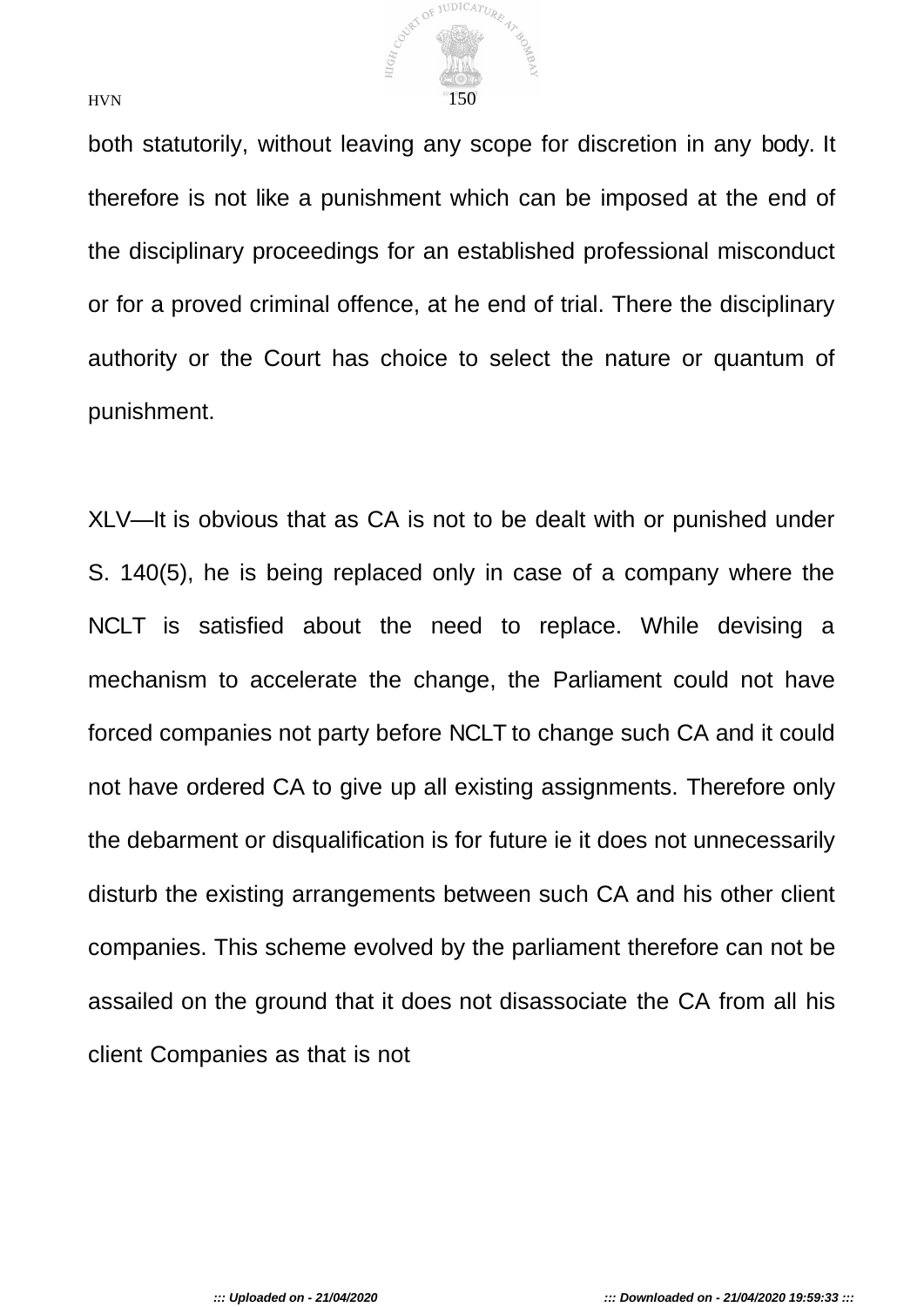

the goal with which the power is conferred on NCLT.

XLVI-- It is agreed before this Court by all learned Senior Advocates that language of section 140(5) needs to interpreted strictly. The disqualification under second proviso can not operate if NCLT is not required to pass the order asking the Company to change the CA. It therefore does not operate only on of satisfaction reached by NCLT. It operates because of unsubstantiated defences raised by the CA ie company auditor which the NCLT rejects & passes a fiinal order ie an order to change that CA. This disqualification or debarment is therefore not as a punishment for fraud but it is a caution which the Parliament felt necessary to administer, to avoid the delays in matters which are of vital importance for the shareholders & public. It is therefore a regulatory measure. No petitioner has attempted to urge that the need thereof as felt by the Parliament is bad.

XLVII--- It is obvious that the disqualification prescribed in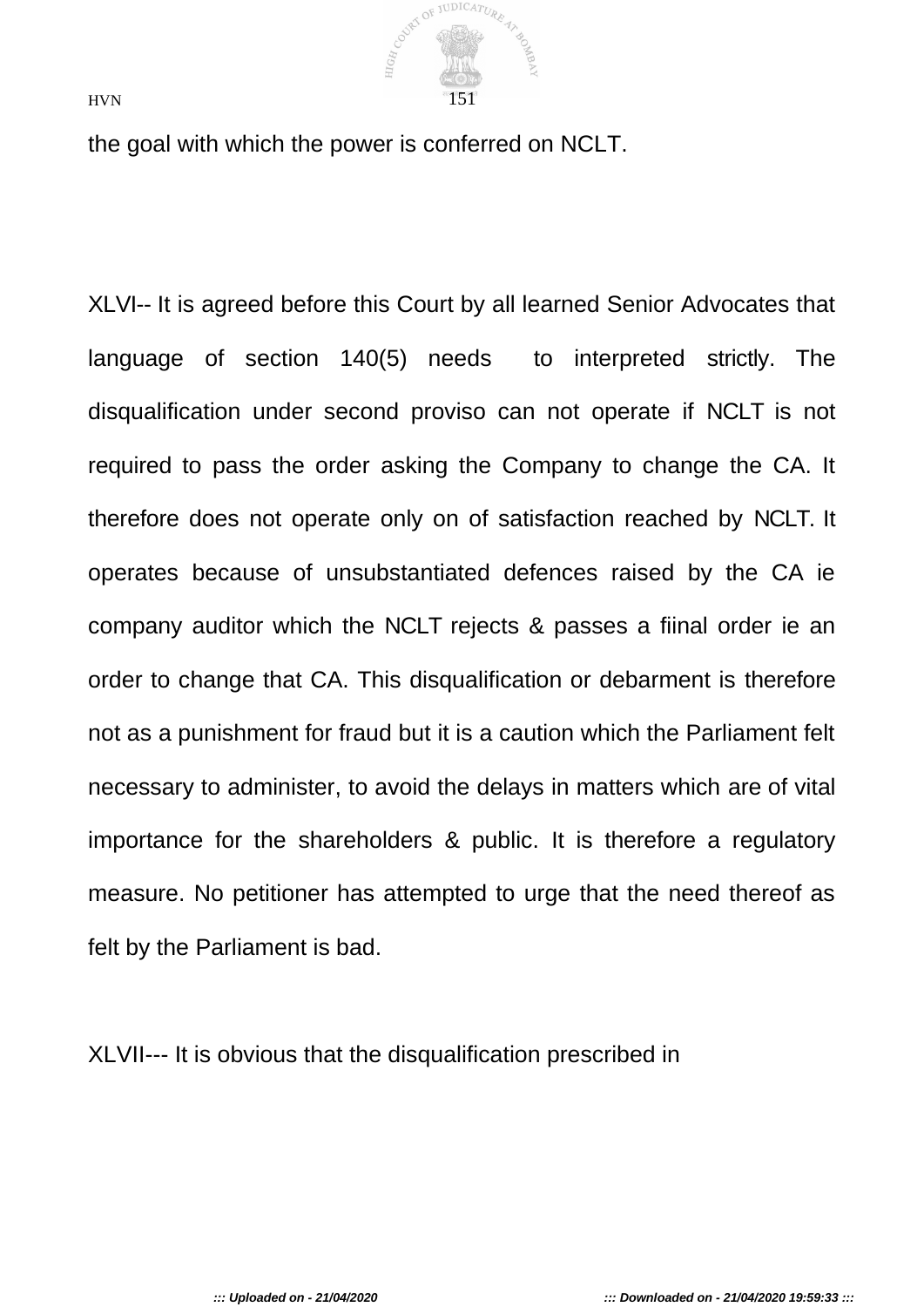

second proviso to S. 140(5) is not for NCLT"s satisfaction of involvement in fraud or offence of fraud or for professional misconduct. As only fact of final order of NCLT ie a direction to change is the triggering point, it can not attract the principles of double jeopardy at all. Such debarment is avoidable.

XLVIII -- It also follows that the CA in relation to whom the NCLT proposes to issue a direction to change, may therefore prefer to walk out by resigning thereby not taking the risk of a disqualification. He is expected to show a mature & neutral attitude.

XLIX -- Even when Comapny proposes to pass a special resolution for removing its CA under S.140(1), the CA can avoid it by putting in a resignation. The scheme of S. 140 itself interposes "resignation" procedure between the decision of Company to move such special resolution & further processing thereof. The Parliament has placed subsections (2) & (3) regarding the resignation between sub-sections (1) & (4) of S.

140 and there is nothing in law to demonstrate that the CA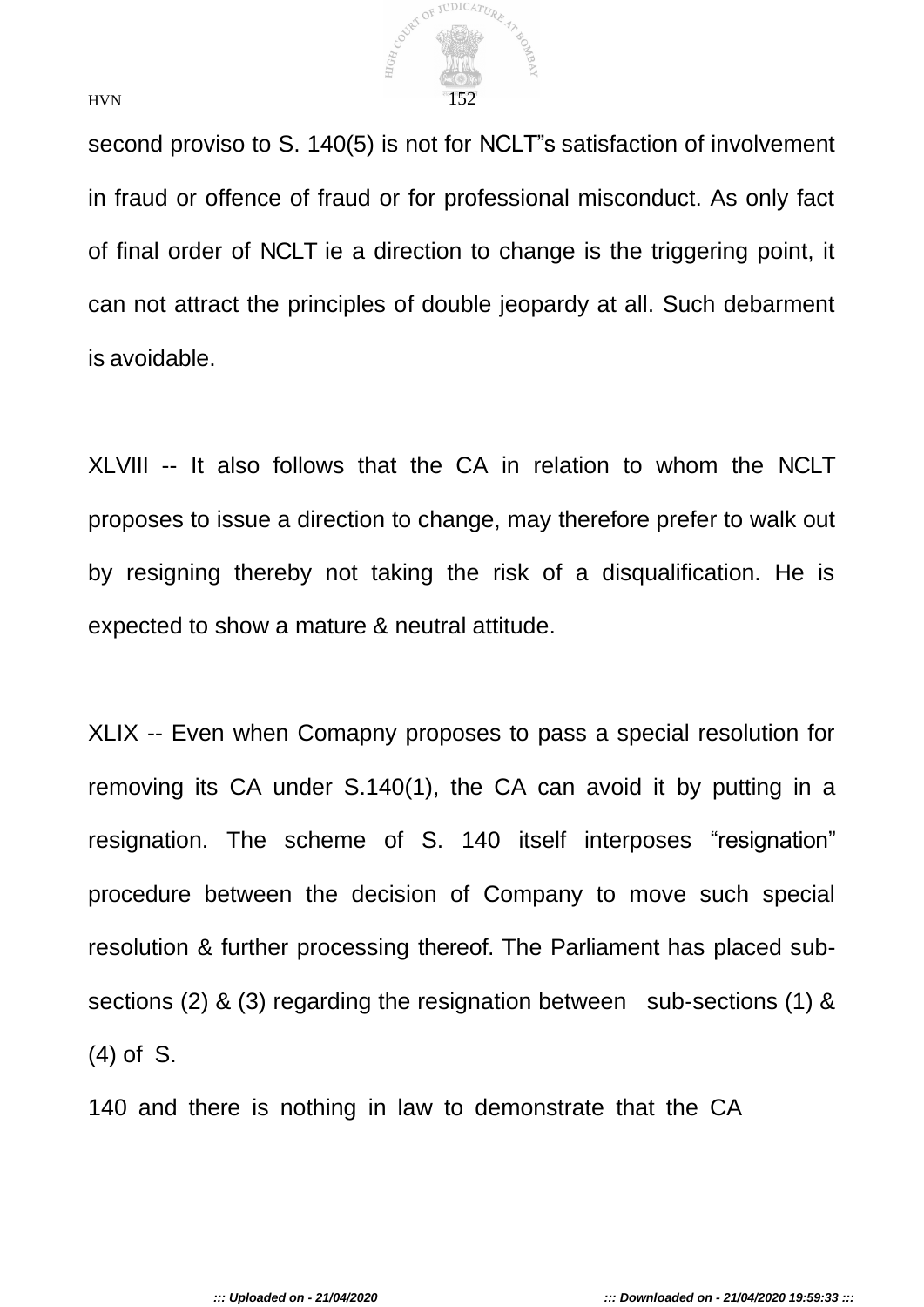

against whom the special resolution of "removal" is initiated, can not resign. Such resignation does not lead to any debarment or disqualification in his practice as CA.

L --Submission of Shri Khambatta that NCLT being creature of statute must act within four corners of law & can not exercise jurisdiction in its excess and also it can not assume the jurisdiction by taking recourse to the deeming fiction about the Company Auditor continuing in office and available for disqualification of debarment despite being rotated out or having resigned, also appears to be well founded. Judgment of Hon. Apex Court in **B. Himmatlal Agrawal vs. Competition Commission of India** – 2018 SCC online SC 574 in para 8 supports this contention.

LI -- The very fact that subjective satisfaction reached by NCLT is not expected by the Parliament to always translate itself into an order of change of CA, points out the necessity to consider the intervening events like the resignation of subject CA. If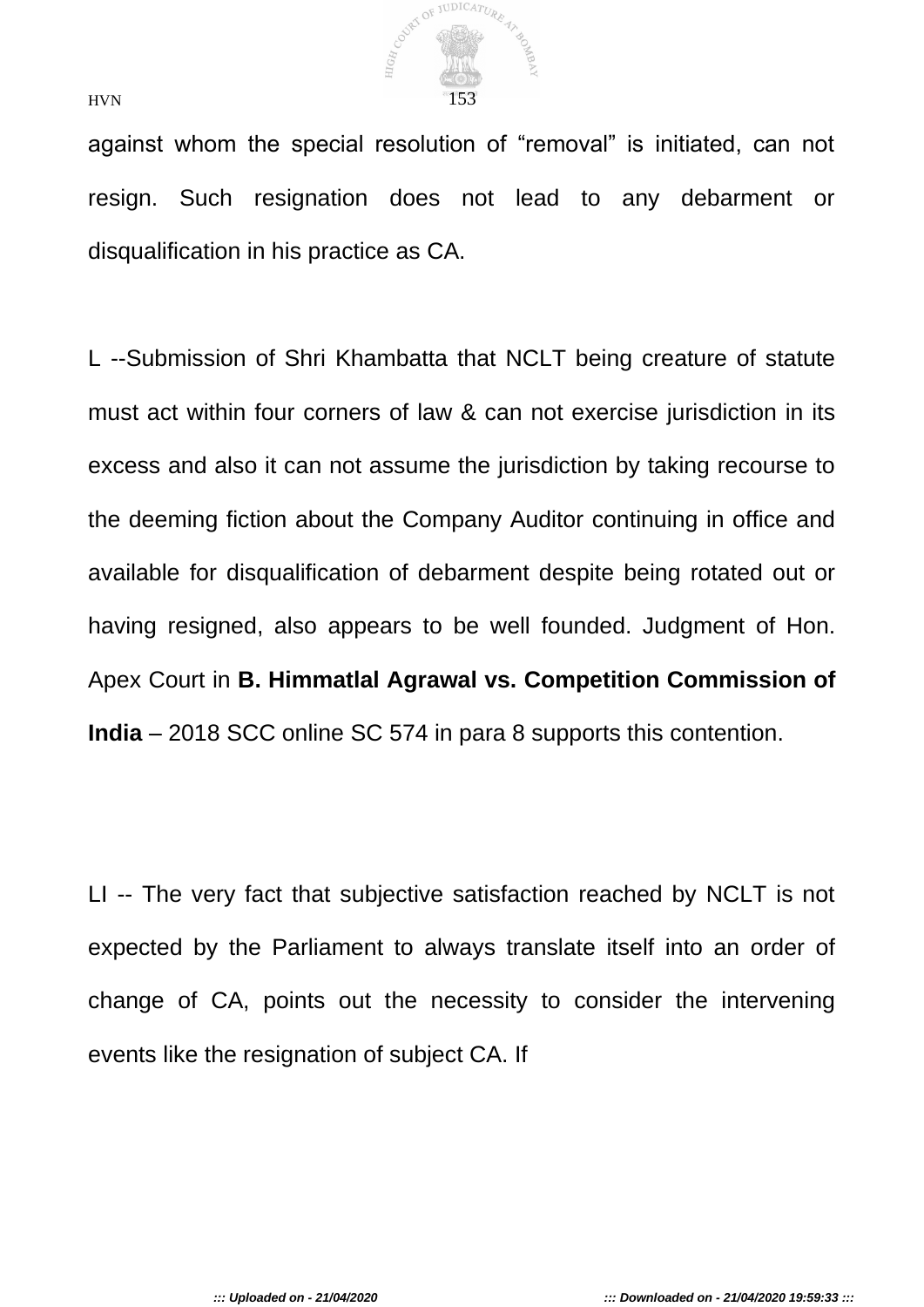

conduct which led NCLT to reach its satisfaction are only determinative & liability on the CA gets fastened on said date, there was no reason for the Parliament to confer such discretion. Contentions revolving round the date of initiation of that action by NCLT, rights getting crystallized on that date and relevance or otherwise of events like resignation subsequent thereto and all case-law cited by the respective parties, therefor, with respect, does not call for appreciation here.

LII -- Similarly the argument of the Petitioners about procedural discrimination or arbitrary choice with the respondents to pick & choose the CAs for proceeding against them under either S. 132 or S. 140 or S. 447 of 2013 Act, or under the Chartered Accountants Act is unfounded. CA ie company auditor is designed to play a more responsible role than others since he is not part of Company & is statutorily entrusted with duty to keep an eye on its financial affairs in the interest of shareholders & general public. As the precedents explain, though he need not be a bloodhound, he can not ignore the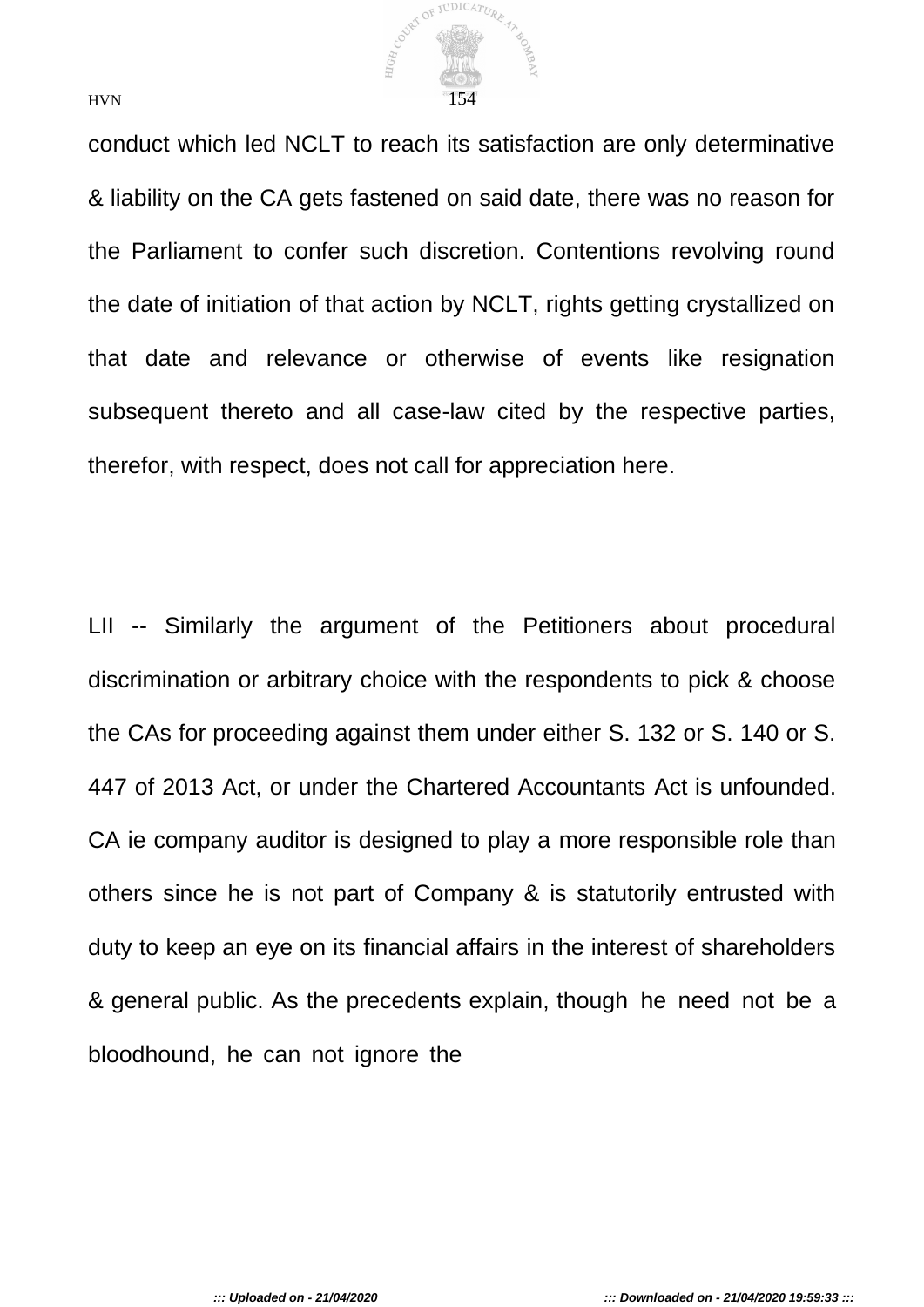

stench emanating from wrong financial practices in Company and claim immunity. On the contrary he must continue to sniff around to avoid any allegation of negligence on himself. If he indulges in any wrong conduct, he can not advance such an argument in defence.

LIII --- Arguments based on the discrimination between the Directors of the Company or its office bearers on one hand & the CAs on the other hand are equally misconceived. Every chartered accountant need not be the company auditor(CA) but once he volunteers to be so, the higher standards and norms apply. His integrity & morals thereafter must be above other chartered accountants & also beyond any doubt. He assumes that role with open eyes & can not be permitted to turn back to challenge the higher moral standards & benchmark of conduct evolved by the Parliament for him. If he has breached it, he can not complain that other violators are not being proceeded against. All violators need to be dealt with as per law & if anybody is shown undue or misplaced sympathy, it can not be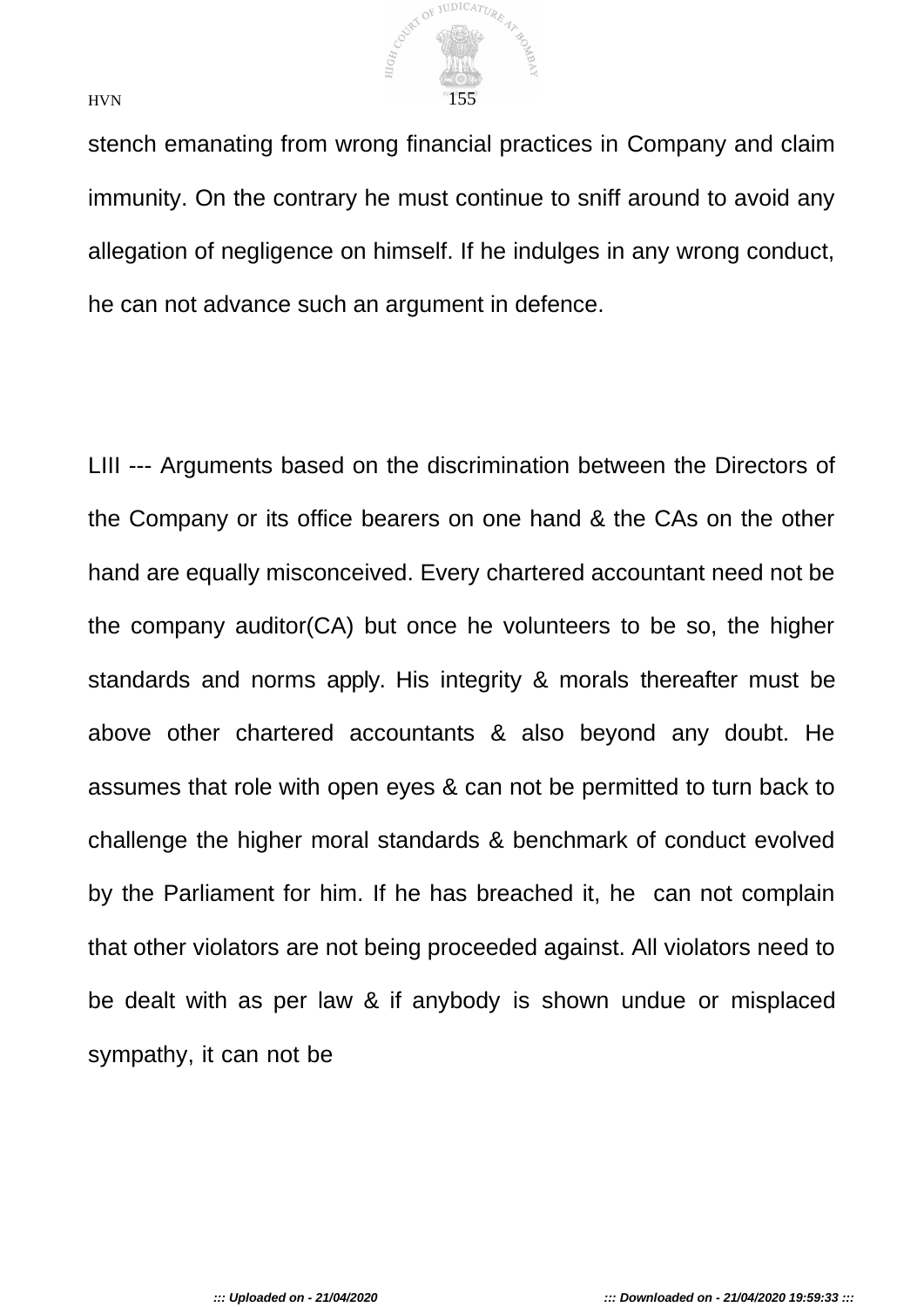

used to urge violation of Art. 14.

LIV -- Purpose of disciplinary or departmental action for misconduct against CA under S. 132 of 2013 Act or under the Chartered Accountants Act and object behind S. 140(5) of 2013 Act is clearly distinct. The Parliament has not proposed to punish the CA under S. 140(5), hence precedents like **Mrs. Maneka Gandhi vs. Union of India – (1978) 1 SCC 248** to demonstrate need of an established procedure to deal with the professional misconducts or the criminal offences, can not be used to contend that such provisions prescribing the detailed procedure are mandatory even before NCLT. Power given to NCLT is extraordinary, calls for exercise expeditiously and NCLT has its own Rules to govern the proceedings before it. The CA concerned can always make appropriate prayers & demand such opportunity as felt fit by him. Grievance about the difference in procedure prescribed for misconducts in 2013 Act or the Chartered Accountants Act on one hand and the procedure under S. 140(5) on the other hand, therefore is misconceived. The CA aggrieved by denial of any opportunity,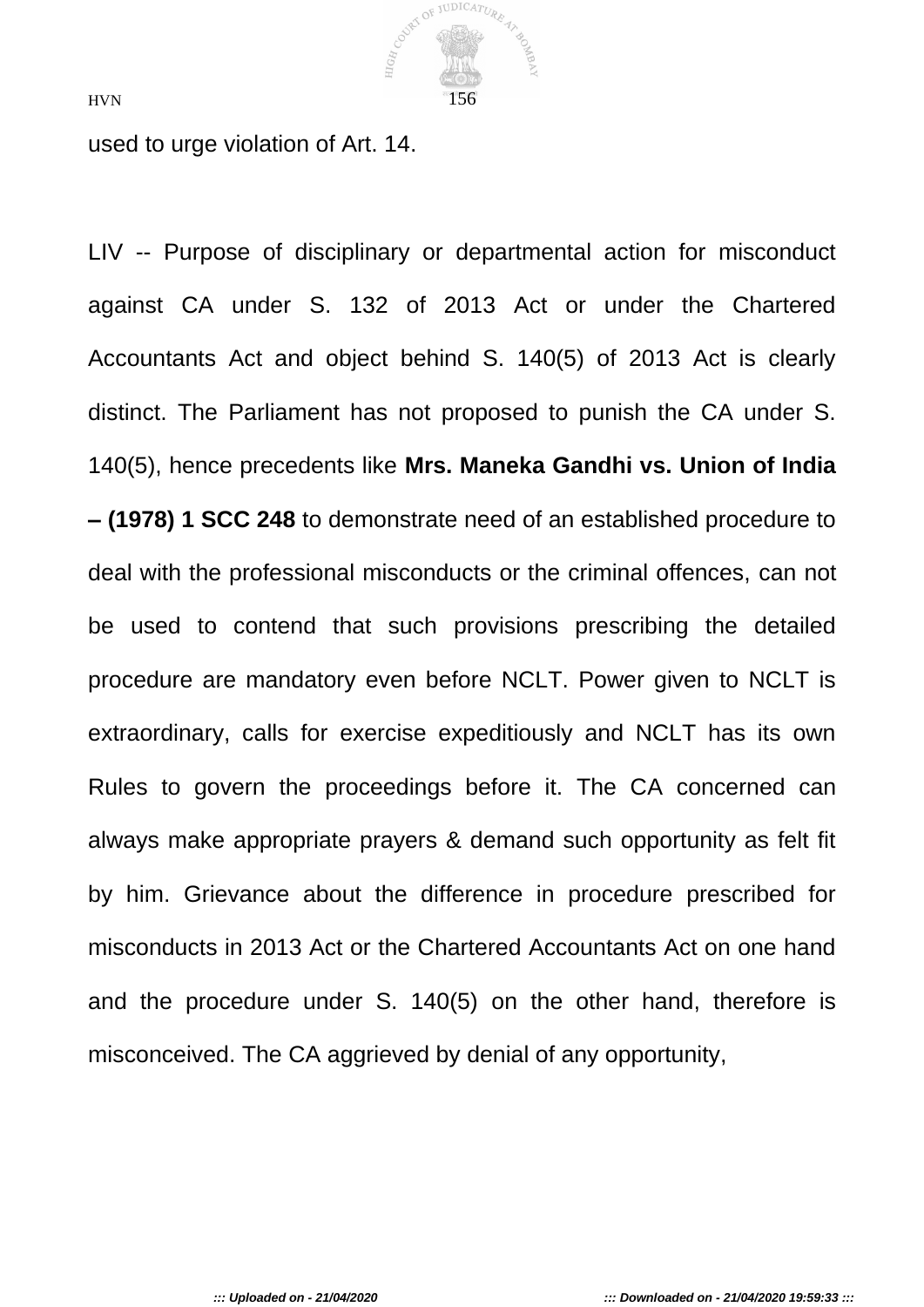

can always point out the prejudice suffered. We therefore do not find it necessary to dwell upon the details of other procedures including the charts comparing it made available by the Petitioners to drive home their contention. Contention that High-Court while functioning as company court had the statutes like CPC, Company Court Rules or the Appellate Side Rules to guide it while NCLT does not have the same, is not at all relevant. **Suraj Mall Mohta and Co. vs. A. V. Visvanatha:**(supraparagraph Nos.2, 14 and 15) relied upon by Advocate Robin Jaisinghani to highlight importance of uniform procedure is also not attracted here since the cases of tax evaders under different sections of the Income Tax Act are dealt with in that precedent. Art. 14 is held to warrant same procedure and rules of evidence for all tax evaders. Here the object under S. 140(5) is entirely different. **AIR 1952 SC 75 : The State of West Bengal Vs. Anwar Ali Sarkar and another**, paragraph nos. 20(1), 38 and 45 also have no application for the same reasons. With respect, for same reasons, we also need not delve into **A.K. Gopalan Vs. State of Madras** (paragraph 21 and 266) delivered by the Constitution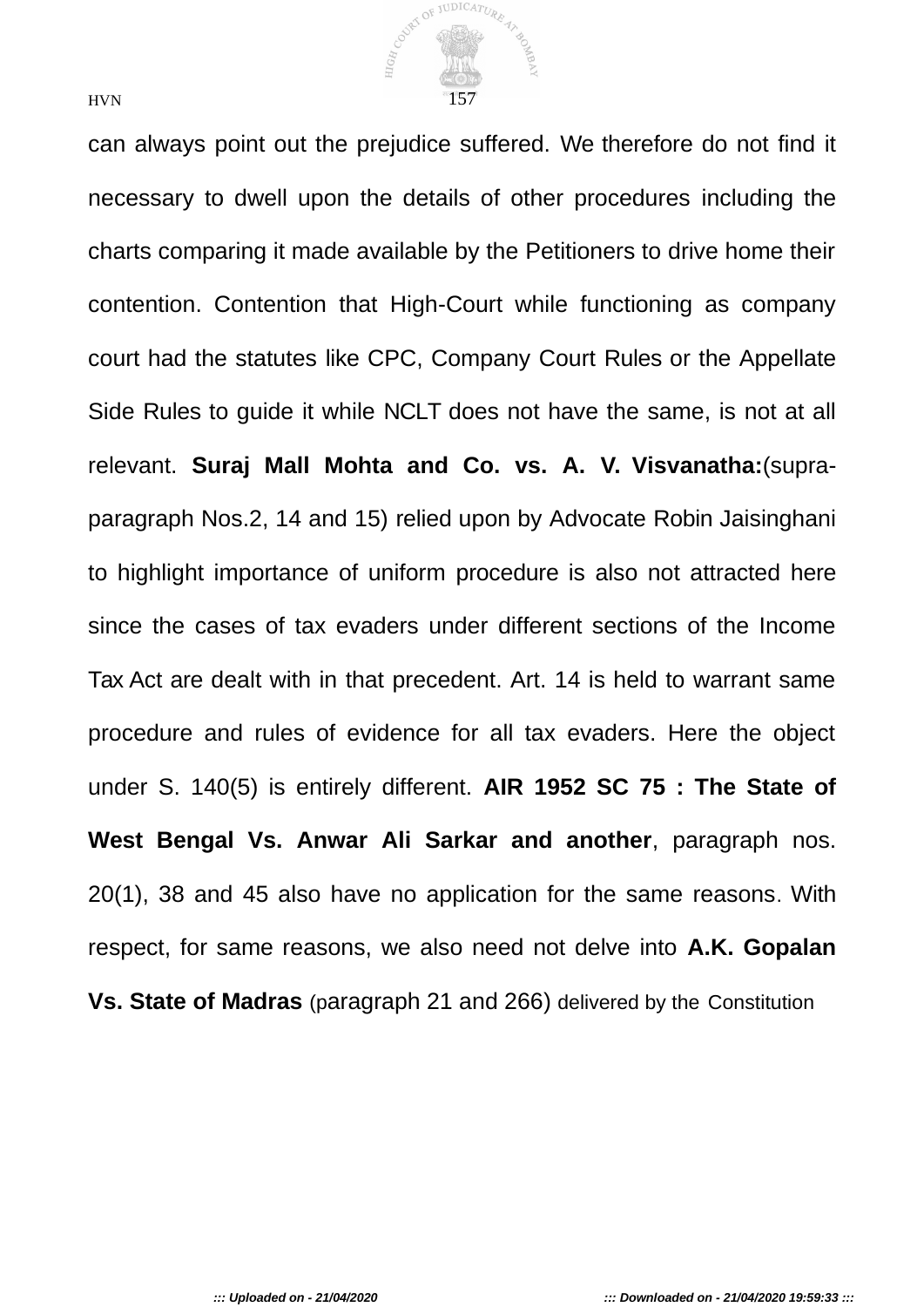

Bench of Hon. Apex Court.

LV --Extending the requirement of standard of proof beyond reasonable doubt in the scheme of S. 140(5) where "satisfaction" of NCLT is envisaged, will result into a paradox. Various judgments noted supra or rival contentions on it, need not detain us in present matter. Law laid down by Hon. Apex Court in **T.T.Antony Vs. State of Kerala and Ors.** (para 27) and **Anju Chaudhary Vs. State of Uttar Pradesh and another** also is not relevant. With respect same can be said about **Union of India Vs. R. Gandhi** or **Madras Bar Association Vs. Union of India and another** cited to submit that even in 2013 Act, NCLT is a judicial tribunal.

LVI -- **State of Goa and another Vs. Colfax Laboratories Ltd. And another** and **H.V. Panchaksharappa vs. K. G. Eshwar**, pressed to explain that allegation of collusion itself mandates the test of "beyond reasonable doubt" also need not be delved into.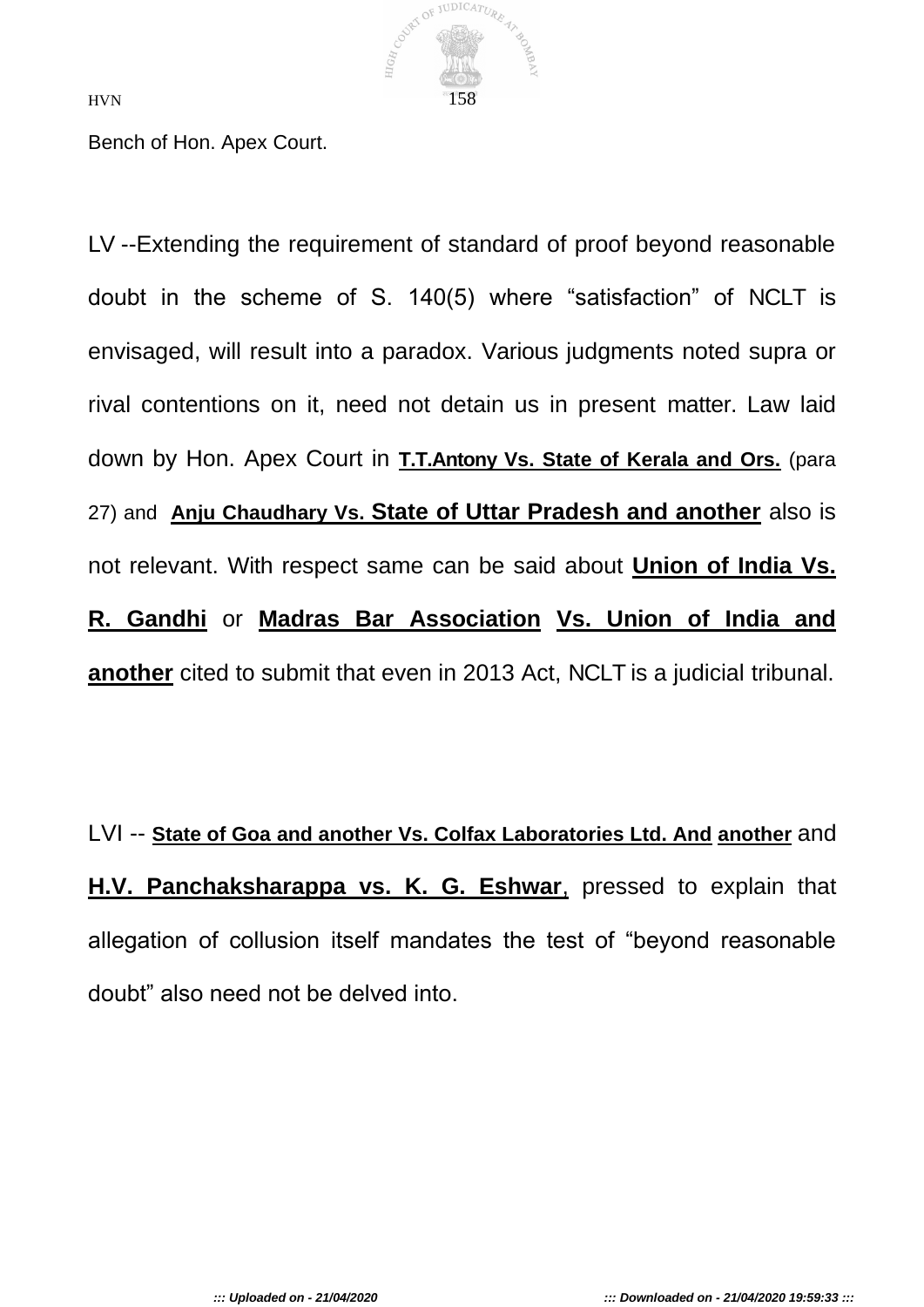

LVII --**-Supreme Court Bar Association vs. UOI** –(1998) 4 SCC 409, **Pawan Kumar Sharma vs. Gurudial Singh**--(1998) 7 SCC 24, **Pralhad Sarn Gupta vs. Bar Council of India--** (1997) 3 SCC 585 which deal with the standard of proof or the concept of double jeopardy also do not call for independent appreciation. Few more judgments already referred to in written arguments are also pressed into service by Adv Dessai. However, as the very foundation of his arguments is not accepted by us and we have found recourse to Art. 20 by him unfounded, in order to avoid prolixity & reiteration, we do not consider those judgments. The changes in law in US (**Hudson vs. United States**) also are not relevant.

LVIII --Sr. Adv. Dwarakadas has cited **AIR 1961 SC 794-- Jetahnanda & Sona vs. State of U.P.** to explain what a phrase "final order" in second proviso to S. 140(5) of 2013 Act implies. There in paragraph 7, the Hon. Apex Court states that the order can be final if it affects the rights of the parties to dispute. We find that the "lis" which is required as pre-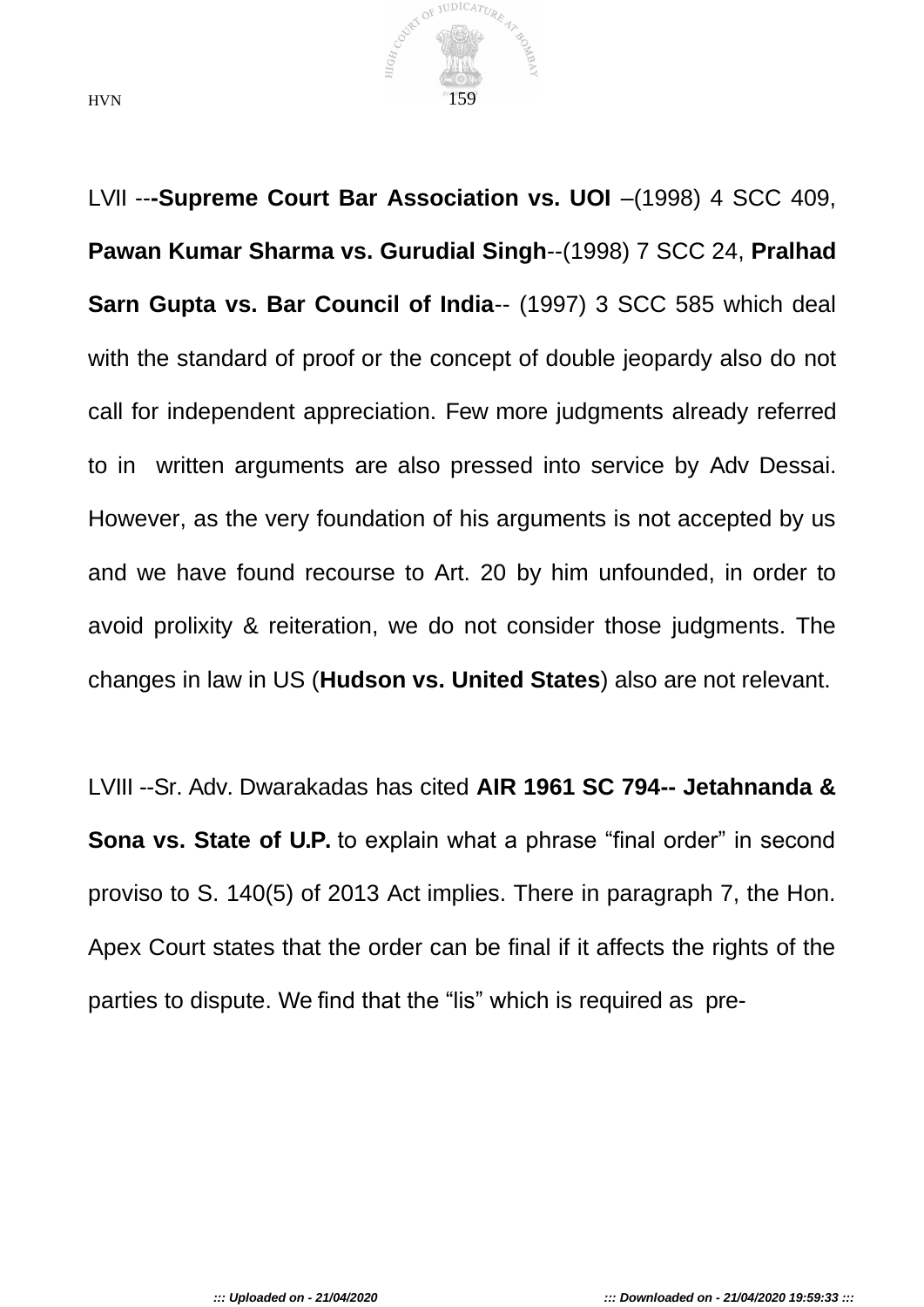

condition in such case and its adjudication is lacking in the scheme of S. 140(5). Debarment is the mandate of law and NCLT does not have any control on it. NCLT proceeding as if the debarment is the object behind S. 140(5) and using the theory of deemed continuation of the CA though he had been rotated out or resigned, therefore is an error apparent which must be corrected in exercise of its extraordinary jurisdiction by this Court.

198**--** Discussion undertaken by us & our findings supra show the object behind enacting S.140(5) of 2013 Act. It is sufficient to see that effort to work out inconsistency between S. 140(5) of 2013 Act & the Limited Liability Partnership Act, 2008 by one of the petitioners can not be countenanced. The petitioners themselves point out that the Company Law Committee set up by MCA in its report issued on 14.11.2019 explained that debarment of a firm has to be an exception rather than a rule.

199-- The submissions on double jeopardy that the other proceeding need not be before the court of law, judgment of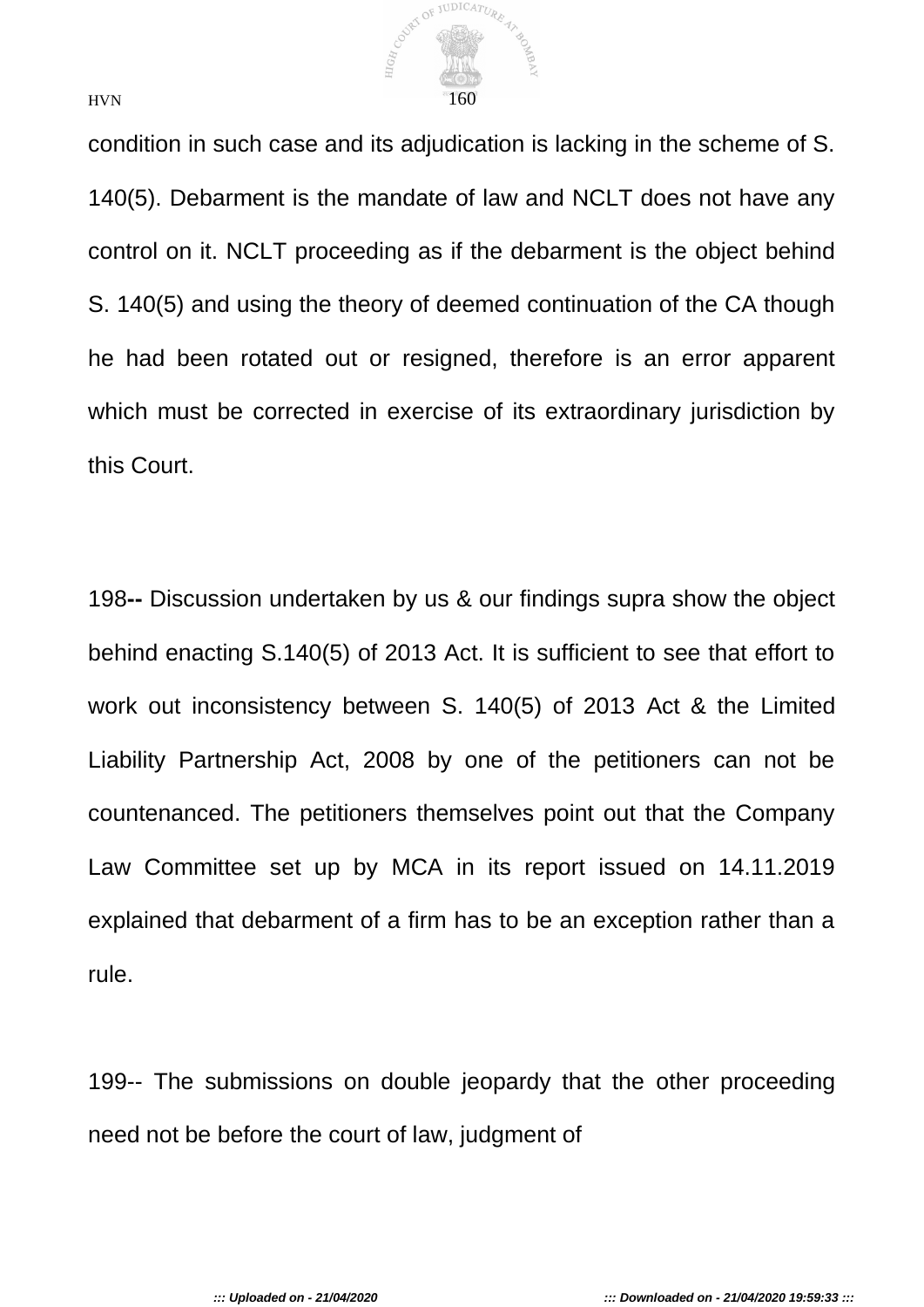

Hon'ble Apex Court reported at **Maqbool Hussain Versus State of Bombay** and **Union of India and another Vs. Purushottam** wherein the Hon'le Apex Court also United States Supreme Court Judgment in **Hudson vs. United States** are not relevant since the debarment in question does not operate on fraud or on any misconduct which can be dealt with in S. 212 or 447 of the 2013 Act. Rival contentions about the correctness of law as expounded & whether larger bench view has been diluted or not, are therefore not the relevant factors here. *Nirmala J. Jhala vs. State of Gujrat and Another* (supra) also need not be considered in facts at hand. *L. D. Jaisinghani vs. Naraindas N. Punjabi:* also need not be considered in this backdrop. In Nirmala's case, the distinction between the prosecution & the departmental proceedings has been looked into by the Apex Court itself. We therefore need not dwell more on **(2017) 3 Mh.L.J. 929-- Tulsi Das vs. UOI** where only new departmental proceedings for a misconduct for which punishment was already inflicted, have been looked into by the Division Bench of this Court.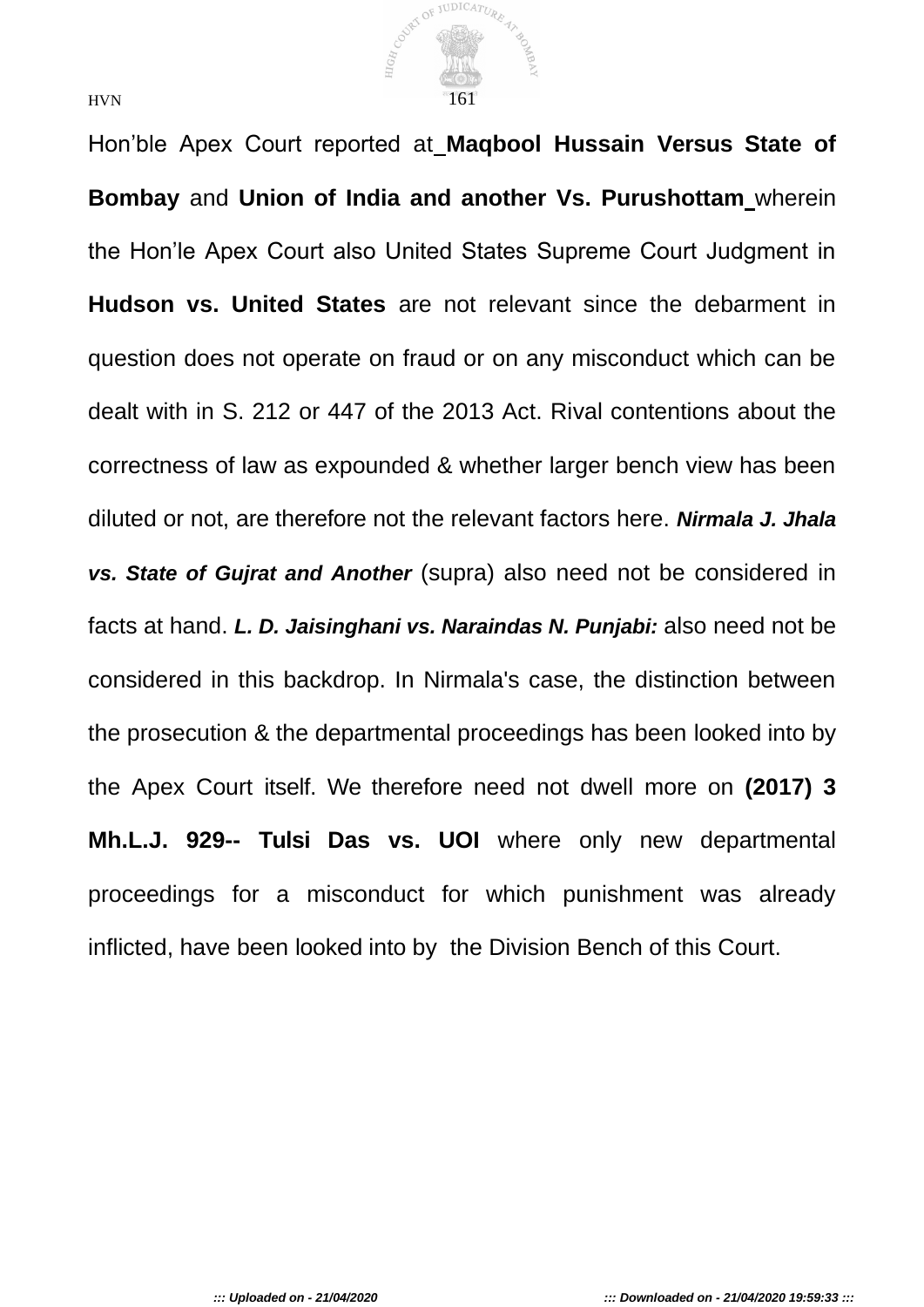

200-- The contention that the proceedings under S. 140(5) are quasicriminal also need not detain us here. **Ram Singh and Ors. vs. Col. Ram Singh: 1985 (Supl) SC C 611**, (paragraph Nos. 222, 223) and **Ram Sharan Yadav vs. Thakur Muneshwar Nath Singh and Ors.: (1984) 4 SCC 649**, (paragraph Nos.2 and 3) are relied upon to urge that proceedings under S. 140(5) are quasi criminal. Questions like whether the statutorily mandated disqualification in  $2^{nd}$  proviso to S. 140(5) attracts double jeopardy? Whether the heading of section 140 or case law explaining the role of a "proviso" has any relevance? Whether proceedings u/S. 140(5) are quasi- criminal? stand answered above. Whether the 1996 judgment in **Director of Enforcement vs. M.C.T.M. Corp. (P) Ltd.** (supra) had no occasion to consider constitutional Bench judgment in **Shanti Prasad Jain vs. Director of Enforcement, FERA-- AIR 62 SC 1754** where in para 35, Hon. Constitution Bench observes that the proceedings under the FERA are quasi-criminal in character & it is the duty of the respondents to prove violation of law beyond reasonable doubt, has no bearing in this case. Similarly,questions like Whether S.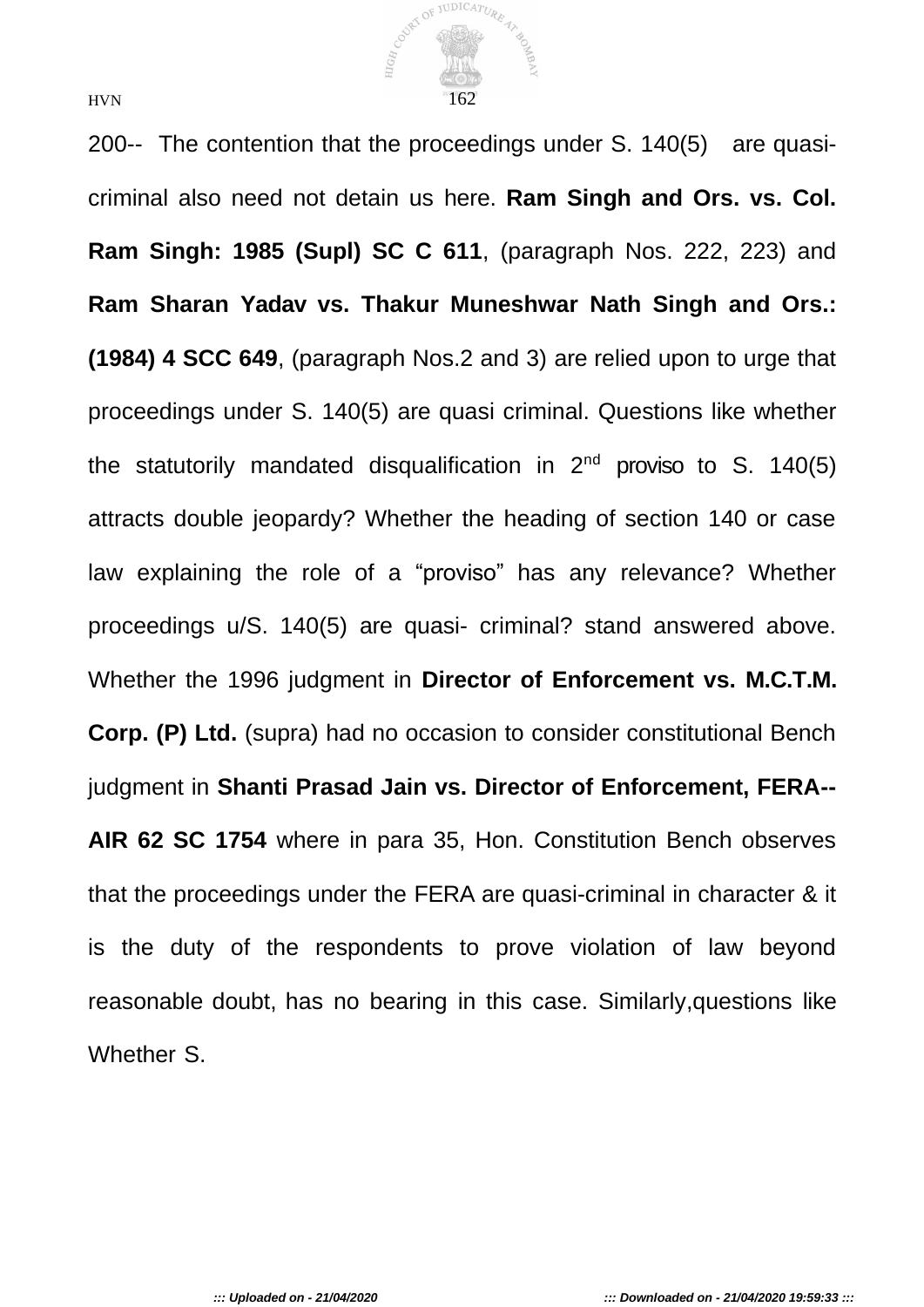

140(5) is Unconstitutional? Does it violate Art. 14 by signaling out the CAs for a harsher treatment & leaving out the Directors of the Company or its office bearers? Is it bad since it allows pick & choose between the CAs and the Directors of the Company or its office bearers? Is it arbitrary as it does not contain procedural safeguards?, are also answered supra by us. It is seen that debarment under S. 140(5)-2<sup>nd</sup> proviso can not be seen as quasi-criminal.

201--- Normally as per S. 210 of 2013 Act, the investigation into affairs

of the company can be conducted by the Central Government through

the Inspectors appointed by it. For the present controversy following

sections in the 2013 Act assume imporatnce--

**Section-211. Establishment of Serious Fraud Investigation Office**.— (1) The Central Government shall, by notification, establish an office to be called the Serious Fraud Investigation Office to investigate frauds relating to a company:

Provided that until the Serious Fraud Investigation Office is established under sub-section (1), the Serious Fraud Investigation Office set up by the Central Government in terms of the Government of India Resolution No. 45011/16/2003- Adm-I, dated 2nd July, 2003 shall be deemed to be the Serious Fraud Investigation Office for the purpose of this section.

(2) The Serious Fraud Investigation Office shall be headed by a Director and consist of such number of experts from the following fields to be appointed by the Central Government from amongst persons of ability, integrity and experience in,—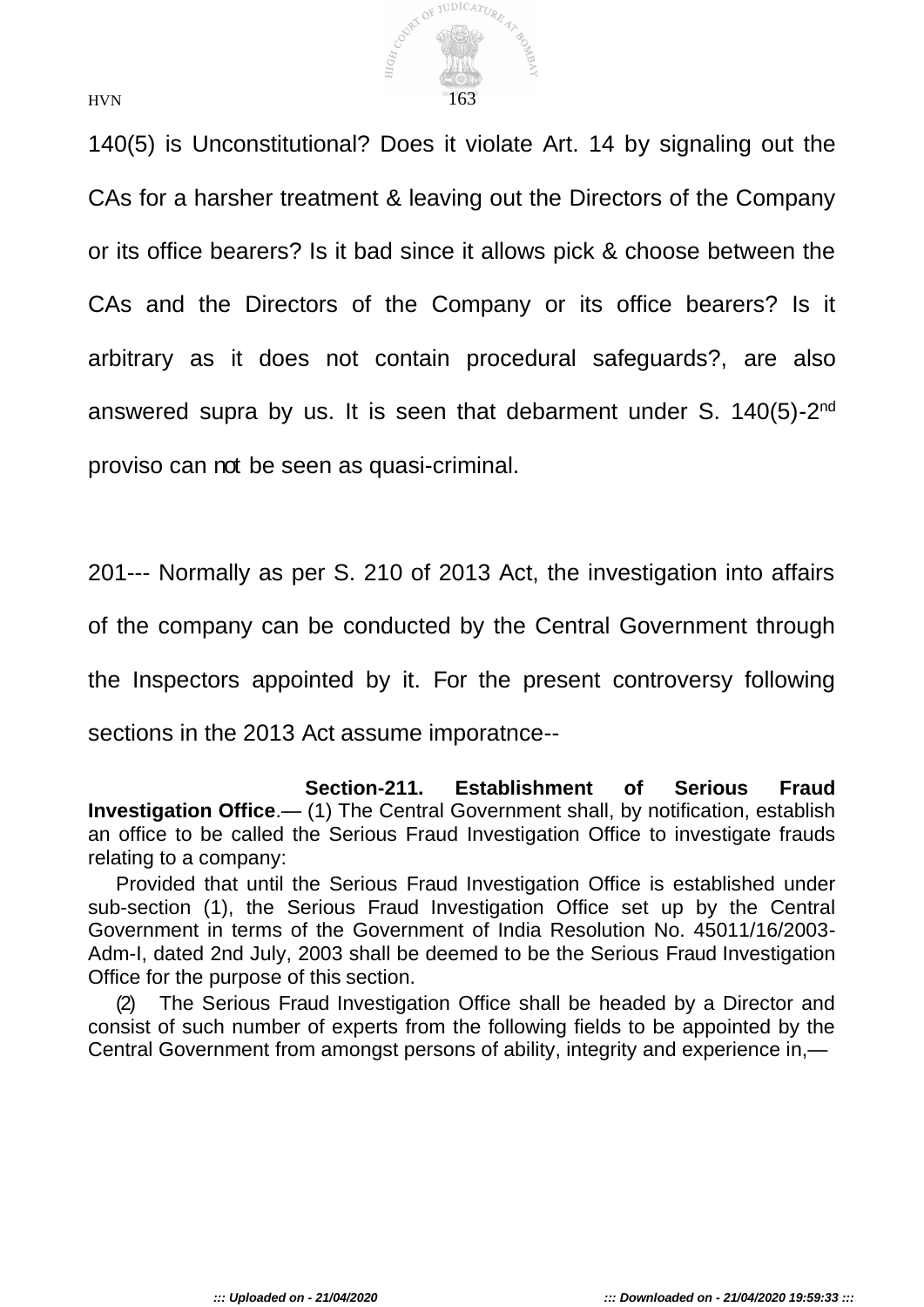

- (i) banking;
- (ii) corporate affairs;
- (iii) taxation;
- (iv) forensic audit;
- (v) capital market;
- (vi) information technology;
- (vii) law; or
- (viii) such other fields as may be prescribed.

(3) The Central Government shall, by notification, appoint a Director in the Serious Fraud Investigation Office, who shall be an officer not below the rank of a Joint Secretary to the Government of India having knowledge and experience in dealing with matters relating to corporate affairs.

The Central Government may appoint such experts and other officers and employees in the Serious Fraud Investigation Office as it considers necessary for the efficient discharge of its functions under this Act.

The terms and conditions of service of Director, experts, and other officers and employees of the Serious Fraud Investigation Office shall be such as may be prescribed.

**212. Investigation into affairs of Company by Serious Fraud Investigation Office.**— (1) Without prejudice to the provisions of Section 210, where the Central Government is of the opinion, that it is necessary to investigate into the affairs of a company by the Serious Fraud Investigation Office—

(a) on receipt of a report of the Registrar or inspector under Section 208;

- (b) on intimation of a special resolution passed by a company that its affairs are required to be investigated;
- (c) in the public interest; or
- (d) on request from any Department of the Central Government or a State Government, the Central Government may, by order, assign the investigation into the affairs of the said company to the Serious Fraud Investigation Office and its Director, may designate such number of inspectors, as he may consider necessary for the purpose of such investigation.

(2) Where any case has been assigned by the Central Government to the Serious Fraud Investigation Office for investigation under this Act, no other investigating agency of Central Government or any State Government shall proceed with investigation in such case in respect of any offence under this Act and in case any such investigation has already been initiated, it shall not be proceeded further with and the concerned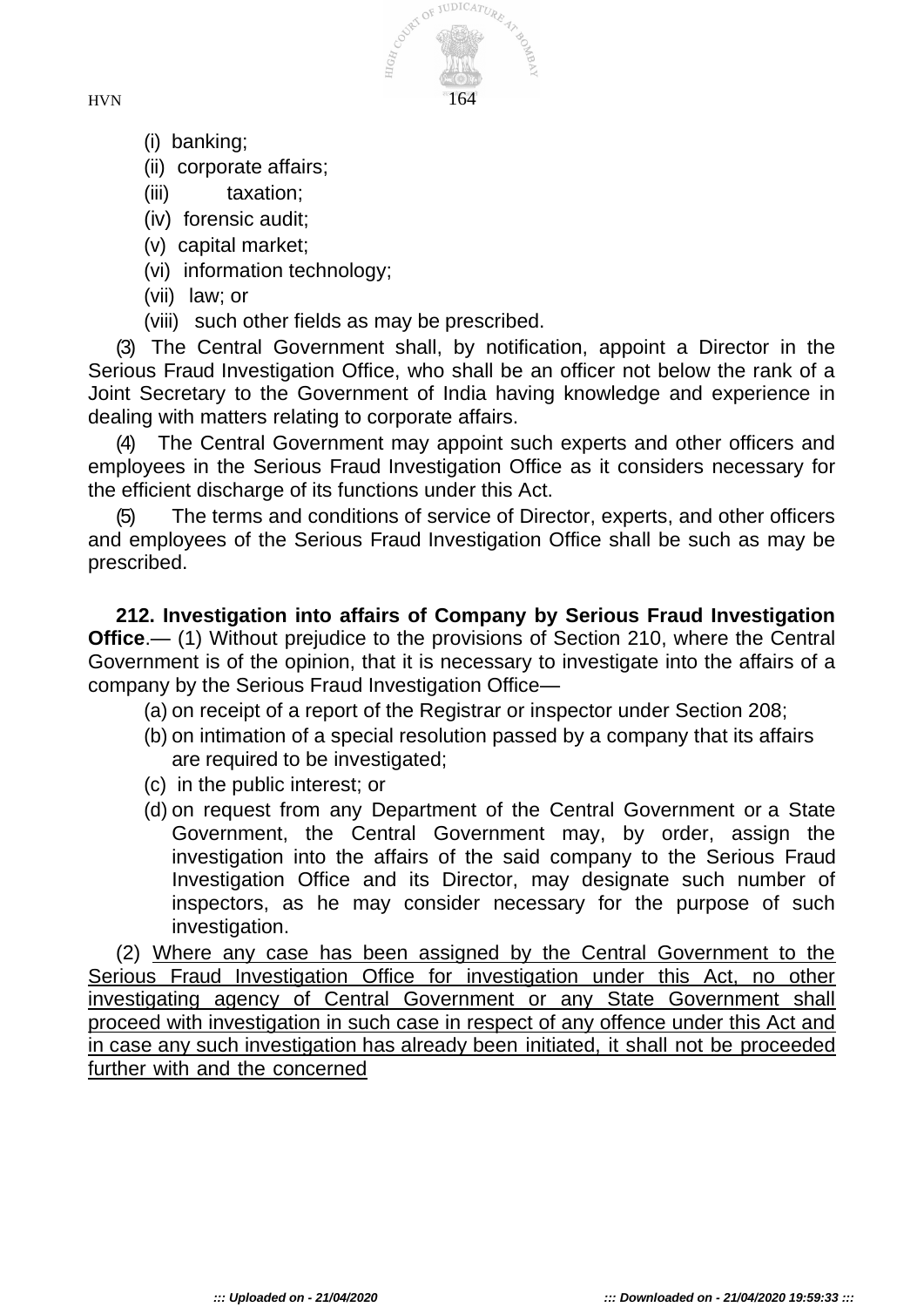

agency shall transfer the relevant documents and records in respect of such offences under this Act to Serious Fraud Investigation Office.

(3) Where the investigation into the affairs of a company has been assigned by the Central Government to Serious Fraud Investigation Office, it shall conduct the investigation in the manner and follow the procedure provided in this Chapter; and submit its report to the Central Government within such period as may be specified in the order.

(4) The Director, Serious Fraud Investigation Office shall cause the affairs of the company to be investigated by an Investigating Officer who shall have the power of the inspector under Section 217.

(5) The company and its officers and employees, who are or have been in employment of the company shall be responsible to provide all information, explanation, documents and assistance to the Investigating Officer as he may require for conduct of the investigation.

(6) Notwithstanding anything contained in the Code of Criminal Procedure, 1973 (2 of 1974), [offence covered under Section 447] of this Act shall be cognizable and no person accused of any offence under those sections shall be released on bail or on his own bond unless—

- (i) the Public Prosecutor has been given an opportunity to oppose the application for such release; and
- (ii) where the Public Prosecutor opposes the application, the court is satisfied that there are reasonable grounds for believing that he is not guilty of such offence and that he is not likely to commit any offence while on bail:

Provided that a person, who, is under the age of sixteen years or is a woman or is sick or infirm, may be released on bail, if the Special Court so directs:

Provided further that the Special Court shall not take cognizance of any offence referred to this sub-section except upon a complaint in writing made by—

- (i) the Director, Serious Fraud Investigation Office; or
- (ii) any officer of the Central Government authorised, by a general or special order in writing in this behalf by that Government.

(7) The limitation on granting of bail specified in sub-section (6) is in addition to the limitations under the Code of Criminal Procedure, 1973 (2 of 1974) or any other law for the time being in force on granting of bail.

(8) If the Director, Additional Director or Assistant Director of Serious Fraud Investigation Office authorised in this behalf by the Central Government by general or special order, has on the basis of material in his possession reason to believe (the reason for such belief to be recorded in writing) that any person has been guilty of any offence punishable under sections referred to in sub-section (6), he may arrest such person and shall, as soon as may be, inform him of the grounds for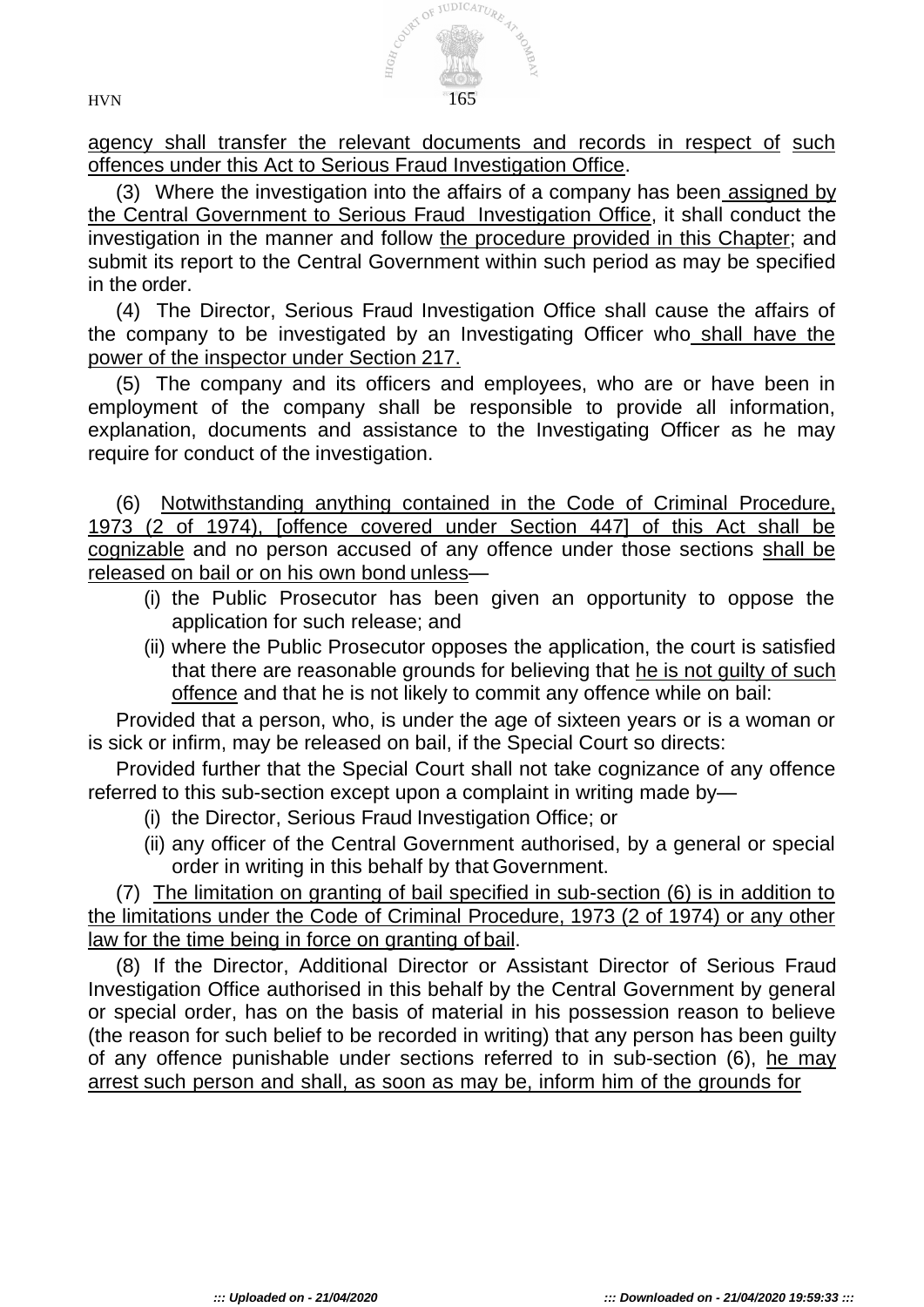

## such arrest.

(9) The Director, Additional Director or Assistant Director of Serious Fraud Investigation Office shall, immediately after arrest of such person under sub-section (8), forward a copy of the order, along with the material in his possession, referred to in that sub-section, to the Serious Fraud Investigation Office in a sealed envelope, in such manner as may be prescribed and the Serious Fraud Investigation Office shall keep such order and material for such period as may be prescribed.

(10) Every person arrested under sub-section (8) shall within twenty- four hours, be taken to a Judicial Magistrate or a Metropolitan Magistrate, as the case may be, having jurisdiction:

Provided that the period of twenty-four hours shall exclude the time necessary for the journey from the place of arrest to the Magistrate's court.

(11) The Central Government if so directs, the Serious Fraud Investigation Office shall submit an interim report to the Central Government.

(12) On completion of the investigation, the Serious Fraud Investigation Office shall submit the investigation report to the Central Government.

(13) Notwithstanding anything contained in this Act or in any other law for the time being in force, a copy of the investigation report may be obtained by any person concerned by making an application in this regard to the court.

(14) On receipt of the investigation report, the Central Government may, after examination of the report (and after taking such legal advice, as it may think fit), direct the Serious Fraud Investigation Office to initiate prosecution against the company and its officers or employees, who are or have been in employment of the company or any other person directly or indirectly connected with the affairs of the company.

(15) Notwithstanding anything contained in this Act or in any other law for the time being in force, the investigation report filed with the Special Court for framing of charges shall be deemed to be a report filed by a police officer under Section 173 of the Code of Criminal Procedure, 1973 (2 of 1974).

(16) Notwithstanding anything contained in this Act, any investigation or other action taken or initiated by Serious Fraud Investigation Office under the provisions of the Companies Act, 1956 (1 of 1956) shall continue to be proceeded with under that Act as if this Act had not been passed.

(17)(*a*) In case Serious Fraud Investigation Office has been investigating any offence under this Act, any other investigating agency, State Government, police authority, income tax authorities having any information or documents in respect of such offence shall provide all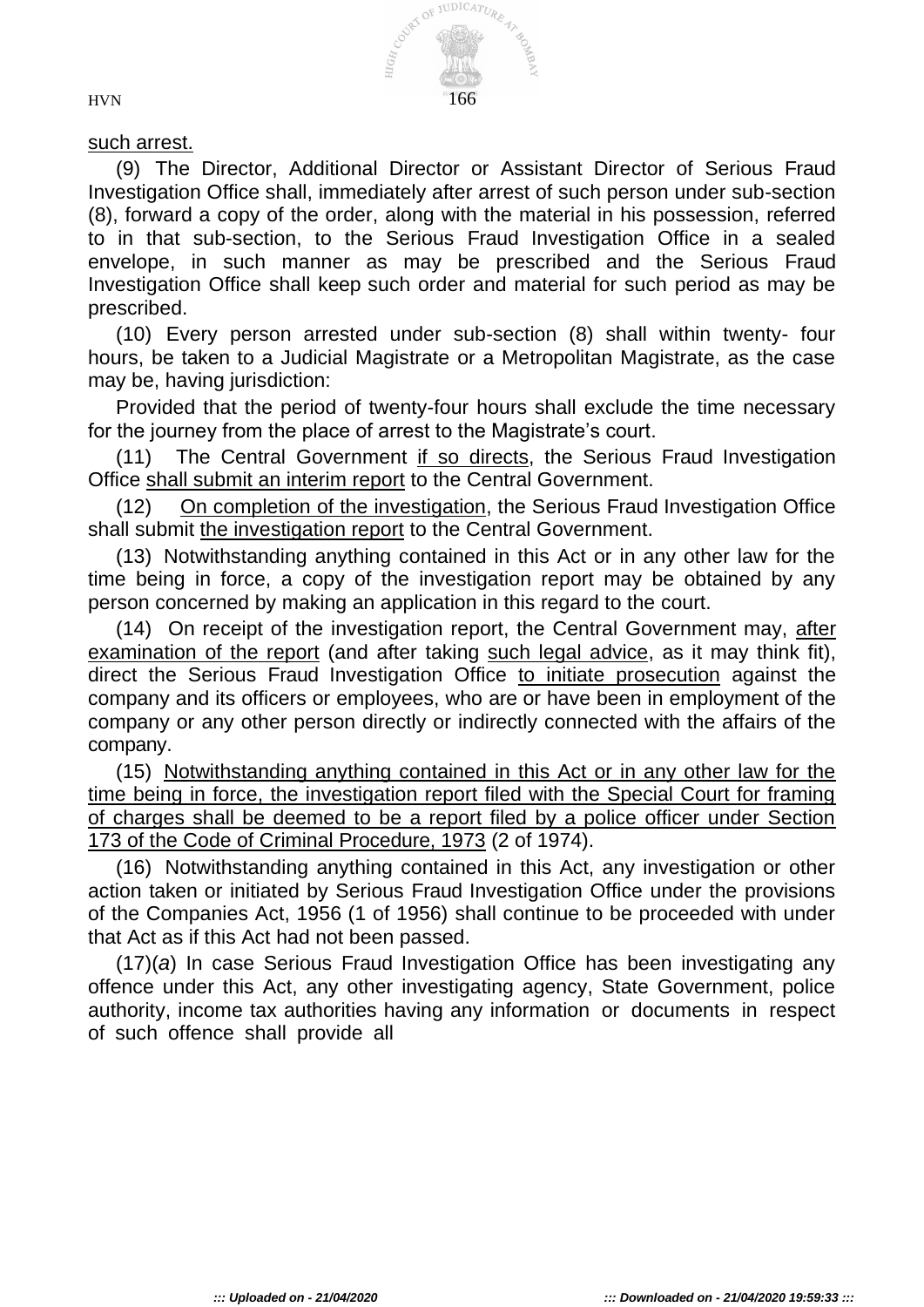

such information or documents available with it to the Serious Fraud Investigation Office;

(*b*) The Serious Fraud Investigation Office shall share any information or documents available with it, with any investigating agency, State Government, police authority or income tax authorities, which may be relevant or useful for such investigating agency, State Government, police authority or income tax authorities in respect of any offence or matter being investigated or examined by it under any other law.

202-- After due deliberations, we record our conclusions below on the relevant aspects having bearing on status of report under S. 212 submitted by SFIO. Where ever, we have found it necessary to leave the question open, we have mentioned accordingly. Relevant case law has been also looked into thereafter.

I -- S. 212(11) obliges SFIO to submit an interim report when so directed by he Central Government. S. 212(12) obliges him to submit the investigation report after completing the investigation.

II --Thus, the section does not speak of said report as "final report". Parties have for convenience coined that phrase since S. 212 (11) uses the word "interim report".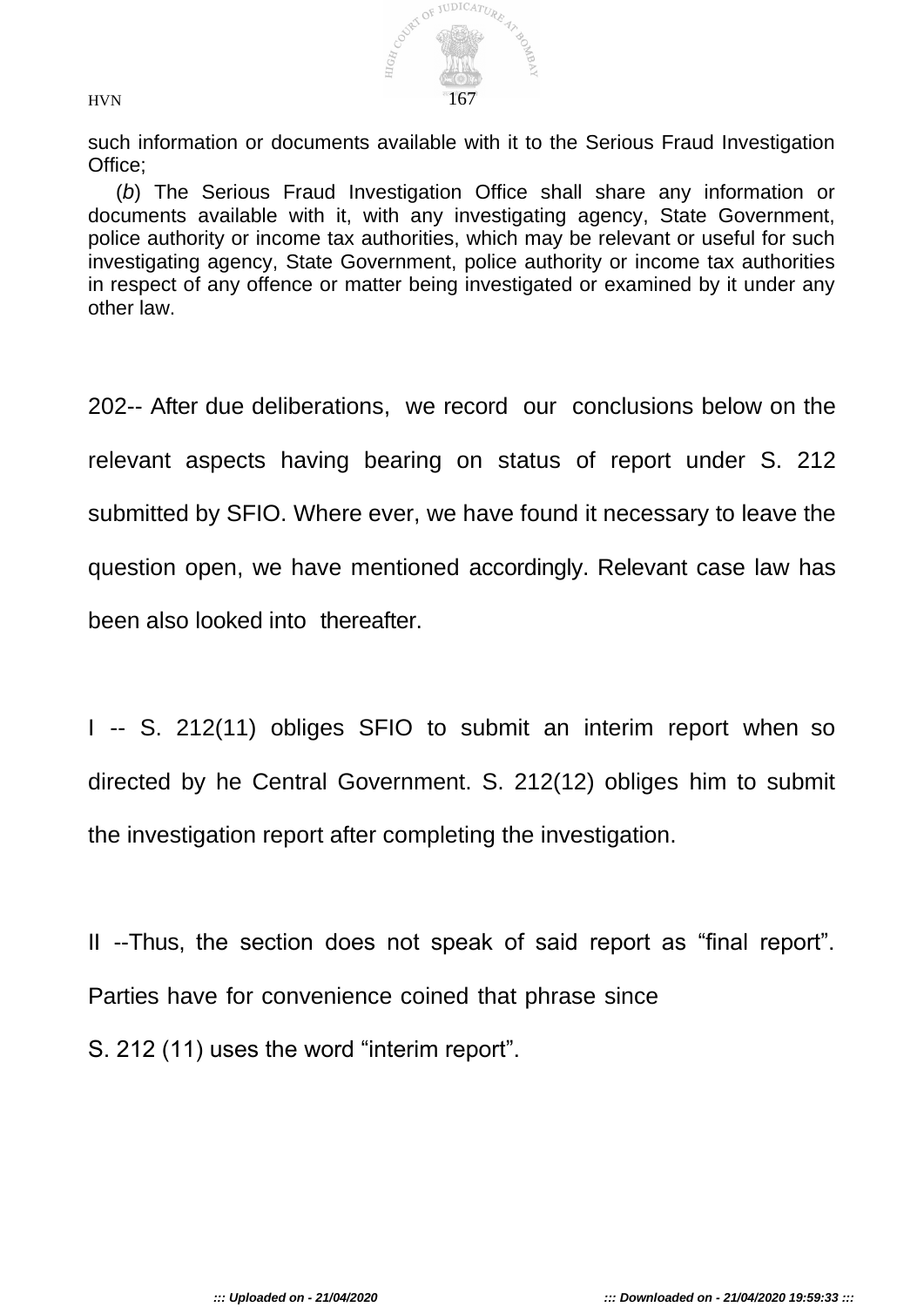

III -- S. 212 itself mandates that after the investigation is "assigned" to SFIO by the Central Government, he has to conduct the investigation in the manner & follow the procedure as given in Chapter XIV of the 2013 Act. It does not speak of S. 173 CR.P.C. or Cr.P.C.

IV -- S.212(13) permits any person to obtain copy of that investigation report.

V -- As per S. 212(14), Central government has to examine investigation report & it may then direct the IO to initiate prosecution.

VI -- Under S.212(15) such investigation report filed in Special Court by SFIO is deemed to be a report filed by the police officer under S. 173 of CrPC.

VII -- In this backdrop, it will not be proper to appreciate the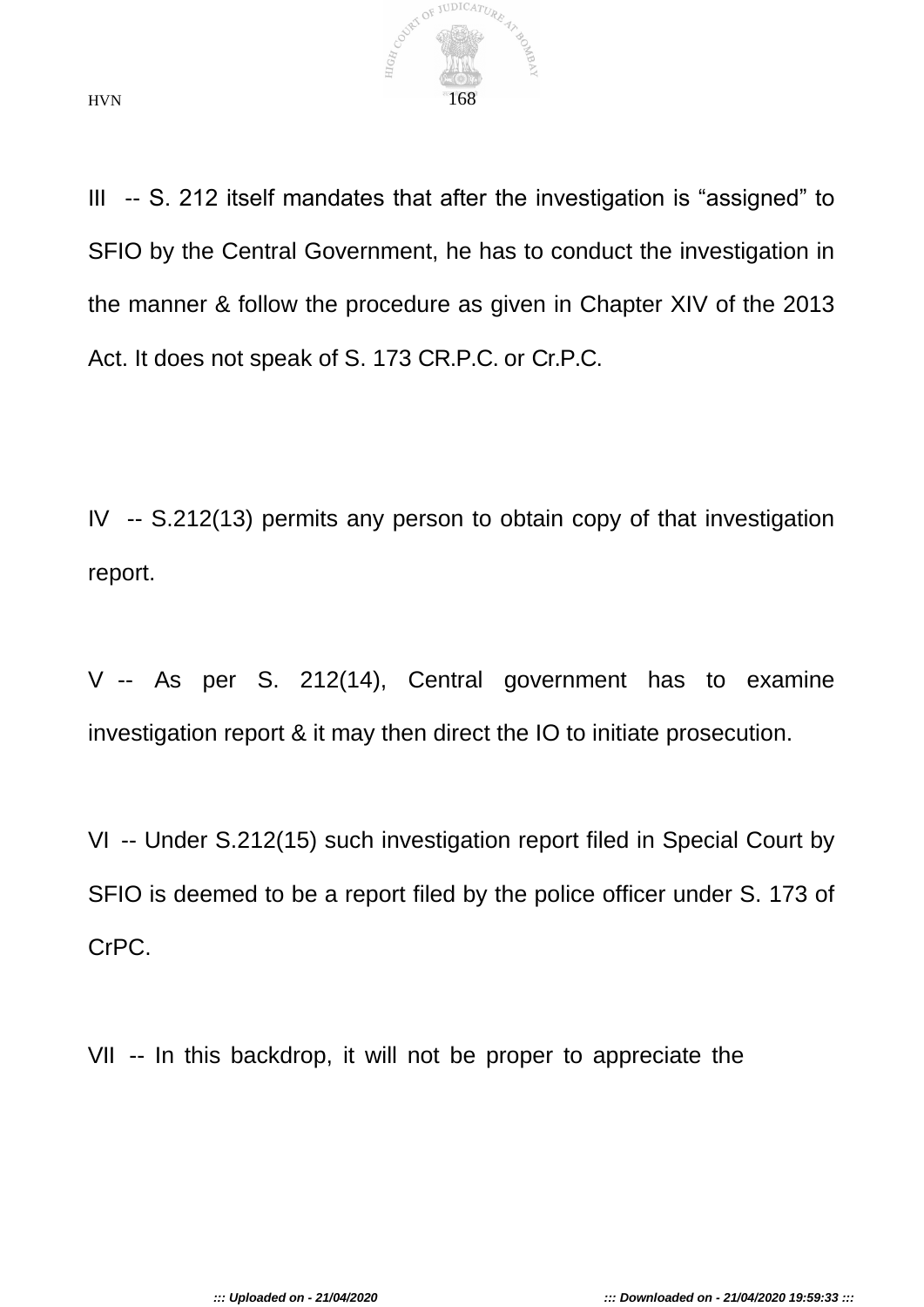

situation in the light of S. 173 CrPC. There is nothing in S. 212 of 2013 Act to demonstrate that interim report under S. 212(11) can not be an investigation report. When the Central Government calls for the interim investigation report, there is nothing in S. 212(14), which prohibits the Central Government from considering it.

VIII -- Though our attention has been drawn to the portions of report which states that investigation into affairs of other companies or into cross-check or cross linkages in their accounts is still not over, that by itself does not mean that said report is incomplete & not conclusive on any facet of the crime. If there are large number of accounts/entries to be verified, a report after investigation into some entries stating that the fraud has been committed, can not be viewed as incomplete or inconclusive. If such few instances of fraud are sufficient to support the charge, such report , though not prepared after completing the investigation into all affairs of the company, can still be looked into by the Central Government under S.212(14).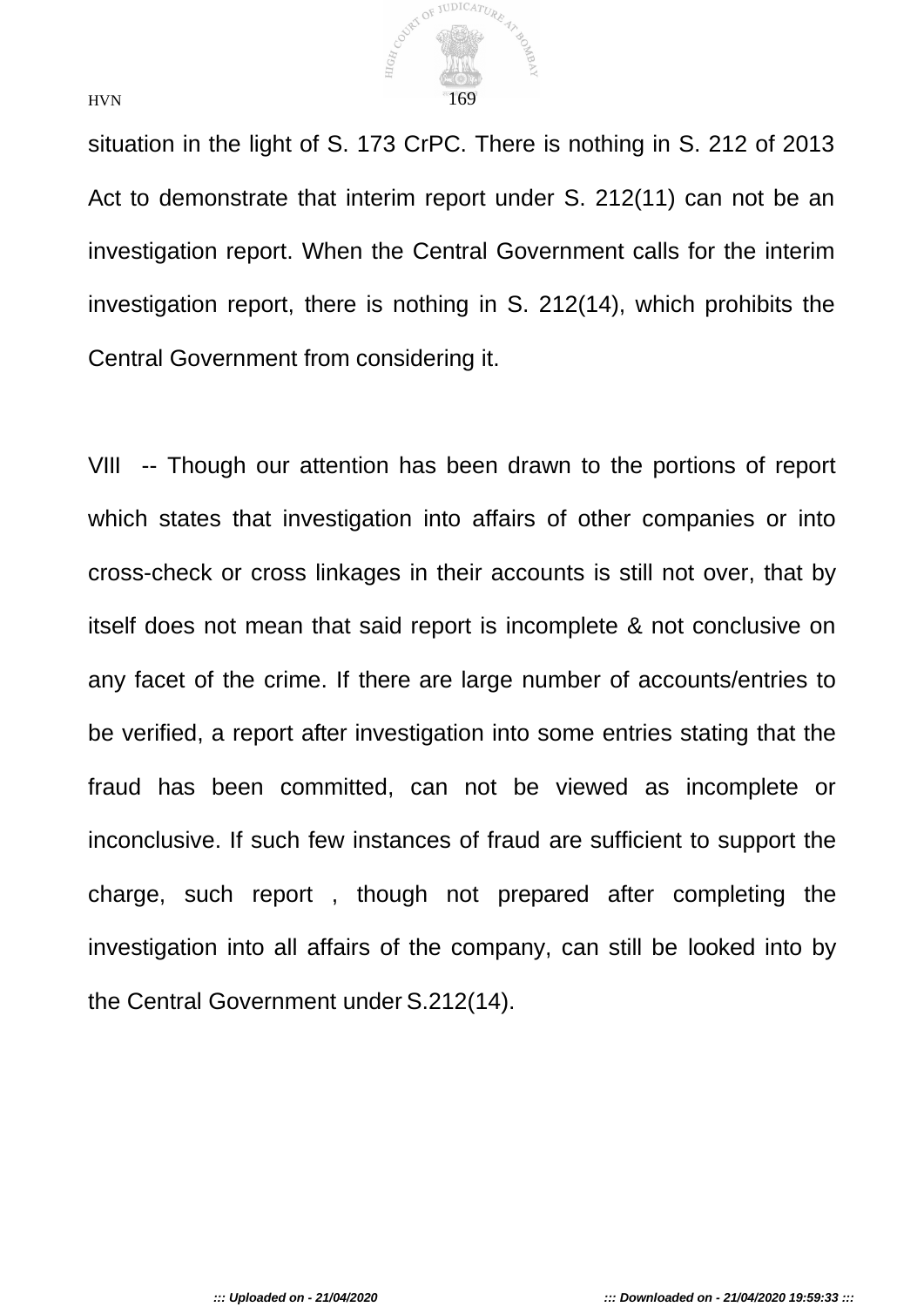

IX -- The Petitioners urge that the report is inconclusive & further investigation is bound to impact or negate the conclusions recorded therein. The contents of the said report show that findings therein may be contingent upon the verification of cross linkages of other group companies.

X -- Provision for default bail in S. 167 CrPC is to put the investigating machinery to notice that it has to complete the investigation within stipulated time. Hence, use of S. 212 (11) power conferred upon it by the Parliament, by the Central Government to call interim report & its processing to prevent use of "default bail" provision can not, without anything more be seen as malafide.

XI --- The provision deeming investigation report filed by SIFO in Court for the purposes of framing of charges to be a report filed by a police officer under Section 173 CrPC itself reveals that such report need not be identified as either interim one or then, in contrast to it, a final one. Distinction between report under S.212(11) & (12) is not relevant under S. 212(15).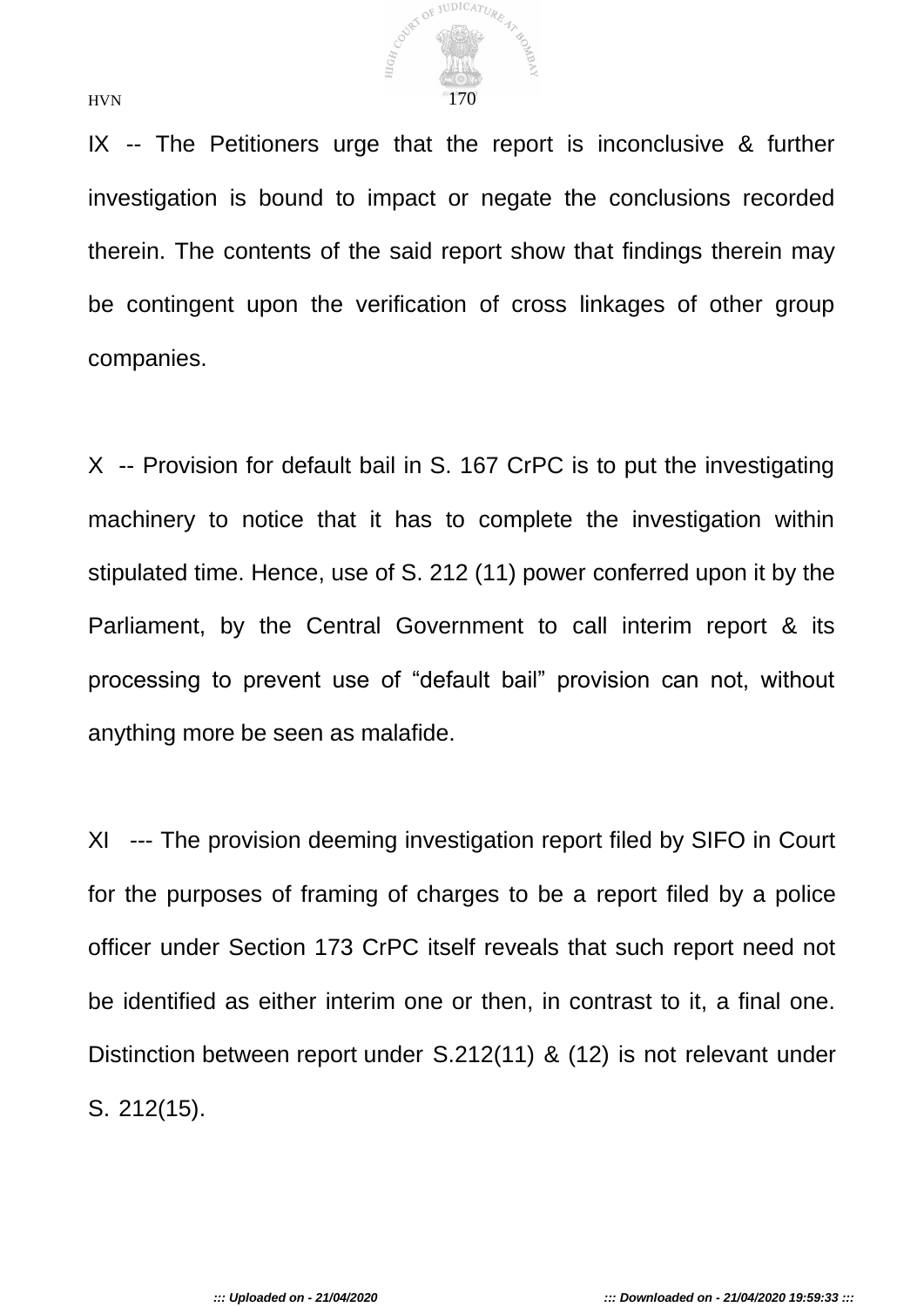

However said report has to be one on the strength of which the Central Government issues the direction to SFIO to file the prosecution.

XII -- Question whether said report is "final" or "interim" needs to be answered by reading the report & its title or nomenclature can not be decisive. If such report points out the possibility of change of conclusions therein due to subsequent investigation, it can not be seen as report filed for framing the charge as the definite charge can not be framed or founded on it.

XIII --- Direction issued by the central government under S. 212(14) enables the SFIO to lodge the prosecution. Otherwise, after submitting the investigation report, he is helpless. If this direction is not in existence or is void, the prosecution has to fail. It is not the plea of the respondents that the officer who prepared the processing note had already worked on the case and as such, it was possible for him to prepare that note within short time between 28.05.2019 to 29,05,2019.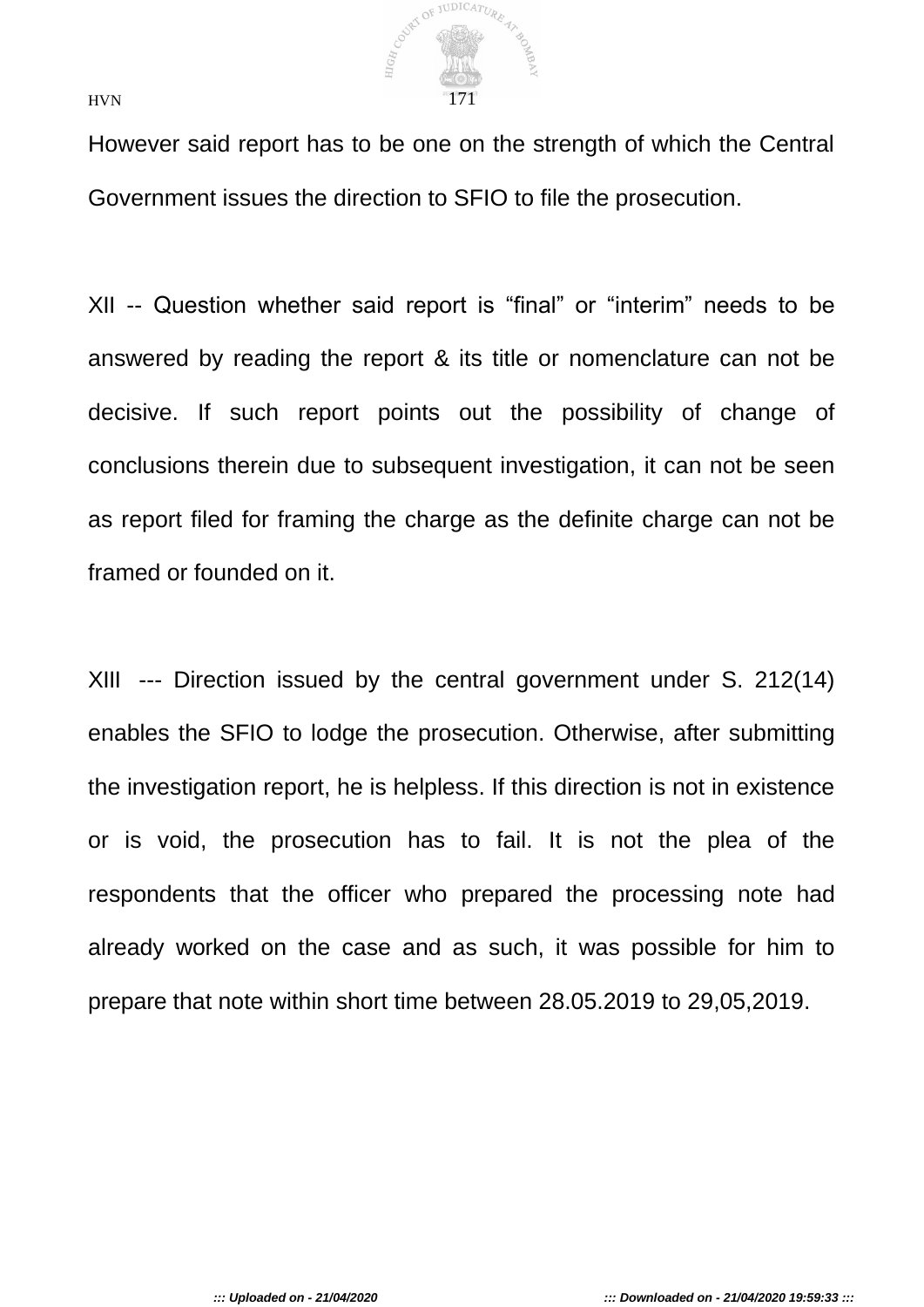

XIV -- This note & the report running into 750 pages was then within 30 hours considered by two officers that too, one after the other, which appears to be highly improbable. The processing note would not absolve the concerned officer of his obligation to apply mind personally & therefore verify the correctness of the appreciation in the processing note itself. Again, the respondents do not plead that the officer(authority) who acted on behalf of the Central Government, was already associated with the investigation and hence, was in position to appreciate the SFIO's interim report fast with the help of other officer who is alleged to have prepared a processing note.

XV-- Superior nature of responsibility cast upon that officer/authority & degree of care to be taken is demonstrated by the provision made by the Parliament for obtaining the legal advise before taking such decision on the report of the SFIO.

XVI —It therefore follows that "report" perused by the Central Government and persuading it to issue the "direction",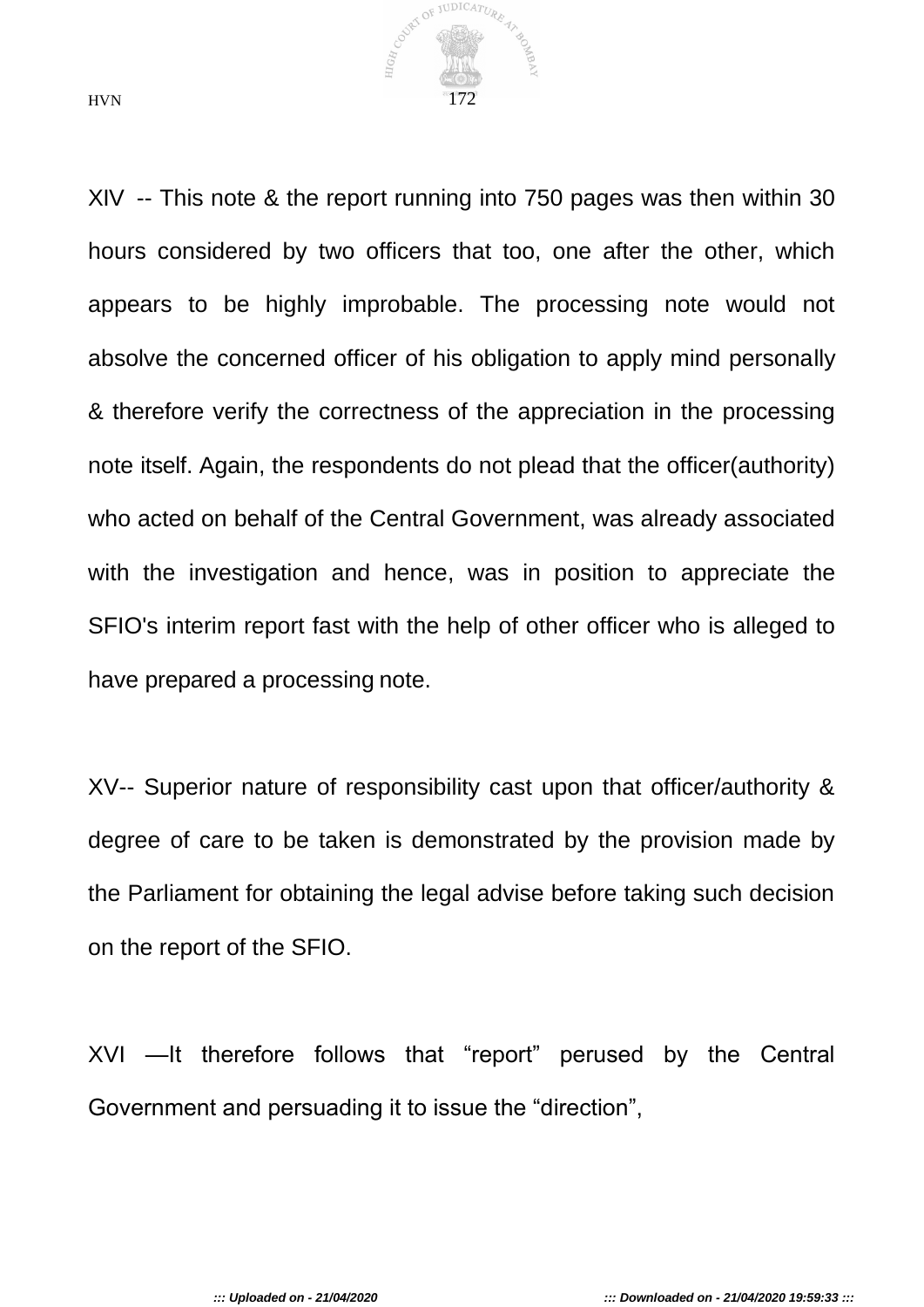

therefore only must be filed for framing of charges.

XVII-- Respondent SIFO admits that the Court has not taken cognizance of the report. In these facts, if cognizance is not taken, the Court may not have power to remand & the detention of the Petitioner director may not be legal. However, in present matter, we are not required to answer this question.

XVIII -- CrPC is made applicable to the proceeding before the Court & if in absence of cognizance, there is no such proceeding, S. 167 may not apply to investigation if chapter XIV in 2013 Act contains completes code on the investigation. Arguments on default bail by petitioner director therefore may be misconceived. However, we are leaving this issue open in present matter.

XIX -- As the respondents do not plead on affidavit and bring on record the basic facts to indicate a possibility of due application of mind by the authority granting "direction" to prosecute, no disputed question in relation to such process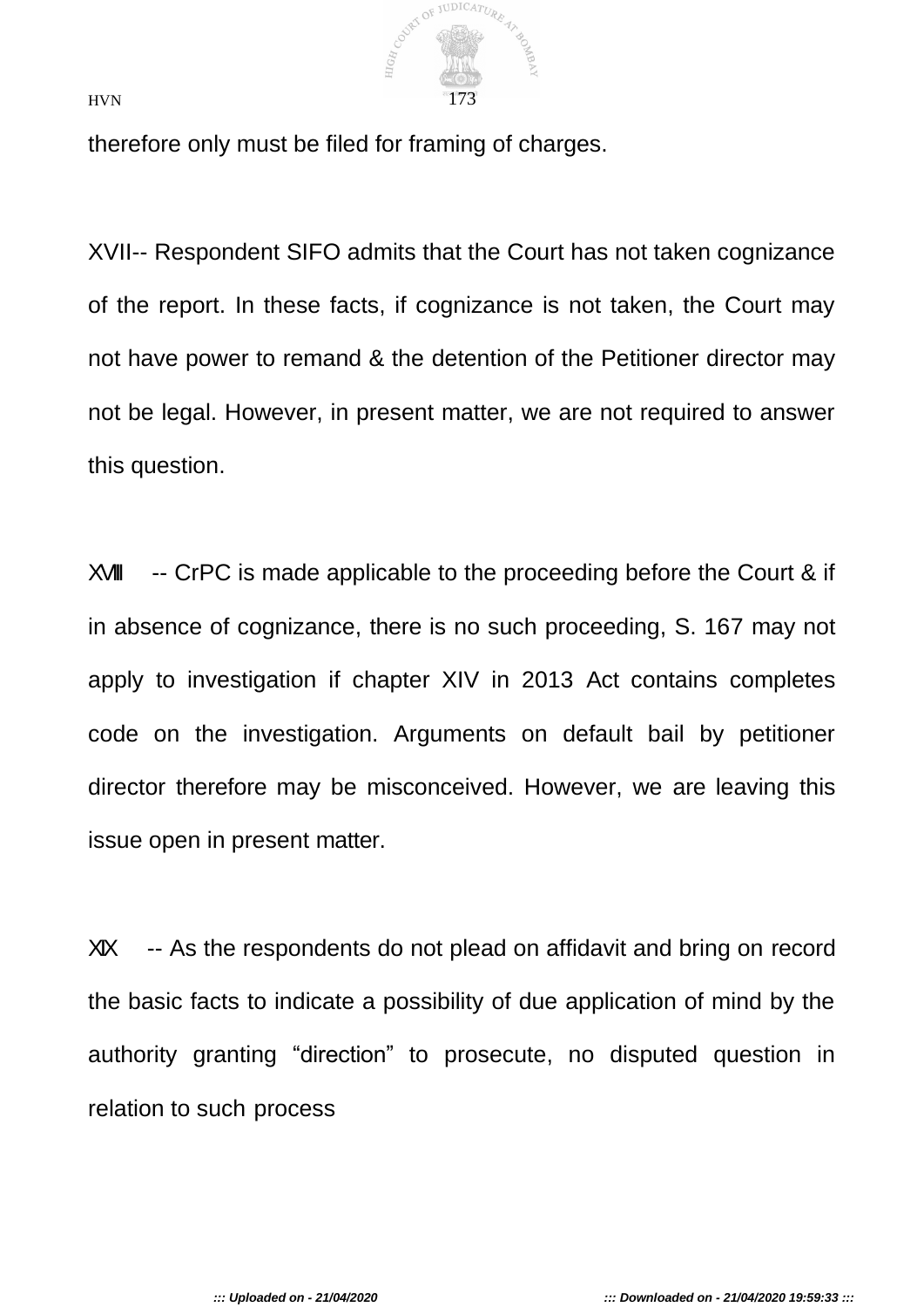

under S. 212(14) of 2013 Act arises before us. As such, there is no scope for claiming that arguments of the petitioners about nonapplication of mind raise a disputed question which can be examined during trial.

203-- Adv. Khambata has relied upon **(1974) 1 SCC 242- Nagindas Ramdas vs. Dalpatram Ichharam**, paragraph-27 to urge that admissions in reply by MCA and SFIO that SFIO report under S. 212 is an interim report are judicial admissions which stand on much higher footing and are binding on them. **(2019) 5 SCC 266 : Serious Fraud Investigation Office Vs. Rahul Modi and another**, paragraph 30 is relied upon to submit that prosecution can not be lodged on the strength of such interim report. Learned Single judge of Madras High Court has in **PMC Mercantile Pvt. Ltd, vs. State - (2014) 3 MWN (Criminal) 454**  (paragraph 11 and 18) found that report submitted before completion of investigation by SFIO is not a complete report under S. 173(2) CrPC and based on it, cognizance can not be taken by the Magistrate. Such report can not be used to defeat or deny the default bail under S. 167 (2)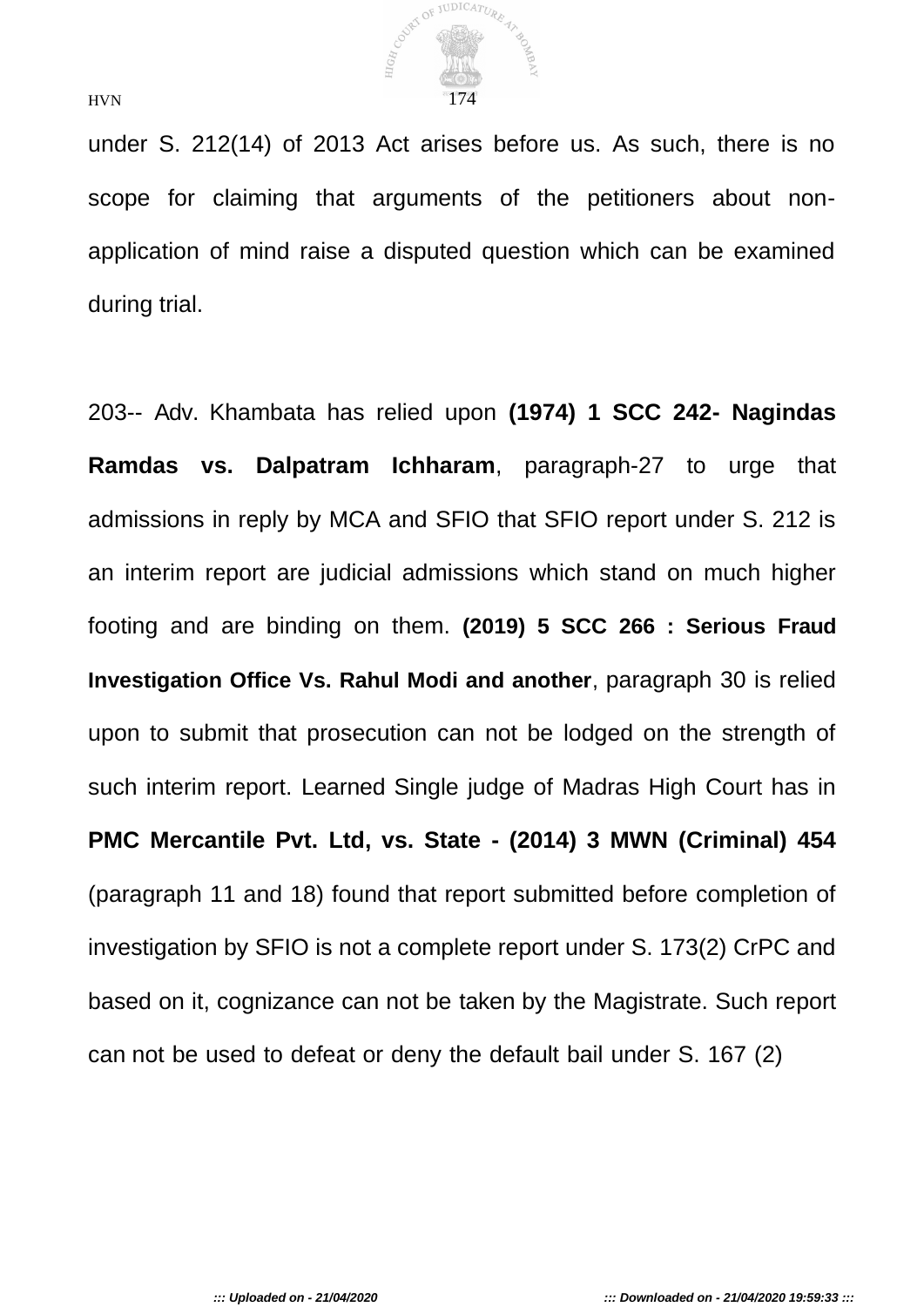

of CrPC. The Division Bench judgment of Andhra Pradesh High Court in **1966 Cr.L.J. 1377-- Bandi Kotayya vs. The State**, paragraphs 8 & 9 are also pressed into service for this purpose. **2011 SCC online All 641- - Bhartendu Pratap Singh vs. State of U.P.** delivered by learned Single Judge of Allahabad High Court is relied upon to urge that further investigation as per S. 173(8) does not permit continuing the investigation at hand. Various other High Court judgments are also relied upon for this purpose.

204---- The haste with which direction to lodge prosecution was given in less than 30 hours after receipt of a 732 page report of SFIO with about 32,000 pages as annextures, can be examined in the light of observations of Hon. Apex Court in para 18 of **(2018) 6 SCC 676 –**

## **K.K. Mishra vs. State of**

**Madhya Pradesh**. Paragraphs 10 to 15 of **(1995) 5 SCC 302**

**– Aniruddhasinghji Jadeja vs. State of Gujrat** also show an instance of non-application of mind. **(1997) 7 SCC 622- Mansukhlal Vithaldas Chauhan vs. State of Gujrat**, paragraphs 17 to 19 show the effect of non-application of mind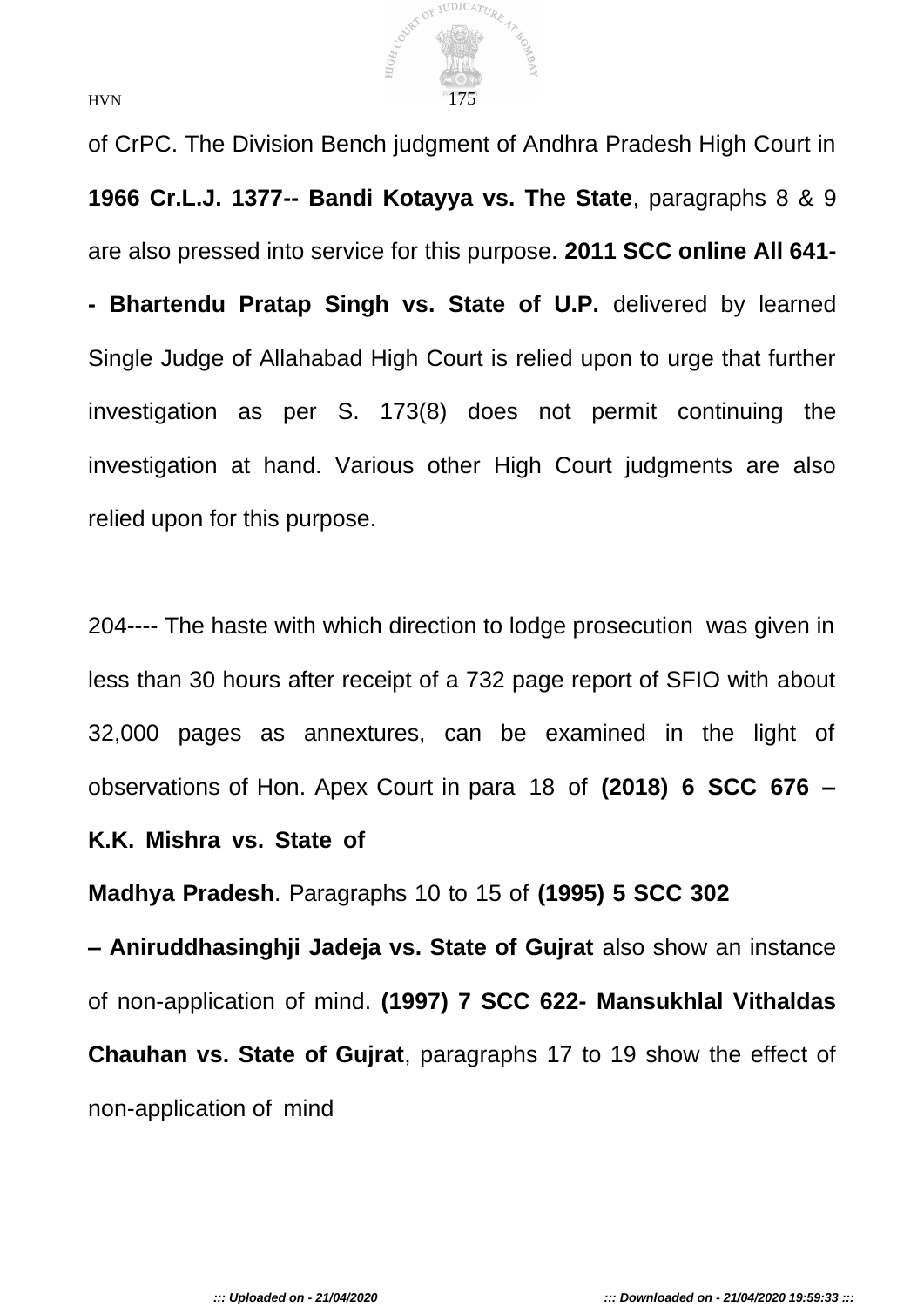

and how it vitiates the sanction itself and the prosecution has to fall to ground. **1948 ILR 316 PC-Gokulchand Morarka vs. King Emperor** at pages 326 & 328 are also relied upon to urge that the sanction is a condition precedent for prosecuting the petitioners. If sanction is defective, the trial court does not become a court of competent jurisdiction. Support is also drawn from **AIR 1949 PC 264-- Yusofalli Mulla vs. King Emperor** para 15. **(1979) 4 SCC 172-- Mohd. Iqbal Ahmed vs. State of A.P.** para 3 to urge that case without proper sanction is void ab initio, **(2000) 8 SCC 500- Abdul Wahab Ansari vs. State of Bihar**, para 7 & 8 which is case of no sanction, **(2005) 8 SCC 370-State of Karnataka vs. Nagrajaswamy,** para 15 & 19 reaching same view independently, are also pressed into service. Division Bench judgment of this Court in **2017 SCC online Bom 9434-- Ashok Chavan vs. His excellency Shri Ch. Vidyasagar Rao** relying upon this law and considering the order in review granting sanction particularly paragraphs 63 to 66 & 68 is also relied upon. Paragraphs 38,39, 45, 47 & 48 in **(2007) 1 SCC 1- Praksh Singh Badal vs. State of Punjab & Haryana**  is also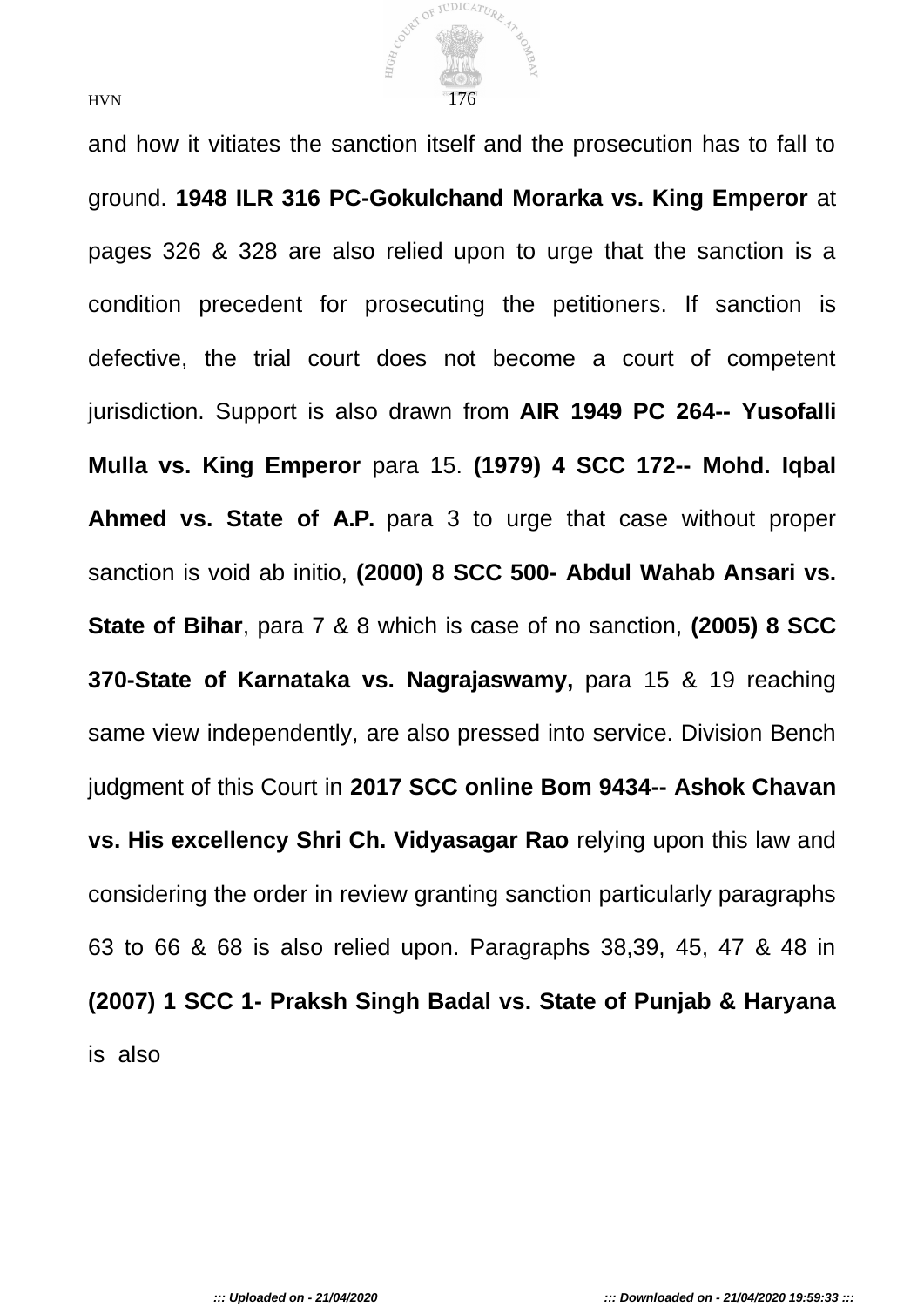

explained with contention that in matter before us, no distinction can be made between invalid sanction and absence thereof. We may note that here in paragraph 47, the Hon. Apex Court states that question whether there is application of mind or not needs to be answered in facts & circumstances of each case and there can not be any generalized formula for it.

205---- Admitedlly, Email and the processing note has not been given and as such an adverse inference needs to be drawn in present facts, as per **(1973) 3 SCC 581**- **Union of India & Others vs. Messrs Rai Singh Dev Singh Bist**.

206 Status of report under S. 173 and further course of action are explained in para 50 & 51 of *Kamlapati Trivedi vs. State of West Bengal: (1980) 2 SCC 91***,** where the Hon. Court observes that sections 169 and 170 do not talk of the submission of any report by the police to the Magistrate, though they do state what the police has to do short of such submission when it finds at the conclusion of the investigation (1) that there is not sufficient evidence or reasonable ground of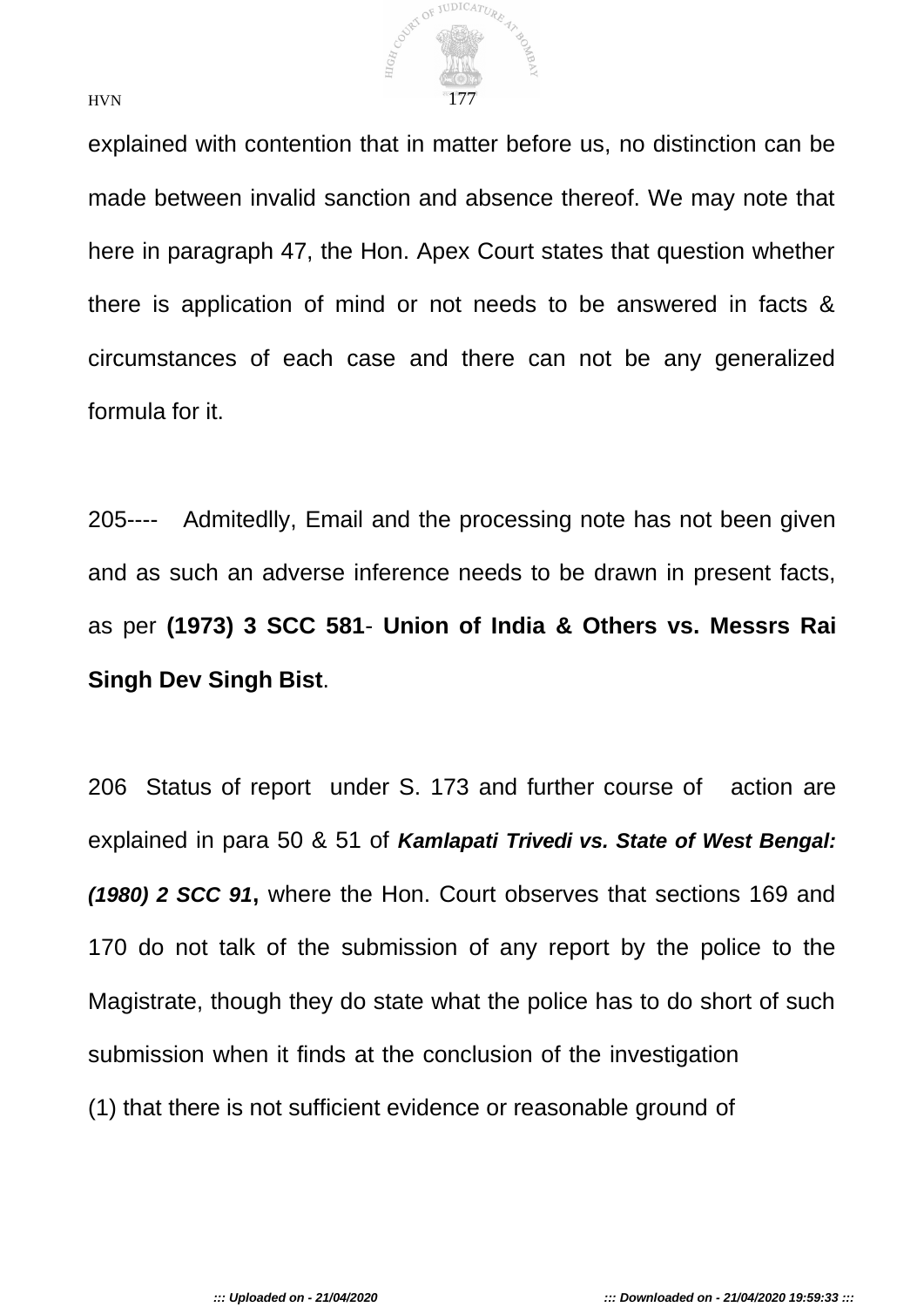

suspicion to justify the forwarding of the accused to a Magistrate (Section 169) or (2) that there is sufficient evidence or reasonable ground as aforesaid (Section 170). In either case, the final report of the police is to be submitted to the Magistrate under sub-section (1) of Section 173. Sub-section

(3) of that section further provides that in the case of a report by the police that the accused has been released on his bond (which is the situation envisaged by Section 169), the Magistrate shall make "such order for the discharge of such bond or otherwise as he thinks fit". The courses open to the Magistrate in such a situation can be seen in judgment in case of **Abhinandan Jha vs. Dinesh Mishra**. We have taken note of the deeming fiction made in S. 212(15) supra, which equates a report of SFIO filed by him for the "framing of charge" as report under S. 173 CrPC. Hence, this precedent or other judgments need not be gone into.

207---- We find that effort made to distinguish the cases of "no sanction" and "defective sanction" or reliance upon **(2007) 1 SCC 1- Praksh Singh Badal** by Adv. Venegaonkar is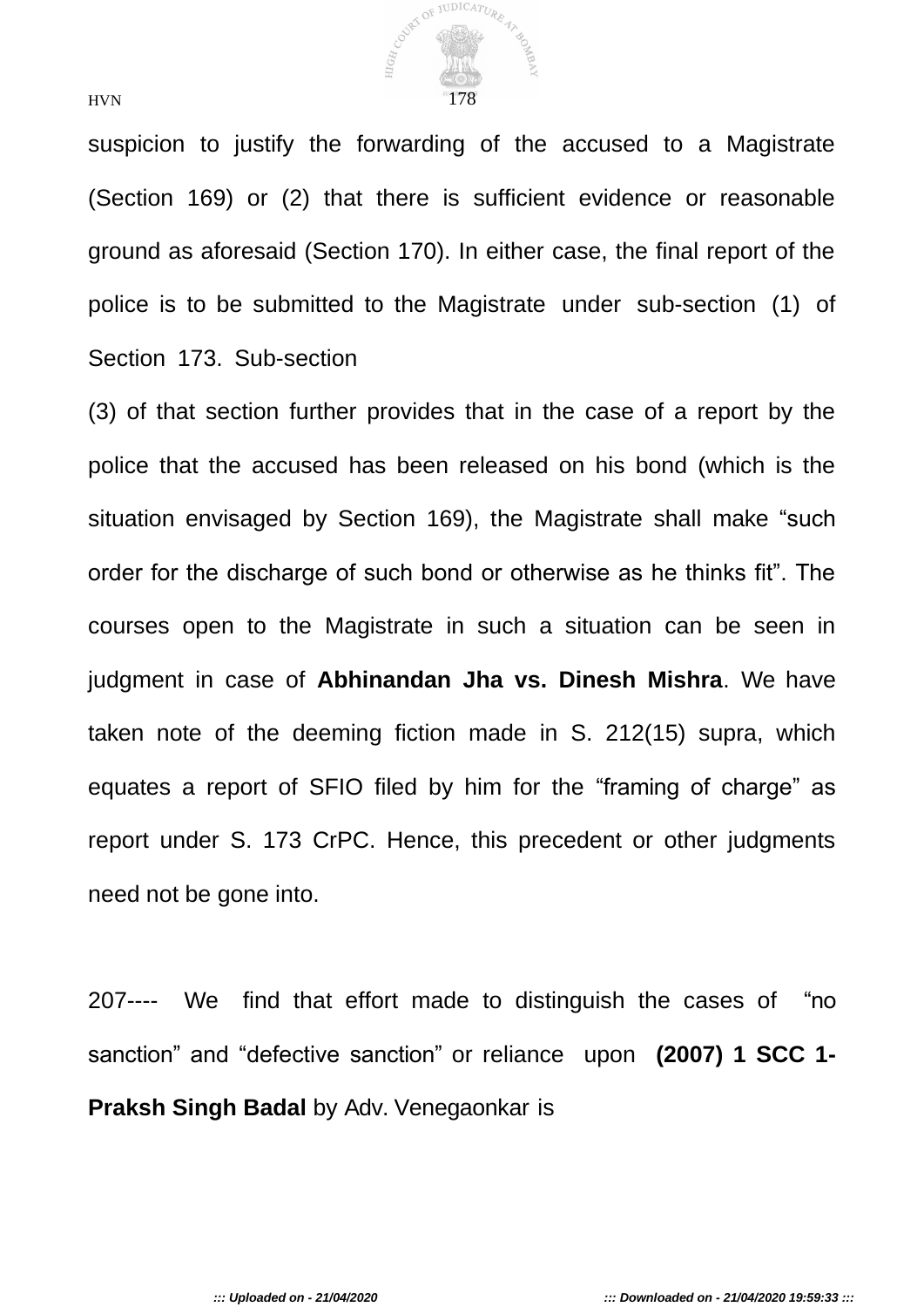

misconceived here. *State of Punjab and Anr. vs. Gurdial Singh and Ors.: (1980) 2 SCC 471* paragraph 9, shows that whenever power is abused or the colourable exercise is appearent, that exercise must be seen as non-existent. Order dated 29/5/2019 is therefore void and therefore it is not existing. Action initiated on the basis is therefore void and unsustainable.

208--- Adv. Ponda for the petitioner Director has submitted that the sanction or approval sought by SFIO is not to the final report but to an interim report and this step by SFIO as also respondent no. 1 Union of India through MCA is fraud on S. 212

(12) & (14). The fact that a report has been prepared by SFIO and made over to the MCA is not in dispute. Respondent no. 1 Union of India claims that it has considered it and directed SFIO to lodge the prosecution. This direction dated 29.5 2019 is also on record.

209---- Report made over to UOI by SFIO does not label itself as an interim report and on record, there is copy of one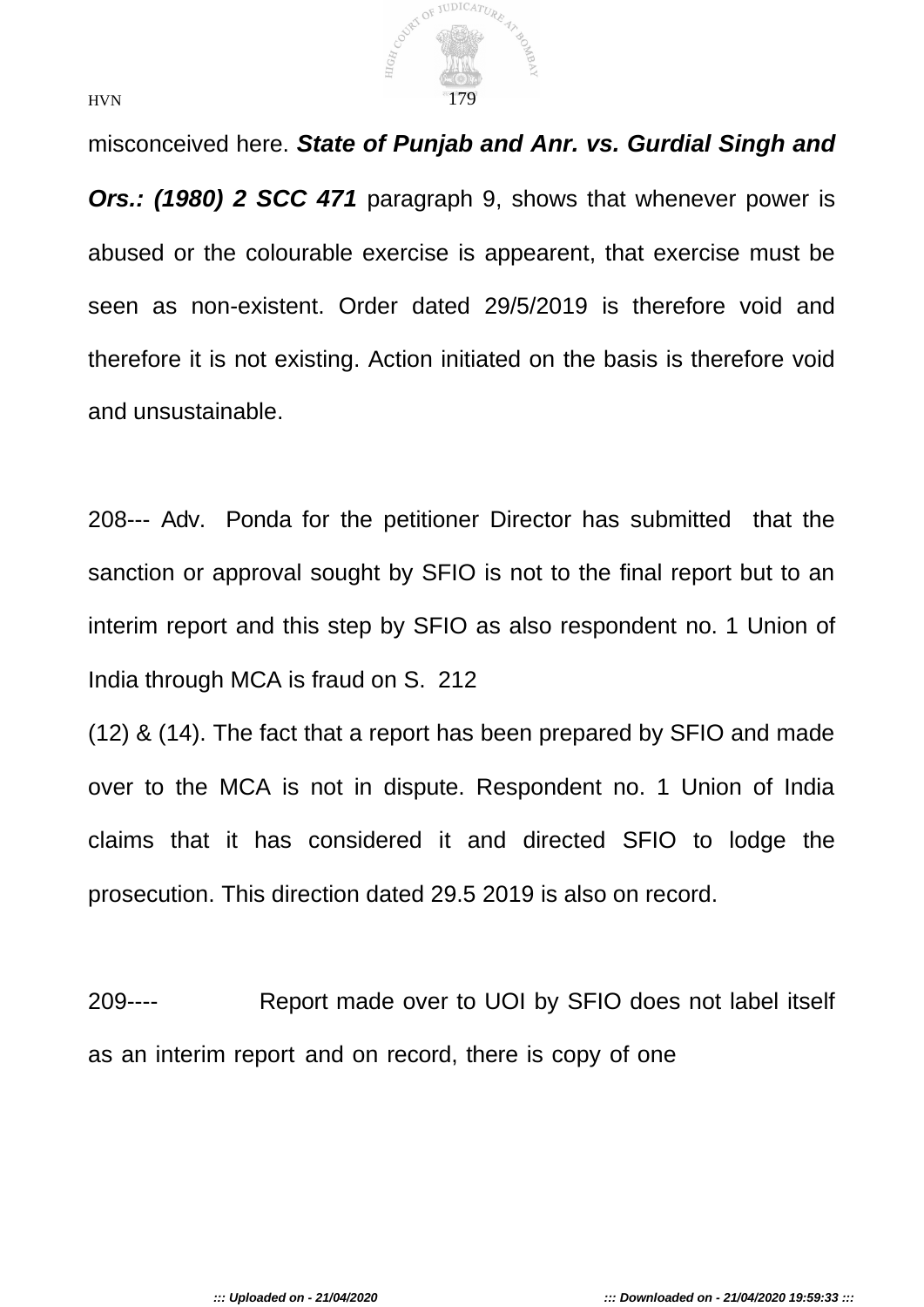

more report also prepared by SFIO which expressly puts a label as "interim report" on said report. S. 212 (11) empowers central government to requisition & obliges SFIO to submit "interim report". No arguments have been advanced before us on the purpose behind this power and what the central government can do with it. The central government may appreciate the progress made or developments seen in SFIO's report. There appears to be no bar for central government to treat it in terms of S. 212(14) and proceed to issue such directions as deemed fit including one to lodge the prosecution. This conclusion is inevitable due to "deeming fiction" about the status of said report in S. 212(15). A report submitted by the SFIO to the Special Court for the purpose of framing charge needs to be recognized as report under S. 173 CrPC. It follows that in a given situation, the interim report under S. 212(11) may also qualify as report under S. 173 CrPC on the strength of this deeming fiction. Though the term "interim report" is employed in S. 212(11), there is no word "final report" in entire

S. 212 of 2013 Act. We therefore do not find it necessary to embark on exercise of evaluating the case-law cited by the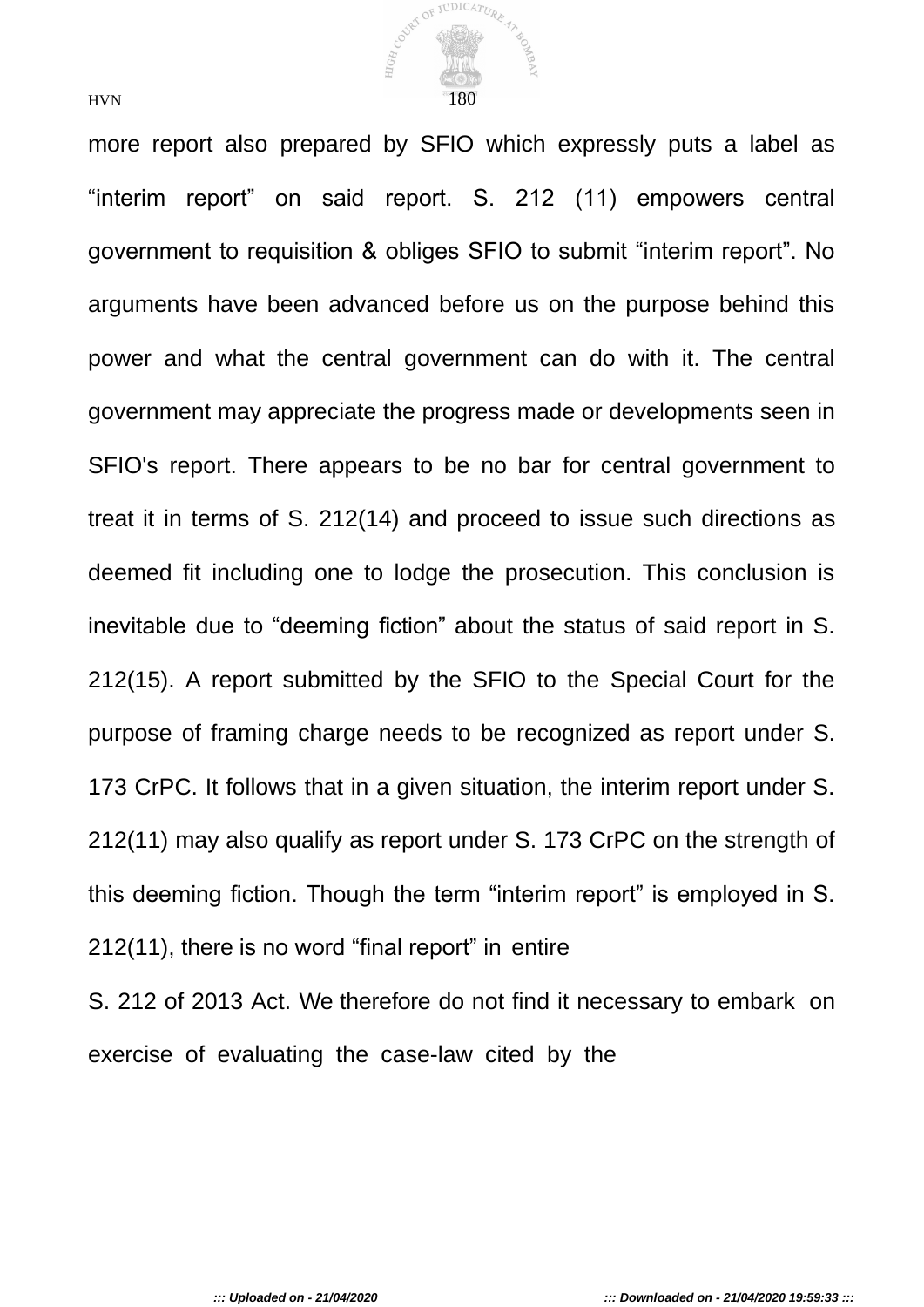

respective learned Advocates.

210--- The subject report runs into more than 730 pages and it has about 32,000/ pages as annextures. Parties have relied upon its portions to urge that it is not complete or it is complete. This report is on IFIN only and its transactions with other group companies or third parties have not been looked into. If this report is not on stand alone basis, the further investigation into affairs with others may have some effect on findings in interim report. Whether all conclusions in the report are therefore provisional or then, there are any or few findings which may not get eclipsed by such investigation into cross linkages or transactions interse, is the moot question. Parties have not invited our attention to any one transaction which has been investigated into fully & reveals some fraud or tampering. Admittedly, the report does not project itself as an interim report under S. 212(11) and the Central Government has not supplied to petitioners the communication with reference to which it was filed by SFIO. It is difficult to presume that office of SFIO would of its own, file any report of incomplete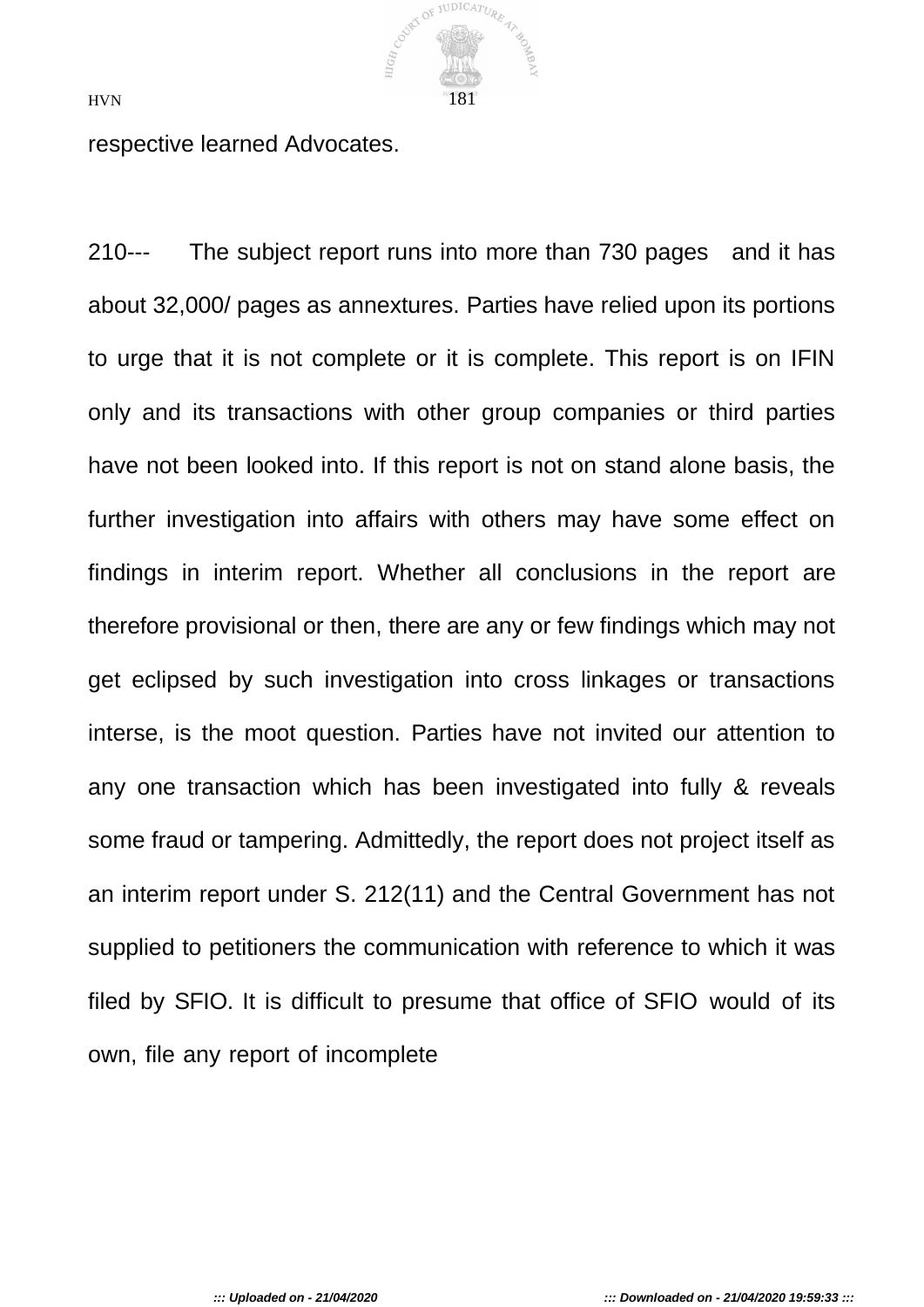

investigation. Alleged processing note prepared by somebody to facilitate its consideration is also not given to the petitioners despite demand. These documents are not produced before us also to help us to understand the situation. Petitioners therefore have rightly argued & asked this Court to draw adverse inference against the respondent no. 1. In proceedings before NCLT, the MCA has described this report as an interim report. Various judgments have been cited to demonstrate that this "admission" of the status of report is conclusive while the respondents argue otherwise. SFIO states that description of his report by MCA does not estopp him from urging that it is not an interim report and from placing the truth before any Court or Tribunal.

211----- Above rather confusing state of affairs shows the unwillingness on part of the respondents to bring on record the best evidence viz. material which will result in clarifying the facts and instead, an attempt to project the same using some adjudicatory principles. It is humanly impossible to read & appreciate such a large report of the SFIO, apply mind & give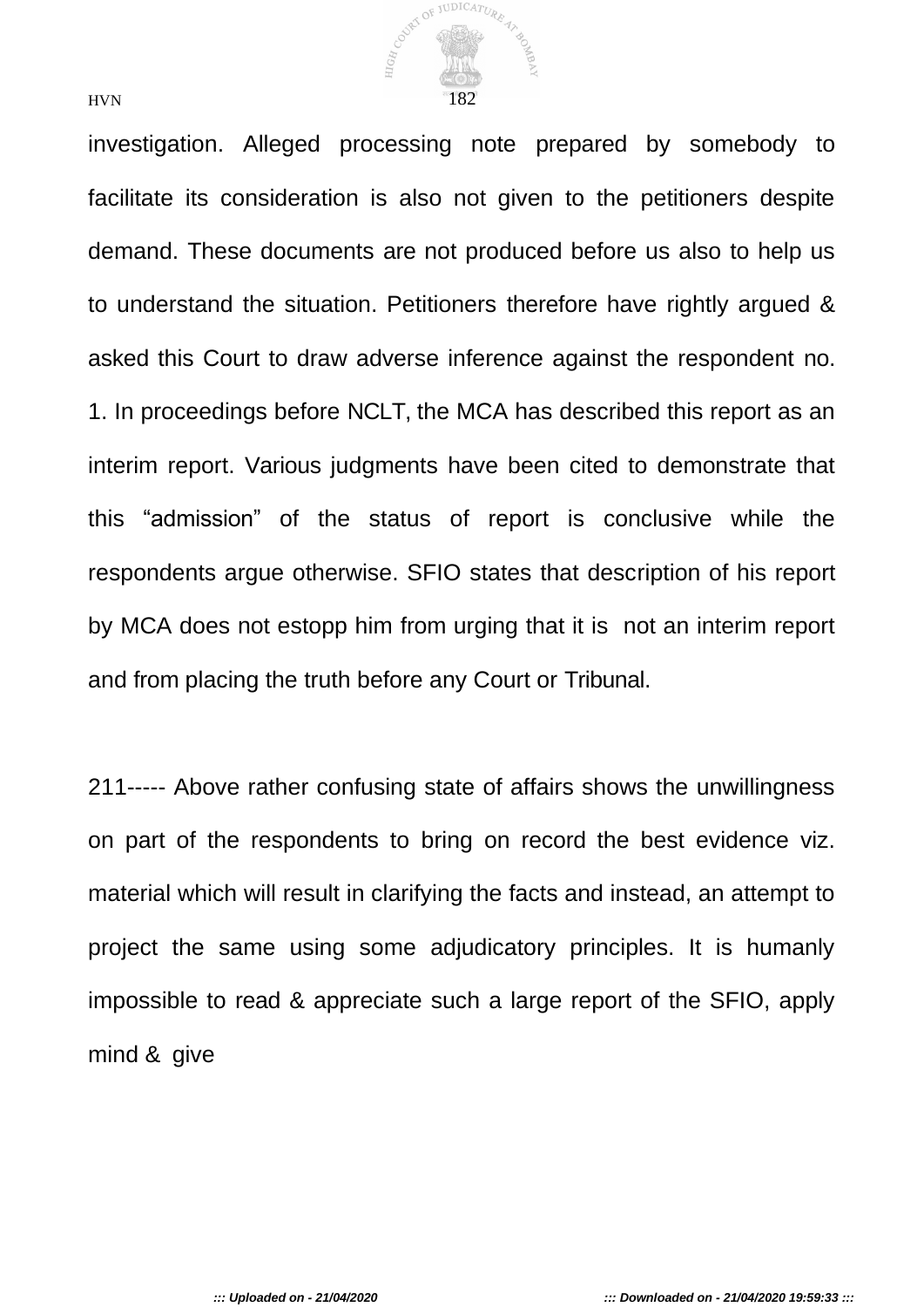

the appropriate directions within 30 hours. Respondent 1 UOI claims that two officers independently & separately read all these papers running into about 756 + 32,000/ pages and applied mind to it within 30 hours. Assistance of a processing note prepared for that purpose was also taken. In absence of such processing note & the responsible affidavit of the concerned competent person/s, it is difficult to accept this submission.

212----- Even the contention that the reference in pleadings to report of SFIO as an "interim" one is an inadvertent error or a loose description, is not supported by any responsible affidavit.

213---- Respondents do not pick any one transaction as an illustration of full investigation and did not attempt to demonstrate that it is complete in all respects. There is no endeavour to show that the book entries in relation to it are false, fabricated and the investigation by SFIO into affairs of other Companies or into crosslinkages can not have any impact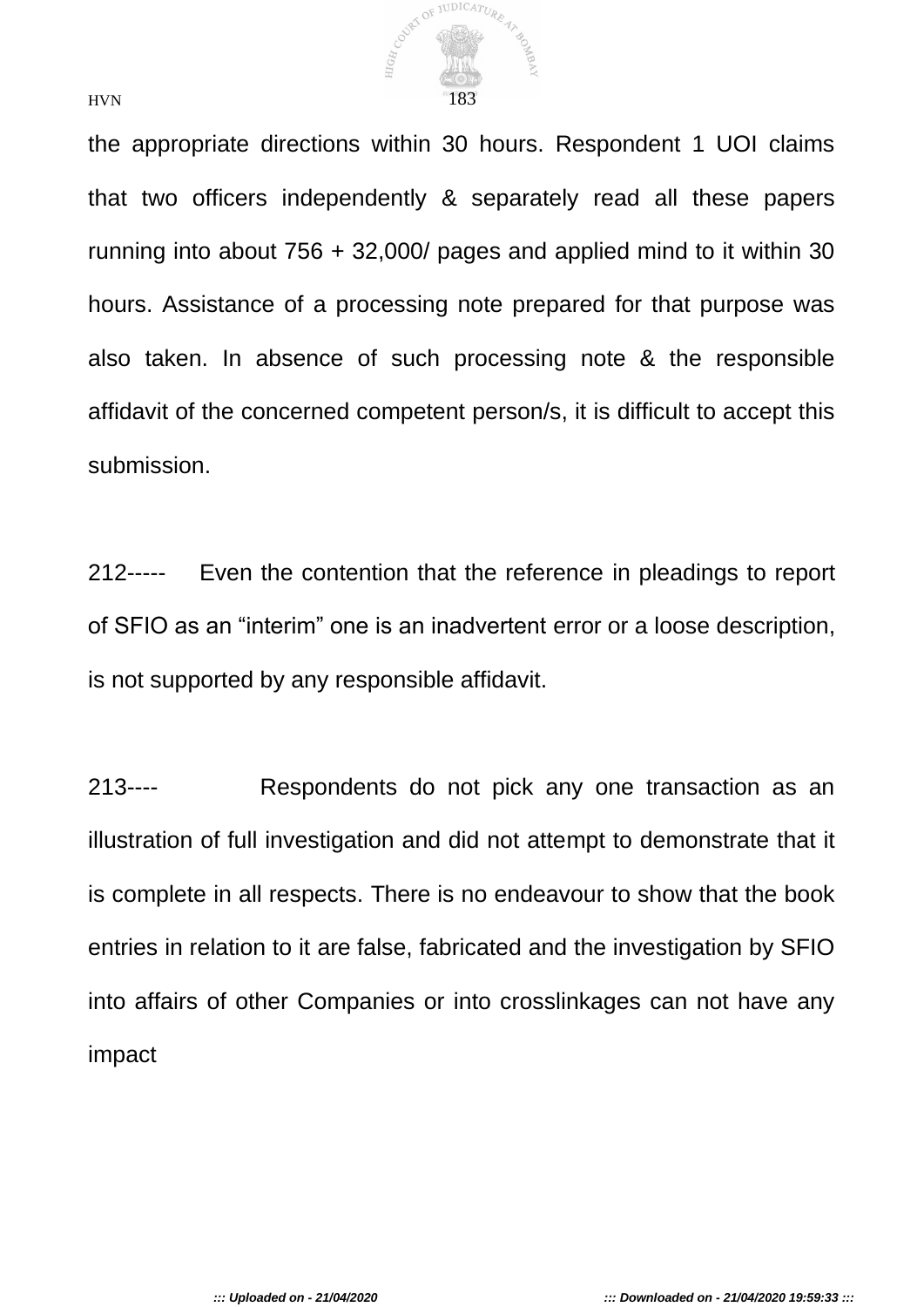

on it. Respondents do not even whisper that "such" transaction is primafacie sufficient to sustain the charges for which the prosecution is directed.

214---- Word "interim" may not imply always that the conclusions of SFIO are tentative or provisional and likely to change as the investigation progresses. Though the petitioners may not be wholly right in contending that the admissions on status of report are determinative; in these facts the burden was on the Respondents to demonstrate that there was atleast one final determination in said report of SFIO. If such conclusion is supported by investigation as done, the contentions about malafide use of power or colourable use to defeat S. 167 CrPC may not be sustainable. However, when there is no such effort & no material on record before respondent no. 1 or before this Court, the objection about the non-availabilty of the required report under S. 212(14) and also of non-application of mind needs to be upheld.

215 ---- We have already reproduced supra Section 212 of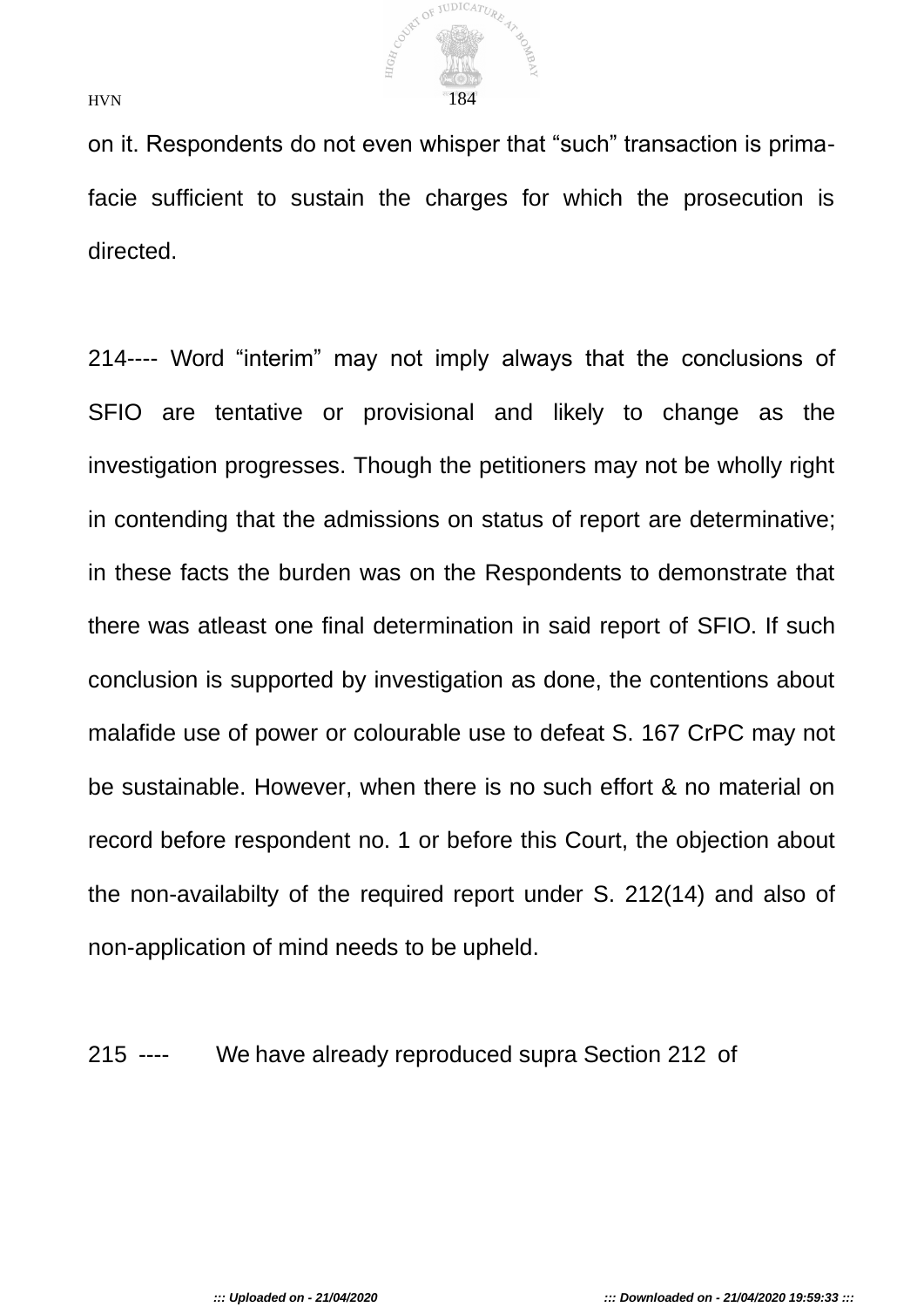

2013 Act. Under S. 212 (6), if the offence complained of to the Special Court is under S. 447 of 2013 Act, it is declared cognizable under S. 439. All other offences are declared to be not cognizable under S. 439. These sections are placed in Chapter XXVIII which deals with Special Courts. Complaint or report under S. 212(15) is to be filed before the Special Court only. S. 438 deals with application of CrPC to the proceedings before such special Court and it reds-

"438. Application of Code to proceedings before Special Court.— Save as otherwise provided in this Act, the provisions of the Code of Criminal Procedure, 1973 (2 of 1974), shall apply to the proceedings before a Special Court and for the purposes of the said provisions, the Special Court shall be  $\frac{1}{2}$  deemed to be a Court of Session or the court of Metropolitan Magistrate or a Judicial Magistrate of the First Class, as the case may be,] and the person conducting a prosecution before a Special Court shall be deemed to be a Public Prosecutor."

It is seen that such proceedings before the special court commence here after the directions u/s. 212 (14) to SFIO when SFIO files a report in such special court. This report shall be after completion of investigation by SFIO. Such report shall make out a case for framing of charge. CrPC applies to proceedings before the Court and there is no express provision extending it to the investigation by SFIO in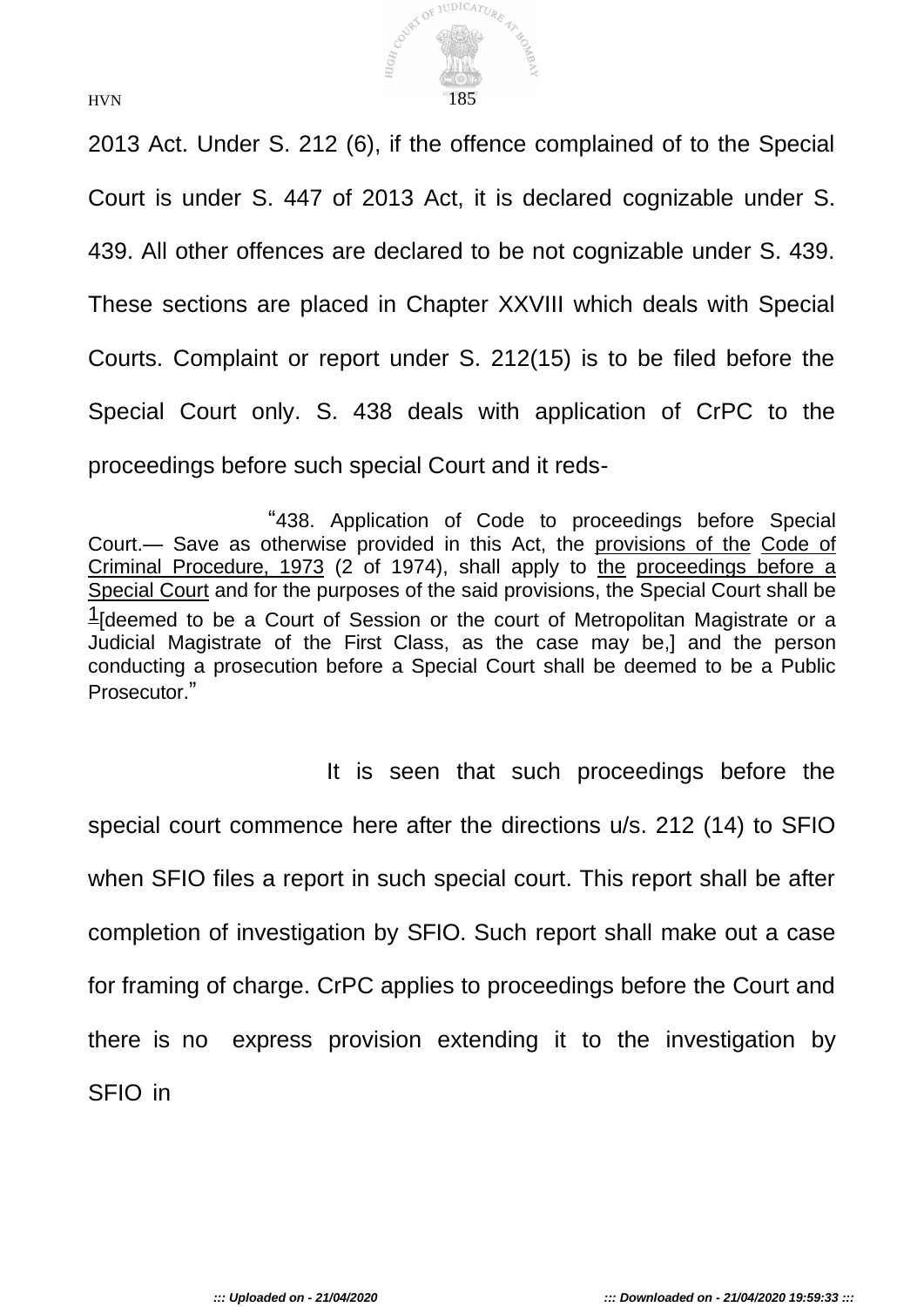COURT OF JUDICATURE HIGH  $HVN$  186

Chapter XIV of 2013 Act.

216-- Chapter XIV in 2013 Act deals with Inspection, Inquiry & Investigation. Powers conferred thereunder to call for information, to inspect books & conduct inquiries, search & seizure, power to investigate under S. 210 and 213 into affairs of Company, Establishment of SFIO and his procedure, procedure & power of Inspectors under S. 217, seizure u/s. 220, provision for freezing of assets and imposition of restrictions upon securities, investigation to continue though steps towards voluntary winding up are initiated and other sections show the complete scheme which may not have been required if CrPC was to fully apply. S. 212(2) gives primacy & exclusive powers to SFIO and restrains all other agencies from proceeding further with any such investigation.

Special procedure for bail prescribed in S. 212(6) and (7) may become most relevant in this backdrop.

217--- Moot question is significance of Chapter XIV & Chapter XXVIII. Whether these two chapters permit or do not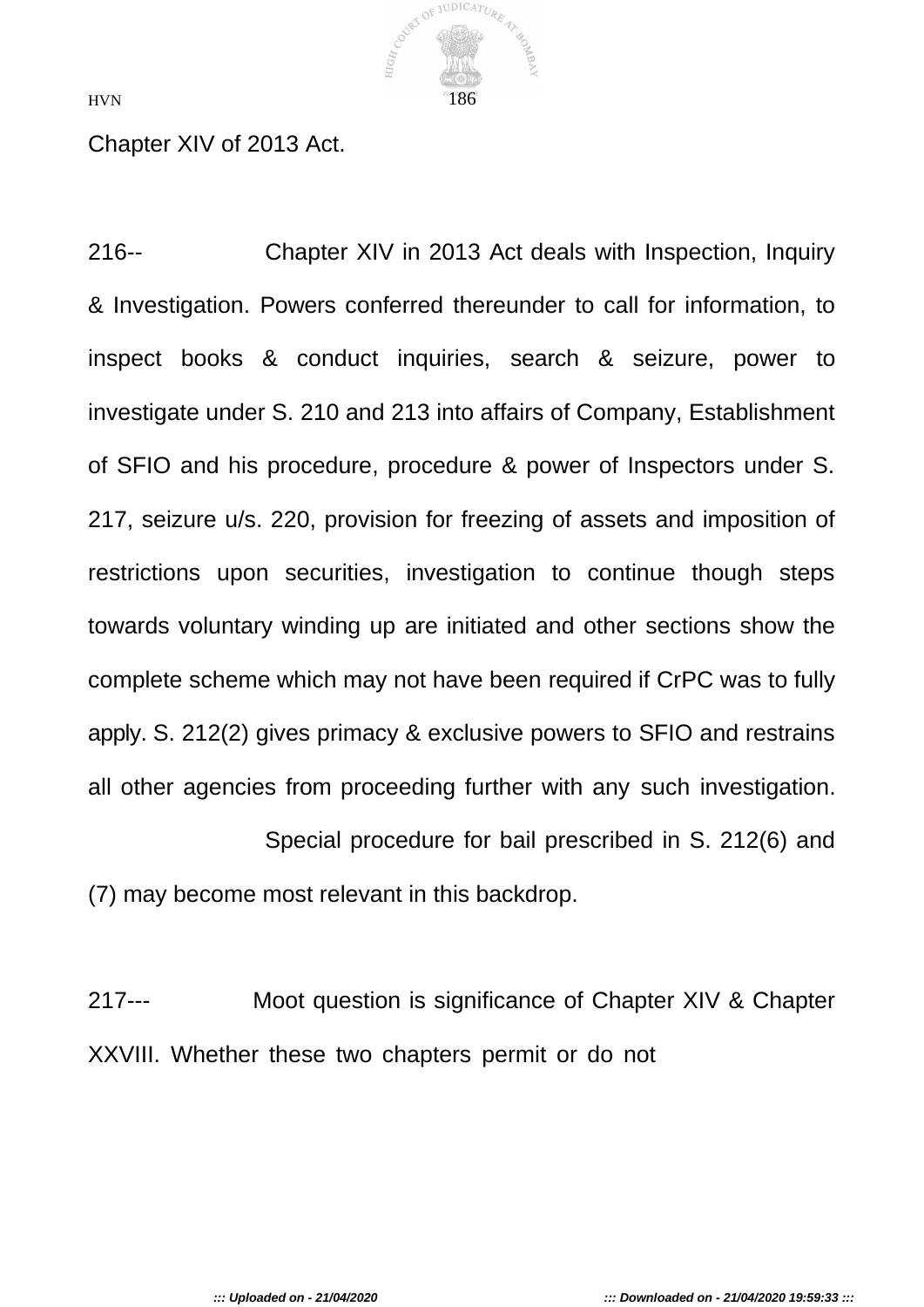

permit recourse to default bail is the controversy which perhaps may fall for consideration. Whether the Parliament can, by a law, deny such a bail will also be a question when investigation has to be not only in the offence which has surfaced but a deeper scrutiny of records of concerned company and several other companies/concerns to verify the cross-linkages & impacts becomes essential. Thus the extent of crime, its sweep and area occupied by it may be unfathomable. It may take considerable time. Grant of default bail in such situations or in circumstances like present one may tantamount to giving the accused benefit of his own wrongs. The power under S. 212(11) with Central Government to call for interim report from SFIO, no express bar to direct SFIO to initiate prosecution under S. 212(14) on its strength or over riding deeming fiction created under S. 212(15) all may require proper appreciation. We can not observe more on this aspect in absence of an occasion for proper assistance from the parties. With respect, we may note that **Serious Fraud Investigation Office Vs. Rahul Modi and another**  (supra) also does not specifically deal with this issue. In present matter, we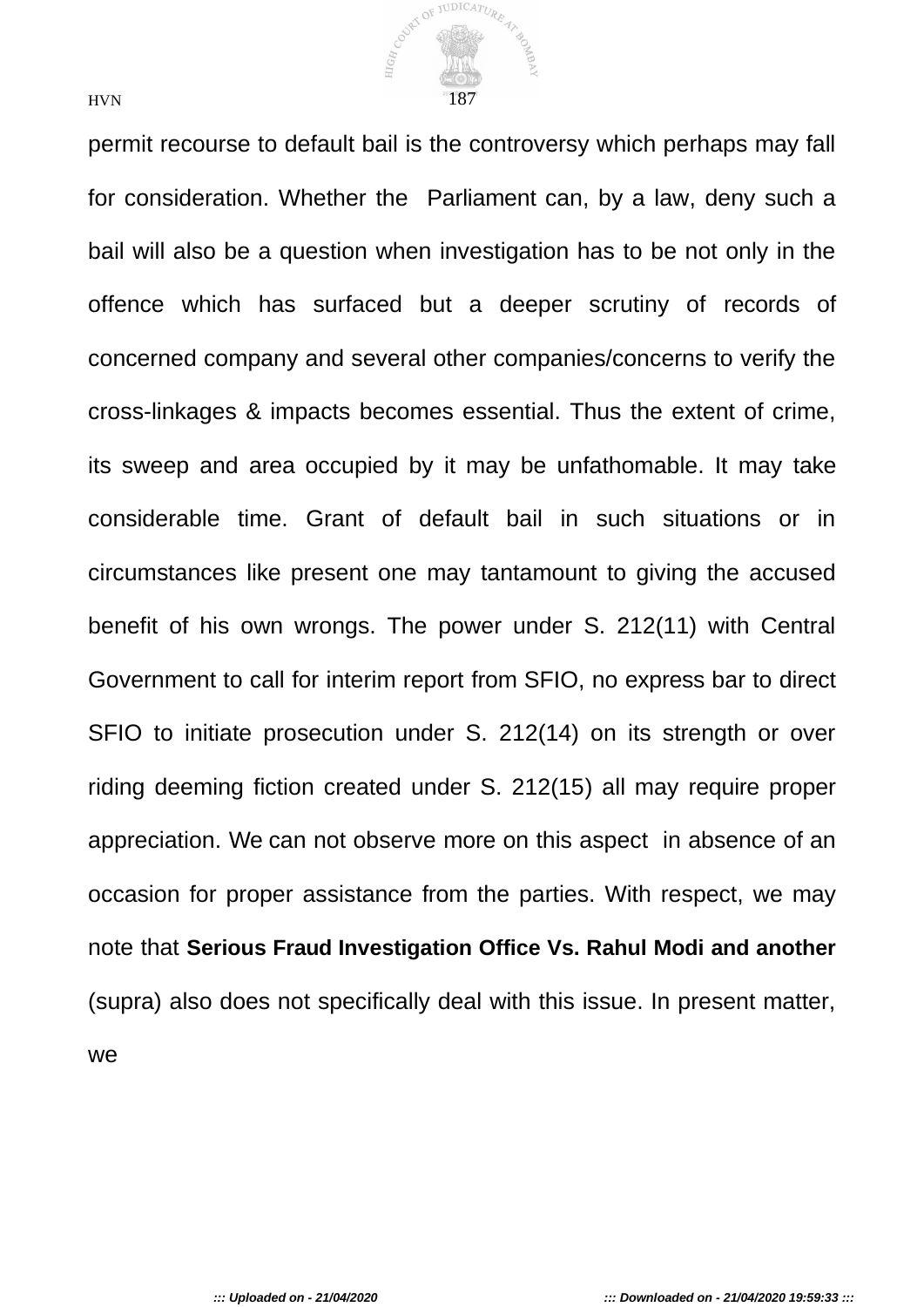

are not called upon to decide it. In any case, as will be seen little later since the direction dated 29/05/2019 issued to SFIO is void, we are not required to examine it.

# 218----- The judgment in **Rakesh Kumar Paul vs. State of Assam -**

**-(2017) 15 SCC 67**, in paragraphs 38 & 39 points out the importance of

S. 167 CrPC. There the Apex Court has observed ---

" 37. This Court had occasion to review the entire case law on the subject in *Union of India* v. *Nirala Yadav*11. In that decision, reference was made to *Uday Mohanlal Acharya* v. *State of Maharashtra*12 and the conclusions arrived at in that decision. We are concerned with Conclusion (3) which reads as follows: (*Nirala Yadav case*11, SCC p. 472, para 24)

"'*13*. (*3*) On the expiry of the said period of 90 days or 60 days, as the case may be, an indefeasible right accrues in favour of the accused for being released on bail on account of default by the investigating agency in the completion of the investigation within the period prescribed and the accused is entitled to be released on bail, if he is prepared to and furnishes the bail as directed by the Magistrate.' (*Uday Mohanlal case*12, SCC p. 473, para 13)"

38. This Court also dealt with the decision rendered in *Sanjay Dutt*9 and noted that the principle laid down by the Constitution Bench is to the effect that if the charge-sheet is not filed and the right for "default bail" has ripened into the status of indefeasibility, it cannot be frustrated by the prosecution on any pretext. The accused can avail his liberty by filing an application stating that the statutory period for filing the charge-sheet or challan has expired and the same has not yet been filed and therefore the indefeasible right has accrued in his or her favour and further the accused is prepared to furnish the bail bond."

This judgment or other judgments like **State of Uttar**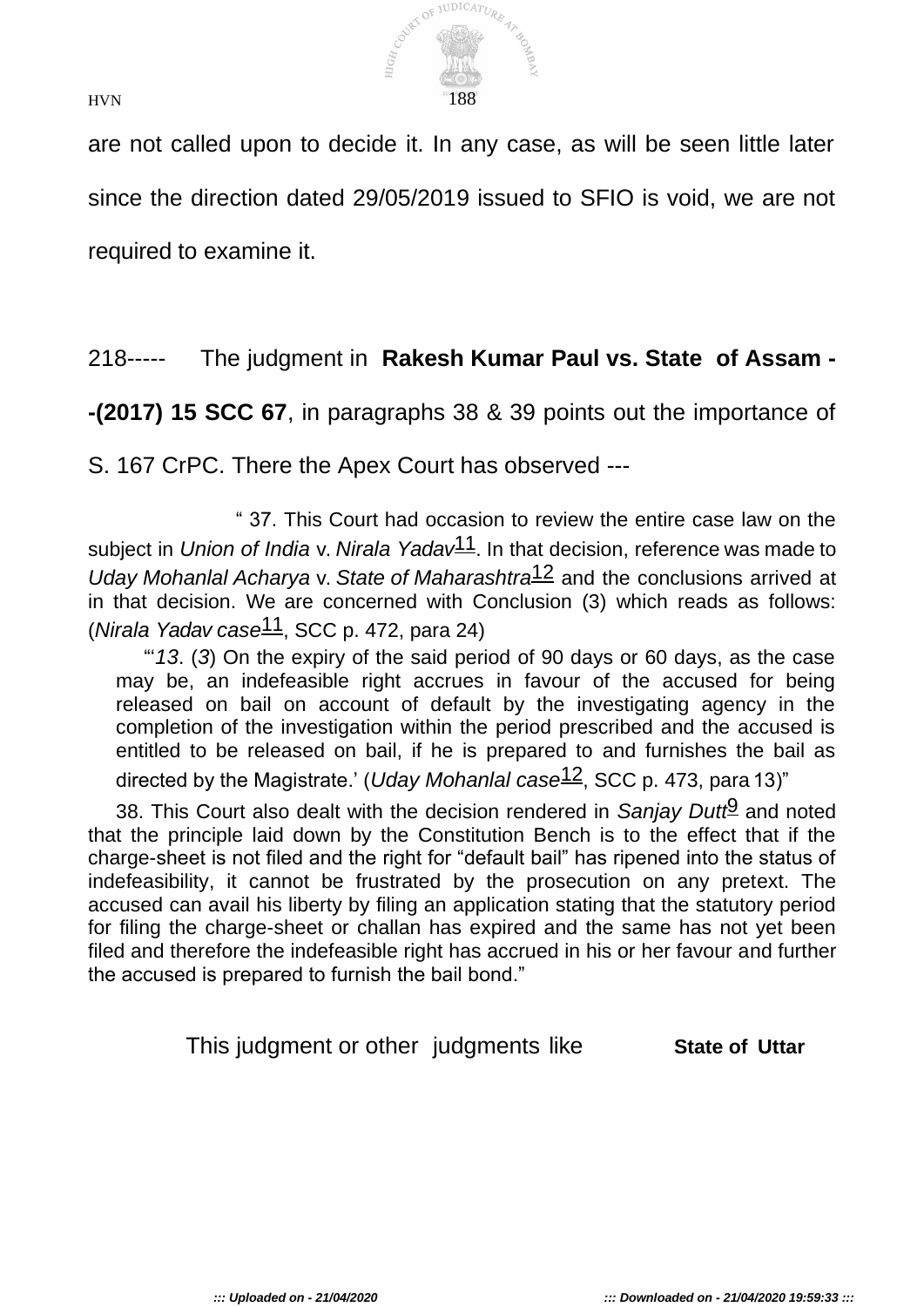

**Pradesh Vs. Lakshmi Brahman and another,** : **Raj Kishore Prasad Vs. State of Bihar and anr**., **Hardeep Singh Vs. State of Punjab** ,

**A.S. Gaurava and anr. Vs. S.N. Thakur and anr** & **Brahman & another vs. State**  (supra) need not be dealt with in present matter.

219 -- To evaluate the arguments on non-application of mind by the Central Governmenr while issuing direction to lodge prosecution in less than 30 hours after a 732 page report of SFIO with about 32,000 pages as annextures came to it, observations of Hon. Apex Court **K.K. Mishra vs. State of Madhya Pradesh**. (supra) become relevant. There the cross-examination of Public Prosecutor demonstrated that the wholesome requirement spelt out by Sections 199(2) and 199(4) CrPC, as expounded by Apex Court in *Subramanian Swamy*, has not been complied with. Hon. Court states that a Public Prosecutor filing a complaint under Section 199(2) CrPC without due satisfaction that the materials/allegations in complaint discloses an offence against an authority or against a public functionary which adversely affects the interests of the State would be abhorrent to the principles on the basis of which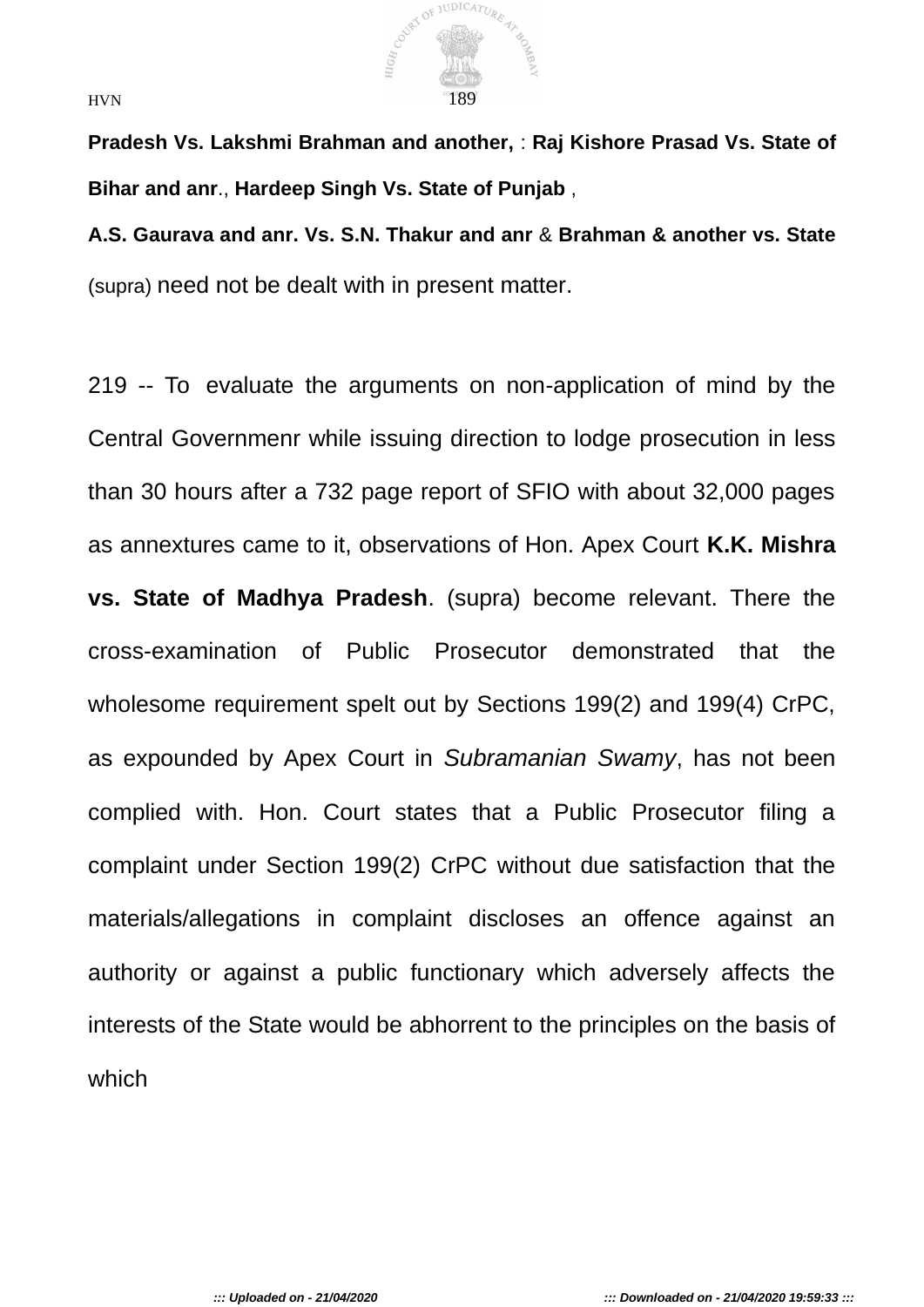

the special provision under Sections 199(2) and 199(4) CrPC has been structured as held by this Court in *P.C. Josh* and *Subramanian Swamy*. These observations also apply to requirement of application of mind in S. 212(14) of 2013 Act. The Public Prosecutor in terms of the statutory scheme under the Criminal Procedure Code plays an important role. He is supposed to be an independent person and apply his mind to the materials placed before him. In the case before Hon. Apex ourt, the press meet was convened by the appellant on 21-6- 2014. The Government accorded sanction to the Public Prosecutor to file complaint under Section 500 IPC against the appellant on 24-6-2014 which was filed by the Public Prosecutor on the very same day i.e. 24-6-2014. The Apex Court finds that haste with which the complaint was filed prima facie indicated that the Public Prosecutor may not have applied his mind to the material placed before him as held in *Bairam Muralidhar case*. Hon. Court observed that therefore the conviction of the appellant-K.K. Mishra and the sentence imposed would not have any legs to stand. As the very initiation of the prosecution was found to be untenable in law,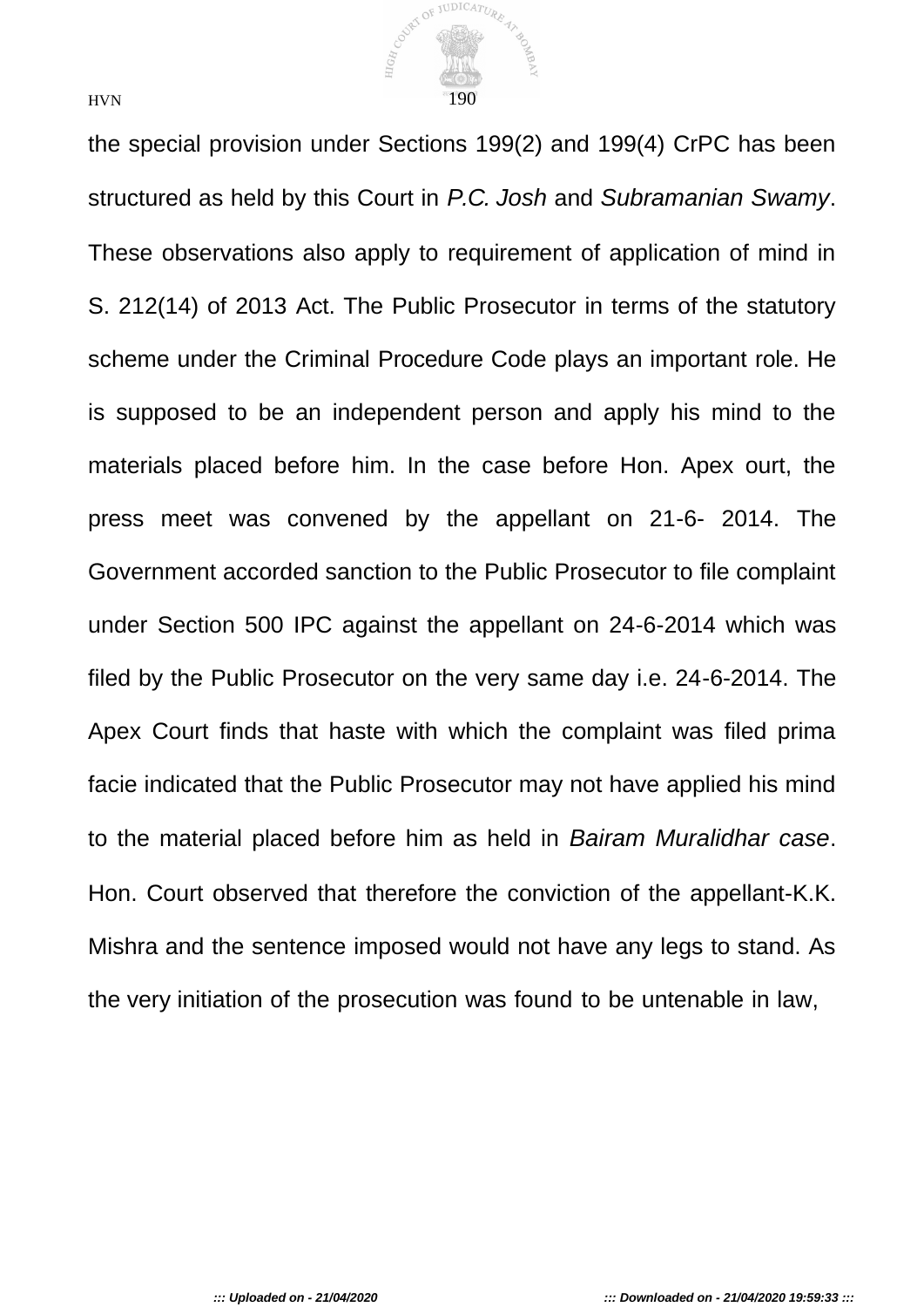

merely because the trial ended in the conviction of the appellant and the appeal was pending before the High Court, it would not come in the way of Supreme Court interdicting the same. The special and extraordinary jurisdiction under Article

142 of the Constitution of India was used to quash the impugned prosecution/proceedings including the appeal pending before the High Court.

220----- **Aniruddhasinghji Jadeja vs. State of Gujrat** (supra) is the case where the DSP did not exercise the jurisdiction vested in him by the statute and did not grant approval to the recording of information under TADA in exercise of his discretion but it was found to be a clear case of exercise of power on the basis of external dictation.

221----- **Mansukhlal Vithaldas Chauhan vs. State of Gujrat**, paragraphs 17 to 19 show the effect of non-application of mind and how it vitiates the sanction itself and the consequential prosecution has to fall to ground. The sanctioning authority has to consider the entire relevant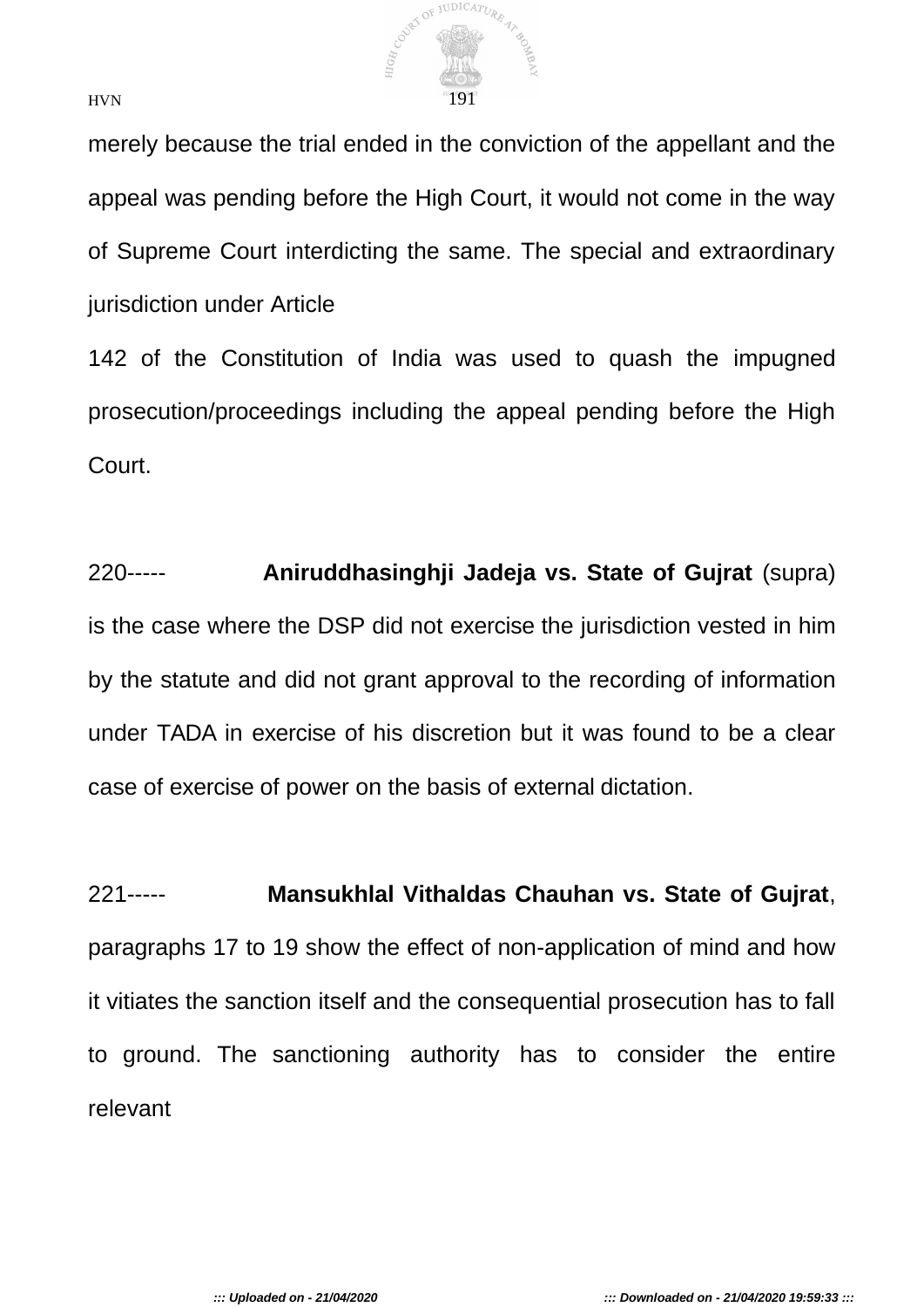

material which implies application of mind. Its order must disclose that exercise. This exercise can be proved by extrinsic evidence by producing all files before the Court in support of the fact that entire relevant material was then placed before the sanctioning authority. The discretion or freedom with said authority to reach its decision independently can not be encroached upon.

222------ We need not dilate more on this aspect since the rival arguments on status of SFIO's report itself show the absence of application of mind to relevant facets having bearing on it. The direction by the Central Government under S. 212(14) impugned before us itself should have shown whether any one instance of financial bungling has been fully investigated into & it prima-facie shows commission of an offence or not. Such an application of mind would have revealed that examination of cross-linkages with other group companies would not have any impact on it. This assumes significance since the report itself indicates need of further investigation into cross-linkages & crosscheck of transactions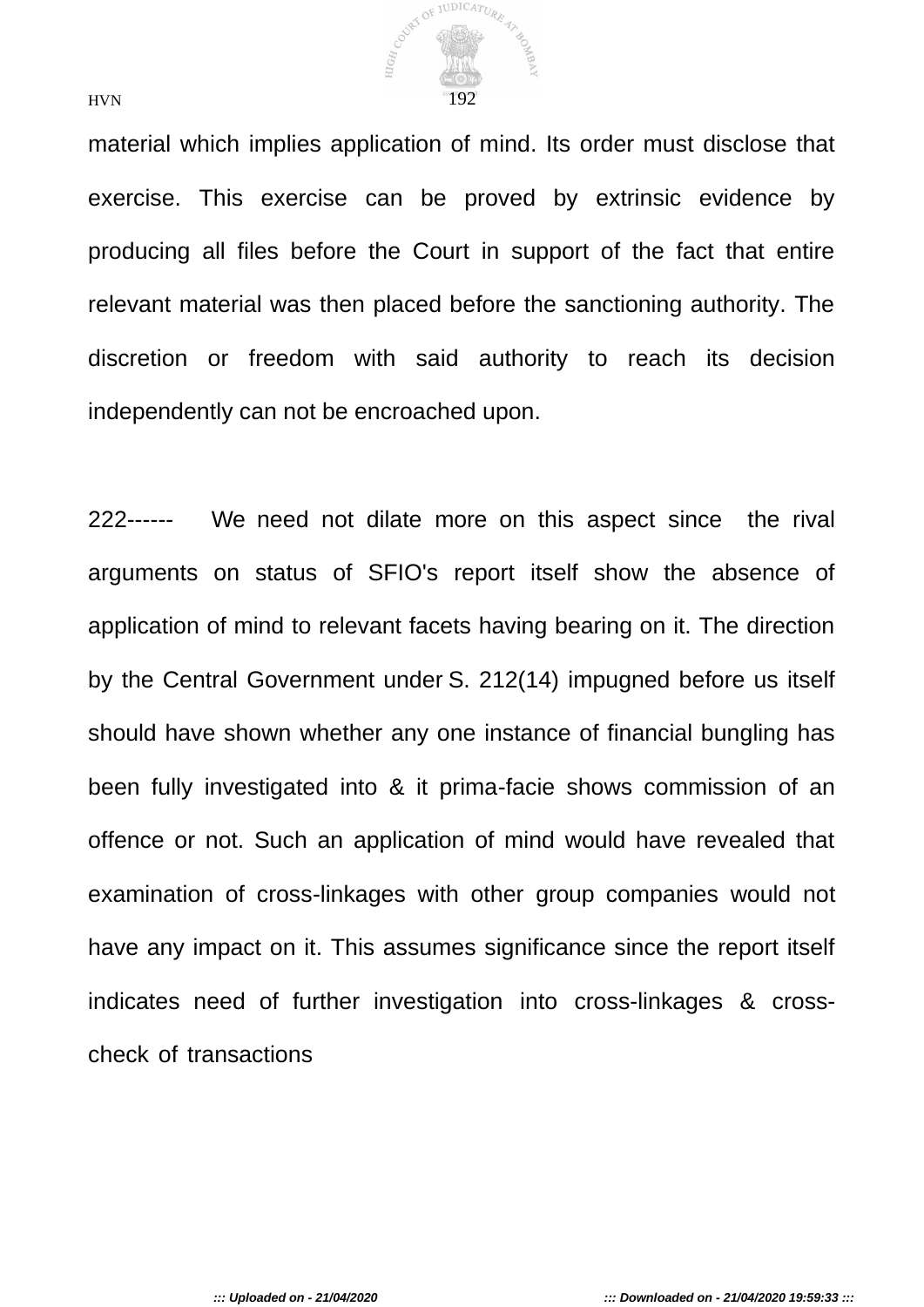

with other companies. Absence of such a positive prima-facie finding in the impugned direction does not permit or require leading of any evidence to support the decision contained in said direction. The stand of the Respondents that the precedents cited need to be distinguished into two categories – one dealing with "no sanction" and the others dealing with "defective sanction", therefore, does not hold any water. The direction dated 29/05/2019 is therefore untenable in law.

223-- Answer to question whether the Central Government could have moved application for change of auditor in the NCLT proceedings which are stayed by this Court on the liberty given by the Hon. Apex Court when it dismissed SLP need not detain us as all parties agree that the Companies Act, 2013 does not contain any other provision empowering the Central Government to move such request & no other forum except NCLT. Leave or liberty given by the Hon. Apex Court is not in dispute & the burden was therefore on the petitioners to explain how that liberty could have been used. Even otherwise, the order dated 18.10.2019 can not be seen as adverse to any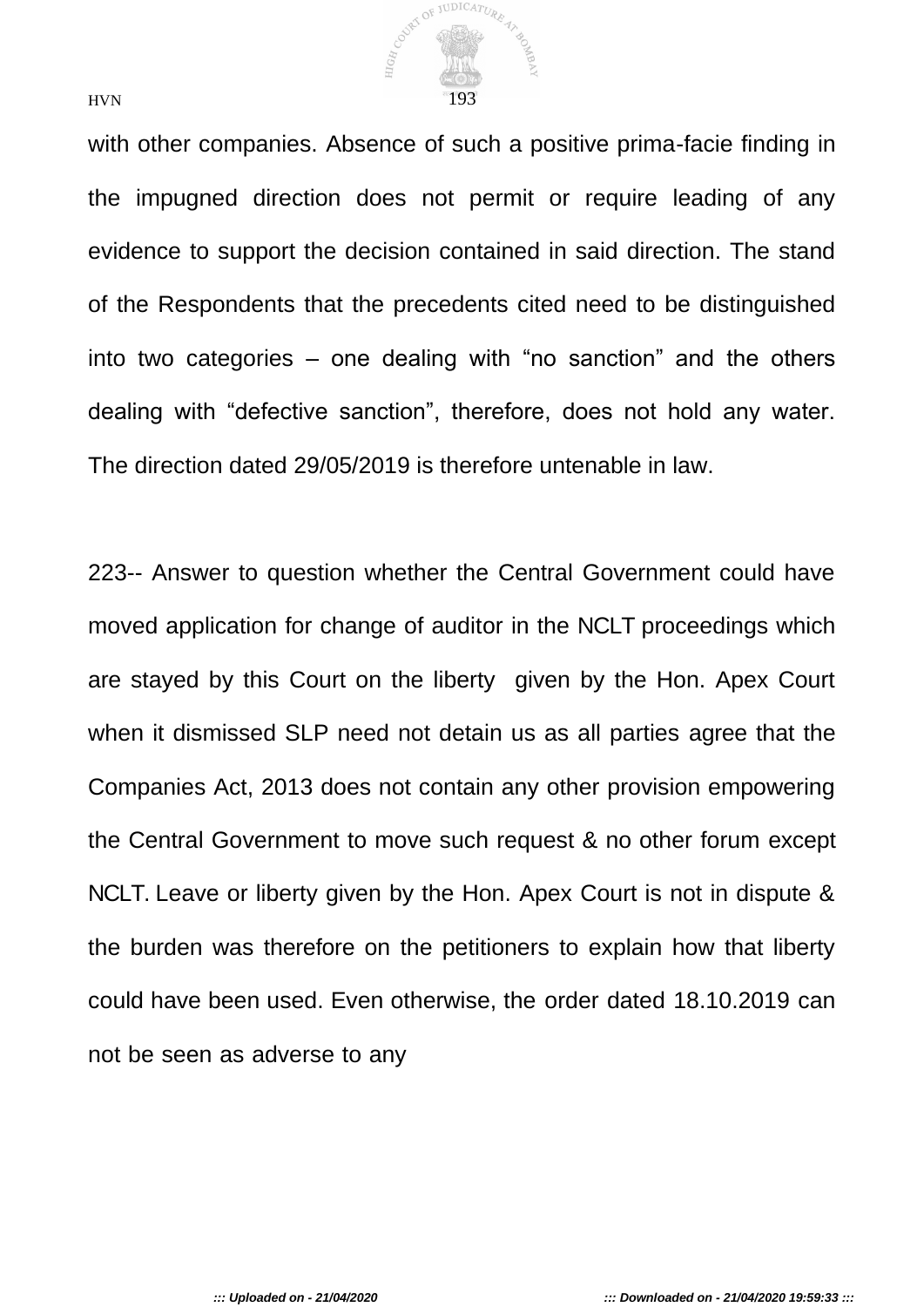

of the petitioner before us. It does not violate the interim orders of this High Court dated 4/9/2019.

224----- We have considered all the relevant arguments advanced before us by the respective learned counsel with the necessary case law. Parties have argued at length orally & have also, in addition, placed the brief written notes with case-law. We have also narrated their arguments to the extent necessary and attempted to avoid prolixity in the backdrop of our findings. As the prayers in the writ petitions are not identical, we proceed to pass the final orders.

## 225---- –:**ORDER**:--

In the light of this discussion, we proceed to pass the following orders in these writ petitions:--

## **WP 4144 & 4145 OF 2019.**

A-- S. 140(5) of the Companies Act, 2013 is not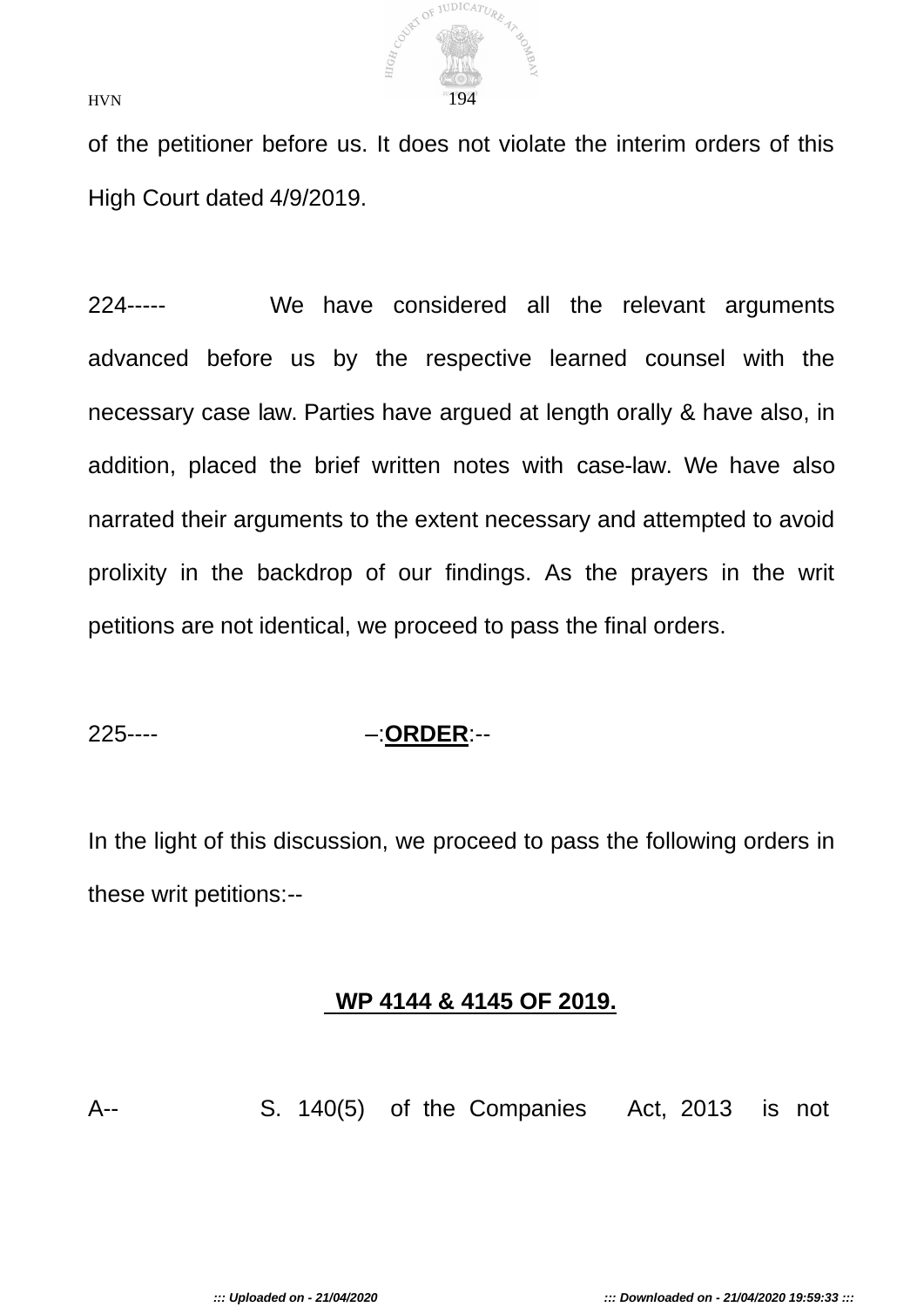

unconstitutional and hence,prayer cl. (a) is rejected.

B-- Company petition no. 2062 of 2019 filed by Union of India (MCA) before NCLT on 10<sup>th</sup> June 2019 is held not tenable qua these petitioners after M/s BSR resigned as statutory auditors of IFIN on 19/06/2019.

C-- Order dated 09/08/2019 passed by the NCLT rejecting the objection of the petitioner dated 14/07/2019 is quahed & set aside to that extent. MA 2505 & 2506 of 2019 filed by these Petitioners in NCLT are accordingly allowed.

D-- Direction under S. 212(14) of the Companies Act, 2013 dated 29/05/2019 issued by respondent no. 1 Union of India to respondent no. 2 SFIO is unsustainable and it is quashed & set aside. The consequential prosecution lodged by the respondent no. 2 SFIO vide Cr. Complaint no. CC 20 of 2019 on the file of Special Court (Companies Act) and Additional Sessions Judge, Greater Mumbai; is therefore not maintainable and it is also quashed & set aside.

E-- Petitions are partly allowed & disposed of. Rule made absolute accordingly with no orders as to costs.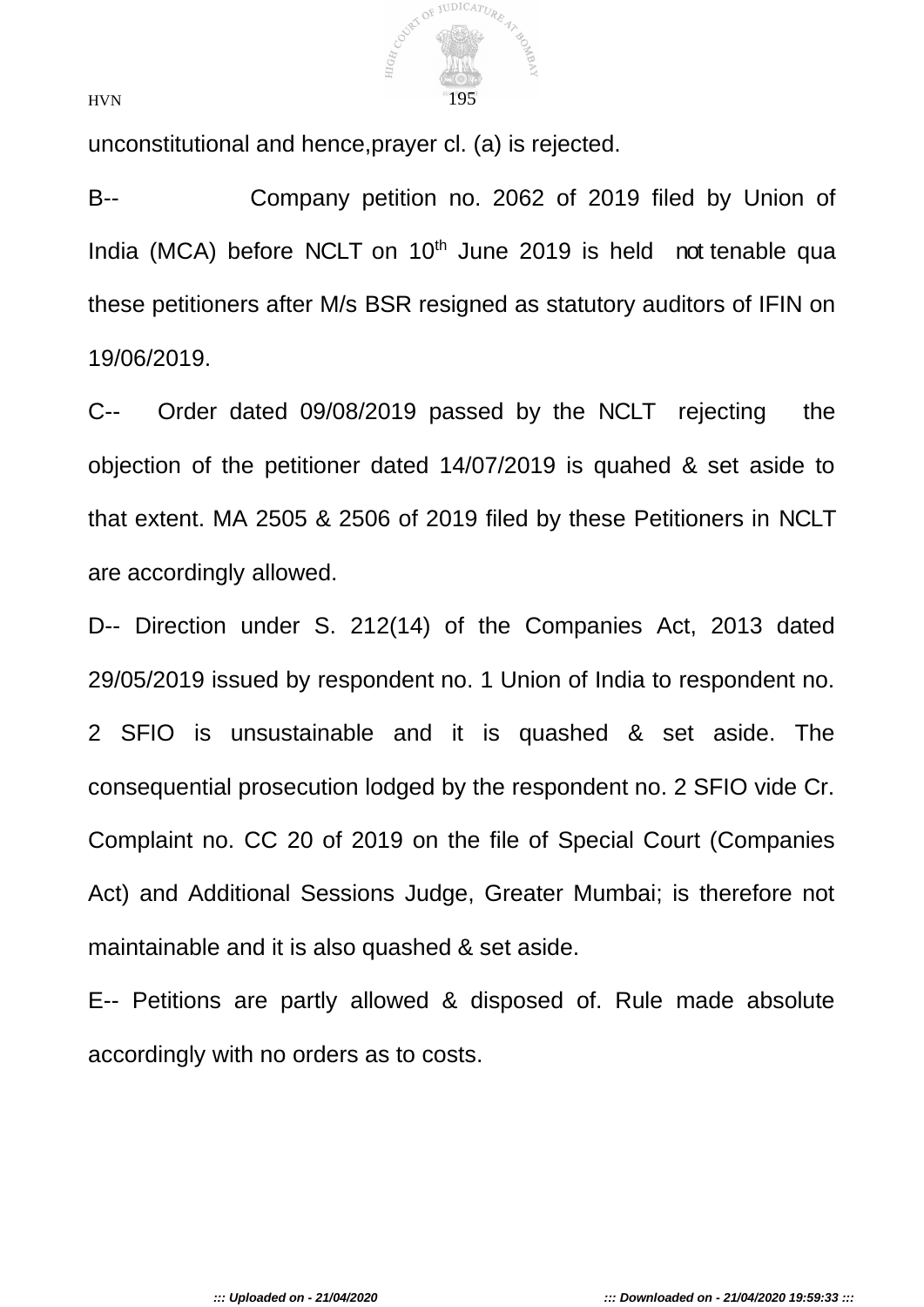

### **WPs 5023, 5035 & 5036 OF 2019.**

A- S. 140(5) of the Companies Act, 2013 is not unconstitutional and hence,prayer cl. (a) is rejected.

B- Direction under S. 212(14) of the Companies Act, 2013 dated 29/05/2019 issued by respondent no. 1 Union of India to respondent no. 2 SFIO is unsustainable and it is quashed & set aside. The consequential prosecution lodged by the respondent no. 2 SFIO vide Cr. Complaint no. CC 20 of 2019 on the file of Special Court (Companies Act) and Additional Sessions Judge, Greater Mumbai; is therefore not maintainable and it is also quashed & set aside. Accordingly, prayers (b), (c) & (d) therein are granted.

C-- Each Petition is partly allowed & disposed of. Rule made absolute accordingly with no orders as to costs.

## **WP 5263 of 2019.**

A- Direction under S. 212(14) of the Companies Act, 2013 dated 29/05/2019 issued by respondent no. 1 Union of India to respondent no. 2 SFIO is unsustainable and it is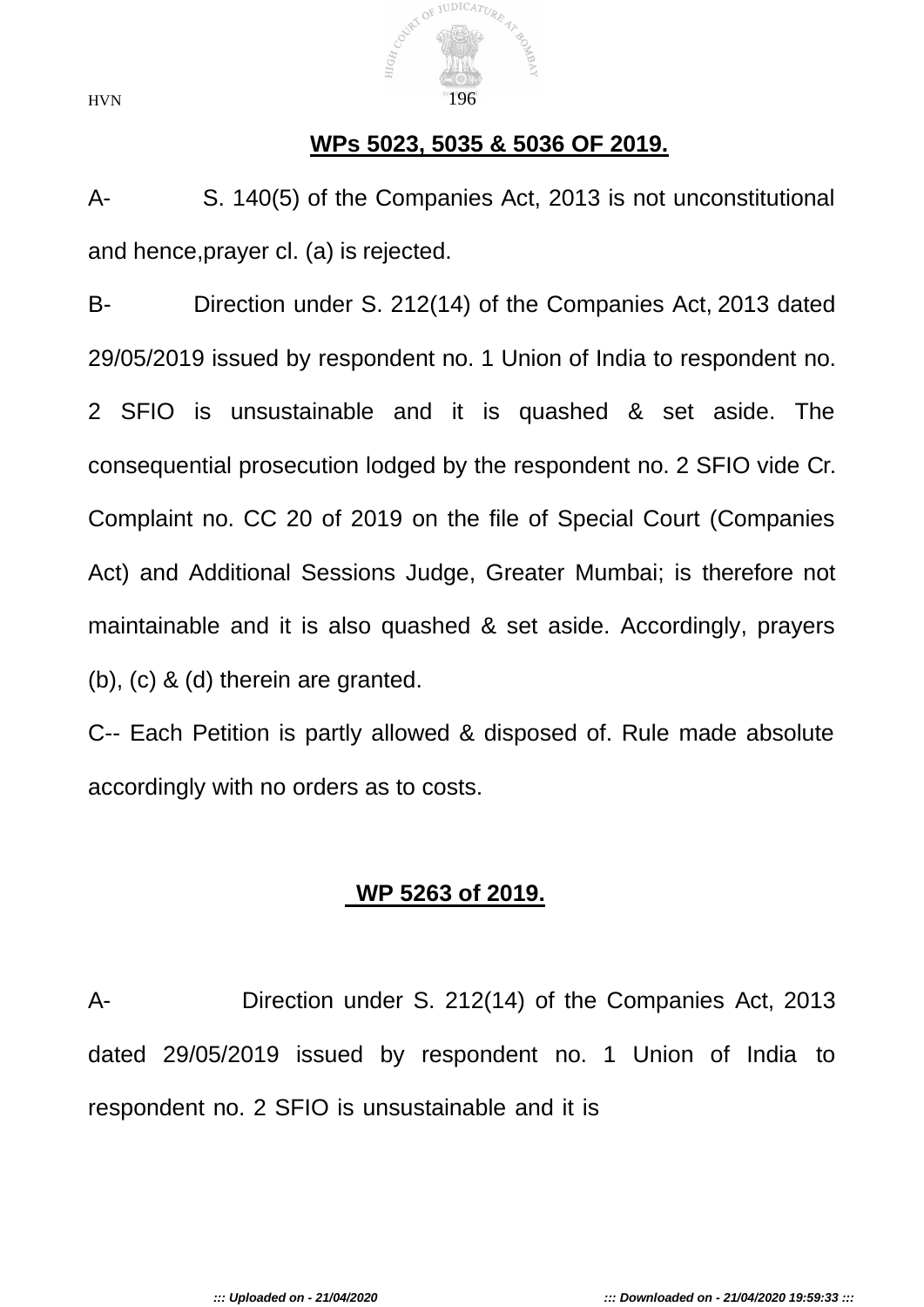

quashed & set aside. The consequential prosecution lodged by the respondent no. 2 SFIO vide Cr. Complaint no. CC 20 of 2019 on the file of Special Court (Companies Act) and Additional Sessions Judge, Greater Mumbai; is therefore not maintainable and it is also quashed & set aside. Accordingly, prayers (a) is granted.

B-- With liberty to the petitioner Hari Sankaran to file appropriate proceedings for his release or for bail and keeping all his contentions open for consideration therein, we reject the other prayer clauses.

C-- Petition is partly allowed & disposed of. Rule made absolute accordingly with no orders as to costs.

#### **NITIN R. BORKAR,J. CHIEF JUSTICE**

At this stage, learned senior counsel appearing for respondent no 1 seeks stay of the judgment to the extent it holds the direction to file prosecution unsustainable. The request is being opposed by the petitioners. However, we find that during the pendency of the present challenge, the